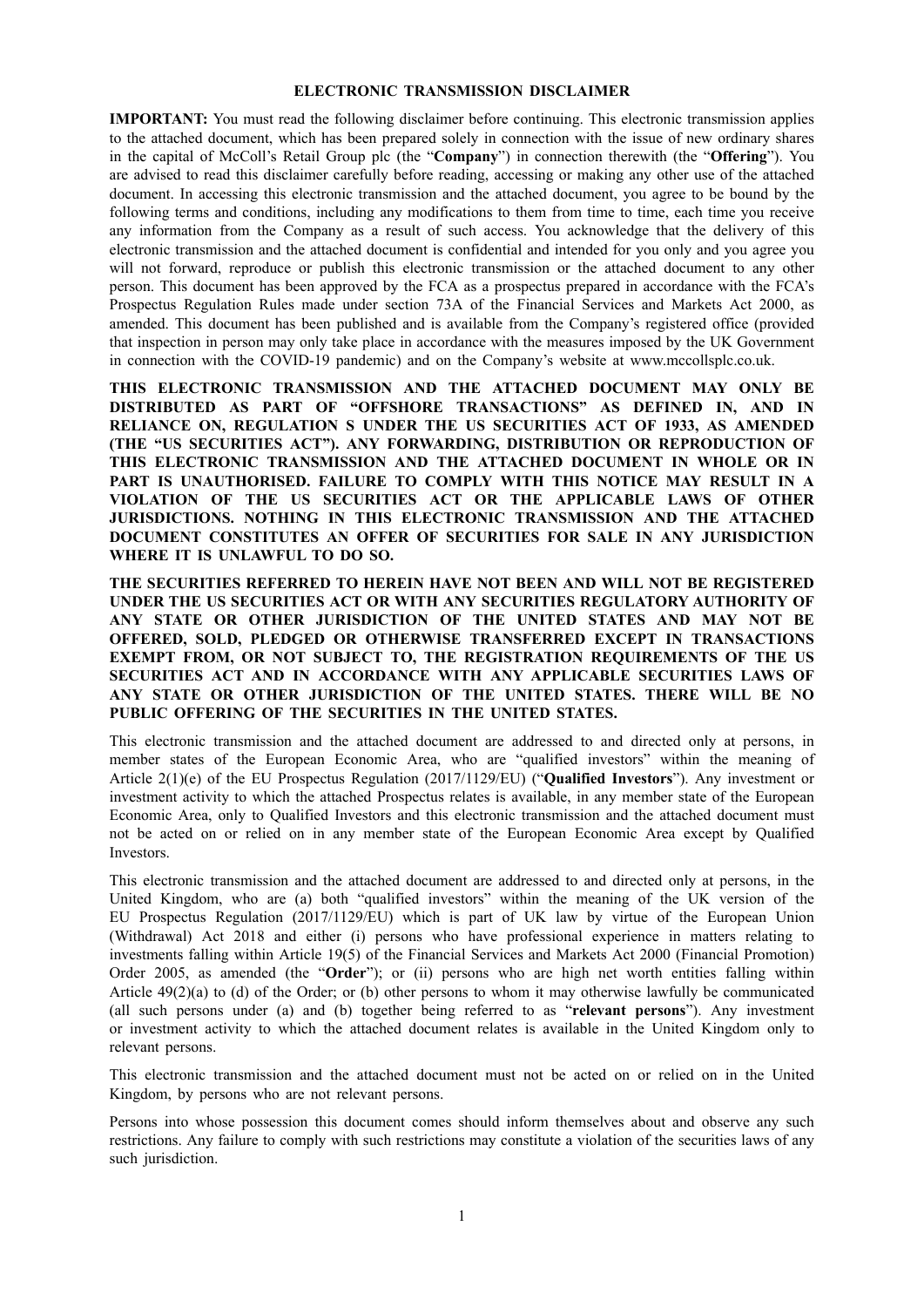**Confirmation of Your Representation**: This electronic transmission and the attached document are delivered to you on the basis that you are deemed to have represented to the Company, Panmure Gordon (UK) Limited ("**Panmure Gordon**") and Singer Capital Markets Securities Limited (together with Panmure Gordon, the "**Banks**") that you are a person into whose possession this electronic transmission and the attached document may be lawfully delivered in accordance with the laws of the jurisdiction in which you are located and you may not, nor are you authorised to, deliver this electronic transmission or the attached document, electronically or otherwise, to any other person.

By accessing the linked document, you consent to receiving it in electronic form. None of the Banks nor any of their respective affiliates, directors, personally liable partners, officers, employees, advisers or agents accept any responsibility whatsoever for the contents of this transmission or the attached document or for any other statement made or purported to be made by them, or on their behalf, in connection with the Company or the Offering referred to herein. To the fullest extent permitted by law, the Banks and each of their respective affiliates, directors, partners, officers, employees, advisers or agents accordingly disclaim all and any liability whether arising in tort, contract or otherwise which they might otherwise have in respect of such electronic transmission, document or any such statement. No representation or warranty, express or implied, is made by the Banks nor any of their respective affiliates, directors, partners, officers, employees, advisers or agents as to the accuracy, completeness, verification or sufficiency of the information set out in this electronic transmission or the attached document. You are reminded that a document transmitted via this medium may be altered or changed during the process of electronic transmission and, consequently, none of the Company, the Banks or any of their respective affiliates, directors, partners, officers, employees, advisers or agents accept any liability or responsibility whatsoever in respect of any difference between the document distributed to you in electronic format and the hard copy version. By accessing the attached document, you consent to receiving it in electronic form.

**Restriction**: Nothing in this electronic transmission constitutes, and this electronic transmission may not be used in connection with, an offer of securities for sale to persons other than the specified categories of institutional buyers described above and to whom it is directed and access has been limited so that it shall not constitute a general solicitation. If you have gained access to this transmission contrary to the foregoing restrictions, you will be unable to purchase any of the securities described therein.

You are responsible for protecting against viruses and other destructive items. Your receipt of the attached document via electronic transmission is at your own risk and it is your responsibility to take precautions to ensure that it is free from viruses and other items of a destructive nature.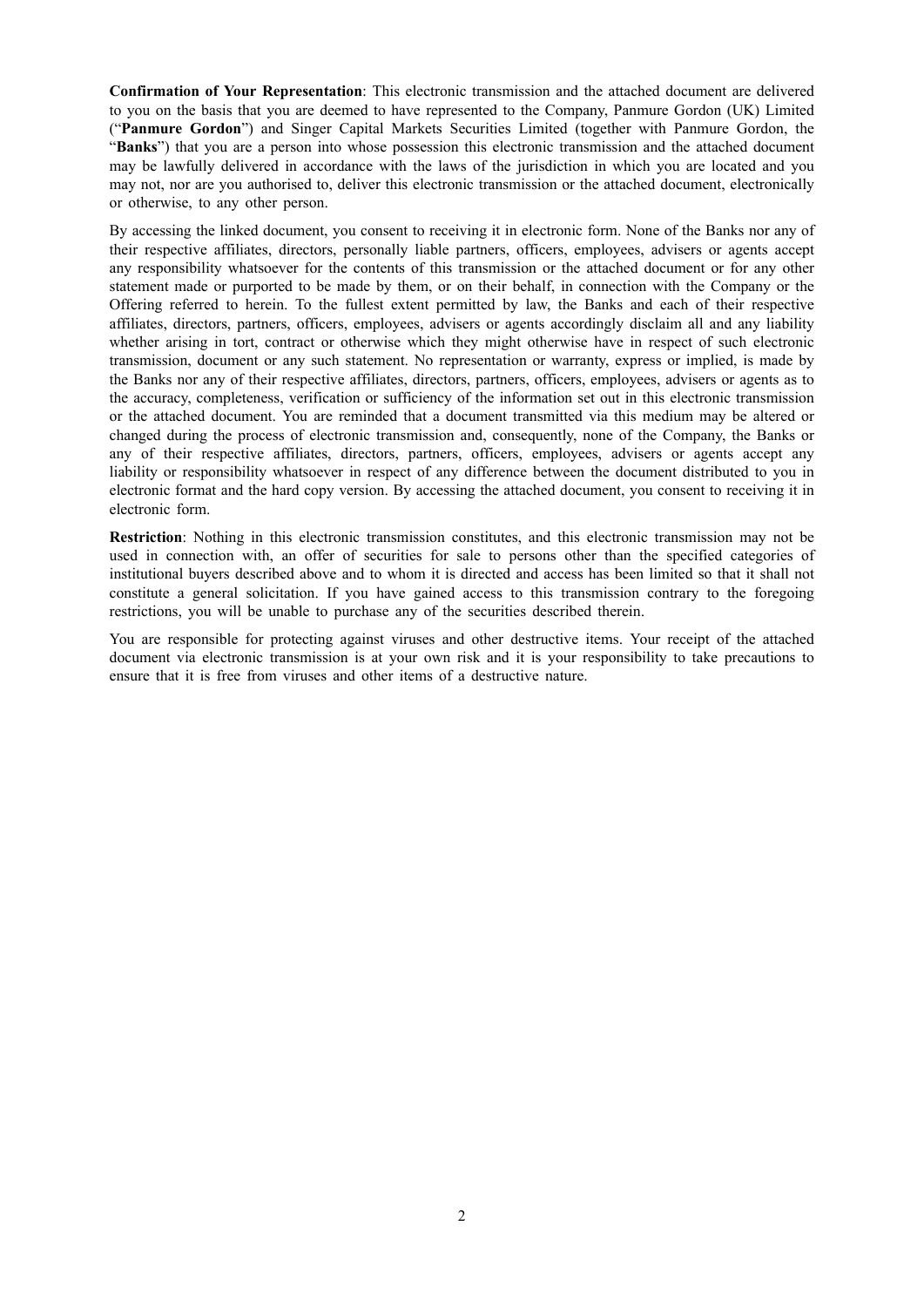#### **THIS DOCUMENT AND ANY ACCOMPANYING DOCUMENTS ARE IMPORTANT AND REQUIRE YOUR IMMEDIATE ATTENTION.**

If you are in any doubt about the contents of this document or the action you should take, you are recommended to seek your own personal financial advice immediately from your stockbroker, bank manager, solicitor, accountant or other appropriate independent financial adviser duly authorised under the Financial Services and Markets Act 2000 ("**FSMA**") if you are in the United Kingdom or, if not, from another appropriately authorised independent financial adviser.

This document comprises: (i) a simplified prospectus relating to McColl's Retail Group plc (the "**Company**") for the purposes of Article 14 of the UK version of Regulation (EU) 2017/1129 as it forms part of UK domestic law by virtue of the European Union (Withdrawal) Act 2018 ("**EUWA**"), as amended (the "**UK Prospectus Regulation**"); and (ii) a circular prepared for the purposes of the General Meeting convened pursuant to the Notice of General Meeting set out at the end of this document. This document has been approved as a prospectus by the FCA under section 87A of the FSMA, as a competent authority under the UK Prospectus Regulation, and made available to the public in accordance with the Prospectus Regulation Rules. The FCA only approves this document as meeting the standards of completeness, comprehensibility and consistency imposed by the UK Prospectus Regulation and such approval shall not be considered as an endorsement of the Company or of the quality of the securities that are the subject of this document. Investors should make their own assessment as to the suitability of investing in the New Ordinary Shares.

Subject to the restrictions set out below, if you sell or transfer, or have sold or otherwise transferred, all of your Existing Ordinary Shares (other than ex-entitlements) held in certificated form before 08.00 on 12 August 2021 (the "**Ex-Entitlements Date**"), please send this document, together with any Form of Proxy and Application Form (if applicable and when received), as soon as possible to the purchaser or transferee, or to the stockbroker, bank or other agent through whom the sale or transfer will be or was effected, for onward delivery to the purchaser or transferee. None of these documents should, however, be distributed, forwarded to or transmitted into any jurisdiction where to do so might constitute a violation of local securities laws or regulations, including, but not limited to (subject to certain exceptions), the United States and any of the other Excluded Territories. If you sell or transfer, or have sold or otherwise transferred, all or some of your Existing Ordinary Shares (other than ex-entitlements) held in uncertificated form before the Ex-Entitlements Date, a claim will automatically be generated by Euroclear which, on settlement, will transfer the appropriate number of Open Offer Entitlements to the purchaser or transferee.

The Company and the directors of the Company (the "**Directors**"), whose names and principal functions appear on page 32 of this document, accept responsibility for the information contained in this document. To the best of the knowledge of the Company and the Directors, the information contained in this document is in accordance with the facts and this document makes no omission likely to affect its import.

This document and the accompanying documents should not be distributed, forwarded to or transmitted, in whole or in part, in or into the United States or any of the other Excluded Territories or into any other jurisdiction where to do so might constitute a breach of any applicable law. Any failure to comply with any such restrictions may constitute a violation of the securities laws of such jurisdictions.

# **MCCOLL'S RETAIL GROUP PLC**

*(Incorporated and registered in England and Wales with registered number 08783477)*

#### **FIRM PLACING OF 150,000,000 NEW ORDINARY SHARES AT 20 PENCE PER SHARE**

#### **and**

#### **OPEN OFFER OF 25,000,000 NEW ORDINARY SHARES AT 20 PENCE PER SHARE**

**and**

#### **NOTICE OF GENERAL MEETING**

*Sponsor, Joint Broker and Joint Bookrunner*

### **Panmure Gordon (UK) Limited**

*Joint Broker and Joint Bookrunner*

#### **Singer Capital Markets Securities Limited**

The Existing Ordinary Shares of the Company are admitted to the premium listing segment of the Official List maintained by the FCA and to trading on the main market for listed securities of the London Stock Exchange. Application will be made to the FCA for the New Ordinary Shares to be admitted to the premium listing segment of the Official List and to the London Stock Exchange for the New Ordinary Shares to be admitted to trading on the London Stock Exchange's main market for listed securities (together, "**Admission**"). Subject to, *inter alia*, the passing of the Resolutions at the General Meeting, it is expected that Admission will become effective and that dealings in the New Ordinary Shares will commence on the main market for listed securities of the London Stock Exchange on or around 8.00 a.m. (London time) on 6 September 2021. The New Ordinary Shares will not be admitted to trading on any other investment exchange.

You should carefully read the whole of this document, including any accompanying documents and any documents incorporated by reference. Your attention is drawn to the letter from the Chairman of the Company, which is set out in Part I of this document, and which contains a recommendation from the Board that you vote in favour of all the Resolutions to be proposed at the General Meeting. Shareholders and any other person contemplating a purchase of New Ordinary Shares should review in particular the risk factors set out in this document for a discussion of certain risks and uncertainties and other factors that should be considered when deciding on what action to take in relation to the Capital Raising and deciding whether or not to purchase the New Ordinary Shares. In making an investment decision each investor must carry out his or her own examination, analysis and enquiry of the Company and the terms of the proposed Capital Raising, including the merits and risks involved. All Restricted Shareholders and any person (including, without limitation, a nominee or trustee) who has a contractual or legal obligation to forward this document or any accompanying documents, if received, or other document to a jurisdiction outside the United Kingdom should read Part IV (Terms and Conditions of the Open Offer) of this **document.**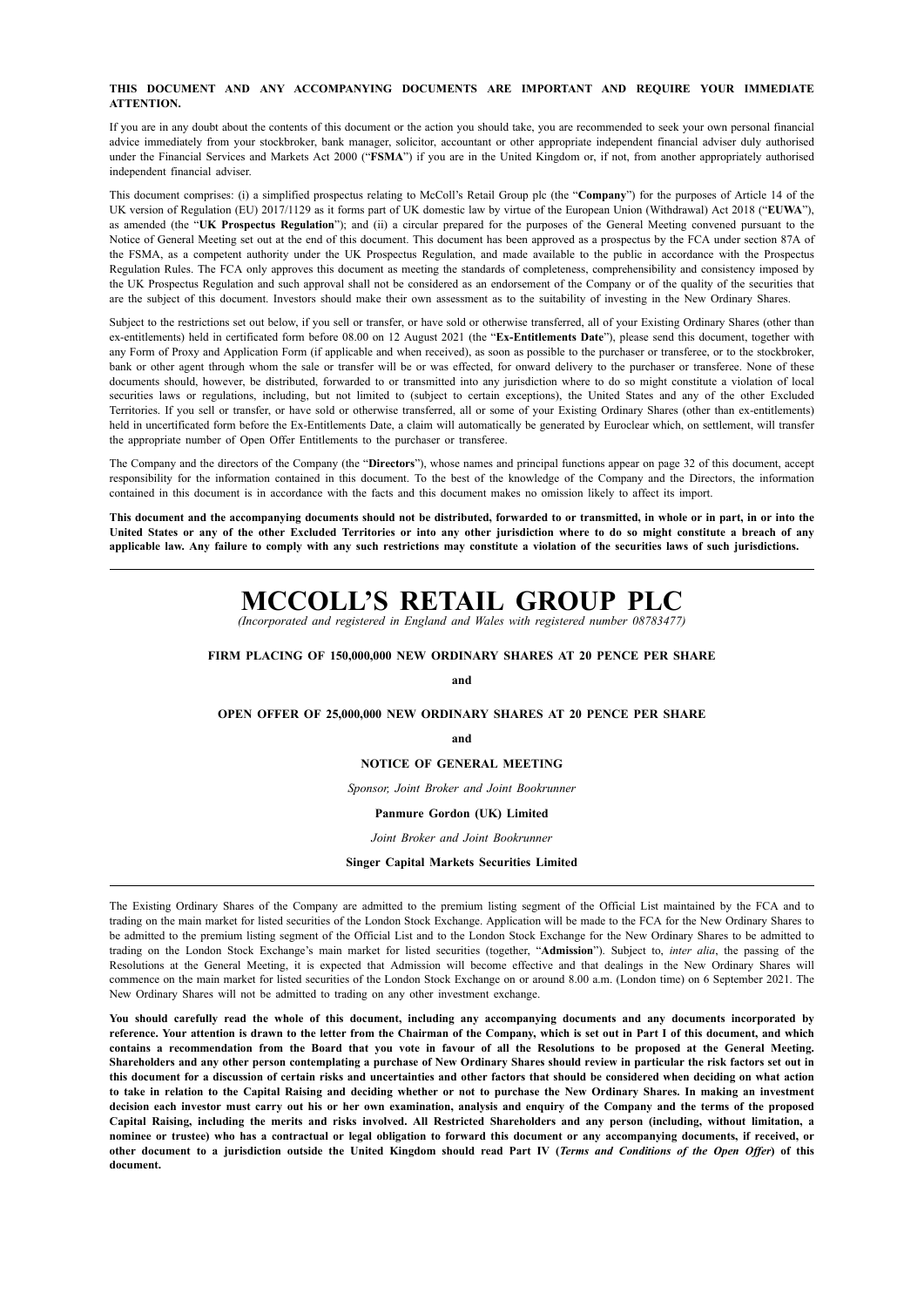A notice convening the General Meeting of the Company, to be held at Ground Floor West, One London Road, Brentwood, Essex, England, CM14 4QW at 11.00 a.m. on 1 September 2021, is set out at the end of this document. Based on the current UK Government guidance, the Company expects to be able to welcome Shareholders in person to the General Meeting. However, due to the evolving nature of the COVID-19 pandemic, we cannot guarantee that physical attendance will be permitted by law and UK Government guidance. If such law and guidance requires us to restrict entry to, or limit the number of attendees at, the General Meeting, an announcement will be released and details will also be published on our website at www.mccollsplc.co.uk. If entry is restricted to General Meeting, it is intended that the General Meeting would be convened in accordance with the Company's Articles of Association and in line with the UK Government guidance. We reserve the right to put in place arrangements to protect attendees from any risk to their health.

The Board are committed to open dialogue with our Shareholders and we remain mindful of ensuring that Shareholders have an opportunity to engage with the Board. Shareholders are encouraged to submit questions in advance of the General Meeting, or raise matters of concern as a Shareholder by emailing investor.relations@mccolls.co.uk with the subject line 'General Meeting' before 1 September 2021. Answers to questions that are of common interest will be published on the Group's website and any other responses will be made by return email.

Shareholders are encouraged to exercise their voting rights and you will find enclosed with this document a Form of Proxy to be used in connection with the General Meeting. It is important to the Board that Shareholders have the opportunity to vote despite the uncertainty regarding attending the General Meeting in person. You can use the enclosed Form of Proxy to nominate someone else to come to the meeting and vote for you (this person is called a proxy). To appoint a proxy you need to send back the Form of Proxy enclosed with this document to the Registrar as soon as possible and in any event so as to arrive no later than 11.00 a.m. on 30 August 2021, being 48 hours before the time appointed for holding the General Meeting. In light of the on-going risks to public health associated with the COVID-19 pandemic, it is recommended that Shareholders wishing to vote on the Resolutions complete the enclosed Form of Proxy and appoint the Chairman of the General Meeting as proxy. Shareholders are strongly encouraged not to appoint any person other than the Chairman of the Meeting to act as their proxy, as that person may not be granted access to the General Meeting on the day and so their appointing Shareholder's votes would not be counted.

Alternatively, you may appoint a proxy electronically via www.sharevote.co.uk or, if registered, via www.shareview.co.uk or, if you hold your Ordinary Shares in uncertificated form (i.e. in CREST), you may appoint a proxy by completing and transmitting a CREST Proxy Instruction in accordance with the procedures set out in the CREST Manual so that it is received by the Registrar (ID RA19) by no later than 11.00 a.m. on 30 August 2021.

The latest time and date for acceptance and payment in full for the New Ordinary Shares by Oualifying Shareholders is expected to be 11.00 a.m. (London time) on 27 August 2021. The procedures for acceptance and payment are set out in Part IV (Terms and Conditions of the Open Offer) of this document and, for Qualifying Non-CREST Shareholders only, will also be set out in the Application Form. Qualifying CREST Shareholders should refer to paragraph 4 of Part IV (Terms and Conditions of the Open Offer) of this document. Qualifying CREST Shareholders who are CREST sponsored members should refer to their CREST sponsors regarding the action to be **taken in connection with this document and the Capital Raising.**

Panmure Gordon (UK) Limited ("**Panmure Gordon**") and Singer Capital Markets Securities Limited ("**Singer Capital Markets**"), which are each authorised and regulated in the United Kingdom by the FCA, are acting exclusively for the Company and no one else in connection with the Capital Raising and, in the case of Panmure Gordon as sponsor to the Company in connection with the publication of this document and the Related Party Transactions, and will not regard any other person (whether or not a recipient of this document) as their respective clients in relation to the Capital Raising and will not be responsible to anyone other than the Company for providing the protections afforded to their respective clients nor for providing advice in connection with the Capital Raising or any other matter referred to herein.

Apart from the responsibilities and liabilities, if any, which may be imposed on each of the Joint Bookrunners by FSMA or the regulatory regime established thereunder, none of the Joint Bookrunners, nor any of their respective affiliates accepts any responsibility whatsoever nor makes any representation or warranty, express or implied, to any person in respect of any acts or omissions of the Company in relation to the Capital Raising or for the contents of this document including its accuracy, completeness, sufficiency or verification or for any other statement made or purported to be made by or on behalf of it, the Company or the Directors in connection with the Company, the New Ordinary Shares or the Capital Raising and other matters referred to in this document and nothing in this document is or shall be read as a promise or representation in this respect whether as to the past or future. Each of the Joint Bookrunners accordingly disclaims to the fullest extent permitted by law all and any liability whatsoever whether arising in tort, contract or otherwise (save as referred to above) which it might otherwise have in respect of any acts or omissions of the Company in relation to the Capital Raising or this document or any such statement.

In connection with the Capital Raising, Panmure Gordon, Singer Capital Markets and any of their respective affiliates, acting as investors for their own accounts, may—in accordance with applicable legal and regulatory provisions and subject to certain restrictions in the Placing and Sponsor Agreement—engage in transactions in the New Ordinary Shares and subscribe for or purchase New Ordinary Shares as a principal position and, in that capacity, may retain, purchase, sell, offer to sell or otherwise deal for their own accounts in the New Ordinary Shares, any other securities of the Company or other related investments in connection with the Capital Raising or otherwise. Accordingly, references in this document to New Ordinary Shares being offered or sold should be read as including any offering or sale of New Ordinary Shares to Panmure Gordon, Singer Capital Markets or any of their respective affiliates acting in such capacity. Neither Panmure Gordon, Singer Capital Markets nor any of their respective affiliates intends to disclose the extent of any such investment or transactions otherwise than in accordance with any legal or regulatory obligation to do so. In addition, in the event that the Joint Bookrunners subscribe for New Ordinary Shares which are not taken up by Qualifying Shareholders, the Joint Bookrunners may coordinate disposals of such shares in accordance with applicable law and regulation. Except as required by applicable law or regulation, the Joint Bookrunners and their respective affiliates to not propose to make any public disclosure in relation to such transactions.

Without prejudice to any legal or regulatory obligation on the Company to publish a supplementary prospectus pursuant to Article 23 of the UK Prospectus Regulation and Rule 3.4 of the Prospectus Regulation Rules, neither the delivery of this document nor Admission shall, under any circumstances, create any implication that there has been no change in the business or affairs of the Company or the Group since the date of this document or that the information in it is correct as at any time after the date of this document.

This document does not constitute an offer to sell or issue, or a solicitation of an offer to buy New Ordinary Shares in any jurisdiction in which such offer or solicitation would be unlawful. This document is being sent to holders with registered or mailing addresses in any such jurisdiction only in connection with the General Meeting and, in that context, no part of this document or the Application Form constitutes, or will constitute, or forms part of any offer to sell, or a solicitation of an offer to buy, New Ordinary Shares. All Overseas Shareholders with a registered address in the United States or in any of the other Excluded Territories and any person (including, without limitation, a nominee or trustee) who has a contractual or legal obligation to forward this document or any Application Form, if received, or other document to any jurisdiction outside the United Kingdom should read paragraph 7 of Part IV (*Terms and Conditions of the Open Offer*) of this document. Prospective investors must comply with all applicable laws and regulations in force in any applicable jurisdiction, and must obtain any consent, approval or permission required for the purchase, offer or sale of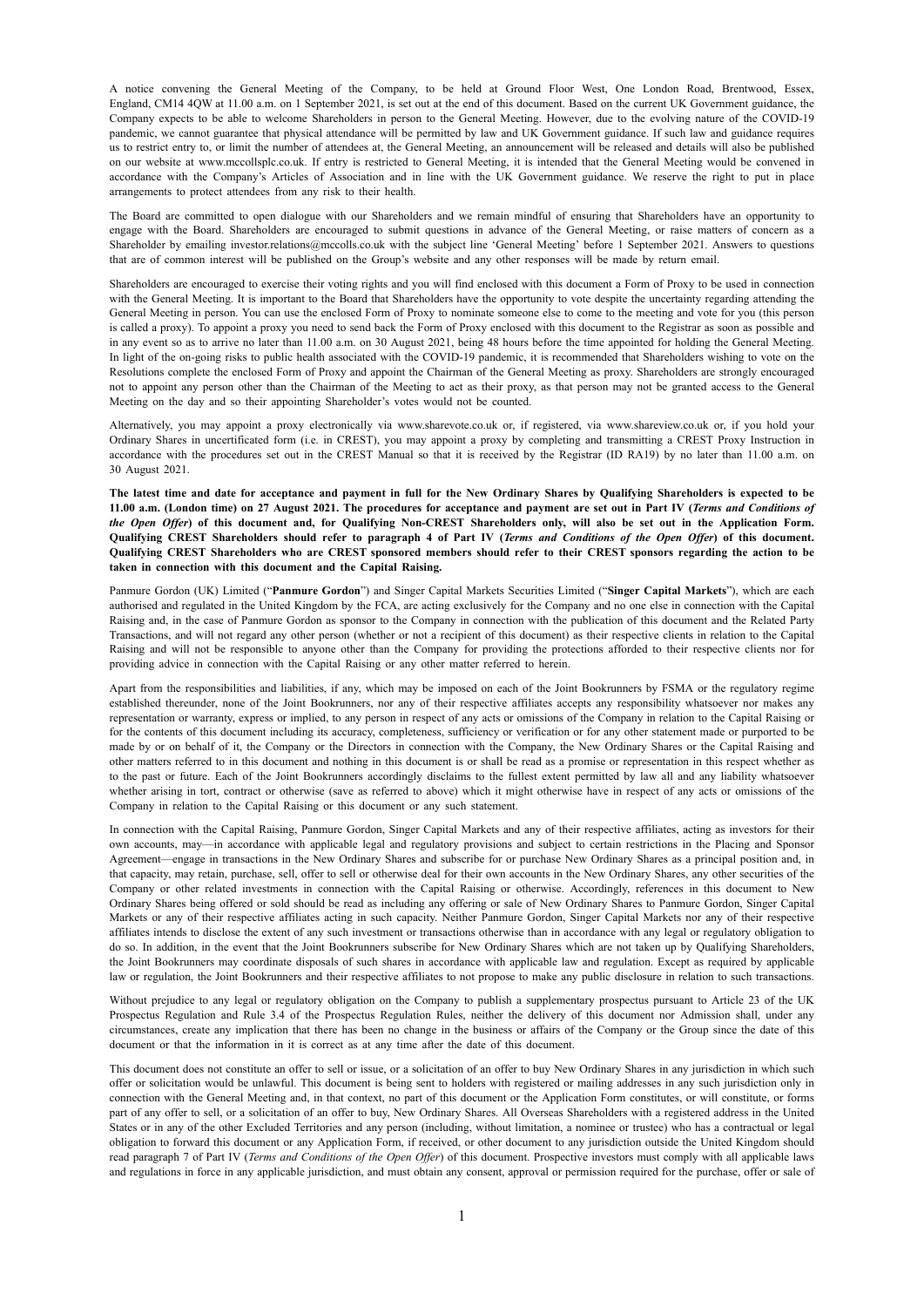the New Ordinary Shares under the laws and regulations in force in the jurisdiction to which such prospective investor is subject or in which such prospective investor makes such purchase, offer or sale, and none of the Company, the Joint Bookrunners or their respective employees, agents or representatives will have any responsibility therefor.

The New Ordinary Shares and Open Offer Entitlements have not been and will not be registered under the U.S. Securities Act of 1933, as amended (the "**US Securities Act**"), or under any securities laws of any state or other jurisdiction of the United States and may not be offered, sold, taken up, exercised, resold, renounced, transferred or delivered, directly or indirectly, within the United States except pursuant to an applicable exemption from, or in a transaction not subject to, the registration requirements of the US Securities Act and in compliance with any applicable securities laws of any state or other jurisdiction of the United States. Subject to certain exceptions, the New Ordinary Shares are being offered and sold solely outside the United States in "offshore transactions" as defined in and pursuant to Regulation S under the US Securities Act ("**Regulation S**"). There will be no public offer of New Ordinary Shares or Open Offer Entitlements in the United States or any of the other Excluded Territories.

This document, the New Ordinary Shares and Open Offer Entitlements have not been approved or disapproved by the US Securities and Exchange Commission ("**SEC**"), any state securities commission in the United States or any other US regulatory authority, nor have any of the foregoing authorities passed upon, or endorsed the merits of, the offering of the New Ordinary Shares or Open Offer Entitlements or the accuracy or adequacy of this document. Any representation to the contrary is a criminal offence in the United States.

Neither this document nor the Application Form constitutes, or will constitute, or forms part of any offer or invitation to sell, issue or apply for, or any solicitation of any offer to purchase, subscribe for, or take up entitlements to the New Ordinary Shares to any person with a registered address in, or who is resident or located in, the United States.

Any person in the United States who obtains a copy of this document and/or the Application Form is required to disregard it.

#### **NOTICE TO EEA INVESTORS**

In relation to each EEA State which has implemented the Prospectus Regulation (each a "**relevant member state**"), no New Ordinary Shares or Open Offer Entitlements have been offered or will be offered pursuant to the Capital Raising to the public in that relevant member state prior to the publication of a prospectus in relation to the New Ordinary Shares or Open Offer Entitlements which has been approved by the competent authority in that relevant member state or, where appropriate, approved in another relevant member state and notified to the competent authority in the relevant member state, all in accordance with the Prospectus Regulation, except that, with effect from and including the relevant implementation date, offers of New Ordinary Shares or Open Offer Entitlements may be made in that relevant member state at any time:

- (A) to any legal entity which is a qualified investor as defined in the Prospectus Regulation;
- (B) to fewer than 150 natural or legal persons (other than qualified investors as defined in the Prospectus Regulation) in such relevant member state; or
- (C) in any other circumstances falling within Articles 1(3), 1(4) or 3(2) of the Prospectus Regulation,

provided that no such offer of New Ordinary Shares or Open Offer Entitlements shall result in a requirement for the publication by the Company and the Joint Bookrunners of a prospectus pursuant to Article 3 of the UK Prospectus Regulation or supplemental prospectus pursuant to Article 23 of the UK Prospectus Regulation.

For this purpose, the expression "offer of New Ordinary Shares or Open Offer Entitlements to the public" in relation to any New Ordinary Shares and Open Offer Entitlements in any relevant member state means the communication in any form and by any means of sufficient information on the terms of the Capital Raising and any New Ordinary Shares and Open Offer Entitlements to be offered so as to enable an investor to decide to subscribe for or acquire any New Ordinary Shares or Open Offer Entitlements.

#### **NOTICE TO ALL INVESTORS**

Capitalised terms have the meanings ascribed to them set out in Appendix I (*Definitions*) of this document.

Certain information in relation to the Company is incorporated by reference into this document. You should refer to Part XI (*Documents Incorporated by Reference*) of this document.

Any reproduction or distribution of this document, in whole or in part, and any disclosure of its contents or use of any information for any purposes other than in considering an acquisition of New Ordinary Shares and Open Offer Entitlements is prohibited, except to the extent such information is otherwise publicly available. By accepting delivery of, or accessing, this document, each offeree of the New Ordinary Shares and Open Offer Entitlements agrees to the foregoing.

No person has been authorised to give any information or make any representations other than those contained in this document and, if given or made, such information or representations must not be relied upon as having been authorised by the Company, Subject to FSMA, the Listing Rules, the Disclosure Guidance and Transparency Rules, the Prospectus Regulation Rules and the UK Market Abuse Regulation, neither the delivery of this document nor any acquisition or sale made hereunder shall, under any circumstances, create any implication that there has been no change in the affairs of the Group since the date of this document or that the information in this document is correct as at any time after this date. Without limitation, the contents of the Company's website, or any links accessible through the Company's **website, do not form part of this document.**

The investors also acknowledge that: (i) they have not relied on any of the Joint Bookrunners, nor any person affiliated with any of them in connection with any investigation of the accuracy of any information contained in this document or their investment decision; and (ii) they have relied only on the information contained in this document, and that no person has been authorised to give any information or to make any representation concerning the Company or the Group or the New Ordinary Shares (other than as contained in this document) and, if given or made, any such other information or representation should not be relied upon as having been authorised by the Company or any of the Joint Bookrunners.

The contents of this document are not to be construed as legal, business or tax advice. Neither the Company, the Joint Bookrunners, nor any of their respective representatives, is making any representation to any offeree or purchaser of the New Ordinary Shares regarding the legality of an investment in the New Ordinary Shares by such offeree or purchaser under the laws applicable to such offeree or purchaser. Each prospective investor should consult his, her or its own legal adviser, business advisor, financial adviser or tax adviser as to the legal, business, financial or tax related aspects of a purchase of the New Ordinary Shares.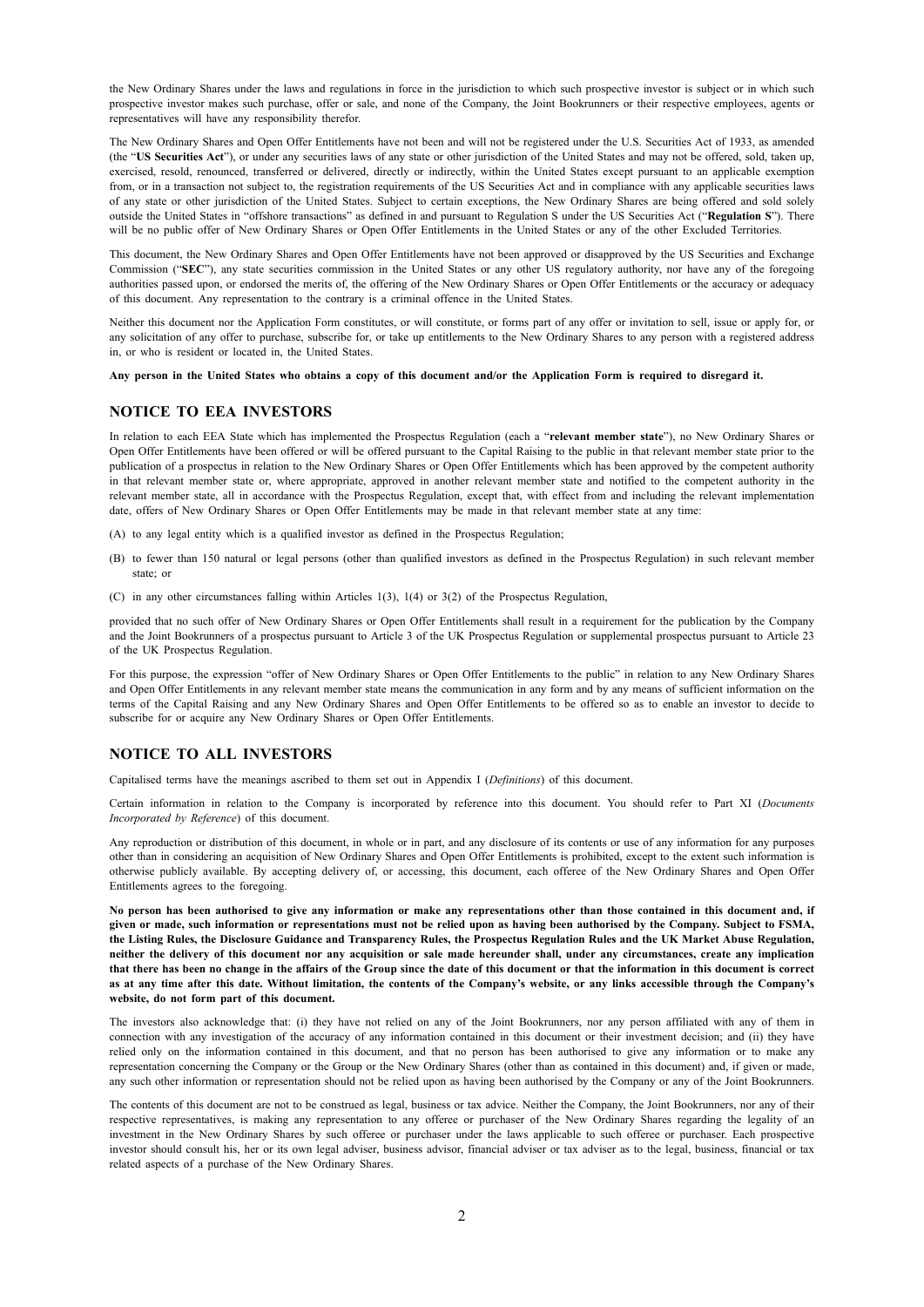The distribution of this document, any other offering or public material relating to the Capital Raising and/or the Application Forms and/or the transfer of the New Ordinary Shares and/or the Open Offer Entitlements through CREST or otherwise into jurisdictions other than the United Kingdom may be restricted by law. Persons into whose possession these documents come should inform themselves about and observe any such restrictions. Any failure to comply with these restrictions may constitute a violation of the securities laws of any jurisdiction. In particular, subject to certain limited exceptions, such documents should not be distributed, in whole or in part, forwarded to or transmitted in or into the United States or any other Excluded Territory.

Given the rapidly changing global situation, and the current uncertainty over the duration of the disruption caused by the COVID-19 pandemic, it is impossible to predict, with any certainty, the continuing impact on the Company's business. As such, this document should be considered against this backdrop and Shareholders should understand that there is a high level of uncertainty surrounding any forward-looking statements and assumptions stated in connection with the Capital Raising.

#### **INFORMATION TO DISTRIBUTORS**

Solely for the purposes of the product governance requirements of Chapter 3 of the FCA Handbook Product Intervention and Product Governance Sourcebook (the "**UK Product Governance Requirements**"), and disclaiming all and any liability, whether arising in tort, contract or otherwise, which any "manufacturer" (for the purposes of the UK Product Governance Requirements) may otherwise have with respect thereto, the New Ordinary Shares have been subject to a product approval process, which has determined that the New Ordinary Shares are: (i) compatible with an end target market of retail investors and investors who meet the criteria of professional clients and eligible counterparties, each as defined in paragraph 3 of the FCA Handbook Conduct of Business Sourcebook (the "**Sourcebook**"); and (ii) eligible for distribution through all permitted distribution channels (the "**Target Market Assessment**").

Notwithstanding the Target Market Assessment, distributors should note that: (a) the price of the New Ordinary Shares may decline and investors could lose all or part of their investment; (b) the New Ordinary Shares offer no guaranteed income and no capital protection; and (c) an investment in the New Ordinary Shares is compatible only with investors who do not need a guaranteed income or capital protection, who (either alone or in conjunction with an appropriate financial or other adviser) are capable of evaluating the merits and risks of such an investment and who have sufficient resources to be able to bear any losses that may result therefrom. The Target Market Assessment is without prejudice to the requirements of any contractual, legal or regulatory selling restrictions in relation to the Capital Raising. Furthermore, it is noted that, notwithstanding the Target Market Assessment, the Joint Bookrunners will only procure investors who meet the criteria of professional clients and eligible counterparties.

For the avoidance of doubt, the Target Market Assessment does not constitute: (i) an assessment of suitability or appropriateness for the purposes of Chapters 9A or 10A of the Sourcebook; or (ii) a recommendation to any investor or group of investors to invest in, or purchase, or take any other action whatsoever with respect to the New Ordinary Shares.

Each distributor is responsible for undertaking its own Target Market Assessment in respect of the New Ordinary Shares and determining appropriate distribution channels.

By accepting this document you agree to be bound by the above conditions and limitations.

The date of this document is 13 August 2021.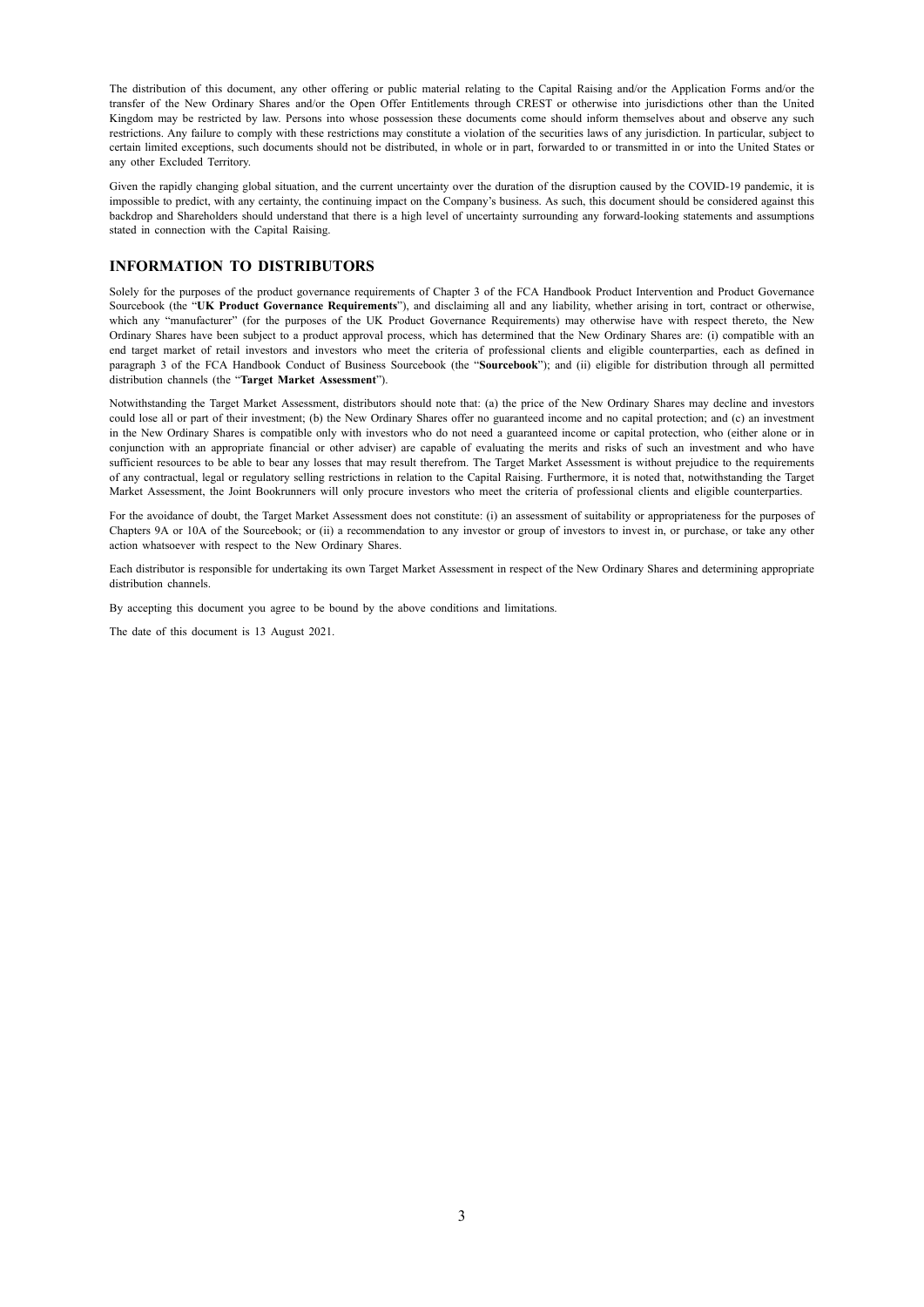### **CONTENTS**

|                                        |                                                              | Page |
|----------------------------------------|--------------------------------------------------------------|------|
|                                        |                                                              | 5    |
|                                        |                                                              | 12   |
| 25                                     |                                                              |      |
| EXPECTED TIMETABLE OF PRINCIPAL EVENTS |                                                              |      |
|                                        |                                                              | 27   |
|                                        |                                                              | 31   |
|                                        | DIRECTORS, COMPANY SECRETARY, REGISTERED OFFICE AND ADVISERS | 32   |
| PART I                                 | LETTER FROM THE CHAIRMAN OF MCCOLL'S RETAIL GROUP PLC        | 33   |
| PART II                                | SOME QUESTIONS AND ANSWERS ABOUT THE CAPITAL RAISING         | 49   |
| PART III                               | INFORMATION ON THE NEW ORDINARY SHARES                       | 56   |
| PART IV                                | TERMS AND CONDITIONS OF THE OPEN OFFER                       | 60   |
| PART V                                 | INFORMATION ON THE GROUP                                     | 84   |
| PART VI                                | HISTORICAL FINANCIAL INFORMATION                             | 91   |
| <b>PART VII</b>                        | UNAUDITED PRO FORMA FINANCIAL INFORMATION                    | 92   |
| <b>PART VIII</b>                       | CAPITALISATION AND INDEBTEDNESS                              | 96   |
| PART IX                                |                                                              | 97   |
| PART X                                 |                                                              | 101  |
| PART XI                                | DOCUMENTS INCORPORATED BY REFERENCE                          | 117  |
|                                        |                                                              | 119  |
|                                        |                                                              | 125  |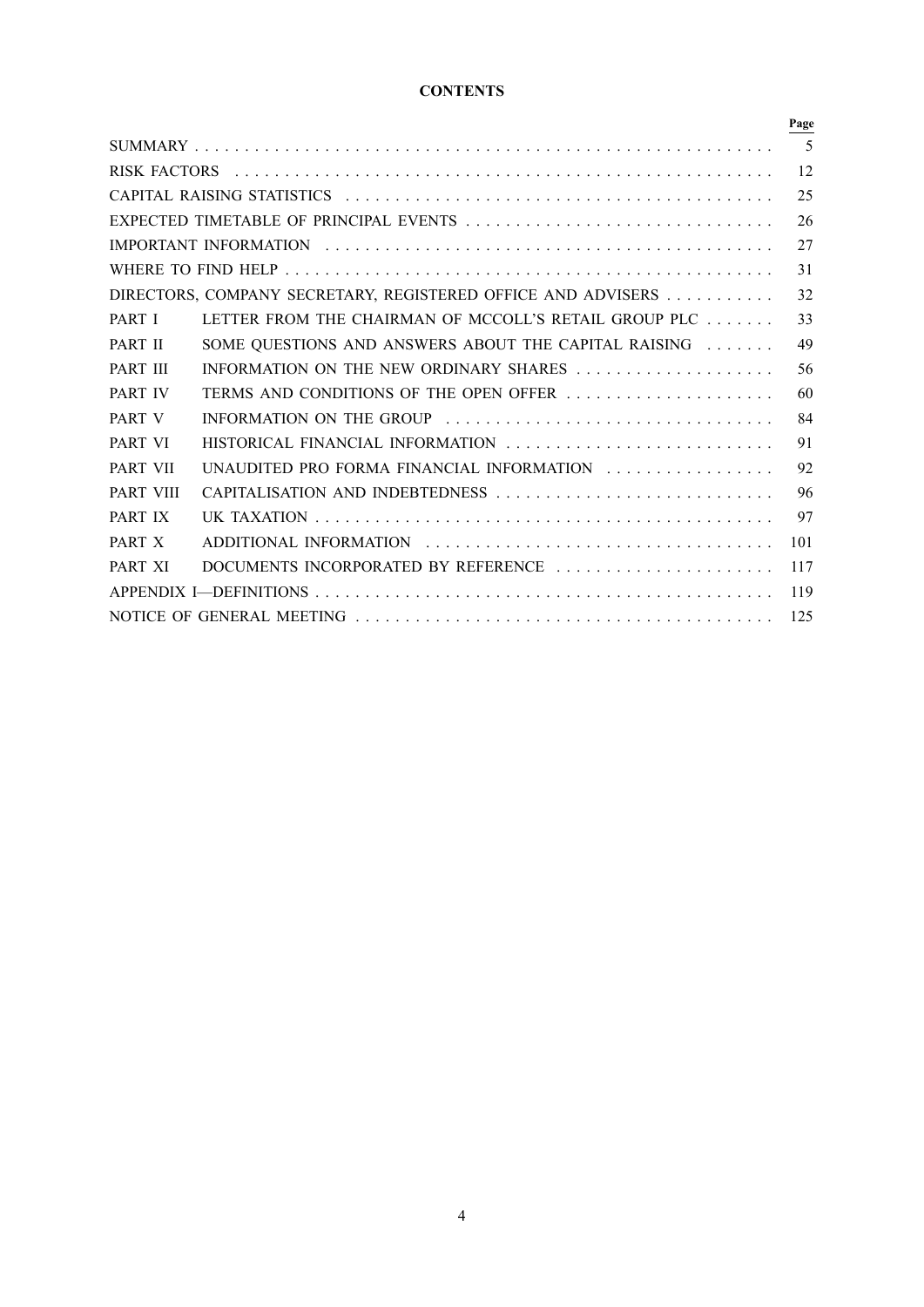### **SUMMARY**

| Section 1-Introduction and warnings                                                                                          |                                                                                                                                                                                                                                                                                                                                                                                                                                                                                                                                                                                                                                                                                                                                                                                              |                                                                                                                                                              |                                                                                                |
|------------------------------------------------------------------------------------------------------------------------------|----------------------------------------------------------------------------------------------------------------------------------------------------------------------------------------------------------------------------------------------------------------------------------------------------------------------------------------------------------------------------------------------------------------------------------------------------------------------------------------------------------------------------------------------------------------------------------------------------------------------------------------------------------------------------------------------------------------------------------------------------------------------------------------------|--------------------------------------------------------------------------------------------------------------------------------------------------------------|------------------------------------------------------------------------------------------------|
| Name and international<br>securities identification number<br>(ISIN) of the New Ordinary<br><b>Shares</b>                    | McColl's Retail Group plc ordinary shares, ISIN: GB00BJ3VW957.                                                                                                                                                                                                                                                                                                                                                                                                                                                                                                                                                                                                                                                                                                                               |                                                                                                                                                              |                                                                                                |
| Identity and contact details of the<br>issuer, including its legal entity<br>identifier (LEI)                                | The Company's legal name is McColl's Retail Group plc (the "Company" and together with its<br>subsidiaries, the "Group"). The Company's registered office is at Ground Floor West, One London<br>Road, Brentwood, Essex, England, CM14 4QW and its telephone number is +44 1277 372 916. The<br>legal entity identifier number (LEI) of the Company is 213800R1TLR536P8YJ67.                                                                                                                                                                                                                                                                                                                                                                                                                 |                                                                                                                                                              |                                                                                                |
| Identity and contact details of the<br>competent authority approving<br>the prospectus                                       | This prospectus has been approved by the Financial Conduct Authority as competent authority under<br>the UK Prospectus Regulation ("FCA"). The head office of the FCA is at 12 Endeavour Square,<br>London, E20 1JN, England. The telephone number of the FCA is +44 (0)20 7066 1000.                                                                                                                                                                                                                                                                                                                                                                                                                                                                                                        |                                                                                                                                                              |                                                                                                |
| Date of approval of the<br>prospectus                                                                                        | This prospectus was approved on 13 August 2021.                                                                                                                                                                                                                                                                                                                                                                                                                                                                                                                                                                                                                                                                                                                                              |                                                                                                                                                              |                                                                                                |
| <b>Warnings</b>                                                                                                              | This summary should be read as an introduction to the prospectus. Any decision to invest in the New<br>Ordinary Shares should be based on a consideration of the prospectus as a whole by the investor<br>including the information incorporated by reference. The investor could lose all or part of the<br>invested capital. Civil liability attaches only to those persons who have tabled the summary including<br>any translation thereof, but only where the summary is misleading, inaccurate or inconsistent, when<br>read together with the other parts of the prospectus, or where it does not provide, when read together<br>with the other parts of the prospectus, key information in order to aid investors when considering<br>whether to invest in such New Ordinary Shares. |                                                                                                                                                              |                                                                                                |
|                                                                                                                              | Section 2—Key information on the issuer                                                                                                                                                                                                                                                                                                                                                                                                                                                                                                                                                                                                                                                                                                                                                      |                                                                                                                                                              |                                                                                                |
| Who is the issuer of the securities?                                                                                         |                                                                                                                                                                                                                                                                                                                                                                                                                                                                                                                                                                                                                                                                                                                                                                                              |                                                                                                                                                              |                                                                                                |
| The domicile and legal form of<br>the issuer; the law under which<br>the issuer operates and its<br>country of incorporation | The Company is a public limited company domiciled and incorporated in England and Wales under<br>the Companies Act 2006 with registered number 08783477. The principal legislation under which<br>the Company operates is the Companies Act 2006 and regulations thereunder. The legal entity<br>identifier number (LEI) of the Company is 213800R1TLR536P8YJ67.                                                                                                                                                                                                                                                                                                                                                                                                                             |                                                                                                                                                              |                                                                                                |
| The issuer's principal activities                                                                                            | McColl's is a leading neighbourhood retailer with an estate of 1,222 managed convenience stores<br>and newsagents as at 30 May 2021. The Group operates 'McColl's' and 'Morrisons Daily' branded<br>convenience stores as well as newsagents branded 'Martin's Newsagents' across the UK, except in<br>Scotland which is operated under its heritage brand, 'RS McColl'.                                                                                                                                                                                                                                                                                                                                                                                                                     |                                                                                                                                                              |                                                                                                |
| The issuer's major shareholders,<br>including whether it is directly or<br>indirectly owned or controlled<br>and by whom     | As at 12 August 2021 (the "Reference Date"), the Company had been notified in accordance with<br>Rule 5 of the DTRs of the following interests in its Existing Ordinary Shares:<br>Ordinary shares owned<br>at the Reference Date                                                                                                                                                                                                                                                                                                                                                                                                                                                                                                                                                            |                                                                                                                                                              |                                                                                                |
|                                                                                                                              | Name                                                                                                                                                                                                                                                                                                                                                                                                                                                                                                                                                                                                                                                                                                                                                                                         | Number of<br>Ordinary Shares <sup>(1)</sup>                                                                                                                  | Per cent. of<br>issued<br>share capital                                                        |
|                                                                                                                              | Hargreaves Lansdown, stockbrokers (EO)<br>Chelverton Asset Management<br>Notes:                                                                                                                                                                                                                                                                                                                                                                                                                                                                                                                                                                                                                                                                                                              | 13,767,015<br>11,683,068<br>11,399,500<br>11,072,693<br>6,551,970<br>6,273,783<br>5,880,000<br>5,700,000<br>4,201,757<br>3,902,697<br>4,253,162<br>3,750,000 | 11.94<br>10.13<br>9.89<br>9.60<br>5.68<br>5.44<br>5.10<br>4.94<br>3.64<br>3.38<br>3.69<br>3.25 |
|                                                                                                                              | (1) Includes both direct and indirect shareholdings.                                                                                                                                                                                                                                                                                                                                                                                                                                                                                                                                                                                                                                                                                                                                         |                                                                                                                                                              |                                                                                                |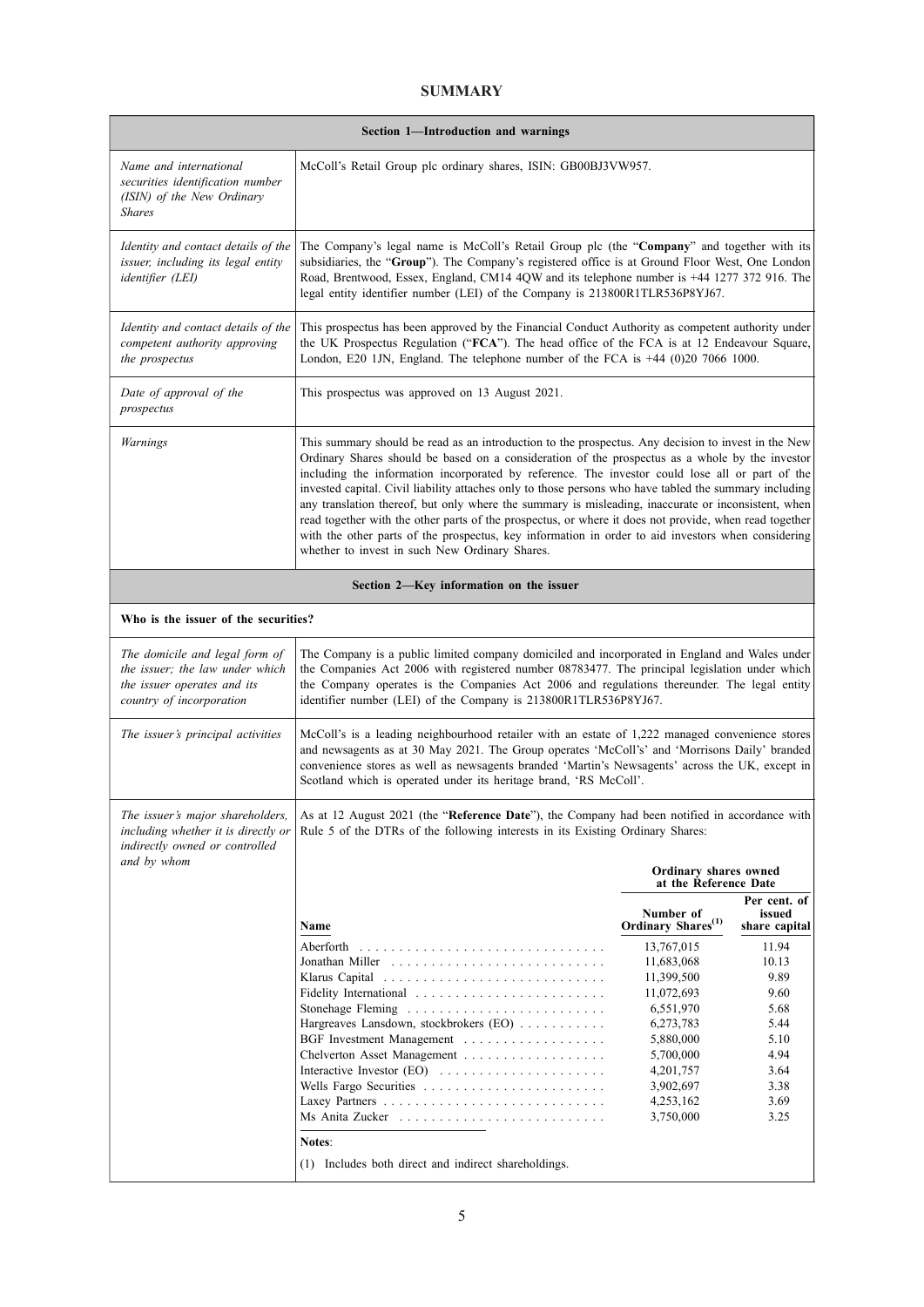|                                                             | None of the major shareholders referred to above have different voting rights from other<br>shareholders of the Company. As at the Reference Date, the Company is not aware of any<br>arrangements pursuant to which any person directly or indirectly, jointly or severally, will exercise or<br>could exercise control over the Company.                                                                                                                                             |                                                                                      |                                                                                 |                                                                         |                                                                                           |
|-------------------------------------------------------------|----------------------------------------------------------------------------------------------------------------------------------------------------------------------------------------------------------------------------------------------------------------------------------------------------------------------------------------------------------------------------------------------------------------------------------------------------------------------------------------|--------------------------------------------------------------------------------------|---------------------------------------------------------------------------------|-------------------------------------------------------------------------|-------------------------------------------------------------------------------------------|
| The identity of the issuer's key<br>managing directors      | Jonathan Miller (Chief Executive Officer)<br>Giles David (Chief Financial Officer)<br>Richard Crampton (Chief Commercial Officer)<br>Karen Bird (Operations and Colleague Director)                                                                                                                                                                                                                                                                                                    |                                                                                      |                                                                                 |                                                                         |                                                                                           |
| The identity of the issuer's<br>statutory auditors          | BDO LLP, 3 Hardman Street, 3 Spinningfields, Manchester M3 3AT                                                                                                                                                                                                                                                                                                                                                                                                                         |                                                                                      |                                                                                 |                                                                         |                                                                                           |
| What is the key financial information regarding the issuer? |                                                                                                                                                                                                                                                                                                                                                                                                                                                                                        |                                                                                      |                                                                                 |                                                                         |                                                                                           |
| Key financial information                                   | The table below sets out the Group's summary financial information for the periods indicated. The<br>financial information has been extracted without material adjustment from the audited and unaudited<br>financial statements of the Group for the relevant period.                                                                                                                                                                                                                 |                                                                                      |                                                                                 |                                                                         |                                                                                           |
|                                                             | Income Statement                                                                                                                                                                                                                                                                                                                                                                                                                                                                       |                                                                                      |                                                                                 |                                                                         |                                                                                           |
|                                                             | Revenue<br>.<br>Operating profit/(loss) $\ldots$ .                                                                                                                                                                                                                                                                                                                                                                                                                                     | 53 weeks to<br>29 November<br>2020<br><b>Audited</b><br>£ million<br>1,258.1<br>12.3 | 52 weeks to<br>24 November<br>2019<br>Audited<br>£ million<br>1,218.7<br>(90.4) | 26 weeks to<br>30 May<br>2021<br>Unaudited<br>£ million<br>572.7<br>2.3 | 26 weeks to<br>24 May<br>2020<br><b>Restated</b><br>Unaudited<br>£million<br>604.8<br>7.6 |
|                                                             | <b>Total comprehensive loss</b><br>for the period $\ldots$                                                                                                                                                                                                                                                                                                                                                                                                                             | (7.4)                                                                                | (100.7)                                                                         | (4.1)                                                                   | (0.9)                                                                                     |
|                                                             | Statement of Financial Position                                                                                                                                                                                                                                                                                                                                                                                                                                                        | 29 November<br>2020<br><b>Audited</b>                                                | 24 November<br>2019<br><b>Audited</b>                                           | 30 May<br>2021<br>Unaudited                                             | 24 May<br><b>2020</b><br><b>Restated</b><br>Unaudited                                     |
|                                                             | Total assets residence in the Total assets residence in the Total and Total and Total and Total and Total and T                                                                                                                                                                                                                                                                                                                                                                        | £ million<br>562.3                                                                   | £ million<br>410.2                                                              | £ million<br>546.0                                                      | £ million<br>626.3                                                                        |
|                                                             | Total equity $\ldots \ldots \ldots \ldots$                                                                                                                                                                                                                                                                                                                                                                                                                                             | 19.9                                                                                 | 38.7                                                                            | 15.9                                                                    | 26.3                                                                                      |
|                                                             | Cash Flow Statement                                                                                                                                                                                                                                                                                                                                                                                                                                                                    |                                                                                      |                                                                                 |                                                                         |                                                                                           |
|                                                             |                                                                                                                                                                                                                                                                                                                                                                                                                                                                                        | 53 weeks<br>to 29 November<br>2020<br>Audited                                        | 52 weeks<br>to 24 November<br>2019<br><b>Audited</b>                            | 26 weeks<br>to 30 May<br>2021<br>Unaudited                              | 26 weeks<br>to 24 May<br>2020<br><b>Restated</b><br>Unaudited                             |
|                                                             | Net cash flow from                                                                                                                                                                                                                                                                                                                                                                                                                                                                     | £ million                                                                            | £ million                                                                       | £ million                                                               | $f$ million                                                                               |
|                                                             | operating activities<br>$\ldots$                                                                                                                                                                                                                                                                                                                                                                                                                                                       | 49.0                                                                                 | 20.0                                                                            | 5.0                                                                     | 38.9                                                                                      |
|                                                             | Note: The Group has reclassed £2.5 million previously classed as Loans and borrowings to trade and<br>other payables for the twenty six week period ended 24 May 2020.                                                                                                                                                                                                                                                                                                                 |                                                                                      |                                                                                 |                                                                         |                                                                                           |
| Pro forma financial information                             | Selected unaudited pro forma financial information which illustrates the effect on the consolidated<br>net assets of the Group as if the Capital Raising had taken place on 30 May 2021 (and assuming that<br>the Open Offer is taken up in full). The pro forma financial information has been prepared for<br>illustrative purposes only and, because of its nature, addresses a hypothetical situation and, therefore,<br>does not represent the Group's actual financial position. |                                                                                      |                                                                                 |                                                                         |                                                                                           |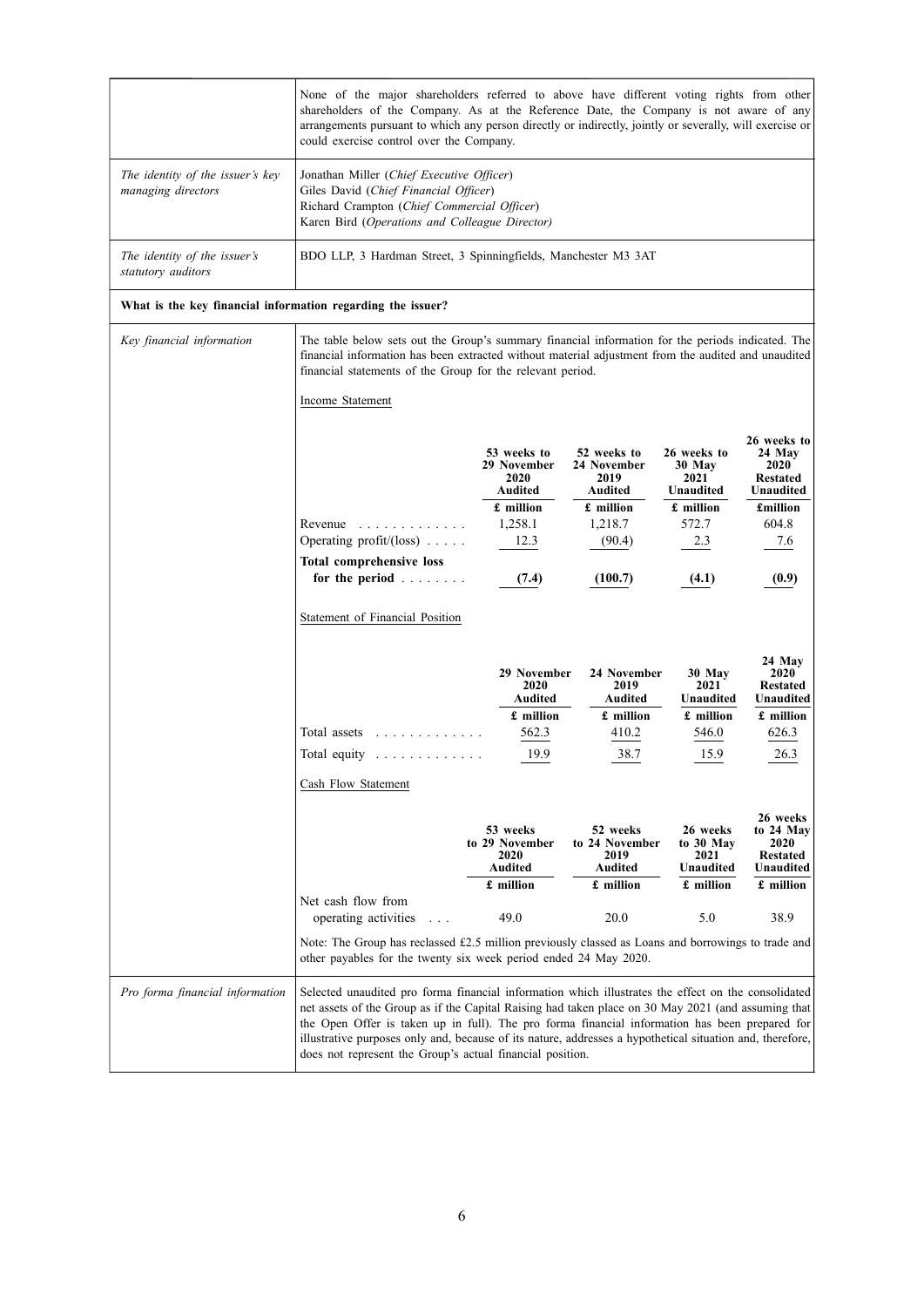|                                                                                                                       | <b>Note</b>                                                                                                                                                                                                             | Group as at<br>30 May 2021(1)<br>£ million | Adjustment<br>for the<br>Capital Raising <sup>(2)</sup><br>£ million | Pro forma<br>net assets<br>of the<br>Group<br>£ million |
|-----------------------------------------------------------------------------------------------------------------------|-------------------------------------------------------------------------------------------------------------------------------------------------------------------------------------------------------------------------|--------------------------------------------|----------------------------------------------------------------------|---------------------------------------------------------|
|                                                                                                                       | <b>Assets</b>                                                                                                                                                                                                           |                                            |                                                                      |                                                         |
|                                                                                                                       | <b>Non-current assets</b>                                                                                                                                                                                               |                                            |                                                                      |                                                         |
|                                                                                                                       | Property, plant and equipment                                                                                                                                                                                           | 232.0                                      |                                                                      | 232.0                                                   |
|                                                                                                                       | Intangible assets                                                                                                                                                                                                       | 160.3                                      |                                                                      | 160.3                                                   |
|                                                                                                                       | Deferred tax assets                                                                                                                                                                                                     | 5.4                                        |                                                                      | 5.4                                                     |
|                                                                                                                       | Retirement benefit asset                                                                                                                                                                                                | 9.9                                        |                                                                      | 9.9                                                     |
|                                                                                                                       | Trade and other receivables                                                                                                                                                                                             | 2.6                                        |                                                                      | 2.6                                                     |
|                                                                                                                       | Total non-current assets                                                                                                                                                                                                | 410.2                                      |                                                                      | 410.2                                                   |
|                                                                                                                       | <b>Current assets</b>                                                                                                                                                                                                   |                                            |                                                                      |                                                         |
|                                                                                                                       | Inventories                                                                                                                                                                                                             | 74.9                                       |                                                                      | 74.9                                                    |
|                                                                                                                       | Trade and other receivables                                                                                                                                                                                             | 29.5                                       |                                                                      | 29.5                                                    |
|                                                                                                                       | Cash and cash equivalents                                                                                                                                                                                               | 31.4                                       | 32.7                                                                 | 64.1                                                    |
|                                                                                                                       | Total current assets                                                                                                                                                                                                    | 135.8                                      | 32.7                                                                 | 168.5                                                   |
|                                                                                                                       | <b>Current liabilities</b>                                                                                                                                                                                              | 546.0                                      |                                                                      | 578.7                                                   |
|                                                                                                                       | Trade and other payables $\dots \dots \dots$                                                                                                                                                                            | (186.6)                                    |                                                                      | (186.6)                                                 |
|                                                                                                                       | Loans and borrowings $\dots \dots \dots \dots$                                                                                                                                                                          | (31.1)                                     |                                                                      | (31.1)                                                  |
|                                                                                                                       |                                                                                                                                                                                                                         | (0.7)                                      |                                                                      | (0.7)                                                   |
|                                                                                                                       | Total current liabilities                                                                                                                                                                                               | (218.4)                                    |                                                                      | (218.4)                                                 |
|                                                                                                                       | Net current liabilities                                                                                                                                                                                                 | (82.6)                                     | 32.7                                                                 | (49.9)                                                  |
|                                                                                                                       | <b>Non-current liabilities</b>                                                                                                                                                                                          |                                            |                                                                      |                                                         |
|                                                                                                                       | Loans and borrowings $\dots \dots \dots \dots$                                                                                                                                                                          | (292.4)                                    |                                                                      | (292.4)                                                 |
|                                                                                                                       | Other payables $\dots \dots \dots \dots \dots \dots$                                                                                                                                                                    | (5.2)                                      |                                                                      | (5.2)                                                   |
|                                                                                                                       |                                                                                                                                                                                                                         | (5.1)                                      |                                                                      | (5.1)                                                   |
|                                                                                                                       | Deferred tax liabilities                                                                                                                                                                                                | (5.4)                                      |                                                                      | (5.4)                                                   |
|                                                                                                                       | Retirement benefit obligations                                                                                                                                                                                          | (3.6)                                      |                                                                      | (3.6)                                                   |
|                                                                                                                       | Total non-current liabilities                                                                                                                                                                                           | (311.7)                                    |                                                                      | (311.7)                                                 |
|                                                                                                                       | <b>Total liabilities</b><br>.                                                                                                                                                                                           | (530.1)                                    |                                                                      | (530.1)                                                 |
|                                                                                                                       | Net assets $\ldots$                                                                                                                                                                                                     | 15.9                                       | 32.7                                                                 | 48.6                                                    |
|                                                                                                                       | (1) The net assets of the Group at 30 May 2021 have been extracted without material<br>adjustment from the Group's unaudited interim accounts for the twenty six weeks ended<br>30 May 2021.                            |                                            |                                                                      |                                                         |
|                                                                                                                       | The adjustment to reflect the impact of the Capital Raising (on the assumption that the<br>(2)<br>maximum number of Open Offer Shares made available under the Open Offer are issued) is<br>an increase in cash, being: |                                            |                                                                      |                                                         |
|                                                                                                                       |                                                                                                                                                                                                                         |                                            |                                                                      | £35.0 million<br>$£2.3$ million<br>$£32.7$ million      |
|                                                                                                                       | No account has been taken of the trading of the Group since 30 May 2021, nor any other<br>(3)<br>event save as disclosed above.                                                                                         |                                            |                                                                      |                                                         |
| Brief description of any<br>qualifications in the audit report<br>relating to the historical financial<br>information | Not applicable. There are no qualifications in the auditors' report on the historical information<br>incorporated by reference into this document.                                                                      |                                            |                                                                      |                                                         |

#### **What are the key risks that are specific to the issuer?**

Prior to investing in the securities, prospective investors should consider the associated risks. The key risks specific to the Company are:

- If the Firm Placing is not completed successfully and a 'reasonable worst case scenario' occurs, as per the Company's financial forecasts and sensitivities scenarios, and no other mitigating action was taken by the Company, the Company's liquidity headroom would fall to such a level that the Company will breach the financial covenants contained in its financing documents which would have a material adverse effect on the Group's business, financial condition and results of operations and could result in the Group being forced into bankruptcy or liquidation with Shareholders at risk of losing all or a substantial part of the value of their investment in the Company.
- The COVID-19 pandemic has had, and is expected to continue to have, a significant impact on the Group's business, financial condition, results of operations and prospects.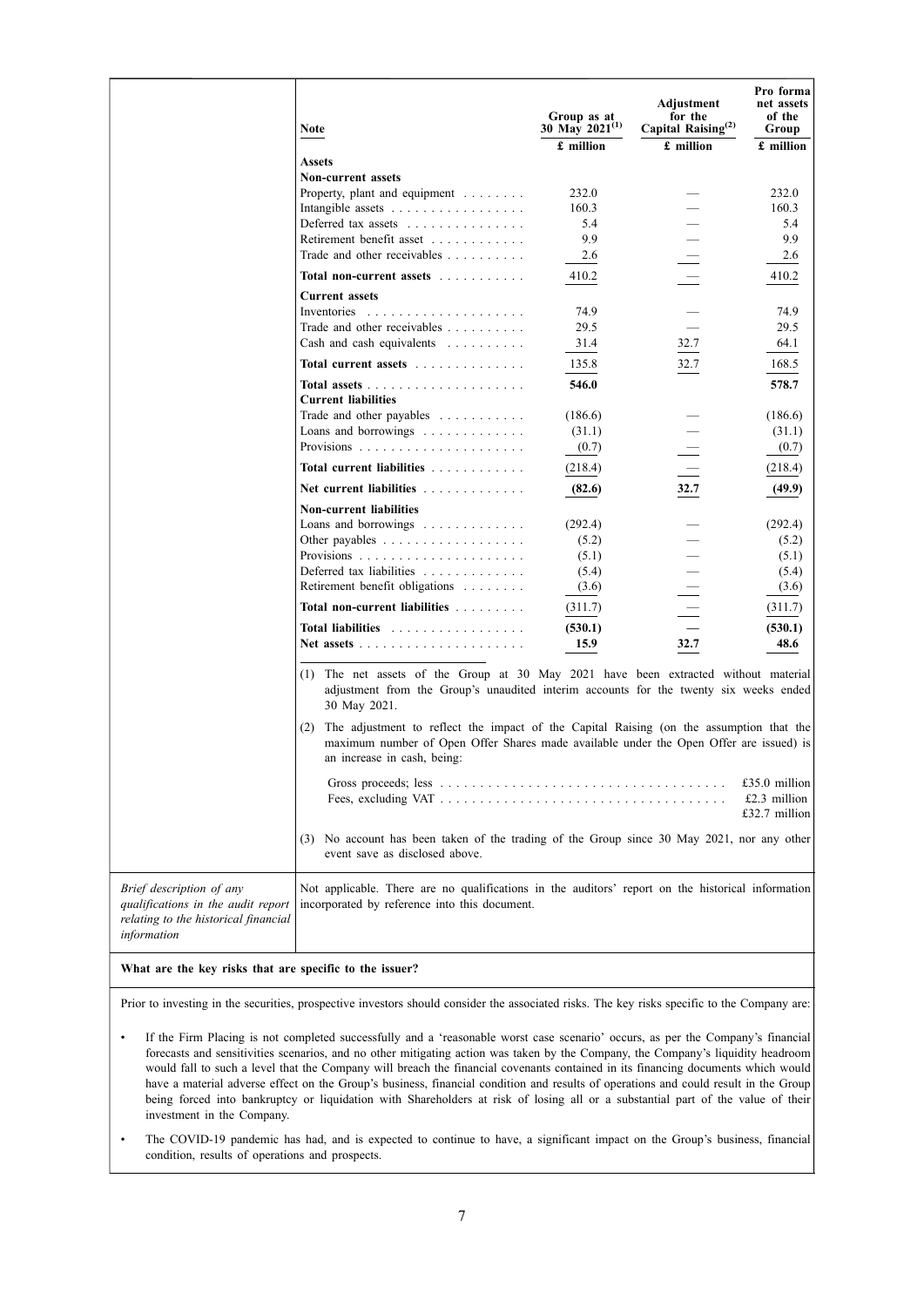- The Group is exposed to general UK economic conditions as well as general market trends in the areas in which it operates. Changes in general UK economic conditions and customer discretionary trends could have a material adverse effect on the Group's business, financial condition, results of operations and prospects.
- Adverse developments with respect to the safety or the contents of the groceries that the Group sells and/or the grocery industry in general may damage the Group's reputation, increase its costs of operations or decrease demand for its products.
- The Group is reliant on a small number of key third party suppliers and may be negatively affected by supply chain disruptions, changes in supplier dynamics and interruptions in supply.

#### **Section 3—Key information on the securities**

#### **What are the main features of the securities?**

#### *Type, class and ISIN*

The Capital Raising comprises in aggregate up to 175,000,000 new ordinary shares of £0.001 each in the capital of the Company ("**New Ordinary Shares**") of which: (i) 150,000,000 New Ordinary Shares are proposed to be issued under a firm placing to a number of new and existing institutional and other investors ("**Firm Placing**"); and (ii) up to 25,000,000 New Ordinary Shares are proposed to be issued by way of an open offer to subscribe for the Open Offer Shares (the "**Open Offer**") (the Firm Placing and Open Offer together the "**Capital Raising**"), in each case at an Offer Price of 20 pence per New Ordinary Share.

When admitted to trading, the New Ordinary Shares will be registered under the Company's existing ISIN: GB00BJ3VW957.

#### *Currency, denomination, par value, number of securities issued and duration*

The existing ordinary shares of the Company ("**Existing Ordinary Shares**") are denominated and quoted in Pounds Sterling on the London Stock Exchange and the New Ordinary Shares will be traded and quoted in the same way. As at the Reference Date, the Company had 115,304,400 Existing Ordinary Shares of £0.001 each in issue (all of which were fully paid or credited as fully paid). The issued and fully paid aggregate nominal value of the share capital of the Company immediately following completion of the Capital Raising will be up to £290,304.40, comprising up to 290,304,400 New Ordinary Shares of £0.001 each.

#### *Rights attached to the New Ordinary Shares*

The New Ordinary Shares, when issued and fully paid, will rank *pari passu* in all respects with the Existing Ordinary Shares and will rank in full for all dividends and other distributions made, paid or declared in respect of the ordinary shares of £0.001 each in the capital of the Company (the "**Ordinary Shares**") after their issue.

#### *Rank of securities in the issuer's capital structure in the event of insolvency*

On a winding up of the Company, the balance of the assets available for distribution, after deduction of any provision made under applicable law and subject to any special rights attaching to any class of Ordinary Shares, shall be applied in repaying to Shareholders the amounts paid up on the Ordinary Shares held by them and any surplus assets will belong to the holders of any Ordinary Shares then in issue according to the numbers of Ordinary Shares held by them or, if no Ordinary Shares are then in issue, to the holders of any unclassified shares then in issue according to the numbers of shares held by them. There are no special rights, restrictions or prohibitions as regards voting for the time being attached to any Ordinary Shares and there are no restrictions on the free transferability of the Ordinary Shares.

*Restrictions on the free transferability of the securities*

There are no restrictions on the free transferability of the Shares save as provided in the Articles.

#### *Dividend or pay-out policy*

Subject to the provisions of the Companies Act and the Articles, the Company may pay dividends upon a recommendation by the Board and approval by a majority of the Shareholders, who have the right to decrease but not to increase the amount of the dividend recommended by the Board. Such dividends are known as final dividends and become a debt payable to Shareholders when they are approved by the Shareholders. Subject to the provisions of the Companies Act and the Articles, the Board may declare and pay dividends without Shareholder approval. Such dividends are known as interim dividends and, unlike final dividends, become a debt payable to the Shareholders only upon actual payment.

The Board understands that dividend payments are an important part of the Group's returns to Shareholders and believes in balancing those returns to Shareholders with investment in the business to support future growth. However, the Board has not declared any dividend (final or interim) for FY 2020 or a final dividend for FY 2019 for reasons of affordability and because the Company is currently restricted from paying a dividend until certain conditions of its Amended Credit Facility are satisfied (including achieving Group leverage below 1.75 trailing EBITDA). The Board does not expect that the funds received by the Group pursuant to the Capital Raising will be sufficient to reduce leverage below 1.75 trailing EBITDA. The Board will keep the Group's dividend policy under review with the aim of reinstating the payment of dividends at an affordable and sustainable level once the Group's strategic change programme has gathered momentum and the Group has de-levered.

#### **Where will the securities be traded?**

Applications will be made for the New Ordinary Shares issued pursuant to the Capital Raising to be admitted to the premium listing segment of the Official List and to trading on the main market for listed securities of the London Stock Exchange.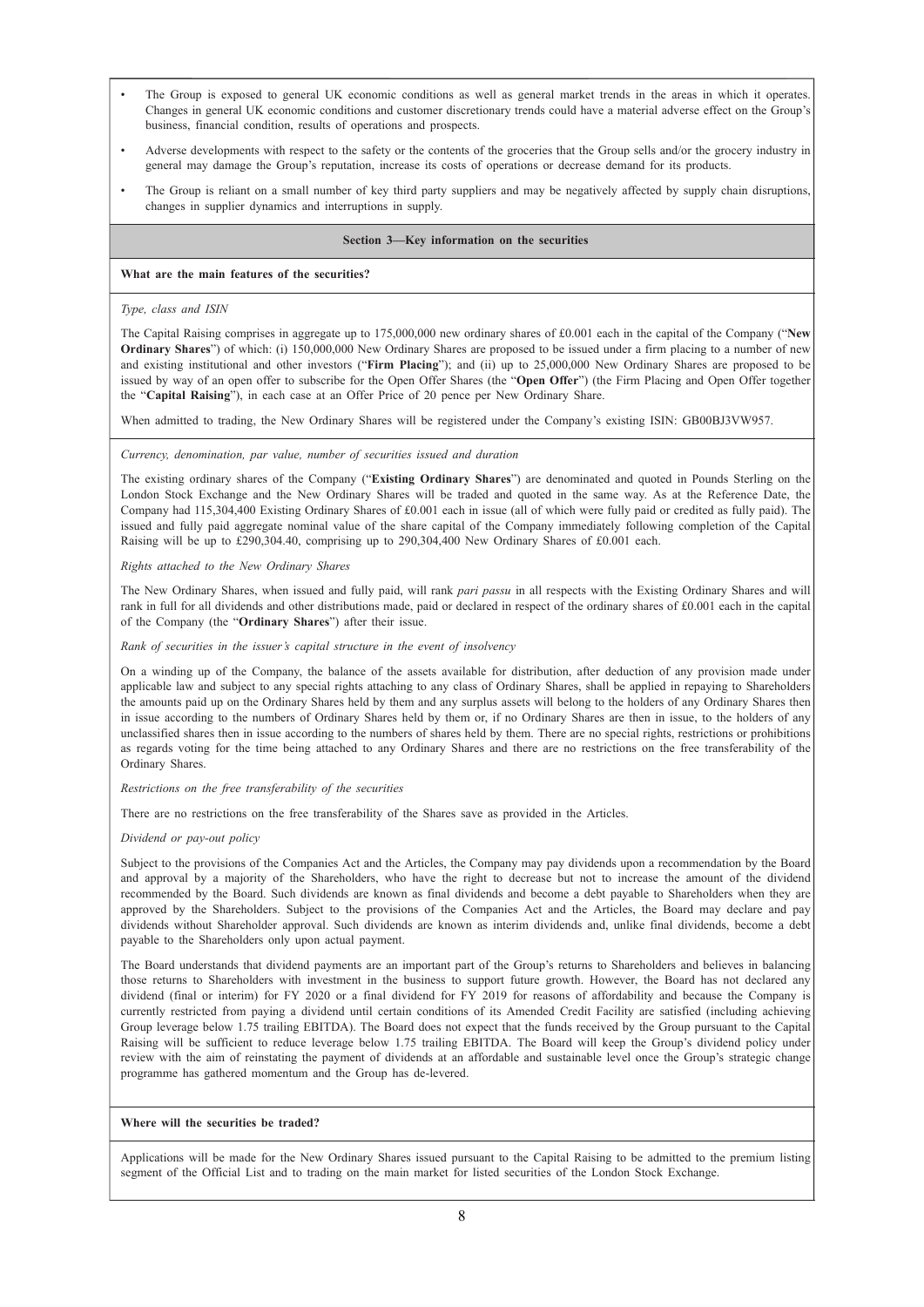#### **What are the key risks that are specific to the securities?**

Prior to investing in the New Ordinary Shares, prospective investors should consider the associated risks. The key risks specific to the New Ordinary Shares are:

- The market price for New Ordinary Shares issued pursuant to the Capital Raising may decline below the Offer Price.
- The market value of the New Ordinary Shares may fluctuate significantly as a result of factors beyond the Company's control, and may not always reflect the underlying asset value or prospects of the Company.
- Shareholder ownership percentages may be diluted in connection with the Capital Raising or as a result of issuances of Ordinary Shares that may occur in the future.
- Admission of the New Ordinary Shares issued pursuant to the Capital Raising may not occur when expected.
- There are limitations on the Company's ability to pay dividends.

Section 4—Key information on the offer of securities to the public and/or the admission to trading on a regulated market

#### **Under which conditions and timetable can I invest in this security?**

Terms and conditions of the Capital Raising

#### *Firm Placing*

The Company is seeking to raise £30 million (gross) through the Firm Placing of 150,000,000 New Ordinary Shares at the Offer Price to certain new and existing institutional and other investors. The Firm Placing is not subject to clawback.

#### *Open Offer*

The Company intends to raise up to £5 million (gross) through the Open Offer of up to 25,000,000 New Ordinary Shares at the Offer Price.

Subject to the fulfilment of the conditions below, holders of Existing Ordinary Shares on the register of members of the Company as at 10 August 2021 (the "**Record Date**") which are not Restricted Shareholders ("**Qualifying Shareholders**") are being given the opportunity to subscribe for New Ordinary Shares under the Open Offer ("**Open Offer Shares**") pro rata to their existing shareholdings on the basis of 3 Open Offer Shares for every 14 Existing Ordinary Shares held and registered in their name as at the Record Date. Fractions of Open Offer Shares will be disregarded in calculating Qualifying Shareholders' Open Offer Entitlements and each Qualifying Shareholder's entitlements to Open Offer Shares will be rounded down to the nearest whole number ("**Open Offer Entitlements**"). Qualifying Shareholders may also apply, under the Excess Application Facility, for Excess Shares not taken up under the Open Offer Entitlements of other Qualifying Shareholders.

The Capital Raising is conditional upon, amongst other things:

- the passing of all of the resolutions to be proposed at the general meeting of shareholders of the Company (the "**Resolutions")**;
- the placing and sponsor agreement between the Company, Panmure Gordon and Singer Capital Markets (the "**Placing and Sponsor Agreement**") becoming or being declared unconditional (save in respect of Admission); and
- Admission becoming effective by no later than 8:00 a.m. on 6 September 2021 (or such later time and/or date as the Company, Panmure Gordon and Singer Capital Markets may determine).

Each of the Resolutions is conditional on all of the other Resolutions being passed because (a) all of the Resolutions are required to be passed in order for the Capital Raising to complete successfully; and (b) certain of the Resolutions, if passed, would not be effective to complete the Capital Raising unless certain other Resolutions are passed.

In the event that these conditions are not satisfied or waived (where capable of waiver), the Capital Raising will terminate and will not proceed. In such circumstances, application monies will be returned (at the applicant's risk) without payment of interest, as soon as practicable thereafter.

Pursuant to the terms and conditions of the Placing and Sponsor Agreement, the Joint Bookrunners have agreed to underwrite the settlement risk in the event that any Placees fail to take up their allocation of the New Ordinary Shares under the Firm Placing.

The New Ordinary Shares, when issued and fully paid, will rank pari passu in all respects with the Existing Ordinary Shares and will rank in full for all dividends and other distributions made, paid or declared in respect of the Ordinary Shares after their issue.

#### Expected timetable

Each of the times and dates set out in the expected timetable of principal events below and mentioned in this document, the Application Form and in any other document issued in connection with the Capital Raising are subject to change by the Company, in which event details of the new times and dates will be notified to the London Stock Exchange and, where appropriate, Qualifying Shareholders.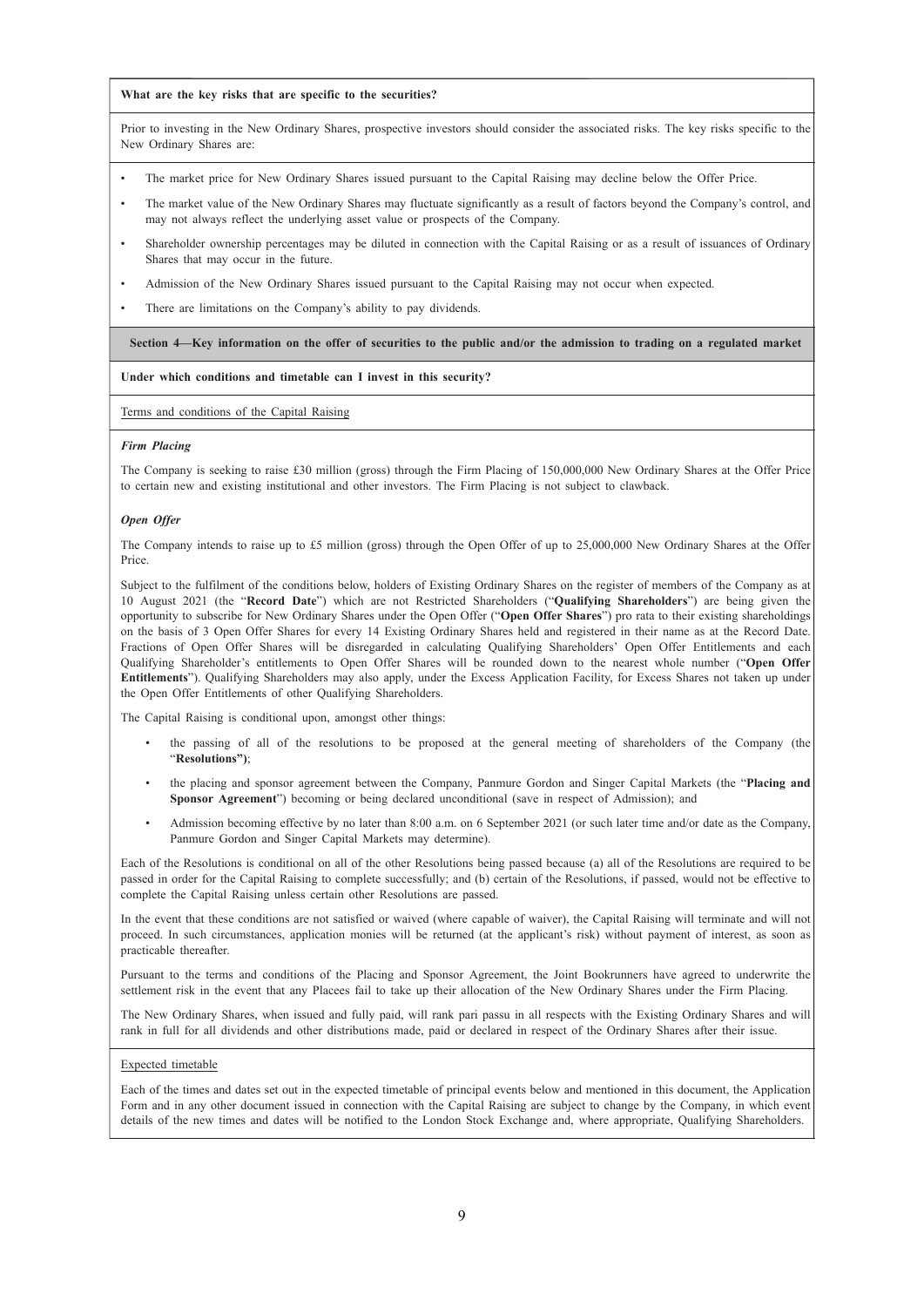References to times in this document are to London time unless otherwise stated. The ability to participate in the Open Offer is subject to certain restrictions relating to shareholders with registered addresses or located or resident in countries outside the UK.

| Record Date for entitlements under the Open Offer                             | $6.00$ p.m. on Tuesday 10 August 2021              |
|-------------------------------------------------------------------------------|----------------------------------------------------|
|                                                                               | Thursday 12 August 2021                            |
| Announcement of the results of the Firm Placing                               | Friday 13 August 2021                              |
| Publication and posting of the Prospectus, Form of Proxy and Application      |                                                    |
|                                                                               | Friday 13 August 2021                              |
| Ex Entitlements Date for the Open Offer                                       | 8.00 a.m. on Friday 13 August 2021                 |
| Open Offer Entitlements credited to stock accounts of Qualifying              | As soon as possible after 8.00 a.m. on             |
|                                                                               | Monday 16 August 2021                              |
| Recommended latest time for requesting withdrawal of Open Offer               |                                                    |
| Entitlements from CREST (i.e. if your Open Offer Entitlements are in          |                                                    |
| CREST and you wish to convert them to certificated form)                      | 4.30 p.m. on Monday 23 August 2021                 |
| Latest time and date for depositing Open Offer Entitlements into CREST.       | 3.00 p.m. on Tuesday 24 August 2021                |
| Latest time and date for splitting of Application Forms (to satisfy bona fide |                                                    |
|                                                                               | 3.00 p.m. on Wednesday 25 August 2021              |
| Latest time and date for receipt of completed Application Forms and           |                                                    |
| payment in full under the Open Offer or settlement of relevant                |                                                    |
| <b>CREST</b> instruction (as appropriate)                                     | 11.00 a.m. on Friday 27 August 2021                |
| Latest time and date for receipt of Forms of Proxy or electronic proxy        | 11.00 a.m. on Monday 30 August 2021                |
|                                                                               |                                                    |
|                                                                               | 11.00 a.m. on Wednesday 1 September 2021           |
| Announcement of the results of the General Meeting                            | Wednesday 1 September 2021                         |
| Admissions and commencement of dealings in New Ordinary Shares issued         |                                                    |
|                                                                               | By 8.00 a.m. on Monday 6 September 2021            |
| New Ordinary Shares credited to CREST accounts                                |                                                    |
|                                                                               | Soon after 8.00 a.m. on Monday<br>6 September 2021 |
| Expected dispatch of definitive share certificates (where applicable)         | Within ten Business Days of Admission              |
|                                                                               |                                                    |

#### Dilution

If a Qualifying Shareholder does not take up any of his Open Offer Entitlements, such Qualifying Shareholder's holding, as a percentage of the Enlarged Share Capital, will be diluted by approximately 60 per cent. pursuant to the Capital Raising (and assuming that the Open Offer is taken up in full).

If a Qualifying Shareholder does take up all of his Open Offer Entitlements, such Qualifying Shareholder's holding, as a percentage of the Enlarged Share Capital, will be diluted by approximately 52 per cent. pursuant to the Capital Raising (and assuming that the Open Offer is taken up in full).

Shareholders in the United States and certain other Excluded Territories will not be able to participate in the Open Offer.

#### Costs and expenses

The total estimated costs charges, and expenses payable by the Company in connection with the Capital Raising (and assuming the Open Offer is taken up in full) are approximately  $\pounds2.3$  million (excluding recoverable VAT). Investors will not be charged expenses by the Company in respect of the Capital Raising.

#### **Why is this prospectus being produced?**

The purpose of this document is to explain the background to, reasons for, and to set out the terms and conditions of, the Capital Raising and provide you with a notice of General Meeting to be held to consider and, if thought fit, to pass the Resolutions required to authorise the Company to carry out the Capital Raising. The Directors believe the Capital Raising to be in the best interests of Shareholders as a whole and this document explains why the Directors unanimously recommend that Shareholders should vote in favour of the Resolutions, as each Director has committed to do so, other than Jonathan Miller in respect of the Fourth Resolution, in respect of his or her own legal and beneficial holdings of Shares.

Pursuant to the Capital Raising, the Company proposes to issue up to 175,000,000 New Ordinary Shares. Through the Firm Placing, the Company is seeking to raise £30 million (gross) and through the Open Offer the Company intends to raise up to £5 million (gross) by the issue of New Ordinary Shares at the Offer Price. The total costs, charges and expenses payable by the Company in connection with the Capital Raising are estimated to be approximately £2.3 million (exclusive of VAT), which the Company intends to pay out of the proceeds of the Capital Raising.

The Firm Placing is being conducted by the Joint Bookrunners in accordance with the terms of the Placing and Sponsor Agreement. Pursuant to the terms and conditions of the Placing and Sponsor Agreement, the Joint Bookrunners have agreed to underwrite the settlement risk in the event that any Placees fail to take up their allocation of the New Ordinary Shares under the Firm Placing.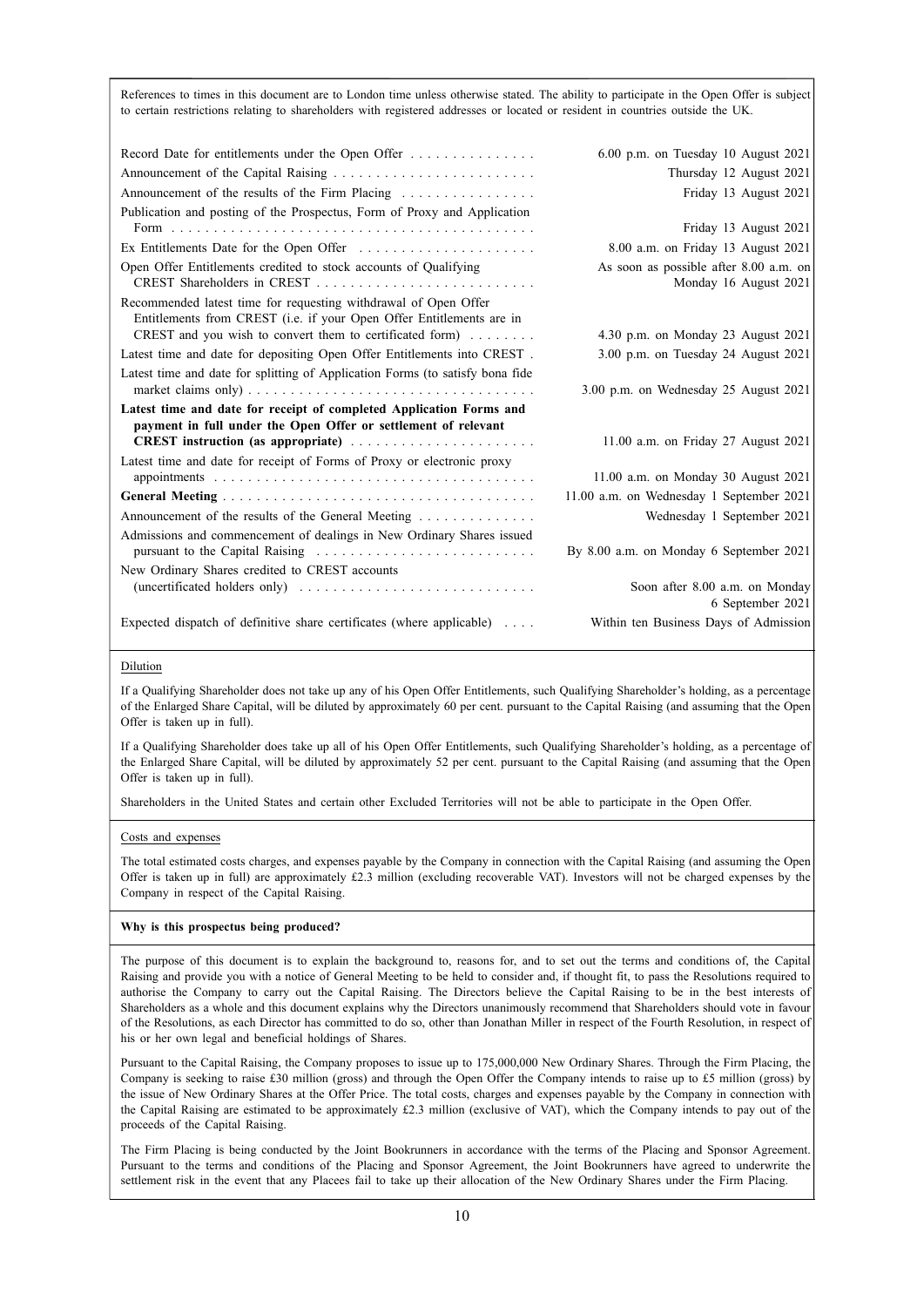#### Reasons for the Capital Raising

The Board is proposing the Capital Raising and intends to use the net proceeds of the Capital Raising:

- to increase the number, and accelerate the pace of rollout, of Morrisons Daily stores from 56 to 350 by the end of the financial year ending November 2022 (an increase of 50 stores against the Group's previous target of 300 stores by the end of December 2023);
- to improve the grocery infrastructure in the Morrisons Daily sites thus enhancing the standard of the refit and expanding the chilled offer with more refrigeration, adding further profit potential;
- to further invest in the store estate, including the potential to extend the rollout of Morrisons Daily beyond 350 stores, or reduce financial leverage of the Group; and
- to reduce the Group's financial leverage.

The quantum of the Firm Placing has been arrived at based on the cash requirement to support the investment and deleveraging objectives which assumes:

- that the cost of converting a store to Morrisons Daily, based on previous rollouts, is approximately £60,000 per store. In order to accelerate the rollout of Morrisons Daily stores from 56 to 350 by the end of the financial year ending November 2022 the Group will need access to approximately £10 million of incremental funding;
- that the cost of improving the grocery infrastructure in Morrisons Daily stores, based on previous rollouts, is approximately £30,000 per store. In order to meet the Group's ambition to fit out 350 stores in this way by the end of the financial year ending November 2022, the Group will need a further approximately £10 million of available funds; and
- that the balance of the net proceeds of the Firm Placing will be deployed in the best interests of the Group as a whole which, as at the date of this prospectus, the Board intends to use as follows, either: (i) to (together with the Group's existing resources) voluntarily prepay and cancel the Term Loan and/or Revolving Facility commitments in an aggregate amount of at least £10 million by late August 2022 or (ii) to further accelerate the rollout of Morrisons Daily stores. If the Group was to proceed with option (i) and to use the balance of proceeds of the Firm Placing (together with the Group's existing resources) to voluntarily prepay and cancel the Term Loan and/or Revolving Facility commitments in an aggregate amount of £10 million by late August 2022, an additional deferred arrangement fee would be reduced. The Board will explore its options in relation to any prepayment of up to £10 million received in the Firm Placing by the end of Q2 2022.

Any proceeds raised pursuant to the Open Offer will be deployed in the best interests of the Group as a whole which, as at the date of this prospectus, the Board intends to use to reduce the Group's financial leverage.

#### Material interests

There are no interests, including any conflicting interests, known to the Company that are material to the Company or the Capital Raising.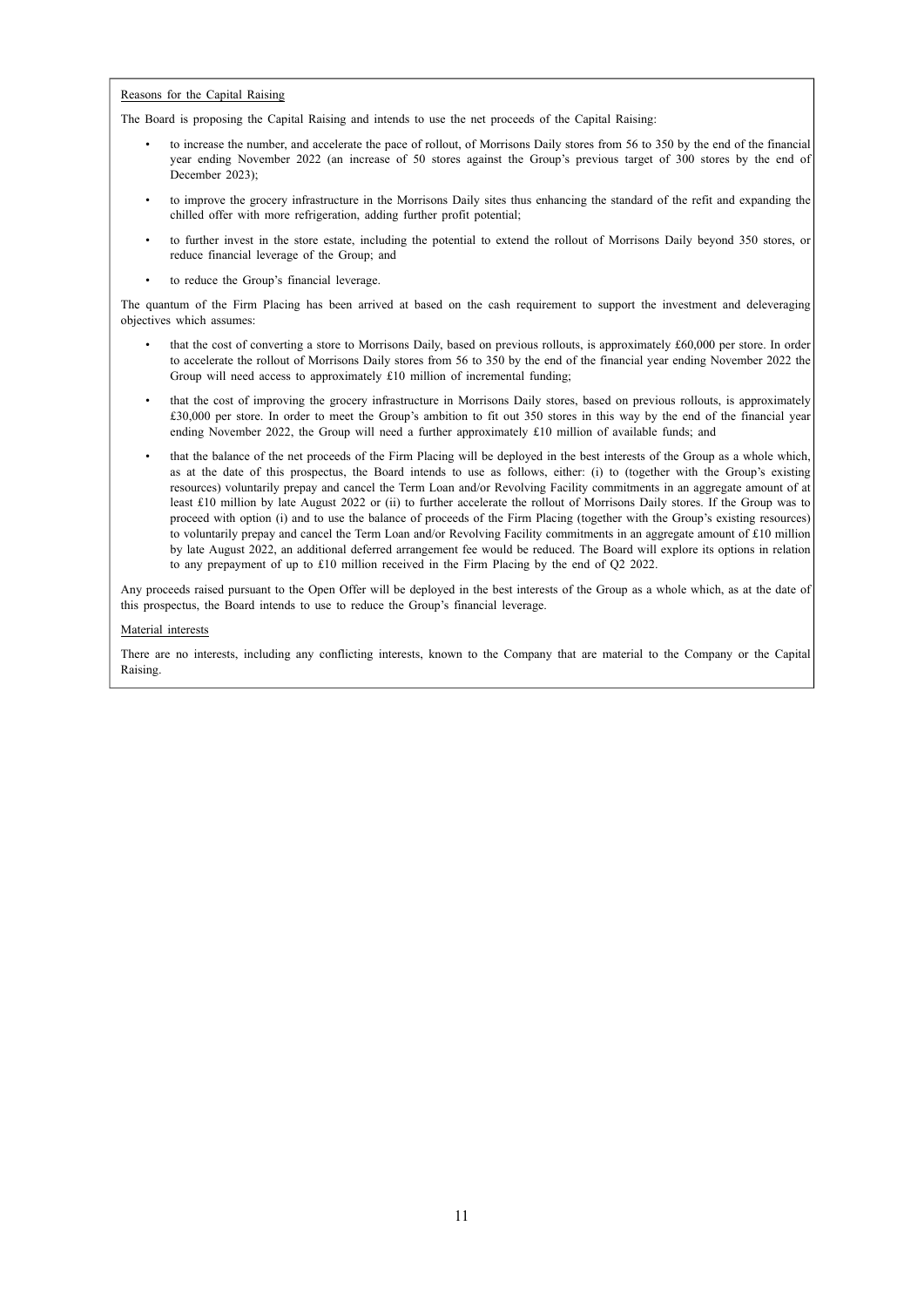#### **RISK FACTORS**

Any investment in the Company or the New Ordinary Shares is subject to a number of risks. Prior to investing *in the New Ordinary Shares, prospective investors should review and consider this document carefully and, in* its entirety, (together with the documents incorporated by reference into it) and consult with their professional *advisers before acquiring any New Ordinary Shares. You should carefully consider the risks and uncertainties associated with any such investment, the Group's business, strategy and the industry in which it operates, together with all other information contained in this document including and the information incorporated into this document by reference, in particular, the risk factors described below. Prospective investors should* note that the risks and uncertainties identified in the section of this document headed "Summary" are the risks and uncertainties that the Company believes to be the most essential to an assessment by a prospective investor *of whether to consider an investment in the New Ordinary Shares. However, as the risks and uncertainties* which the Group faces relate to events and depend on circumstances that may or may not occur in the future, prospective investors should consider not only the information on the key risks summarised in the section of *this document headed "Summary" but also, among other things, the risks and uncertainties described below.*

The following is not an exhaustive list or explanation of all risks which prospective investors may face when making an investment in the Company or the New Ordinary Shares and should be used as guidance only. Additional risks and uncertainties relating to the Group that are not currently known to the Group, or that the *Group currently deems immaterial, may individually or cumulatively also have a material adverse effect on the* Group's business, results of operations or financial condition and, if any such risk should materialise, the price of such securities may decline and investors could lose all or part of their investment. Prospective investors should carefully consider whether an investment in the New Ordinary Shares is suitable for them in the light of *the information in this document and their personal circumstances.*

### **1. RISKS RELATED TO THE GROUP'S FINANCIAL SITUATION, BUSINESS AND INDUSTRY**

**1.1 If the Firm Placing is not completed successfully and a 'reasonable worst case scenario' occurs, as per the Company's financial forecasts and sensitivities scenarios, and no other mitigating action was taken by the Company, the Company's liquidity headroom would fall to such a level that the Company will breach the financial covenants contained in its financing documents which would have a material adverse effect on the Group's business, financial condition and results of operations and could result in the Group being forced into bankruptcy or liquidation with Shareholders at risk of losing all or a substantial part of the value of their investment in the Company**

In connection with the Capital Raising and as part of the Group's business planning, the Board has closely monitored the Group's financial forecasts, key uncertainties and sensitivities and has reviewed a number of scenarios, including base case and reasonable worst case downside scenarios. The base case and reasonable worst case downside scenarios reviewed by the Board include the minimum net proceeds of the Capital Raising which only includes the proceeds from the Firm Placing (which is underwritten) and does not include proceeds from the Open Offer.

If the Group's results over the relevant period were to be in line with the Company's current base case scenario, it would not be in breach of the financial covenants contained in its financing documents or have insufficient liquidity headroom at any point for the 12 month period following the date of this document, even if the Firm Placing does not proceed. The Company confirms that its outlook remains unchanged from that outlined in the interim results statement for the twenty six weeks to 30 May 2021.

However, if a reasonable worst case downside scenario were to occur and the Firm Placing were not to proceed, and no other mitigating action was able to be taken, then the Company's liquidity would be £8.9 million lower than the required level in its financing documents which will breach the financial covenants contained in such documents.

Under the reasonable worst case scenario, the Group would breach the Consolidated Net Debt to EBITDA ratio covenant for the testing period ending November 2021, as the Consolidated Net Debt to EBITDA ratio on that date is forecasted in those projections to exceed the 3.5 times multiple threshold which would also constitute an event of default under the terms of the Facilities Agreement. An event of default caused by a covenant breach would give the lenders the right to immediately withdraw and cancel the Group's facility and demand repayment of all outstanding drawings on the facility.

There can be no assurance that the reasonable worst case downside scenario will be avoided or that the Company's low levels of liquidity headroom will be sufficient in circumstances where the Company's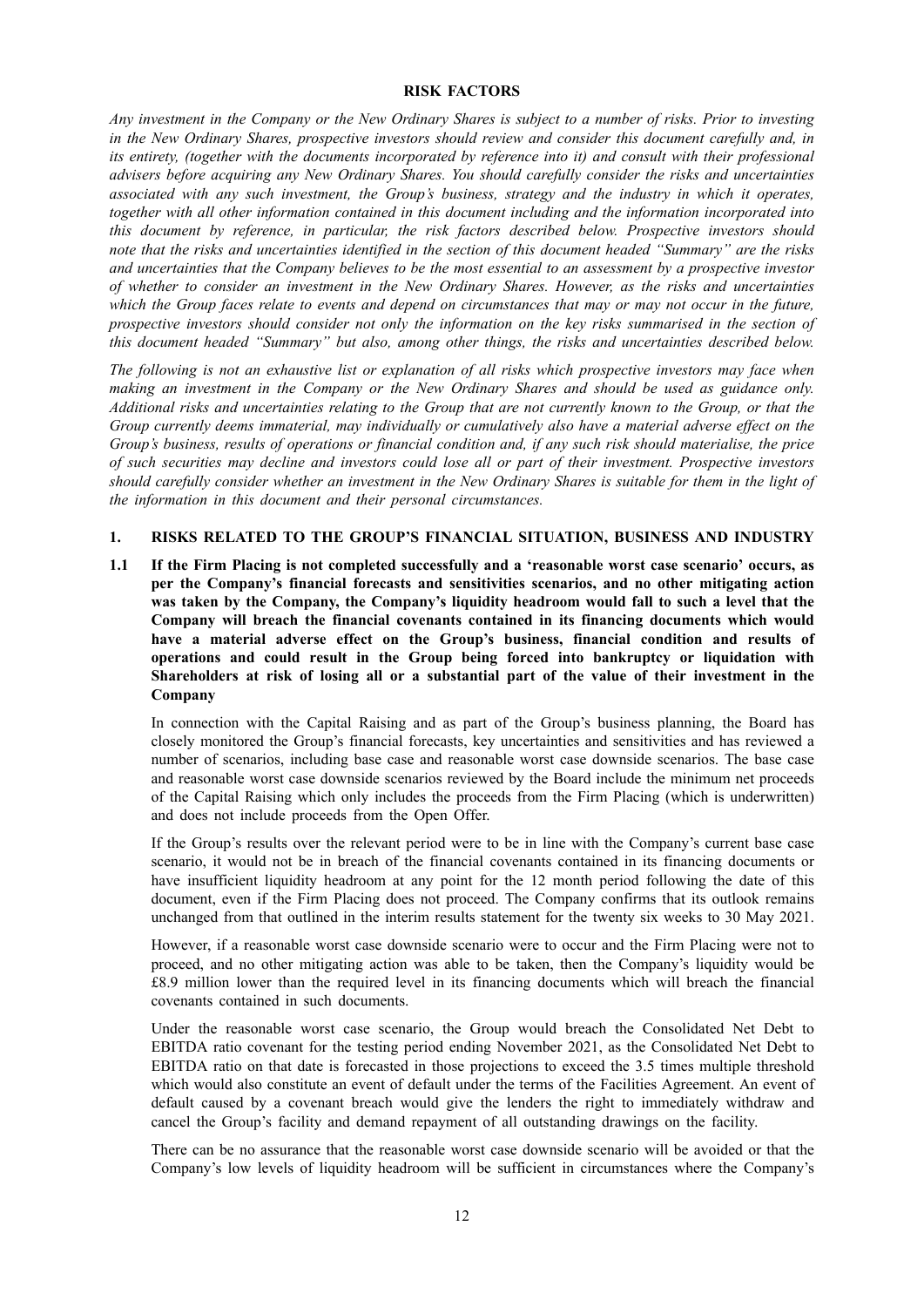actual performance is below the reasonable worst case downside scenario projections. Furthermore, in this scenario there is no certainty that the Group would be able to obtain an alternate form of funding or effect a sale of the whole or part of the Group's business, on acceptable terms and within the relevant timescales. This would leave insufficient cash resources to repay the Group's lenders in the event that the Group's creditors accelerate the payment amounts owing to them and/or to continue trading. As a result, the Group could be forced into bankruptcy or liquidation, with Shareholders at risk of losing all or a substantial part of the value of their investments in the Company.

Furthermore, if the Firm Placing is not completed successfully then, absent alternative measures, the Group does not expect to capitalise on its strategy to increase the number of Morrisons Daily stores or increase the pace of the rollout of the Morrisons Daily stores. If the Group fails to meet the intended pace of its rollout of Morrisons Daily stores, it may create an opportunity for the Group's competitors to take market share in key convenience store locations which may have an adverse impact on the Group's growth prospects, profitability and results of operations.

The Group currently operates with significant levels of leverage. Such levels of leverage have and continue to inhibit the ability of the Group to invest in growth and to take advantage rapidly and effectively of new market opportunities. Absent a successful Firm Placing, the leverage ratio will continue to inhibit the Group's ability to invest in its store estate and to capitalise on various emerging opportunities, thereby having an adverse impact on the Group's growth prospects, profitability and results of operations.

### 1.2 The COVID-19 pandemic has had, and is expected to continue to have, a significant impact on the **Group's business, financial condition, results of operations and prospects**

The national lockdowns associated with the COVID-19 pandemic have led to increased footfall to the Group's stores as customers work from home with strong like-for-like sales. However, the COVID-19 pandemic has resulted in a shift in sales to lower-margin take-home products and multi-packs, with consumers being less likely to spend money on one-off, discretionary higher margin items. If the sales product mix does not normalise it may mean that the Group's margins are slower to revert to their pre-COVID-19 pandemic levels, and there can be no guarantee these margins may recover in the wake of the COVID-19 pandemic. Such developments would have a material adverse effect on the Group's business, financial condition, results of operations and prospects.

In addition, the COVID-19 pandemic has increased the operational risks and challenges faced by the Group, including the need to limit the number of customers in stores and to invest more heavily in creating a safe shopping environment for staff and customers. As a consequence, the Group has recorded an increase in operating costs since March 2020 and there can be no guarantee that such increased operating costs can be avoided in the future.

Furthermore, if the stay-at-home restrictions are re-introduced and social-distancing restrictions continue in their current form, or, if new restrictions are introduced to combat the spread of COVID-19 this is expected to continue to have a significant impact on the Group's margins and profitability as the Group expects that such restrictions would continue the trend of a shift towards lower-margin products and away from discretionary, higher-margin purchases.

### **1.3 The Group is exposed to general UK economic conditions as well as general market trends in the areas in which it operates. Changes in general UK economic conditions and customer discretionary trends could have a material adverse effect on the Group's business, financial condition, results of operations and prospects**

The entirety of the Group's revenue is generated within the United Kingdom. Consequently, any deterioration in consumer confidence, particularly in respect of the convenience and newsagent offerings which constitute the core of the Group's customer proposition, could affect spending levels and the cost of goods. In particular, consumer confidence may be linked to broader economic conditions such as inflation, currency fluctuation, interest rates, supply and demand of capital and industrial disruption. A general decline in economic conditions or disruptions in specific industries characterised by falls in consumer spending could have an adverse effect on the Group's business, prospects, results of operations, financial condition and prospects.

Furthermore, the COVID-19 pandemic has resulted in the acceleration of certain pre-existing trends (such as the move towards online retailing) that could undermine the Group's fundamental financial position. For example, the greater commonality of working from home during the COVID-19 pandemic,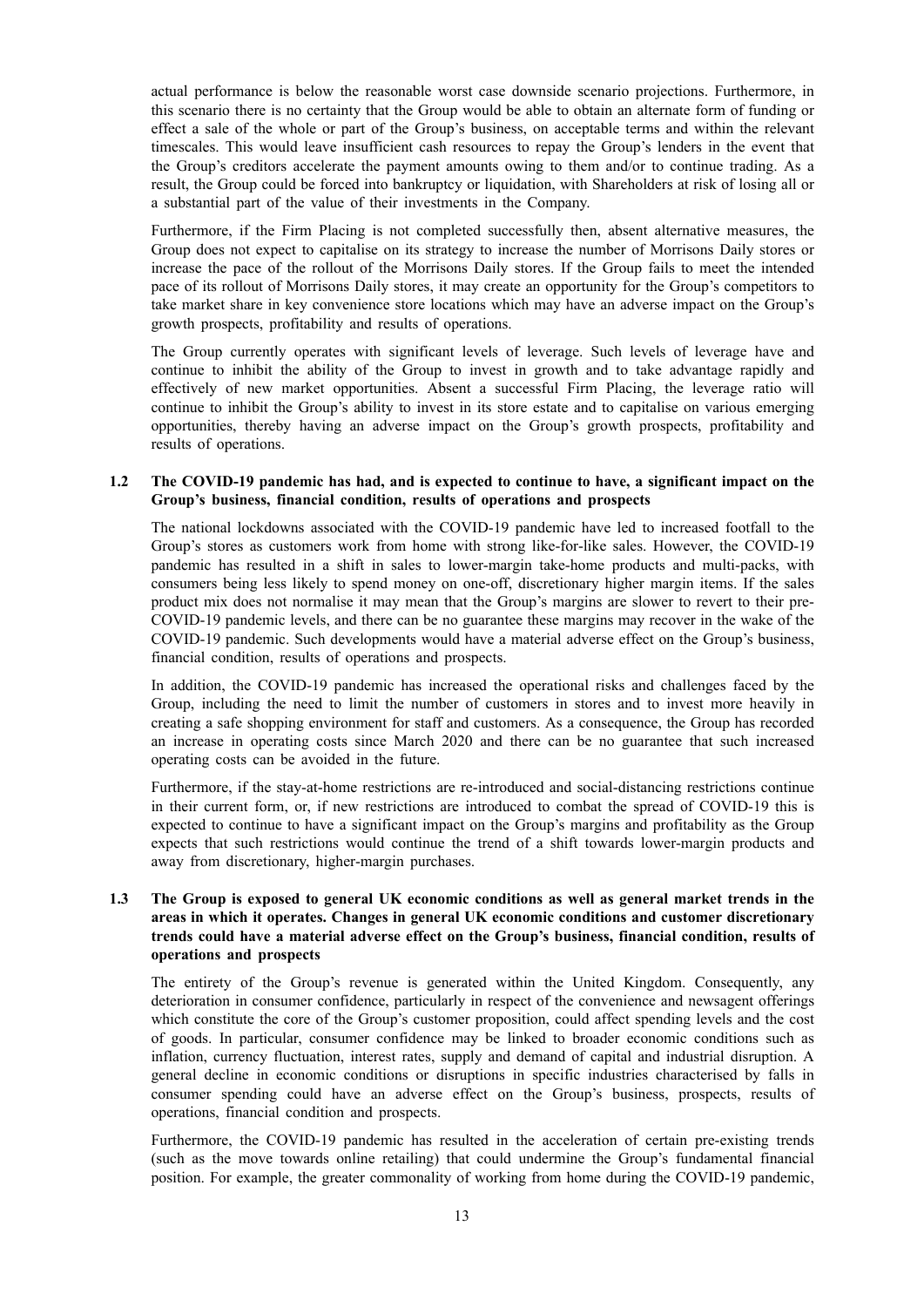whilst increasing the footfall in local convenience store locations, has been accompanied by reduced spending on discretionary spending such as impulse confectionery. The Directors believe that the Group's ability to deal with such a trend will depend on its ability to offer more high quality, better value, day-to-day grocery products within its convenience stores in order to prevent consumers defecting to other convenience outlets, discounters or larger supermarkets which may have more extensive, or better value, grocery product lines.

### **1.4 Adverse developments with respect to the safety or the contents of the groceries that the Group sells and/or the grocery industry in general may damage the Group's reputation, increase its costs of operations or decrease demand for its products**

As a grocery retailer, the Group is subject to various regulations and laws in respect of the safety and contents of grocery products. Most notable in this regard is the proposed introduction of legislation by the UK Government to restrict the promotion of products which are high in fat, salt and sugar ("**HFSS**") in store entrances, aisle ends and checkouts for stores over 185.8 square metres (2,000 square feet) and in the equivalent locations in online marketplaces which is currently expected to come into force in April 2022. The Group currently has 228 stores which are 2,000 square feet or more. Typically, HFSS items are higher margin. If the regulations come into force they would likely affect the Group's existing sales of items such as confectionery and sugared drinks, reducing sales and ultimately having an adverse effect on the Group's business, prospects, results of operations and financial condition.

### **1.5 Increases in the Group's operational cost base could impact the Group's profitability if it is unable to pass such cost increases on to its customers**

The Group has a high operational cost base and could experience higher operational costs should there be an increase in its operational costs which it is unable to pass on to its customers through higher prices. Such cost increases may be caused by an increase in any of the following: rent and business rates; the cost of energy (in running the Group's stores); the cost of fuel which would increase the cost of delivering products to the Group's stores; the cost of groceries (and the other products stocked by the Group); compliance costs resulting from changes in law, regulations or government policies; insurance premiums; payroll costs; and costs associated with maintaining safety precautions in relation to the COVID-19 pandemic. In addition, a rise in inflation would affect the Group generally by increasing the overall cost of operations. Although the general inflation rate in the UK has been low in recent years the rate has increased markedly with the Consumer Prices Index rising to 2.5% in the twelve months to June 2021.

In the event that operating costs increase without a corresponding rise in revenues the Group's profitability is likely to be adversely affected which would have a negative impact on the Group's business, prospects, results of operations and financial condition. In particular, if the Group increases the costs of its products it may lead to a reduction in the average basket size sold to its customers which is also expected to have a negative impact on the Group's revenue and profitability.

If the Group experiences an increase in its operational cost base which it is unable to pass on to its customers it would be likely to have an adverse impact on the Group's profitability, results of operations and financial performance.

#### **1.6 The Group operates in a competitive industry and new entrants continue to emerge, particularly in the online environment**

The Group operates in a competitive market. In the context of an increasing focus by consumers on quality groceries during the COVID-19 pandemic, the Group competes with a wide variety of retailers of varying sizes both locally and nationally, including multiples, supermarkets, co-operatives, discounters and independents. Certain of the Group's competitors, including supermarkets, have greater resources than the Group and may be able to offer products at lower prices. In addition, if a competitor adopts an aggressive expansion programme, and opens a significant number of stores in or near to the locations in which the Group's stores are located, the Group may experience reduced footfall in its stores which may ultimately lower the Group's revenues and profits. Failure by the Group to compete successfully with competitors on factors such as price, product range, quality, convenience, location and service could impact its future results and revenues.

In addition, the Group has experienced an increase in competition from online retailers since 2019 which often do not sustain a physical estate of stores and deliver convenience products directly to customers. A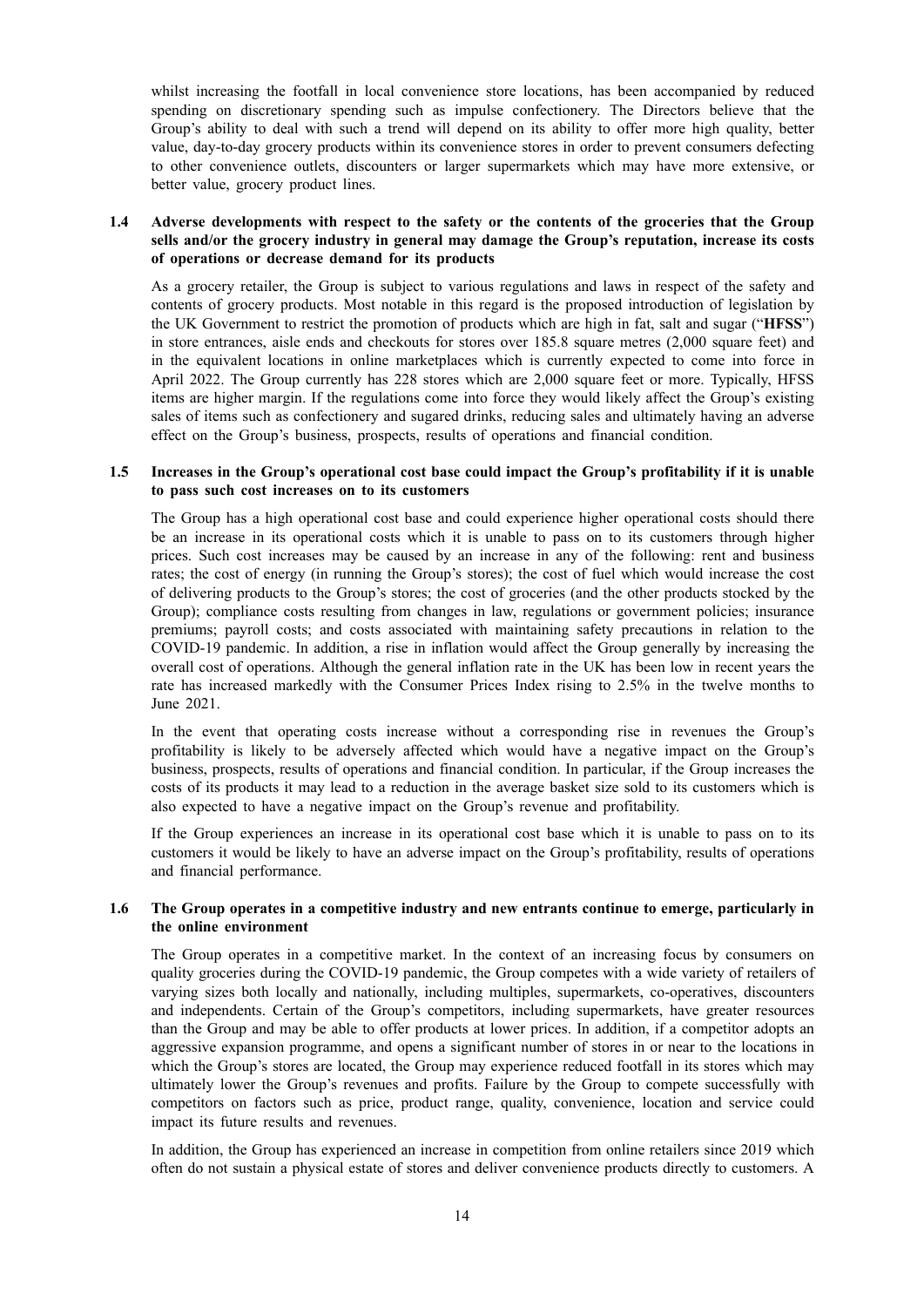rising number of online retailers can offer customers access to the Group's core product categories via the internet. More recently, the Group has also experienced competition from online convenience store aggregators such as Gorillas.

Despite the Group's current attempts to meet consumer demand for a grocery-led convenience offering and increasing online presence, there can be no assurance that it will be able to maintain its competitive position in the future. To remain competitive and to ensure that it does not lose market share to such new entrants, the Group may need to invest more heavily in product prices, promotional activity and further develop its online presence which may have an adverse impact of the Group's profitability, results of operations and financial condition.

#### **1.7 Failure by the Group to anticipate consumer trends and tastes correctly could have a material adverse effect on the Group's business**

The success of the Group's business depends in part on the Group's ability to identify and develop services in line with customer trends regarding consumer tastes, preferences and spending patterns. If the Group fails to predict such trends effectively, or is unable to source products and adjust purchases to match such trends, it may be unable to generate income from these new developments.

The Group may also accrue excess inventory which it may have to sell at reduced prices, which could have a material adverse effect on the Group's business, prospects, results of operations and financial condition. An example of a consumer trend which the Group will need to anticipate suitably is the possible fall in demand for tobacco products, which represented 33.4% of the Group's revenue for FY 2020 and which plays a significant role in driving customers to the Group's stores. Government legislation designed to restrict the attractiveness of tobacco purchases to the public and the increasing popularity of tobacco substitutes is expected to result in a continued decrease in tobacco popularity throughout the 2020s. Similarly, the introduction of restrictions around alcohol purchases such as minimum unit pricing may restrict the attractiveness of alcohol purchases to the public. This trend may result in decreased footfall at the Group's stores, a reduction in the average basket size and ultimately reduce revenues and profits for the Group.

#### **1.8 A failure to implement the Group's strategy may adversely affect its business**

In the context of the COVID-19 pandemic, the Group's current core strategy involves providing a leading convenience grocery proposition to customers, consolidating its store estate by disposing of unprofitable sub-scale sites and benefitting from the Morrisons brand by converting 350 McColl'sbranded convenience stores into the 'Morrisons Daily' format.

The success of this core strategy will depend on several factors, including the pace at which the Group is able to rollout the Morrisons Daily stores, selection of appropriate, unprofitable sub-scale sites to sell and negotiating acceptable financial terms with prospective buyers of those sites. Against the backdrop of the COVID-19 pandemic when many stores have been forced to close and there has been a reduction in demand for commercial real estate, there is no guarantee that the Group will be able to find willing buyers and negotiate acceptable financial terms, meaning that the Group may be left with the cost of unprofitable sites of which it is unable to dispose. In addition, if the Group is unable to implement its strategy quickly then there is a risk that it will cede market share to its competitors who may be better placed to capitalise on prevalent market trends.

The Group is seeking to convert 350 McColl's branded convenience stores into the 'Morrisons Daily' format in order to bring Morrisons own-brand products to customers within a well-recognised Morrisons fascia. However, there is a risk the Group may be unable to convert its existing stores into this format or that following conversion the stores prove to be less profitable than is currently expected based on the performance of the limited number of pilot sites.

### 1.9 The Group is reliant on the reputation of its brands, and damage to the image and reputation of **the Group could adversely impact the Group's financial results and operations. Additionally, damage to the reputation of Morrisons could adversely affect the Group's business and future profitability**

The McColl's, Martin's and RS McColl brands are important assets of the Group's business. The Group is exposed to risks which could damage these brands, including complaints being made or litigation being initiated by customers, employees or other third parties, employee misconduct (including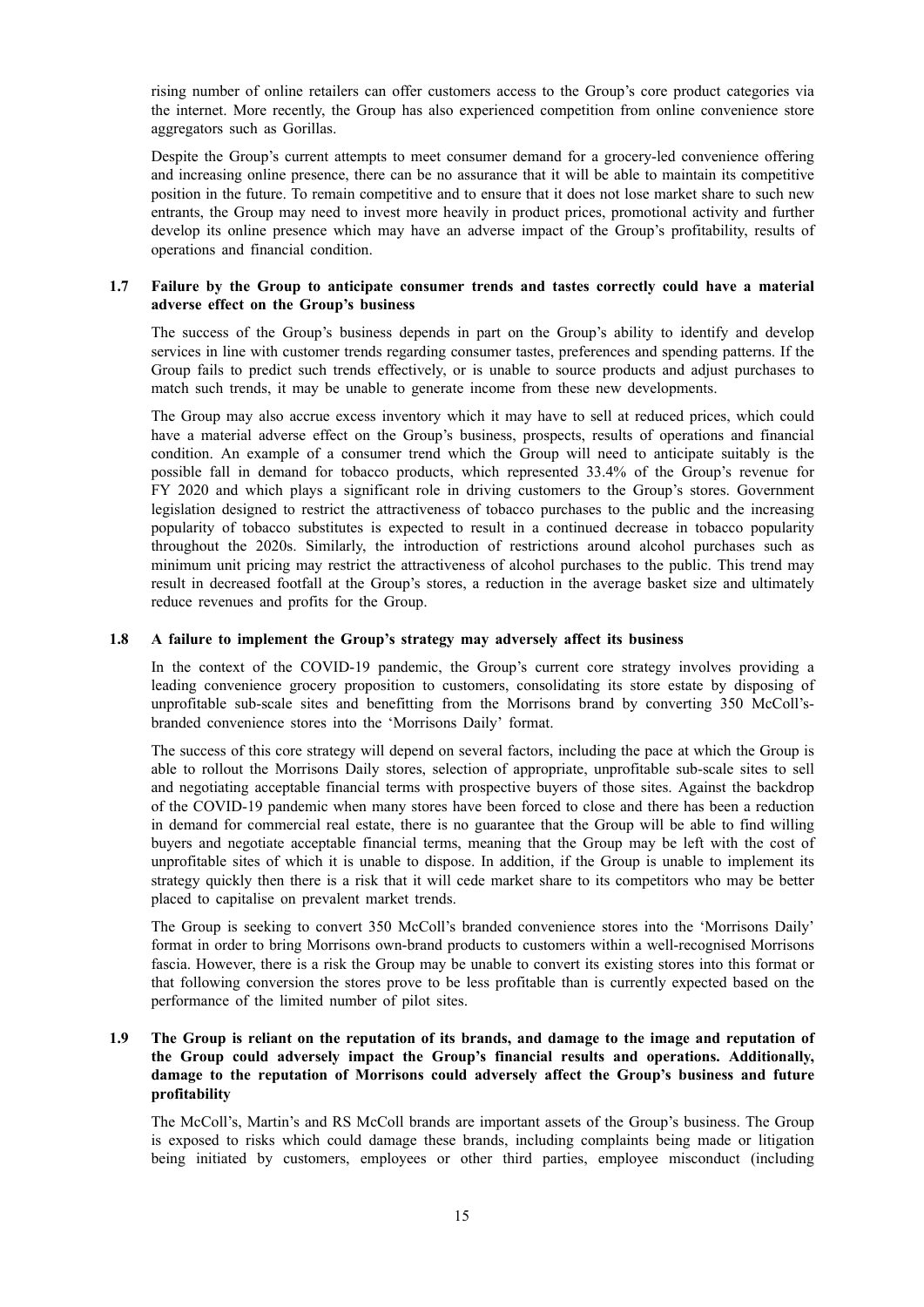fraudulent acts or the taking of bribes), safety or operational failures, adverse regulatory investigations, negative publicity or press speculation (including adverse social media commentary) and poor service.

In addition, adverse publicity about another operator in the Group's market may have a negative impact on the Group even though the Group is not (or has not been) directly involved. Due to the Group's partnership with Morrisons and increasing reliance on the 'Morrisons Daily' convenience store format, the Group is also at particular risk of Morrisons' own reputation becoming diminished in the public eye.

Failure to protect the Group's own brands or damage to the reputation of Morrisons could affect the Group's operations in a number of ways, ranging from—but not limited to—a loss of consumer confidence in the Group and consequently a loss of customers. Such effects may adversely impact partnerships with suppliers and the Groups ability to recruit and retain the best staff. All of these factors could in turn have a material adverse effect on the Group's business, prospects, results of operations and financial condition.

#### **1.10 The Group is reliant on a small number of key third party suppliers and may be negatively affected by supply chain disruptions and changes in supplier dynamics**

The Group is reliant on a small number of key third party suppliers such as Morrisons and is thus exposed to supply chain disruptions, changes in supplier dynamics and interruptions in supply all of which may adversely impact the Group's prospects and results of operations.

In relation to supply chain disruptions, the Group is also entirely reliant on third party suppliers to supply the Group's products by road, and is therefore exposed to the risks of traffic congestion, fuel shortages, roadworks and inclement weather (particularly snow), all of which could render deliveries from its suppliers difficult or even impossible. Furthermore, the Group has also experienced disruption in the supply of certain products for short periods of time following the UK's withdrawal from the European Union. If the supply of products to the Group's stores is interrupted or stopped, there could be a material adverse effect on the Group's business, prospects, results of operations and financial condition.

In relation to supplier dynamics, the Group has no warehousing and distribution operation of its own and relies on a limited number of suppliers for delivery of products to its stores, such as Morrisons, with whom the Group has entered into an exclusive supply agreement covering the vast majority of the Group's product range. Termination of the Group's agreement with Morrisons or the failure of Morrisons to comply with its obligations under that agreement could result in the interruption or loss of supply of core category products to the Group's stores. Furthermore, if Morrisons comes under new ownership or changes its strategy away from wholesale, the Group would need to find alternative suppliers at the expiry of the Morrisons supply contract in 2027. The Group maintains good relationships with other suppliers and has previously mitigated the effect of any disruption by obtaining supplies from alternative sources, however interruption or loss of supply from Morrisons could nevertheless have a material adverse effect on the Group's business, prospects, results of operations and financial condition.

### **1.11 The Group relies on key third party suppliers to deliver outsourced services to the Group**

The Group outsources certain of its back-office services such as payroll and aspects of its information technology infrastructure and is thus reliant on such third party suppliers to deliver these services for the Group. If one or more key third party suppliers terminate their service agreements with the Group for any reason, the Group may not be able to source alternative suppliers, prior to expiry of the contractual notice period, with similar capabilities at a cost that is the same or lower than the Group currently pays. In addition, should the third party supplier become unable to perform the contracted service, the Group may:

- incur additional costs in order to deliver on its commitments to employees or to maintain its information technology in working order which may adversely impact the Group's profitability;
- be unable to pay staff on a timely basis leading to staff dissatisfaction and resignations coupled with reputational damage that may adversely affect customer footfall and sales;
- be unable to maintain a functioning information technology infrastructure leading to loss of sales or customer dissatisfaction which may adversely impact the Group's reputation and sales; and/or
- no longer be able to provide information to regulators, including tax authorities, that could lead to fines or penalties.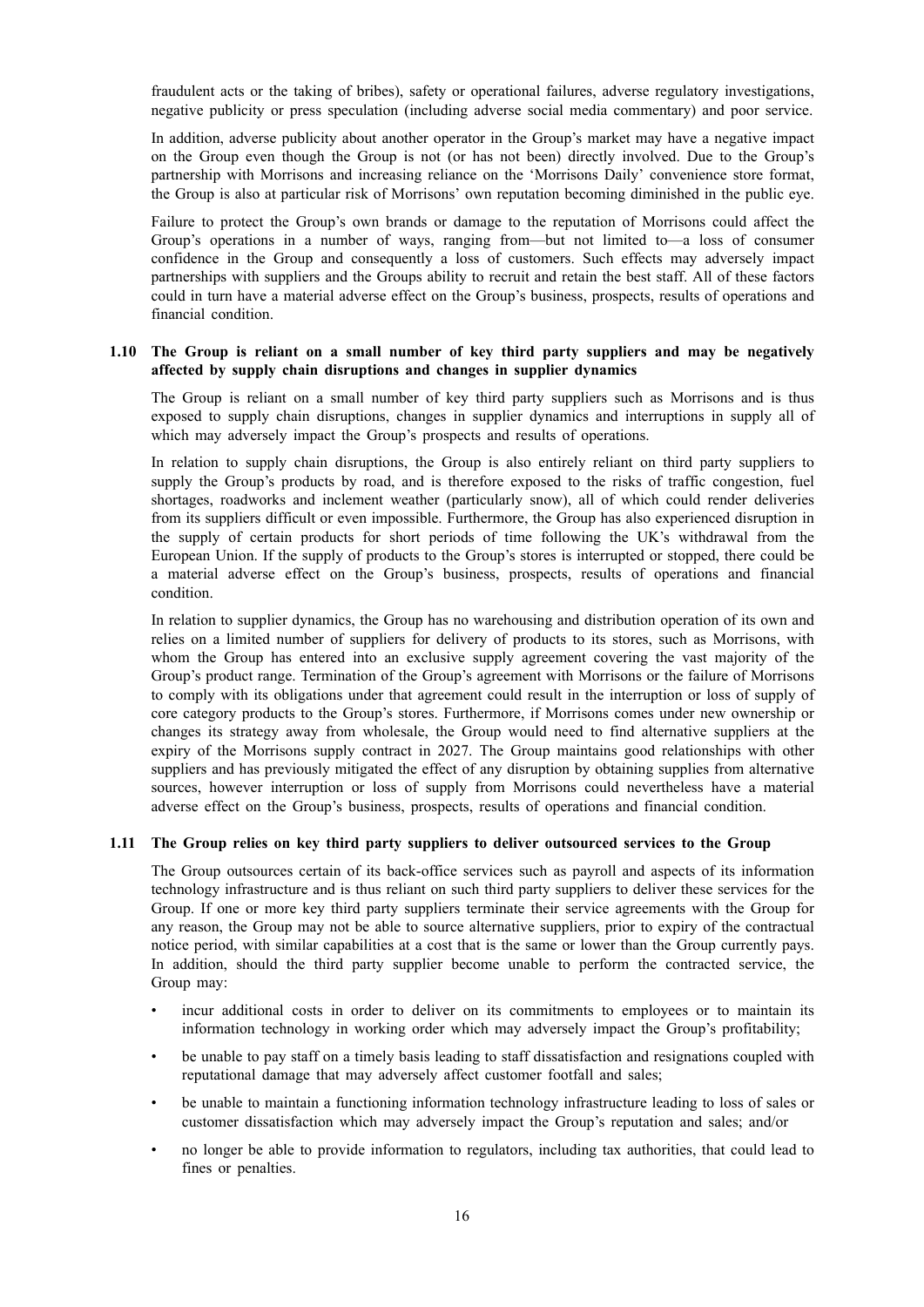### 1.12 If there is a shortage of delivery drivers available to work in connection with the Group's business, **it may negatively impact the results of the Group's operations**

The Group is reliant on delivery drivers, and in particular lorry drivers, to deliver products to its stores for onward sale to the Group's end-customers. The UK is currently experiencing a shortage of suitably qualified lorry drivers which is commonly understood to be as a result of COVID-19 and Brexit. If the recent driver shortages in the UK continues, it may negatively impact the Group's ability to ensure adequate and timely delivery of products to its stores. This may lead to increased distribution costs for the Group which could have a material adverse effect on the Group's business, profitability, results of operations and financial conditions.

### **1.13 Increases in the minimum wage and the availability of workers could increase staff costs**

Inflation affects the Group by increasing employee costs and the overall cost of operations. Although the general inflation rate in the UK has been low in recent years, the rate has increased markedly with the UK Consumer Prices Index rising to 2.5% in the 12 months to June 2021. Where increases in inflation are not offset by higher sales, there may be a negative impact on the Group's revenues.

A significant proportion of the Group's employees are paid the National Minimum Wage or the National Living Wage (depending on the age of employee), the latter of which was introduced in April 2016. In April 2021 the National Living Wage was increased with to £8.91 for adults who are 23 or over, £8.36 for adults who are between the ages of 21 and 22, £6.56 for adults between the ages of 18 and 20, £4.62 for colleagues under the age of 18 and £4.30 for apprentices.

Further increases in the National Minimum Wage or the National Living Wage, and other wages above inflation may impact the business, results of operations and financial condition of the Group. Such impacts may also result from the lack of availability of minimum wage workers in certain areas, which may be exacerbated by increasing restrictions placed on migration into the UK following the UK's departure from the European Union.

In addition, if the Group is unable to attract the sufficient number of staff in stores, or the Group's key suppliers are unable to attract a sufficient number of staff (such as delivery drivers), it may adversely impact the Group's ability to sell its products to its customers at competitive prices which may in turn have an adverse impact on the Group's profitability and results of operations.

### **1.14 The Group's business may be impacted by weak sales during peak selling seasons**

The Group's convenience offerings, especially its food product ranges, enjoy their best sales periods during peak seasons including Christmas. However, the competition amongst grocery retailers at these times of years is particularly high, with heavy expenditure made in respect of marketing campaigns and extensive pricing promotions. Consequently, should the Group fail to appeal sufficiently to consumers at this time of year it would be likely to lose out to a greater extent than at other times of year in terms of market share and lost revenue. In turn, the profitability of the Group may be adversely affected, having a negative effect on the Group's business, prospects, results of operations and financial condition.

### 1.15 The Group relies on a limited number of key personnel to operate its business, and the loss of any **of these personnel or the Group's inability to attract new personnel could have a material adverse impact on the Group's business**

The Group's success is dependent upon the specialist skills of its Executive Directors plus other senior managers and personnel. The departure and/or loss of any of its Executive Directors or other senior managers or key personnel, and an inability to find a suitable replacement on a timely basis, could have a material adverse effect on the Group's business, prospects, results of operations and financial condition and there can be no assurance that the Group will be able to attract or retain suitable replacements for such roles. Furthermore, if any of the Group's Executive Directors or other senior managers or key personnel transfer to a competitor, this could have a material adverse effect on the Group's competitive position within the convenience sector.

In addition, the Group's ability to recruit, retain and motivate suitability qualified and experienced staff is important for the Group's ongoing success. There can be no assurance that the Group will be able to recruit and retain sufficient personnel of the right calibre or may incur significant costs in order to do so.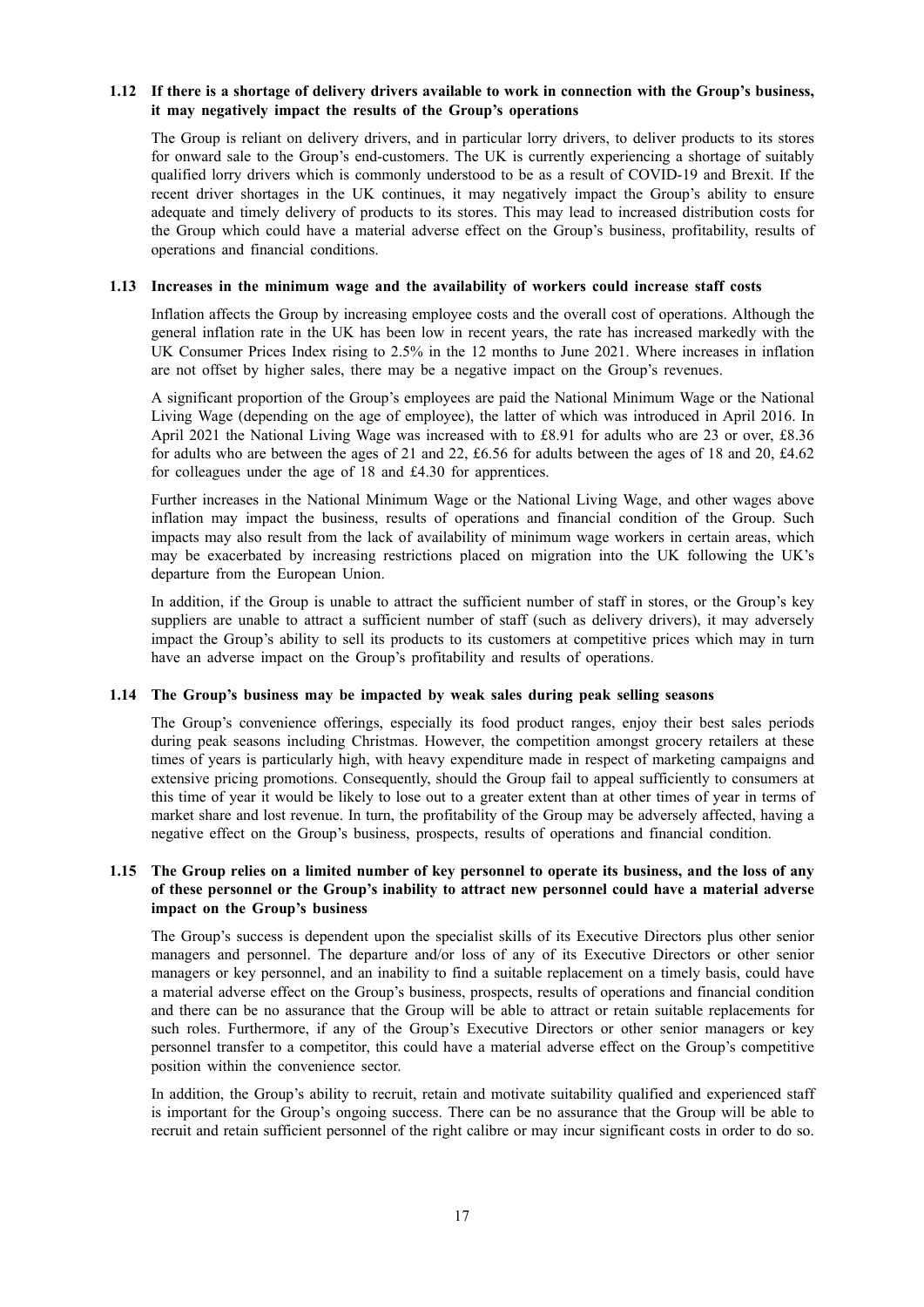#### **1.16 The Group is exposed to fluctuations in the property market**

As at 30 May 2021, the Group had 1,222 trading stores and two offices (a Retail Support Centre in Brentwood, and finance support function in Stockport). Of these properties, two are held on a freehold basis and the remaining are held on a leasehold basis. The Group also sub-lets space, for example, in circumstances where the Group has leased an entire building (which may contain a residential unit or an adjoining commercial unit) it will, from time to time, lease that residential unit, or adjoining commercial unit, or where a unit has been let after a branch has closed and the assignment of the relevant lease has not been possible. As at 30 May 2021, the Group had 265 residential properties and 70 commercial properties which it sub-leases.

The leasehold estate is generally held with a five-year review pattern. On this basis almost all of the Group's leases will either be reviewed or will expire within the next five years. As at 30 May 2021, 612 leases have either expired (but the Group has remained in occupation i.e. held over), or, will expire before 30 May 2026. These leases will require renegotiation. In consequence of the Group's significant leasehold property portfolio, it is susceptible to changes in the property rental market such as increases in market rates which may affect the economic viability of certain of the Group's stores. In line with standard practice in the retail property market the rent review provision within the Group's leases are drawn on an upward only basis. Thus, the Group may find that its operational costs increase following these upcoming renegotiations in the event that the landlords can substantiate an increase in market rent levels above pre-review levels, under such leases. Whilst this holds true for lease renewals, these also provide an opportunity to reduce rents on leases where the market rental level has fallen behind the passing rent.

### **1.17 Any breakdown or failure in the Group's information technology systems could result in a disruption in the Group's business and could have a material adverse effect on its results of operations**

The Group is highly dependent on the efficient and uninterrupted operation of its information technology systems. In particular, the Group's ability to maintain financial controls and provide the appropriate level of service to customers relies in part upon the continued functioning and technical support of management information systems, which encompasses computer systems and the EPOS system which records sale of goods to customers.

Such computer systems are vulnerable to damage or interruption from flood, fire power loss, telecommunications failure and similar events, in addition to sabotage, vandalism and similar misconduct. Any damage to, malfunction, breach or failure of the Group's systems could result in disruptions to the Group's financial controls and/or levels of customer service. Such disruption could have a material adverse effect on the Group's business, prospects, results of operations and financial condition.

### **1.18 The Group is transitioning its core financial processing to new systems and updating its approaches to the measurement of costs. On completion of these processes, the changes in approach may result in material changes to the Group's financial results**

The Group is in the process of replacing its legacy financial system that has been in operation for more than two decades. In so doing, the Group is adopting new processes that the Group expects will improve the accuracy and timeliness of its financial information. However, should the implementation of the replacement system and associated processes not be successful, such expected benefits may not be realised. In addition, should the replacement system and associated processes change the basis for calculating financial figures, material differences may occur in those figures that could have a material adverse effect on the Group's results of operations and financial condition.

### **1.19 Privacy breaches or any failure to protect customers' confidential information could harm the Group's reputation and expose it to litigation**

By virtue of the nature of the Group's business and the volume of customer transactions processed, the Group regularly transmits, receives and holds personal, confidential and proprietary information such as debit and credit card details and residential addresses. As a Group subject to various privacy and data protection laws (including the General Data Protection Regulation (Regulation (EU) 2016/679), as domesticated into UK law by the EUWA ("**GDPR**")), the Group must take appropriate steps to adhere to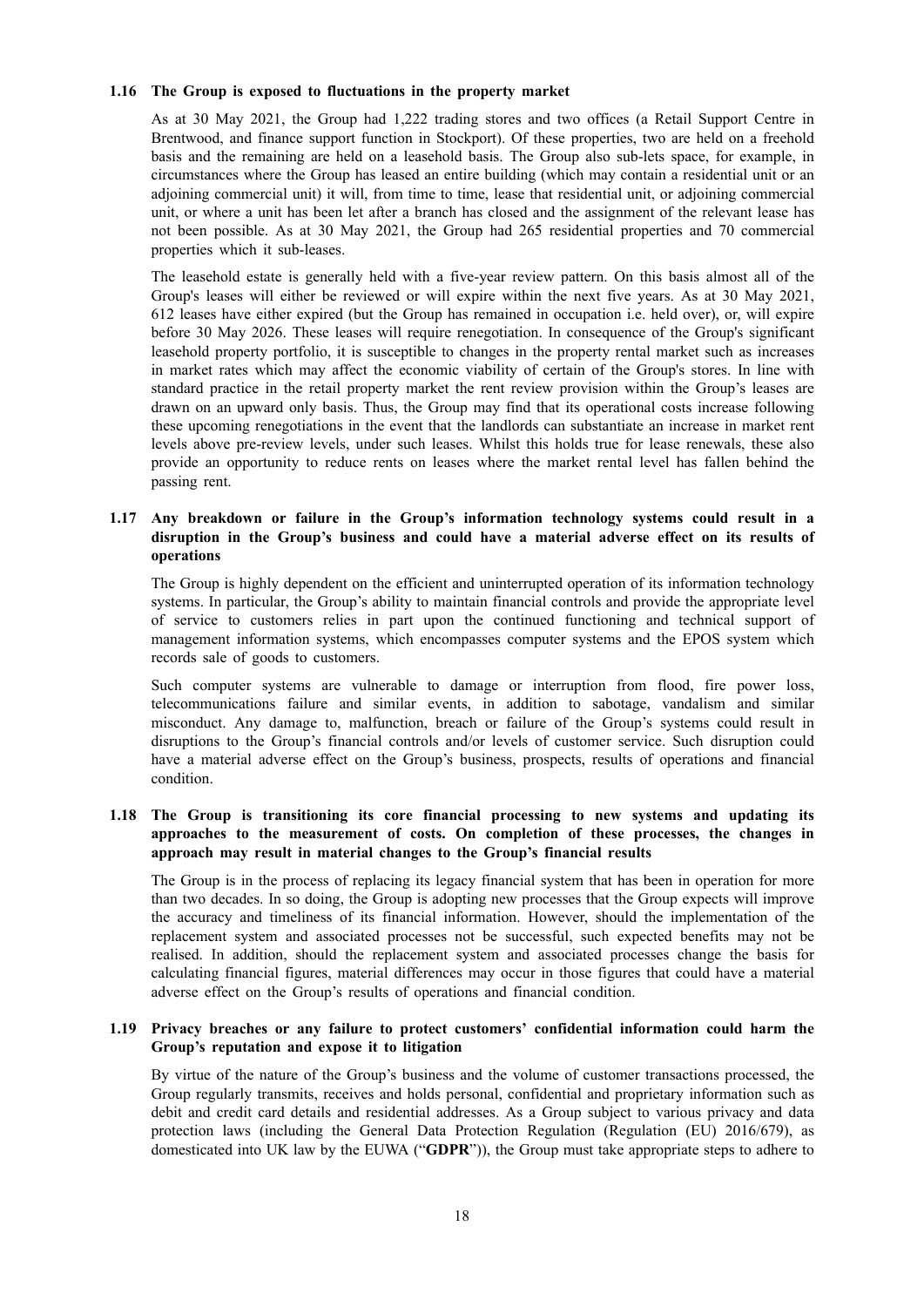the requirements of such legislation in respect of the processing, storage and transmission of such personal data.

In the event of any failure to adhere to these requirements, which might involve data breaches leading to such data being misappropriated or lost, the Group could face significant fines or regulatory action along with associated negative publicity. Such results may harm the Group's reputation, negatively affect turnover, reduce popularity of the Group among customers and lead to a material adverse effect on the Group's business, prospects, results of operations and financial condition.

#### 1.20 The Group is subject to laws and regulations with which it may be found to be non-compliant or, **through the changing of, which the Group may otherwise be adversely affected**

The Group is subject to a significant number of legal and regulatory requirements, including in relation to employment, pensions, trading hours, health and safety, products and services (including alcohol licensing, food safety, labelling and health and safety) and environment and energy efficiency.

A breach by the Group of, or any change to, any of the above laws and regulations could have a materially adverse effect on the Group's operations and financial results through, for example, increased compliance costs, expenses, material fines and/or civil claims.

One example of forthcoming increased compliance costs is the proposed introduction of the Deposit Return Scheme in Scotland pursuant to which customers will pay a deposit of £0.20 when they buy a drink in a single-use container which is then refunded when they return the empty bottle or can. The Deposit Return Scheme is currently expected to be introduced in Scotland on 1 July 2022 and is likely to place an additional cost burden on the Group in order to comply with the scheme.

The Group is also subject to regulatory supervision in respect of consumer protection. UK regulators can conduct industry-wide investigations into certain products, selling practices or other aspects of the business of concerns regulated by those regulators. Such investigations can follow adverse publicity in respect of another participant in the same market as the Group, rather than any action or omission by the Group. Should a regulator determine that the Group has failed to comply with applicable laws, regulations or rules or has not taken requested corrective action, the impact would depend on the regulator and regulatory regime in question. Such inquiries could result in financial penalties, adverse publicity or negative public perceptions being suffered by the Group, affect its relationships with regulators, current and potential customers and suppliers, and divert management attention.

#### **1.21 The Group may suffer if taxation rates or laws change**

Changes in taxation rates or laws, misinterpretation of taxation law or a failure to manage adequately taxation risks may result in increased charges, financial loss (including penalties) and reputational damage. These outcomes may have an adverse effect on the Group's business, prospects and financial condition.

In particular, various products sold by the Group, including alcohol and tobacco, are subject to various forms of taxation including VAT and duty the level of which can be changed by the government at short notice. Future material changes in the level of taxes and duties levied on such products may have a significant adverse effect on the Group's revenues and profits.

Finally, the Group's profits are taxed according to UK taxation laws, with the Group's tax returns subject to regular review and examination. The Group cannot be certain that any taxation audit or dispute affecting the Group would result in a favourable outcome for the Group. There is a risk that such a dispute might result in additional taxes becoming payable by the Group, in addition to negative publicity and reputational damage. The imposition of substantial additional taxation liabilities and ancillary charges could be associate with such outcomes, serving to increase the Group's effective taxation rate.

#### **1.22 The actual or perceived sale of faulty or hazardous products by the Group could significantly impact customer trust and confidence**

The sale of food or other products involves the risk of injury to the Group's customers. The safety and quality, as well as freshness, of the Group's products is essential and the actual or perceived sale of contaminated food or other products by the Group could significantly impact customer trust and confidence. Even if any allegations or claims against the Group are unsuccessful or not fully pursued, the negative publicity surrounding any assertion that the products sold by the Group caused or could cause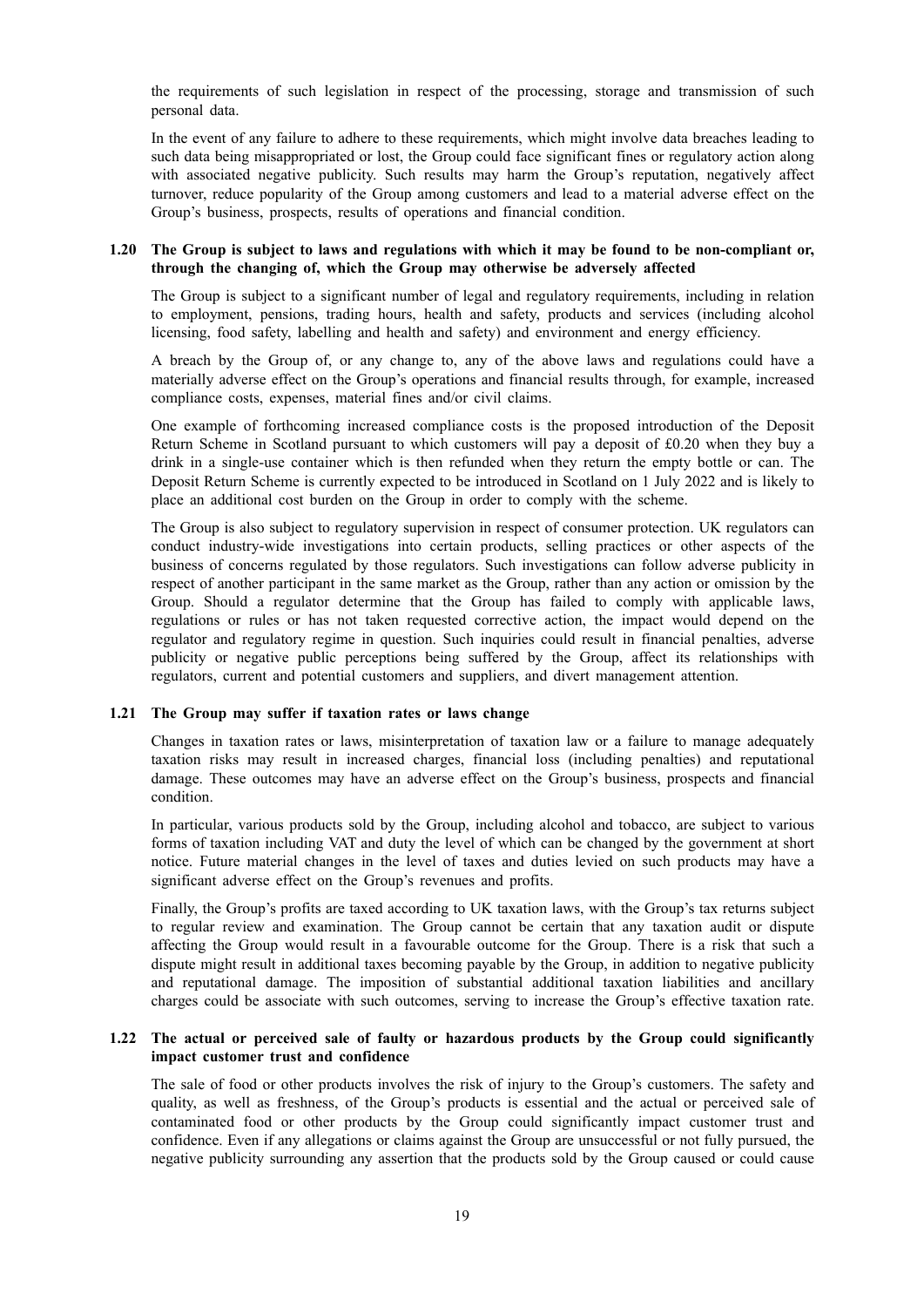illness or injury could adversely affect both the Group's reputation with existing and potential customers and the Group's corporate and brand image.

### **1.23 The Group's agreement with Camelot is important in driving footfall to the Group's stores. If the agreement is terminated, or if Camelot's national lottery licence is not renewed without a suitable replacement being found, it could disrupt the Group's business and negatively impact the Group's results of operations**

National Lottery products are sold by all the Group's stores and these constitute key drivers of customer footfall. The Group's agreement with Camelot (under which the Group is authorised to sell National Lottery products from its stores) contains Camelot's standard set of terms and conditions. These terms and conditions include wide-ranging termination rights, including a right for Camelot to terminate the agreement upon a change of control of the Group, and a right for either party to terminate the agreement without cause at any time on 60 days' notice. There is a risk that Camelot may choose to exercise these rights to terminate the agreement prior to its term, and if it were to do so, there would likely be a reduction in footfall to the Group's stores which would be likely to have a negative impact on the Group's revenues and results of operations.

In addition, the Group could experience disruption to its business if Camelot fails in its bid to retain its role running the national lottery after the end of the current licence period which expires in 2024. Such disruption could be a result of a transition to a new provider, a reduction in the popularity of the national lottery as a result of the transition to a new provider or otherwise. Any significant disruption in the continuity of the Group's arrangements with Camelot and the National Lottery could adversely impact the Group's business, profitability and results of operations.

#### **1.24 The Group's income from manufacturers may not remain at current levels**

Separate to the Group's supply agreements, the Group enters into direct trading agreements with product manufacturers whose products are supplied to the Group by Morrisons. A significant proportion of the Group's gross profit is generated through income received from manufacturers through these trading agreements because the Group is able to negotiate discounts against the prices it pays to Morrisons and the Group is also able to obtain funding to support promotional price reductions. These trading arrangements typically have a duration of up to 12 months and there is a risk that such revenue may not remain at current levels if the Group is unable to successfully negotiate future agreements with manufacturers.

### **1.25 Failure of the Post Office's systems may adversely affect the Group's financial results or lead to damage to the Group's reputation**

The Group is a major supplier of Post Office services to the public through its network of 516 stores as at 30 May 2021 that include a Post Office. As such, it uses Post Office systems in order to provide those services and any failure may lead to a loss of revenue and damage to the Group's reputation and loss of sales.

The Post Office has been involved in adverse publicity and reputational damage from its use of the Horizon information technology system to prosecute Post Office employees in relation to fraud. Thirtynine convictions related to these prosecutions were over-turned in April 2021. In addition, between 2000 and 2014, the Post Office prosecuted more than 700 sub-postmasters, after an error in the computer system Horizon information technology system led to financial shortfalls in branch accounts. Should the Post Office allege fraud based on the Horizon information technology system in relation to the activities of any of the Group's employees, the Group may be exposed to additional costs in order to investigate these allegations and, where a prosecution is sought, may incur reputational damage in relation to its workforce that may adversely impact on recruitment or increase staff turnover. In addition, any prosecutions based on the Horizon information technology system may be difficult to investigate or defend given the nature of the issues with quality of data provided by the Horizon information technology system.

### **1.26 The Group is exposed to funding risks in respect of its pension schemes**

The Group operates two defined benefit pension schemes, the TM Group Pension Scheme and the TM Pension Plan, both of which are now closed to future accrual. As at the period end date of 29 November 2020, total assets across both schemes had a value of £141.7 million with the combined accounting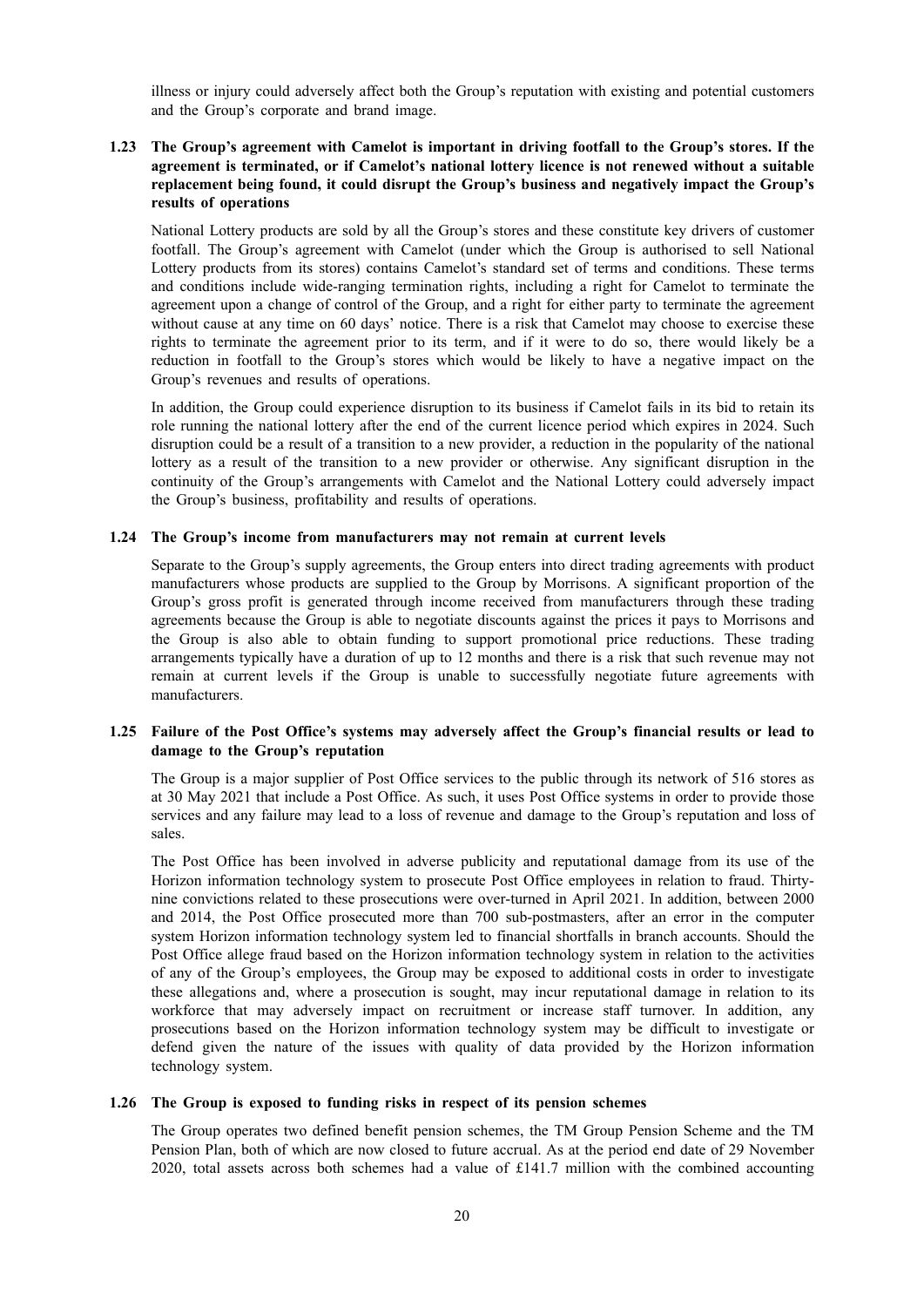surplus, including adjustments for Guaranteed Minimum Pension provision, decreasing from £7.9 million as at 24 November 2019 to £3.9 million as at 29 November 2020. The last actuarial review of the two schemes (concluded in June 2020) identified a combined funding deficit of £2.9 million as at 31 March 2019. As at 30 May 2021 being the date of the Group's interim results, total assets across both schemes had a value of £136.7 million.

The last completed triennial full actuarial valuation of the schemes was carried out as at 31 March 2019. Deficit repair contributions were agreed at £1.5 million per annum until 30 June 2022. From 1 July 2022, deficit contributions will increase to £1.75 million per annum. Whilst it is not the Group's present intention to declare a dividend prior to 1 July 2022, if for any reason this changes and the Group announces a dividend before 1 July 2022, the increase in the Group's deficit contributions to £1.75 million per annum will be triggered from such earlier date. Contributions will increase annually in line with the Retail Prices Index excluding mortgage interest (RPIX).

The pension schemes are subject to risks in relation to their liabilities as a result of changes in life expectancy, inflation and future salary increases, alongside volatility in the value of the underlying investments and the returns generated by those investments. A significant increase in the Group's contribution obligations regarding the schemes could have a materially adverse effect on the Group's results of operations and financial condition.

### **1.27 Litigation and other adversarial actions (including legal, regulatory and similar proceedings) in the ordinary course of business could materially adversely affect the Group**

Save for litigation relating to Livingstone Consultancy Limited, whilst the Group is not currently subject to any other material litigation, it may be subject to such litigation in the future or to other proceedings by a regulatory or other authority. In addition, the Group may be subject to other disputes, claims and complaints, including adversarial actions, by customers, employees, suppliers, insurers and other individuals or entities in the ordinary course of business.

Significant claims or a substantial number of small claims may be expensive for the Group to defend, may divert the time and focus of management away from the Group's operations and may result in the Group having to pay monetary damages, any of which could have a material adverse effect on the Group's results of operations and financial condition. In addition, adverse legal publicity or substantial litigation against the Group could negatively affect its reputation, even if the Group is not found liable, which could also adversely affect the Group's business, prospects, results of operations and financial condition.

### **1.28 The Group's risk management procedures may fail to identify or anticipate future risks**

Although the Directors believe that the Group's risk management procedures are adequate, the methods used to manage risk may not identify or anticipate current or future risks or the extent of future exposures, which could be significantly greater than historical measures indicate. In particular, the emergence of COVID-19 and the UK's departure from the European Union represent a set of risks (along with opportunities) which the Group will need to anticipate and address appropriately.

Risk management depends on the evaluation of information regarding markets or other matters that is publicly available or otherwise available to the Group. Any failure (or the perception that the Group has failed) to develop, implement and monitor suitable risk management policies and procedures and, when necessary, to pre-emptively upgrade them could make the Group liable to such risks and give rise to reputational and trading issues that could have a material adverse effect on the Group's business, prospects, results of operations and financial condition.

### 1.29 If there is a change in ownership of Morrisons, there is no guarantee that Morrisons will seek to **continue its relationship with the Group once the Group's contract with Morrisons expires in 2027 which may cause disruption to the Group and may negatively impact the Group's business and results of operations.**

Morrisons is currently the target of a takeover bid. Although it currently remains unclear as to whether the Morrisons group will be acquired by a third party, if Morrisons was to be sold, whilst Morrisons can't terminate the agreement unilaterally without cause, without compensation to the Group, there can be no guarantee that the new owners would seek to continue Morrisons's supply agreement with the Group when the term of the supply agreement expires on 1 January 2027. Furthermore, whilst a new owner of Morrisons may wish to keep supplying the Group, following the termination of the Group's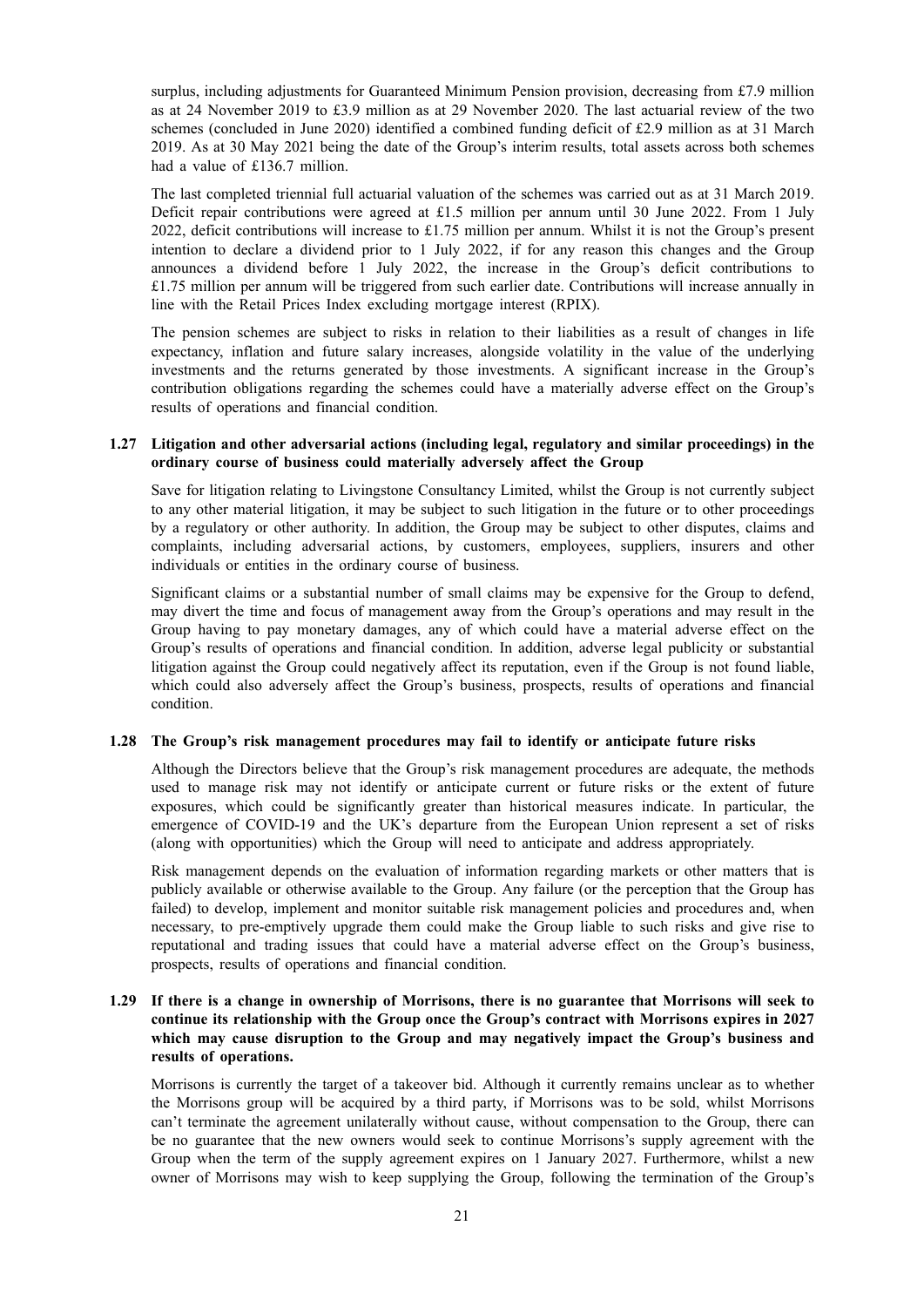supply agreement with Morrisons, there can be no guarantee that a new owner would not seek to negotiate new terms which may be more onerous than the Group's current terms. The expiry of the Morrisons supply agreement, without renewal, may disrupt the Group's operations whilst it finds alternative suppliers and may lead to sunk costs should the Group need to re-convert its rollout of Morrisons Daily stores away from the Morrisons branding. This may negatively impact the Group's business, profitability and results of operations.

#### **2. RISKS RELATING TO THE CAPITAL RAISING**

### **2.1 The market price for New Ordinary Shares issued pursuant to the Capital Raising may decline below the Offer Price**

The public trading market price of the New Ordinary Shares issued pursuant to the Capital Raising may decline below the Offer Price. Should that occur prior to the latest time and date for acceptance under the Open Offer, relevant Shareholders will suffer an immediate loss as a result. Moreover, Shareholders may be unable to sell the New Ordinary Shares at a price equal to or greater than the acquisition price for those shares. If the public trading market price of the New Ordinary Shares declines below the Offer Price, investors who have acquired any such New Ordinary Shares will likely suffer a loss as a result.

#### **2.2 Shareholder ownership percentages may be diluted in connection with the Capital Raising or as a result of issuances of Ordinary Shares that may occur in the future**

If a Qualifying Shareholder does not take up any of his Open Offer Entitlements, such Qualifying Shareholder's holding, as a percentage of the Enlarged Share Capital, will be diluted by approximately 60 per cent. pursuant to the Capital Raising (assuming the Open Offer is taken up in full). If a Qualifying Shareholder does take up his Open Offer Entitlements in full, such Qualifying Shareholder's holding, as a percentage of the Enlarged Share Capital, will be diluted by approximately 52 per cent. pursuant to the Capital Raising (assuming the Open Offer is taken up in full).

For these purposes, any dilution which may result from the vesting or exercise of any awards under the Share Plans between the Reference Date and the Record Date has been disregarded.

In addition, although the Group has no current plans for an offering of its Ordinary Shares or of rights to subscribe for its Ordinary Shares other than in connection with the Capital Raising and the Share Plans, it is possible that the Group may decide to offer additional Ordinary Shares in the future. An additional offering of Ordinary Shares by the Group or significant grants of Ordinary Shares under employee share option schemes could dilute ownership and thereby have an adverse impact on the market price of outstanding Ordinary Shares.

### **2.3 Admission of the New Ordinary Shares issued pursuant to the Capital Raising may not occur when expected**

Application for Admission of the New Ordinary Shares issued pursuant to the Capital Raising is subject to the approval of the FCA. Admission will only become effective once a dealing notice has been issued by the FCA and the London Stock Exchange has acknowledged that the New Ordinary Shares issued pursuant to the Capital Raising will be admitted to trading. There can be no guarantee that the conditions for Admission will be met or that the FCA will issue a dealing notice.

### **2.4 Shareholders outside the United Kingdom may not be able to participate in the Capital Raising or future issues of Ordinary Shares**

Securities laws of certain jurisdictions, including Excluded Territories, may restrict the Company's ability to allow participation by shareholders in the Capital Raising. In particular, the Capital Raising will not be registered under the US Securities Act and therefore holders of Existing Ordinary Shares who are located in the United States may not be able to participate in the Capital Raising unless a registration statement under the US Securities Act is effective with respect to the New Ordinary Shares or an exemption from the registration requirements is available thereunder. Securities laws in certain other jurisdictions may restrict the Company's ability to allow participation by shareholders in such jurisdictions in the Capital Raising or any future issued of shares carried out by the Company. Qualifying Shareholders who have a registered address in or who are resident in, or who are citizens of, countries other than the UK, should consult their professional advisers as to whether they require any governmental or other consents or need to observe any other formalities to enable them to receive New Ordinary Shares.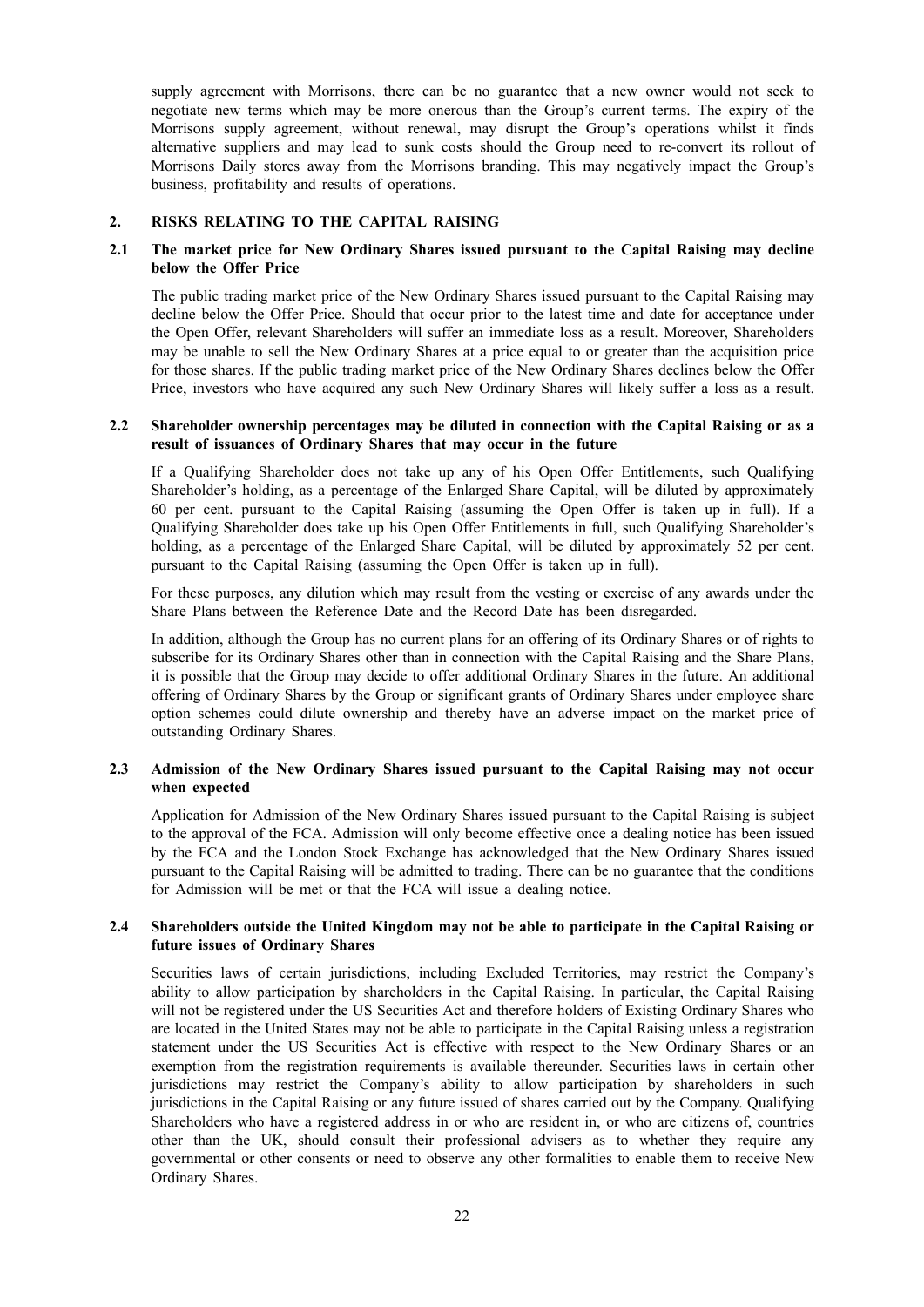### **3. RISKS RELATED TO THE NATURE OF THE SECURITIES**

### **3.1 The market value of the Ordinary Shares may fluctuate significantly as a result of factors beyond the Company's control and may not always reflect the underlying asset value or prospects of the Company**

The market price of the New Ordinary Shares and/or the Ordinary Shares could be volatile and subject to significant fluctuations due to a variety of factors, including:

- (a) the market's perception of the likelihood of completion of the Capital Raising;
- (b) any industry sector changes affecting the operations of the Group;
- (c) variations in the operating and financial results of the Group;
- (d) changes to the taxation and/or regulatory environment in which the Group operates;
- (e) business developments of the Group and/or its competitors;
- (f) involvement of the Group in litigation;
- (g) future issues or sales of shares;
- (h) the operating and share price performance of other companies in the industries and markets in which the Group operates; or
- (i) speculation about the Group's business in the press, media or the investment community.

Changes in the political and economic climate may also cause volatility and significant fluctuations in the market. Stock markets have, from time to time, experienced significant price and volume fluctuations that have affected the market prices for securities, and which may be unrelated to the Group's operating performance or prospects. Furthermore, the Group's business, prospects, financial condition and/or results of operations, or the underlying value of the Group's assets, from time to time may be below the expectations of market analysts and investors.

Any of these events could result in a decline in the market price of the New Ordinary Shares and/or the Ordinary Shares.

#### **3.2 There are limitations on the Company's ability to pay dividends**

Under English company law, a company can only pay cash dividends to the extent that it has distributable reserves and cash available for this purpose. The Company's ability to pay cash dividends in the future is affected by a number of factors including underlying growth in the Group's business and the Company's ability to receive sufficient dividends from subsidiaries. The payment of dividends to the Company by its subsidiaries is, in turn, subject to restrictions, including certain regulatory requirements and the existence of sufficient distributable reserves and cash in the Company's subsidiaries.

Indeed, whilst the Board understands that dividend payments are an important part of the Group's returns to Shareholders, the Board has not declared any dividend (final or interim) for FY 2020 or a final dividend for FY 2019. This decision was taken for reasons of affordability and because the Company is currently restricted from paying a dividend until certain conditions of its Amended Credit Facility are satisfied (including achieving Group leverage below 1.75 trailing EBITDA). The Board does not expect that the funds received by the Group pursuant to the Capital Raising will be solely sufficient to reduce the leverage below 1.75 trailing EBITDA. The Board will keep the Group's dividend policy under review with the aim of reinstating the payment of dividends at an affordable and sustainable level once the Group's strategic change programme has gathered momentum and the Group has de-levered.

#### **3.3 Overseas Shareholders may have fewer rights than they would as UK Shareholders or as shareholders of companies organised in their local jurisdiction**

The ability of an Overseas Shareholder to bring an action against the Company may be limited under law. The Company is a public limited company incorporated in England and Wales. The rights of holders of Ordinary Shares are governed by English law and by the Company's Articles of Association. These rights differ from the rights of shareholders in typical US corporations and some other non-UK corporations. In particular, English law significantly limits the circumstances under which shareholders of companies may bring derivative actions. Under such law generally, only a company can be the proper pursuer or claimant in proceedings in respect of wrongful acts committed against it. In addition, it may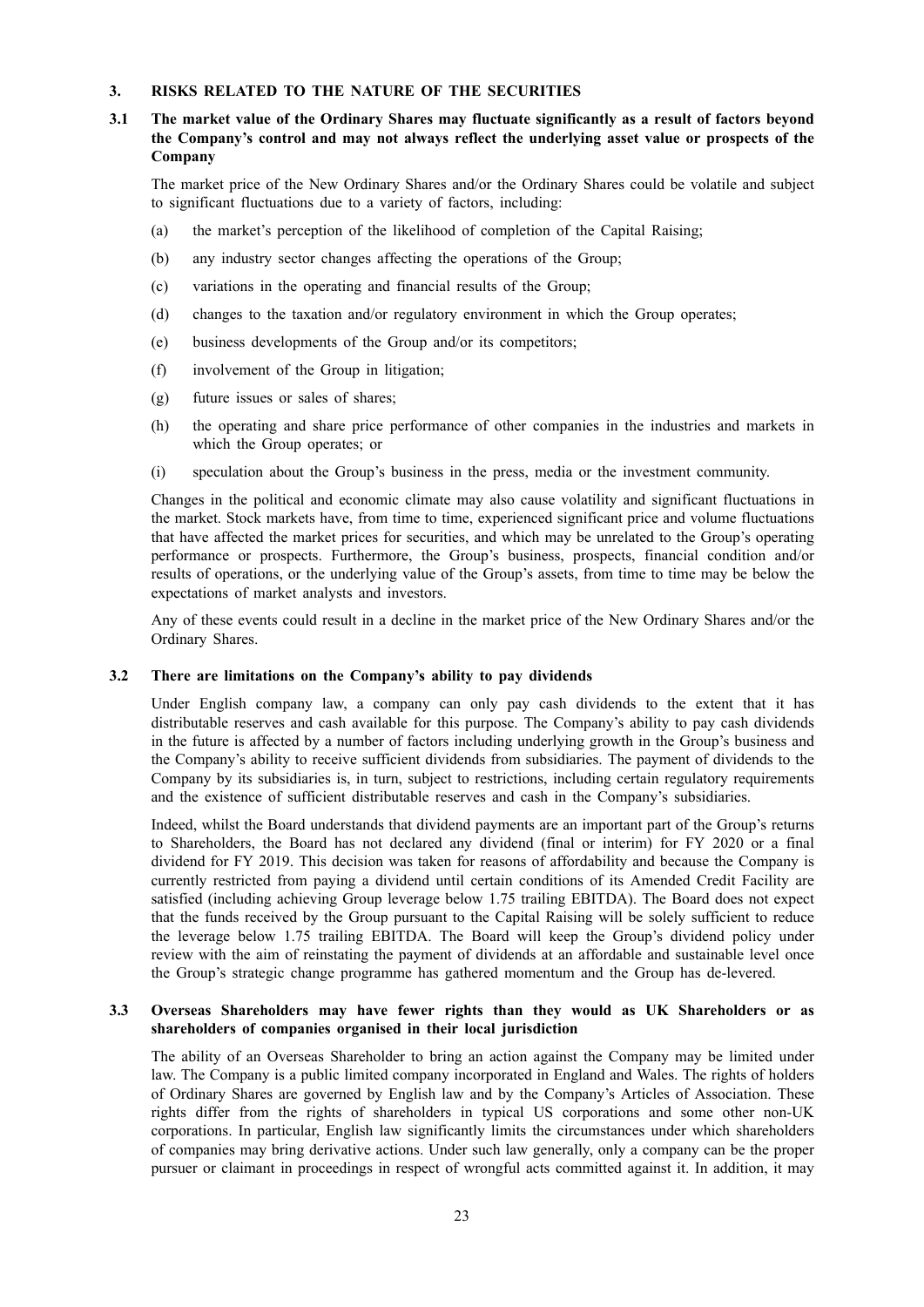be difficult for an Overseas Shareholder to prevail in a claim against the Company under, or to enforce liabilities predicated upon, non-UK securities laws.

An Overseas Shareholder may not be able to enforce a judgment against some or all of the Directors of the Company. All of the Directors and executive officers of the Company are residents of the UK. Consequently, it may not be possible for an Overseas Shareholder to effect service of process upon the Directors of the Company within the Overseas Shareholder's country of residence or to enforce against the Directors judgments of courts of the Overseas Shareholder's country of residence based on civil liabilities under that country's securities laws. There can be no assurance that an Overseas Shareholder will be able to enforce any judgments in civil and commercial matters or any judgments under the securities laws of countries other than the UK against the Directors of the Company who are residents of the UK or countries other than those in which judgment is made. In addition, English or other courts may not impose civil liability on the Directors in any original action based solely on the foreign securities laws brought against the Company or the Directors or executive officers in a court of competent jurisdiction in England or other countries.

### **3.4 Holders of the Ordinary Shares in certain jurisdictions, including the United States, may not be able to exercise their pre-emptive rights or participate in future equity offerings if the Group increases its share capital**

A holder of Ordinary Shares generally has the right to subscribe and pay for a sufficient number of Ordinary Shares to maintain its relative ownership percentage prior to the issuance of any new Ordinary Shares to another person. US holders of Ordinary Shares may not be able to exercise their pre-emptive rights unless a registration statement under the US Securities Act is effective with respect to such rights and the related Ordinary Shares or an exemption from the registration requirements of the US Securities Act is available. Similar restrictions exist in certain other jurisdictions.

The Group does not intend to register the Ordinary Shares under the US Securities Act or the laws of any other jurisdiction, and no assurance can be given that an exemption from the registration requirements will be available to the Company for transactions with US or other holders of Ordinary Shares or, if available, that the Company will use it. To the extent that US or other holders of Ordinary Shares are not able to exercise their pre-emptive rights, the pre-emptive rights would lapse and their proportional interests in the Company would be reduced.

### **3.5 Shareholders may be subject to exchange rate risks**

The New Ordinary Shares are priced in Pounds Sterling and will be quoted and traded in Pounds Sterling. In addition, any dividends the Company may pay will be declared and paid in Pounds Sterling. Accordingly, Shareholders resident in non-UK jurisdictions are subject to risks arising from adverse movements in the value of their local currencies against the Pounds Sterling, which may reduce the value of the New Ordinary Shares, as well as that of any dividends paid.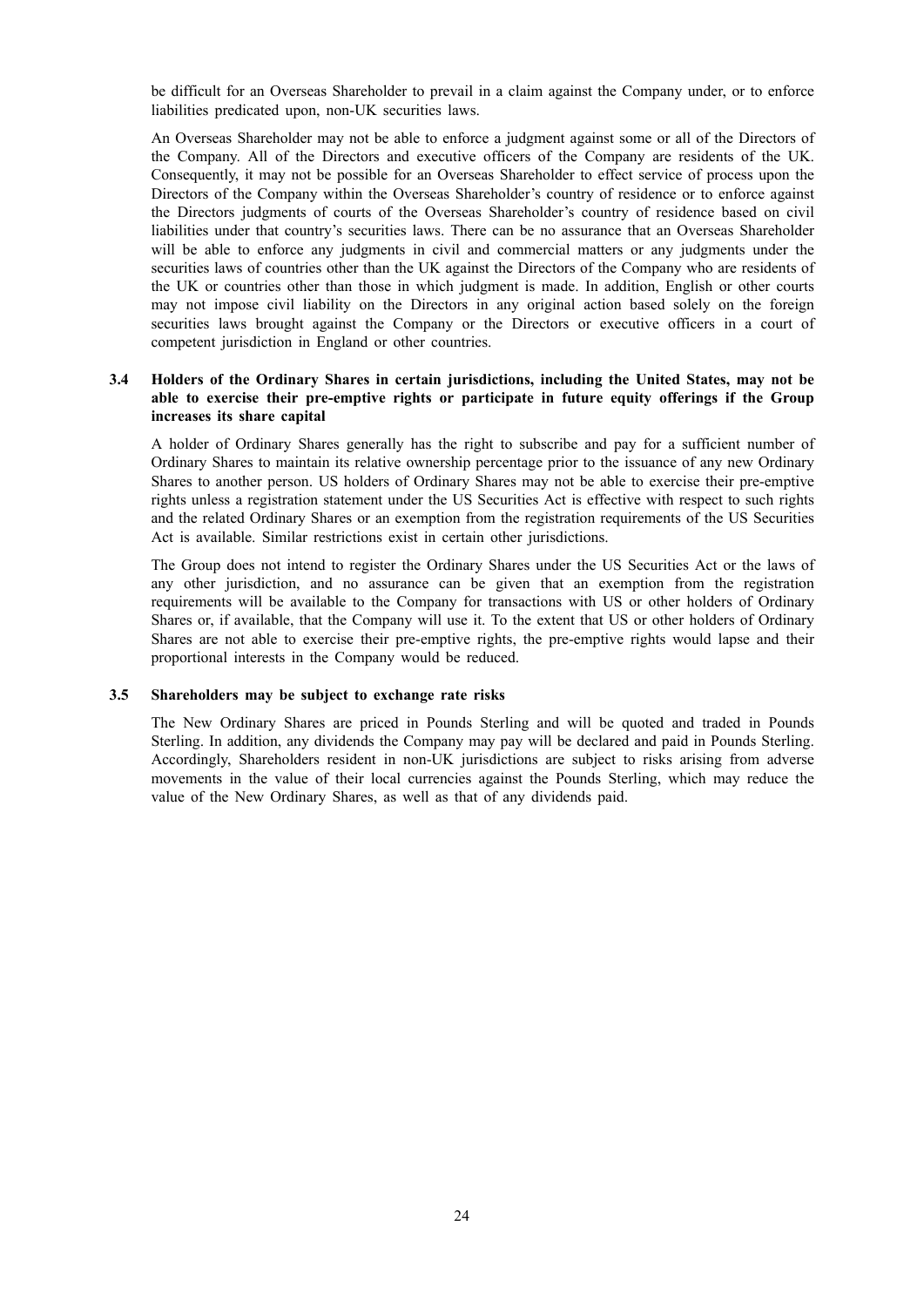#### **CAPITAL RAISING STATISTICS**

| Closing Price of the Existing Ordinary Shares <sup>(1)</sup>                                   | 29 pence         |
|------------------------------------------------------------------------------------------------|------------------|
|                                                                                                | 20 pence         |
|                                                                                                | 31.03 per cent.  |
|                                                                                                | 115,304,400      |
| Number of New Ordinary Shares to be issued pursuant to the Capital Raising <sup>(2)</sup>      | 175,000,000      |
|                                                                                                | 150,000,000      |
| Maximum number of New Ordinary Shares to be issued pursuant to the Open Offer                  | 25,000,000       |
| Number of Ordinary Shares in issue immediately following the Capital Raising <sup>(2)(3)</sup> | 290,304,400      |
| Firm Placing Shares as a percentage of the Enlarged Share Capital following completion         | 51.7 per cent.   |
| Open Offer Shares as a percentage of the Enlarged Share Capital following completion of        | 8.6 per cent.    |
| New Ordinary Shares as a percentage of the Enlarged Share Capital following completion         | $60.3$ per cent. |
| Gross proceeds of the Capital Raising (approximately) <sup>(2)</sup>                           | £35.0 million    |
| Estimated net proceeds of the Capital Raising (approximately) <sup>(2)</sup>                   | £32.7 million    |

#### **Notes:**

(1) The Closing Price on the London Stock Exchange on 11 August 2021 being the last Business Day prior to the announcement of the Capital Raising

(2) On the assumption that the maximum number of Open Offer Shares made available under the Open Offer are issued.

<sup>(3)</sup> On the assumption that no further Ordinary Shares are issued from the date of this document until completion of the Capital Raising other than the New Ordinary Shares. The actual number of New Ordinary Shares may be subject to rounding to eliminate fractions.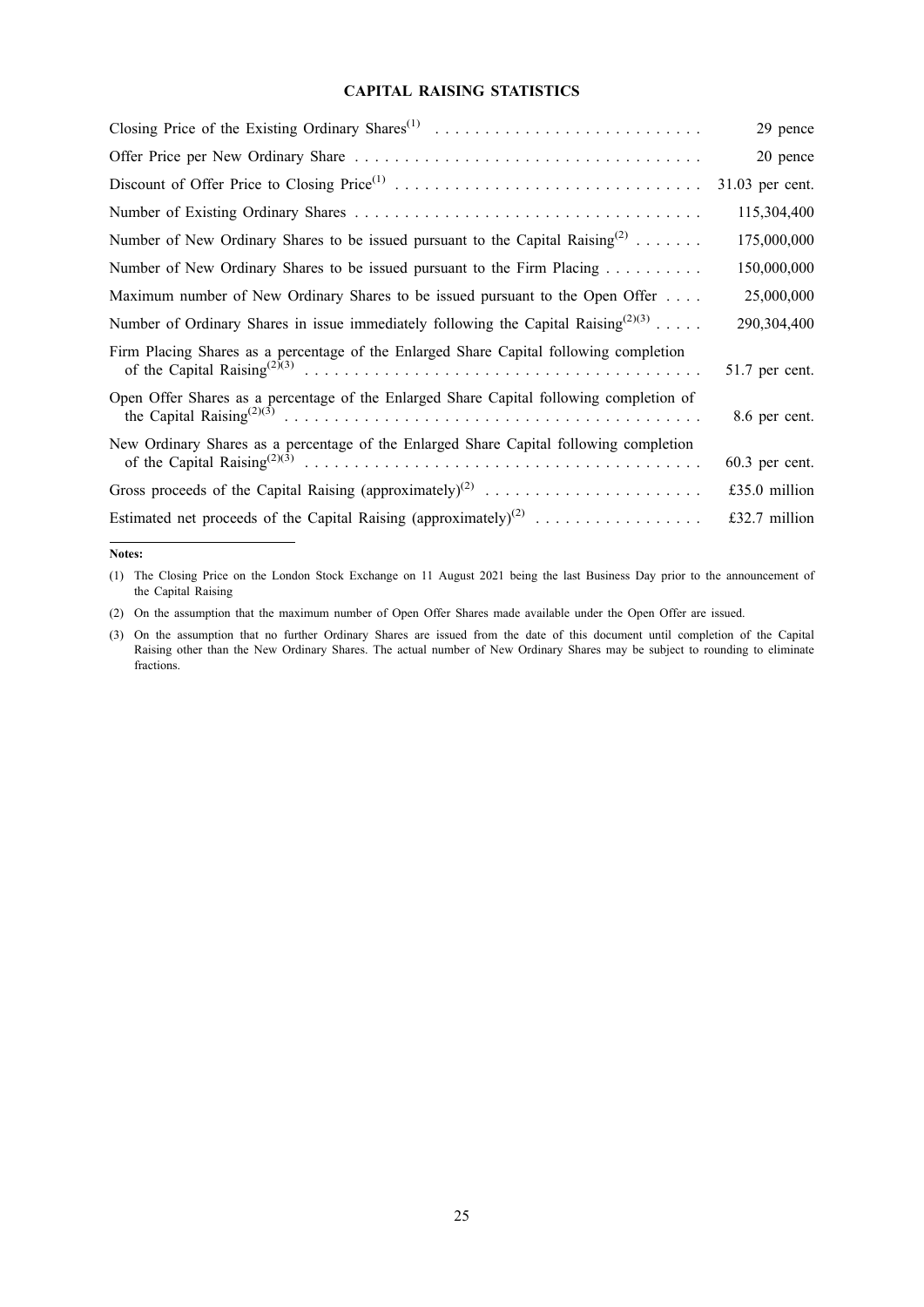#### **EXPECTED TIMETABLE OF PRINCIPAL EVENTS**

Each of the times and dates in the table below is indicative only and may be subject to change. Please read the notes to this timetable set out below.

| Record Date for entitlements under the Open Offer                                                                                                                                                   | 6.00 p.m. on Tuesday 10 August 2021                             |
|-----------------------------------------------------------------------------------------------------------------------------------------------------------------------------------------------------|-----------------------------------------------------------------|
|                                                                                                                                                                                                     | Thursday 12 August 2021                                         |
| Announcement of the results of the Firm Placing                                                                                                                                                     | Friday 13 August 2021                                           |
| Publication and posting of the Prospectus, Form of Proxy and                                                                                                                                        | Friday 13 August 2021                                           |
| Ex Entitlements Date for the Open Offer                                                                                                                                                             | 8.00 a.m. on Friday 13 August 2021                              |
| Open Offer Entitlements credited to stock accounts of Qualifying                                                                                                                                    | As soon as possible after<br>8.00 a.m. on Monday 16 August 2021 |
| Recommended latest time for requesting withdrawal of Open Offer<br>Entitlements from CREST (i.e. if your Open Offer Entitlements<br>are in CREST and you wish to convert them to certificated form) | 4.30 p.m. on Monday 23 August 2021                              |
| Latest time and date for depositing Open Offer Entitlements into                                                                                                                                    | 3.00 p.m. on Tuesday 24 August 2021                             |
| Latest time and date for splitting of Application Forms (to satisfy                                                                                                                                 | 3.00 p.m. on Wednesday<br>25 August 2021                        |
| Latest time and date for receipt of completed Application<br>Forms and payment in full under the Open Offer or<br>settlement of relevant CREST instruction (as appropriate).                        | 11.00 a.m. on Friday 27 August 2021                             |
| Latest time and date for receipt of Forms of Proxy or electronic                                                                                                                                    | 11.00 a.m. on Monday 30 August 2021                             |
|                                                                                                                                                                                                     | 11.00 a.m. on Wednesday<br>1 September 2021                     |
| Announcement of the results of the General Meeting                                                                                                                                                  | Wednesday 1 September 2021                                      |
| Admissions and commencement of dealings in New Ordinary<br>Shares issued pursuant to the Capital Raising                                                                                            | By 8.00 a.m. on Monday<br>6 September 2021                      |
| New Ordinary Shares credited to CREST accounts                                                                                                                                                      | Soon after 8.00 a.m. on<br>Monday 6 September 2021              |
| Expected dispatch of definitive share certificates (where applicable)                                                                                                                               | Within ten Business Days of Admission                           |

**Notes**:

<sup>(1)</sup> Each of the times and dates set out in the above timetable and mentioned in this document, the Application Form and in any other document issued in connection with the Capital Raising is subject to change by the Company (with the agreement of the Joint Bookrunners in certain circumstances), in which event details of the new times and dates will be notified to the FCA, the London Stock Exchange and, where appropriate, to Shareholders.

<sup>(2)</sup> Any reference to a time in this document is to London time, unless otherwise specified.

<sup>(3)</sup> The ability to participate in the Open Offer is subject to certain restrictions relating to Shareholders with registered addresses or located or resident in countries outside the UK, details of which are set out in Part IV (*Terms and Conditions of the Open Offer*) of this document.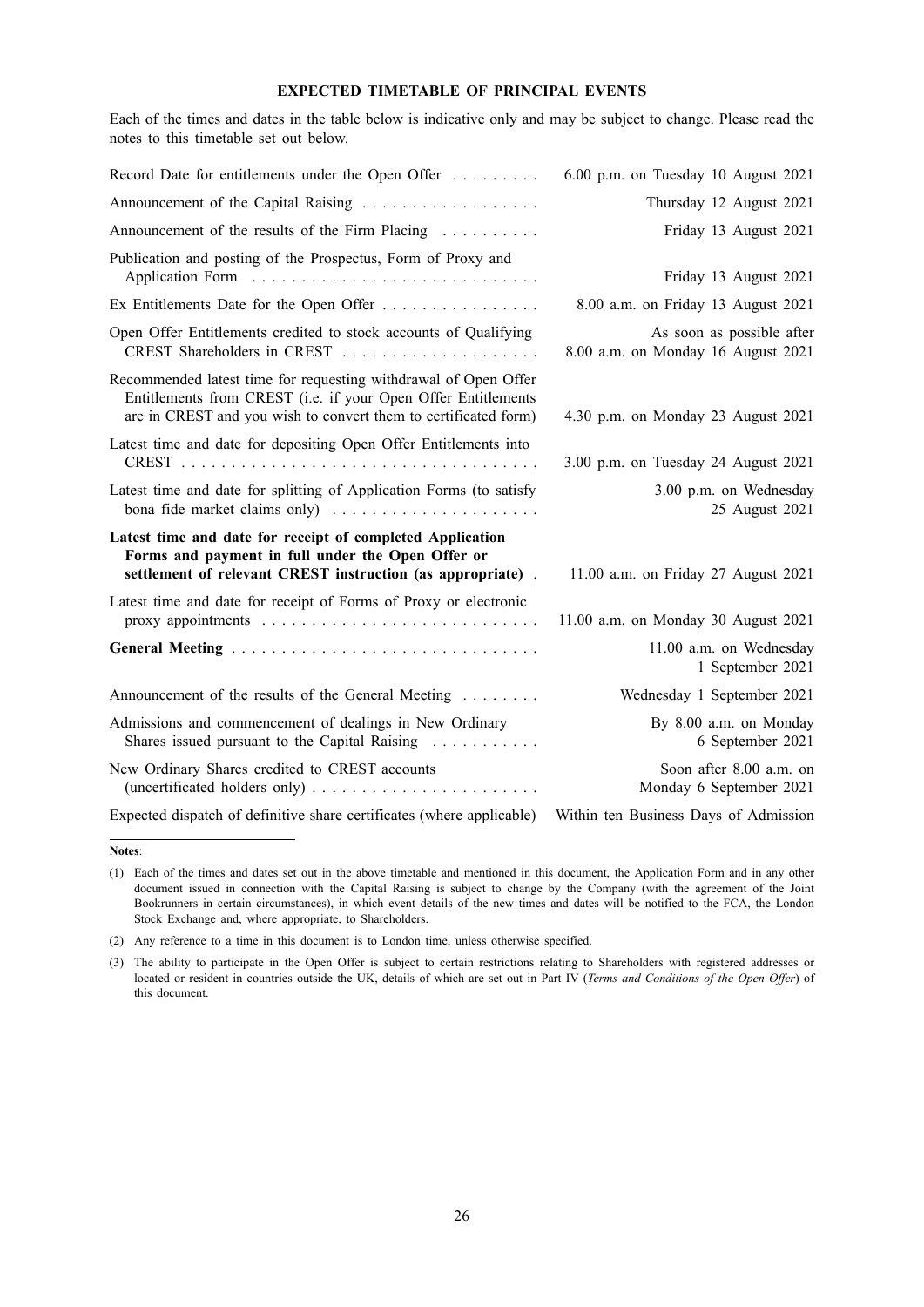#### **IMPORTANT INFORMATION**

#### **Notice to prospective investors**

Panmure Gordon has been appointed as sponsor, joint broker, and joint bookrunner in connection with the Capital Raising, the publication of this document and the Related Party Transactions. Singer Capital Markets has been appointed as joint broker and joint bookrunner in connection with the Capital Raising. Panmure Gordon, which is authorised and regulated by the FCA in the United Kingdom, and Singer Capital Markets (which is authorised and regulated by the FCA in the United Kingdom) are acting exclusively for the Company and no one else in connection with the Capital Raising, will not regard any other person (whether or not a recipient of this document) as a client in relation to the Capital Raising, and will not be responsible to anyone other than the Company for providing the protections afforded to their respective clients or for providing advice in relation to the Capital Raising or any other matter referred to herein.

Apart from the responsibilities and liabilities, if any, which may be imposed on the Joint Bookrunners by FSMA or the regulatory regime established thereunder, none of the Joint Bookrunners nor any of their respective affiliates accepts any responsibility whatsoever or makes any representation or warranty, express or implied, to any person in respect of any acts or omissions of the Company in relation to the Capital Raising, or for the contents of this document including its accuracy, completeness, sufficiency or verification or for any other statement made or purported to be made by or on behalf of it, the Company or the Directors in connection with the Company, the New Ordinary Shares or the Capital Raising and other matters referred to in this document and nothing in this document is or shall be read as a promise or representation in this respect whether as to the past or future. Each of the Joint Bookrunners accordingly disclaims all and any liability whatsoever whether arising in tort, contract or otherwise (save as referred to above) which it might otherwise have in respect of the Capital Raising or this document or any such statement.

Prospective investors also acknowledge that: (i) they have not relied on any of the Joint Bookrunners nor any person affiliated with any of them in connection with any investigation of the accuracy of any information contained in this document or their investment decision; and (ii) they have relied only on the information contained in this document and the information incorporated by reference into this document, and that no person has been authorised to give any information or to make any representation concerning the Company or its subsidiaries or the New Ordinary Shares (other than as contained in this document) and, if given or made, any such other information or representation should not be relied upon as having been authorised by the Company or any of the Joint Bookrunners.

This document is not intended to provide the basis of any investigation evaluation and should not be considered as a recommendation by any of the Company, Panmure Gordon, Singer Capital Markets or any of their respective affiliates that any recipient of this document should purchase the New Ordinary Shares.

In connection with the Capital Raising, the Joint Bookrunners and any of their respective affiliates acting as investors for their own accounts may subscribe for or purchase New Ordinary Shares as a principal position and, in that capacity, may retain, purchase, sell, offer to sell or otherwise deal for their own accounts in the New Ordinary Shares, any other securities of the Company or other related investments in connection with the Capital Raising or otherwise.

Accordingly, references in this document to the New Ordinary Shares being issued, subscribed, sold, purchased or otherwise dealt with should be read as including any issue, offer or sale to, or subscription, purchase or dealing by, any of the Joint Bookrunners and any of their respective affiliates acting as an investor for its or their own account(s). In addition, Panmure Gordon, Singer Capital Markets and each of their respective affiliates may enter into financing arrangements (including swaps or contracts for difference) with investors in connection with which they may from time to time acquire, hold or dispose of New Ordinary Shares. Neither Panmure Gordon nor Singer Capital Markets intends to disclose the extent of any such investment or transactions otherwise than in accordance with any legal or regulatory obligation to do so.

Each of Panmure Gordon, Singer Capital Markets and their respective affiliates may have engaged in transactions with, and provided various commercial banking, investment banking, financial advisory transactions and services in the ordinary course of their business with the Company and/or its affiliates for which they would have received customary fees and commissions. Each of Panmure Gordon, Singer Capital Markets and their respective affiliates may provide such services to the Company and/or its affiliates in the future.

In the ordinary course of their various business activities, each of Panmure Gordon, Singer Capital Markets and their respective affiliates may hold a broad array of investments and actively trade debt and equity securities (or related derivative securities) and financial instruments (which may include bank loans and/or credit default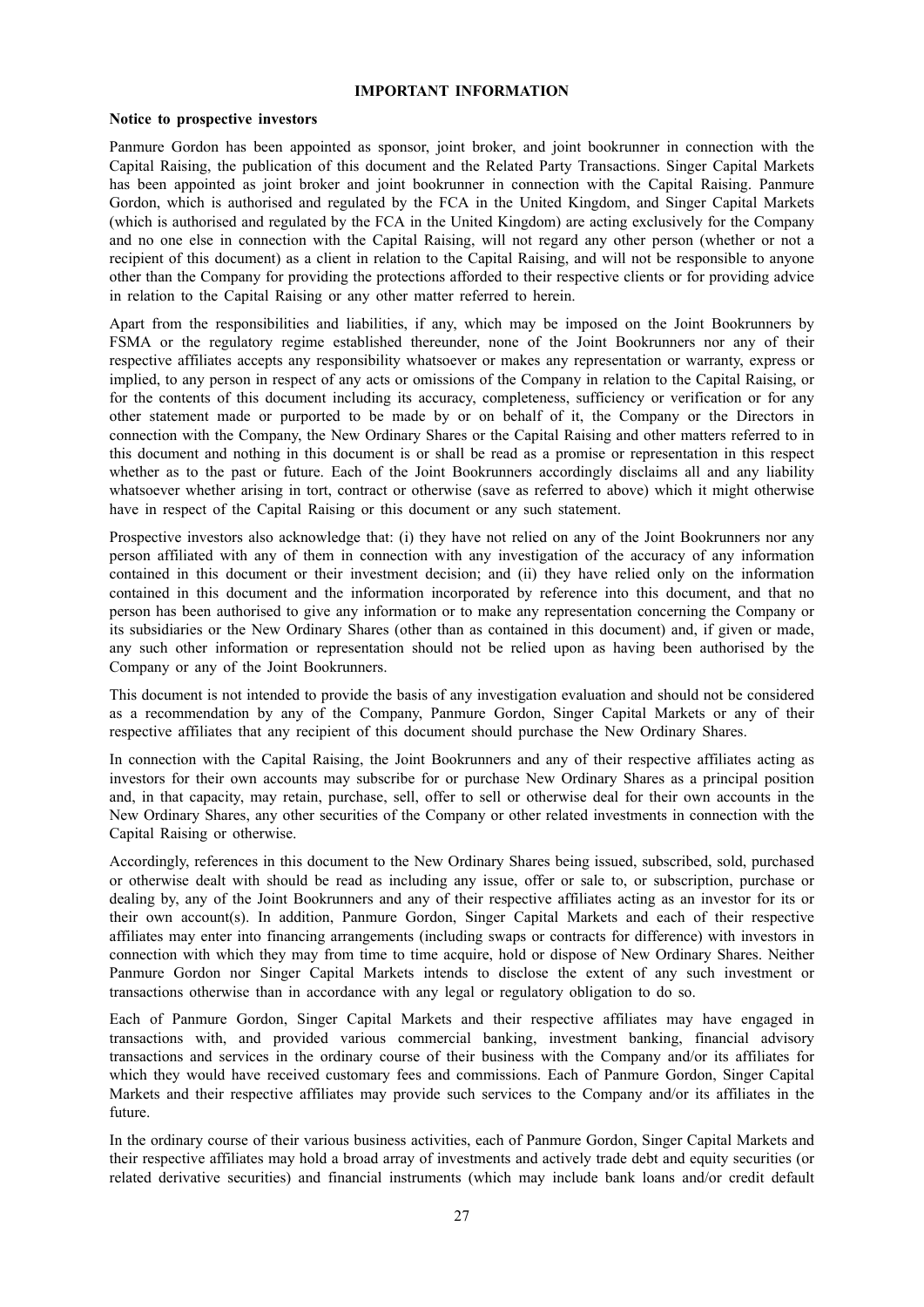swaps) in the Company and its respective affiliates for their own account and for the accounts of their customers and may at any time hold long and short positions in such securities and instruments.

This document, including the Application Form, does not constitute, or will not constitute, or does not form part of any offer or invitation to sell or issue, or any solicitation of any offer to subscribe for, purchase or acquire the New Ordinary Shares to any Shareholder with a registered address in or located in the United States.

#### **Forward-looking statements**

This document contains or incorporates by reference forward-looking statements which are based on the beliefs, expectations and assumptions of the Directors and other members of senior management about the Group's businesses and the Capital Raising. All statements other than statements of historical fact included in this document may be forward-looking statements. Generally, words such as "will", "may", "should", "could", "estimates", "continue", "believes", "expects", "aims", "targets", "projects", "intends", "anticipates", "plans", "prepares", "seeks" or, in each case, their negative or other variations or similar or comparable expressions identify forward-looking statements.

These forward-looking statements are not guarantees of future performance, and there can be no assurance that the expectations reflected in such forward-looking statements will prove to have been correct. Rather, they are based on the current beliefs, expectations and assumptions and involve known and unknown risks, uncertainties and other factors, many of which are outside the control of the Company and are difficult to predict, that may cause actual results, performance, plans, objectives, achievements or events to differ materially from those express or implied in such forward-looking statements. Undue reliance should, therefore, not be placed on such forward-looking statements. Any forward-looking statements contained in this document are subject to (among other things) the risk factors described in the "Risk Factors" section of this document.

New factors will emerge in the future, and it is not possible to predict which factors they will be. In addition, the impact of each factor on the Group's business or the extent to which any factor, or combination of factors, may cause actual results to differ materially from those described in any forward-looking statement or statements cannot be assessed, and no assurance can therefore be provided that assumptions will prove correct or that expectations and beliefs will be achieved.

Any forward-looking statement contained in this document based on past or current trends and/or activities of the Group should not be taken as a representation that such trends or activities will continue in the future. No statement in this document is intended to be a profit forecast or to imply that the earnings of the Group for the current year or future years will match or exceed historical or published earnings of the Group.

Each forward-looking statement speaks only as at the date of this document and is not intended to give any assurance as to future results. The Company and/or its Directors expressly disclaim any obligation or undertaking to release publicly any updates or revisions to any forward-looking statements contained herein as a result of new information, future events or other information, except to the extent required by the Listing Rules, the Disclosure Guidance and Transparency Rules, the UK Prospectus Regulation, the Prospectus Regulation Rules, the UK Market Abuse Regulation, the rules of the London Stock Exchange or by applicable law.

The contents of the sections of this document relating to forward-looking statements in no way seek to qualify or negate the statement relating to the Group's working capital set out in paragraph 11 Part X (*Additional Information*) of this document.

#### **Presentation of financial and other information**

The Company publishes its financial statements in Pounds Sterling. The abbreviation "£m" represents millions of Pounds Sterling and references to "pence" and "p" represent pence in the UK.

Unless otherwise indicated in this document, all references to:

- 1. "Pounds Sterling", "£", "pence", or "p" are to the lawful currency of the United Kingdom; and
- 2. "Euro" and " $\varepsilon$ " are to the lawful currency of the EU (as adopted by certain member states of the EU).

The financial information presented in a number of tables in this document has been rounded to the nearest whole number or the nearest decimal point. Therefore, the sum of the numbers in a column may not conform exactly to the total figure given for that column. In addition, certain percentages presented in the tables in this document reflect calculations based upon the underlying information prior to rounding and, accordingly, may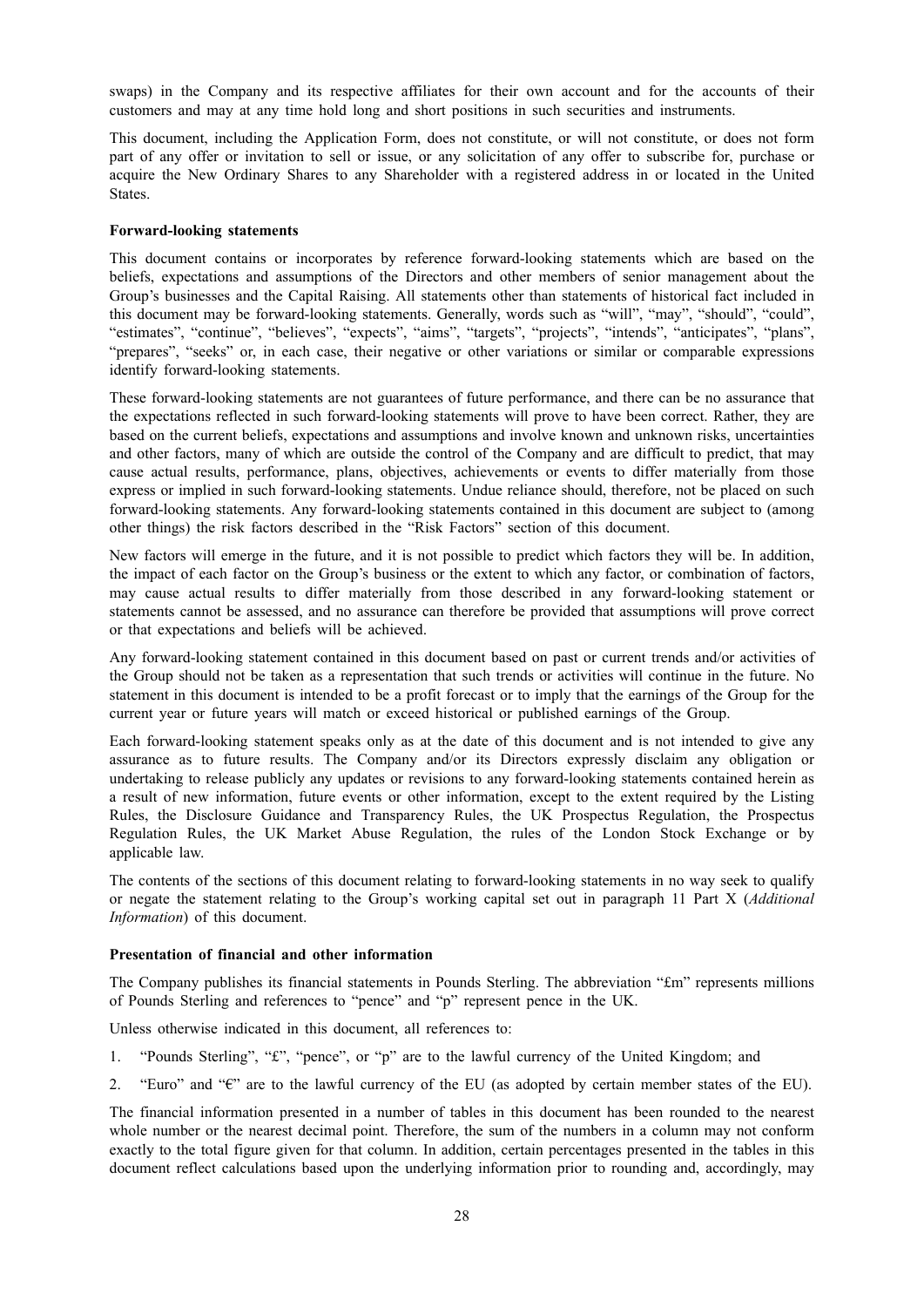not conform exactly to the percentages that would be derived if the relevant calculations were based upon the rounded numbers.

Where information has been extracted from the Company's applicable annual report and accounts, the information is audited unless otherwise stated. Where the information is unaudited, this has been stated.

The financial information for FY 2020, FY 2019, and FY 2018 and the Group's unaudited interim accounts for the twenty six weeks ended 30 May 2021 were prepared in accordance with IFRS, IFRS interpretations and the Companies Act applicable to companies reporting under IFRS.

#### **Alternative performance measures and other non-IFRS financial data**

Parts of this document, including this section (*Important Information*), contain information regarding alternative performance measures, including adjusted profit before tax, headline profit before tax, headline diluted earnings per share, cash conversion, net debt to adjusted EBITDA, return on capital employed and such other non-IFRS financial data, which are sometimes used by investors to evaluate the performance of a company's operations. An investor should not consider such items as alternatives to the applicable IFRS measures. In particular, an investor should not consider adjusted profit before tax as a measurement of the Group's financial performance or liquidity under IFRS as an alternative to net income, operating income or any other performance measures derived in accordance with IFRS or as an alternative to cash flow from operating activities as a measure of the Company's activity. It may not therefore be comparable with similarly titled profit measurements reported by other companies. It is not intended to be a substitute for IFRS measures of profit.

The non-IFRS measure used by the Group is:

Adjusted EBITDA excluding property-related items and share-based payments. Adjusting items relate to costs or incomes that derive from events or transactions that fall within the normal activities of the Group, but which are excluded from the Group's adjusted profit before tax measure due to their size and nature in order to better reflect management's view of the performance of the Group. The Group also adjusts for share-based payments as a non cash item. The adjusted profit before tax measure (profit before adjusting items) is not a recognised profit measure under IFRS and may not be directly comparable with adjusted profit measures used by other companies.

The Group believes that this alternative performance measures and other non-IFRS financial data, which are not considered to be a substitute for or superior to IFRS measures, provide investors with additional helpful information on the performance of the Group's business. The Group uses such measures to assess operating performance and liquidity, in presentation to the Board and as a basis for strategic planning and forecasting, as well as monitoring certain aspects of its operating cash flow and liquidity. The Directors believe that these and similar measures are used widely by certain investors, securities analysts and other interested parties as supplemental measures of performance and liquidity and provide a more comparable set of results year-on-year in line with similar adjusted measures used by the Group's peer companies and therefore facilitate comparison across the industry.

These alternative performance measures should be viewed as supplemental to, but not as a substitute for, measures presented in the consolidated financial information relating to the Group, which are prepared in accordance with IFRS. The Group believes that these alternative performance measures are useful indicators of its performance. However, they may not be comparable to similarly-titled measures reported by other companies due to differences in the way they are calculated.

#### **Definitions**

Certain terms used in this document, including capitalised terms and certain technical terms, are defined and explained in Appendix I (*Definitions*) of this document. Reference to any statute or statutory provision includes a reference to that statute or statutory provision as from time to time amended, extended or re-enacted.

### **Website**

The contents of the Company's website or of any website accessible via hyperlinks from the Company's website are not incorporated into, and do not form part of, this document and investors should not rely on them, without prejudice to the documents incorporated by reference into this document which will be made available on the Company's website (www.mccollsplc.co.uk).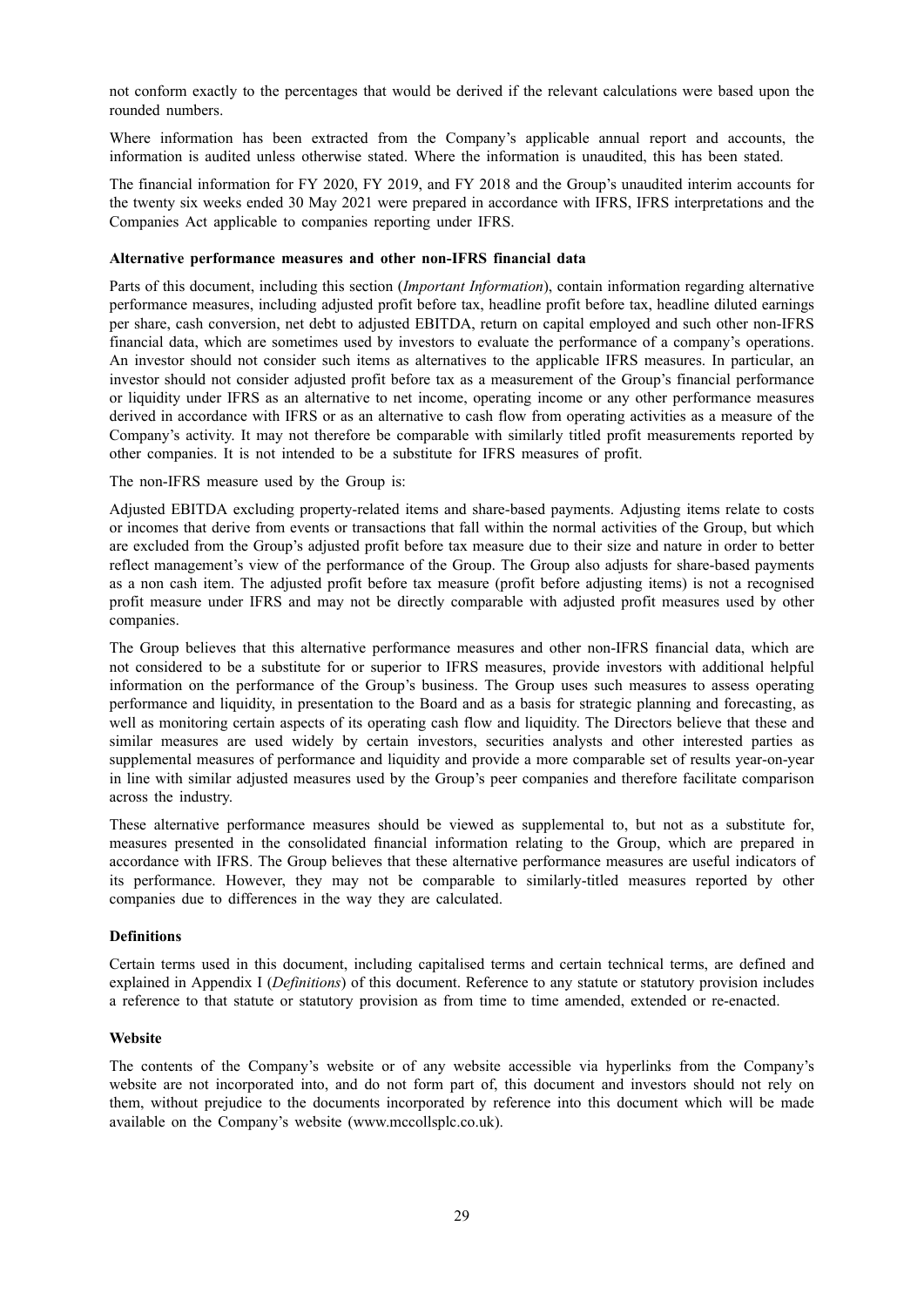#### **Sourcing of Information**

Certain information in this document has been sourced from third parties. Where information in this document has been sourced from third parties, the source of such information has been clearly stated adjacent to the reproduced information.

All information contained in this document which has been sourced from third parties has been accurately reproduced and, as far as the Company is aware and is able to ascertain from information published by the relevant third party, no facts have been omitted which would render the reproduced information inaccurate or misleading.

Unless otherwise indicated, all sources for industry data and statistics are estimates or forecasts contained in or derived from internal or industry sources that the Company believes to be reliable. Market data used throughout this document was obtained from independent experts, independent industry publications and other publicly available information. Although the Company believes that these sources are reliable, it has not independently verified and does not guarantee the accuracy and completeness of this information.

Market data and statistics are inherently predictive and speculative and are not necessarily reflective of actual market conditions. Such statistics are based on market research, which itself is based on sampling and subjective judgements by both the researchers and the respondents, including judgements about what types of products and transactions should be included in the relevant market. In addition, the value of comparisons of statistics for different markets is limited by many factors, including that: (i) the markets are defined differently; (ii) the underlying information was gathered by different methods; and (iii) different assumptions were applied in compiling the data. Accordingly, the market statistics included in this document should be viewed with caution and no representation or warranty is given by any person as to their accuracy.

#### **Presentation of market and industry data**

The following terms have specific meanings when used in relation to the retail market in which the Group operates and these terms are used throughout this prospectus. The meanings of these terms are described below:

- the expression "average basket size" means the average amount spent by a customer at a point of sale on a single visit;
- the terms "co-ops" and "co-operatives" mean groups of stores that are owned by their members, the largest being The Co-operative Group, but there are a number of smaller co-operative societies operating convenience stores and the range of retail outlets around the country such as The Midcounties Co-operative;
- the term "convenience stores" refers to the Premium Convenience stores, Standard Convenience stores and Food and Wine stores operated by the Group;
- the term "discounters" refers to discount Supermarkets such as Lidl and Aldi
- the term "food and wine stores" refers to smaller convenience stores operated by the Group that have been converted from the Group's Newsagents and which stock a focused range of grocery and alcohol;
- the term "forecourt" refers to convenience stores located in petrol station forecourts;
- the term "independents" refers to stores which are unaffiliated independents that are typically operated by the store owner;
- the term 'Morrisons Daily' refers to the brand name of the convenience stores owned by Morrisons;
- the term "multiples" refers to retail businesses operating chains of 10 or more convenience stores under a centrally-owned fascia include convenience specialists such as McColl's and One Stop as well as supermarket based chains such as Sainsbury's Local and Tesco Express;
- the term "newsagent" refers to the newsagents operated by the Group;
- the term "supermarket" refers to stores which are over 3,000 sq. ft in size and stock a wide range of general food and grocery categories; and
- the term "symbols" refers to groups usually organised by a wholesaler that are made up principally of independent businesses which collaborate in joint buying and marketing initiatives. Well known examples of symbols include SPAR, Nisa, Costcutter, Londis, Mace, Premier and Bestway.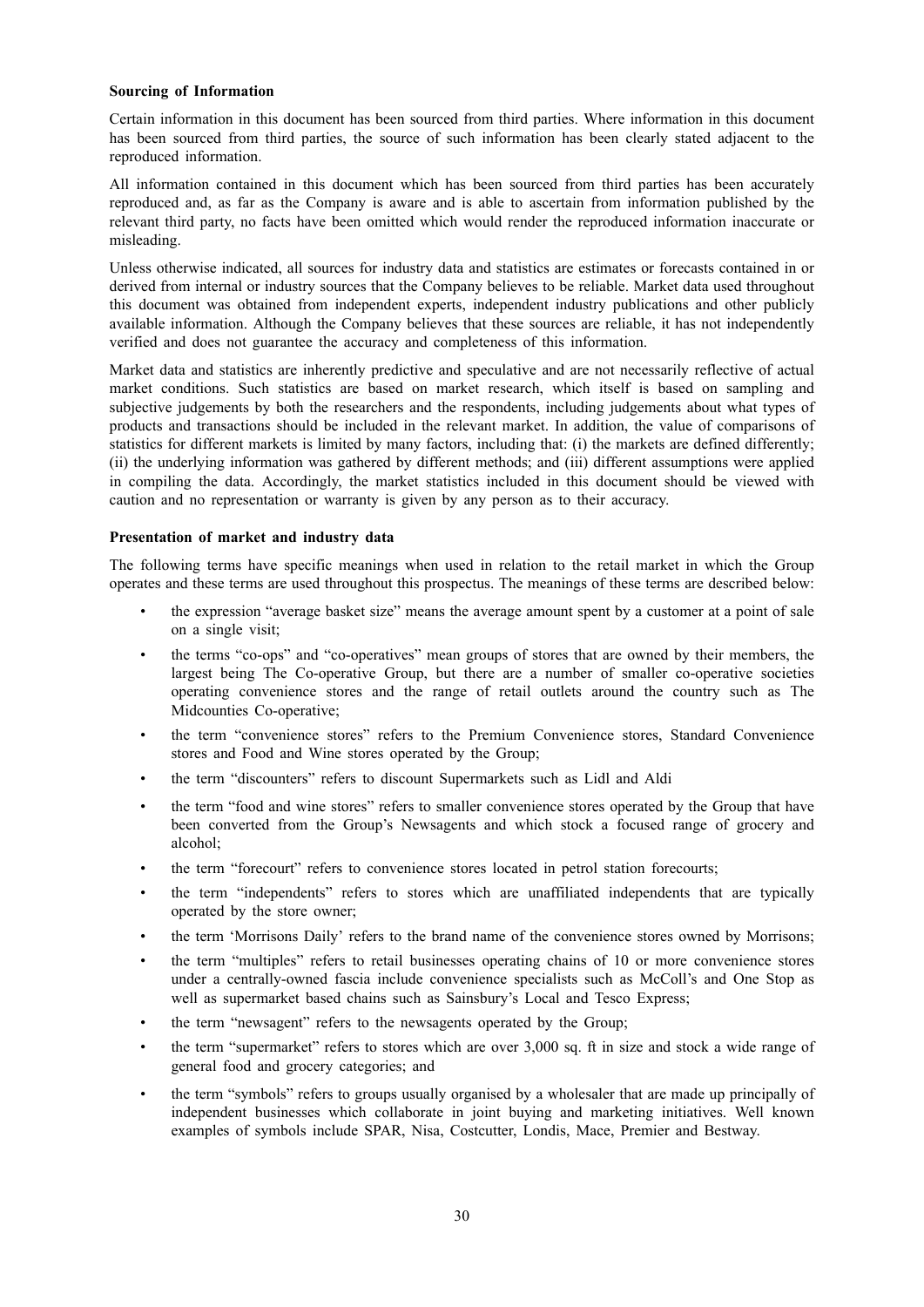#### **WHERE TO FIND HELP**

If you have any questions relating to the Capital Raising, please telephone the Shareholder Helpline on the numbers set out below. This Helpline is available from 08.30 to 17.00 (UK time) Monday to Friday (excluding English and Welsh public holidays) and will remain open until Friday 20 August 2021.

#### **Shareholder Helpline telephone numbers:**

### **0333-207-6534 (from inside the UK) or +44 333-207-6534 (from outside the UK)**

Calls to the Shareholder Helpline number from outside the UK are charged at applicable international rates. Please note that calls may be recorded and randomly monitored for security and training purposes.

Please note that, for legal reasons, the Shareholder Helpline will only be able to provide information contained in this document and information relating to the Company's register of members and will be unable to give *advice on the merits of the Capital Raising or to provide financial, tax or investment advice.*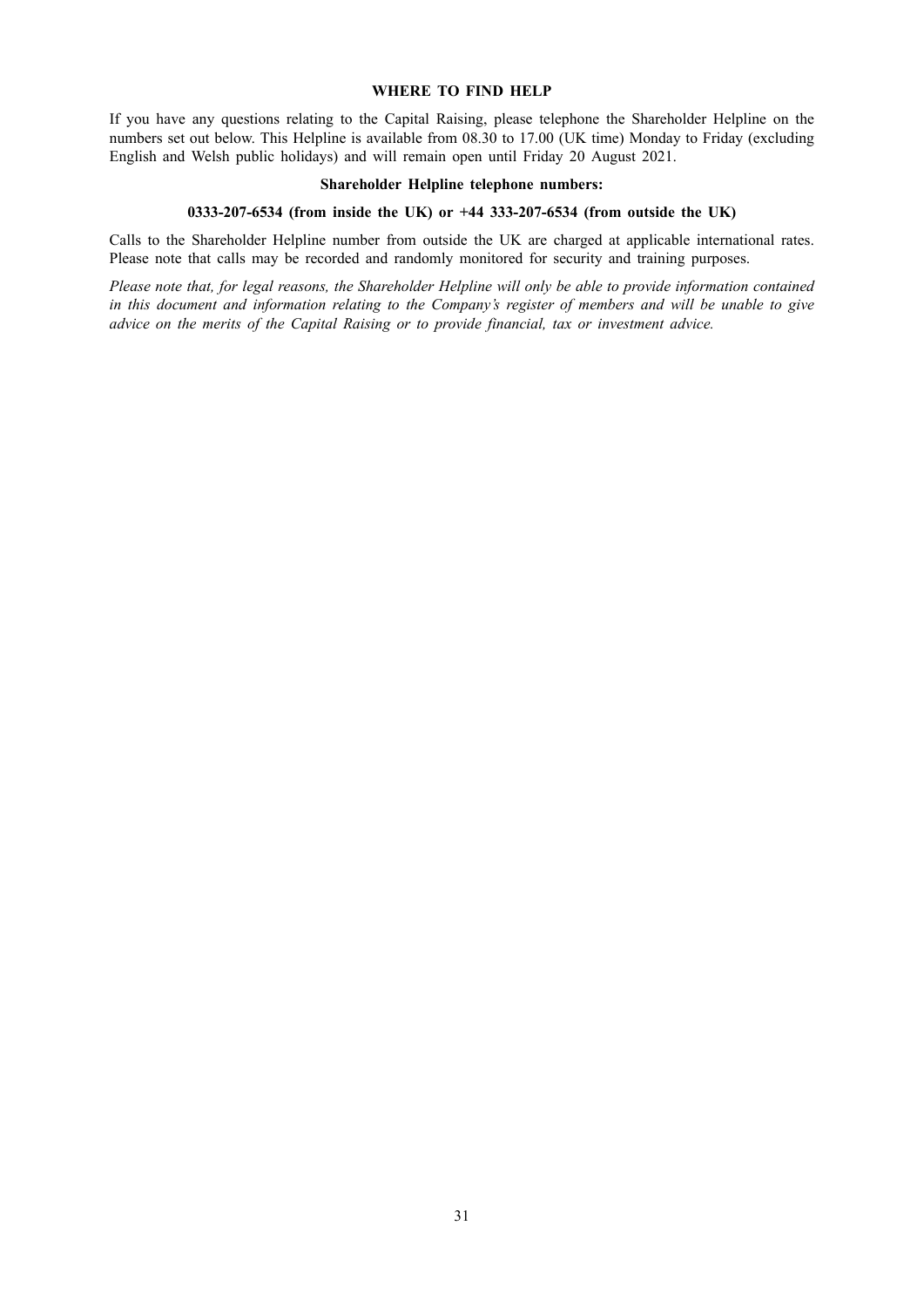## **DIRECTORS, COMPANY SECRETARY, REGISTERED OFFICE AND ADVISERS**

|                                                                           | Angus Porter, Chairman<br>Jonathan Miller, Chief Executive Officer<br>Giles David, Chief Financial Officer<br>Richard Crampton, Chief Commercial Officer<br>Georgina Harvey, Senior Independent Director<br>Jens Hofma, Non-Executive Director<br>Dominic Lavelle, Non-Executive Director<br>Benedict Smith, Non-Executive Director |
|---------------------------------------------------------------------------|-------------------------------------------------------------------------------------------------------------------------------------------------------------------------------------------------------------------------------------------------------------------------------------------------------------------------------------|
|                                                                           | Rachel Peat                                                                                                                                                                                                                                                                                                                         |
|                                                                           | McColl's Retail Group plc<br>Ground Floor West<br>One London Road<br>Brentwood, Essex<br><b>CM14 4QW</b>                                                                                                                                                                                                                            |
| Sponsor, Joint Broker and Joint Bookrunner                                | Panmure Gordon (UK) Limited<br>One New Change<br>London<br>EC4M 9AF                                                                                                                                                                                                                                                                 |
| Joint Broker and Joint Bookrunner                                         | Singer Capital Markets Securities Limited<br>1 Bartholomew Lane<br>London<br>EC2N 2AX                                                                                                                                                                                                                                               |
| Legal Advisers to the Company                                             | Travers Smith LLP<br>10 Snow Hill<br>London<br>EC1A 2AL                                                                                                                                                                                                                                                                             |
| Legal Advisers to the Sponsor, Joint Brokers and<br>the Joint Bookrunners | Stephenson Harwood LLP<br>1 Finsbury Circus<br>London<br>EC2M 7SH                                                                                                                                                                                                                                                                   |
| Auditors and Reporting Accountant                                         | <b>BDO LLP</b><br>3 Hardman Street<br>Spinningfields<br>Manchester<br>M3 3AT                                                                                                                                                                                                                                                        |
| Registrar and Receiving Agent                                             | Equiniti Limited<br>Aspect House<br>Spencer Road<br>Lancing, West Sussex<br>BN99 6DA                                                                                                                                                                                                                                                |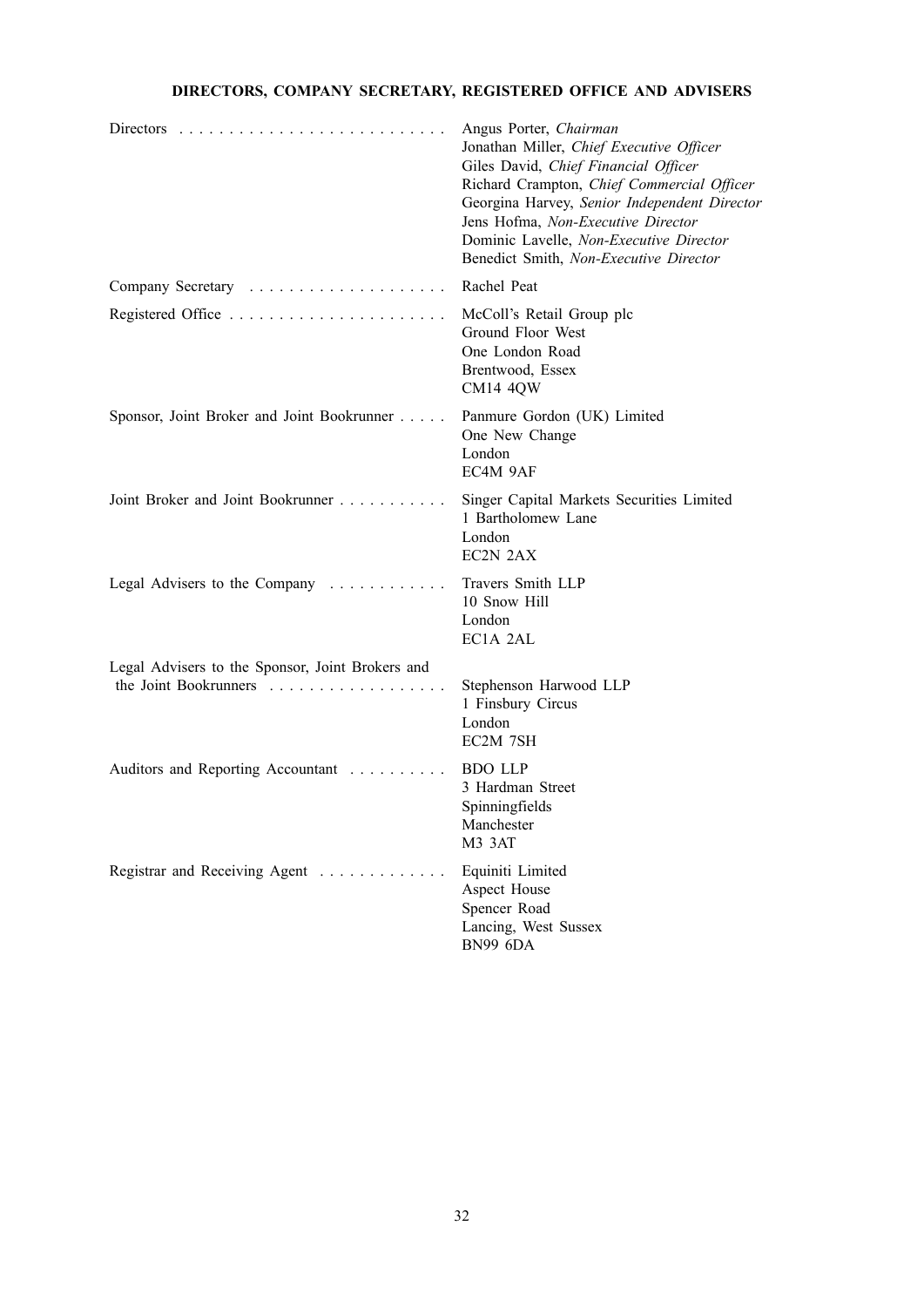### **PART I**

#### **LETTER FROM THE CHAIRMAN OF MCCOLL'S RETAIL GROUP PLC**

*(Incorporated and registered in England and Wales with registered number 08783477)*

#### *Directors*

*Registered office*

Ground Floor West, One London Road, Brentwood, Essex, England, CM14 4QW

Angus Porter, *Chairman* Jonathan Miller, *Chief Executive Officer* Giles David, *Chief Financial Officer* Richard Crampton, *Chief Commercial Officer* Georgina Harvey, *Senior Independent Director* Jens Hofma, *Non-Executive Director* Dominic Lavelle, *Non-Executive Director* Benedict Smith, *Non-Executive Director*

13 August 2021

To: The holders of Ordinary Shares

### **Proposed Firm Placing of 150,000,000 New Ordinary Shares at 20 pence per New Ordinary Share, Proposed Open Offer of up to 25,000,000 New Ordinary Shares at 20 pence per New Ordinary Share and Notice of General Meeting**

Dear Shareholder

### **1. INTRODUCTION**

The Board of McColl's Retail Group plc has today announced that it intends to raise approximately £30 million (before expenses) by way of a Firm Placing and up to £5 million (before expenses) by way of an Open Offer. 150,000,000 New Ordinary Shares will be issued through the Firm Placing and up to 25,000,000 New Ordinary Shares will be issued through the Open Offer, on the basis of 3 New Ordinary Share for every 14 Existing Ordinary Shares, in each case at an Offer Price of 20 pence per New Ordinary Share. The Open Offer will include an Excess Application Facility.

The purpose of this letter is to explain the background to, reasons for, and to set out the terms and conditions of, the Capital Raising and provide you with a Notice of General Meeting to be held to consider and, if thought fit, to pass the Resolutions required to authorise the Company to carry out the Capital Raising. The Directors believe the Capital Raising to be in the best interests of Shareholders as a whole and this document explains why the Directors unanimously recommend that Shareholders should vote in favour of all the Resolutions, as each Director has committed to do so in respect of his or her own legal and beneficial holdings of Shares (except for Jonathan Miller and his associates in respect of the Fourth Resolution who, because of his status as a related party under the Listing Rules, must abstain from voting on that Resolution). Each of the Resolutions is conditional on all of the other Resolutions being passed because (a) all of the Resolutions are required to be passed in order for the Capital Raising to complete successfully; and (b) certain of the Resolutions, if passed, would not be effective to complete the Capital Raising unless certain other Resolutions are passed.

Prior to the COVID-19 pandemic, it was the Board's belief that consumer preferences were trending away from large supermarkets towards local food-led convenience offerings and online shopping. Local convenience stores were also increasingly being used as a top-up shop in between the regular big weekly supermarket grocery shops. To take advantage of the trend towards local convenience offerings, the Group's strategy has been to progressively transform the Group's proposition away from heritage newsagent categories, such as tobacco and newspapers, which the Board believes are in long term structural decline, towards a more comprehensive grocery offering. The Board believes that the COVID-19 pandemic has further amplified these trends and the Group intends to accelerate its strategy to capture the market opportunity. A key component of delivering the opportunity is through rapidly converting existing stores to the Morrisons Daily format which the Board believes will deliver a strong return on investment.

In addition, the Group has operated with significant levels of leverage which has inhibited its ability to invest in growth and has prevented the rapid development of the proposition towards the exciting market opportunity. The Board considers that it is now the correct time for the business to raise further equity funding to accelerate its journey towards being a grocery-led business serving local communities with high quality branded and own-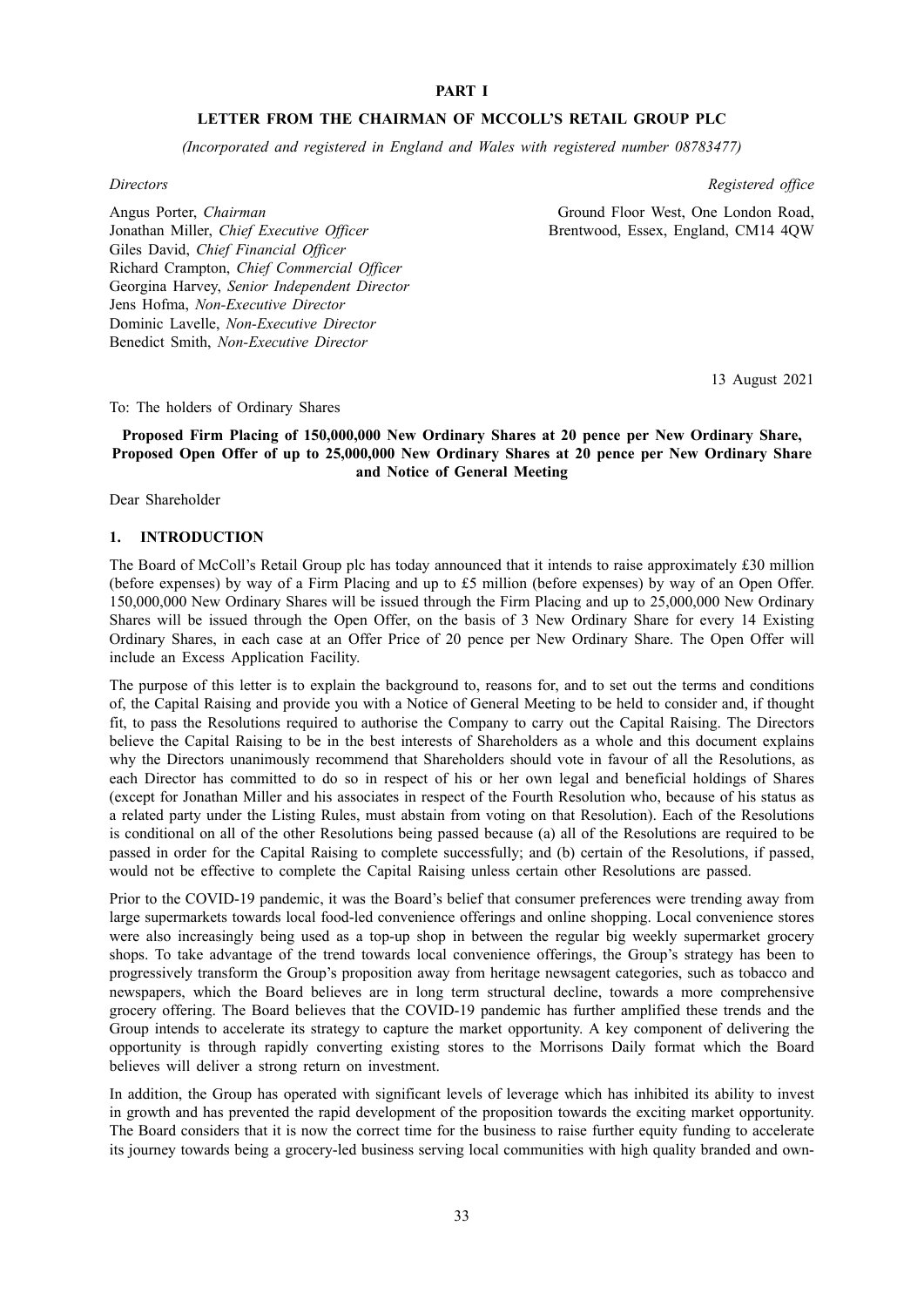label groceries. The Board believes that its strategy can improve the growth of the business and deliver significantly enhanced performance.

In response to these factors, the Board is today proposing the Capital Raising and intends to use the net proceeds:

- to increase the number, and accelerate the pace of rollout, of Morrisons Daily stores from 56 to 350 by the end of the financial year ending November 2022 (an increase of 50 stores against the Group's previous target of 300 stores by the end of December 2023);
- to improve the grocery infrastructure in the Morrisons Daily sites thus enhancing the standard of the refit and expanding the chilled offer with more refrigeration, adding further profit potential;
- to further invest in the store estate, including the potential to extend the rollout of Morrisons Daily beyond 350 stores, or reduce financial leverage of the Group; and
- to reduce the Group's financial leverage.

The quantum of the Firm Placing has been arrived at based on the cash requirement to support the investment and deleveraging objectives which assumes:

- that the cost of converting a store to Morrisons Daily, based on previous rollouts, is approximately £60,000 per store. In order to accelerate the rollout of Morrisons Daily stores from 56 to 350 by the end of the financial year ending November 2022 the Group will need access to approximately £10 million of incremental funding;
- that the cost of improving the grocery infrastructure in Morrisons Daily stores, based on previous rollouts, is approximately £30,000 per store. In order to meet the Group's ambition to fit out 350 stores in this way by the end of the financial year ending November 2022, the Group will need a further approximately £10 million of available funds; and
- that the balance of the net proceeds of the Firm Placing will be deployed in the best interests of the Group as a whole which, as at the date of this prospectus, the Board intends to use as follows, either: (i) to (together with the Group's existing resources) voluntarily prepay and cancel the Term Loan and/or Revolving Facility commitments in an aggregate amount of at least £10 million by late August 2022 or (ii) to further accelerate the rollout of Morrisons Daily stores. If the Group was to proceed with option (i) and to use the balance of proceeds of the Firm Placing (together with the Group's existing resources) to voluntarily prepay and cancel the Term Loan and/or Revolving Facility commitments in an aggregate amount of £10 million by late August 2022, an additional deferred arrangement fee would be reduced. The Board will explore its options in relation to any prepayment of up to £10 million received in the Firm Placing by the end of Q2 2022.

Any proceeds raised pursuant to the Open Offer will be deployed in the best interests of the Group as a whole which, as at the date of this prospectus, the Board intends to use to reduce the Group's financial leverage.

The Board has considered the best way to structure the proposed Capital Raising. The decision to structure the Capital Raising by way of a combination of a Firm Placing and Open Offer takes into account a number of factors including the total net proceeds to be raised. The Board believes that the Firm Placing will enable the Company to satisfy demand from potential new investors as well as current Shareholders wishing to increase their equity positions in the Company. The Board has sought to balance the dilution to existing Shareholders arising from the Firm Placing with the need to bring in substantial investors with guaranteed commitments to ensure the success of the Capital Raising. As a result, 14 per cent. of the New Ordinary Shares being issued will be available to existing Shareholders through the Open Offer on a pro rata basis. The Board is seeking the approval of Shareholders, by way of the Resolutions at the General Meeting, to the Capital Raising.

A General Meeting has been convened for 11.00 a.m. on 1 September 2021 at the Company's Head Office at Ground Floor West, One London Road, Brentwood, Essex, England, CM14 4QW for Shareholders to consider and, if thought fit, approve the Resolutions. Further details of the General Meeting are provided in Section 10 (*Action to be taken*) of this Part I (*Letter from the Chairman*) and in the section entitled "*Notice of General Meeting*" at the end of this document.

I am writing to give you further details of the Capital Raising, including the background to and reasons for the Capital Raising, to explain why the Board considers the Capital Raising to be in the best interests of the Company and the Shareholders as a whole and to seek your approval of the Resolutions.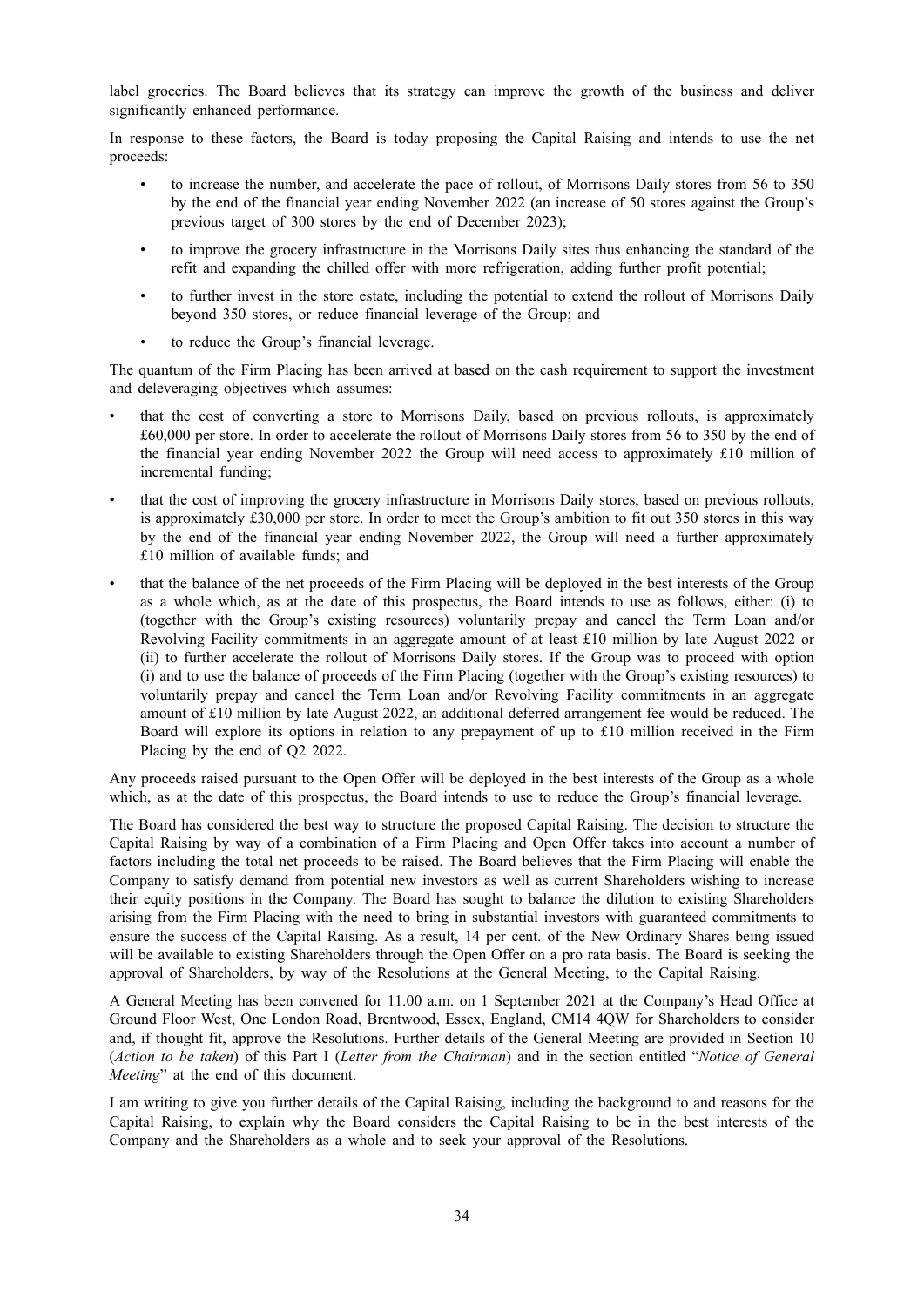## **2. BACKGROUND AND REASONS FOR THE CAPITAL RAISING**

#### **Background**

McColl's is a leading neighbourhood retailer with an estate of 1,222 managed convenience stores and newsagents as at 30 May 2021. The Group operates 'McColl's' and 'Morrisons Daily' branded convenience stores as well as newsagents branded 'Martin's Newsagents' across the UK, except in Scotland which is operated under its heritage brand, 'RS McColl'.

Convenience stores make up the majority of the estate, with 1,093 convenience stores in operation as at 30 May 2021 compared to 172 newsagents. While overall store numbers have remained broadly the same (the Group operated 1,263 stores in 2011 compared to 1,265 in 2020) the mix has changed significantly. In 2011, there was a broadly equal proportion of convenience stores (47%) and newsagents (53%), whereas in 2020 the proportion of convenience stores had risen to 86% with newsagents at 14%. This shift has been achieved through acquisition of new larger stores more suited to food-led convenience and the divestment and closure of less suitable newsagent stores. At its peak the Group traded through 1,651 sites in 2017.

McColl's convenience stores and newsagents are mostly located close to residential areas, in neighbourhoods and villages, for ease of access. The stores operate in locations with little competition and have therefore performed resiliently during the pandemic, particularly against retailers located in high streets and urban city centres which saw steep footfall declines during the same period. According to research from the Association of Convenience Stores, 51% of customers of a typical convenience store live within 400 meters, and 22% visit a local store every day, every week. The Group processes four million customer transactions per week with c.15,000 colleagues across the business and is committed to delivering great service to customers.

The convenience stores provide a vital service to many communities across the UK including everyday access to fresh food and groceries plus a range of services such as ATMs, bill payment, and internet collection points. The Group is also the largest operator of Post Offices in the United Kingdom with 516 in operation as at 30 May 2021.

The partnership with Morrisons is of key strategic importance to the Group and the Group agreed a significant letter of variation to the Wholesale Supply Agreement with Morrisons in February 2021 which, inter alia, extended the term to 1 January 2027 thus securing the Group's continuity of supply until this date. The variation to the Wholesale Supply Agreement represented a key enabler in the Group's strategic goal of becoming a food-led convenience retailer, giving even greater access to Morrisons' grocery expertise and brand.

Morrisons is the wholesale supplier for the Group's entire estate, supplying the Group with all of its groceries, tobacco, confectionery, beers, wines and spirits. This enables the Company to work in partnership with Morrisons to seek continuous improvement and to further simplify its operations, whilst seeking the best value across an enhanced product range for customers. Certain of the Group's non-grocery products (for example, cards, news, magazines and food-to-go) are supplied by other suppliers.

Under the terms of the existing Wholesale Supply Agreement, Morrisons originally agreed to support the ongoing conversion of 300 McColl's convenience stores to the 'Morrisons Daily' fascia and format over the next three years. Due to the initial success of the trial Morrisons Daily stores and more recent openings, the Group has successfully negotiated with Morrisons the opportunity to convert a further 50 stores, which would bring the total number of conversions to 350 stores which the Group intends to do if the Firm Placing is successful.

### **Actions taken in response to COVID-19 pandemic**

In March 2020, due to the rapid escalation of the COVID-19 pandemic, the UK Government took unprecedented action to control the virus by implementing measures such as a national lockdown. This led to the temporary closure of many businesses with only essential retailers allowed to remain open.

The Group was classed as an essential retailer as it provides a crucial service to local neighbourhoods by selling food and providing other services such as the Post Office and internet collection/return points. The majority of the Group's stores were kept open during the crisis, and continue to be so, a testament to the dedication and hard work of everyone at McColl's.

The Group moved quickly to adapt stores for social distancing and health and safety measures in line with Government guidance. The Group temporarily removed non-essential items from sale such as scratch cards due to potential transmission risks, reduced trading hours to manage deliveries and staff absence levels, fitted stores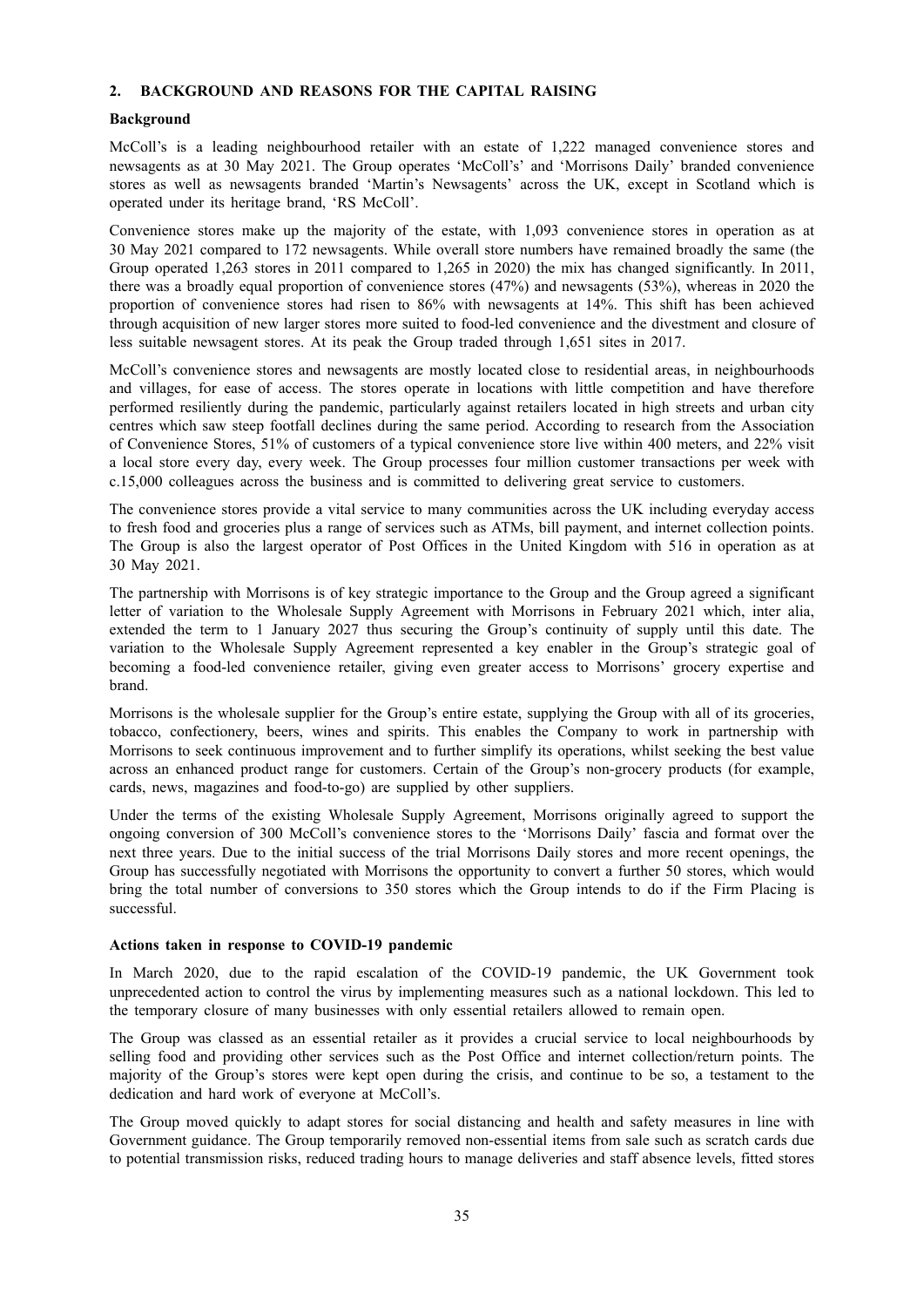with the necessary protections such as perspex screens at the till counter and worked closely with suppliers to keep supply chains open.

A full range of personal protective equipment (PPE) was also deployed for store colleagues who were offered double discounts on selected products for an extended period to help to support them during the period. In addition, remote working was rapidly deployed for head office (Retail Support Centre) colleagues.

As a neighbourhood retailer the Group implemented numerous initiatives to help serve its local communities during the COVID-19 pandemic. The Group provided essential food and goods to colleagues at NHS Great Ormond Street Hospital for free to support the NHS and the invaluable service it provides. In its stores, the Group offered free coffee to all emergency and NHS workers and delivery drivers that kept goods flowing to stores. The Group was also the first convenience retailer to support the Free School Meals voucher scheme, as well as stocking The Big Issue in-store for the first time in the magazine's history to support its vendors.

### **Market overview**

The grocery sector has seen significant change as a result of the COVID-19 pandemic which the Board believes has led to significant changes in food retail and accelerated trends which would otherwise have taken years. Lockdown restrictions and the move to home working materially affected how customers shop, and validated the changes the Group was already making to its offering.

Firstly, the Group has experienced an acceleration of shopping to community convenience stores and the significant growth of grocery shopping online. The Directors believe that what was a temporary channel shift is becoming permanent mainly to the detriment of the large supermarket format. Demand has been stronger for convenience stores with more people visiting their local store as they continue to work from home. As a result, local neighbourhood retailing came into focus in 2020, the Group's food-led stores outperforming the wider convenience market according to Nielsen. While demand for convenience retail is likely to moderate from the high levels seen in 2020, there will be opportunities for stores to further enhance their role as destinations to meet local community needs. According to Mintel research, 80% of convenience store shoppers agree that they provide essential services to local neighbourhoods, with 94% of store users visiting at least once a month. The Institute of Grocery Distribution (IGD) estimates that the convenience channel will grow by 13.2% from 2019 to 2022 calculated by value, with market share increasing by 60 basis points to 22% during the same period. This contrasts with supermarkets which the IGD estimates will have 42.3% market share by 2022 (down from 46.1% in 2019).

Secondly, the Board also identified changes in the shopping behaviour of the Group's customers with a shift towards less frequent visits, but with larger shopping baskets and more food-based missions. Some categories benefitted from this change, with fresh food, BWS (beers, wines and spirits) and tobacco growing quickly, at the expense of other products such as food-to-go and impulse confectionery, snacks and soft drinks. As a result of this strong demand, the business was able to deliver materially higher like-for-like sales in FY 2020, up by 12.0%.

Thirdly, as a result of the COVID-19 pandemic, the Group experienced a significant shift in the pattern of trade, and additional costs related to the implementation of COVID-19 protection measures for staff and customers, which impacted overall operating margins. For example, the Group experienced the following changes to its activities: the mix of customer purchases away from higher margin single-pack items to lower margin multipack products, higher sales growth rates, some stores experiencing temporary closures and disruption to the supply of some products and greater staff sickness levels. The overall impact was to reduce profitability and change the working capital profile of the business. To offset those impacts, action was taken to reduce costs, refine the proposition and access some government reliefs including business rates relief and use of the Coronavirus Job Retention Scheme for the furlough of the Group's most vulnerable employees.

#### **Strategy and proposed actions**

# *Partnership with Morrisons, rollout of Morrisons Daily and enhancement of grocery infrastructure*

The pandemic has reinforced the Group's conviction that its strategy of increasing fresh food and grocery mix and keeping the customer central to the Group's strategy remains the right one. The partnership with Morrisons is critical to deliver this.

Morrisons is the Group's sole wholesale supplier across its entire estate to January 2027. The relationship gives the Group access to Morrisons food retail expertise, breadth of product offering and brand. The wholesale agreement with Morrisons gives the Group continued access to a supermarket quality fresh food and grocery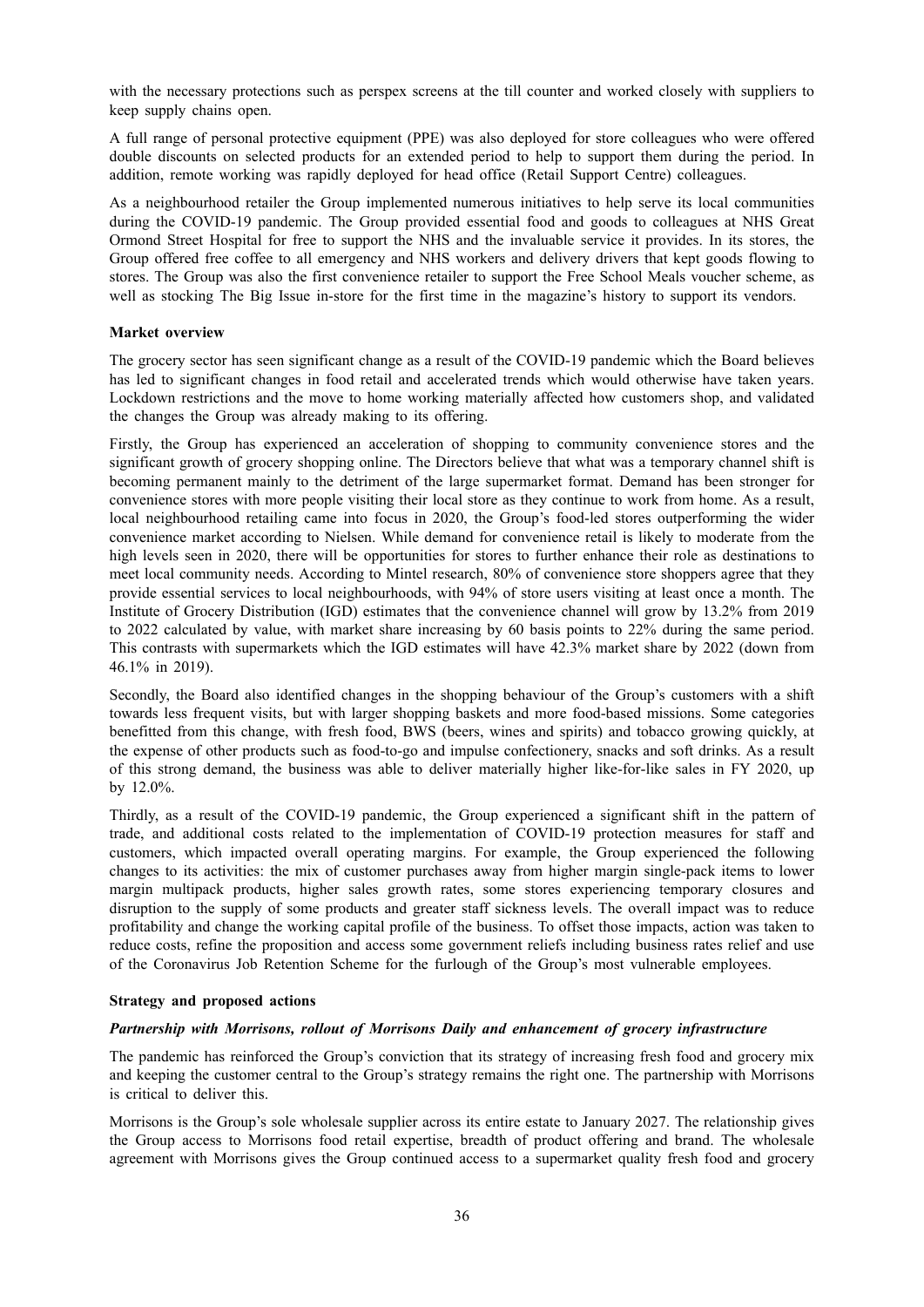offer through the Safeway brand, which is continuing to be developed as part of a broader programme of range reviews.

In addition, the Group currently operates 56 stores with the Morrisons Daily fascia. The Group's Morrisons Daily stores are owned and operated by the Group, but have the Morrisons Daily fascia with ranges that include Morrisons own-branded products. Under the terms of the existing Wholesale Supply Agreement, Morrisons will support the conversion of 300 McColl's convenience stores to the 'Morrisons Daily' fascia and format over the next three years, including those currently in operation, which will sell Morrisons own-brand products. Due to the initial success of the first Morrisons Daily stores and more recent openings, the Group has successfully negotiated with Morrisons the opportunity to convert a further 50 stores, which would bring the total number of conversions to 350. The proceeds of the Firm Placing will fund an accelerated conversion of these stores and to a higher standard.

Over the last two years, the Group's Morrisons Daily conversions have been through a rigorous controlled assessment process. At each stage, the Group has evaluated the trading of these sites compared to the rest of the estate, as well as assessing the pre and post Morrisons Daily conversion trading performance, to gather an understanding of the factors that contribute to the performance of the site. These sites, in aggregate, have shown superior economics to the control groups mentioned, with the Morrisons Daily conversion sites generally delivering higher revenues and improved profitability.

In the Company's experience so far, a newly converted Morrisons Daily store experiences almost immediate revenue uplifts, highlighting a short maturity period for each store conversion. Taking all of the opportunities to optimise the delivery of the Morrisons Daily conversion programme, the Group expects to be able to achieve a cash payback on the capital expenditure invested of between two and three years. The performance across each Morrisons Daily conversion is driven by an expanded grocery offering, improved customer value, and attractiveness of the Morrisons brand, in particular for its own-brand product offering. While more competitive pricing in these sites erodes the average percentage gross margin, this is more than offset by higher volumes leading to a higher cash contribution per store.

Having completed an analysis of the Morrisons Daily roll out to date, with a particular focus on the necessary demographics and operational factors that contribute to a successful conversion, the Group believes that there are at least 350 sites within the current estate where the Morrisons Daily format would be a success. One key attribute is the available square footage of the site, with larger sites, in general, more suitable to the Morrisons Daily format compared to smaller sites. However, the Morrisons Daily fascia has worked successfully in stores as small as 1,200 square feet, highlighting the importance and competitive strength of its neighbourhood locations. Half of the Group's store estate are 1,200 square feet or larger, indicating a choice of around 700 stores for the proposed 350 Morrisons Daily sites.

In addition, the Group believes there is a compelling opportunity to optimise the space, range and pricing of its product offering to substantially improve the economics of each Morrisons Daily conversion. The Group has engaged Scalene Group, a third-party retail analytics company, to analyse each specific trading line, comparing basket economics and a customer's propensity to buy. Scalene specializes in space optimisation, range management, customer insights and operating model optimisation. As part of this evaluation, it has been established that the trading of the Morrisons Daily sites could be significantly improved with increased investment in the physical infrastructure of the store, particularly additional fridges to enable the rebalancing of the range away from news and ambient grocery to chilled ranges. This would add meaningful profit upside per store without changing the payback period on capital expenditure deployed.

The Morrisons Daily stores have the highest revenues out of all stores operating in the Group's estate, due to a high grocery mix and wider product choice for customers. The Morrisons Daily format allows the Group to grow customer spend, frequency and loyalty by growing the basket size, offering customers access to great value fresh food at close to supermarket prices on their doorstep under the Morrisons brand, which is synonymous with fresh food. The rollout of Morrisons Daily stores ties in with the Group's strategic focus on the larger convenience store format, to drive incremental sales in grocery, fresh food and BWS, providing opportunities for sales mix improvement.

A large portion of the Group's store estate is located in low-income neighbourhoods where offering value-formoney is critical to local customers. The Morrisons own-brand offering within Morrisons Daily stores delivers this value across a core range of grocery essentials, at a significant discount to the equivalent branded product. The Board believes that this leads to a higher frequency of shop, basket size and loyalty for those customers looking to shop on a budget in between their weekly grocery shops at a local supermarket or discount retailer.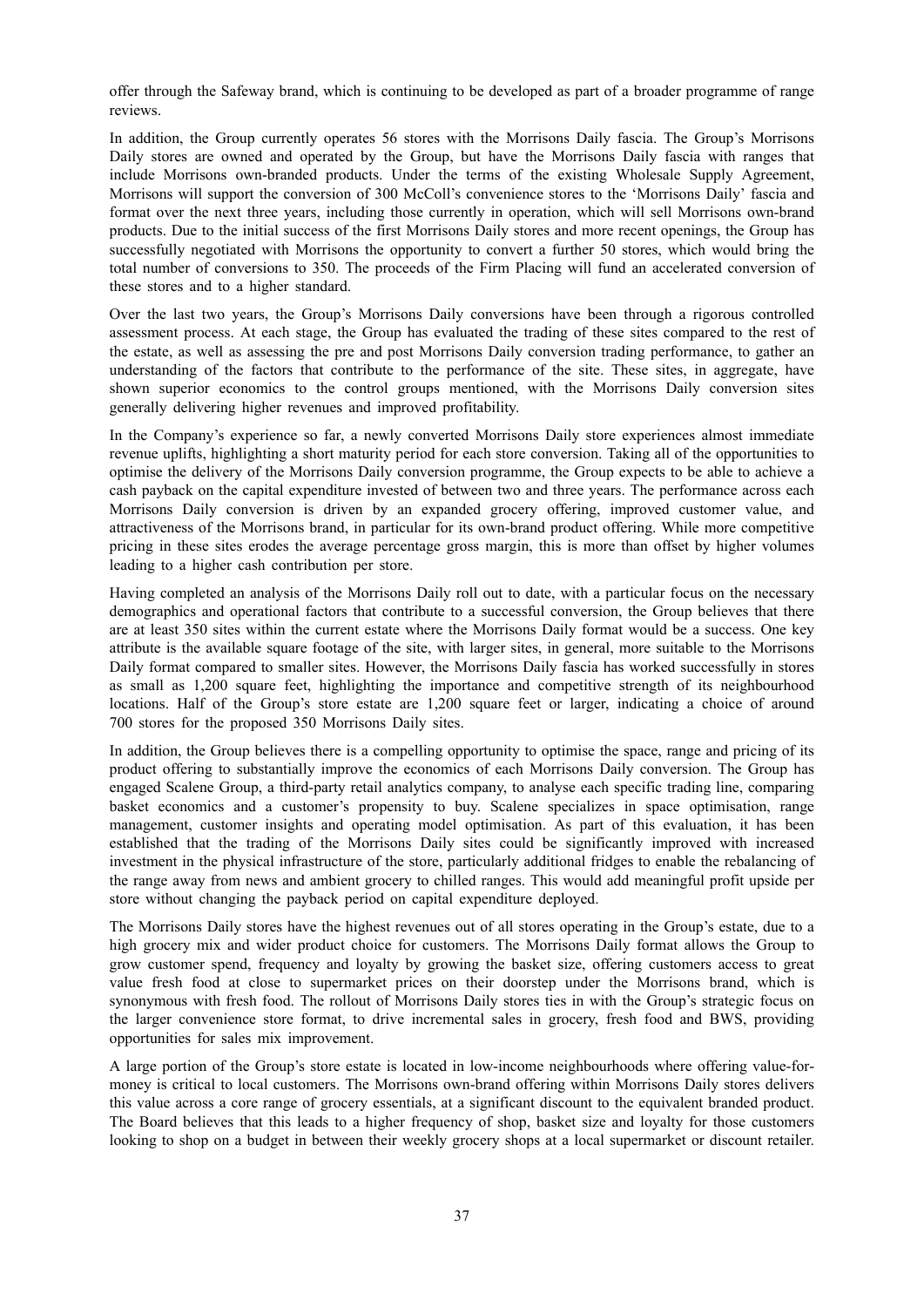On average, Morrisons Daily stores generated like-for-like sales growth of 25% in FY 2020, compared to the Group average of 12%. The Morrisons Daily stores also had the highest proportion of grocery and alcohol sales (50%) compared to the Group average (34%). The ambition to grow grocery and alcohol sales as a proportion of total revenues is a key performance indicator for the Group. A growing grocery and alcohol mix leads to a higher basket size and higher operating efficiency metrics. In addition, the growth in grocery and alcohol products drives accretive margin mix over medium term. This is in contrast to lower margin categories such as news and tobacco that are in structural decline.

Current covenant headroom levels and liquidity allow for only a moderate rollout and investment in Morrisons Daily conversions. The Board believes that this restricts the ability of the business to capture the opportunity presented. The proximity to banking covenants also inhibits all other investment and deflects management focus from running the business to the maximum benefit of its key stakeholders including Shareholders.

The Firm Placing will enable the Company to accelerate the rollout of Morrisons Daily stores and help to improve the grocery infrastructure in the Morrisons Daily sites thus enhancing the standard of the refit and expanding the chilled offer with more refrigeration.

### *Bank facilities and reduction in leverage*

A proportion of the net proceeds of the Capital Raising may be used to reduce financial leverage in the business. In March 2021, the Company announced a revision to its then existing banking facilities in order to give the business greater financial certainty and flexibility to execute its strategy. The Amended Credit Facility (made available to the Group pursuant to the Facilities Agreement), which consists of the £100 million Revolving Facility and an amortising £67.0 million Term Facility (of which £61.7 million was available and fully committed as at the date of this document), provides increased headroom against covenants, a realigned amortisation schedule and extends the maturity from May 2022 to February 2024. The Amended Credit Facility was arranged with the existing syndicate of six banks, comprising AIB Group (UK), Barclays Bank PLC, HSBC UK Bank plc, National Westminster Bank plc, Santander UK PLC, and Bank of Ireland.

As at 30 May 2021, the Group's net debt, excluding lease liabilities, was £109.7 million relative to total committed facilities of £167.0 million. The Amended Credit Facility includes two covenants which are tested on a 'last twelve months basis' every three months. The covenants are 1) a consolidated total net debt to adjusted EBITDA ratio (the "**Leverage Ratio**") covenant of 3.5x and 2) a fixed charge cover covenant of 1.5x. The amortisation schedule of the term loan has also been weighted to year three, which previously had fixed payment terms of £2.5m per quarter. Amortisation will now be due as follows: £5 million in FY 2021, £10 million in FY 2022 and £15 million in FY2023. One of the restrictions relates to the payment of dividends which are only payable once the leverage ratio is lower than 1.75x trailing EBITDA.

Under the terms of the Facilities Agreement, an additional deferred arrangement fee (calculated depending on the amount of voluntary prepayments the Company makes within a given period) would be reduced if the Company voluntarily prepays and cancels the Term Loan and/or Revolving Facility commitments in an aggregate amount of at least £10 million by late August 2022. Accordingly, the Board may, if it sees fit, use a proportion of the net proceeds of the Firm Placing (together with the Group's existing resources) to repay the £10 million of the funds drawn down under the Term Loan and/or Revolving Facility ahead of such time. The Board will explore its options in relation to any prepayment of up to £10 million received in the Firm Placing by the end of Q2 2022.

# **3. PRINCIPAL TERMS OF THE FIRM PLACING AND OPEN OFFER**

The Company is proposing to raise proceeds of:

- i. £30 million (before expenses) by way of a Firm Placing of 150,000,000 New Ordinary Shares; and
- ii. up to £5 million (before expenses) by way of an Open Offer of up to 25,000,000 Open Offer Shares,

(together, the "**Capital Raising**") in each case at an Offer Price of 20 pence per New Ordinary Share. The New Ordinary Shares will, when issued and fully paid, rank *pari passu* in all respects with the Existing Ordinary Shares. Estimated net proceeds of the Capital Raising after expenses are £32.7 million assuming that the Open Offer is taken up in full.

Subject to fulfilment of, among other things, the conditions set out below (and, in the case of Qualifying Non-CREST Shareholders, the Application Form), the Open Offer Shares will be offered to Qualifying Shareholders on the following basis:

*3 Open Offer Shares for every 14 Existing Ordinary Shares*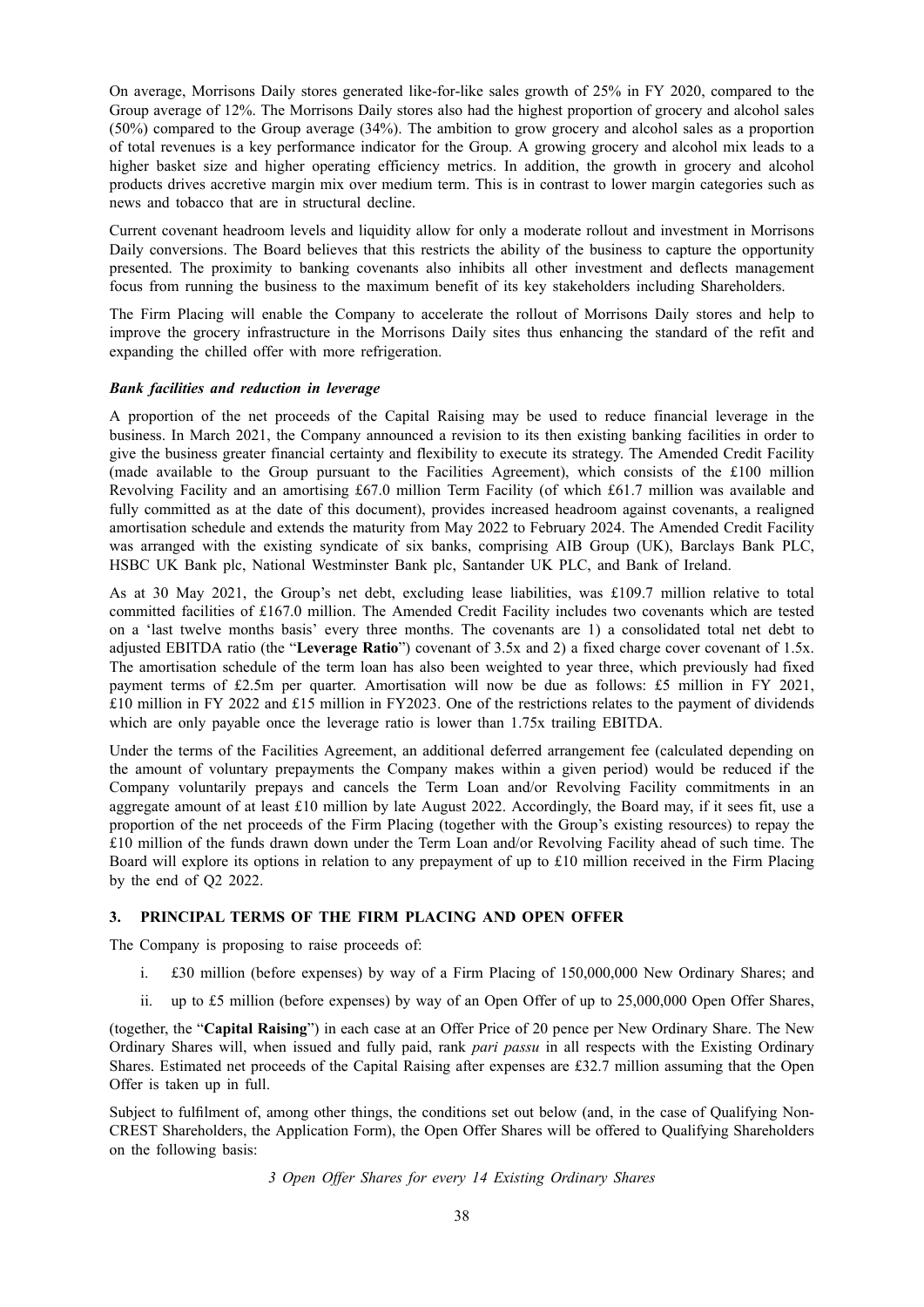held and registered in the name of each such Qualifying Shareholder on the Record Date (and so in proportion for any other number of Existing Ordinary Shares then held) and otherwise on the terms and conditions set out in this document. Holdings of Existing Ordinary Shares in certificated and uncertificated form will be treated as separate holdings for the purpose of calculating entitlements under the Open Offer. Fractions of Open Offer Shares will be disregarded in calculating Qualifying Shareholders' Open Offer Entitlements and each Qualifying Shareholder's entitlements to Open Offer Shares will be rounded down to the nearest whole number.

Qualifying Shareholders who take up their Open Offer Entitlements in full may apply to subscribe for Excess Shares using the Excess Application Facility. Qualifying Non-CREST Shareholders wishing to apply to subscribe for Excess Shares may do so by completing the relevant sections on the Application Form. Qualifying CREST Shareholders who wish to and are able to apply to subscribe for more than their Open Offer Entitlements will have Excess Open Offer Entitlements credited to their stock account in CREST and should refer to paragraph 1 of Part IV (*Terms and Conditions of the Open Offer*) for information on how to apply for Excess Shares pursuant to the Excess Application Facility.

The Excess Application Facility will comprise Open Offer Shares that are offered to Qualifying Shareholders under the Open Offer as Open Offer Entitlements but are not taken up. Qualifying Shareholders' applications for Excess Shares will, therefore, be satisfied only to the extent that applications by other Qualifying Shareholders are made for less than their pro rata Open Offer Entitlements. All applications under the Excess Application Facility will be subject to the Excess Application Cap. If there is an over subscription resulting from excess applications, allocations of Excess Shares will be determined by the Excess Allocation Method. Further details regarding the Excess Allocation Method are set out in paragraph 1 of Part IV (*Terms and Conditions of the Open Offer*).

The Offer Price represents a discount of approximately 31.03 per cent. to the Closing Price on 11 August 2021 (being the last Business Day prior to the announcement of the Capital Raising). The Offer Price (and the discount) has been set by the Directors following their assessment of the prevailing market conditions and anticipated demand for the New Ordinary Shares. The Board, having taken appropriate advice from its advisors, believes that the Offer Price (including the discount) is appropriate in the circumstances.

# **Firm Placing**

Pursuant to the Placing and Sponsor Agreement, the Joint Bookrunners have severally agreed to use reasonable endeavours to procure subscribers for the Firm Placing Shares at the Offer Price. Following a bookbuild process, the Joint Bookrunners, as agents of the Company, have made arrangements to place 150,000,000 Firm Placing Shares at the Offer Price, on a non-pre-emptive basis. The Firm Placing will not be subject to clawback to satisfy Open Offer Entitlements taken up by Qualifying Shareholders under the Open Offer. Qualifying Shareholders are not being offered the ability to participate in the Firm Placing on a pre-emptive basis. Pursuant to the terms and conditions of the Placing and Sponsor Agreement, the Joint Bookrunners have agreed to underwrite the settlement risk in the event that any Firm Placees fail to take up their allocation of the New Ordinary Shares under the Firm Placing. The Firm Placing is conditional upon, amongst other things, the Resolutions being passed without material amendment at the General Meeting.

Certain investors have already committed to participate in the Firm Placing; please see section 8.2 in Part X (*Additional Information*) below for further information. Please refer to Paragraph 10.1 in Part X (*Additional Information)* for further details of the Placing and Sponsor Agreement.

# **Open Offer**

Qualifying Shareholders will have the opportunity under the Open Offer to subscribe for Open Offer Shares at the Offer Price, payable in full on application and free of expenses, pro rata to their existing shareholdings, on the basis of 3 Open Offer Share for every 14 Existing Ordinary Shares held by them and registered in their names at the Record Date. Fractions of Open Offer Shares will be disregarded in calculating Qualifying Shareholders' Open Offer Entitlements and each Qualifying Shareholder's entitlements to Open Offer Shares will be rounded down to the nearest whole number. The Joint Bookrunners will not underwrite settlement risk in respect of the Open Offer.

**Shareholders should be aware that the Open Offer is not a rights issue. As such, Qualifying Non-CREST Shareholders should note that their Application Forms are not negotiable documents and cannot be traded. Qualifying CREST Shareholders should further note that, although the Open Offer Entitlements and Excess Open Offer Entitlements will be admitted to CREST, and be enabled for settlement, the Open Offer Entitlements and Excess Open Offer Entitlements will not be tradeable or listed and applications in respect of the Open Offer may only be made by the Qualifying Shareholder**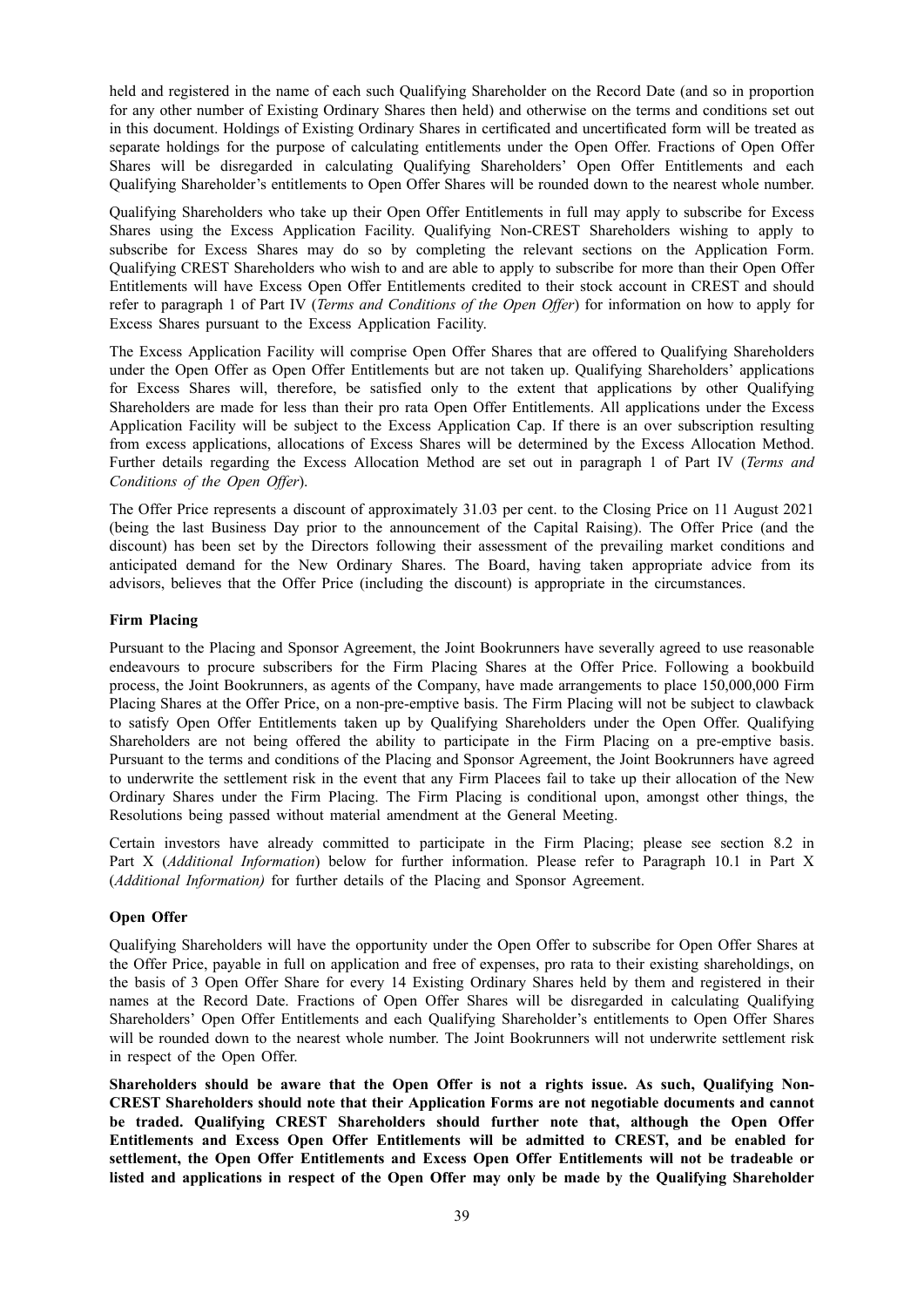originally entitled or by a person entitled by virtue of a bona fide market claim. Open Offer Shares not **taken up by Shareholders under the Open Offer will be allocated to Qualifying Shareholders who apply under the Excess Application Facility (in accordance with the Excess Allocation Method) with the proceeds ultimately accruing for the benefit of the Company.**

# **Conditionality**

The Capital Raising is conditional upon the following:

- all of the Resolutions being passed by the Shareholders without material amendment at the General Meeting;
- the Placing and Sponsor Agreement becoming or being declared unconditional in all respects (save in respect of Admission) and not having been terminated in accordance with its terms prior to Admission; and
- Admission becoming effective by no later than 8.00 a.m. on 6 September 2021 (or such later time and/or date as the Company and the Joint Bookrunners may determine).

Each of the Resolutions is conditional on all of the other Resolutions being passed because (a) all of the Resolutions are required to be passed in order for the Capital Raising to complete successfully; and (b) certain of the Resolutions, if passed, would not be effective to complete the Capital Raising unless certain other Resolutions are passed.

Accordingly, if any of such conditions are not satisfied, or, if applicable, are not waived, the Capital Raising will not proceed and any Open Offer Entitlements admitted to CREST will thereafter be disabled and application monies will be returned to applications (at the applicant's risk) without interest as soon as possible.

The Placing and Sponsor Agreement is conditional, *inter alia,* upon:

- all of the Resolutions being passed by Shareholders without material amendment at the General Meeting; and
- Admission becoming effective by no later than 8:00 a.m. on 6 September 2021 (or such later time and/or date as the Company and the Joint Bookrunners may determine).

# **Dilution**

If a Qualifying Shareholder does not take up any of his Open Offer Entitlements, such Qualifying Shareholder's holding, as a percentage of the Enlarged Share Capital, will be diluted by approximately 60 per cent. pursuant to the Capital Raising (assuming that the Open Offer is taken up in full).

If a Qualifying Shareholder does take up all of his Open Offer Entitlements, such Qualifying Shareholder's holding, as a percentage of the Enlarged Share Capital, will be diluted by approximately 52 per cent. pursuant to the Capital Raising (assuming that the Open Offer is taken up in full).

Shareholders in the United States and certain other Excluded Territories will not be able to participate in the Open Offer.

# **4. FINANCIAL IMPACT OF THE CAPITAL RAISING**

Had the Capital Raising taken place so that the net proceeds were accounted for as at 30 May 2021, the effect would have been to increase cash and cash equivalents by £32,700,000 (assuming the Open Offer is taken up in full).

Your attention is drawn to Part VII (*Unaudited Pro Forma Financial Information*) of this document which contains an unaudited pro forma statement of net assets that illustrates the effect of the Capital Raising on the Group's net assets as at 30 May 2021 as if the Capital Raising had been undertaken at that date. This information has been prepared for illustrative purposes only.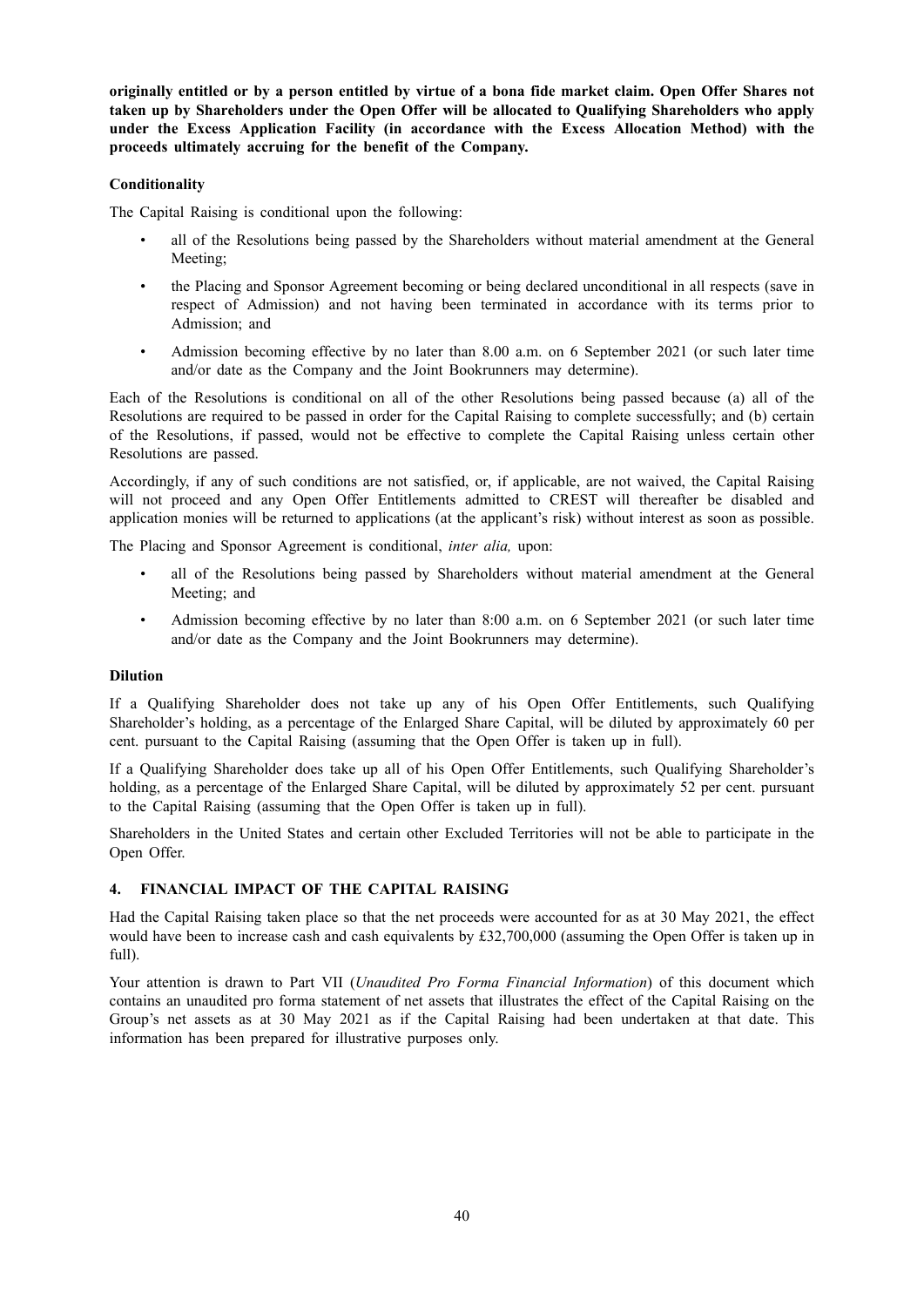## **5. USE OF PROCEEDS**

The Capital Raising is expected to raise, in aggregate, approximately £35.0 million in gross proceeds (approximately £32.7 million net of expenses) assuming the Open Offer is taken up in full. The Board intends to use the net proceeds as follows:

- to increase the number, and accelerate the pace of rollout, of Morrisons Daily stores from 56 to 350 by the end of the financial year ending November 2022 (an increase of 50 stores against the Group's previous target of 300 stores by the end of December 2023);
- to improve the grocery infrastructure in the Morrisons Daily sites thus enhancing the standard of the refit and expanding the chilled offer with more refrigeration, adding further profit potential;
- to further invest in the store estate, including the potential to extend the rollout of Morrisons Daily beyond 350 stores, or reduce financial leverage of the Group; and
- to reduce the Group's financial leverage.

The quantum of the Firm Placing has been arrived at based on the cash requirement to support the investment and deleveraging objectives which assumes:

- that the cost of converting a store to Morrisons Daily, based on previous rollouts, is approximately £60,000 per store. In order to accelerate the rollout of Morrisons Daily stores from 56 to 350 by the end of the financial year ending November 2022 the Group will need access to approximately £10 million of incremental funding;
- that the cost of improving the grocery infrastructure in Morrisons Daily stores, based on previous rollouts, is approximately £30,000 per store. In order to meet the Group's ambition to fit out 350 stores in this way by the end of the financial year ending November 2022, the Group will need a further approximately £10 million of available funds; and
- that the balance of the net proceeds of the Firm Placing will be deployed in the best interests of the Group as a whole which, as at the date of this prospectus, the Board intends to use as follows, either: (i) to (together with the Group's existing resources) voluntarily prepay and cancel the Term Loan and/or Revolving Facility commitments in an aggregate amount of at least £10 million by late August 2022 or (ii) to further accelerate the rollout of Morrisons Daily stores. If the Group was to proceed with option (i) and to use the balance of proceeds of the Firm Placing (together with the Group's existing resources) to voluntarily prepay and cancel the Term Loan and/or Revolving Facility commitments in an aggregate amount of £10 million by late August 2022, an additional deferred arrangement fee would be reduced. The Board will explore its options in relation to any prepayment of up to £10 million received in the Firm Placing by the end of Q2 2022.

Any proceeds raised pursuant to the Open Offer will be deployed in the best interests of the Group as a whole which, as at the date of this prospectus, the Board intends to use to reduce the Group's financial leverage.

# **6. CURRENT TRADING AND OUTLOOK**

#### *Current trading*

Total revenue for the twenty six week period ending 30 May 2021 was £572.7 million and like-for-like sales growth for the period was +1.0%, building on top of the exceptional sales performance during the same period last year (H1 2020 LFL +8.3%). The third national lockdown in the UK saw trading patterns revert to those seen previously, with customers favouring lower-margin take home rather than higher-margin impulse products, and a preference for multi-buys and value packs, resulting in a reduction in the gross margin rate of 140 basis points. This margin dilution was partly offset by continued cost discipline and business rates relief leading to an adjusted EBITDA (before IFRS 16) decline of £2.8 million to £10.3 million.

#### *Outlook*

Like-for-like sales increased 1.0% in the period, this was achieved against the strong comparative period in Q2 last year as a result of the onset of the pandemic. On a two year view, like-for-like sales were up 7.4% in the first half, highlighting the continued momentum the business has seen, growing on top of last year's exceptional sales.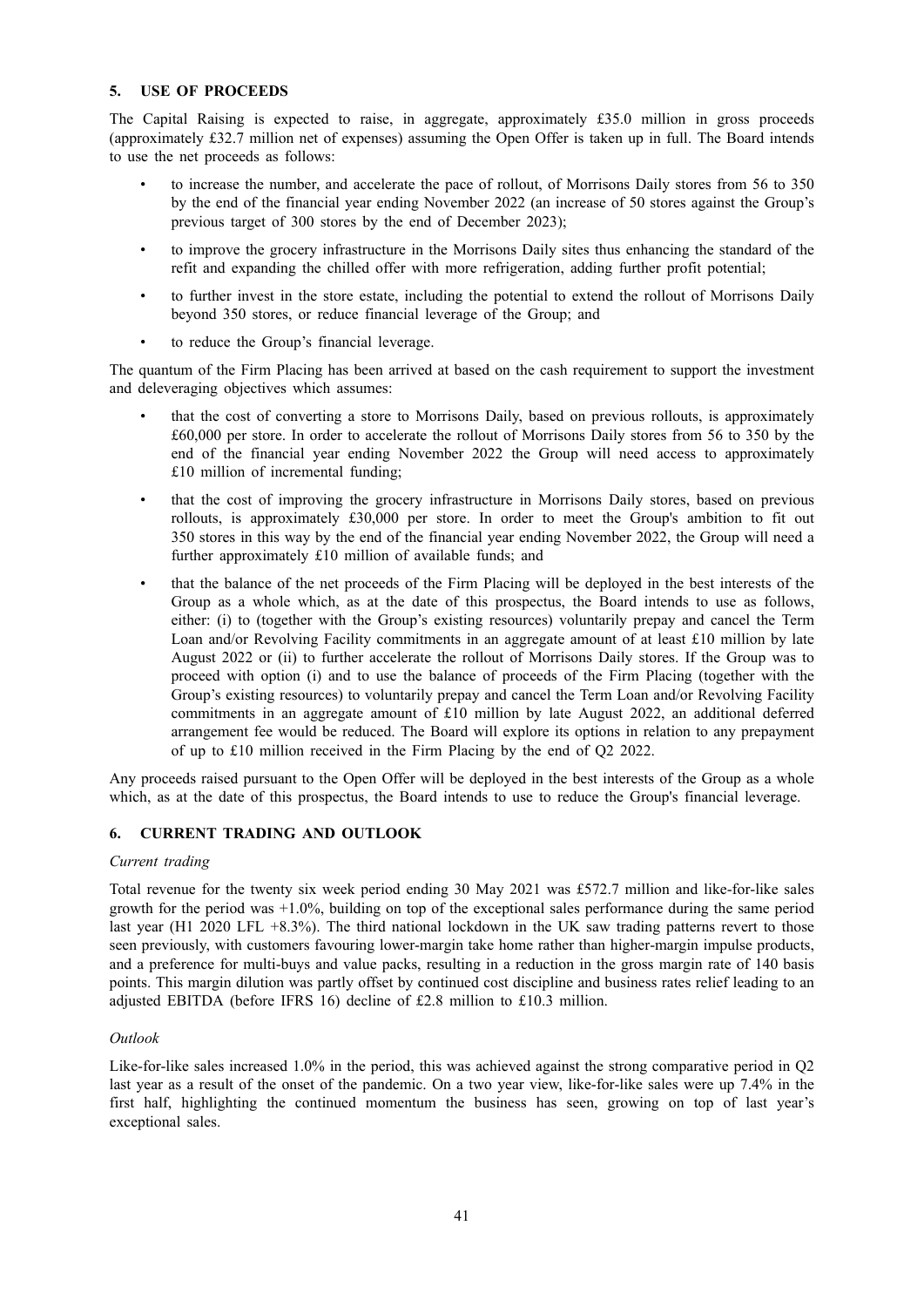As social distancing restrictions have eased, the Group has started to see a stabilisation in underlying gross margin trends as customers revert to pre-pandemic buying patterns. This includes more frequent visits with lower basket sizes and increased sales of higher-margin impulse products.

Despite this, the Group has seen revenues impacted by availability issues in stores over recent months due to supply chain disruption. This has been caused by the widely publicised nationwide shortage of delivery drivers due to a combination of external factors. The Group has put in place a number of temporary mitigating actions and continue to work closely with its supply chain partner to resolve these challenges as quickly as possible.

If these challenges to trading do not materially improve in the second half of the financial year, the performance in the full year is likely to fall short of management expectations. Notwithstanding these shortterm headwinds, the Group remains optimistic for the future. Management believes that a post pandemic trading environment, coupled with the significant benefits of the acceleration and scaling up of its Morrisons Daily roll out, will allow the Group to significantly exceed its current performance.

The Board considers that the strong demand for the Group's convenience offering, an expected step change in growth and a strong investment case from its Morrisons Daily stores, and the ability to leverage new opportunities such as the demand for local delivery options, is likely to deliver sustainable profitable growth in 2022 and beyond.

# **7. DIRECTOR PARTICIPATION**

All of the Directors have irrevocably committed to participate in the Capital Raising via the Firm Placing as set out in the table below. Each Director has irrevocably committed to not take up any of their Open Offer Entitlements.

| <b>Director</b> | Number of Firm<br><b>Placing Shares</b> | <b>Aggregate subscription</b><br>amount $(f)$ |
|-----------------|-----------------------------------------|-----------------------------------------------|
|                 | 15,000,000                              | 3,000,000                                     |
|                 | 150,000                                 | 30,000                                        |
|                 | 200,000                                 | 40,000                                        |
|                 | 25,000                                  | 5.000                                         |
|                 | 150,000                                 | 30,000                                        |
|                 | 150,000                                 | 30,000                                        |
|                 | 150.000                                 | 30,000                                        |
|                 | 125,000                                 | 25,000                                        |

Jonathan Miller's subscription constitutes a related party transaction for the purposes of paragraph 11.1.7 of the Listing Rules as described in further detail in paragraph 8 (*Related Party Transactions*) below.

Each Director's subscription (other than Jonathan Miller's) constitutes a smaller related party transaction for the purposes of paragraph 11.1.10 of the Listing Rules as described in further detail in paragraph 8 below.

# **8. RELATED PARTY TRANSACTIONS**

#### *Shareholder related party transaction*

Aberforth is a related party of the Company for the purposes of the Listing Rules as it is a substantial shareholder of the Company which is entitled to exercise, or control the exercise of, approximately 11.9 per cent. of the votes able to be cast at general meetings of the Company.

The aggregate value of the New Ordinary Shares to be issued to Aberforth pursuant to the Firm Placing is approximately £5,000,000. Accordingly, the issue of such New Ordinary Shares to Aberforth is a transaction of sufficient size to require Shareholder approval under the Listing Rules as Aberforth is a related party, which will be sought at the General Meeting (Aberforth and its affiliates will not vote on the Fifth Resolution). Any New Ordinary Shares issued to Aberforth as a result of it taking up its Open Offer Entitlements are exempt from the rules regarding related party transactions under chapter 11 of the Listing Rules.

# *Director related party transaction*

Each Director is a related party of the Company for the purposes of the Listing Rules. Each Director has irrevocably committed to not take up any of their Open Offer Entitlements and will only participate in the Capital Raising via the Firm Placing. However, such subscriptions by the Directors for Firm Placing Shares fall within the scope of the rules regarding related party transactions.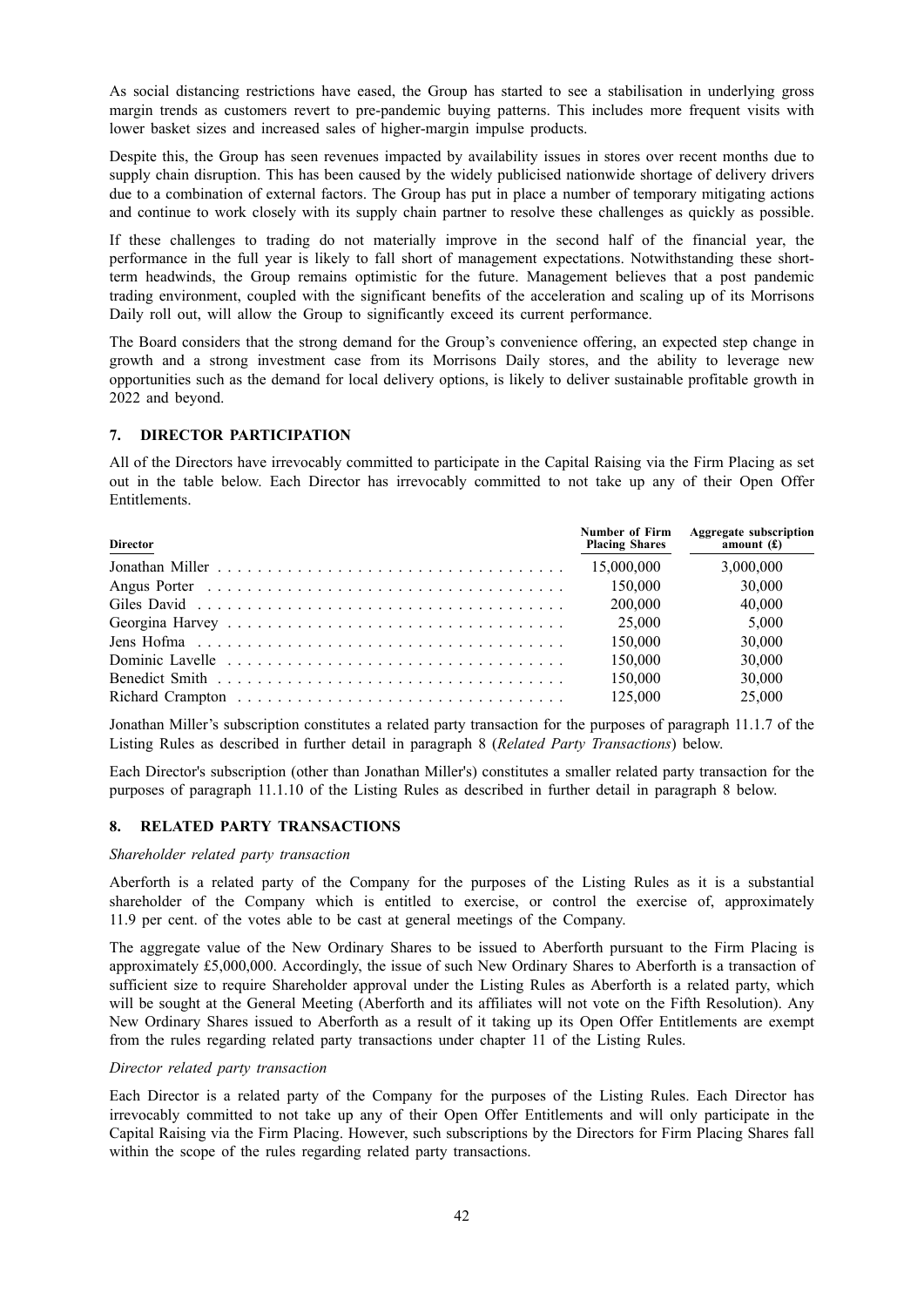The subscription by Jonathan Miller for 15,000,000 New Ordinary Shares at the Offer Price for the total amount of £3 million constitutes a related party transaction for the purposes of paragraph 11.1.7 of the Listing Rules and, consequently, such subscription requires Shareholder approval under the Listing Rules which will be sought at the General Meeting. Jonathan Miller is not entitled to vote on the Fourth Resolution at the General Meeting and has taken all reasonable steps to ensure that his associates do not vote on the Fourth Resolution.

Each of the subscriptions by the Directors set out in the table below also constitute a smaller related party transaction for the purposes of paragraph 11.1.10 of the Listing Rules:

| <b>Director</b> | Number of Firm<br><b>Placing Shares</b> | <b>Aggregate subscription</b><br>amount $(f)$ |
|-----------------|-----------------------------------------|-----------------------------------------------|
|                 | 150,000                                 | 30.000                                        |
|                 | 200,000                                 | 40.000                                        |
|                 | 25,000                                  | 5.000                                         |
|                 | 150.000                                 | 30.000                                        |
|                 | 150,000                                 | 30.000                                        |
|                 | 150,000                                 | 30,000                                        |
|                 | 125,000                                 | 25,000                                        |

## **9. GENERAL MEETING**

A notice convening a general meeting of the Company to be held at 11:00 a.m. on 1 September 2021 at Ground Floor West, One London Road, Brentwood, Essex, CM14 4QW, at which the Resolutions will be proposed is set out at the end of this document. The purpose of the General Meeting is to consider and, if thought fit, pass the Resolutions, as set out in full in the Notice of General Meeting. A Form of Proxy to be used in connection with the General Meeting is enclosed.

## **Your attention is drawn to the fact that the Capital Raising is conditional and dependent upon the Resolutions being passed.**

The purpose of the General Meeting is to seek Shareholders' approval for the following resolutions:

# *Resolution 1—Authority to allot New Ordinary Shares*

The First Resolution is an ordinary resolution authorising, in addition to all existing authorities, the Directors to allot shares in the Company or to grant rights to subscribe for shares in the Company up to a nominal amount of £175,000 in connection with the Capital Raising. This authority will expire at close of business on the date that is six months from the date of the General meeting.

## *Resolution 2—Disapplication of Pre-emption Rights*

The Second Resolution is a special resolution authorising, in addition to all existing authorities, the Directors to allot shares in the Company for cash under the authority bestowed by the First Resolution above as if section 561 of the Companies Act did not apply to such allotment.

#### *Resolution 3—Approval of Offer Price*

The Third Resolution is an ordinary resolution authorising the issue of up to 175,000,000 New Ordinary Shares at the Offer Price of 20 pence per share, being a discount of 31.03 per cent. to the closing middle market quotation of an Existing Ordinary Share of 29 pence per share on 11 August 2021 (being the last Business Day prior to the announcement of the Capital Raising), and otherwise approving the various terms set out in this document.

#### *Resolution 4—Related Party Transaction (Jonathan Miller participation in the Firm Placing)*

The Fourth Resolution is an ordinary resolution authorising Jonathan Miller's application for 15,000,000 New Ordinary Shares under the terms of the Firm Placing, which constitutes a related party transaction for the purposes of Chapter 11 of the Listing Rules.

#### *Resolution 5—Related Party Transaction (Aberforth participation in the Firm Placing)*

The Fifth Resolution is an ordinary resolution authorising Aberforth's application for 25,000,000 New Ordinary Shares under the terms of the Firm Placing, which constitutes a related party transaction for the purposes of Chapter 11 of the Listing Rules.

The First Resolution, Third Resolution, Fourth Resolution and Fifth Resolution must be approved by Shareholders who together represent a simple majority of the Ordinary Shares being voted (whether in person or by proxy) at the General Meeting, whilst the Second Resolution must be approved by Shareholders who together represent three quarters or more of the Ordinary Shares being voted (whether in person or by proxy) at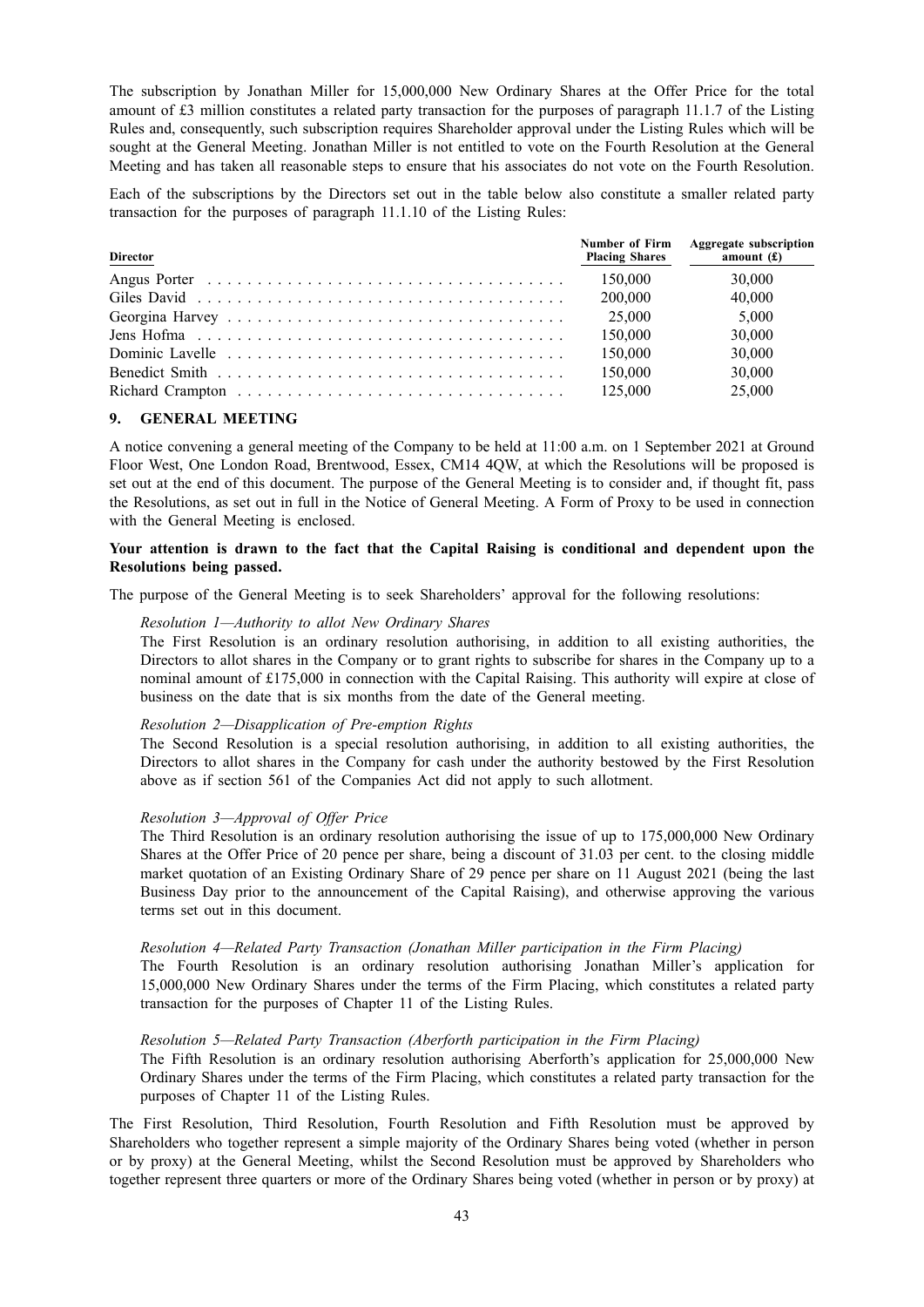the General Meeting. Jonathan Miller and his associates will not vote on the Fourth Resolution. Aberforth and its associates will not vote on the Fifth Resolution.

Each of the Resolutions is conditional on all of the other Resolutions being passed because (a) all of the Resolutions are required to be passed in order for the Capital Raising to complete successfully; and (b) certain of the Resolutions, if passed, would not be effective to complete the Capital Raising unless certain other Resolutions are passed.

For further information in relation to the Resolutions to be proposed at the General Meeting and the measures in place as a result of restrictions in light of the COVID-19 pandemic, see the "Notice of General Meeting" at the end of this document.

# **10. ACTIONS TO BE TAKEN**

## **In respect of the General Meeting**

In respect of the COVID-19 pandemic, the Company expects to be able to welcome Shareholders in person to the General Meeting. However, due to the evolving nature of the COVID-19 pandemic, we cannot guarantee that physical attendance will be permitted by law and UK Government guidance. If such law and guidance requires us to restrict entry to, or limit the number of attendees at, the General Meeting, an announcement will be released and details will also be published on our website at www.mccollsplc.co.uk. If entry is restricted to General Meeting, it is intended that the General Meeting would be convened in accordance with the Company's Articles of Association and in line with the UK Government guidance. We reserve the right to put in place arrangements to protect attendees from any risk to their health.

The Board are committed to open dialogue with our Shareholders and we remain mindful of ensuring that Shareholders have an opportunity to engage with us. Shareholders are encouraged to submit questions in advance of the General Meeting, or raise matters of concern as a Shareholder by emailing investor.relations@mccolls.co.uk with the subject line 'General Meeting' before 1 September 2021. Answers to questions that are of common interest will be published on the Group's website and any other responses will be made by return email.

Shareholders are encouraged to exercise their voting rights and you will find enclosed with this document a Form of Proxy to be used in connection with the General Meeting. It is important to us that our Shareholders have the opportunity to vote despite the uncertainty regarding attending the General Meeting in person. You can use the enclosed Form of Proxy to nominate someone else to come to the meeting and vote for you (this person is called a proxy). To appoint a proxy you need to send back the Form of Proxy enclosed with this document to the Registrar as soon as possible and in any event so as to arrive no later than 11.00 a.m. on 27 August 2021, being 48 hours (excluding non-Business Days) before the time appointed for holding the General Meeting. In light of on-going risks to public health associated with the COVID-19 pandemic, it is recommended that Shareholders wishing to vote on the Resolutions complete the enclosed Form of Proxy and appoint the Chairman of the General Meeting as proxy. Shareholders are strongly encouraged not to appoint any person other than the Chairman of the Meeting to act as their proxy, as that person may not be granted access to the General Meeting on the day and so their appointing Shareholder's votes would not be counted.

Alternatively, you may appoint a proxy electronically via www.sharevote.co.uk or, if registered, via www.shareview.co.uk or, if you hold your Ordinary Shares in uncertificated form (i.e. in CREST), you may appoint a proxy by completing and transmitting a CREST Proxy Instruction in accordance with the procedures set out in the CREST Manual so that it is received by the Registrar (ID RA19) by no later than 11.00 a.m. on 30 August 2021.

Unless notice of your appointment of a proxy is received by the date and time specified above, it will be invalid.

Subject to the points noted above in respect of COVID-19, completing and posting of the Form of Proxy or completing and transmitting a CREST Proxy Instruction will not preclude you from attending and voting in person at the General Meeting if you wish to do so.

# **In respect of the Open Offer**

The latest time for acceptance by Qualifying Shareholders under the Open Offer is 11.00 a.m. (UK time) on 27 August 2021. The procedure for acceptance and payment is set out in Part IV (*Terms and Conditions of the Open Offer*) of this document. Further details also appear in the Application Form which will be sent to all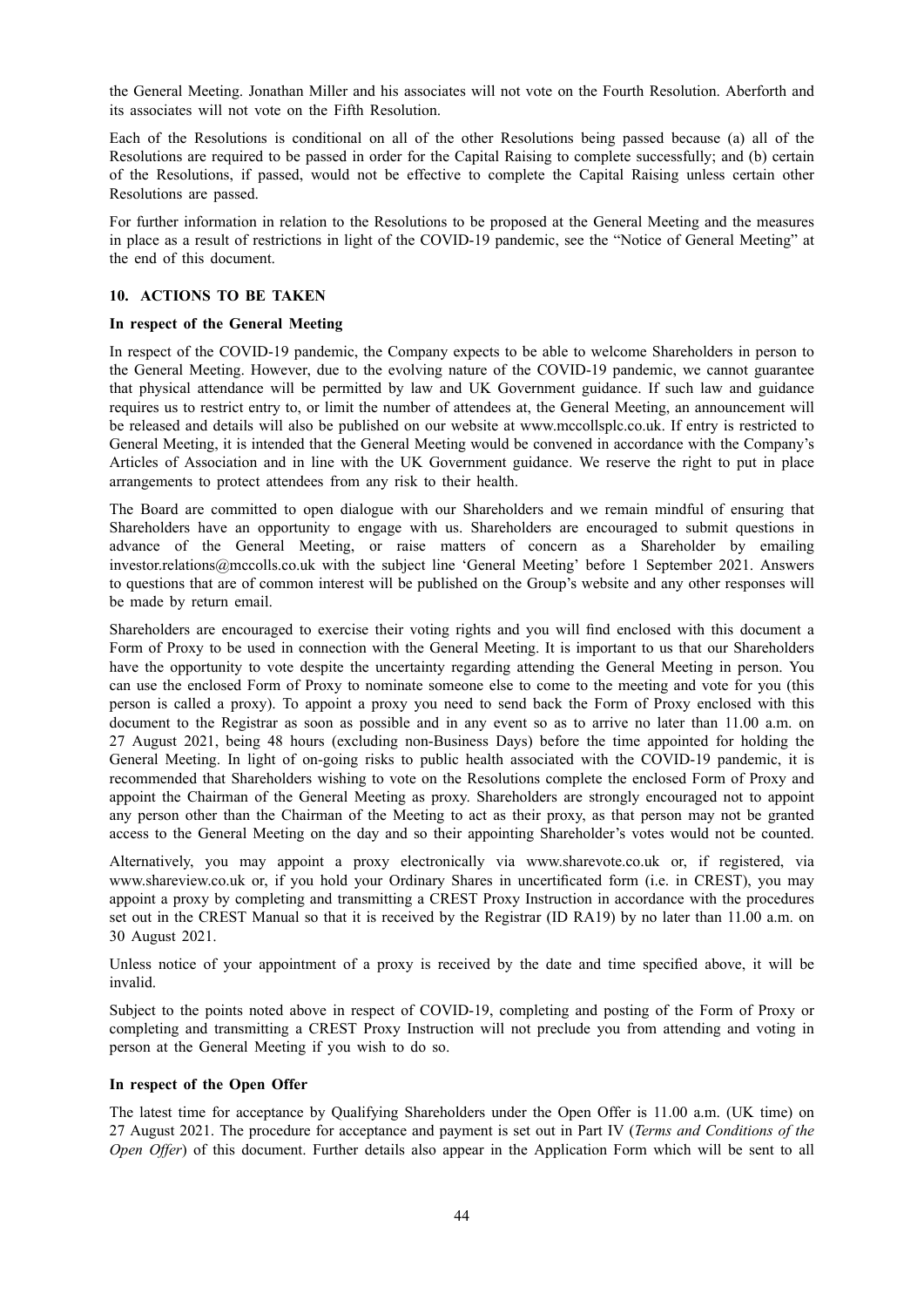Qualifying Non CREST Shareholders (other than, subject to certain exceptions, those Qualifying Non CREST Shareholders with a registered address in the Excluded Territories).

If you are in any doubt as to the action you should take, you are recommended to seek your own personal financial advice immediately from your stockbroker, bank manager, solicitor, accountant, fund manager or other independent financial adviser authorised under FSMA if you are in the United Kingdom or, if you are not, from another appropriately authorised independent financial adviser.

## **11. OVERSEAS SHAREHOLDERS**

The attention of Shareholders who have registered addresses outside the United Kingdom, or who are citizens or residents of countries other than the United Kingdom, or who are holding Shares for the benefit of such persons (including, without limitation, custodians, nominees, trustees and agents) or who have a contractual or other legal obligation to forward this document, an Application Form and any other document related to the Capital Raising to such persons, is drawn to the information which appears in paragraph 7 of Part IV (*Terms and Conditions of the Open Offer*) of this document. In particular, the Open Offer is not being made to Shareholders in the United States or into any other Excluded Territory.

Neither this document nor an Application Form will be sent to Shareholders with registered addresses, or who are resident or located, in an Excluded Territory or the United States, nor will the CREST stock account of Shareholders with registered addresses, or who are resident or located, in an Excluded Territory, or the United States, be credited with Open Offer Entitlements. Any person with a registered address, or who is resident or located, in the United States or any other Excluded Territory who obtains a copy of this document or an Application Form is required to disregard them.

Notwithstanding any other provision of this document or the Application Form, the terms of the Capital Raising relating to Overseas Shareholders may be waived, varied or modified as regards specific Shareholders or on a general basis by the Company in its absolute discretion.

In addition, Overseas Shareholders should consult their professional advisers as to whether they require any governmental or other consents or need to observe any other formalities to enable them to purchase or subscribe for New Ordinary Shares.

## **12. DIVIDEND POLICY**

Subject to the provisions of the Companies Act and the Articles, the Company may pay dividends upon a recommendation by the Board and approval by a majority of the Shareholders, who have the right to decrease but not to increase the amount of the dividend recommended by the Board. Such dividends are known as final dividends and become a debt payable to Shareholders when they are approved by the Shareholders. Subject to the provisions of the Companies Act and the Articles, the Board may declare and pay dividends without Shareholder approval. Such dividends are known as interim dividends and, unlike final dividends, become a debt payable to the Shareholders only upon actual payment.

The Board understands that dividend payments are an important part of the Group's returns to Shareholders and believes in balancing those returns to Shareholders with investment in the business to support future growth. However, the Board has not declared any dividend (final or interim) for FY 2020 or a final dividend for FY 2019 for reasons of affordability and because the Company is currently restricted from paying a dividend until certain conditions of its Amended Credit Facility are satisfied (including achieving Group leverage below 1.75x trailing EBITDA). The Board does not expect that the funds received by the Group pursuant to the Capital Raising will be sufficient to reduce the leverage below 1.75x trailing EBITDA. The Board will keep the Group's dividend policy under review with the aim of reinstating the payment of dividends at an affordable and sustainable level once the Group's strategic change programme has gathered momentum and the Group has delevered.

# **13. SHARE PLANS**

The Remuneration Committee will consider whether any adjustments should be made as a result of the Capital Raising (subject, where appropriate, to HMRC approval) to the number of Ordinary Shares subject to existing options and awards under the Share Plans. Participants in the Share Plans will be advised separately after conclusion of the Capital Raising of any such adjustments.

# **14. RISK FACTORS**

Shareholders should consider fully the section titled "*Risk Factors*" of this document.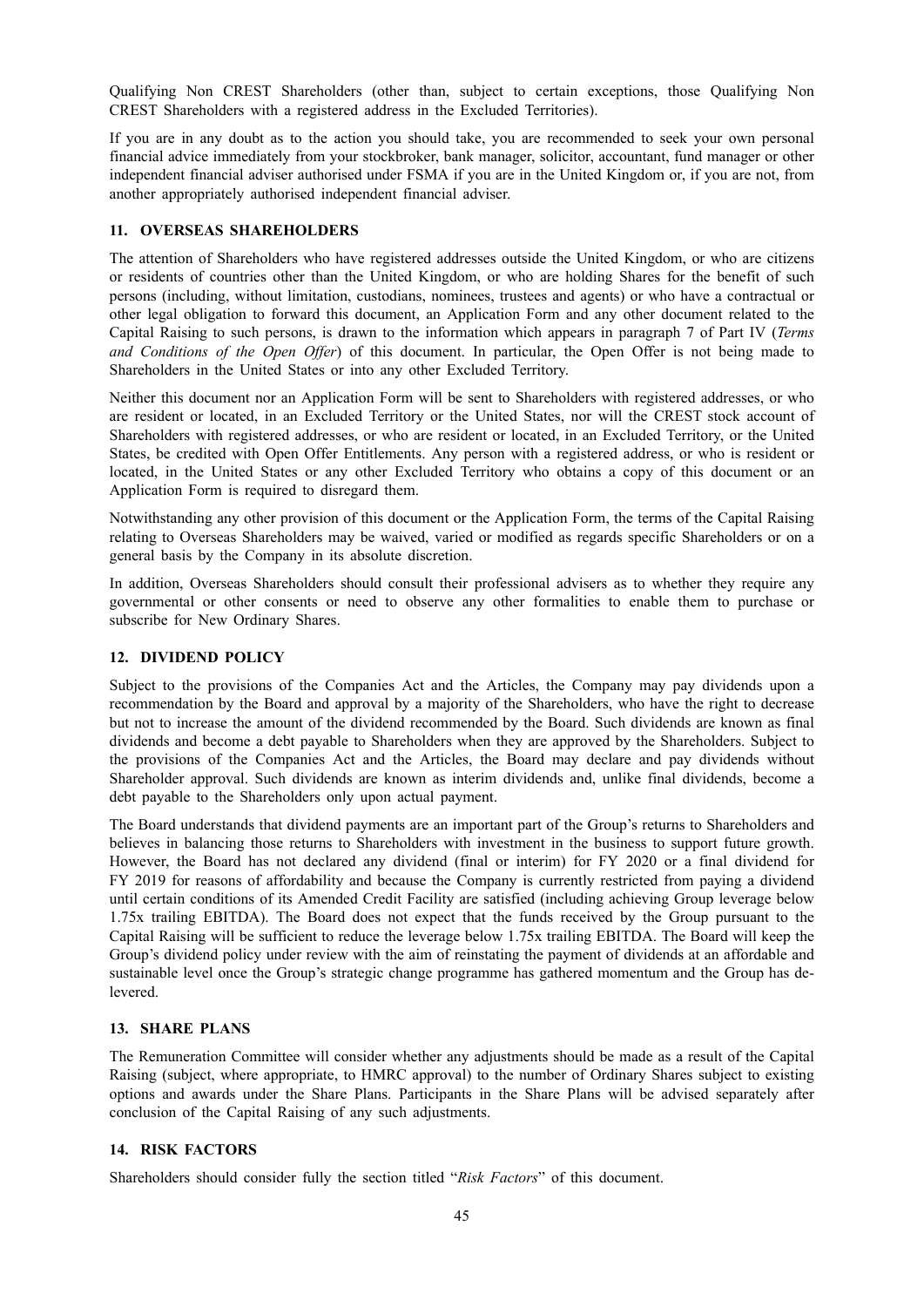# **15. LISTING, DEALINGS AND SETTLEMENT**

Application will be made to the FCA for the New Ordinary Shares to be issued pursuant to the Capital Raising to be admitted to the premium listing segment of the Official List and to the London Stock Exchange for the New Ordinary Shares to be issued pursuant to the Capital Raising to be admitted to trading on the London Stock Exchange's main market for listed securities. It is expected that Admission will become effective and that dealings in the New Ordinary Shares to be issued pursuant to the Capital Raising on the London Stock Exchange will commence at or shortly after 8.00 a.m. on 6 September 2021.

## **16. TAXATION**

Your attention is drawn to Part IX (*UK Taxation*) of this document. If you are in any doubt as to your tax position, you should consult your own professional adviser without delay.

### **17. WORKING CAPITAL**

In the opinion of the Company, taking into account the net proceeds of the Firm Placing (being £27.7 million (net of expenses)) the working capital available to the Company and the Group is sufficient for its present requirements (that is, for at least 12 months following the date of this document).

### **18. ADDITIONAL INFORMATION**

Your attention is drawn to the additional information contained in Part X (*Additional Information*) of this document. You should read all of the information contained in this document before deciding the action to take in respect of the General Meeting and/or the Capital Raising.

The results of the votes cast at the General Meeting will be announced as soon as possible once known through a Regulatory Information Service and on the Company's website (www.mccollsplc.co.uk.). It is expected that this will be on 1 September 2021.

#### **19. IMPORTANCE OF VOTE**

Your attention is again drawn to the fact that the Capital Raising is conditional and dependent upon, amongst other things, the Resolutions being passed at the General Meeting.

Each of the Resolutions is conditional on all of the other Resolutions being passed because (a) all of the Resolutions are required to be passed in order for the Capital Raising to complete successfully; and (b) certain of the Resolutions, if passed, would not be effective to complete the Capital Raising unless certain other Resolutions are passed. Shareholders are therefore asked to vote in favour of each of the Resolutions at the General Meeting in order for the Capital Raising to proceed.

The proceeds of the Firm Placing will enable the Group to increase and accelerate the rollout of Morrisons Daily stores, and help to improve the grocery infrastructure in the Morrisons Daily sites thus enhancing the standard of the refit and expanding the chilled offer with more refrigeration. Any proceeds raised pursuant to the Open Offer will be deployed in the best interests of the Group as a whole which, as at the date of this Prospectus, the Board intends to use to reduce the Group's financial leverage.

Each Morrisons Daily conversion provides a strong return on capital and accelerating the pace of these rollouts will provide a step-change to the profitability of the business over time. The Directors believe this will enable the business to reduce its leverage through higher profits, giving the Group the capacity to both pay down existing debt and to further invest in its estate.

#### **Consequences of the Firm Placing failing to complete**

In connection with the Capital Raising, and as part of the Group's business planning, the Board has closely monitored the Group's financial forecasts, key uncertainties and sensitivities. As part of this exercise, the Board has reviewed a number of scenarios, including base case and reasonable worst case downside scenarios, which includes potential further impacts of COVID-19 on the Group's business. The base case and reasonable worst case downside scenarios reviewed by the Board include the minimum net proceeds of the Capital Raising which only include the proceeds from the Firm Placing (which is underwritten) and does not include proceeds from the Open Offer.

If the Group's results over the relevant period were to be in line with the Company's current base case scenario, it would not be in breach of the financial covenants contained in its financing documents or have insufficient liquidity headroom at any point within the 12-month period covered by the working capital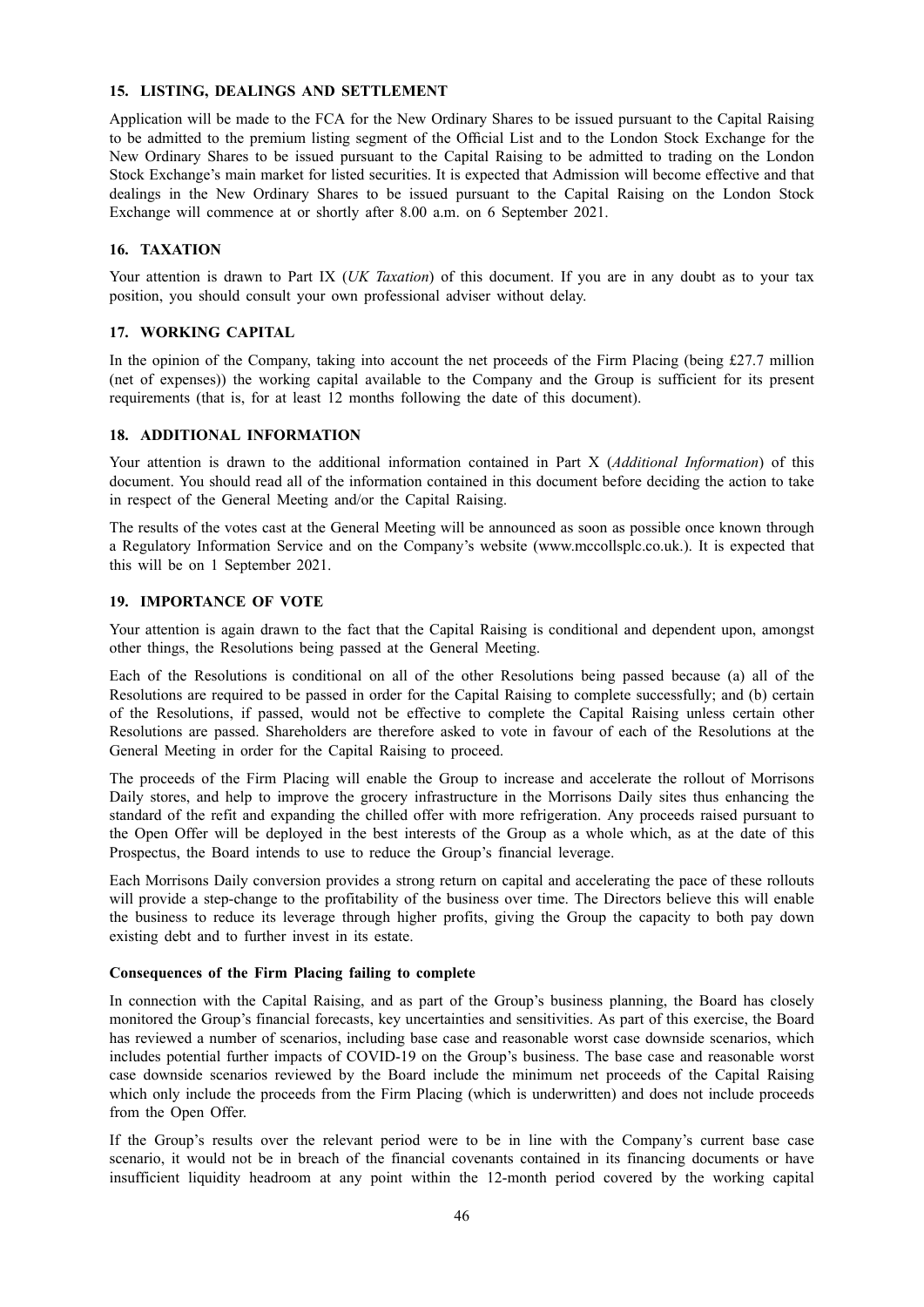statement set out in Part X (*Additional Information*) of this document, even if the Firm Placing does not proceed. The Company confirms that its outlook remains unchanged from that outlined in the interim results statement for the twenty six weeks to 30 May 2021.

However, if a reasonable worst case downside scenario were to occur and the Firm Placing were not to proceed, and no other mitigating actions were able to be taken, then the Company's liquidity headroom would be £8.9 million lower than the required level in its financing documents which will breach the financial covenants contained in such financing documents.

Under the reasonable worst case scenario, the Group would breach the Consolidated Net Debt to EBITDA ratio covenant for the testing period ending November 2021, as the Consolidated Net Debt to EBITDA ratio on that date is forecasted in those projections to exceed the 3.5 times multiple threshold which would also constitute an event of default under the terms of the Facilities Agreement. An event of default caused by a covenant breach would give the lenders the right to immediately withdraw and cancel the Group's facility and demand repayment of all outstanding drawings on the facility which would be approximately £161.7 million as at the date of this prospectus.

A range of mitigating actions would be put in place to defer payments to creditors, reduce costs and reprioritise capital expenditure in order to conserve cash and remain within the Group's banking covenants. In this reasonable downside scenario, the headroom against the Group's covenants is such that adjusted leverage, the Group's most sensitive covenant, would show 0.1x of headroom at the lowest point. Other mitigating actions could be deployed to reduce operating costs further, such as deferring supplier and other payments and eliminating any non-essential capital expenditure. In addition, the Group could seek to secure agreement with its key suppliers and creditors to extend payment terms over critical periods and to secure advance payment of amounts due to it under its supply agreements.

There can be no assurance that the reasonable worst case downside scenario will be avoided or that the Company's low levels of liquidity headroom will be sufficient in circumstances where the Company's actual performance is below the reasonable worst case downside scenario projections. If a reasonable worst case downside scenario were to occur then, in addition to the mitigating actions set out in the paragraph above, the Directors would take mitigating actions including delaying strategic investment in Morrisons Daily sites and seeking to obtain alternative sources of funding. However, there is no certainty that the Group would be able to obtain an alternative form of funding or effect a sale of whole or part of the Group's business, on acceptable terms and within reasonable timescales.

This would leave insufficient cash resources to repay the Group's lenders in the event that the Group's creditors accelerate the payment amounts owing to them and/or continue trading. As a result, the Group could be forced into bankruptcy or liquidation, with Shareholders at risk of losing all or a substantial part of the value of their investments in the Company.

Shareholders are therefore asked to vote in favour of all of the Resolutions at the General Meeting in order for the Capital Raising to proceed. The Directors believe that successful completion of the Capital Raising is imperative for the long term sustainability of the business as the Group rapidly completes the transition to being a grocery-led business, reducing its reliance on long term declining categories such as tobacco and newspapers.

Accordingly, the Directors believe that the Capital Raising and the Resolutions are in the best interests of the Company and its Shareholders as a whole and consider it critical that Shareholders vote in favour of **all of the Resolutions, as the Directors intend to do in respect of their own beneficial holdings.**

# **20. RECOMMENDATION**

The Board has received advice from the Sponsor in connection with the Capital Raising. In providing advice to the Directors the Sponsor has relied upon the Directors' commercial assessment of the transaction.

The Board considers that the Capital Raising is of critical importance to the Group's future prospects, will promote the success of the Company and is in the best interests of its Shareholders as a whole. The Board has received financial advice from the Sponsor in relation to the Capital Raising.

The Board, which has been so advised by the Sponsor, considers that the related party transaction with Jonathan Miller by virtue of his participation in the Firm Placing is fair and reasonable as far as Shareholders are concerned. Jonathan Miller, as a related party due to his existing shareholding in the Company, has not taken part in the Board's consideration of such related party transaction. In providing advice to the Board the Sponsor has taken account of the commercial assessment of the Directors of such related party transaction.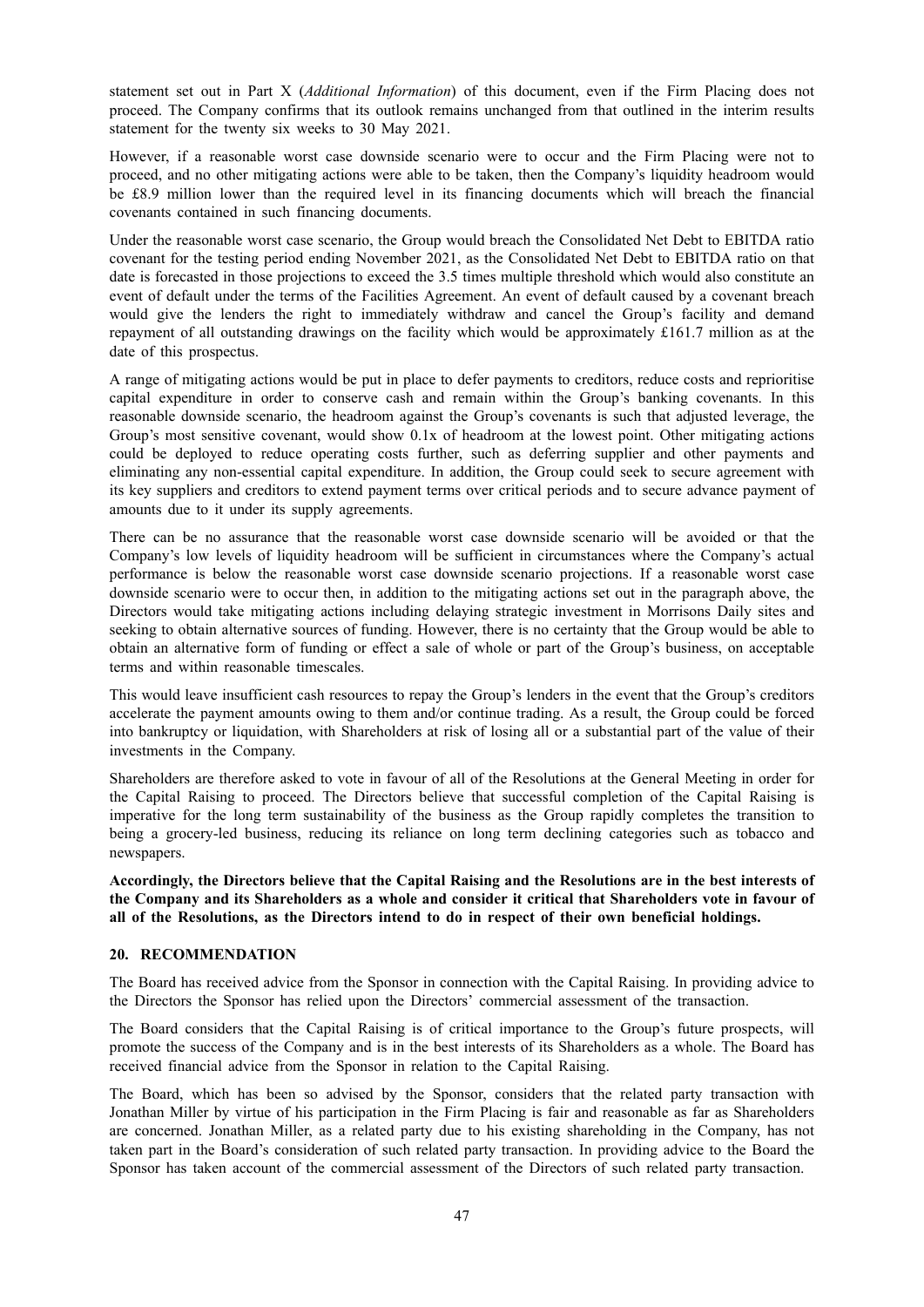The Board, which has been so advised by the Sponsor, considers that the related party transaction with Aberforth by virtue of Aberforth's participation in the Firm Placing is fair and reasonable so far as Shareholders are concerned. In providing advice to the Board the Sponsor has taken account of the commercial assessment of the Directors of such related party transaction.

Accordingly, the Board unanimously recommends that you vote in favour of all of the Resolutions to be proposed at the General Meeting, as the Directors intend to do in respect of their own beneficial holdings (except for Jonathan Miller and his associates in respect of the Fourth Resolution who, because of his status as a related party under the Listing Rules, must abstain from voting on that Resolution), amounting in aggregate to 12,090,353 Ordinary Shares, which represent approximately 10.49 per cent. of the total voting rights in the Company as at 11 August 2021 (being the last Business Day prior to the date of the announcement of the Capital Raising).

Yours sincerely,

Angus Porter *Chairman*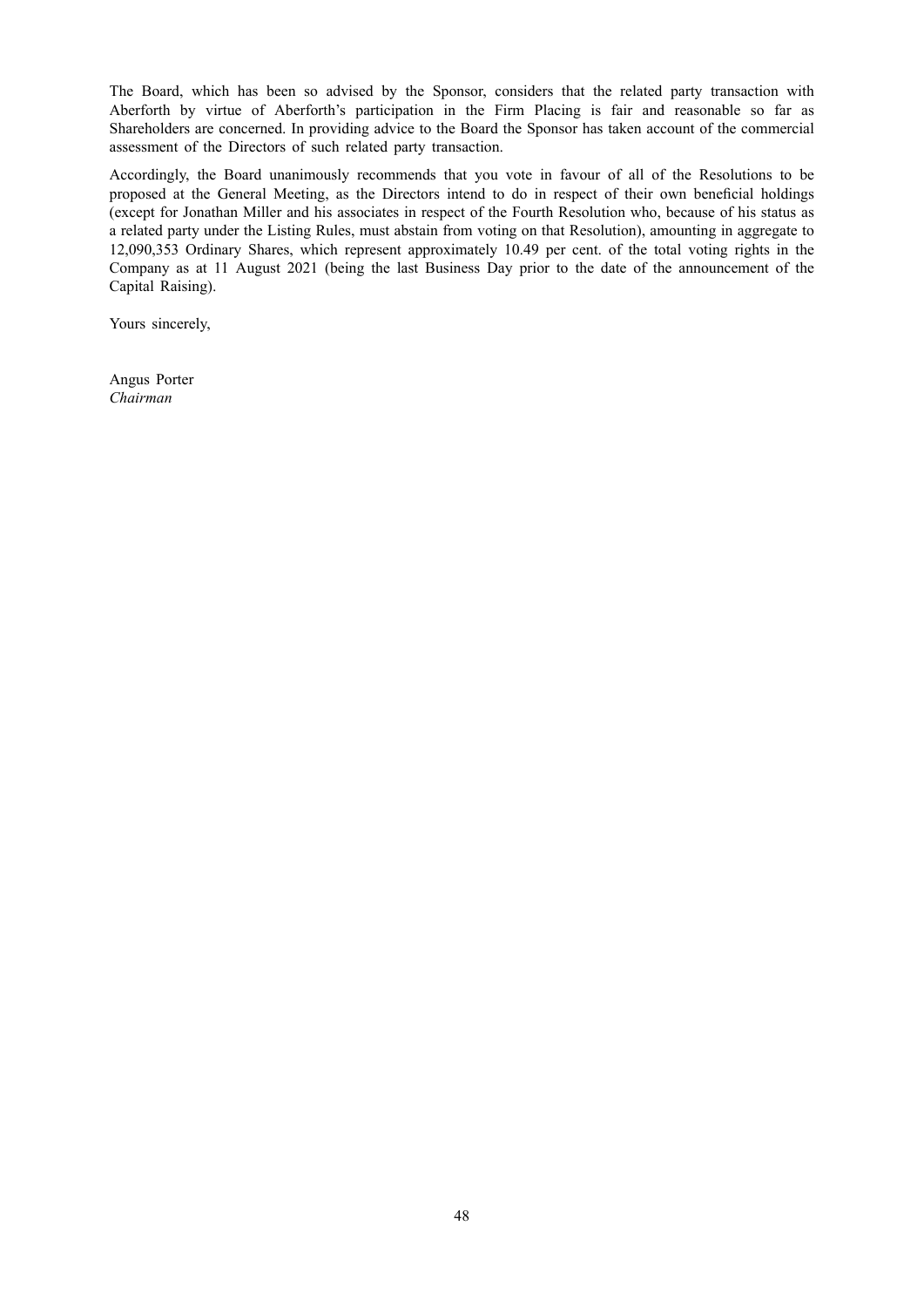### **PART II**

#### **SOME QUESTIONS AND ANSWERS ABOUT THE CAPITAL RAISING**

The questions and answers set out in this Part II (Some Ouestions and Answers about the Capital Raising) are intended to be generic guidance only and, as such, you should read the whole of this document and in particular Part IV (Terms and Conditions of the Open Offer) of this document for full details of what action you should take. The contents of this document should not be construed as legal, business, accounting, tax, investment or any other professional advice. If you are in any doubt about the action to be taken, you are *recommended to seek your own personal financial advice immediately from your stockbroker, bank, fund manager, solicitor, accountant or other appropriate independent financial adviser duly authorised under FSMA or, if you are in a territory outside the United Kingdom, from another appropriately authorised financial* advisor. This document is for your information only and nothing in this document is intended to endorse or recommend a particular course of action. The attention of Overseas Shareholders is drawn to paragraph 7 of *Part IV (Terms and Conditions of the Open Offer) of this document.*

This Part II (Some Questions and Answers about the Capital Raising) deals with general questions relating to *the Capital Raising, as well as more specific questions relating to Qualifying Non-CREST Shareholders. If you* hold your Ordinary Shares in uncertificated form (that is, through CREST) your attention is drawn to Part IV (Terms and Conditions of the Open Offer) of this document which contains full details of what action you *should take. If you are a CREST sponsored member, you should consult your CREST sponsor.*

If you do not know whether your Ordinary Shares are held in certificated or uncertificated form, please contact *Equiniti on 0333-207-6534 or +44 333-207-6534 (if calling from outside the UK). Lines are open from 08:30* to 17:30 (UK time) Monday to Friday (excluding English and Welsh public holidays). Calls to the helpline from outside the UK will be charged at the applicable international rate. Please note that calls may be recorded and *randomly monitored for security and training purposes. Please note that Equiniti cannot provide advice on the merits of the proposals nor give personal, business, financial, tax, investment or legal advice.*

## **1. ATTENDANCE AT THE GENERAL MEETING**

Your attention is drawn to paragraph 10 of Part I *(Letter from the Chairman)* of this document. In respect the COVID-19 pandemic, the Company expects to be able to welcome Shareholders in person to the General Meeting. However, due to the evolving nature of the COVID-19 pandemic, we cannot guarantee that physical attendance will be permitted by law and UK Government guidance. If such law and guidance requires us to restrict entry to the General Meeting, an announcement will be released and details will also be published on our website at www.mccollsplc.co.uk.

Shareholders are, encouraged to participate in the General Meeting. As such, it is recommended that Shareholders wishing to vote on the Resolutions complete the enclosed Form of Proxy and appoint the Chairman as proxy, in the manner described in paragraph 8 of Part I *(Letter from the Chairman of McColl's Retail Group plc)* of this document.

#### **2. WHAT IS A FIRM PLACING? AM I ELIGIBLE TO PARTICIPATE IN THE FIRM PLACING?**

A firm placing is where specific investors agree to subscribe for firm placing shares. A firm placing provides a company with an opportunity to introduce new shareholders onto its shareholder register and is not open to all existing shareholders. The Company proposes to issue the Firm Placing Shares at a price of 20 pence per Firm Placing Share to the Firm Placees. This is the same price as for the Open Offer Shares. The Firm Placing Shares do not form part of the Open Offer and are not subject to clawback. Unless you are a Firm Placee, you will not participate in the Firm Placing.

### **3. WHAT IS THE COMPANY'S OPEN OFFER?**

This Open Offer is an invitation by the Company to Qualifying Shareholders to apply to subscribe for an aggregate of up to 25,000,000 Open Offer Shares at a price of 20 pence per Open Offer Share. If you hold Ordinary Shares at the Record Date or have a bona fide market claim, and are not, subject to certain limited exceptions, a Shareholder located in the United States or any other Excluded Territory (for further information on Overseas Shareholders, see paragraph 7 of Part IV (*Terms and Conditions of the Open Offer*) of this document), you will be entitled to subscribe for Open Offer Shares under the Open Offer.

The Open Offer is being made on the basis of 3 Open Offer Shares for every 14 Existing Ordinary Shares held by Qualifying Shareholders (other than Restricted Shareholders) at the Record Date. Applications by Qualifying Shareholders will be satisfied in full up to their Open Offer Entitlements. If your entitlement to Open Offer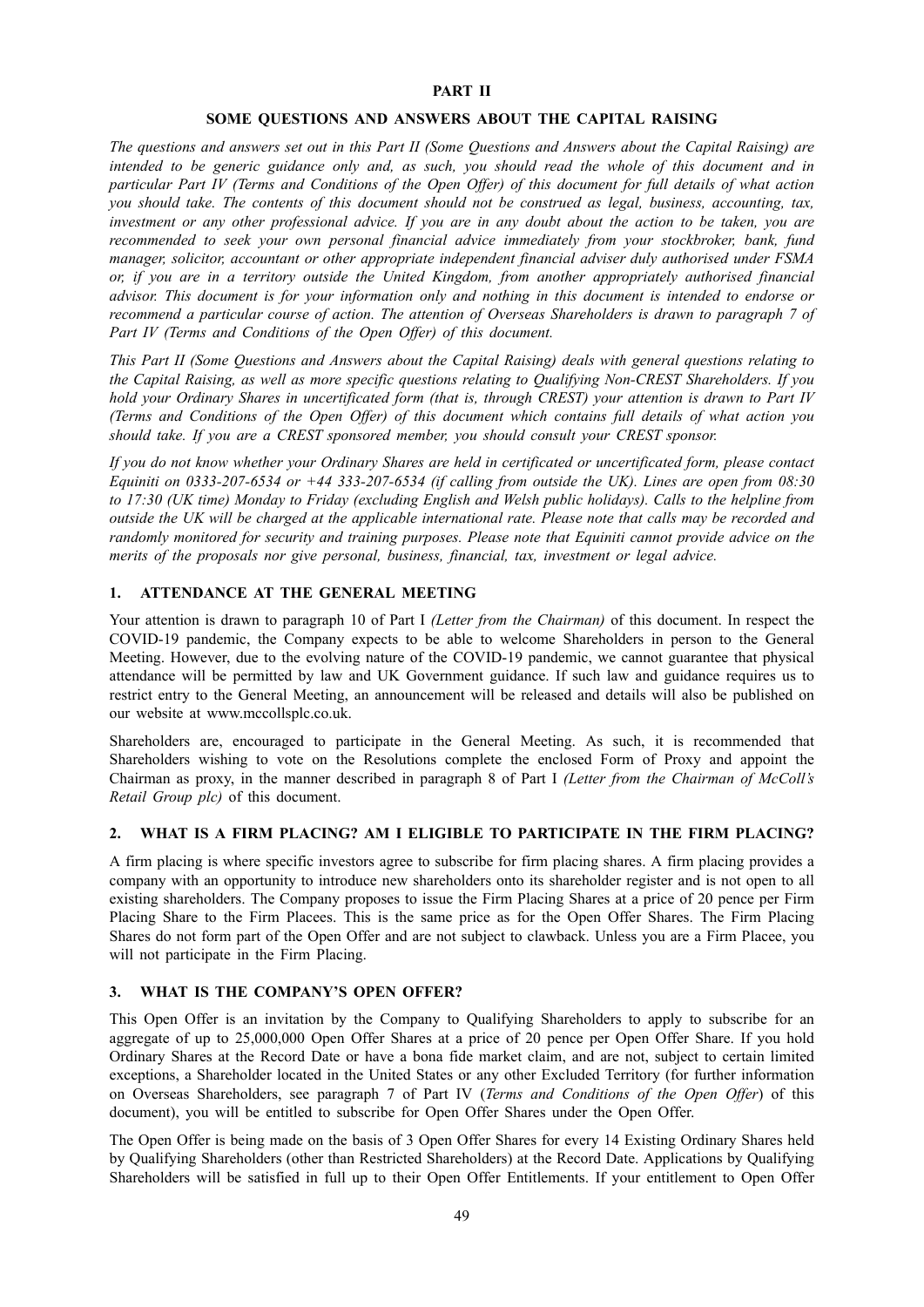Shares is not a whole number, your fractional entitlement will be disregarded in calculating your actual Open Offer Entitlement. If you hold fewer than 14 Existing Ordinary Shares, you will not receive an Open Offer Entitlement. Open Offer Shares are being offered to Qualifying Shareholders at a discount to the closing midmarket share price on the last Business Day before the Reference Date.

In addition, and subject to availability, the Excess Application Facility will enable Qualifying Shareholders who take up their Open Offer Entitlements in full to apply for any whole number of Excess Shares in excess of their Open Offer Entitlements. The Excess Application Facility will comprise Open Offer Shares that are offered to Qualifying Shareholders under the Open Offer as Open Offer Entitlements but are not taken up. Qualifying Shareholders' applications for Excess Shares will, therefore, be satisfied only to the extent that applications by other Qualifying Shareholders are made for less than their pro rata Open Offer Entitlements. All applications under the Excess Application Facility will be subject to the Excess Application Cap. If there is an over subscription resulting from excess applications, allocations of Excess Shares will be determined by the Excess Allocation Method. Further details regarding the Excess Allocation Method are set out in paragraph 1 of Part IV (*Terms and Conditions of the Open Offer*).

**Qualifying Shareholders should be aware that the Open Offer is not a rights issue. As such, Qualifying Non-CREST Shareholders should note that their Application Forms are not negotiable documents and cannot be traded. Qualifying CREST Shareholders should note that, although the Open Offer Entitlements will be admitted to CREST, and be enabled for settlement, the Open Offer Entitlements will** not be tradeable or listed and applications in respect of the Open Offer may only be made by the **Qualifying Shareholder originally entitled or by a person entitled by virtue of a bona fide market claim raised by Euroclear's Claims Processing Unit.**

If a Qualifying Shareholder does not take up any of his Open Offer Entitlements, such Qualifying Shareholder's holding, as a percentage of the Enlarged Share Capital, will be diluted by approximately 60 per cent. pursuant to the Capital Raising (and assuming the Open Offer is taken up in full).

If a Qualifying Shareholder does take up all of his Open Offer Entitlements in full, such Qualifying Shareholder's holding, as a percentage of the Enlarged Share Capital, will be diluted by approximately 52 per cent. pursuant to the Capital Raising (and assuming the Open Offer is taken up in full).

Open Offer Shares for which application has not been made under the Open Offer will not be sold in the market for the benefit of those who do not apply under the Open Offer and Qualifying Shareholders who do not apply to take up their entitlements will have no rights nor receive any benefit under the Open Offer.

Shareholders should note that the Capital Raising is conditional upon: (i) each of the First Resolution, the Second Resolution, the Third Resolution, the Fourth Resolution and the Fifth Resolution being passed by Shareholders at the General Meeting (without material amendment); (ii) the Placing and Sponsor Agreement becoming or being declared unconditional in all respects and not having been terminated in accordance with its terms prior to Admission; and (iii) Admission becoming effective by not later than 8.00 a.m. on 6 September 2021 (or such later time and/or date as Panmure Gordon, Singer Capital Markets and the Company may agree, being not later than 8.00 a.m. on 20 September 2021. Jonathan Miller and his associates will not vote on the Fourth Resolution. Aberforth and its associates will not vote on the Fifth Resolution.

Each of the Resolutions is conditional on all of the other Resolutions being passed because (a) all of the Resolutions are required to be passed in order for the Capital Raising to complete successfully; and (b) certain of the Resolutions, if passed, would not be effective to complete the Capital Raising unless certain other Resolutions are passed.

# **4. WHEN WILL THE CAPITAL RAISING TAKE PLACE?**

The Capital Raising is subject to Admission of the New Ordinary Shares becoming effective by not later than 8.00 a.m. on 6 September 2021 or such later time and/or date as Panmure Gordon, Singer Capital Markets and the Company may agree, being not later than 8.00 a.m. on 20 September 2021.

# **5. WHAT IS AN APPLICATION FORM?**

It is a form sent to those Qualifying Shareholders who hold their Ordinary Shares in certificated form. It sets out your Open Offer Entitlement to subscribe for the Open Offer Shares and is a form which you should complete if you want to participate in the Open Offer.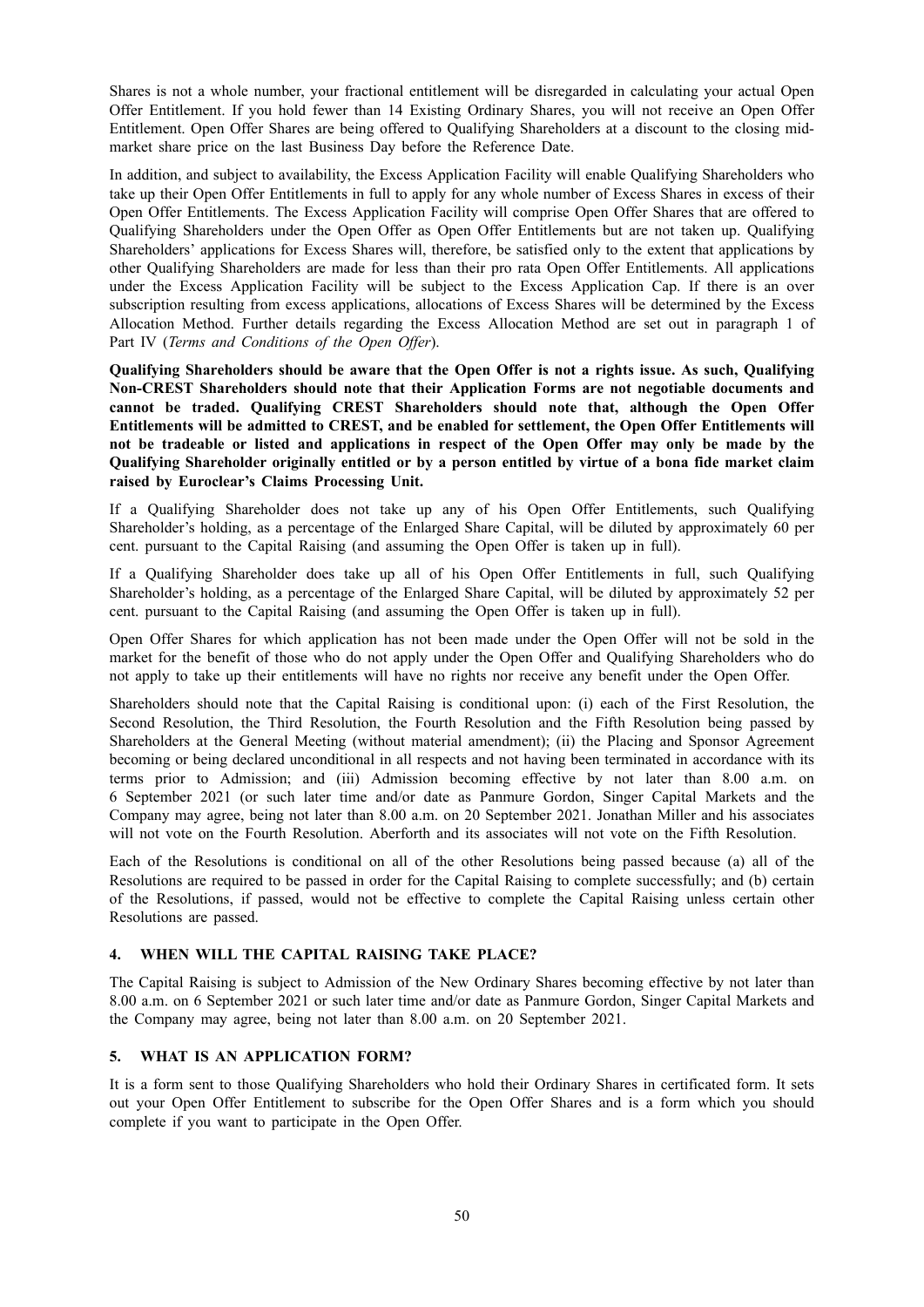# **6. WHAT IF I HAVE NOT RECEIVED AN APPLICATION FORM OR I HAVE LOST MY APPLICATION FORM?**

If you have not received an Application Form and you do not hold your Ordinary Shares in CREST, this probably means that you are not eligible to participate in the Open Offer. Some Qualifying Shareholders, however, will not receive an Application Form but may still be able to participate in the Open Offer, including:

- 1. Qualifying CREST Shareholders;
- 2. Qualifying Non-CREST Shareholders who bought Ordinary Shares before the Ex-Entitlements Date but were not registered as the holders of those Ordinary Shares at the Record Date (see question 7 below); and
- 3. certain Overseas Shareholders.

If you have not received an Application Form but think that you should have received one, or you have lost your Application Form, please contact Equiniti on 0333-207-6534 or +44 333-207-6534 (if calling from outside the UK). Lines are open from 08:30 to 17:30 (UK time) Monday to Friday (excluding English and Welsh public holidays). Calls to the helpline from outside the UK will be charged at the applicable international rate. Please note that calls may be recorded and randomly monitored for security and training purposes. Please note that Equiniti cannot provide advice on the merits of the proposals nor give personal, business, financial, tax, investment or legal advice.

# **7. IF I BOUGHT ORDINARY SHARES BEFORE 13 AUGUST 2021 (THE EX-ENTITLEMENTS DATE) WILL I BE ELIGIBLE TO PARTICIPATE IN THE OPEN OFFER?**

If you bought Ordinary Shares before the Ex-Entitlements Date but you were not registered as the holder of those Ordinary Shares at the Record Date you may still be eligible to participate in the Open Offer. If you are in any doubt, please consult your stockbroker, bank or other appropriate financial adviser, or whoever arranged your share purchase, to ensure you claim your entitlement. You will not be entitled to the Open Offer Shares in respect of any Ordinary Shares acquired on or after the Ex-Entitlements Date.

# **8. I HOLD MY ORDINARY SHARES IN UNCERTIFICATED FORM IN CREST. WHAT DO I NEED TO DO IN RELATION TO THE OPEN OFFER?**

CREST members should follow the instructions set out in Part IV (*Terms and Conditions of the Open Offer*) of this document. Persons who hold Ordinary Shares through a CREST member should be informed by the CREST member through which they hold their Ordinary Shares of the Open Offer Shares which they are entitled to take up under the Open Offer and should contact them if they do not receive this information.

# **9. I HOLD MY ORDINARY SHARES IN CERTIFICATED FORM. HOW DO I KNOW I AM ELIGIBLE TO PARTICIPATE IN THE OPEN OFFER?**

If you receive an Application Form, are not a Shareholder with a registered address in a Excluded Territory, and are not physically located in the United States or any other Excluded Territory, then you should be eligible to participate in the Open Offer as long as you have not sold all of your Ordinary Shares before the Ex-Entitlements Date.

Shareholders located in, or who are citizens of, or who have an address in, a jurisdiction other than the United Kingdom will be subject to the laws of that jurisdiction and their ability to participate in the Open Offer may be affected accordingly. Shareholders who are located in, or who are citizens of, or who have an address in a jurisdiction outside of the United Kingdom should read paragraph 7 of Part IV (*Terms and Conditions of the Open Offer*) of this document and should take professional advice as to whether they are eligible and/or need to observe any formalities to enable them to take up the Open Offer Entitlement.

# **10. I HOLD MY ORDINARY SHARES IN CERTIFICATED FORM. HOW DO I KNOW HOW MANY NEW ORDINARY SHARES I AM ENTITLED TO TAKE UP?**

If you hold your Ordinary Shares in certificated form and, subject to certain limited exceptions, do not have a registered address in the United States or any other Excluded Territory, you will be sent an Application Form that shows:

- in Box 1, how many Ordinary Shares you held at the Record Date;
- in Box 2, how many New Ordinary Shares are comprised in your Open Offer Entitlement; and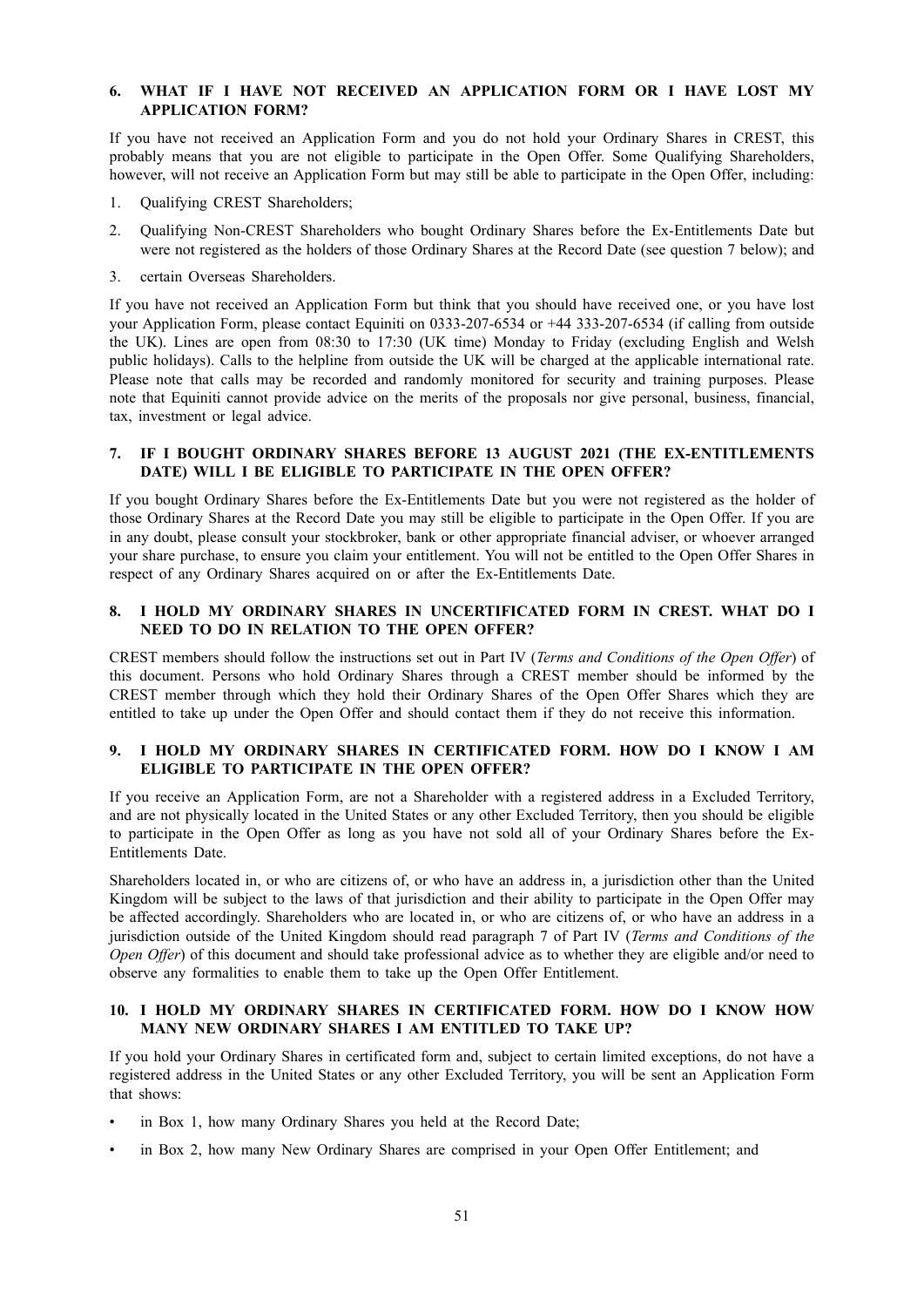• in Box 3, how much you need to pay in Pounds Sterling if you want to take up your right to subscribe for all of your Open Offer Entitlements.

If you would like to apply for any or all of the Open Offer Shares in your Open Offer Entitlement and any Excess Shares pursuant to the Excess Application Facility, you should complete the Application Form in accordance with the instructions printed on it and the information provided in this document. Completed Application Forms should be posted, along with a cheque or banker's draft drawn in the appropriate form, in the accompanying prepaid envelope to Equiniti, Corporate Actions, Aspect House, Spencer Road, Lancing, West Sussex BN99 6DA so as to be received by no later than 11.00 a.m. on 27 August 2021, after which time Application Forms will not be valid.

### **11. WHAT IF I HOLD OPTIONS AND AWARDS UNDER THE SHARE PLANS?**

Participants in the Share Plans will be advised separately of adjustments (if any) to their rights.

# **12. I HOLD MY EXISTING ORDINARY SHARES IN CERTIFICATED FORM AND AM ELIGIBLE TO RECEIVE AN APPLICATION FORM. WHAT ARE MY CHOICES IN RELATION TO THE OPEN OFFER?**

#### **12.1** *If you do not want to take up your Open Offer Entitlement*

If you do not want to take up your Open Offer Entitlement you do not need to do anything. In these circumstances, you will not receive any Open Offer Shares. You cannot sell your Open Offer Entitlement to anyone else.

If you do not take up your Open Offer Entitlement then following the issue of the New Ordinary Shares pursuant to the Capital Raising, your interest in the Company will be diluted by approximately 60 per cent. (assuming that the Open Offer is taken up in full).

### 12.2 If you want to take up some but not all of the Open Offer Shares under your Open Offer Entitlement

If you want to take up some but not all of the Open Offer Shares under your Open Offer Entitlement, you should write the number of Open Offer Shares you want to take up in Box 4 of your Application Form; for example, if you have an Open Offer Entitlement for 50 Open Offer Shares but you only want to apply for 25 Open Offer Shares, then you should write '25' in Box 4. To work out how much you need to pay for the Open Offer Shares, you need to multiply the number of Open Offer Shares you want (in this example, '25') by 20 pence (the Offer Price) giving you an amount of £5.00 in this example.

You should write this total sum in Box 7, rounding down to the nearest whole pence, and this should be the amount your cheque or banker's draft is made out for. You should then return the completed Application Form, together with a cheque or banker's draft for that amount, in the accompanying pre-paid envelope by post to Equiniti, Corporate Actions, Aspect House, Spencer Road, Lancing, West Sussex BN99 6DA so as to be received by no later than 11.00 a.m. on 27 August 2021, after which time Application Forms will not be valid. If you post your Application Form by first class post, it is recommended that you allow at least four Business Days for delivery.

All payments should be in Pounds Sterling and made by cheque or banker's draft made payable to 'Equiniti Limited re McColl's Retail Group plc Open Offer' and crossed 'A/C payee only'. Cheques or banker's drafts must be drawn on an account at a bank or building society or a branch of a bank or building society which is in the UK, the Channel Islands or the Isle of Man and which is either a settlement member of the Cheque and Credit Clearing Company Limited or the CHAPS Clearing Company Limited or which has arranged for its cheques or banker's drafts to be cleared through the facilities provided by either of those companies. Cheques and banker's drafts must bear the appropriate sorting code number in the top right-hand corner and must be for the full amount payable on application. Post-dated cheques will not be accepted.

Cheques drawn on a non-UK bank will be rejected. Third party cheques may not be accepted with the exception of building society cheques or banker's drafts where the building society or bank has inserted details of the name of the account holder and have either added the building society or bank branch stamp or have provided a supporting letter confirming the source of funds. The account name should be the same as that shown on the application. Cheques or banker's drafts will be presented for payment upon receipt. Payments via CHAPS, BACS or electronic transfer will not be accepted. The Company reserves the right to instruct Equiniti to seek special clearance of cheques and banker's drafts to allow the Company to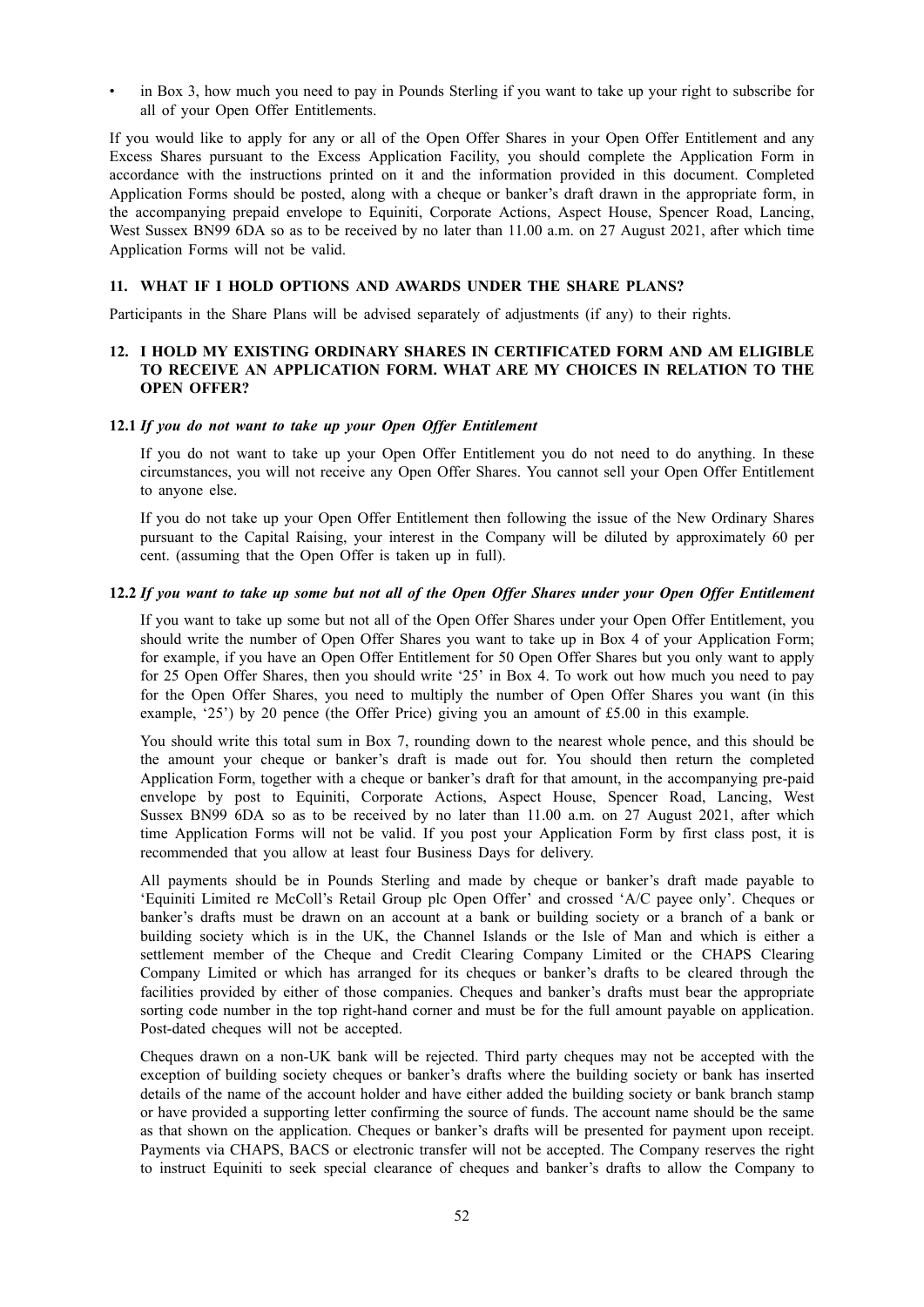obtain value for remittances at the earliest opportunity. No interest will be paid on payments made before they are due. It is a term of the Open Offer that cheques shall be honoured on first presentation and the Company may elect to treat as invalid acceptances in respect of which cheques are not so honoured. All documents, cheques and banker's drafts sent through the post will be sent at the risk of the sender.

A definitive share certificate will then be sent to you for the New Ordinary Shares that you take up. Your definitive share certificate for Open Offer Shares is expected to be despatched to you within ten Business Days of Admission.

## **12.3** *If you want to take up all of your Open Offer Entitlement*

If you want to take up all of the Open Offer Shares available to you through your Open Offer Entitlement, all you need to do is complete Box 4 and Box 7 and sign page 2 of the Application Form (ensuring that all joint holders sign (if applicable)) and send the Application Form, together with your cheque or banker's draft for the amount (as indicated in Box 3 of your Application Form), payable to 'Equiniti Limited re McColl's Retail Group plc Open Offer' and crossed 'A/C payee only', in the accompanying pre-paid envelope by post to Equiniti Limited, Corporate Actions, Aspect House, Spencer Road, Lancing, West Sussex BN99 6DA so as to be received by no later than 11.00 a.m. on 27 August 2021, after which time Application Forms will not be valid. If you post your Application Form by first class post, it is recommended that you allow at least four Business Days for delivery.

A definitive share certificate will then be sent to you for the Open Offer Shares that you take up. Your definitive share certificate for Open Offer Shares is expected to be despatched to you within 14 days of Admission of the Open Offer Shares.

### **12.4** *If you want to take up Excess Shares pursuant to the Excess Application Facility*

If you have taken up all of your Open Offer Entitlements and you want to apply for Excess Shares you may do so by completing Boxes 4, 5, 6, and 7 of the Application Form. However, the maximum number of Open Offer Shares to be issued is fixed and will not be increased in response to any applications under the Excess Application Facility. Applications under the Excess Application Facility will therefore only be satisfied to the extent of any basic entitlements not taken up by other Qualifying Shareholders. Applications under the Excess Application Facility shall be allocated in such manner as the Directors may determine, in their absolute discretion, and no assurance can be given that the applications by Qualifying Shareholders will be met in full or in part or at all.

If there is an over subscription resulting from excess applications, allocations of Excess Shares will be determined by the Excess Allocation Method. Further details regarding the Excess Allocation Method are set out in paragraph 1 of Part IV (*Terms and Conditions of the Open Offer).* Excess monies will be returned as soon as reasonably practicable thereafter, without payment of interest and at the applicant's sole risk. In this event, Qualifying Non-CREST Shareholders will receive the refund either as a cheque by first class post to the address set out on the Application Form or returned direct to the account of the bank or building society on which the relevant cheque or banker's draft was drawn, as soon as practicable, not later than 10 Business Days following the date on which the results of the Capital Raising are announced.

Each Qualifying CREST Shareholder will also receive a credit to his or her CREST Stock Account of his or her Excess CREST Open Offer Entitlement which will be equal to 10 times their balance of Existing Ordinary Shares held at the Record Date. Qualifying CREST Shareholders should note that this is not a cap on the maximum number of Excess Shares they can apply for and if they wish to apply for more Excess Shares than the Excess CREST Open Offer Entitlements they have been credited then they should contact the Shareholder helpline on 0333-207-6534 from within the United Kingdom or +44 333-207-6534 if calling from outside of the United Kingdom to request an increased credit, ensuring to leave sufficient time for the additional Excess CREST Open Offer Entitlements to be credited to their account and for an application to be made in respect of those Excess CREST Open Offer Entitlements before the application deadline. Entitlements to Open Offer Shares will be rounded down to the nearest whole number (or zero) and any Open Offer Entitlements have been rounded down accordingly.

# 12.5 If I buy Existing Ordinary Shares after the Record Date, will I be eligible to participate in the Open *Offer?*

If you bought your Existing Ordinary Shares after the Record Date, you are unlikely to be able to participate in the Open Offer in respect of such Existing Ordinary Shares. If you are in any doubt, please consult your stockbroker, bank manager or other appropriate financial adviser, or whoever arranged your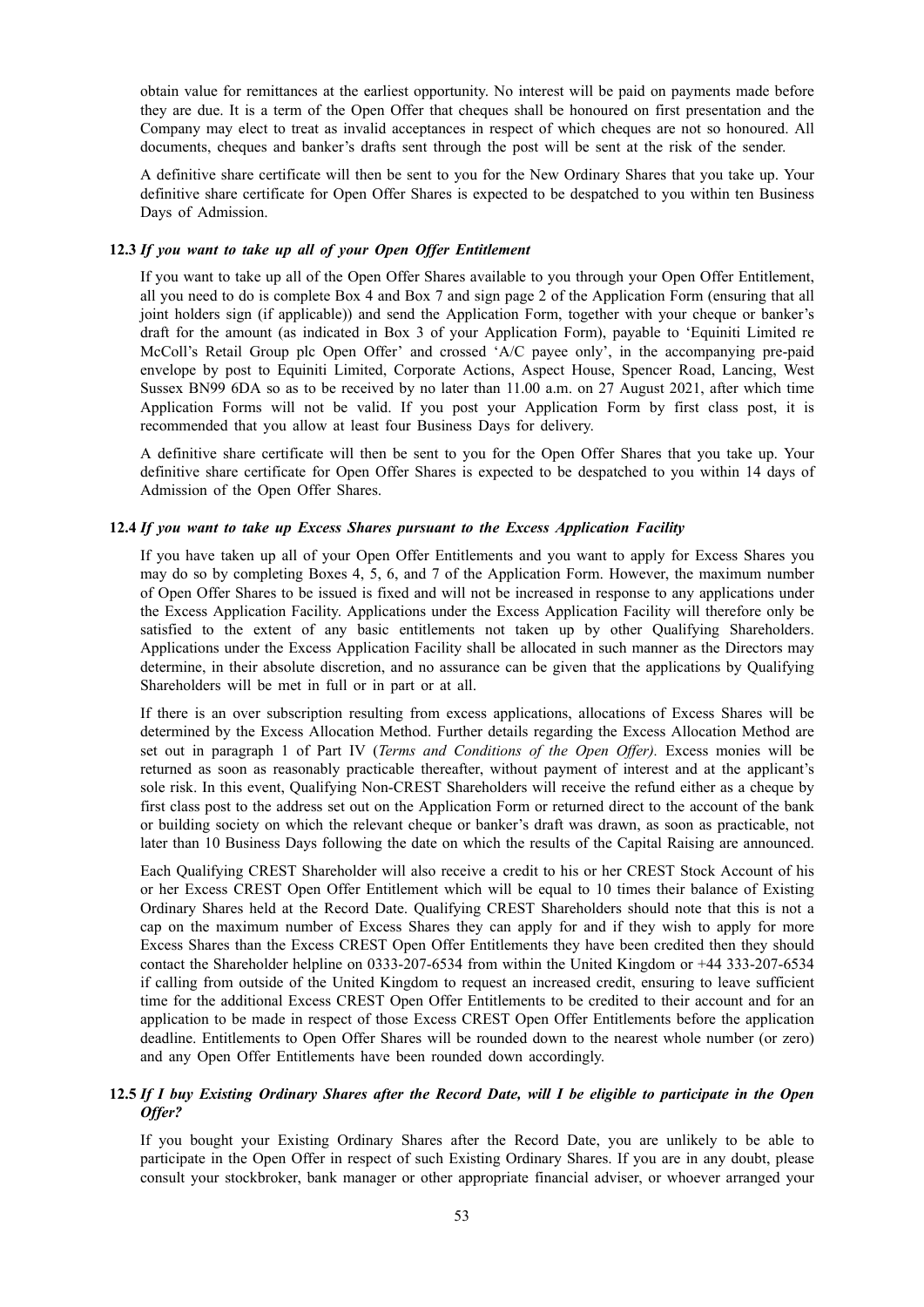share purchase. If you buy Existing Ordinary Shares on or after 6.00 p.m. on 10 August 2021, you will not be able to participate in the Open Offer in respect of such Existing Ordinary Shares.

# **13. I AM A QUALIFYING SHAREHOLDER, DO I HAVE TO APPLY FOR ALL THE OPEN OFFER SHARES I AM ENTITLED TO APPLY FOR?**

You can take up any number of the Open Offer Shares allocated to you under your Open Offer Entitlement, and you can also apply for Excess Shares pursuant to the Excess Application Facility provided you have taken up your Open Offer Entitlement in full. Your maximum Open Offer Entitlement is shown on your Application Form in Box 2.

Any applications by a Qualifying Shareholder for a number of Open Offer Shares which is equal to or less than that person's Open Offer Entitlement will be satisfied, subject to the Open Offer becoming unconditional. If you decide not to take up all of the Open Offer Shares comprised in your Open Offer Entitlement, then your proportion of the ownership and voting interest in the Company will be reduced to a greater extent than if you had decided to take up your full entitlement. Please refer to the answers to questions 12.1, 12.2, 12.3 and 12.4 for further information.

If there is an over subscription resulting from excess applications, allocations of Excess Shares will be determined by the Excess Allocation Method. Further details regarding the Excess Allocation Method are set out in paragraph 1 of Part IV (*Terms and Conditions of the Open Offer*).

# **14. WILL I HAVE TO PAY ANY FEES FOR TAKING UP MY OPEN OFFER ENTITLEMENT?**

There will be no fee payable by you for taking up your Open Offer Entitlement (the only payment required is payment of an amount equal to the number of Open Offer Shares taken up by you, multiplied by the Offer Price).

# **15. WILL I BE TAXED IF I TAKE UP MY ENTITLEMENTS?**

If you are resident in the UK for UK tax purposes, you will not have to pay UK tax when you take up your right to receive New Ordinary Shares, although the Capital Raising may affect the amount of UK tax you pay when you sell your Ordinary Shares.

Further information for Qualifying Shareholders who are resident in the UK for UK tax purposes is contained in Part IX (*UK Taxation)* of this document. Shareholders who are in any doubt as to their tax position or who are subject to tax in any jurisdiction other than the United Kingdom should consult their professional advisers immediately.

# **16. WHAT SHOULD I DO IF I LIVE OUTSIDE THE UNITED KINGDOM?**

Your ability to apply to subscribe for Open Offer Shares may be affected by the laws of the country in which you live and you should take professional advice as to whether you require any governmental or other consents or need to observe any other formalities to enable you to take up your Open Offer Entitlement. Shareholders with registered addresses or who are located in the United States or any other Excluded Territory are not eligible to participate in the Open Offer. Your attention is drawn to the information in paragraph 7 of Part IV (*Terms and Conditions of the Open Offer*) of this document.

# **17. WILL THE CAPITAL RAISING AFFECT MY DIVIDENDS ON THE EXISTING ORDINARY SHARES?**

The New Ordinary Shares will, when issued and fully paid, rank equally in all respects with the Existing Ordinary Shares, including with regard to the right to receive all dividends or other distributions made, paid or declared, if any, by reference to a record date after the date of their issue.

Please note however that the Board has not declared any dividend (final or interim) for FY 2020 or a final dividend for FY 2019 for reasons of affordability and because the Company is currently restricted from paying a dividend until certain conditions of its Amended Credit Facility are satisfied (including achieving Group leverage below 1.75x trailing EBITDA). The Board does not expect that the funds received by the Group pursuant to the Capital Raising will be sufficient to reduce the leverage below 1.75x trailing EBITDA. The Board will keep the Group's dividend policy under review with the aim of reinstating the payment of dividends at an affordable and sustainable level once the Group's strategic change programme has gathered momentum and the Group has de-levered.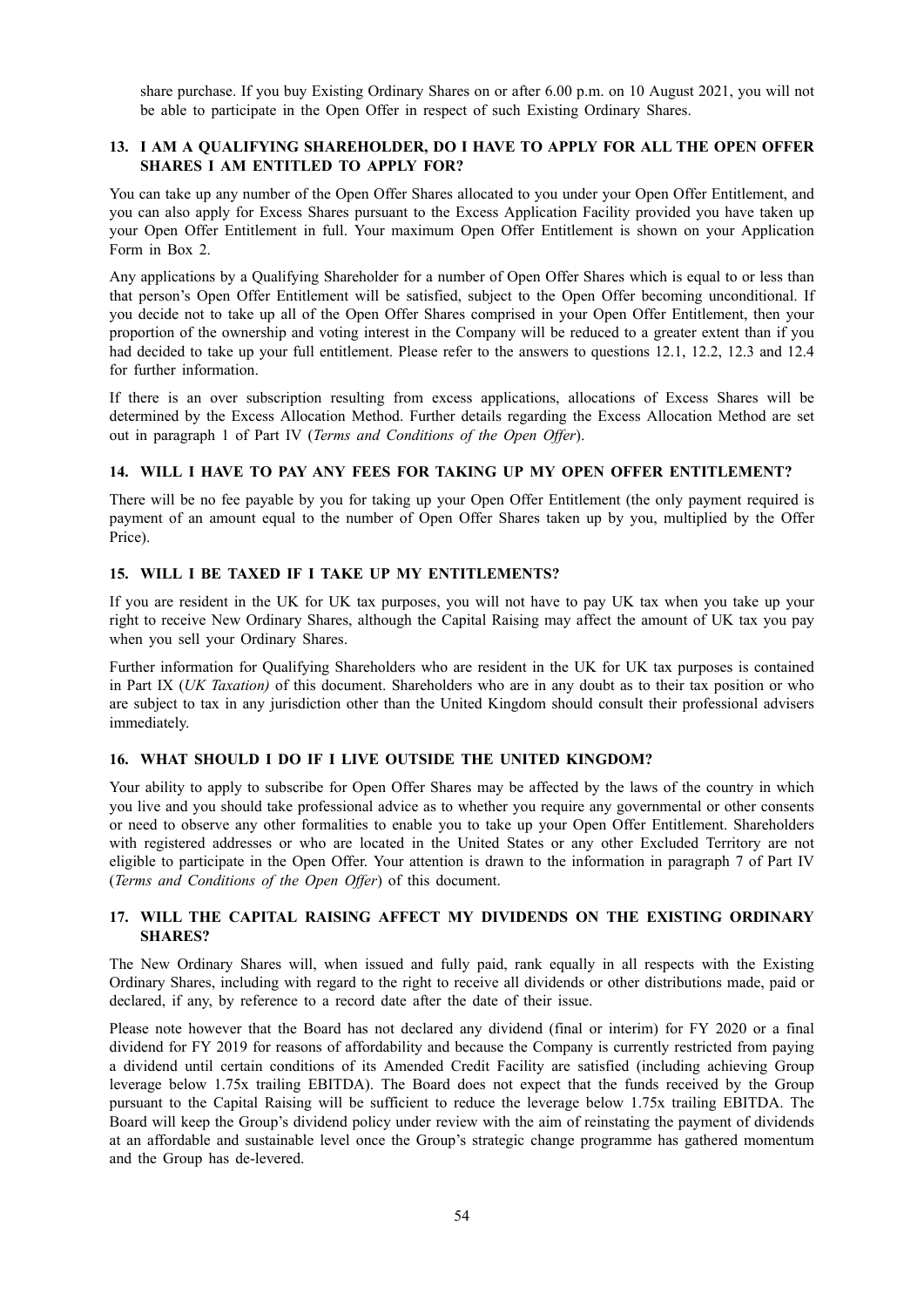## **18. WHAT IF I CHANGE MY MIND?**

If you are a Qualifying Non-CREST Shareholder, once you have sent your Application Form and payment to the Registrar you cannot withdraw your application or change the number of Open Offer Shares for which you have applied, except in very limited circumstances which are set out in paragraph 7 of Part IV (*Terms and Conditions of the Open Offer*) of this document.

# **19. WHAT SHOULD I DO IF I NEED FURTHER ASSISTANCE?**

If you have any other questions, please contact Equiniti on 0333-207-6534 or +44 333-207-6534 (if calling from outside the UK). Lines are open from 08:30 to 17:30 (UK time) Monday to Friday (excluding English and Welsh public holidays). Calls to the helpline from outside the UK will be charged at the applicable international rate. Please note that, for legal reasons, Equiniti are only able to provide information contained in this document (other than information relating to the Company's register of members) and, as such, will be unable to give advice on the merits of the Capital Raising or to provide financial advice. Equiniti staff can explain the options available to you, which forms you need to fill in and how to fill them in correctly.

Your attention is drawn to the further terms and conditions of the Open Offer set out in Part IV (*Terms and Conditions of the Open Offer*).

**The contents of this document or any subsequent communication from the Company, Panmure Gordon, Singer Capital Markets, or any of their respective affiliates, officers, directors, employees or agents are** not to be construed as legal, financial or tax advice. Each prospective investor should consult his, her or **its own solicitor, independent financial adviser or tax adviser for legal, financial or tax advice.**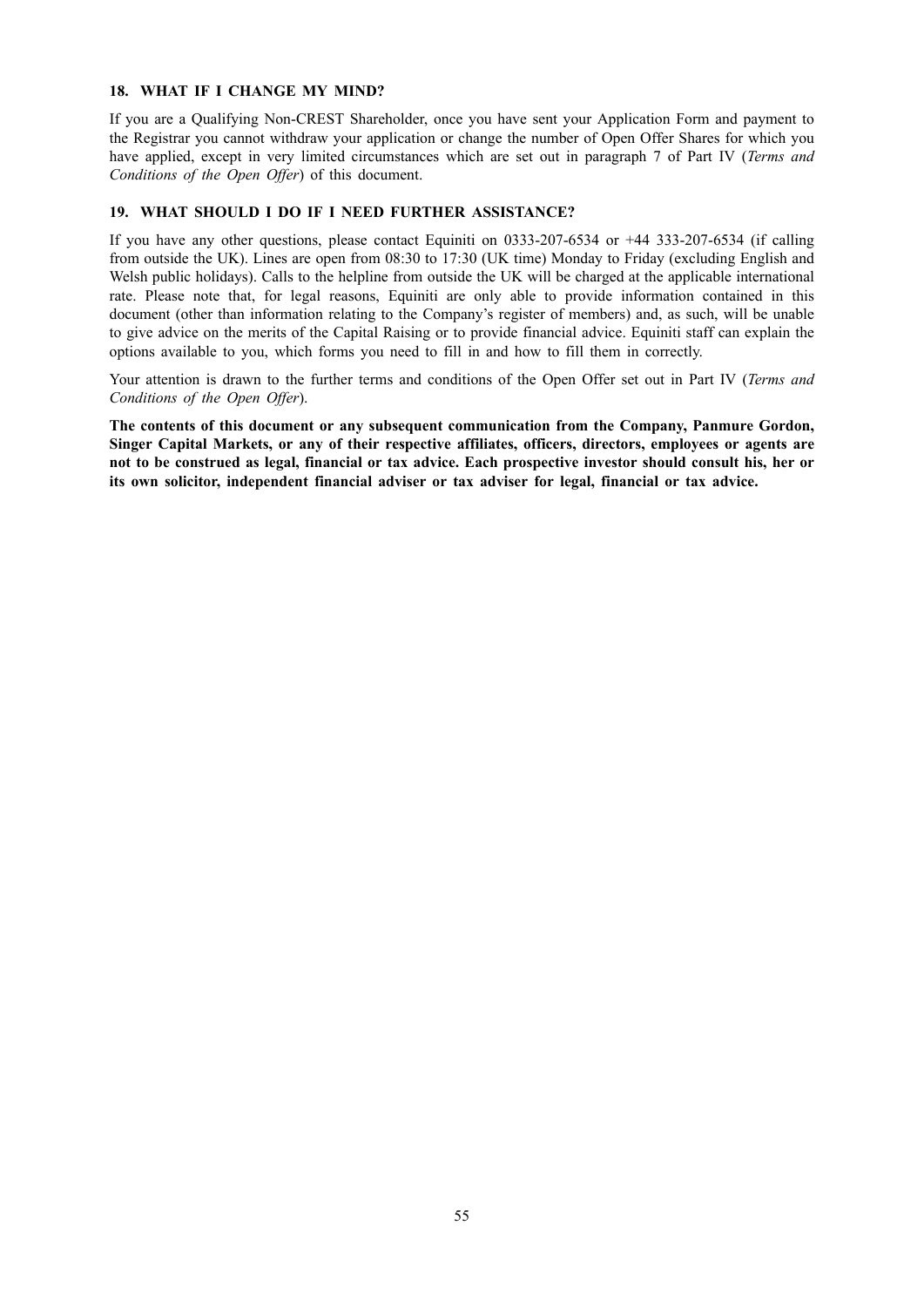### **PART III**

#### **INFORMATION ON THE NEW ORDINARY SHARES**

### **1. DESCRIPTION OF THE TYPE AND CLASS OF SECURITIES ADMITTED**

The New Ordinary Shares will be Ordinary Shares with a nominal value of £0.001 each. The ISIN for the New Ordinary Shares will be that of the Existing Ordinary Shares, being GB00BJ3VW957. The New Ordinary Shares will be created under the Companies Act and the Articles of Association.

The New Ordinary Shares will be credited as fully paid and will be issued free from all liens, equities, charges, encumbrances and other interests, and rank in full for all dividends or other distributions thereafter declared, made or paid on the share capital of the Company, save in respect of any dividend or distribution with a record date falling before the date of the issue of the New Ordinary Shares.

# **2. LISTING**

Application has been made to the FCA and to the London Stock Exchange for the New Ordinary Shares to be admitted to the premium segment of the Official List and to trading on the London Stock Exchange's main market for listed securities. Admission is expected to become effective and dealings commence on the London Stock Exchange in the New Ordinary Shares at 8.00 a.m. on 6 September 2021. Listing of the New Ordinary Shares will not be sought on any stock exchange in connection with the Capital Raising other than the London Stock Exchange.

# **3. FORM AND CURRENCY OF THE NEW ORDINARY SHARES**

The New Ordinary Shares resulting from the Capital Raising will be issued in registered form and will be capable of being held in certificated and uncertificated form.

Title to the certificated New Ordinary Shares will be evidenced by entry in the register of members of the Company and title to uncertificated New Ordinary Shares will, in respect of Shareholders, be evidenced by entry in the operator register maintained by Euroclear UK (which forms part of the register of the Company). The registrars of the Company are Equiniti.

If any New Ordinary Shares are converted from uncertificated to certificated form, share certificates will be issued in respect of those shares in accordance with the Articles and applicable legislation.

The New Ordinary Shares will be denominated in Pounds Sterling.

# **4. RIGHTS ATTACHED TO THE NEW ORDINARY SHARES**

The Articles of the Company are available for inspection on the Company's website as specified in paragraph 17 of Part X (*Additional Information*).

### *Share rights*

Subject to and in accordance with the provisions of the Companies Act, the Company may issue redeemable shares. Without prejudice to any special rights previously conferred on the holders of any Existing Shares, any share may be issued on terms that they are, at the option of the Company or a member liable, to be redeemed on such terms and in such manner as may be determined by the Board (such terms to be determined before the shares are allotted).

Subject to the provisions of the Articles and the Companies Act, the power of the Company to offer, allot and issue any unissued shares and any shares lawfully held by the Company or on its behalf (such as shares held in treasury) shall be exercised by the Board at such time and for such consideration and upon such terms and conditions as the Board shall determine.

The Company may by ordinary resolution alter its share capital in accordance with the Companies Act. The resolution may determine that, as between the holders of shares resulting from the sub-division, any of the shares may have any preference or advantage or be subject to any restriction as compared with the others.

There is no right of conversion or redemption attached to the New Ordinary Shares.

### *Voting rights*

Subject to any specials terms as to voting upon which any shares may be issued, or may for the time being be held and any restriction on voting referred to below, every shareholder present in person or by proxy at a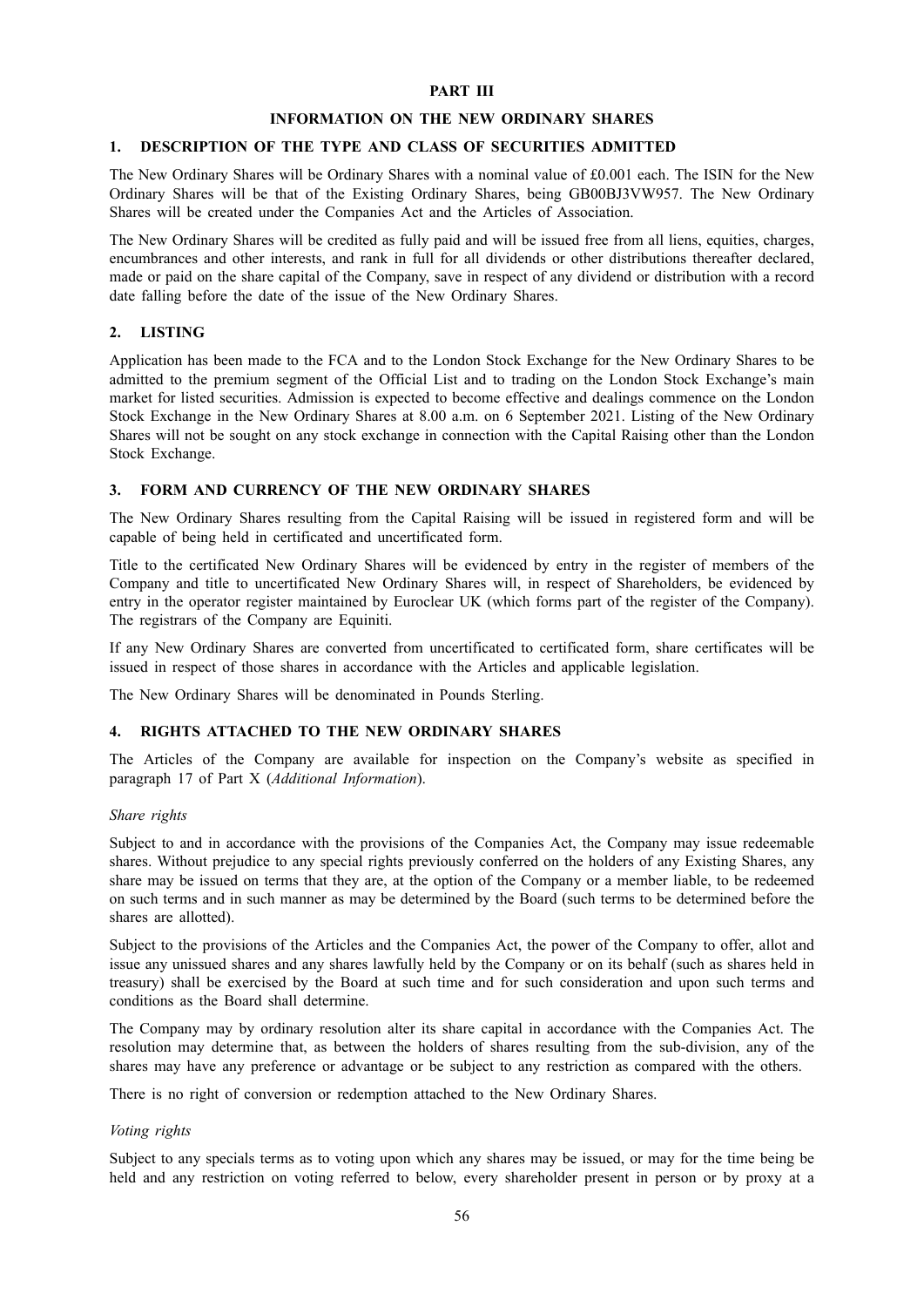general meeting of the Company shall have one vote on a show of hands and, on a poll, every shareholder present in person or by proxy shall have one vote for every New Ordinary Share of which he is the holder.

The duly authorised representative of a corporate shareholder may exercise the same powers on behalf of that corporation as it could exercise if it were an individual shareholder.

A shareholder is not entitled to vote unless all calls due from him have been paid.

A shareholder is also not entitled to attend or vote at meetings of the Company in respect of any shares held by him in relation to which he or any other person appearing to be interested in such shares has been duly served with a notice under section 793 of the Companies Act and, having failed to comply with such notice within the period specified in such notice (being not less than 28 days from the date of service of such notice), is served with a disenfranchisement notice. Such disentitlement will apply only for so long as the notice from the Company has not been complied with or until the Company has withdrawn the disenfranchisement notice, whichever is the earlier.

### *Restrictions*

A shareholder is not entitled to vote at any general meeting or at any separate meeting of the holders of any class of shares, or exercise any other right conferred by membership at any general meeting or at any separate meeting of the holders of any class of shares, either in person or by proxy, in respect of any share held by them unless all amounts presently payable by them in respect of that share have been paid.

If any member, or any other person appearing to be interested in shares held by such member, has been duly served with a notice under section 793 of the Act and is in default for the prescribed period in supplying to the Company the information thereby required, then (unless the Board otherwise determines) in respect of the shares in relation to which the default occurred and any other shares held by the member, the member will not be entitled (for so long as the default continues) to attend or vote either personally or by proxy at a general meeting or at a separate meeting of the holders of that class of shares or to exercise any other right conferred by membership in relation to general meetings or separate meetings of the holders of any class of shares of the Company.

### *Pre-emption rights*

There are no pre-emption rights under the Articles in respect of transfers of Shares. In certain circumstances Shareholders may have statutory pre-emption rights as provided for by the Act (save to the extent not previously disapplied by Shareholders). These statutory pre-emption rights would require the Company to offer new shares for allotment for cash to existing Shareholders on a pro rata basis before allotting them to other persons. In such circumstances, the procedure for the exercise of such statutory pre-emption rights would be set out in the documentation by which such shares would be offered to Shareholders.

# *Capitalisation of reserves or profits*

The Directors may, with the sanction of an ordinary resolution of the Company, capitalise any sum standing to the credit of any of the Company's reserve accounts or any sum standing to the credit of the Company's profit and loss account, in each case provided such sum is not required for paying any preferential dividend (whether or not available for distribution). The Directors will appropriate the capitalised sum to the holders of Shares proportionately in accordance with their shareholdings in the form of an allotment of fully paid-up bonus shares.

# *Return of capital*

On a voluntary winding-up of the Company, the liquidator may, with the sanction of a special resolution of the Company and subject to the Companies Act and the Insolvency Act 1986 (as amended), divide amongst the shareholders of the Company in specie the whole or any part of the assets of the Company, or vest the whole or any part of the assets in trustees upon such trusts for the benefit of the members as the liquidator, with the like sanction, shall determine.

#### *Variation of rights*

Subject to the Companies Act, all or any of the rights attached to any class of share may (unless otherwise provided by the terms of issue of shares of that class) be varied (whether or not the Company is being wound up) either with the written consent of the holders of not less than three-quarters in nominal value of the issued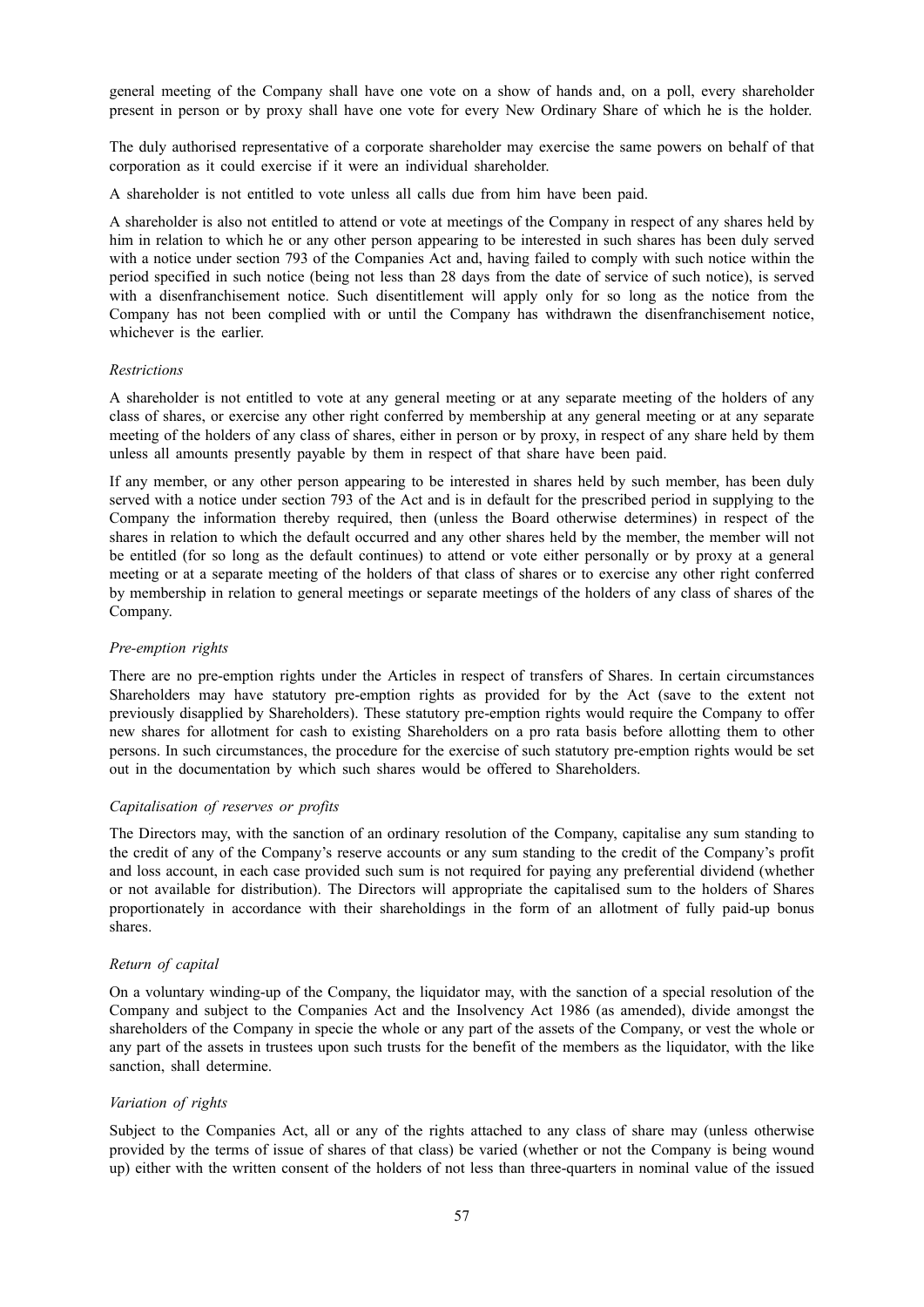shares of that class or with the sanction of a special resolution passed at a separate general meeting of such holders. The quorum at any such general meeting is two persons holding or representing by proxy at least onethird in nominal value of the issued shares of that class and at an adjourned meeting the quorum is one holder present in person or by proxy, whatever the amount of his shareholding. Any holder of shares of the class in question present in person or by proxy may demand a poll. Every holder of shares of the class shall be entitled, on a poll, to one vote for every share of the class held by him. Except as mentioned above, such rights shall not be varied.

# *Transfer of shares*

The New Ordinary Shares will be in registered form and will be capable of being held in certificated and uncertificated form. The Articles provide for shares to be held in CREST accounts, or through another system for holding shares in uncertificated form, such shares being referred to as "Participating Securities". Subject to such of the restrictions in the Articles as shall be applicable, any member may transfer all or any of his shares. In the case of shares represented by a certificate ("**Certificated Shares**"), the transfer shall be made by an instrument of transfer in the usual form or in any other form which the Board may approve. A transfer of a Participating Security need not be in writing, but shall comply with such rules as the Board may make in relation to the transfer of such shares, a CREST transfer being acceptable under the current rules.

The instrument of transfer of a Certificated Share shall be executed by or on behalf of the transferor and (in the case of a partly paid share) by or on behalf of the transferee, and the transferor is deemed to remain the holder of the share until the name of the transferee is entered in the register of members.

The Board may, in its absolute discretion and without assigning any reason therefore, refuse to register any instrument of transfer of shares, all or any of which are not fully paid.

The Board may also refuse to register a transfer unless:

- in the case of a Certificated Share, the instrument of transfer, duly stamped (if required) is lodged at the registered office of the Company or at some other place as the Board may appoint accompanied by the relevant share certificate and such other evidence of the right to transfer as the Board may reasonably require;
- b) in the case of a Certificated Share, the instrument of transfer is in respect of only one class of share; and
- c) in the case of a transfer to joint holders of a Certificated Share, the transfer is in favour of not more than four such transferees.

The Board may also decline to register a transfer of shares if they represent not less than 0.25 per cent. by number of their class and there has been a failure to comply with a notice requiring disclosure of interests in the shares (as referred to in paragraph 4.8 below) unless the shareholder has not, and proves that no other person has, failed to supply the required information. Such refusal may continue until the failure has been remedied, but the Board shall not decline to register:

- a) a transfer in connection with a bona fide sale of the beneficial interest in any shares to any person who is unconnected with the shareholder and with any other person appearing to be interested in the share;
- b) a transfer pursuant to the acceptance of an offer made to all the Company's shareholders or all the shareholders of a particular class to acquire all or a proportion of the shares or the shares of a particular class; or
- c) a transfer in consequence of a sale made through a recognised investment exchange or any stock exchange outside the UK on which the Company's shares are normally traded.

The special rights conferred upon the holders of any shares or class of shares shall not, unless otherwise expressly provided in the Articles or the conditions of issue of such shares, be deemed to be varied by the creation or issue of new shares ranking pari passu therewith or subsequent thereto.

# **5. DIVIDENDS**

The New Ordinary Shares will rank pari passu with the Existing Ordinary Shares and will rank in full for all dividends and distributions thereafter declared, made or paid on the share capital of the Company, save in respect of any dividend or distribution with a record date falling before the date of the issue of the New Ordinary Shares.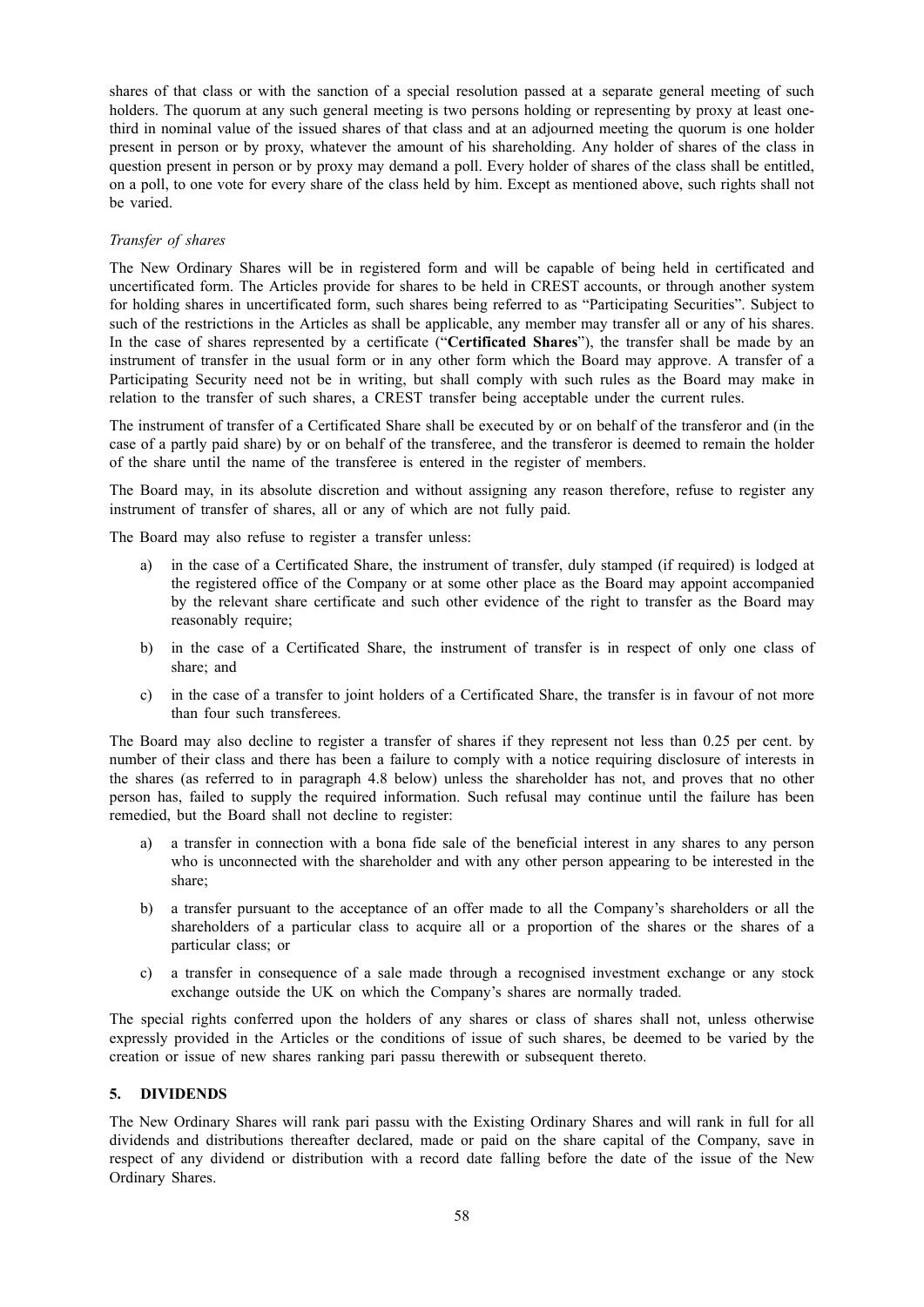Subject to the Companies Act, the Company may, by ordinary resolution, declare dividends to be paid to members of the Company according to their rights and interests in the profits of the Company available for distribution, but no dividend shall be declared in excess of the amount recommended by the Board. Subject to the provisions of the Companies Act and the Articles, the Board may declare and pay dividends without Shareholder approval. Such dividends are known as interim dividends and, unlike final dividends, become a debt payable to the Shareholders only upon actual payment.

Except insofar as the rights attaching to, or the terms of issue of, any share otherwise provide (no such shares presently being in issue), all dividends shall be apportioned and paid pro rata according to the amounts paid or credited as paid up (other than in advance of calls) on the shares during any portion or portions of the period in respect of which the dividend is paid.

Any dividend unclaimed after a period of 12 years from the date of declaration shall be forfeited and shall revert to the Company.

The Board may withhold dividends payable on shares representing not less than 0.25 per cent. by number of the issued shares of any class after there has been a failure to comply with any notice under section 793 of the Companies Act requiring the disclosure of information relating to interests in the shares concerned.

The Board understands that dividend payments are an important part of the Group's returns to Shareholders and believes in balancing those returns to Shareholders with investment in the business to support future growth. However, the Board has not declared any dividend (final or interim) for FY 2020 or a final dividend for FY 2019 for reasons of affordability and because the Company is currently restricted from paying a dividend until certain conditions of its Amended Credit Facility are satisfied (including achieving Group leverage below 1.75x trailing EBITDA). The Board does not expect that the funds received by the Group pursuant the Capital Raising will be sufficient to reduce the leverage below 1.75x trailing EBITDA. The Board will keep the Group's dividend policy under review with the aim of reinstating the payment of dividends at an affordable and sustainable level once the Group's strategic change programme has gathered momentum and the Group has delevered.

Dividends are declared and paid in Pounds Sterling to registered Shareholders.

The dividends (in pence) paid on the Ordinary Shares in respect of the last three years were as follows:

|                                                                                                                                                            | Dividend per<br><b>Ordinary Share</b><br>(pence) |
|------------------------------------------------------------------------------------------------------------------------------------------------------------|--------------------------------------------------|
| 2020 final dividend $\ldots$ $\ldots$ $\ldots$ $\ldots$ $\ldots$ $\ldots$ $\ldots$ $\ldots$ $\ldots$ $\ldots$ $\ldots$ $\ldots$ $\ldots$ $\ldots$ $\ldots$ |                                                  |
|                                                                                                                                                            |                                                  |
|                                                                                                                                                            |                                                  |
|                                                                                                                                                            |                                                  |
|                                                                                                                                                            | 06                                               |
|                                                                                                                                                            | 34                                               |

# **6. AUTHORISATIONS RELATING TO THE NEW ORDINARY SHARES**

The New Ordinary Shares are being allotted under the authority to be obtained by the passing of the First Resolution and the Second Resolution at the General Meeting.

#### **7. MANDATORY TAKEOVER BIDS, SQUEEZE-OUT AND SELL-OUT RULES**

The Company is subject to the City Code on Takeovers and Mergers. Other than as provided by the City Code on Takeovers and Mergers and Chapter 3 of Part 28 of the Companies Act, there are no rules or provisions relating to mandatory bids and/or squeeze out and sell-out rules relating to Ordinary Shares.

# **8. PUBLIC TAKEOVER BIDS IN THE LAST AND CURRENT FINANCIAL YEAR**

There have been no public takeover bids by third parties in respect of the share capital of the Company in the last or current financial year.

# **9. TAXATION**

Please see paragraph 1 of Part IX (*UK Taxation)* for information relating to UK taxation (including a discussion of UK stamp duty and SDRT which is relevant to holders of New Ordinary Shares, irrespective of their tax residence).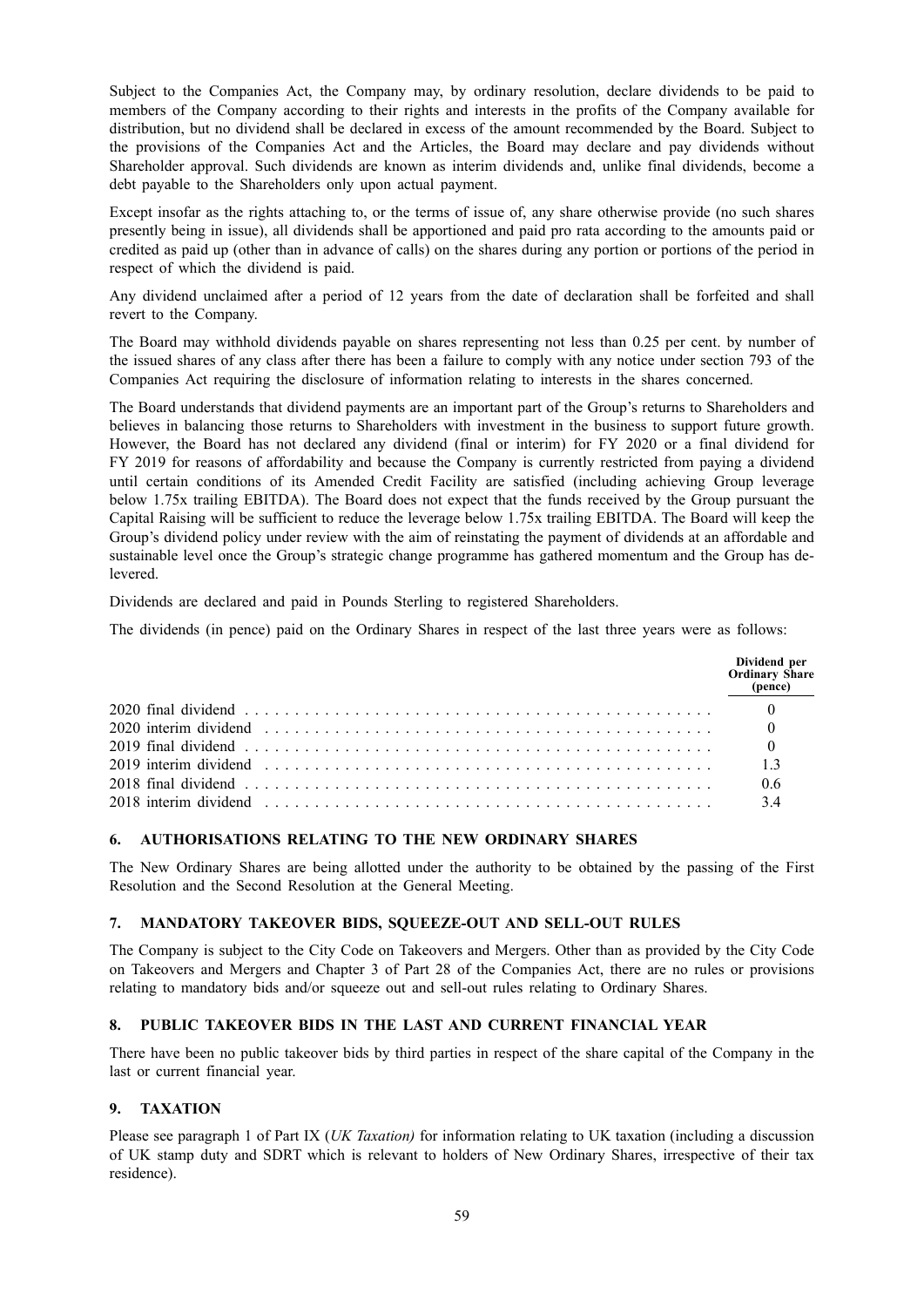### **PART IV**

#### **TERMS AND CONDITIONS OF THE OPEN OFFER**

# **INTRODUCTION**

As explained in Part I (*Letter from the Chairman*), the Board is proposing to raise £30 million (before expenses) by the issue of 150,000,000 New Ordinary Shares at the Offer Price pursuant to the Firm Placing and up to £5 million (before expenses) through the issue of 25,000,000 New Ordinary Shares pursuant to the Open Offer.

The Open Offer is an opportunity for Qualifying Shareholders to apply for in aggregate up to 25,000,000 Open Offer Shares pro rata to their current holdings at the Offer Price in accordance with the terms of the Open Offer.

Qualifying Shareholders who take up their Open Offer Entitlements in full may apply to subscribe for Excess Shares using the Excess Application Facility. Qualifying Non-CREST Shareholders wishing to apply to subscribe for Excess Shares may do so by completing the relevant sections on the Application Form. Qualifying CREST Shareholders who wish to and are able to apply to subscribe for more than their Open Offer Entitlements will have Excess Open Offer Entitlements credited to their stock account in CREST and should refer to paragraph 3 of this Part IV for information on how to apply for Excess Shares pursuant to the Excess Application Facility.

The Excess Application Facility will comprise Open Offer Shares that are offered to Qualifying Shareholders under the Open Offer as Open Offer Entitlements but are not taken up. Qualifying Shareholders' applications for Excess Shares will, therefore, be satisfied only to the extent that applications by other Qualifying Shareholders are made for less than their pro rata Open Offer Entitlements. All applications under the Excess Application Facility will be subject to the Excess Application Cap. If there is an over subscription resulting from excess applications, allocations of Excess Shares will be determined by the Excess Allocation Method. Further details regarding the Excess Allocation Method are set out in paragraph 1 of Part IV (*Terms and Conditions of the Open Offer*).

The Offer Price of 20 pence per New Ordinary Share represents an approximate 31.03 per cent. discount to the Closing Price of 29 pence per Ordinary Share on the Reference Date.

The Capital Raising is conditional upon: (i) each of the Resolutions, being passed by eligible Shareholders at the General Meeting (without material amendment); (ii) the Placing and Sponsor Agreement becoming or being declared unconditional (save in respect of Admission); and (iii) Admission becoming effective by not later than 8.00 a.m. on 6 September 2021 or such later time and/or date as Panmure Gordon, Singer Capital Markets and the Company may agree (being not later than 8.00 a.m. on 20 September 2021).

The New Ordinary Shares will be in registered form and capable of being held in certificated form or uncertificated form in CREST. The New Ordinary Shares issued pursuant to the Capital Raising will together represent approximately 60.3 per cent. of the Enlarged Share Capital of the Company immediately following the Capital Raising.

The New Ordinary Shares will, when issued and fully paid, rank equally in all respects with Existing Ordinary Shares, including the right to receive all dividends or other distributions declared, if any, by reference to a record date after the date of their issue.

Application will be made to the FCA for the New Ordinary Shares to be issued pursuant to the Capital Raising to be admitted to the premium listing segment of the Official List and to the London Stock Exchange for the New Ordinary Shares to be admitted for trading on the London Stock Exchange's main market for listed securities. It is expected that Admission will become effective and that dealings in the New Ordinary Shares to be issued pursuant to the Capital Raising will commence at 8.00 a.m. on 6 September 2021.

The Existing Ordinary Shares are already admitted to the premium listing segment of the Official List, to trading on the London Stock Exchange's main market for listed securities and to CREST.

Any Qualifying Shareholder who has sold or transferred all or part of their registered holdings of the Existing Ordinary Shares prior to the close of business on 10 August 2021 is advised to consult with his, her or its stockbroker, bank or other agent through or to whom the sale or transfer was effected as soon as possible since the invitation to apply for New Ordinary Shares under the Open Offer may be a benefit which may be claimed from him/her by the purchaser under the Rules of the London Stock Exchange.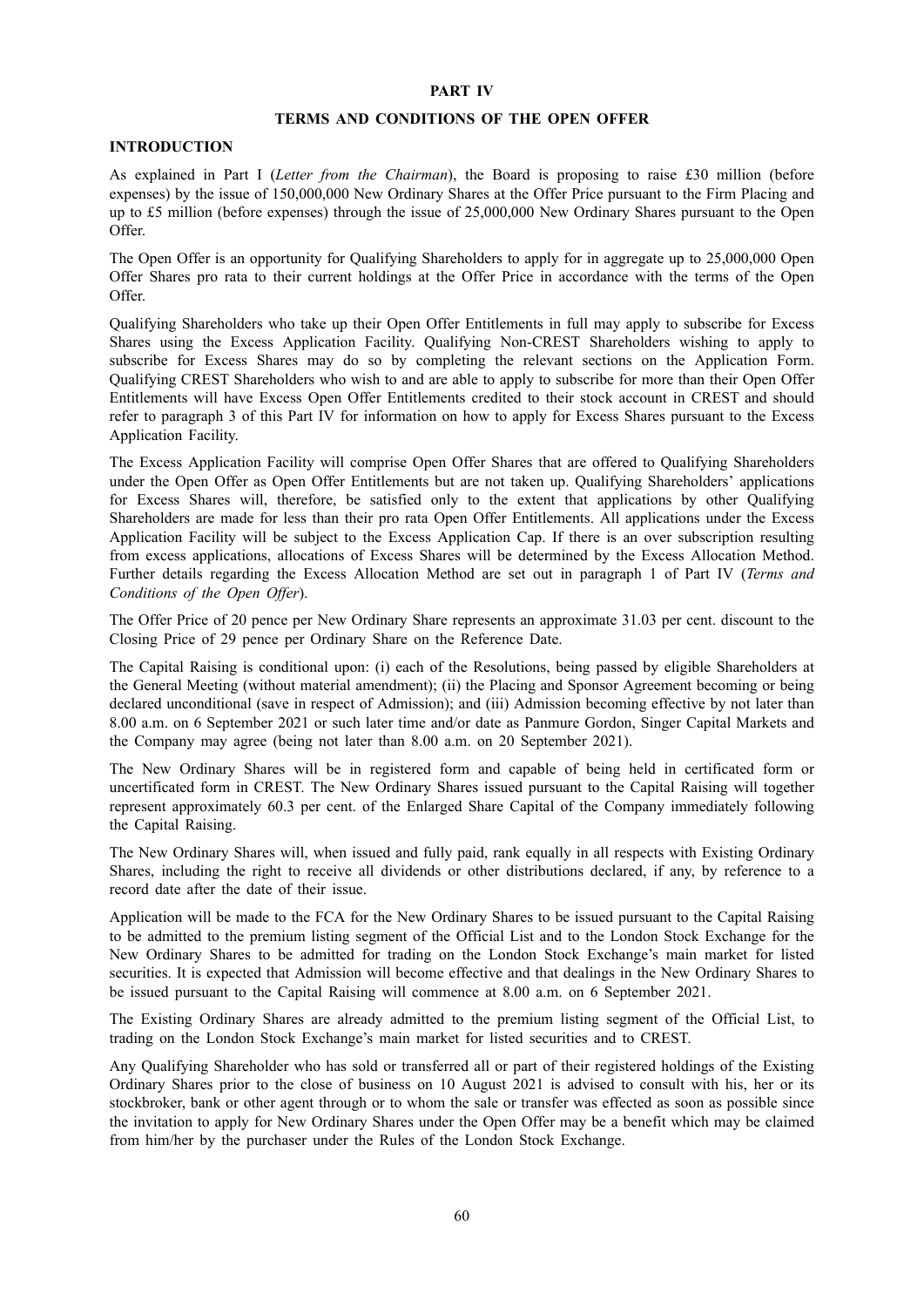# **1. TERMS AND CONDITIONS OF THE OPEN OFFER**

## *Open Offer Entitlements*

Subject to the terms and conditions set out below (and, in the case of Qualifying Non-CREST Shareholders, the Application Form), and pursuant to the Placing and Sponsor Agreement, each Qualifying Shareholder (other than, subject to certain exemptions) who is not a Restricted Shareholder is being given an opportunity to apply for Open Offer Shares at the Offer Price (payable in full on application and free of all expenses) on the following pro rata basis:

# **3 Open Offer Share for every 14 Existing Ordinary Shares**

held and registered in their name at the Record Date and so on in proportion to any other number of Existing Ordinary Shares then held.

Qualifying Shareholders may apply for any whole number of New Ordinary Shares. Applications by Qualifying Shareholders will be satisfied in full up to their Open Offer Entitlements. Fractional entitlements will be disregarded in calculating Qualifying Shareholders' Open Offer Entitlements. Accordingly, Qualifying Shareholders holding fewer than 14 Existing Ordinary Shares will not receive an Open Offer Entitlement. Holders of Existing Ordinary Shares in certificated and uncertificated form will be treated as separate accounts for the purposes of calculating Qualifying Shareholders' entitlements under the Open Offer, as will holdings under different designations and in different accounts.

# *Excess Application Facility*

Qualifying Shareholders who take up their Open Offer Entitlements in full may apply to subscribe for Excess Shares using the Excess Application Facility. Qualifying Non-CREST Shareholders wishing to apply to subscribe for Excess Shares may do so by completing the relevant sections on the Application Form. Qualifying CREST Shareholders who wish to and are able to apply to subscribe for more than their Open Offer Entitlements will have Excess Open Offer Entitlements credited to their stock account in CREST, and should refer to paragraph 3 of this Part IV for information on how to apply for Excess Shares pursuant to the Excess Application Facility.

The Excess Application Facility will comprise Open Offer Shares that are offered to Qualifying Shareholders under the Open Offer as Open Offer Entitlements but are not taken up. Qualifying Shareholders' applications for Excess Shares will, therefore, be satisfied only to the extent that applications by other Qualifying Shareholders are made for less than their pro rata Open Offer Entitlements. All applications under the Excess Application Facility will be subject to the Excess Application Cap. If there is an over subscription resulting from excess applications, allocations of Excess Shares will be determined by the Excess Allocation Method. Further details regarding the Excess Allocation Method are set out below.

Each Qualifying Shareholder's application under the Excess Application Facility will be subject to the Excess Application Cap which shall be calculated as follows (the "**Excess Application Cap**"):

a) the number of available Excess Shares

multiplied by

b) the number of Ordinary Shares held by the relevant Excess Share Applicant on the Record Date divided by the aggregate number of Ordinary Shares held by all Excess Share Applicants (subject to any resulting fractions of Excess Shares being rounded down to the nearest whole number)

plus, *in respect only* of those Excess Share Applicants whose applications for Excess Shares exceed the product of (a) and (b) above (the "**Excess Allocation Method**"):

c) the aggregate number (if any) of Open Offer Shares, by which individual applications for Excess Shares by Excess Share Applicants fall short of the respective products of (a) and (b) above

multiplied by

d) the number of Ordinary Shares held by the relevant Excess Share Applicant on the Record Date divided by the aggregate number of Ordinary Shares held by all Excess Share Applicants whose applications exceed the respective products of (a) and (b) above (subject to any resulting fractions of Excess Shares being rounded down to the nearest whole number).

Any Excess Shares for which there is insufficient demand to be allocated to any Qualifying Shareholder under the above mechanism will not be issued.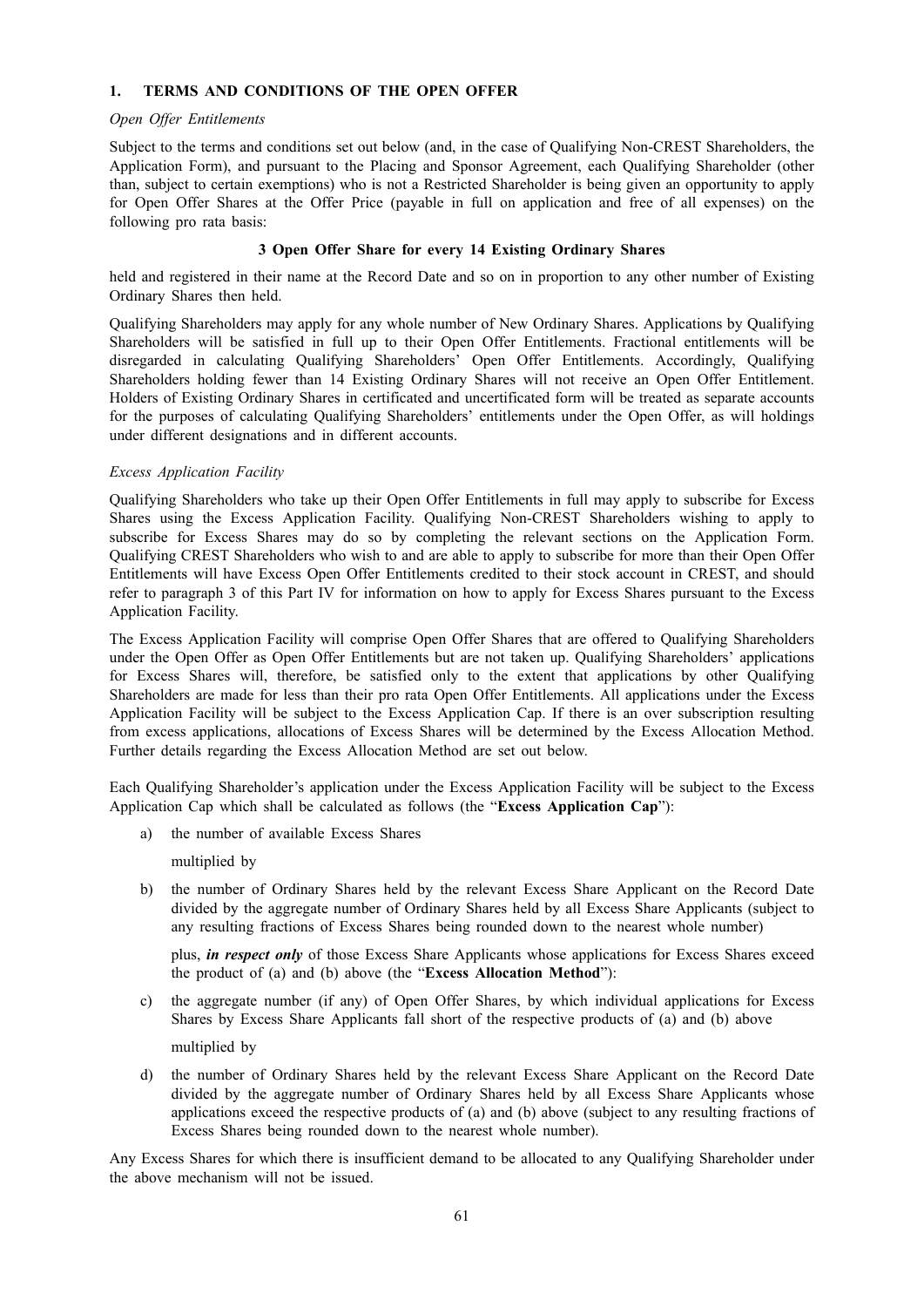Applications under the Excess Application Facility will be scaled back in accordance with the Excess Application Cap. As a result, no assurance can be given that the applications for Excess Shares by Qualifying Non-CREST Shareholders will be met in full or in part or at all. Excess monies in respect of applications which are not met in full will be returned to the applicant (at the applicant's risk) without interest as soon as practicable thereafter by way of cheque or CREST payment, as appropriate.

The Company will meet all applications from Qualifying Shareholders under the Excess Application Facility, subject to pro rata scaling as may be necessary due to demand, as mentioned above.

**Shareholders should be aware that the Open Offer is not a rights issue. As such, Qualifying Non-CREST Shareholders should note that their Application Forms are not negotiable documents and cannot be traded. Qualifying CREST Shareholders should further note that, although the Open Offer Entitlements and Excess Open Offer Entitlements will be admitted to CREST, and be enabled for settlement, the Open Offer Entitlements and Excess Open Offer Entitlements will not be tradeable or listed and applications in respect of the Open Offer may only be made by the Qualifying Shareholder** originally entitled or by a person entitled by virtue of a bona fide market claim. Open Offer Shares not **taken up by Shareholders under the Open Offer will be allocated to Qualifying Shareholders who apply under the Excess Application Facility (in accordance with the Excess Allocation Method) with the proceeds ultimately accruing for the benefit of the Company.**

**The attention of Shareholders and any persons (including, without limitation, custodians, nominees and trustees) who have a contractual or other legal obligation to forward this document or an Application** Form into a jurisdiction other than the UK is drawn to paragraph 7 of this Part IV (Terms and *Conditions of the Open Offer***) relating to Overseas Shareholders, which forms part of the terms and conditions of the Capital Raising. In particular, Restricted Shareholders will not be sent the Application Form. Unless instructed otherwise by the Company or the Joint Bookrunners, if you are resident or located in, or have a registered address in the United States and receive an Application Form, please destroy the Application Form.**

The New Ordinary Shares will rank *pari passu* in all respects with the Existing Ordinary Shares. The New Ordinary Shares are not being made available in whole or in part to the public except under the terms of the Open Offer.

The Open Offer is conditional, inter alia, upon: (i) each of the First Resolution, the Second Resolution, the Third Resolution, the Fourth Resolution and the Fifth Resolution being passed by Shareholders at the General Meeting (without material amendment); (ii) the Placing and Sponsor Agreement becoming unconditional (save in respect of Admission); and (iii) Admission becoming effective by not later than 8.00 a.m. on 6 September 2021 (or such later time and/or date as the Company and the Joint Bookrunners may agree, being not later than 8.00 a.m. on 20 September 2021).

In the event that these conditions are not satisfied, the Capital Raising will not proceed. In such circumstances, application monies will be returned (at the applicant's sole risk) without payment of interest, as soon as practicable thereafter. No temporary documents of title will be issued in respect of the New Ordinary Shares held in uncertificated form. Definitive certificates in respect of New Ordinary Shares taken up are expected to be posted to the Qualifying Shareholders who have validly elected to hold their New Ordinary Shares in certificated form within ten Business Days of Admission. Following Admission, the Placing and Sponsor Agreement will not be subject to any condition and will not be revoked. A summary of the principal terms of the Placing and Sponsor Agreement is set out in paragraph 10.1 of Part X (*Additional Information*) of this document.

The Existing Ordinary Shares are already CREST-enabled. No further application for admission to CREST is required for the New Ordinary Shares and all of the New Ordinary Shares when issued and fully paid may be held and transferred by means of CREST. In respect of those Qualifying Shareholders who have validly elected to hold their New Ordinary Shares in uncertificated form, the New Ordinary Shares are expected to be credited to their CREST stock accounts, soon after 8.00 a.m. on 6 September 2021.

Subject to the conditions above being satisfied and save as provided in this Part IV (*Terms and Conditions of the Open Offer*), it is expected that:

1.1 Equiniti will instruct Euroclear to credit the appropriate stock accounts of Qualifying CREST Shareholders (other than Restricted Shareholders) with such Shareholders' Open Offer Entitlements, as soon as reasonably practicable after 8.00 a.m. on 6 September 2021;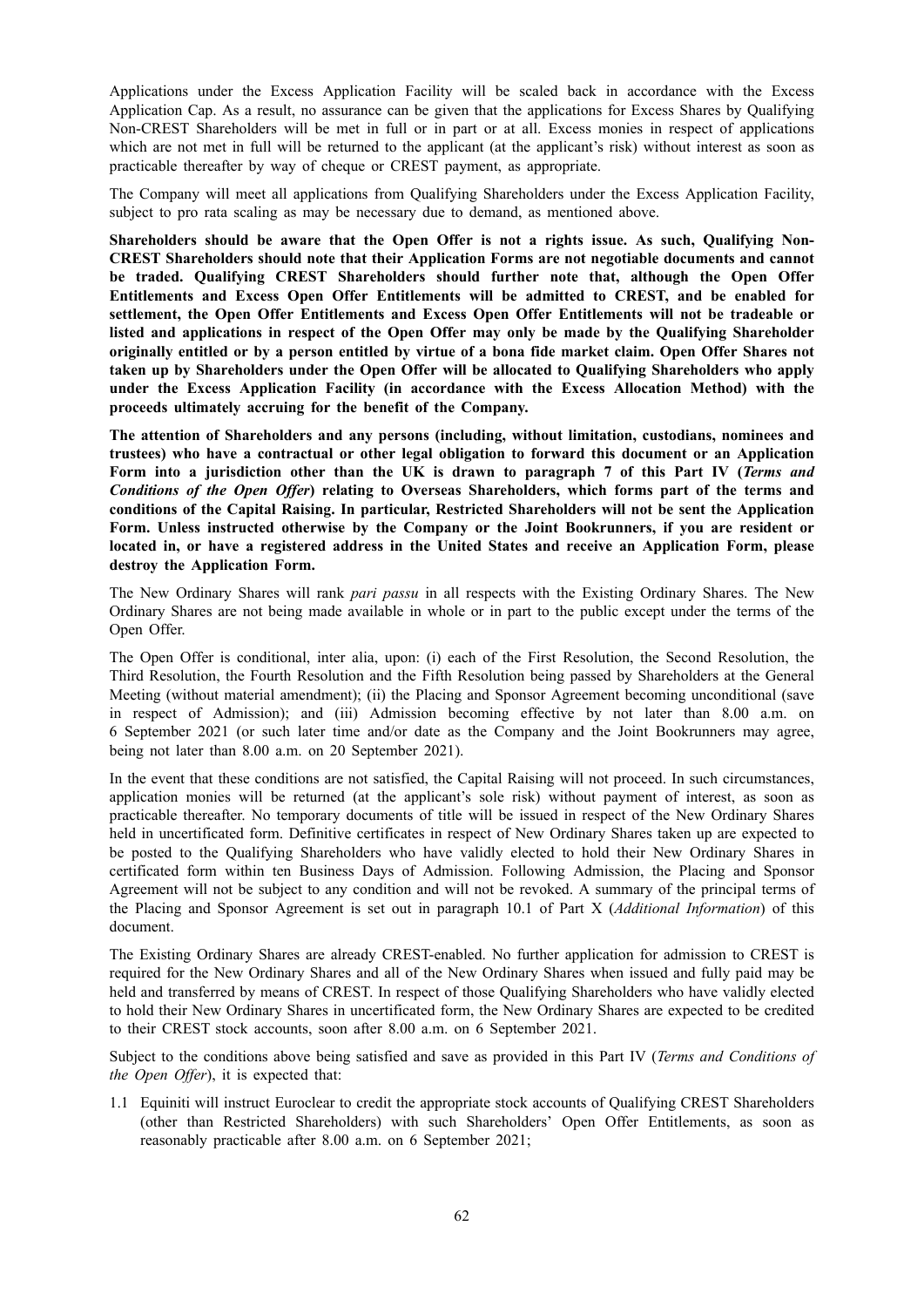- 1.2 New Ordinary Shares in uncertificated form will be credited to the appropriate stock accounts of relevant Qualifying CREST Shareholders who validly take up their Open Offer Entitlements on or soon after 8.00 a.m. on 6 September 2021; and
- 1.3 share certificates for the New Ordinary Shares will be despatched within ten Business Days of Admission to relevant Qualifying Non-CREST Shareholders who validly take up their Open Offer Entitlements. Such certificates will be despatched at the risk of such Shareholders.

All monies received by the Receiving Agent in respect of the Open Offer Shares will be placed on deposit in a non-interest bearing account by the Receiving Agent.

In the event that the Open Offer does not become unconditional, the Open Offer will lapse and application monies will be returned, (at the applicants' risk) without interest either as a cheque by first class post to the address set out on the Application Form or returned direct to the account of the bank or building society on which the relevant cheque or banker's draft was drawn as soon as practicable. The interest earned on monies held in the separate bank account will be retained for the benefit of the Company.

If a Qualifying Shareholder does not take up any of his Open Offer Entitlements, such Qualifying Shareholder's holding, as a percentage of the Enlarged Share Capital, will be diluted by approximately 60 per cent. pursuant to the Capital Raising (and assuming the Open Offer is taken up in full).

If a Qualifying Shareholder who is not a Firm Placee does take up all of his Open Offer Entitlements in full, such Qualifying Shareholder's holding, as a percentage of the Enlarged Share Capital, will be diluted by approximately 52 per cent. pursuant to the Capital Raising (and assuming the Open Offer is taken up in full).

All Qualifying Shareholders taking up their Open Offer Entitlements will be deemed to have given the representations and warranties set out in paragraphs 3.7 and 8.1 of this Part IV (*Terms and Conditions of the Open Offer*) (in the case of Qualifying Non-CREST Shareholders) and paragraphs 4.12 and 8.2 of this Part IV (*Terms and Conditions of the Open Offer*) (in the case of Qualifying CREST Shareholders) unless, in each case, such requirement is waived in writing by the Company.

All documents and cheques posted to or by Qualifying Shareholders and/or their transferees or renouncees (or their agents, as appropriate) will be posted at their own risk.

The attention of Overseas Shareholders is drawn to paragraph 7 of this Part IV (*Terms and Conditions of the Open Offer*) which forms part of the terms and conditions of the Open Offer.

References to dates and times in this document should be read as subject to adjustment. The Company will make an appropriate announcement to a Regulatory Information Service giving details of any revised dates or times.

# **2. ACTION TO BE TAKEN IN CONNECTION WITH THE OPEN OFFER**

The action to be taken in respect of the Open Offer depends on whether, at the relevant time, a Qualifying Shareholder has received an Application Form in respect of his Open Offer Entitlements, or has had his Open Offer Entitlements credited to his CREST stock account.

If you are a Qualifying Non-CREST Shareholder and you are not a Restricted Shareholder, please refer to paragraph 3 and paragraphs 5 to 14 (inclusive) of this Part IV (*Terms and Conditions of the Open Offer*).

If you are a Qualifying CREST Shareholder and you are not a Restricted Shareholder, please refer to paragraphs 4 to 14 (inclusive) of this Part IV (*Terms and Conditions of the Open Offer*) and to the CREST Manual for further information on the CREST procedures referred to above.

Qualifying CREST Shareholders who are CREST sponsored members should refer to their CREST sponsors, as only their CREST sponsors will be able to take the necessary actions specified below to apply under the Open Offer in respect of the Open Offer Entitlements of such members held in CREST. CREST members who wish to apply under the Open Offer in respect of their Open Offer Entitlements in CREST should refer to the CREST Manual for further information on the CREST procedures referred to above.

Qualifying Shareholders who do not want to take up or apply for the Open Offer Shares under the Open Offer should take no action and should not complete or return the Application Form or follow the procedures set out in paragraph 4 below to apply for Open Offer Shares through CREST, as the case may be. Qualifying Shareholders are, however, encouraged to vote at the General Meeting by completing and returning the enclosed Form of Proxy (either in hard copy or electronically) or by completing and transmitting a CREST Proxy Instruction.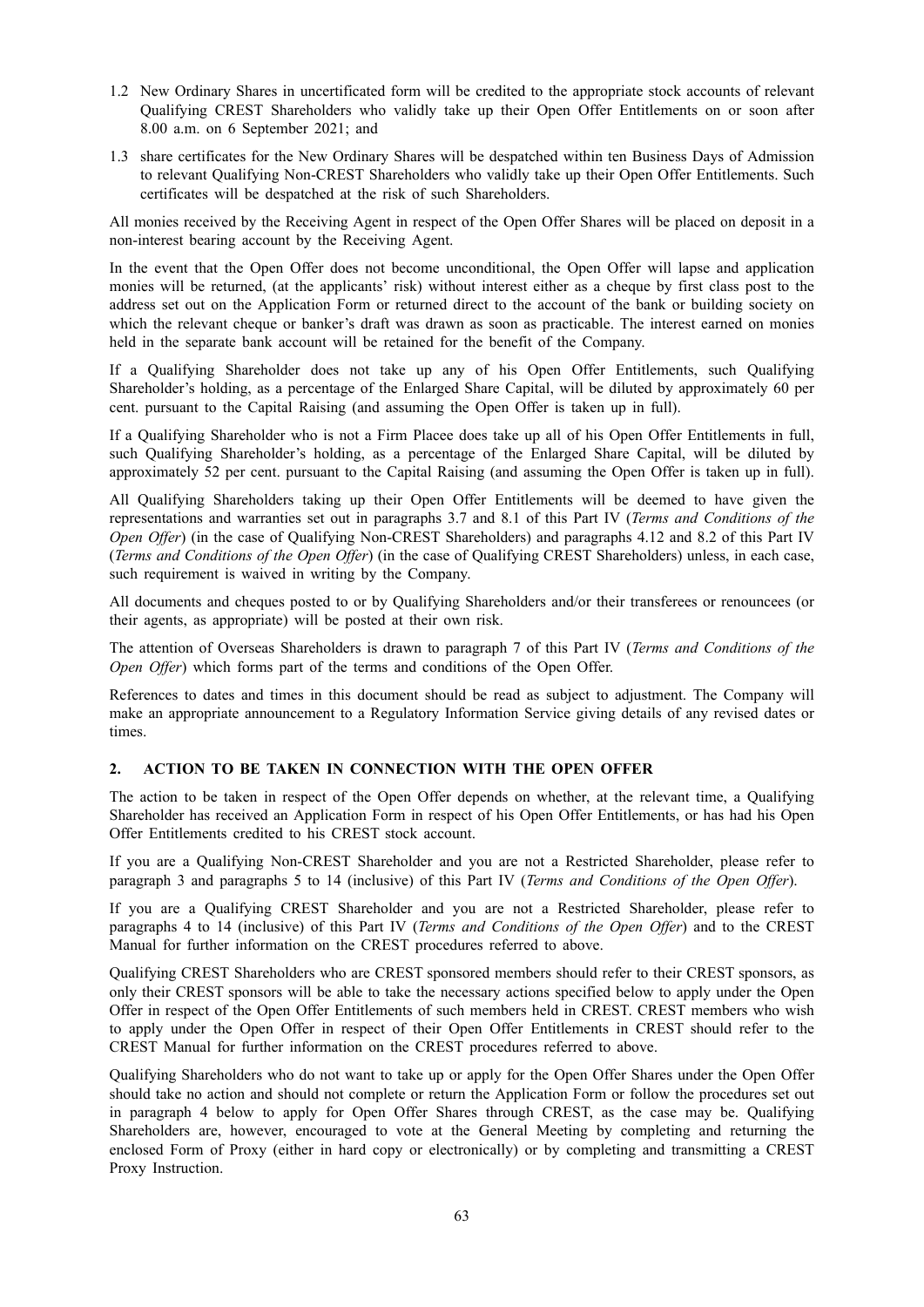# **3. ACTION TO BE TAKEN IN RELATION TO OPEN OFFER ENTITLEMENTS AND EXCESS OPEN OFFER ENTITLEMENTS REPRESENTED BY APPLICATION FORMS**

#### 3.1 *General*

Save as provided in paragraph 7 of this Part IV (*Terms and Conditions of the Open Offer*) below, Qualifying Non-CREST Shareholders will have received an Application Form with this document.

The Application Forms set out:

- 3.1.1 in Box 1 on the Application Form, the number of Existing Ordinary Shares registered in such person's name at the Record Date (on which a Qualifying Non-CREST Shareholder's Open Offer Entitlement to Open Offer Shares is based);
- 3.1.2 in Box 2, the Open Offer Entitlement to Open Offer Shares for which such persons are entitled to apply under the Open Offer, taking into account that any fractional entitlements to Open Offer Shares will be disregarded in calculating Open Offer Entitlements;
- 3.1.3 in Box 3, how much they would need to pay in Pounds Sterling if they wish to only take up their Open Offer Entitlement in full;
- 3.1.4 the procedures to be followed if a Qualifying Non-CREST Shareholder wishes to dispose of all or part of his entitlement or to convert all or part of his entitlement into uncertificated form; and
- 3.1.5 instructions regarding acceptance and payment, consolidation and splitting.

Multiple applications will not be accepted. In the event of receipt of multiple applications the Company may in its sole discretion (with the consent of the Joint Bookrunners) determine which application is valid and binding on the person by whom or on whose behalf it is lodged. All documents and remittances sent by post by or to an applicant (or as the applicant may direct) will be sent at the applicant's own risk.

Qualifying Non-CREST Shareholders may apply for less than their maximum Open Offer Entitlement should they wish to do so.

Subject to applying to take up their Open Offer Entitlement in full, Qualifying Non-CREST Shareholders may also apply for any Excess Shares (i.e. Open Offer Shares in excess of their Open Offer Entitlements which have not been applied for by other Qualifying Shareholders pursuant to their Open Offer Entitlements) pursuant to the Excess Application Facility.

Qualifying Non-CREST Shareholders may also hold such an Application Form by virtue of a bona fide market claim.

The instructions and other terms set out in the Application Form constitute part of the terms and conditions of the Open Offer to Qualifying Non-CREST Shareholders.

**The latest time and date for acceptance of the Application Forms and payment in full will be 11.00 a.m. on 27 August 2021.** The New Ordinary Shares are expected to be issued on 3 September 2021. After such date the New Ordinary Shares will be in registered form, freely transferable by written instrument of transfer in the usual common form, or if they have been issued in or converted into uncertificated form, in electronic form under the CREST system.

#### 3.2 *Bona fide market claims*

Applications to acquire Open Offer Shares may only be made on the Application Form and may only be made by the Qualifying Non-CREST Shareholder named in it or by a person entitled by virtue of a bona fide market claim in relation to a purchase of Ordinary Shares through the market prior to 8.00 a.m. on 12 August 2021 (the date upon which the Ordinary Shares were marked 'ex' the entitlement to participate in the Open Offer). Application Forms may not be assigned, transferred or split, except to satisfy bona fide market claims prior to 3 p.m. on 25 August 2021.

The Application Form is not a negotiable document and cannot be separately traded. A Qualifying Non-CREST Shareholder who has sold or otherwise transferred all or part of his holding of Ordinary Shares prior to the date upon which the Ordinary Shares were marked 'ex' the entitlement to participate in the Open Offer, being 8.00 a.m. on 16 August 2021, should consult his broker or other professional adviser as soon as possible, as the invitation to acquire Open Offer Shares under the Open Offer may be a benefit which may be claimed by the transferee.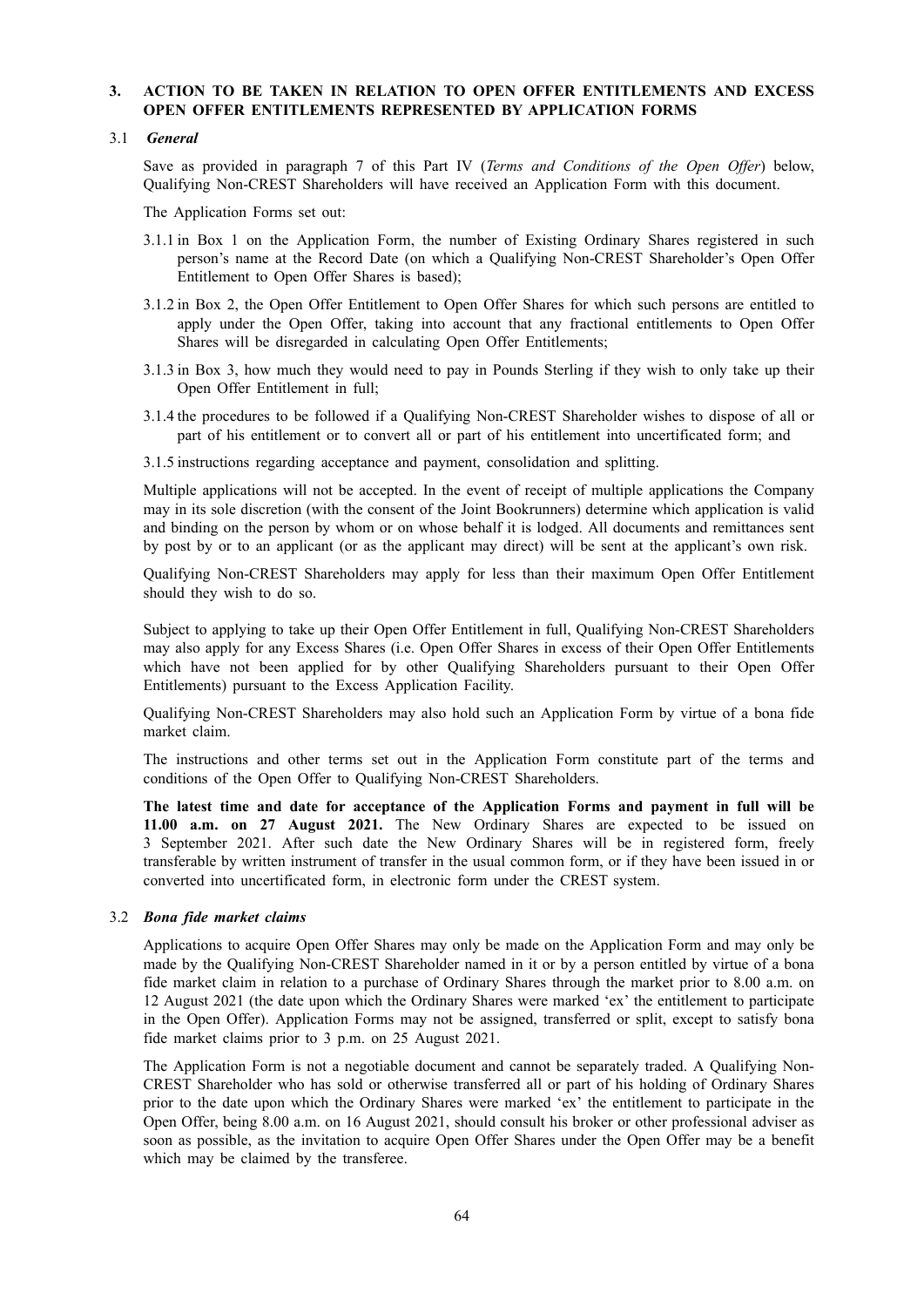Qualifying Non-CREST Shareholders who have sold or otherwise transferred all of their registered holdings prior to 8.00 a.m. on 16 August 2021 should, if the market claim is to be settled outside CREST, complete Box 8 on the Application Form and immediately send it, together with this document, to the broker, bank or other agent through whom the sale or transfer was effected for transmission to the purchaser or transferee, or directly to the purchaser or transferee, if known. The Application Form and this document should not, however, be forwarded to or transmitted in or into any Excluded Territory, including the United States. If the market claim is to be settled outside CREST, the beneficiary of the claim should follow the procedures set out in the accompanying Application Form. If the market claim is to be settled in CREST, the beneficiary of the claim should follow the procedures set out in paragraph 4 below.

Qualifying Non-CREST Shareholders who have sold or otherwise transferred part only of their Existing Ordinary Shares shown in Box 1 of their Application Form prior to 8.00 a.m. on 16 August 2021 should, if the market claim is to be settled outside CREST, complete Box 8 of the Application Form and immediately deliver the Application Form, together with a letter stating the number of Application Forms required (being one for the Qualifying Non-CREST Shareholder in question and one for each of the purchasers or transferees), the total number of Existing Ordinary Shares to be included in each Application Form (the aggregate of which must equal the number shown in Box 1 of the Application Form) and the total number of Open Offer Entitlements to be included in each Application Form (the aggregate of which must equal the number shown in Box 2), to the broker, bank or other agent through whom the sale or transfer was effected or return it by post to Equiniti Limited, Corporate Actions, Aspect House, Spencer Road, Lancing, West Sussex BN99 6DA so as to be received by no later than 11.00 a.m. on 27 August 2021. The Receiving Agent will then create new Application Forms, mark the Application Forms 'Declaration of sale or transfer duly made' and send them, together with a copy of this document, by post to the person submitting the original Application Form. The Application Form and this document should not, however, be forwarded to or transmitted in or into any Excluded Territory, including the United States.

# 3.3 *Application procedures*

Qualifying Non-CREST Shareholders who wish to apply to subscribe for all or any of the Open Offer Shares in respect of their Open Offer Entitlement or any Excess Shares pursuant to the Excess Application Facility must complete, sign and return the Application Form in accordance with the instructions thereon. Completed Application Forms should be posted in the accompanying pre-paid envelope (in the UK only) or returned by post to Equiniti so as to be received by Equiniti at Equiniti Limited, Corporate Actions, Aspect House, Spencer Road, Lancing, West Sussex BN99 6DA by no later than 11.00 a.m. on 27 August 2021, after which time, subject to the limited exceptions set out below, Application Forms will not be valid. Qualifying Non-CREST Shareholders should note that applications, once made, will, subject to the very limited withdrawal rights set out in this document, be irrevocable and receipt thereof will not be acknowledged. If an Application Form is being sent by first-class post in the UK, Qualifying Shareholders are recommended to allow at least four Business Days for delivery.

Completed Application Forms should be returned together with payment in accordance with paragraph 3.4 below. All documents and remittances sent by post by or to an applicant (or as the applicant may direct) will be sent at the applicant's own risk. If Ordinary Shares have already been quoted to a Qualifying Non-CREST Shareholder and such Qualifying Non-CREST Shareholder's cheque or banker's draft is not honoured upon first presentation or such Qualifying Non-CREST Shareholder's applications is subsequently deemed invalid, the Company will be authorised (in its absolute discretion as to manner, timing and terms) to make arrangements for the sale of such Qualifying Non-CREST Shareholder's Open Offer Shares and for the proceeds of sale (which for this purpose shall be deemed to be payments in respect of successful applications) to be paid to and retained by the Company. None of Equiniti, the Joint Bookrunners or the Company, nor any other person, shall be responsible for or have any liability for any loss, expense or damage suffered by such Qualifying Non-CREST Shareholder as a member.

#### 3.4 *Payment*

All payments must be made by cheque or banker's draft in Pounds Sterling payable to 'Equiniti Limited re McColl's Retail Group plc Open Offer' and crossed 'A/C payee only'. Cheques must be for the full amount payable on acceptance, and sent by post to Equiniti Limited, Corporate Actions, Aspect House, Spencer Road, Lancing, West Sussex BN99 6DA so as to be received as soon as possible and, in any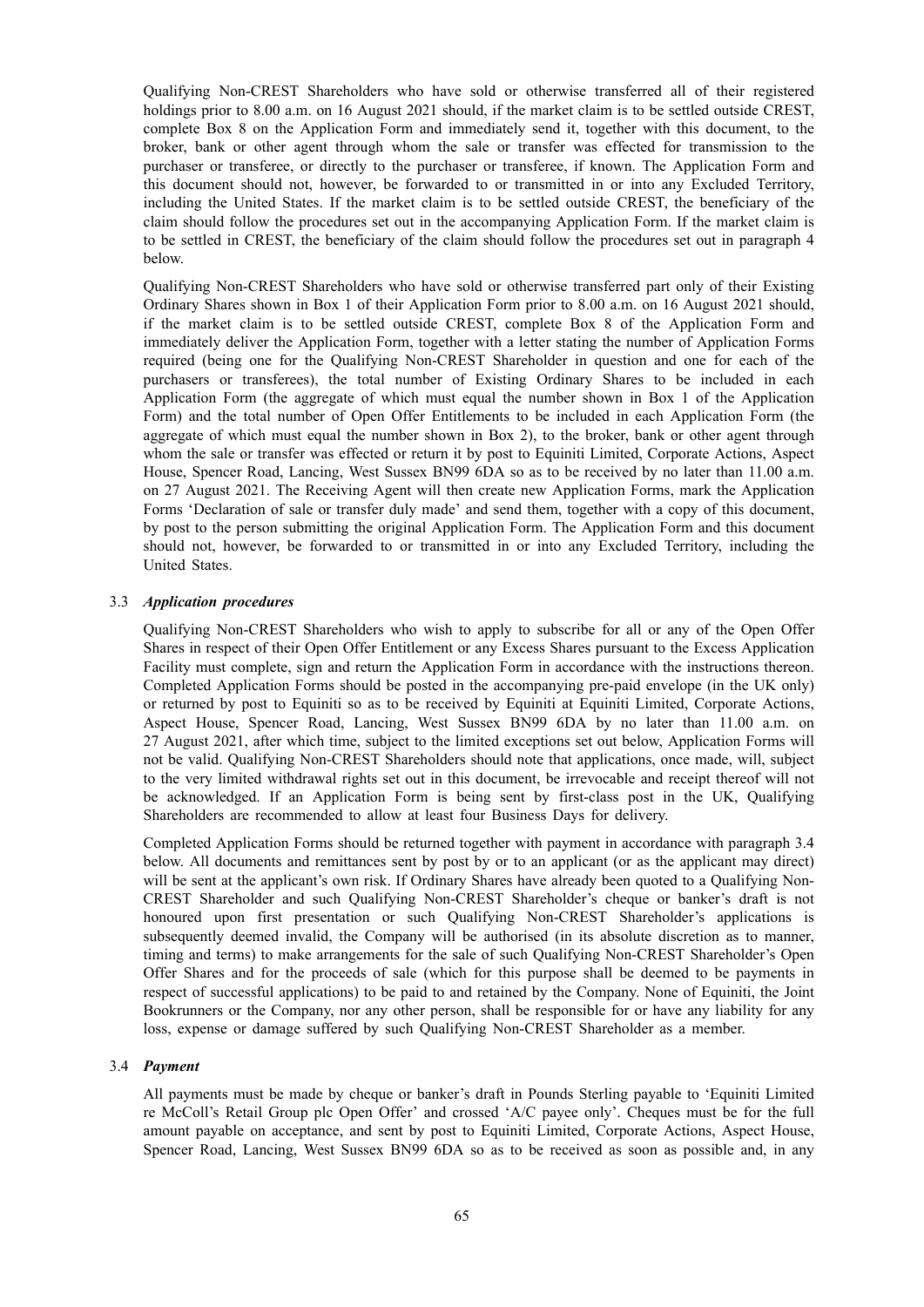event, not later than 11.00 a.m. on 27 August 2021. A prepaid envelope for use within the UK only will be sent with the Application Form.

Cheques must be drawn on the personal account of the individual investor where they have sole or joint title to the funds. Third party cheques may not be accepted with the exception of building society cheques or banker's drafts where the building society or bank has inserted details of the name of the account holder and have either added the building society or bank branch stamp or have provided a supporting letter confirming the source of funds. The name of the building society or bank account holder must be the same as the name of the Shareholder shown on page 1 of the Open Offer Application Form. Cheques or banker's drafts must be drawn in Pounds Sterling and on an account at a bank or building society or a branch of a bank or building society which must be in the UK, the Channel Islands or the Isle of Man and which is either a settlement member of the Cheque and Credit Company Clearing Limited or the CHAPS Clearing Company Limited or which has arranged for its cheques or banker's drafts to be cleared through the facilities provided by either of those companies. Cheques and banker's drafts must bear the appropriate sorting code number in the top right-hand corner. Post-dated cheques will not be accepted. Payments via CHAPS, BACS or electronic transfer will not be accepted. Please do not send cash.

The Company reserves the right to have cheques and banker's drafts presented for payment on receipt. No interest will be allowed on payments made before they are due and any interest on such payments will be paid to the Company. It is a term of the Open Offer that cheques must be honoured on first presentation and the Company may, in consultation with the Joint Bookrunners, elect to treat as invalid any acceptances in respect of which cheques are not honoured. Return of the Application Form with a cheque will constitute a warranty that the cheque will be honoured on first presentation.

If cheques or banker's drafts are presented for payment before the conditions of the Open Offer are fulfilled, the application monies will be kept in an interest-bearing account retained for the Company until all conditions are met. If the Open Offer does not become unconditional, no New Ordinary Shares will be issued and all monies will be returned (at the applicant's sole risk), without payment of interest, to applicants either as a cheque by first class post to the address set out on the Application Form or returned direct to the account of the bank or building society on which the relevant cheque or banker's draft was drawn as soon as practicable, following the lapse of the Open Offer. The interest earned on such monies, if any, will be retained for the benefit of the Company.

If an Application Form encloses a payment for an incorrect sum, the Company, through the Receiving Agent, reserves the right:

- to reject the application in full and return the cheque or refund the payment to the Qualifying Non-CREST Shareholder in question (without interest); or
- in the case that an insufficient sum is paid, to treat the application as a valid application for such lesser whole number of New Ordinary Shares as would be able to be applied for with that payment at the Offer Price, refunding any unutilised sum to the Qualifying Non-Crest Shareholder in question (without interest), save that any sums of less than £1 will be retained for the benefit of the Company; or
- in the case that an excess sum is paid, to treat the application as a valid application for all the New Ordinary Shares referred to in the Application Form, refunding any unutilised sums to the Qualifying Non-CREST Shareholder in question (without interest), save that any sums of less than £1 will be retained for the benefit of the Company.

If New Ordinary Shares are allotted to a Qualifying Non-CREST Shareholder and a cheque for that allotment is subsequently not honoured or such Qualifying Shareholder's application is subsequently otherwise deemed to be invalid, the Receiving Agent shall be authorised to (in its absolute discretion as to manner, timing and terms) but after consultation with the Joint Bookrunners and the Company) make arrangements for the sale of such shares on behalf of the Company and for the proceeds of sale (which for these purposes shall be deemed to be payments in respect of successful applications) to be paid and retained by the Company. None of the Company, Equiniti or the Joint Bookrunners, nor any other person, shall be responsible for, or have any liability for, any loss, expenses or damage suffered by any Qualifying Shareholder as a result.

If you have any questions relating to the completion and return of your Application Forms, please contact Equiniti on 0333-207-6534 or +44 333-207-6534 (if calling from outside the UK). Lines are open from 08:30 to 17:30 (UK time) Monday to Friday (excluding English and Welsh public holidays). Calls to the helpline from outside the UK will be charged at the applicable international rate.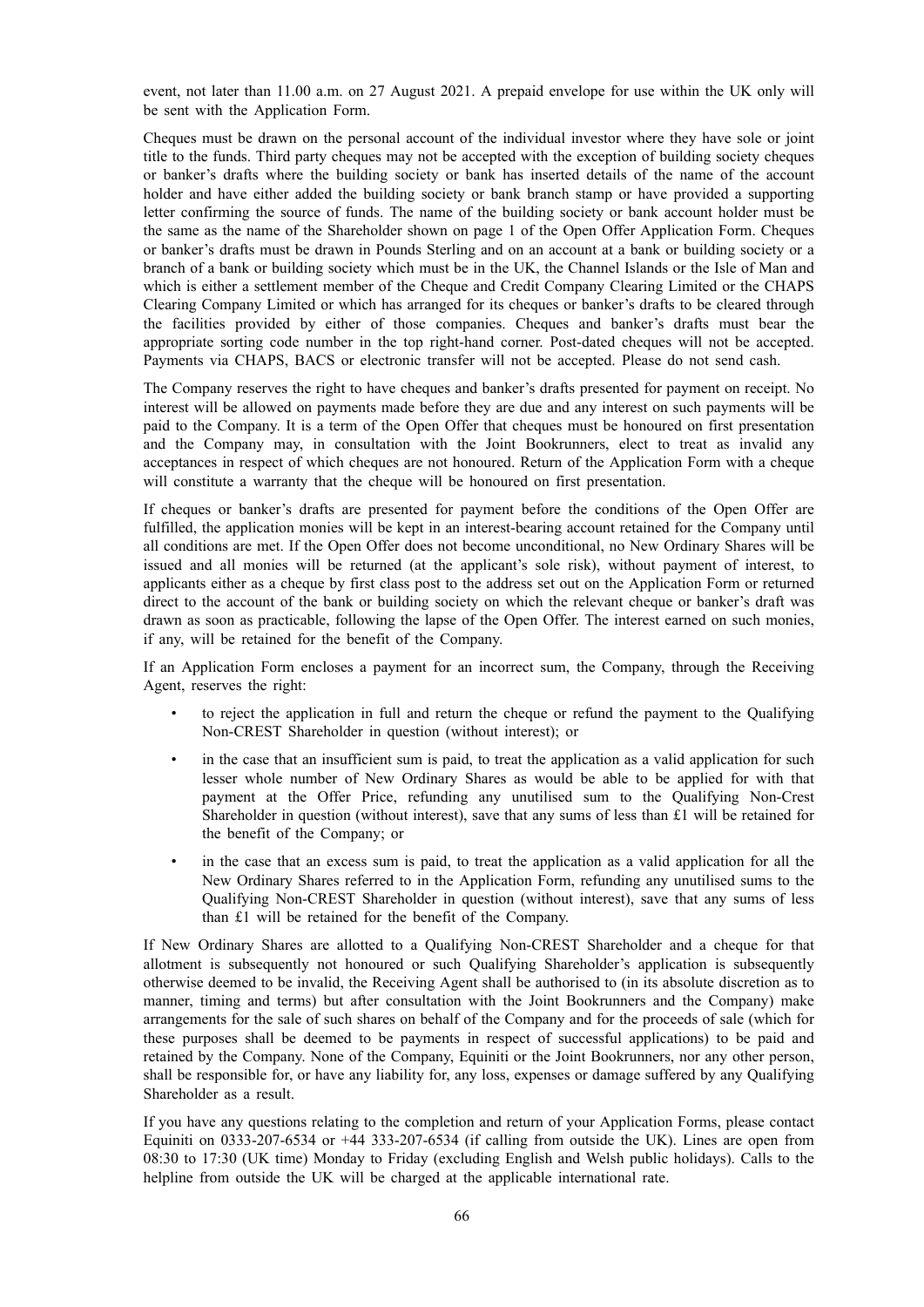#### 3.5 *Excess Application Facility*

Qualifying Non-CREST Shareholders who take up their Open Offer Entitlements in full may apply to subscribe for Excess Shares using the Excess Application Facility, which enables Qualifying Non-CREST Shareholders to apply for Open Offer Shares in excess of their Open Offer Entitlements which have not been applied for by other Qualifying Shareholders pursuant to their Open Offer Entitlements.

Applications for Excess Shares will be satisfied to the extent that other Qualifying Shareholders do not apply for their Open Offer Entitlements. If there is an over subscription resulting from excess applications, allocations of Excess Shares will be determined by the Excess Allocation Method. Further details regarding the Excess Allocation Method are set out in paragraph 1 of this Part IV (*Terms and Conditions of the Open Offer*).

The aggregate number of Open Offer Shares available for subscription pursuant to the Open Offer (including any Open Offer Shares that may be issued under the Excess Application Facility) will not exceed 25,000,000 Open Offer Shares.

Qualifying Non-CREST Shareholders who wish to apply for Open Offer Shares in excess of their Open Offer Entitlement must complete the Application Form in accordance with instructions set out on the Application Form.

Qualifying Non-CREST Shareholders who make applications for Excess Shares under the Excess Application Facility which are not met in full and from whom payment in full has been made will receive a pounds sterling amount equal to the number of Open Offer Shares applied and paid for, but not allocated to, the relevant Qualifying Non-CREST Shareholder, multiplied by the Offer Price. Monies will be returned, (at the applicant's risk) without interest either as a cheque by first class post to the address set out on the Application Form or returned direct to the account of the bank or building society on which the relevant cheque or banker's draft was drawn as soon as practicable but not later than 10 Business Days from the announcement of the results of the Open Offer.

Fractions of Excess Shares will not be issued under the Excess Application Facility and fractions of Excess Shares will be rounded down to the nearest whole number.

All enquiries in connection with the procedure for application under the Excess Application Facility and Excess Open Offer Entitlements should be addressed to Equiniti Limited, Corporate Actions, Aspect House, Spencer Road, Lancing, West Sussex BN99 6DA. Equiniti can be contacted on Equiniti on 0333-207-6534 (or +44 333-207-6534, if calling from outside the UK). Calls are charged at the standard geographic rate and will vary by provider. Calls outside the United Kingdom will be charged at the applicable international rate. The helpline is open between 8.30 a.m. to 5.30 p.m., Monday to Friday excluding public holidays in England and Wales. Please note that Equiniti cannot provide any financial, legal or tax advice and calls may be recorded and monitored for security and training purposes.

CREST members who wish to apply for some or all of their entitlements to Open Offer Shares should refer to the CREST Manual for further information on the CREST procedures referred to below. If you are a CREST sponsored member you should consult your CREST sponsor if you wish to apply for Open Offer Shares as only your CREST sponsor will be able to take the necessary action to make this application in CREST.

#### 3.6 *Discretion as to validity of acceptances*

If payment is not received in full by 11 a.m. on 27 August 2021, the offer to subscribe for Open Offer Shares will be deemed to have been declined and will lapse.

The Company reserves the right to treat as invalid any application or purported application for the Open Offer Shares pursuant to the Open Offer that appears to the Company to have been executed in, despatched from, or that provides an address for delivery of definitive share certificates for Open Offer Shares in, an Excluded Territory, including the United States.

The Company may, but shall not be obliged to, treat an Application Form as valid if the number of Open Offer Shares for which the application is made is inconsistent with the remittance that accompanies the Application Form. In such case, the Company will be entitled to, in its absolute discretion, deem application to have been made for: (i) where an insufficient sum is paid, the greatest whole number of Open Offer Shares as would be able to be applied for with that payment at the Offer Price; and (ii) where an excess sum is paid, the greatest number of Open Offer Shares inserted in Boxes 2 and 4 of the Application Form.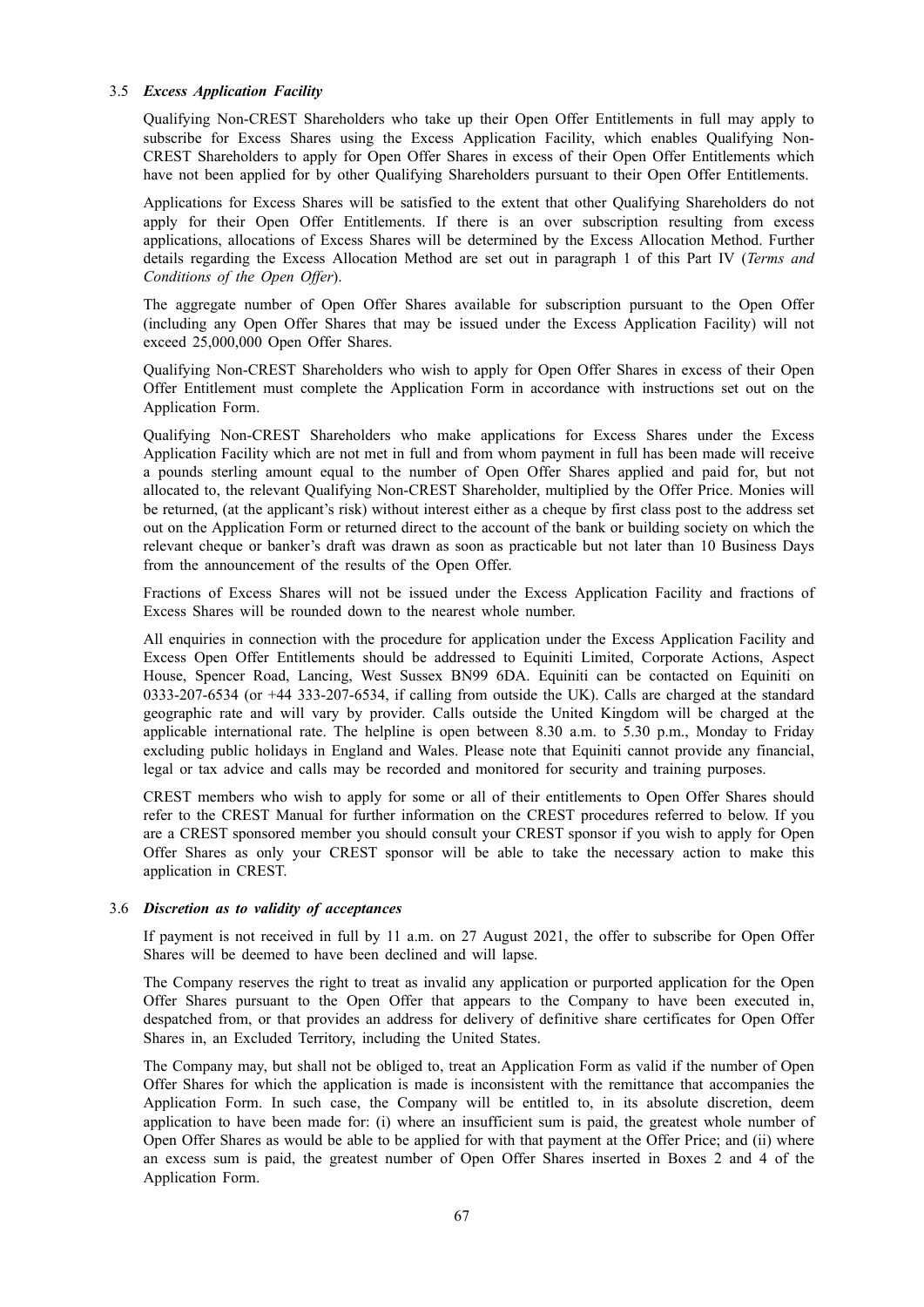## 3.7 *Effect of application*

All documents and remittances sent by post by or to an applicant (or as the applicant may direct) will be sent at the applicant's own risk. By completing and delivering an Application Form the applicant:

- 3.7.1 represents and warrants to each of the Company and the Joint Bookrunners that he has the right, power and authority, and has taken all action necessary, to make the application under the Open Offer and to execute, deliver and exercise his rights, and perform his obligations, under any contracts resulting therefrom and that he is not a person otherwise prevented by legal or regulatory restrictions from applying for Open Offer Shares or acting on behalf of any such person on a nondiscretionary basis;
- 3.7.2 agrees with each of the Company and the Joint Bookrunners that all applications under the Open Offer and any contracts resulting therefrom, and any non-contractual obligations related thereto, shall be governed by, and construed in accordance with, the laws of England and Wales;
- 3.7.3 agrees with each of the Company and the Joint Bookrunners that the Open Offer Shares are issued subject to, and in accordance with, the Company's Articles of Association;
- 3.7.4 agrees with each of the Company and the Joint Bookrunners that applications, once made, will be valid and binding, and subject to the very limited withdrawal rights set out in this document, be irrevocable;
- 3.7.5 confirms to each of the Company and the Joint Bookrunners that in making the application he is not relying on any information or representation other than that contained in (or incorporated by reference in) this document, and the applicant accordingly agrees that no person responsible solely or jointly for this document or any part thereof, or involved in the preparation thereof, shall have any liability for any information or representation not so contained and further agrees that, having had the opportunity to read this document including any documentation incorporated by reference, he will be deemed to have had notice of all information contained in this document (including information incorporated by reference);
- 3.7.6 confirms to each of the Company and the Joint Bookrunners that in making the application he is not relying and has not relied on the Company, the Joint Bookrunners or any other person affiliated with the Company or Joint Bookrunners in connection with any investigation of the accuracy of any information contained in (or incorporated by reference in) this document or his investment decision;
- 3.7.7 confirms to each of the Company and the Joint Bookrunners that no person has been authorised to give any information or to make any representation concerning the Group and/or the New Ordinary Shares (other than as contained in this document) and, if given or made, any such other information or representation should not be, and has not been, relied upon as having been authorised by the Company, or the Joint Bookrunners;
- 3.7.8 represents and warrants to each of the Company and the Joint Bookrunners that if he has received some or all of his Open Offer Entitlements from a person other than the Company, he is entitled to apply under the Open Offer in relation to such Open Offer Entitlements by virtue of a bona fide market claim;
- 3.7.9 represents and warrants to each of the Company and the Joint Bookrunners that the New Ordinary Shares are acquired in an "offshore transaction" as defined in and pursuant to Regulation S under the US Securities Act or otherwise in a transaction exempt from, or not subject to, the registration requirements under the US Securities Act;
- 3.7.10 represents and warrants to each of the Company and the Joint Bookrunners that he is the Qualifying Shareholder originally entitled to the Open Offer Entitlements or that he received such Open Offer Entitlements by virtue of a bona fide market claim;
- 3.7.11 represents and warrants to each of the Company and the Joint Bookrunners that he is not, nor is he applying on behalf of any person who is: (i) located, a citizen or resident, or a corporation, partnership or other entity created or organised in or under any laws, in or of any Excluded Territory or any jurisdiction in which the application for New Ordinary Shares is prevented by law; and (ii) he is not applying with a view to re-offering, reselling, transferring or delivering any of the New Ordinary Shares which are the subject of his application to, or for the benefit of, a person who is located, a citizen or resident, or which is a corporation, partnership or other entity created or organised in or under any laws, in or of any Excluded Territory or any jurisdiction in which the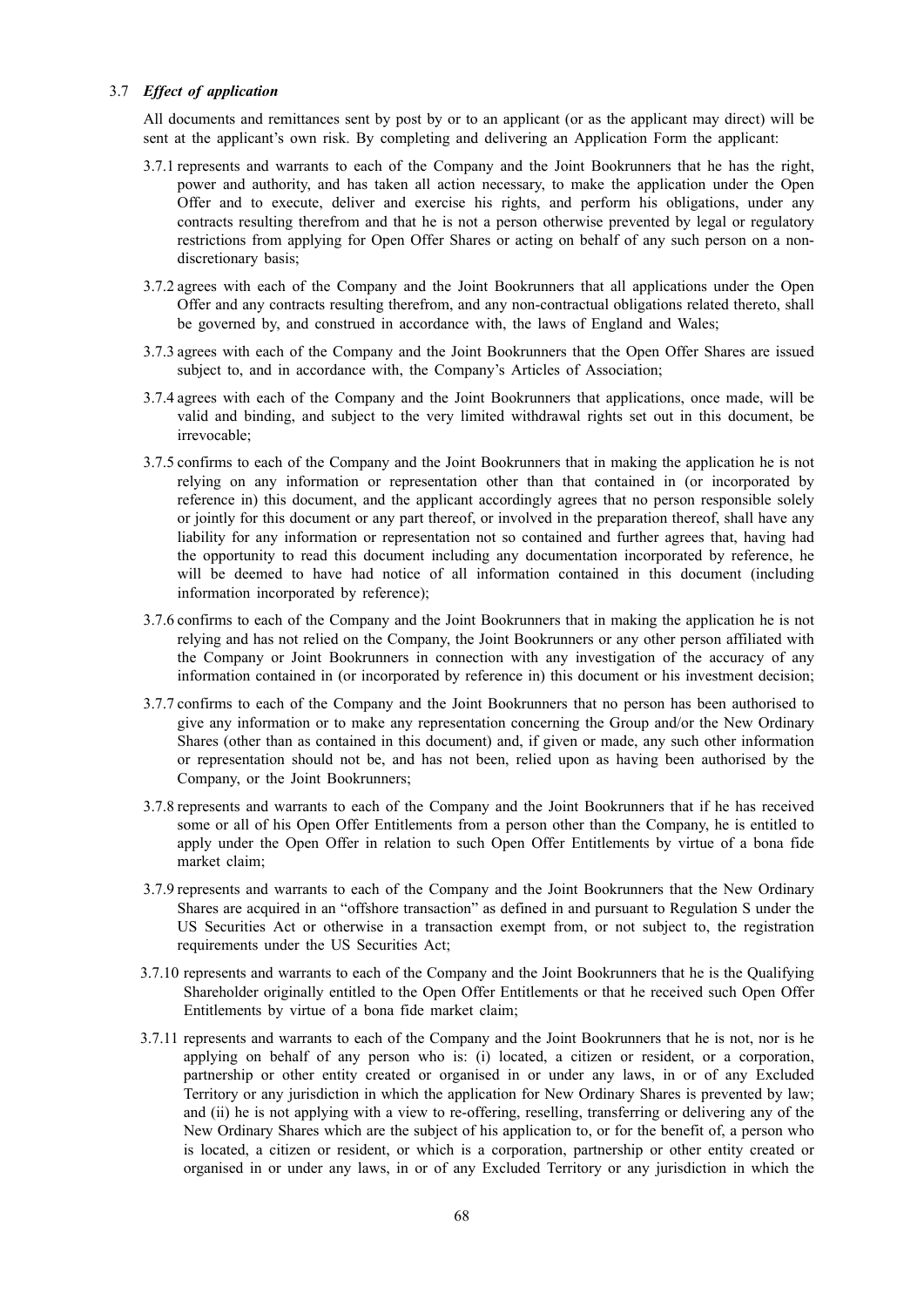application for New Ordinary Shares is prevented by law, nor acting on behalf of any such person on a non-discretionary basis nor a person(s) otherwise prevented by legal or regulatory restrictions from applying for New Ordinary Shares under the Open Offer;

- 3.7.12 represents and warrants to each of the Company and the Joint Bookrunners that: (i) he is not in the United States, nor is he applying for the account of any person who is located in the United States; and (ii) he is not applying for the New Ordinary Shares with a view to the offer, sale, resale, transfer, delivery or distribution, directly or indirectly, of any New Ordinary Shares into the United States;
- 3.7.13 represents and warrants to each of the Company and the Joint Bookrunners that he is not, and nor is he applying as nominee or agent for, a person who is or may be liable to notify and account for tax under the Stamp Duty Reserve Tax Regulations 1986 at any of the increased rates referred to in section 93 (depository receipts) or section 96 (clearance services) of the Finance Act 1986; and
- 3.7.14 requests that the New Ordinary Shares to which he will become entitled be issued to him on the terms set out in this document and the Application Form and, subject to the Articles of Association.

## 3.8 *Money Laundering Regulations*

To ensure compliance with the Money Laundering Regulations (as amended and supplemented), Equiniti may require, at its absolute discretion, verification of the identity of the beneficial owner by whom or on whose behalf the Application Form is lodged with payment (which requirements are referred to below as the "**verification of identity requirements**"). If an application is made by a UK-regulated broker or intermediary acting as agent and which is itself subject to the Money Laundering Regulations, any verification of identity requirements are the responsibility of such broker or intermediary and not of Equiniti. In such case, the lodging agent's stamp should be inserted on the Application Form.

The person lodging the Application Form with payment (the "**applicant**"), including any person who appears to Equiniti to be acting on behalf of some other person, shall thereby be deemed to agree to provide Equiniti with such information and other evidence as Equiniti may require to satisfy the verification of identity requirements. Submission of an Application Form shall constitute a warranty that the Money Laundering Regulations will not be breached by the acceptance of remittance and an undertaking by the applicant to provide promptly to Equiniti such information as may be specified by Equiniti as being required for the purpose of the Money Laundering Regulations.

If Equiniti determines that the verification of identity requirements apply to any applicant or application, the relevant New Ordinary Shares (notwithstanding any other term of the Open Offer) will not be issued to the relevant applicant unless and until the verification of identity requirements have been satisfied in respect of that applicant or application. Equiniti is entitled, in its absolute discretion, to determine whether the verification of identity requirements apply to any applicant or application and whether such requirements have been satisfied, and neither Equiniti nor the Company will be liable to any person for any loss or damage suffered or incurred (or alleged), directly or indirectly, as a result of the exercise of such discretion.

If the verification of identity requirements apply, failure to provide the necessary evidence of identity within a reasonable time may result in delays and potential rejection of an application. If, within a reasonable period of time following a request for verification of identity, Equiniti has not received evidence satisfactory to it as aforesaid, the Company may, in its absolute discretion treat the relevant application as invalid, in which event the application monies will be returned (at the applicant's risk) without interest to the account of the bank or building society on which the relevant cheque or banker's draft was drawn.

The verification of identity requirements will not usually apply if:

- 3.8.1 the applicant is an organisation required to comply with the EU Money Laundering Directive (the Council Directive on the prevention of the use of the financial system for the purpose of money laundering (no. 91/308/EEC), as amended);
- 3.8.2 if the applicant is a regulated United Kingdom broker or intermediary acting as agent and is itself subject to the Money Laundering Regulations;
- 3.8.3 if the applicant (not being an applicant who delivers his application in person) makes payment by way of a cheque drawn on an account in the name of such applicant; or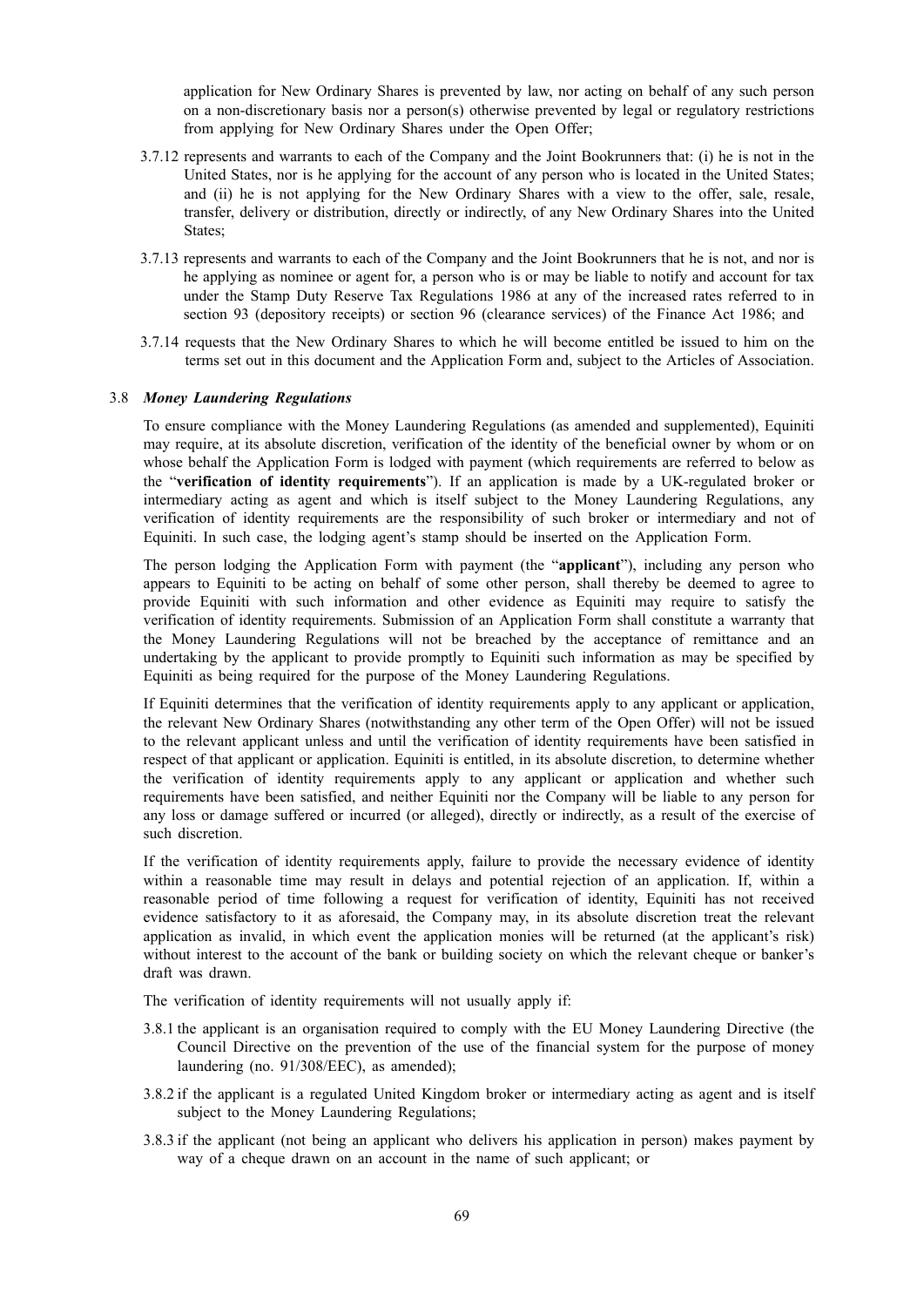3.8.4 the aggregate subscription price for the relevant New Ordinary Shares is less than the Pounds Sterling equivalent of  $£15,000$ .

Submission of the Application Form with the appropriate remittance will constitute a warranty to each of the Company and the Joint Bookrunners from the applicant that the Money Laundering Regulations will not be breached by application of such remittance.

Where the verification of identity requirements apply, please note the following as this will assist in satisfying the requirements (but does not limit the right of Equiniti to require verification of an identity stated above). Satisfaction of these requirements may be facilitated in the following ways:

- (i) if payment is made by cheque or banker's draft in Pounds Sterling drawn on a branch of a bank or building society in the UK and bears a UK bank sort code number in the top right hand corner, the following applies. Cheques, which are recommended to be drawn on the personal account of the individual investor where they have sole or joint title to the funds, should be made payable to 'Equiniti Limited re: McColl's Retail Group plc Open Offer' and crossed 'A/C payee only'. Third party cheques may not be accepted except for building society cheques or banker's drafts where the building society or bank has inserted details of the name of the account holder and have either added the building society or bank branch stamp or have provided a supporting letter confirming the source of funds. The account name should be the same as that shown on the application; or
- (ii) if the Application Form is lodged with payment by an agent which is an organisation of the kind referred to in sub-paragraph 3.8.1 above or which is subject to anti-money laundering regulations in a country which is a member of the Financial Action Task Force (the current non-EU members of which are Argentina, Australia, Brazil, Canada, Hong Kong, Iceland, India, Israel, Japan, Malaysia, Mexico, New Zealand, Norway, the People's Republic of China, the People's Republic of Korea, the Russian Federation, Saudi Arabia, Singapore, South Africa, Switzerland, Turkey, the UK and the US), the agent should provide written confirmation that it has that status with the Application Form(s) and written assurances that it has obtained and recorded evidence of the identity of the person for whom it acts and that it will on demand make such evidence available to Equiniti and/or any relevant regulatory or investigatory authority.

**To confirm the acceptability of any written assurance referred to in paragraph (ii) above, or in any other case, the applicant should contact Equiniti on 0333-207-6534 or +44 333-207-6534 (if calling from outside the UK). Lines are open from 08:30 to 17:30 (UK time) Monday to Friday (excluding** English and Welsh public holidays). Calls to the helpline from outside the UK will be charged at the **applicable international rate.**

#### 3.9 *Issue of New Ordinary Shares in certificated form*

Definitive share certificates in respect of the New Ordinary Shares to be held in certificated form are expected to be despatched by post within ten Business Days of Admission, at the risk of the person(s) entitled to them, to accepting Qualifying Non-CREST Shareholders or their agents or, in the case of joint holdings, to the first-named Shareholder, in each case at their registered address (unless lodging agent details have been completed on the Application Form).

# **4. ACTION TO BE TAKEN IN RELATION TO OPEN OFFER ENTITLEMENTS AND EXCESS OPEN OFFER ENTITLEMENTS CREDITED IN CREST**

#### 4.1 *General*

Save as provided in paragraph 7 of this Part IV *(Terms and Conditions of the Open Offer)* in relation to certain Overseas Shareholders, each Qualifying CREST Shareholder is expected to receive a credit to his CREST stock account of his Open Offer Entitlements equal to the maximum number of Open Offer Shares for which he is entitled to apply to acquire under the Open Offer, together with a credit Excess CREST Open Offer Entitlements equal to 10 times their balance of Existing Ordinary Shares held at the Record Date. Qualifying CREST Shareholders should note that this is not a cap on the maximum number of Excess Shares they can apply for and if they wish to apply for more Excess Shares than the Excess CREST Open Offer Entitlements they have been credited then they should contact the Shareholder helpline on 0333-207-6534 from within the United Kingdom or +44 333-207-6534 if calling from outside of the United Kingdom to request an increased credit, ensuring to leave sufficient time for the additional Excess CREST Open Offer Entitlements to be credited to their account and for an application to be made in respect of those Excess CREST Open Offer Entitlements before the application deadline.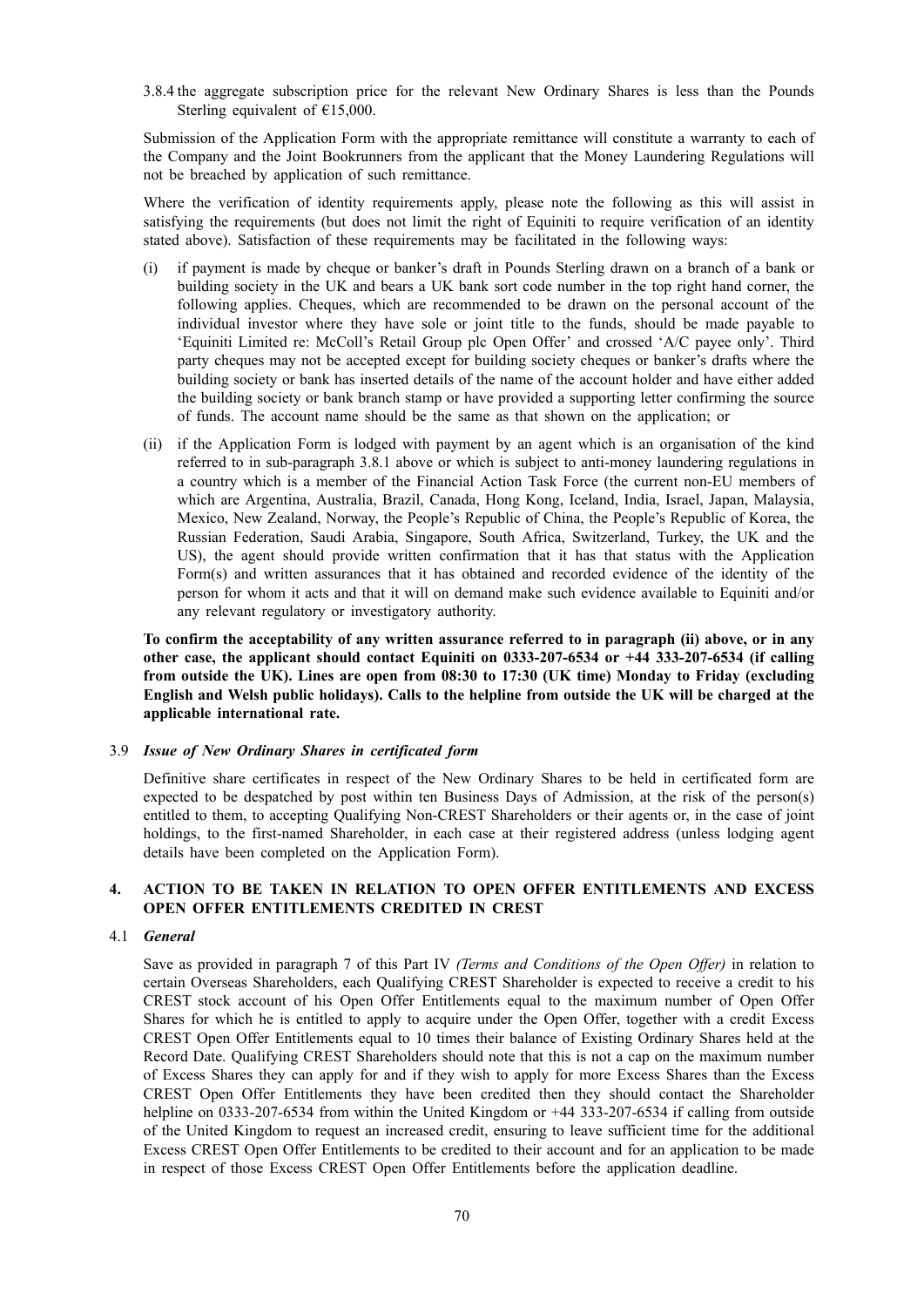The CREST stock account to be credited will be an account under the participant ID and member account ID that apply to the Ordinary Shares held at the Record Date by the Qualifying CREST Shareholder in respect of which the Open Offer Entitlements have been allocated.

If for any reason it is not possible to admit the Open Offer Entitlements to CREST, or it is impracticable to credit the stock accounts of Qualifying CREST Shareholders by 8.00 a.m. on 16 August 2021 or such later time and/or date as the Company (after consultation with the Joint Bookrunners) shall decide, Application Forms shall be sent out in substitution for the Open Offer Entitlements which should have been so credited and the expected timetable as set out in this document may be adjusted as appropriate. References to dates and times in this document should be read as subject to any such adjustment. The Company will make an appropriate announcement to a Regulatory Information Service giving details of the revised dates but Qualifying CREST Shareholders may not receive any further written communication.

**Qualifying CREST Shareholders who wish to take up all or part of their Open Offer Entitlements should refer to the CREST Manual for further information on the CREST procedures referred to below. If you are a CREST sponsored member, you should consult your CREST sponsor if you wish to take up your entitlement, as only your CREST sponsor will be able to take the necessary action to take up your Open Offer Entitlements. If you have any questions relating to the completion and return of your Forms of Proxy, please contact Equiniti on 0333-207-6534 or +44 333-207-6534 (if calling from outside the UK). Lines are open from 08:30 to 17:30 (UK time) Monday to Friday (excluding English and Welsh public holidays). Calls to the helpline from outside the UK will be charged at the applicable international rate.**

In accordance with the instructions in this Part IV (Terms and Conditions of the Open Offer), the **CREST instruction must have been settled by 11:00 a.m. on 27 August 2021.**

#### 4.2 *Bona fide market claims*

The Open Offer Entitlements will constitute a separate security to the Existing Ordinary Shares for the purposes of CREST and will have a separate ISIN. Although Open Offer Entitlements will be admitted to CREST and be enabled for settlement, applications in respect of Open Offer Entitlements may only be made by the Qualifying Shareholder originally entitled or by a person entitled by virtue of a bona fide market claim transaction. Transactions identified by the CREST Claims Processing Unit as "cum" the Open Offer Entitlement will generate an appropriate market claim transaction and the relevant Open Offer Entitlement(s) will thereafter be transferred accordingly.

#### 4.3 *Excess Application Facility*

Qualifying CREST Shareholders who take up their Open Offer Entitlements in full may apply to subscribe for Excess Shares using the Excess Application Facility, which enables Qualifying CREST Shareholders to apply for Open Offer Shares in excess of their Open Offer Entitlement.

Applications for Excess Shares will be satisfied to the extent that other Qualifying Shareholders do not apply for their Open Offer Entitlements. All applications under the Excess Application Facility will be subject to the Excess Application Cap which has been set at a level that ensures that the level of its Excess Application Cap results in the Open Offer being fully subscribed from launch. If there is an over subscription resulting from excess applications, allocations of Excess Shares will be determined by the Excess Allocation Method. Further details regarding the Excess Allocation Method are set out in paragraph 1 of this Part IV (*Terms and Conditions of the Open Offer*).

The aggregate number of Open Offer Shares available for subscription pursuant to the Open Offer (including any Open Offer Shares that may be issued under the Excess Application Facility) will not exceed 25,000,000 Open Offer Shares.

All enquiries in connection with the procedure for application for Excess Open Offer Entitlements should be made to Equiniti on 0333-207-6534 (or +44 333-207-6534 if calling from outside the United Kingdom). Calls are charged at the standard geographic rate and will vary by provider. Calls outside the United Kingdom will be charged at the applicable international rate. The helpline is open between 08:30 to 17:30 Monday to Friday excluding public holidays in England and Wales. Please note that Equiniti cannot provide any financial, legal or tax advice and calls may be recorded and monitored for security and training purposes.

An Excess Open Offer Entitlement in CREST may not be sold or otherwise transferred. Save as provided in this Part IV in relation to certain Overseas Shareholders, the CREST accounts of Qualifying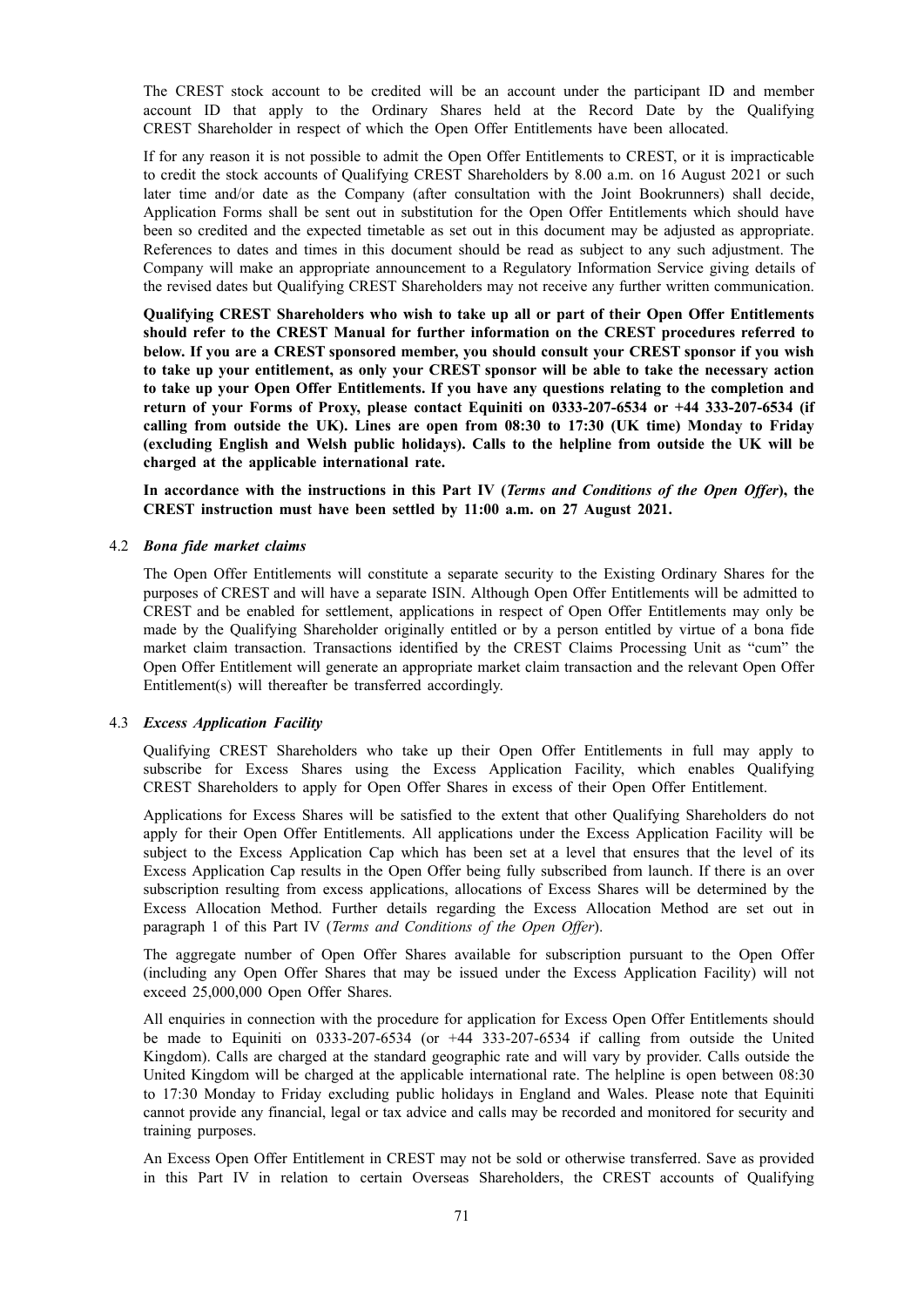CREST Shareholders will be credited with an Excess Open Offer Entitlement in order for any applications for Excess Shares to be settled through CREST. The credit of such Excess Open Offer Entitlement does not in any way give Qualifying CREST Shareholders a right to the Open Offer Shares attributable to the Excess Open Offer Entitlement as an Excess Open Offer Entitlement is subject to scaling back in accordance with the Excess Allocation Method and the terms of this document.

To apply for Excess Shares pursuant to the Open Offer, Qualifying CREST Shareholders should follow the instructions above and must not return a paper form and cheque. Excess Open Offer Entitlements will not be subject to Euroclear's market claims process. CREST Shareholders claiming Excess Open Offer Entitlements by virtue of a bona fide market claim are advised to contact Equiniti to request a credit of the appropriate number of entitlements to their CREST account.

Should a transaction be identified by the CREST Claims Processing Unit as "cum" the Open Offer Entitlement and the relevant Open Offer Entitlement(s) be transferred, the Excess Open Offer Entitlement(s) will not transfer with the Open Offer Entitlement(s) claim, but will need to be claimed separately by the purchaser who is advised to contact Equiniti to request a credit of the appropriate number of Excess Open Offer Entitlements to their CREST account. Please note that a separate USE Instruction must be sent in respect of any application under the Excess Open Offer Entitlement.

A Qualifying CREST Shareholder who has made a valid application for Excess Shares under the Excess Application Facility which is not met in full, and from whom payment in full for Excess Shares has been received, will receive a pounds sterling amount equal to the number of Excess Shares applied and paid for, but not allocated to, the relevant Qualifying CREST Shareholder, multiplied by the Offer Price. Monies will be returned within CREST to the originating account by not later than four Business Days from the announcement of the results of the Open Offer, without payment of interest and at the applicant's sole risk.

Fractions of Excess Shares will not be issued under the Excess Application Facility and fractions of Excess Shares will be rounded down to the nearest whole number.

# 4.4 *USE Instructions for all or some of the Open Offer Entitlements*

Qualifying CREST Shareholders who are CREST members and who wish to apply for Open Offer Shares in respect of all or some of their Open Offer Entitlements in CREST must send (or, if they are CREST sponsored members, procure that their CREST sponsor sends) a USE Instruction to Euroclear which, on its settlement, will have the following effect:

- 4.4.1 the crediting of a stock account of the Receiving Agent under the participant ID and member account ID specified below, with a number of Open Offer Entitlements corresponding to the number of Open Offer Shares applied for; and
- 4.4.2 the creation of a CREST payment, in accordance with the CREST payment arrangements in favour of the payment bank of the Receiving Agent in respect of the amount specified in the USE Instruction which must be the full amount payable on application for the number of Open Offer Shares referred to in paragraph 4.4.1 above.

#### 4.5 *Content of USE Instructions in respect of Open Offer Entitlements*

The USE Instruction must be properly authenticated in accordance with Euroclear's specifications and must contain, in addition to the other information that is required for settlement in CREST, the following details:

- 4.5.1 the number of Open Offer Shares for which application is being made (and hence the number of the Open Offer Entitlement(s) being delivered to the Receiving Agent);
- 4.5.2 the ISIN of the Open Offer Entitlement. This is GB00BL3F8H14;
- 4.5.3 the CREST participant ID of the CREST member;
- 4.5.4 the CREST member account ID of the CREST member from which the Open Offer Entitlements are to be debited;
- 4.5.5 the participant ID of the Receiving Agent in its capacity as a CREST receiving agent. This is 2RA53;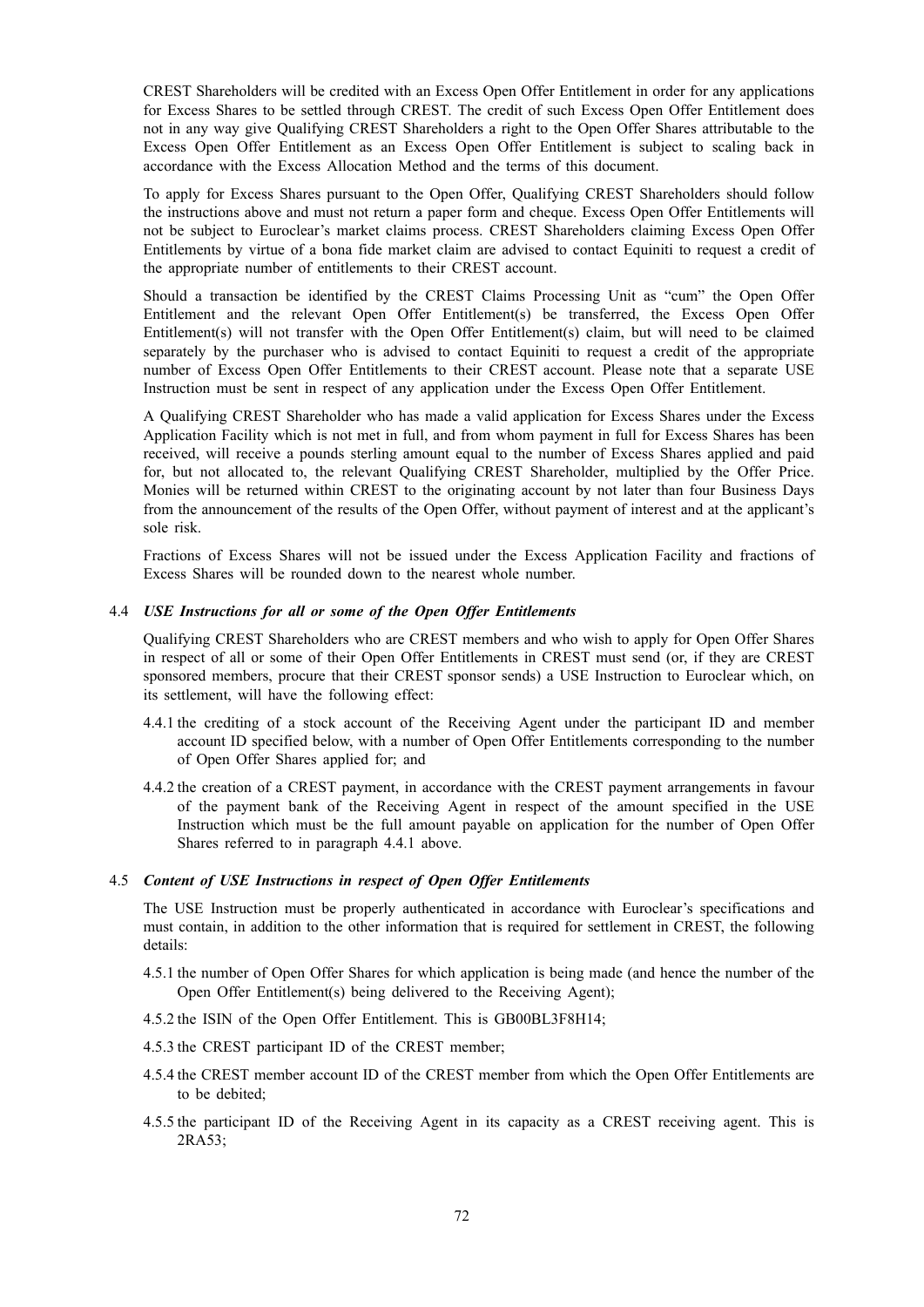- 4.5.6 the member account ID of the Receiving Agent in its capacity as a CREST receiving agent. This is RA367101;
- 4.5.7 the amount payable by means of a CREST payment on settlement of the USE Instruction. This must be the full amount payable on application for the number of Open Offer Shares referred to in 4.5.1 above;
- 4.5.8 the intended settlement date. This must be on or before 11.00 a.m. on 27 August 2021;
- 4.5.9 the Corporate Action Number for the Open Offer. This will be available by viewing the relevant corporate action details in CREST;

In order to assist prompt settlement of the USE Instruction, CREST members (or their sponsors where applicable) should add the following non-mandatory fields to the USE Instruction:

4.5.10 a contact name and telephone number (in the free format shared note field); and

4.5.11 a priority of at least 80.

In order for an application under the Open Offer to be valid, the USE Instruction must comply with the requirements as to authentication and contents set out above and must settle on or before 11.00 a.m. on 27 August 2021. CREST members and, in the case of CREST sponsored members, their CREST sponsors should note that the last time at which a USE Instruction may settle on 27 August 2021 in order to be valid is 11.00 a.m. on that day. After 6 September 2021, the New Ordinary Shares will be registered and freely transferable in electronic form under the CREST system.

If the conditions of the Firm Placing and Open Offer are not fulfilled on or before 8.00 a.m. on 6 September 2021, or such other time and/or date as may be agreed between the Company, the Joint Bookrunners, the Open Offer will lapse, the Open Offer Entitlements admitted to CREST will be disabled and the Receiving Agent will refund the amount paid by a Qualifying CREST Shareholder by way of a CREST payment, without interest as soon as practicable thereafter.

#### 4.6 *USE instructions for the Excess Open Offer Entitlements*

Qualifying CREST Shareholders who are CREST members and who wish to apply for Excess Shares in respect of their Excess Open Offer Entitlements in CREST must send (or, if they are CREST sponsored members, procure that their CREST sponsor sends) a USE Instruction to CREST which, on its settlement, will have the following effect:

- a. the crediting of a stock account of the Receiving Agent under the participant ID and member account ID specified below, with a number of Excess Open Offer Entitlements corresponding to the number of Excess Shares applied for; and
- b. the creation of a CREST payment, in accordance with the CREST payment arrangements, in favour of the payment bank of the Receiving Agent in respect of the amount specified in the USE Instruction which must be the full amount payable on application for the number of Excess Shares referred to in sub-paragraph (a) above.

#### 4.7 *Content of USE Instructions in respect of Excess Open Offer Entitlements*

The USE Instruction must be properly authenticated in accordance with Euroclear's specifications and must contain, in addition to the other information that is required for settlement in CREST, the following details:

- a) the number of Excess Shares for which application is being made (and hence the number of the Excess Open Offer Entitlement(s) being delivered to the Receiving Agent);
- b) the ISIN of the Excess Open Offer Entitlements. This is GB00BN0YRS90;
- c) the CREST participant ID of the CREST member;
- d) the CREST member account ID of the CREST member from which the Excess Open Offer Entitlements are to be debited;
- e) the participant ID of the Receiving Agent in its capacity as a CREST receiving agent. This is 2RA54;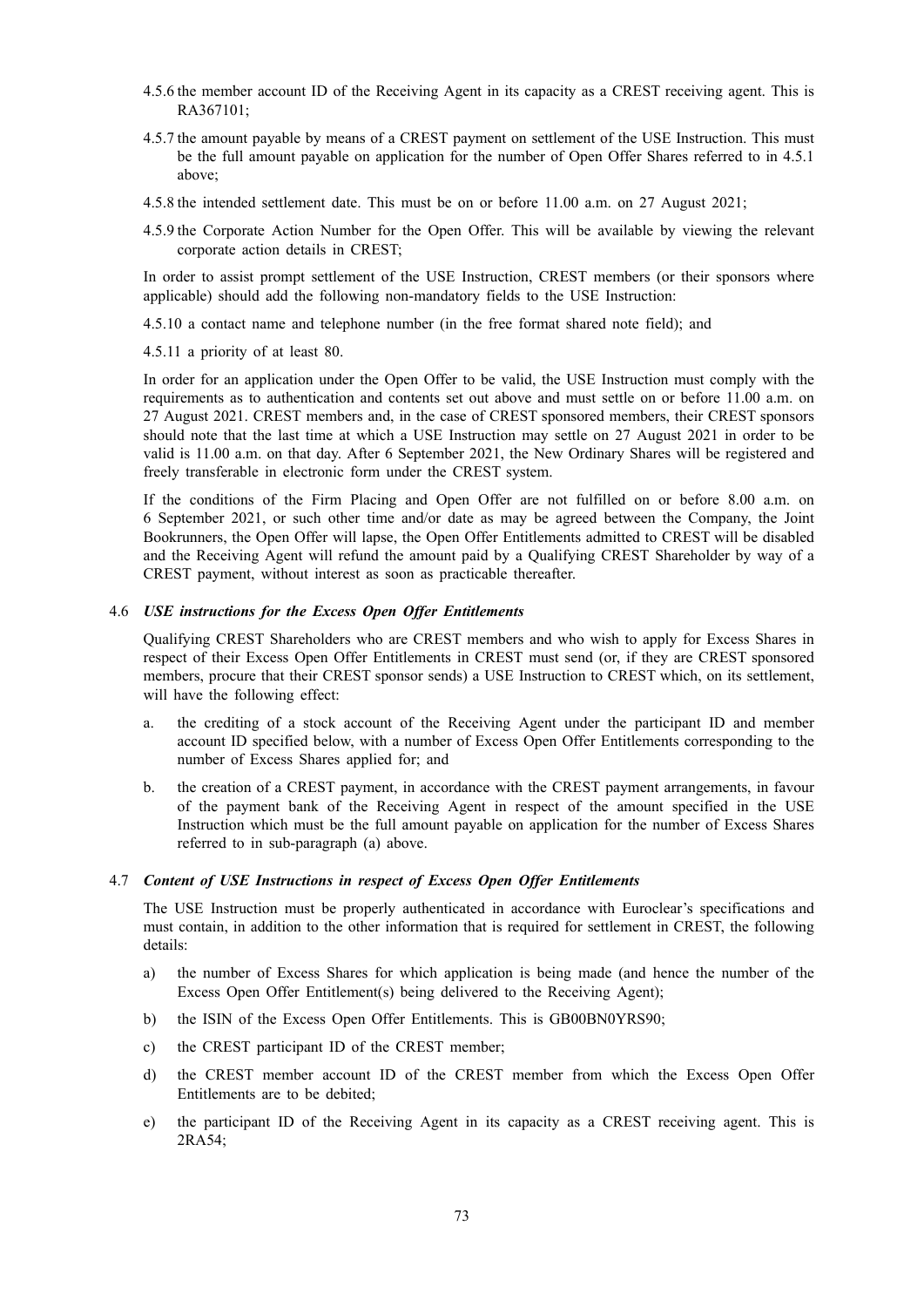- f) the member account ID of the Receiving Agent in its capacity as a CREST receiving agent. This is RA367102;
- g) the amount payable by means of a CREST payment on settlement of the USE Instruction. This must be the full amount payable on application for the number of Excess Shares referred to in subparagraph (a) above;
- h) the intended settlement date. This must be on or before 11.00 a.m. on 27 August 2021;
- i) the Corporate Action Number for the Open Offer. This will be available by viewing the relevant corporate action details in CREST;
- j) a contact name and telephone number (in the free format shared note field); and
- k) a priority of at least 80.

## 4.8 *CREST procedures and timings*

Qualifying CREST Shareholders who are CREST members and CREST sponsors (on behalf of CREST sponsored members) should note that Euroclear UK does not make available special procedures in CREST for any particular corporate action. Normal system timings and limitations will therefore apply in relation to the input of a USE Instruction and its settlement in connection with the Open Offer. It is the responsibility of the Qualifying CREST Shareholder concerned to take (or, if the Qualifying CREST Shareholder is a CREST sponsored member, to procure that his CREST sponsor takes) the action necessary to ensure that a valid acceptance is received as stated above by 11.00 a.m. on 27 August 2021. Qualifying CREST Shareholders and (where applicable) CREST sponsors are referred in particular to those sections of the CREST Manual concerning practical limitations of the CREST system and timings.

## 4.9 *Validity of application*

A USE Instruction complying with the requirements as to authentication and contents set out above which settles by not later than 11.00 a.m. on 27 August 2021 will constitute a valid application under the Open Offer.

## 4.10 *Incorrect or incomplete applications*

If a USE Instruction includes a CREST payment for an incorrect sum, the Company, through the Registrar, reserves the right:

- 4.10.1 to reject the application in full and refund the payment to the CREST member in question (without interest);
- 4.10.2 in the case that an insufficient sum is paid, to treat the application as a valid application for such lesser whole number of New Ordinary Shares as would be able to be applied for with that payment at the Offer Price, refunding any unutilised sum to the CREST member in question (without interest); or
- 4.10.3 in the case that an excess sum is paid, to treat the application as a valid application for all the New Ordinary Shares referred to in the USE Instruction, refunding any unutilised sum to the CREST member in question (without interest).

#### 4.11 *Placee participation*

Each Placee subscribing for Placing Shares under the Firm Placing may apply for, or take up, its Open Offer Entitlement (and any Excess Shares). Each Director has irrevocably committed to not take up any of their Open Offer Entitlements.

# 4.12 *Effect of application*

A CREST member or CREST sponsored member who makes or is treated as making a valid application in accordance with the above procedures thereby:

4.12.1 represents and warrants to each of the Company and the Joint Bookrunners that he has the right, power and authority, and has taken all action necessary, to make the application under the Open Offer and to execute, deliver and exercise his rights, and perform his obligations, under any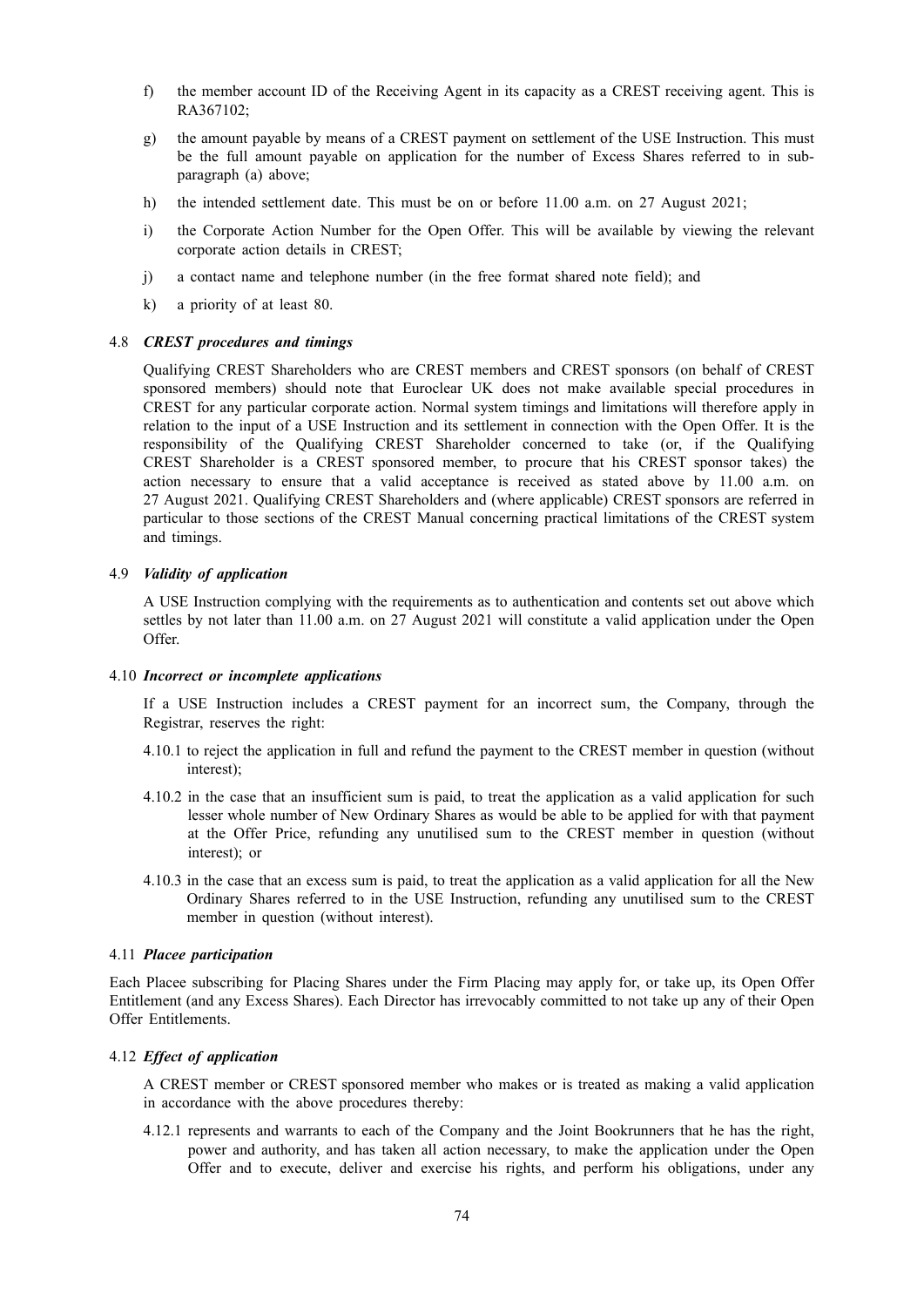contracts resulting therefrom and that he is not a person otherwise prevented by legal or regulatory restrictions from applying for Open Offer Shares or acting on behalf of any such person on a nondiscretionary basis;

- 4.12.2 agrees with each of the Company and the Joint Bookrunners to pay the amount payable on application in accordance with the above procedures by means of a CREST payment in accordance with the CREST payment arrangements (it being acknowledged that the payment to the Receiving Agent's payment bank in accordance with the CREST payment arrangements shall, to the extent of the payment, discharge in full the obligation of the CREST member to pay the amount payable on application);
- 4.12.3 agrees with each of the Company and the Joint Bookrunners that all applications under the Open Offer and any contracts resulting therefrom, and any non-contractual obligations relating thereto under the Open Offer shall be governed by, and construed in accordance with, the laws of England and Wales;
- 4.12.4 requests that the Open Offer Shares to which he will become entitled be issued to him on the terms set out in this document, subject to, and in accordance with, the Company's Articles of Association;
- 4.12.5 confirms to each of the Company and the Joint Bookrunners that in making the application he is not relying on any information or representation other than that contained in (or incorporated by reference in) this document, and the applicant accordingly agrees that no person responsible solely or jointly for this document or any part thereof, or involved in the preparation thereof, shall have any liability for any such information or representation not so contained and further agrees that, having had the opportunity to read this document, including any documentation incorporated by reference, he will be deemed to have had notice of all the information contained in this document (including information incorporated by reference);
- 4.12.6 confirms to each of the Company and the Joint Bookrunners that in making the application he is not relying and has not relied on the Company, the Joint Bookrunners nor any other person affiliated with the Company or the Joint Bookrunners in connection with any investigation of the accuracy of any information contained in (or incorporated by reference in) this document or his investment decision;
- 4.12.7 confirms to each of the Company and the Joint Bookrunners that no person has been authorised to give any information or to make any representation concerning the Group and/or the New Ordinary Shares (other than as contained in this document) and, if given or made, any such other information or representation should not be, and has not been, relied upon as having been authorised by the Company or the Joint Bookrunners;
- 4.12.8 represents and warrants to each of the Company and the Joint Bookrunners that if he has received some or all of his Open Offer Entitlements from a person other than the Company, he is entitled to apply under the Open Offer in relation to such Open Offer Entitlements by virtue of a bona fide market claim;
- 4.12.9 represents and warrants to each of the Company and the Joint Bookrunners that he is the Qualifying Shareholder originally entitled to the Open Offer Entitlements or that he has received such Open Offer Entitlements by virtue of a bona fide market claim;
- 4.12.10 except where proof satisfactory to the Company has been provided to the Company that he is able to accept the invitation free of any requirement which the Company (in its absolute discretion) regards as unduly burdensome, represents and warrants to each of the Company and the Joint Bookrunners that he is not, nor is he applying on behalf of any person who is: (i) located in, a citizen or resident of, or a corporation, partnership or other entity created or organised in or under any laws, in or of any Excluded Territory or any jurisdiction in which the application for Open Offer Shares is prevented by law; and (ii) applying with a view to re-offering, reselling, transferring or delivering any of the Open Offer Shares which are the subject of his application to, or for the benefit of, a person who is located in, a citizen or resident of or which is a corporation, partnership or other entity created or organised in or under any laws, in or of any Excluded Territory or any jurisdiction in which the application for Open Offer Shares is prevented by law, nor acting on behalf of any such person on a non-discretionary basis nor a person(s) otherwise prevented by legal or regulatory restrictions from applying for Open Offer Shares under the Open Offer;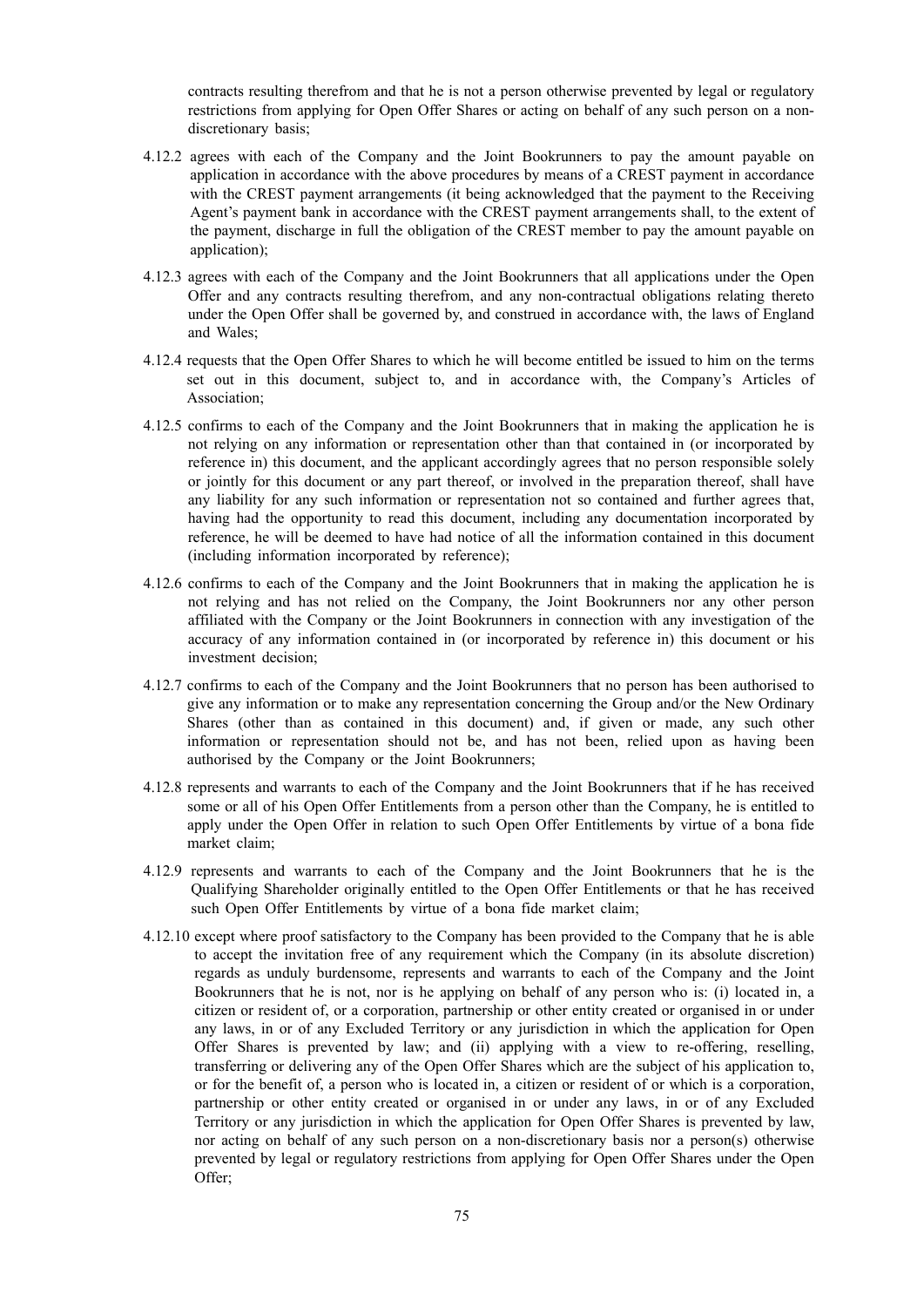- 4.12.11 represents and warrants to each of the Company and the Joint Bookrunners that: (i) he is not in the United States, nor is he applying for the account of a person who is located in the United States, unless: (a) the instruction to apply was received from a person outside the United States; and (b) the person giving such instruction has confirmed that it has the authority to give such instruction and; either (1) has investment discretion over such account; or (2) is an investment manager or investment company and that it is applying for the Open Offer Shares in an "offshore transaction" within the meaning of Regulation S; and (ii) he is not applying for the Open Offer Shares with a view to the offer, sale, resale, transfer, delivery or distribution, directly or indirectly, of any Open Offer Shares into the United States; and
- 4.12.12 represents and warrants to each of the Company and the Joint Bookrunners that he is not, and nor is he applying as nominee or agent for, a person who is or may be liable to notify and account for tax under the Stamp Duty Reserve Tax Regulations 1986 at any of the increased rates referred to in section 93 (depository receipts) or section 96 (clearance services) of the Finance Act 1986.

#### 4.13 *Discretion as to rejection and validity of acceptances*

The Company may:

- 4.13.1 reject any acceptance constituted by a USE Instruction, which is otherwise valid, in the event of a breach of any of the representations, warranties and undertakings set out or referred to in paragraph 4.12 of this Part IV (*Terms and Conditions of the Open Offer*). Where an acceptance is made as described in this paragraph 4 which is otherwise valid, and the USE Instruction concerned fails to settle by 11.00 a.m. on 27 August 2021 (or by such later time and date as the Company, the Joint Bookrunners may determine), the Company shall be entitled to assume, for the purposes of their right to reject an acceptance as described in this paragraph 4.13.1, that there has been a breach of the representations, warranties and undertakings set out or referred to in paragraph 4.12 above unless the Company is aware of any reason outside the control of the Qualifying CREST Shareholder or CREST sponsor (as appropriate) concerned for the failure of the USE Instruction to settle;
- 4.13.2 treat as valid (and binding on the Qualifying CREST Shareholder concerned) an acceptance which does not comply in all respects with the requirements as to validity set out or referred to in this paragraph 4;
- 4.13.3 accept an alternative properly authenticated dematerialised instruction from a Qualifying CREST Shareholder or (where applicable) a CREST sponsor as constituting a valid acceptance in substitution for, or in addition to, a USE Instruction and subject to such further terms and conditions as the Company may determine;
- 4.13.4 treat a properly authenticated dematerialised instruction (in this sub-paragraph, the 'first instruction') as not constituting a valid acceptance if, at the time at which Equiniti receives a properly authenticated dematerialised instruction giving details of the first instruction, either the Company or Equiniti has received actual notice from Euroclear of any of the matters specified in CREST Regulation  $35(5)(a)$  in relation to the first instruction. These matters include notice that any information contained in the first instruction was incorrect or notice of lack of authority to send the first instruction; and
- 4.13.5 accept an alternative instruction or notification from a Qualifying CREST Shareholder or (where applicable) a CREST sponsor, or extend the time for acceptance and/or settlement of a USE Instruction or any alternative instruction or notification if, for reasons or due to circumstances outside the control of any Qualifying CREST Shareholder or (where applicable) CREST sponsor, a Qualifying CREST Shareholder is unable validly to take up all or part of his Open Offer Entitlement by means of the above procedures. In normal circumstances, this discretion is only likely to be exercised in the event of any interruption, failure or breakdown of CREST (or of any part of CREST) or on the part of facilities and/or systems operated by Equiniti in connection with CREST.

#### 4.14 *Money Laundering Regulations*

If you hold your New Ordinary Shares in CREST and apply to take up all or part of your entitlement as agent for one or more persons and you are not a UK or EU regulated person or institution (e.g. a bank, a broker or another UK financial institution), then, irrespective of the value of the application, Equiniti is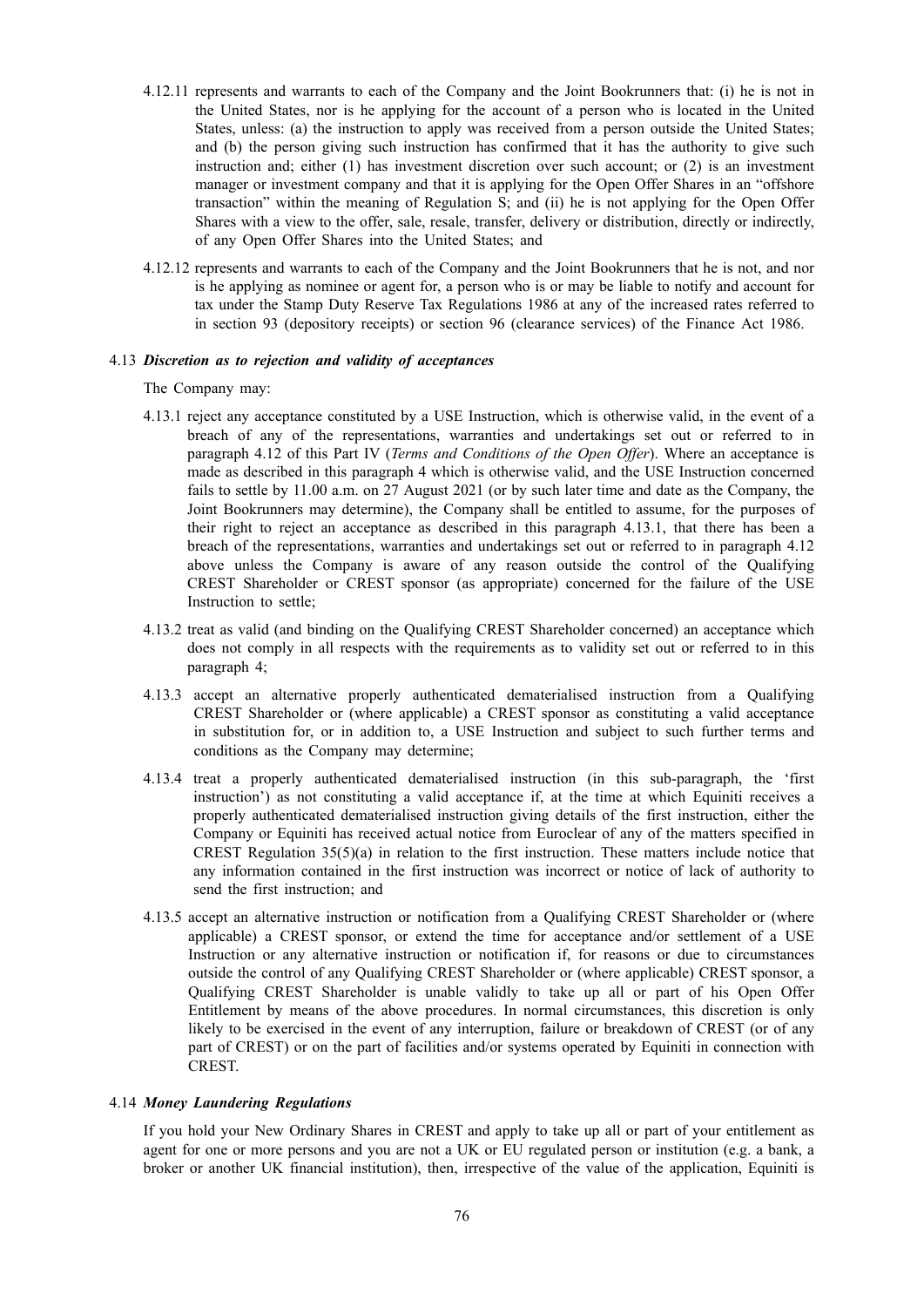required to take reasonable measures to establish the identity of the person or persons on whose behalf you are making the application. Such Qualifying CREST Shareholders must therefore contact Equiniti before sending any USE Instruction or other instruction so that appropriate measures may be taken.

Submission of a USE Instruction which constitutes, or which may on its settlement constitute, a valid acceptance as described above constitutes a warranty and undertaking by the applicant to the Company and the Joint Bookrunners to provide promptly to Equiniti any information Equiniti may specify as being required for the purposes of the Money Laundering Regulations. Pending the provision of evidence satisfactory to Equiniti as to identity, Equiniti, having consulted with the Company, may take, or omit to take, such action as it may determine to prevent or delay settlement of the USE Instruction. If satisfactory evidence of identity has not been provided within a reasonable time, Equiniti will not permit the USE Instruction concerned to proceed to settlement (without prejudice to the right of the Company to take proceedings to recover any loss suffered by it as a result of failure by the applicant to provide satisfactory evidence).

#### 4.15 *Deposit of Open Offer Entitlements into, and withdrawal from, CREST*

A Qualifying Non-CREST Shareholder's entitlement under the Open Offer as shown by the number of Open Offer Entitlements set out in his Application Form may be deposited into CREST (either into the account of the Qualifying Shareholder named in the Application Form or into the name of a person entitled by virtue of a bona fide market claim). Similarly, Open Offer Entitlements held in CREST may be withdrawn from CREST so that the entitlement under the Open Offer are reflected in an Application Form. Normal CREST procedures (including timings) apply in relation to any such deposit or withdrawal, (in the case of a deposit into CREST) as set out in the Application Form.

A Qualifying Non-CREST Shareholder who wishes to make such a deposit should sign Box 8 and complete Box 11 of their Application Form, entitled 'CREST Deposit Form' and then deposit their Application Form with the CREST Courier and Sorting Service. In addition, the normal CREST stock deposit procedures will need to be carried out, except that: (i) it will not be necessary to complete and lodge a separate CREST transfer form (as prescribed under the Stock Transfer Act 1963) with the CREST Courier and Sorting Service; and (ii) only the Open Offer Entitlement shown in Box 2 of the Application Form may be deposited into CREST.

If you have received your Application Form by virtue of a bona fide market claim, the declaration below Box 8 must be made or (in the case of an Application Form which has been split) marked 'Declaration of sale or transfer duly made'. If you wish to take up your Open Offer Entitlement, the CREST Deposit Form in Box 11 of your Application Form must be completed and deposited with the CREST Courier and Sorting Service in accordance with the instructions above. A holder of more than one Application Form who wishes to deposit Open Offer Entitlements shown on those Application Forms into CREST must complete Box 9 of each Application Form.

In particular, having regard to normal processing times in CREST and on the part of Equiniti, the recommended latest time for depositing an Application Form with the CREST Courier and Sorting Service, where the person entitled wishes to hold the Open Offer Entitlement set out in such Application Form as an Open Offer Entitlement in CREST is 3.00 p.m. on 24 August 2021, in either case so as to enable the person acquiring or (as appropriate) holding the Open Offer Entitlements, following the deposit or withdrawal (whether as shown in an Application Form or held in CREST), to take all necessary steps in connection with applying in respect of the Open Offer Entitlements prior to 11.00 a.m. on 27 August 2021. CREST holders inputting the withdrawal of their Open Offer Entitlement from their CREST account are recommended that they withdraw their Open Offer Entitlement by 4.30 p.m. on 23 August 2021.

Delivery of an Application Form with the CREST Deposit Form at Box 8 duly completed, whether in respect of a deposit into the account of the Qualifying Shareholder named in the Application Form or into the name of another person, shall constitute a representation and warranty to the Company, the Joint Bookrunners and Equiniti by the relevant CREST member(s) that it is/they are not in breach of the provisions of the notes under the paragraph headed 'Application Letter' on page 3 of the Application Form, and a declaration to the Company and the Receiving Agent from the relevant CREST member(s) that it is/they are, not located in, or citizen(s) or resident(s) of, any Excluded Territory or any jurisdiction in which the application for Open Offer Shares is prevented by law, and that it is/they are, not located in the United States and, where such deposit is made by a beneficiary or a market claim, a representation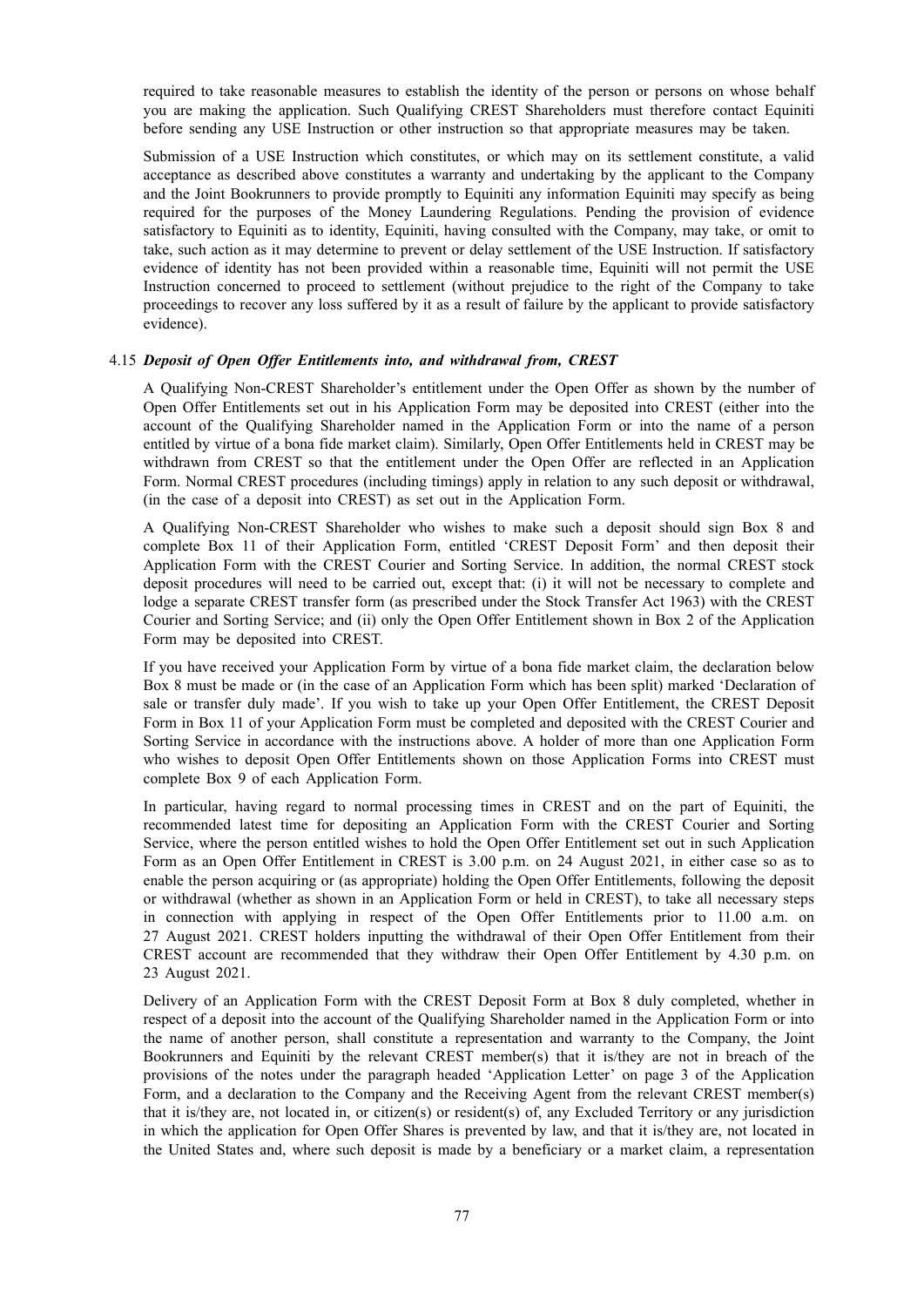and warranty that the relevant CREST member(s) is/are entitled to apply under the Open Offer by virtue of a bona fide market claim.

# 4.16 *Right to allot and issue Open Offer Shares in certificated form*

Despite any other provision of this document, the Company reserves the right to allot and to issue any Open Offer Shares in certificated form. In normal circumstances, this right is only likely to be exercised in the event of an interruption, failure or breakdown of CREST (or of any part of CREST) or of a part of the facilities and/or systems operated by Equiniti in connection with CREST.

# **5. TAXATION**

Information on taxation with regard to the Capital Raising for Qualifying Shareholders who are resident in the UK for UK tax purposes is set out in paragraph 1 of Part IX *(UK Taxation)* of this document. The information contained in Part IX *(UK Taxation)* is intended only as a general guide to the current tax position in the United Kingdom and Qualifying Shareholders resident in the UK for tax purposes should consult their own tax advisers regarding the tax treatment of the Capital Raising in light of their own circumstances. Shareholders who are in any doubt as to their tax position or who are subject to tax in any other jurisdiction should consult their professional advisers immediately.

#### **6. WITHDRAWAL RIGHTS**

Qualifying Shareholders wishing to exercise the withdrawal rights under section 87Q(4) of FSMA after the issue by the Company of a prospectus supplementing this document (if any) must do so by lodging a written notice of withdrawal, which shall not include a notice sent by facsimile or any other form of electronic communication, that must include the full name and address of the person wishing to exercise such statutory withdrawal rights and, if such person is a Qualifying CREST Shareholder, the participant ID and the member account ID of such Qualifying CREST Shareholder at Equiniti Limited, Corporate Actions, Aspect House, Spencer Road, Lancing, West Sussex BN99 6DA, so as to be received no later than two Business Days after the date on which the supplementary prospectus is published. Notice of withdrawal given by any other means or which is deposited with or received by Equiniti after expiry of such period will not constitute a valid withdrawal. Furthermore, it is the Company's view that Qualifying Shareholders will not be capable of exercising their withdrawal rights after payment by the relevant person for the New Ordinary Shares applied for in full and the allotment of such New Ordinary Shares to such person becoming unconditional save to the extent required by statute. In such circumstances, any such accepting Qualifying Shareholder or renouncee, wishing to withdraw is advised to seek independent legal advice.

If you have any questions relating to withdrawal rights, please contact Equiniti on 0333-207-6534 or +44 333-207-6534 (if calling from outside the UK). Lines are open from 08:30 to 17:30 (UK time) Monday to Friday (excluding English and Welsh public holidays). Calls to the helpline from outside the UK will be charged at the applicable international rate. Please note that calls may be recorded and randomly monitored for security and training purposes. Please note that Equiniti cannot provide advice on the merits of the proposals nor give personal, business, financial, tax, investment or legal advice.

#### **7. OVERSEAS SHAREHOLDERS**

This document has been approved by the FCA, being the competent authority in the UK. It is expected that Shareholders in each EEA State other than any Excluded Territory will be able to participate in the Open Offer.

It is the responsibility of any person (including, without limitation, custodians, nominees and trustees) outside the UK wishing to participate in the Open Offer to satisfy himself as to the full observance of the laws of any relevant territory in connection therewith, including the obtaining of any governmental or other consents which may be required, the compliance with other necessary formalities and the payment of any issue, transfer or other taxes due in such territories. The comments set out in this paragraph 7 are intended as a general guide only and any Overseas Shareholder who is in doubt as to his, her or its position should consult his, her or its professional adviser without delay.

#### 7.1 *General*

**The distribution of this document and the Application Form and the making of the Open Offer to** persons resident in, or who are citizens of, or who have a registered address in countries other than **the United Kingdom may be affected by the law of the relevant jurisdiction. Those persons should**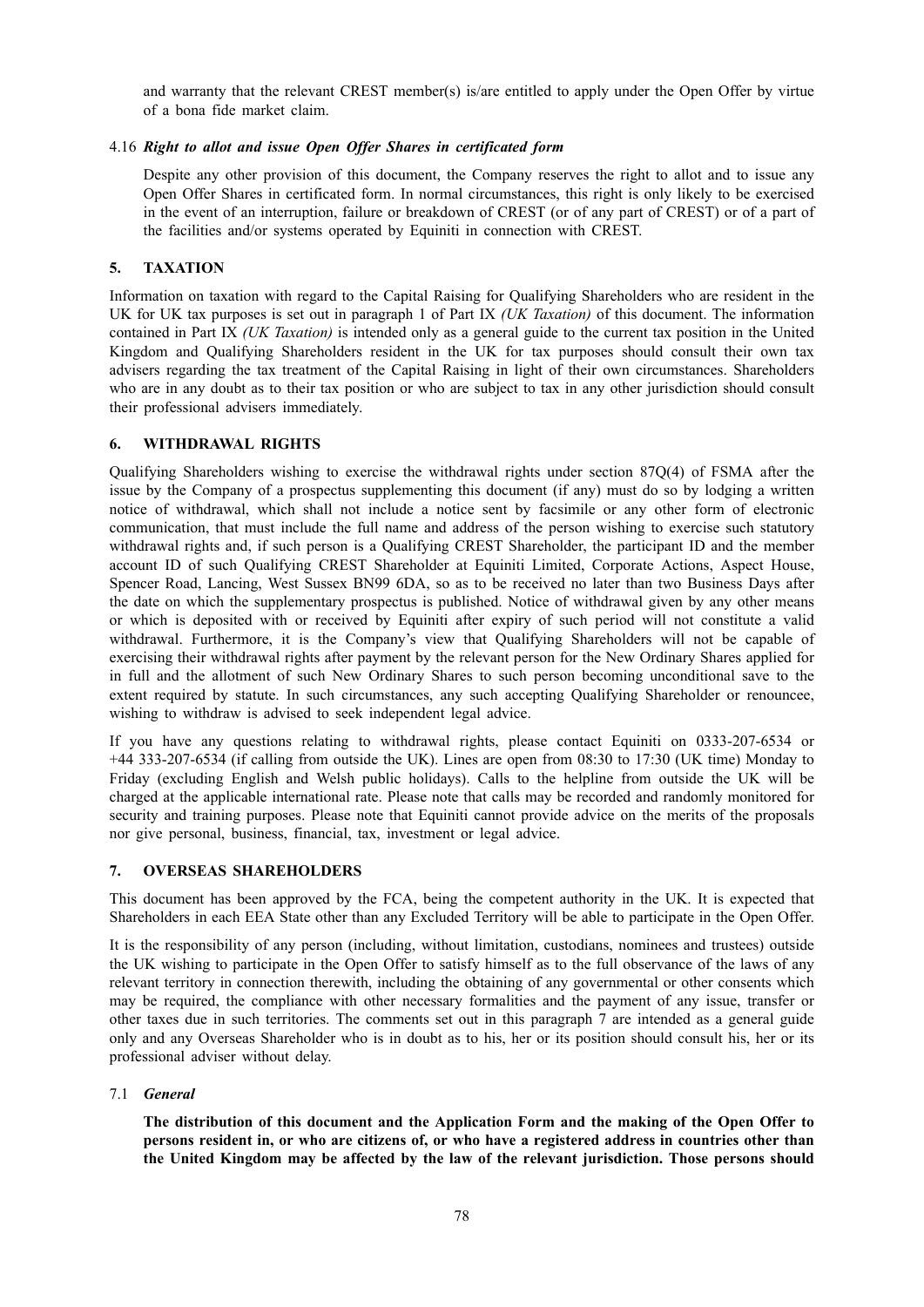# **consult their professional advisers as to whether they require any governmental or other consents or need to observe any other formalities to enable them to participate in the Open Offer.**

No action has been or will be taken by the Company or any other person to permit a public offer or distribution of this document or the Application Form in any jurisdiction where action for that purpose may be required, other than in the UK. This section sets out the restrictions applicable to Shareholders who have registered addresses outside the UK, who are physically located outside the UK, or who are citizens or residents of countries other than the UK, or who are persons (including, without limitation, custodians, nominees and trustees) who have a contractual or legal obligation to forward this document to a jurisdiction outside the UK, or who hold Ordinary Shares for the account or benefit of any such person.

Open Offer Entitlements will be issued to all Qualifying Shareholders holding Ordinary Shares at the Record Date. However, Application Forms have not been, and will not be, sent to, and neither Open Offer Entitlements nor New Ordinary Shares will be credited to CREST accounts of, Restricted Shareholders, or to their agent or intermediary.

Receipt of this document and/or an Application Form or the crediting of Open Offer Entitlements to a stock account in CREST will not constitute an offer in or into any Excluded Territory, including the United States, and, in those circumstances, this document and/or an Application Form must be treated as sent for information only and should not be copied or redistributed. No person receiving a copy of this document and/or an Application Form and/or receiving a credit of Open Offer Entitlements to a stock account in CREST in any territory other than the UK may treat the same as constituting an invitation or offer to him, nor should he in any event use the Application Form or deal with Open Offer Entitlements in CREST unless, in the relevant jurisdiction (other than any Excluded Territories), such an invitation or offer could lawfully be made to him and the Application Form or Open Offer Entitlements in CREST could lawfully be used or dealt with without contravention of any unfulfilled registration or other legal or regulatory requirements.

Accordingly, persons (including, without limitation, custodians, agents, nominees and trustees) receiving a copy of this document and/or an Application Form or whose stock account in CREST is credited with Open Offer Entitlements should not, in connection with the Capital Raising, distribute or send the same in or into, or transfer Open Offer Entitlements to any person in or into, any Excluded Territory, including the United States. If an Application Form or credit of Open Offer Entitlements in CREST is received by any person in any Excluded Territory, including the United States, or by their agent or nominee in any such territory, he must not seek to take up the entitlements referred to in the Application Form or in this document or renounce the Application Form or transfer the Open Offer Entitlements. Any person who does forward this document or an Application Form into any Excluded Territory (whether under contractual or legal obligation or otherwise) should draw the recipient's attention to the contents of this section.

None of the Company, the Joint Bookrunners, nor any of their respective representatives is making any representation to any offeree or purchaser of the New Ordinary Shares regarding the legality of an investment in the New Ordinary Shares by such offeree or purchaser under the laws applicable to such offeree or purchaser.

The Company may, with the consent of the Joint Bookrunners, treat as invalid any acceptance or purported acceptance of the offer of the Open Offer Entitlements which appears to the Company or its agents to have been executed, effected or despatched in a manner which may involve a breach of the laws or regulations of any jurisdiction or if it believes or they believe that the same may violate applicable legal or regulatory requirements or if, in the case of an Application Form, it provides an address for delivery of the definitive share certificates for New Ordinary Shares in, or, in the case of a credit of New Ordinary Shares in CREST, the Shareholder's registered address is in, an Excluded Territory, including the United States, or if the Company believes or its agents believe that the same may violate applicable legal or regulatory requirements.

Despite any other provisions of this document or the Application Form, the Company reserves the right to permit any Overseas Shareholder (other than Restricted Shareholders) to take up his entitlements if the Company in its sole and absolute discretion, after consultation with the Joint Bookrunners, is satisfied that the transaction in question is exempt from or not subject to the legislation or regulations giving rise to the restriction in question. If the Company is so satisfied, the Company will arrange for the relevant Overseas Shareholder to be sent an Application Form if he is reasonably believed to be a Qualifying Non-CREST Shareholder or, if he is reasonably believed to be a Qualifying CREST Shareholder, arrange for the CREST Open Offer Entitlements to be credited to the relevant CREST stock account.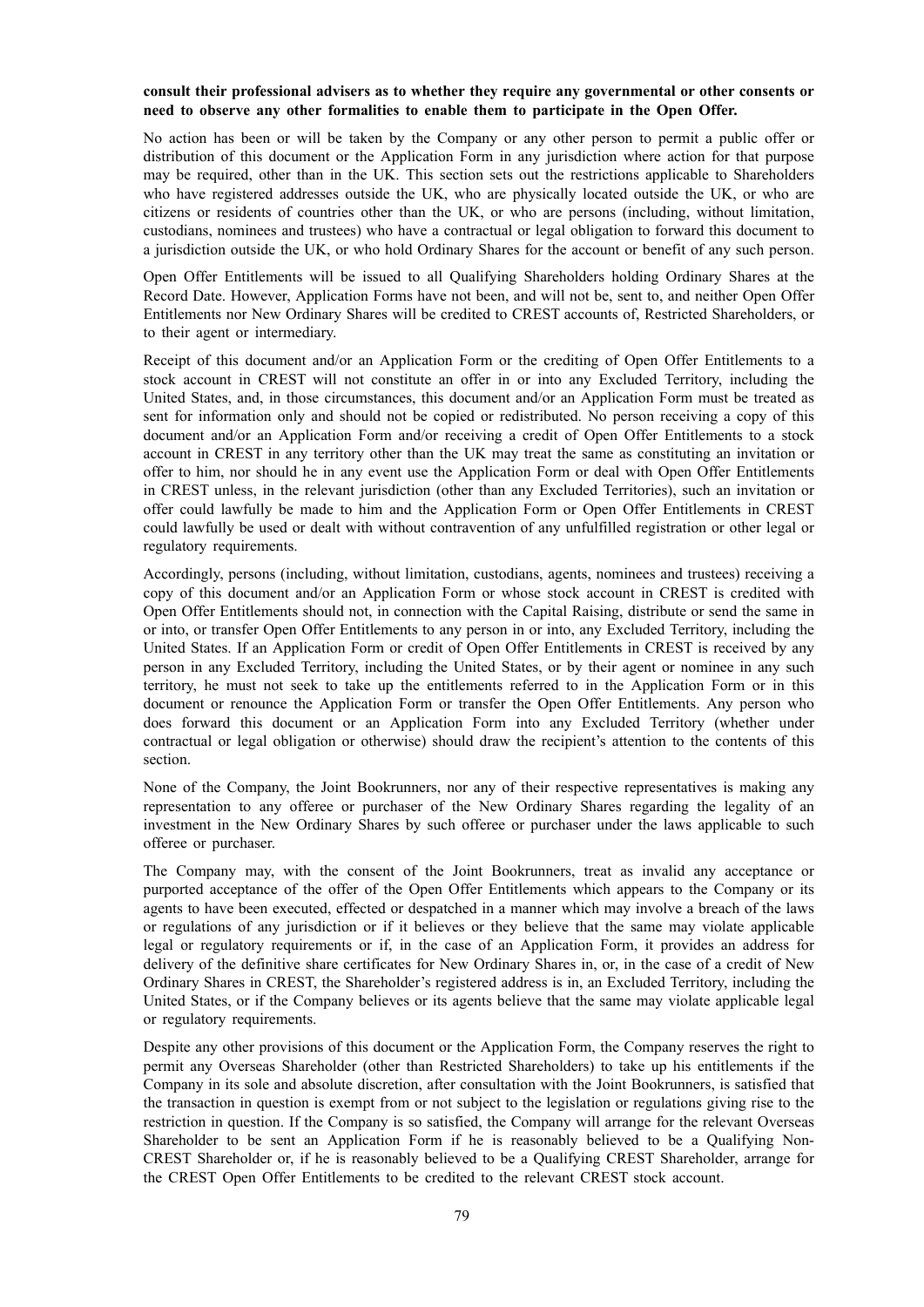Those Overseas Shareholders who wish, and are permitted, to take up their entitlement should note that payments must be made as described in paragraphs 3 and 4 of this Part IV (*Terms and Conditions of the Open Offer*).

The provisions of paragraph 7 of this Part IV (*Terms and Conditions of the Open Offer*) will apply generally to Restricted Shareholders and other Overseas Shareholders who do not or are unable to take up New Ordinary Shares.

Specific restrictions relating to certain jurisdictions are set out below.

(a) *Offering restrictions relating to the United States*

The New Ordinary Shares and the Open Offer Entitlements have not been, and will not be, registered under the US Securities Act or under the securities laws of any state, district or other jurisdiction of the United States. Accordingly, the New Ordinary Shares may not be offered, sold, resold, delivered, distributed or otherwise transferred, directly or indirectly, within the United States unless such offer and sale is made pursuant to an exemption from, or in a transaction not subject to, the registration requirements of the US Securities Act and in compliance with any applicable securities laws of any state or other jurisdiction of the United States. There will be no public offer of the New Ordinary Shares or the Open Offer Entitlements in the United States.

The Application Forms will not be sent to, and the Open Offer Entitlements will not be credited to a stock account in CREST of, any Shareholder with a registered address in the United States.

Application Forms should not be postmarked in the United States or otherwise despatched from the United States, and all persons acquiring New Ordinary Shares and wishing to hold such shares in registered form must provide an address for registration of the New Ordinary Shares issued upon exercise thereof outside of the United States.

Neither the New Ordinary Shares, the Form of Proxy, the Application Form, this document nor any other document connected with the Capital Raising have been or will be approved or disapproved by the SEC or by the securities commissions of any state or other jurisdiction of the United States or any other regulatory authority, nor have any of the foregoing authorities or any securities commission passed upon or endorsed the merits of the offering of the New Ordinary Shares, the Form of Proxy, the Application Form, or the accuracy or adequacy of this document or any other document connected with this Capital Raising. Any representation to the contrary is a criminal offence in the United States.

Any person who subscribes for New Ordinary Shares will be deemed to have declared, represented, warranted and agreed to, by accepting delivery of this document or the Application Form or by applying for New Ordinary Shares in respect of Open Offer Entitlements credited to a stock account in CREST, and delivery of the New Ordinary Shares, the representations and warranties set out in paragraph 8 of this Part IV (*Terms and Conditions of the Open Offer*).

The Company reserves the right, with the consent of the Joint Bookrunners, to treat as invalid any Application Form: (i) that appears to the Company or its agents to have been executed in or despatched from the United States; or (ii) where the Company believes acceptance of such Application Form may infringe applicable legal or regulatory requirements, and the Company shall not be bound to issue any New Ordinary Shares in respect of any such Application Form. In addition, the Company reserves the right, in its absolute discretion, with the consent of the Joint Bookrunners, to reject any USE Instruction sent by or on behalf of any CREST member with a registered address in the United States in respect of the New Ordinary Shares.

(b) *Other overseas territories*

Application Forms will be posted to Qualifying Non-CREST Shareholders (other than those Qualifying Non-CREST Shareholders who have registered addresses in the Excluded Territories) and Open Offer Entitlements will be credited to the CREST stock accounts of Qualifying CREST Shareholders (other than those Qualifying CREST Shareholders who have registered addresses in the Excluded Territories). No offer of or invitation to subscribe for New Ordinary Shares is being made by virtue of this document or the Application Form into the Excluded Territories. Overseas Shareholders in jurisdictions other than the Excluded Territories may, subject to the laws of their relevant jurisdiction, accept their entitlements under the Open Offer in accordance with the instructions set out in this document and, in the case of Qualifying Non-CREST Shareholders only, the Application Form.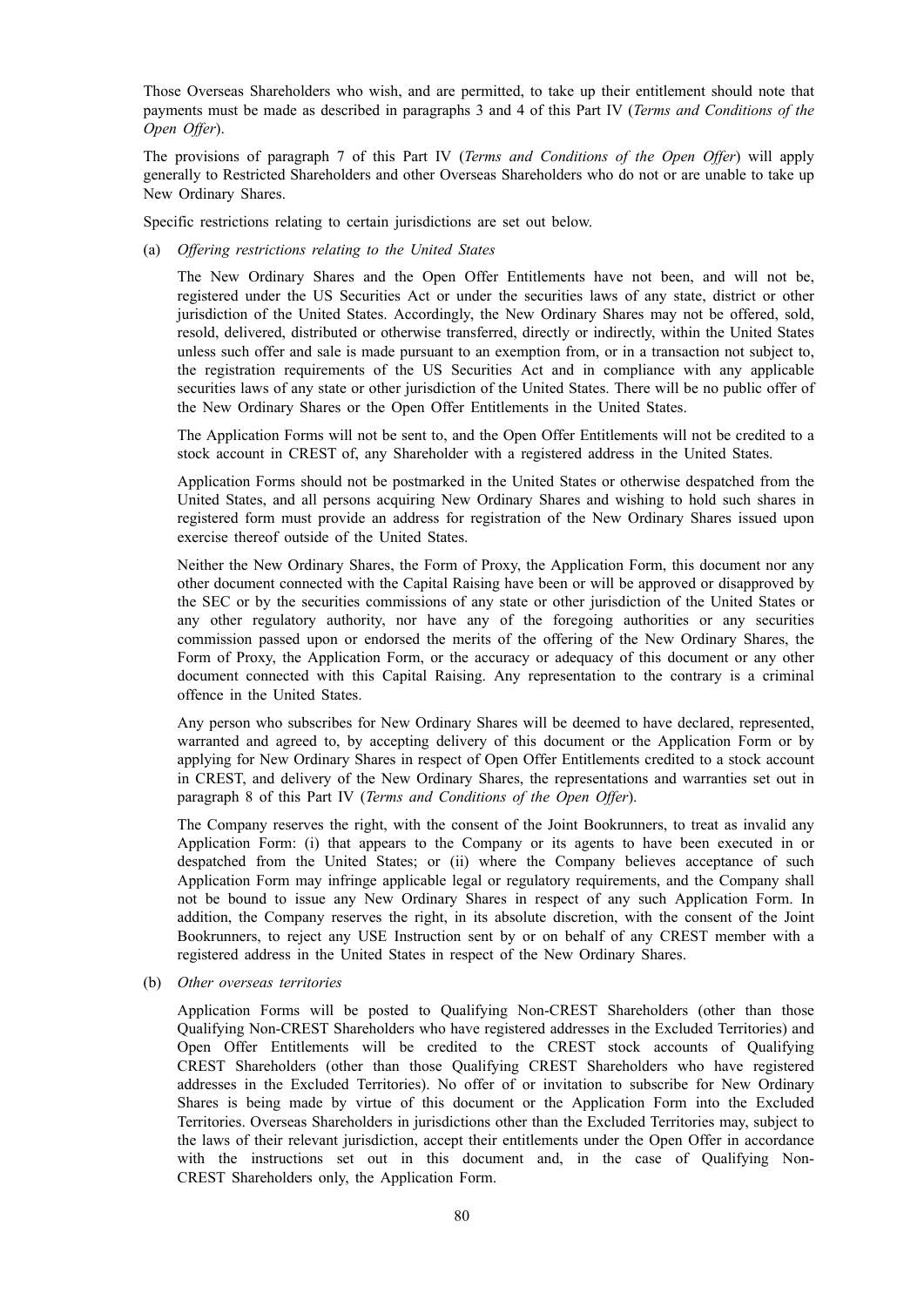**Shareholders who have registered addresses in or who are resident in, or who are citizens of, countries other than the United Kingdom should consult their appropriate professional advisers as to whether they require any governmental or other consents or need to observe any other formalities to enable them to take up their Open Offer Entitlements. If you are in any doubt as to your eligibility to accept the offer of New Ordinary Shares, you should contact your appropriate professional adviser immediately.**

#### **8. REPRESENTATIONS AND WARRANTIES RELATING TO OVERSEAS TERRITORIES**

### 8.1 *Qualifying Non-CREST Shareholders*

Subject to certain limited exceptions, any person completing and returning an Application Form or requesting registration of the New Ordinary Shares comprised therein represents and warrants to the Company that:

- *(i)* such person is not completing and returning such Application Form from within the United States or any other Excluded Territory;
- *(ii)* such person is not in any territory in which it is unlawful to make or accept an offer to subscribe for New Ordinary Shares or to use the Application Form in any manner in which such person has used or will use it;
- *(iii)* such person is not acting on a non-discretionary basis on behalf of, or for the account or benefit of, a person located within the United States or any other Excluded Territory or any territory referred to in paragraph (ii) above at the time the instruction to accept or renounce was given unless: (i) the instruction to accept was received from a person outside the United States or other Excluded Territory; and (ii) the person giving such instruction has confirmed that: (A) it has the authority to give such instruction; and (B) either: (I) has investment discretion over such account; or (II) is an investment company that is subscribing for the New Ordinary Shares in an "offshore transaction" within the meaning of Regulation S; and
- *(iv)* such person is not acquiring New Ordinary Shares with a view to the offer, sale, resale, transfer, delivery or distribution, directly or indirectly, of any such New Ordinary Shares into the United States or any other Excluded Territory or any territory referred to in paragraph (ii) above.

The Company may, with the consent of the Joint Bookrunners, treat as invalid any acceptance or purported acceptance of the allotment of New Ordinary Shares comprised in, or renunciation or purported renunciation of, an Application Form if it: (i) appears to the Company to have been executed in or despatched from the United States or any other Excluded Territory or otherwise in a manner which may involve a breach of the laws of any jurisdiction or if the Company believes the same may violate any applicable legal or regulatory requirement; (ii) provides an address in any Excluded Territory, including the United States, for delivery of definitive share certificates for New Ordinary Shares (or any jurisdiction outside the UK in which it would be unlawful to deliver such certificates); or (iii) purports to exclude the representation and warranty required by this section.

#### 8.2 *Qualifying CREST Shareholders*

A Qualifying CREST Shareholder who makes a valid acceptance in accordance with the procedure set out in paragraph 4 of this Part IV (*Terms and Conditions of the Open Offer*) represents and warrants to the Company, and the Joint Bookrunners that:

- *(i)* such person is not within any of the Excluded Territories, including the United States;
- *(ii)* such person is not in any territory in which it is unlawful to make or accept an offer to acquire or subscribe for New Ordinary Shares;
- *(iii)* such person is not acting on a non-discretionary basis on behalf of, or for the account or benefit of, a person located within the United States or any other Excluded Territory or any territory referred to in paragraph (ii) above at the time the instruction to accept or renounce was given unless: (i) the instruction to accept was received from a person outside the United States or other Excluded Territory; and (ii) the person giving such instruction has confirmed that: (A) it has the authority to give such instruction; and (B) either: (I) has investment discretion over such account; or (II) is an investment company that is subscribing for the New Ordinary Shares in an "offshore transaction" within the meaning of Regulation S; and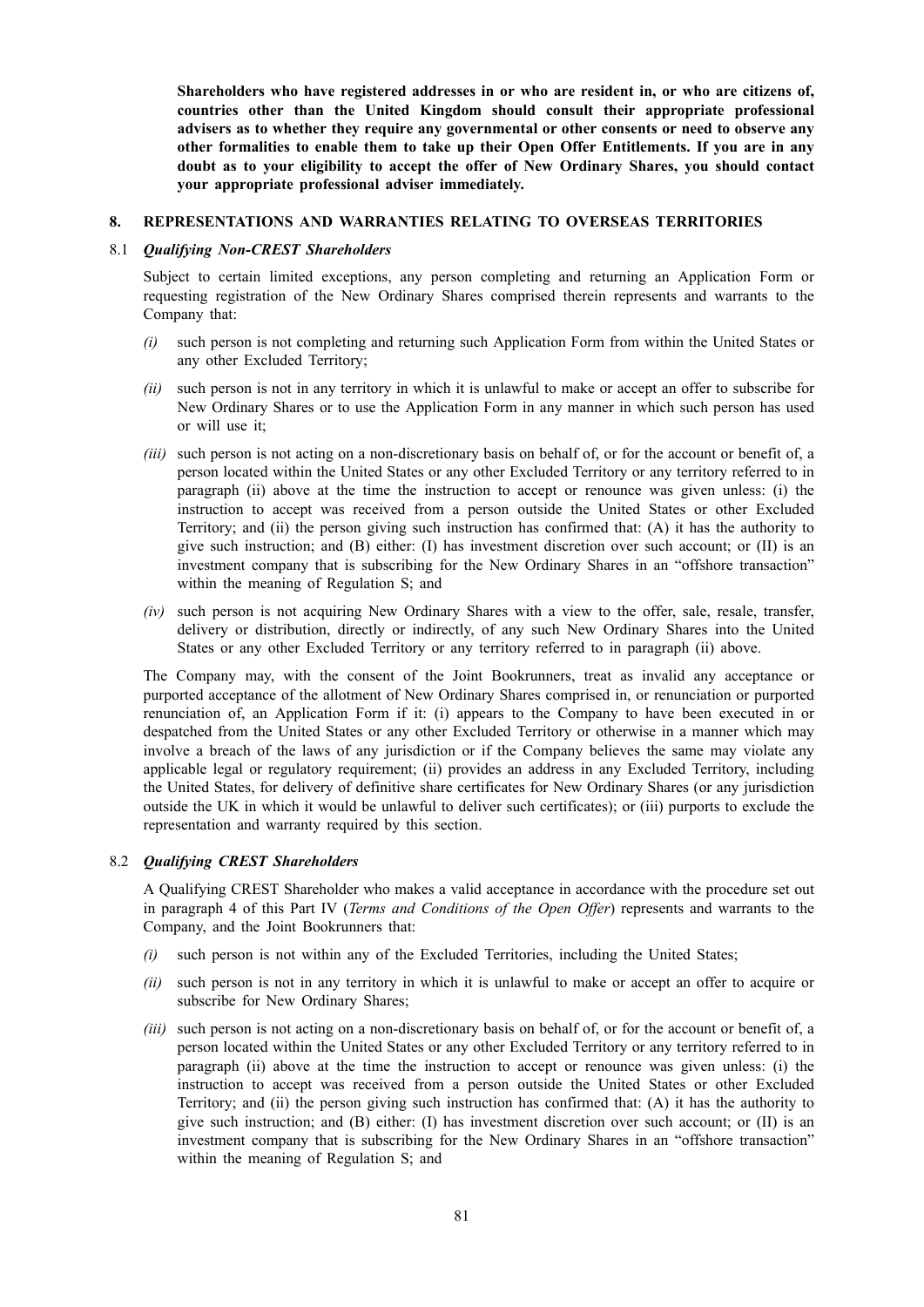*(iv)* such person is not acquiring New Ordinary Shares with a view to the offer, sale, resale, transfer, delivery or distribution, directly or indirectly, of any such New Ordinary Shares into the United States or any other Excluded Territory or any territory referred to in paragraph (ii) above.

The Company may, with the consent of the Joint Bookrunners, treat as invalid any USE Instruction which: (i) appears to the Company to have been despatched from the United States or any other Excluded Territory or otherwise in a manner which may involve a breach of the laws of any jurisdiction or which they or their agents believe may violate any applicable legal or regulatory requirement; or (ii) purports to exclude the representation and warranty required by this paragraph.

# **9. FURTHER INFORMATION**

Your attention is drawn to the further information set out in this document and also in the case of Qualifying Non-CREST Shareholders to whom the Company has sent Application Forms, to the terms, conditions and other information printed on the accompanying Application Form.

# **10. WAIVER**

The provisions of paragraphs 7 and 8 of this Part IV (*Terms and Conditions of the Open Offer*) and of any other terms of the Capital Raising relating to Restricted Shareholders may be waived, varied or modified as regards specific Shareholder(s) or on a general basis by the Company in its absolute discretion after consultation with the Joint Bookrunners. Subject to this, the provisions of paragraphs 7 and 8 of this Part IV (*Terms and Conditions of the Open Offer*) supersede any terms of the Open Offer inconsistent herewith. References in paragraphs 7 and 8 of this Part IV (*Terms and Conditions of the Open Offer*) and in this paragraph 10 of Part IV (*Terms and Conditions of the Open Offer*) to Shareholders shall include references to the person or persons executing an Application Form and, in the event of more than one person executing an Application Form, the provisions of this paragraph 10 of Part IV (*Terms and Conditions of the Open Offer*) shall apply jointly to each of them.

# **11. ADMISSION, SETTLEMENT AND DEALINGS**

The result of the Open Offer is expected to be announced on 1 September 2021. The New Ordinary Shares will be issued credited as fully paid and will rank *pari passu* in all respects with the Existing Ordinary Shares. The New Ordinary Shares will be created under the Companies Act and the legislation made thereunder, will be issued in registered form and will be capable of being held in both certificated and uncertificated form. The other rights attached to the New Ordinary Shares are set out in Part III (*Information on the New Ordinary Shares*) of this document.

Application will be made for the New Ordinary Shares to be admitted to listing on the premium listing segment of the Official List and to trading on the London Stock Exchange's main market for listed securities. It is expected that Admission of the New Ordinary Shares to be issued pursuant to the Capital Raising will become effective and dealings in the New Ordinary Shares will commence by 8.00 a.m. on 6 September 2021 (whereupon an announcement will be made by the Company to a Regulatory Information Service).

# **12. TIMES AND DATES**

The Company shall in its discretion be entitled to amend the dates that Application Forms are despatched or dealings in New Ordinary Shares commence and amend or extend the latest date for acceptance under the Open Offer and all related dates set out in this document and in such circumstances shall announce such amendments via a Regulatory Information Service and, if appropriate, notify Shareholders.

If a supplementary prospectus is issued by the Company two or fewer Business Days prior to the latest time and date for acceptance and payment in full under the Open Offer specified in this document, the latest date for acceptance under the Open Offer shall be extended to the date that is three Business Days after the date of issue of the supplementary prospectus (and the dates and times of principal events due to take place following such date shall be extended accordingly).

# **13. GOVERNING LAW**

The terms and conditions of the Open Offer as set out in this document and the Application Form and any noncontractual obligation related thereto shall be governed by, and construed in accordance with, the laws of England.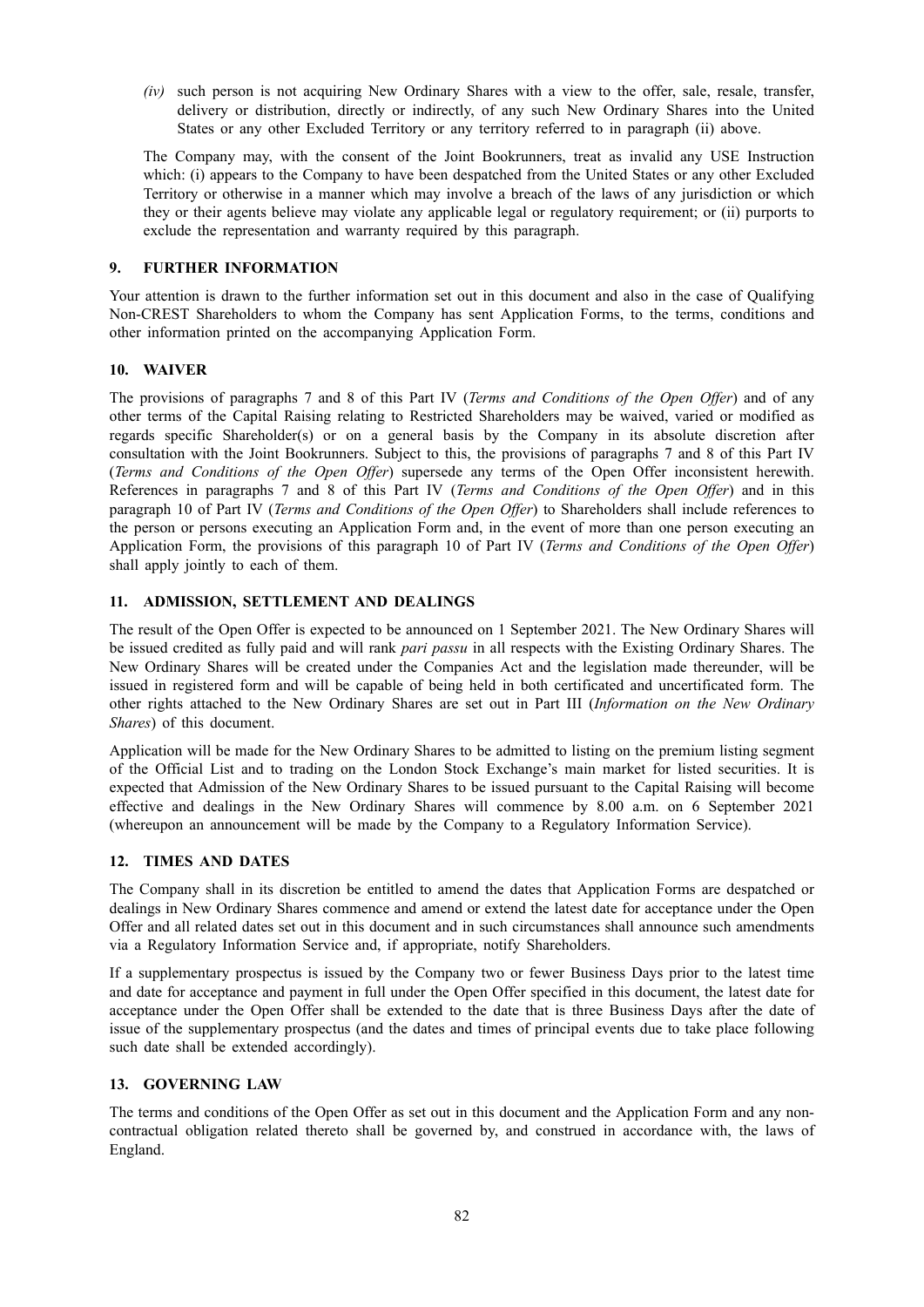## **14. JURISDICTION**

The Courts of England are to have exclusive jurisdiction to settle any dispute, whether contractual or noncontractual, which may arise out of or in connection with the Open Offer, this document and the Application Form. By accepting entitlements under the Open Offer in accordance with the instructions set out in this document and, in the case of Qualifying Non-CREST Shareholders only, the Application Form, Qualifying Shareholders irrevocably submit to the exclusive jurisdiction of the Courts of England and Wales and waive any objection to proceedings in any such court on the ground of venue or on the ground that proceedings have been brought in an inconvenient forum.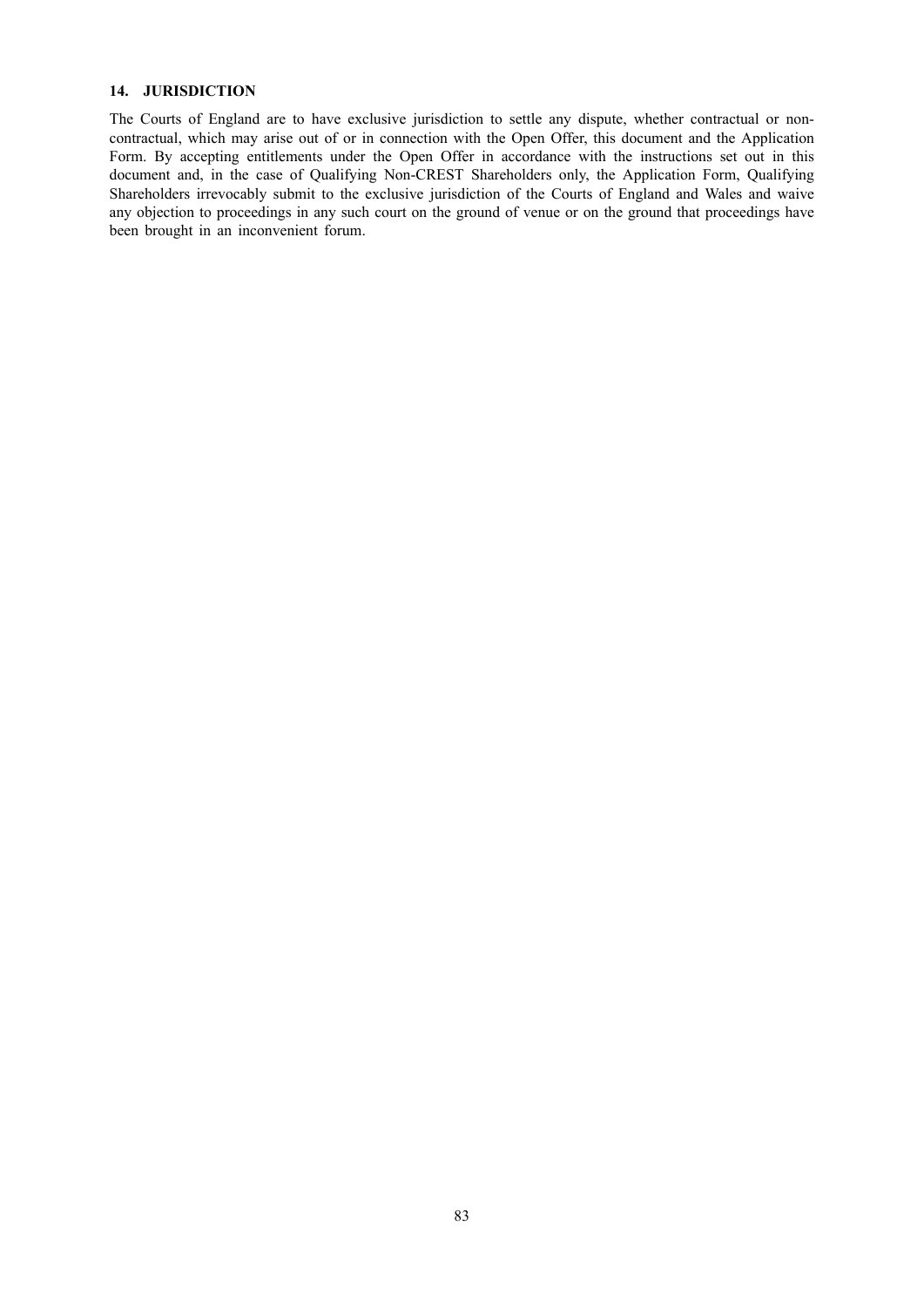## **PART V**

#### **INFORMATION ON THE GROUP**

*The following information should be read in conjunction with the information appearing elsewhere in, or incorporated by reference in, this document, including the financial and other information in, or incorporated by reference in,* Part XI (*Documents Incorporated by Reference*) *of this document*

#### **1. HISTORY, DEVELOPMENT AND BUSINESS OVERVIEW OF THE GROUP**

#### **1.1** *Business overview*

The Group is a leading neighbourhood retailer serving the convenience and newsagent sectors with a strong national presence across the UK. As at 30 May 2021, the Group operated 1,068 convenience stores in the UK (the majority being under the McColl's brand) and 154 newsagents under the Martin's brand in England and Wales and the RS McColl brand in Scotland.

The Group employs over 15,000 full-time and part-time employees as at 30 May 2021. The Group has developed a strong national presence and brand awareness across the UK as the majority of its stores are situated in neighbourhood locations and act as a focal point for local communities offering a wide selection of products and services through both its convenience and newsagent store formats.

During the series of national lockdowns resulting from the COVID-19 pandemic, the Group has focussed even more heavily on its support of its communities by offering best-in-class convenience products within a safe, local environment, aiming to serve those communities by becoming the leading grocery-led convenience retailer.

For FY 2020, the Group reported total like-for-like sales growth of 12% with an increase in total revenue of 3.2% to £1.258bn (FY 2019: £1.219bn). The Group achieved an FY 2020 gross margin of 23.9% (FY 2019: 25.9%) and recorded a statutory loss before tax of £5.3 million (FY 2019: loss of £98.6 million). These results reflect a mixture of strong demand, shifts in the product mix desired by customers and higher costs associated with COVID-19 safety measures within stores.

#### **McColl's-branded convenience stores**

The vast majority of the Group's convenience stores operate under the McColl's-branded format. These stores offer a range of convenience products to local customers including groceries (encompassing chilled and fresh products), fruit and vegetables, ready meals, and alcohol.

In Q1 2020, the Group completed the transition to an exclusive supply arrangement with Morrisons pursuant to which Morrisons acts as the sole wholesale supplier, of most of the Group's in-store products for retail, to the entire estate of McColl's branded convenience stores. This supply arrangement enables supermarket quality fresh food and groceries to be made available to the Group's customers via the Safeway brand. Morrisons own-brand products are also available in the Morrisons Daily stores.

#### **Morrisons Daily stores**

The Group has converted 56 McColl's-branded convenience stores to become 'Morrisons Daily' stores. These convenience stores continued to be managed directly by the Group, but under their Morrisons branding make available a broader range of food and grocery items at an affordable price. In the Company's experience so far, newly converted Morrisons Daily stores experience revenue uplifts almost immediately, representing a short maturity period for each store conversion.

Over the next three years, the Group plans to convert 350 McColl's-branded stores into Morrisons Daily stores (including the 56 that have already been converted).

# **Newsagents**

Newsagents are typically the smaller stores in the Group's portfolio and primarily stock confectionery, tobacco and news related products. The newsagents are mainly supplied by Morrisons and also provide various services to local communities such as ATMs, Post Office, lottery tickets and Collect+.

## **Product mix**

For FY 2020, product mix appeared to be affected by lifestyle changes resulting from the COVID-19 pandemic. With individuals restricted to working from home and less able to make frequent trips to local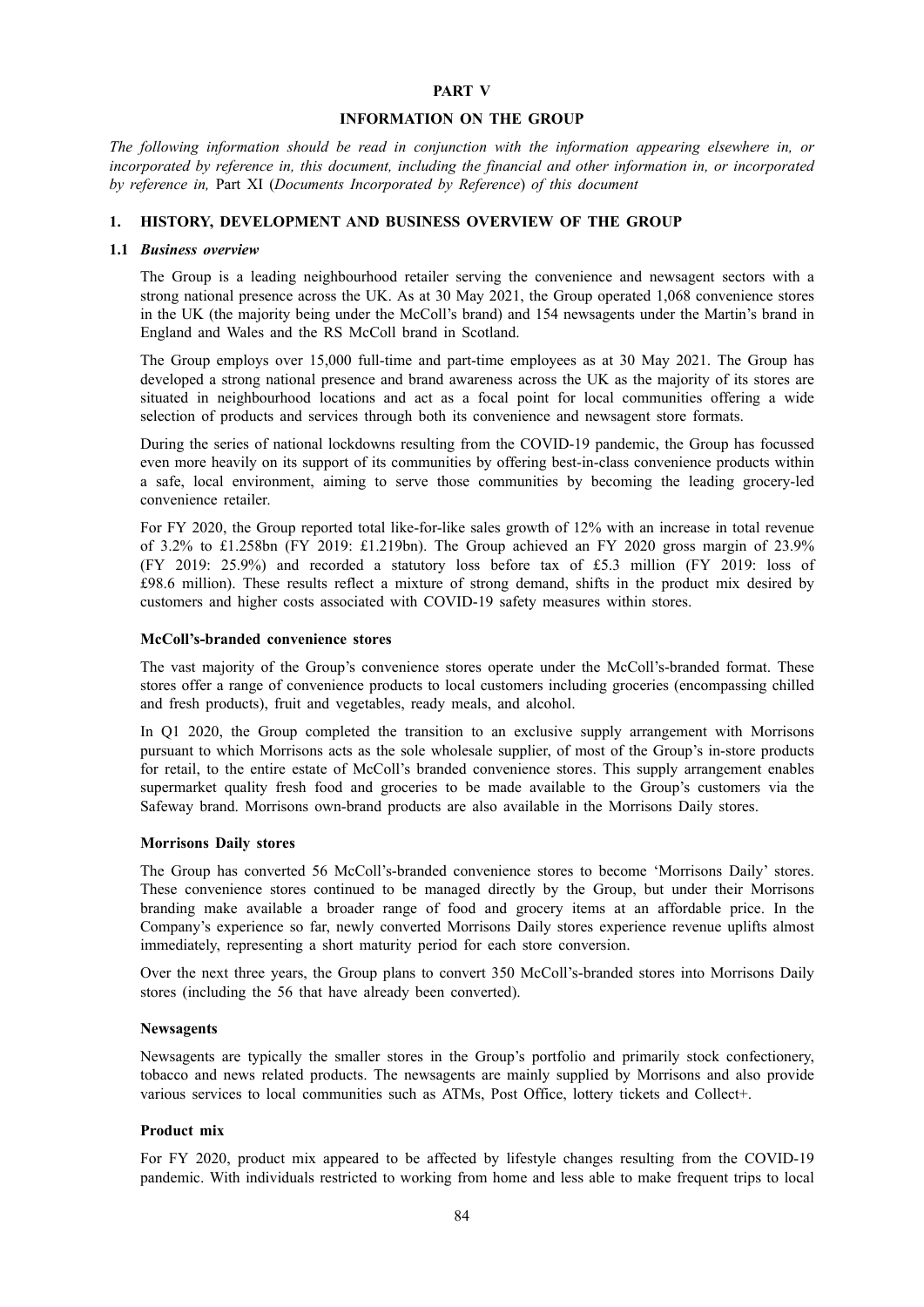stores, the average number of visits to convenience stores per week reduced and the size of shopping basket per trip increased. Trips to convenience stores also became more food-based.

Certain product categories benefited in particular from this trend. Fresh food, alcohol (beers, wines and spirits) and tobacco recorded rapid increases, whilst certain products such as food-to-go, impulse confectionery, snacks and soft drinks recorded a reduced share of the product mix.

# **1.2** *History and development of the Group*

Key milestones in the Group's development include the following:

| Date                                | Event                                                                                                                                                                                                                                                                                                                                                                                                                                                                                                                                                                                                                                        |
|-------------------------------------|----------------------------------------------------------------------------------------------------------------------------------------------------------------------------------------------------------------------------------------------------------------------------------------------------------------------------------------------------------------------------------------------------------------------------------------------------------------------------------------------------------------------------------------------------------------------------------------------------------------------------------------------|
| 1973                                | James Lancaster established the Group as a division of Gallaher Limited. The Group originally<br>focused on automatic vending operations.                                                                                                                                                                                                                                                                                                                                                                                                                                                                                                    |
| 1994                                | The Group took over the management of the Forbuoys chain of 701 newsagents, a subsidiary<br>of Gallaher Limited. The Group commenced its strategy to convert suitable newsagents within<br>its store portfolio into Convenience stores and the Group's first Convenience stores were<br>opened.                                                                                                                                                                                                                                                                                                                                              |
| 1995                                | The Group was acquired from Gallaher Limited in a management buyout led by James<br>Lancaster.                                                                                                                                                                                                                                                                                                                                                                                                                                                                                                                                               |
| 1998                                | Acquisition of the Martin's chain of 781 Newsagents and Convenience stores. Martin's was the<br>owner of RS McColl, a brand with strong heritage in Scotland dating back to 1901. The Group<br>became the largest neighbourhood newsagent and convenience store retailer in the UK and<br>completed a high yield bond dividend recapitalisation.                                                                                                                                                                                                                                                                                             |
| $2000$                              | Sale of the Group's automatic vending interests to focus entirely on its convenience and<br>newsagent operations.                                                                                                                                                                                                                                                                                                                                                                                                                                                                                                                            |
| 2004<br>$\ddot{\phantom{a}}$        | Acquisition of the Dillons Stores Limited chain of 181 newsagents from Tesco plc.                                                                                                                                                                                                                                                                                                                                                                                                                                                                                                                                                            |
| 2005                                | The Group completed a secondary management buyout.                                                                                                                                                                                                                                                                                                                                                                                                                                                                                                                                                                                           |
| 2006<br>$\ddot{\phantom{0}}$        | The Group consolidated its existing store fascias into the core brands of McColl's for<br>Convenience stores and Martin's and RS McColl for Newsagents.                                                                                                                                                                                                                                                                                                                                                                                                                                                                                      |
| 2007<br>$\ddotsc$                   | Acquisition of Smile Stores Ltd, predominantly a convenience store chain operating 92 stores<br>in south west England.                                                                                                                                                                                                                                                                                                                                                                                                                                                                                                                       |
| 2008<br>$\ddotsc$                   | Acquisition of 27 Bells and Jacksons convenience stores from J Sainsbury plc.                                                                                                                                                                                                                                                                                                                                                                                                                                                                                                                                                                |
| 2009<br>$\mathbb{R}^2$              | Sale of the Group's hospital shop division of 27 stores to Compass Group plc.                                                                                                                                                                                                                                                                                                                                                                                                                                                                                                                                                                |
| 2011<br>$\ddot{\phantom{0}}$        | The Group introduced its Food and Wine store format and commenced the conversion of<br>certain of its Newsagents into Food and Wine stores.                                                                                                                                                                                                                                                                                                                                                                                                                                                                                                  |
| 2014<br>$\ddot{\phantom{a}}$        | The Company's share capital was listed on the Official List and to trading on the London<br>Stock Exchange's main market for listed securities.                                                                                                                                                                                                                                                                                                                                                                                                                                                                                              |
| 2016<br>$\ddot{\phantom{0}}$        | Jonathan Miller became the Group's CEO. The Group's 1,000 <sup>th</sup> convenience store was opened<br>in Slade Green, Erith, and obtains final and unconditional approval from the CMA in respect<br>of its acquisition of 298 convenience stores from the Co-op Group.                                                                                                                                                                                                                                                                                                                                                                    |
| $2017$                              | The Group announced a new supply partnership with Morrisons.                                                                                                                                                                                                                                                                                                                                                                                                                                                                                                                                                                                 |
| 2018<br>$\ddot{\phantom{0}}$        | The Group launched the Safeway brand of fresh food and groceries into its convenience stores.                                                                                                                                                                                                                                                                                                                                                                                                                                                                                                                                                |
| 2020<br>$\mathbb{Z}^{\mathbb{Z}}$ . | The Group agreed to continue its supply agreement with Morrisons for the next 6 years, with<br>Morrisons becoming the sole wholesale supplier to the Group's full estate of convenience<br>stores. The Group converted 31 McColl's-branded convenience stores into 'Morrisons Daily'<br>stores, thereby making a range of Morrisons own-brand products available to the Group's<br>customers under Morrisons-branded fascia. The Group renewed its existing banking facilities<br>with a revised maturity date of February 2024 so as to support its ongoing investments in its<br>strategic objectives. Giles David became the Group's CFO. |

2019–21 In the context of the COVID-19 pandemic, the Group focussed on delivering a local, groceryled convenience offering to communities within a safe environment.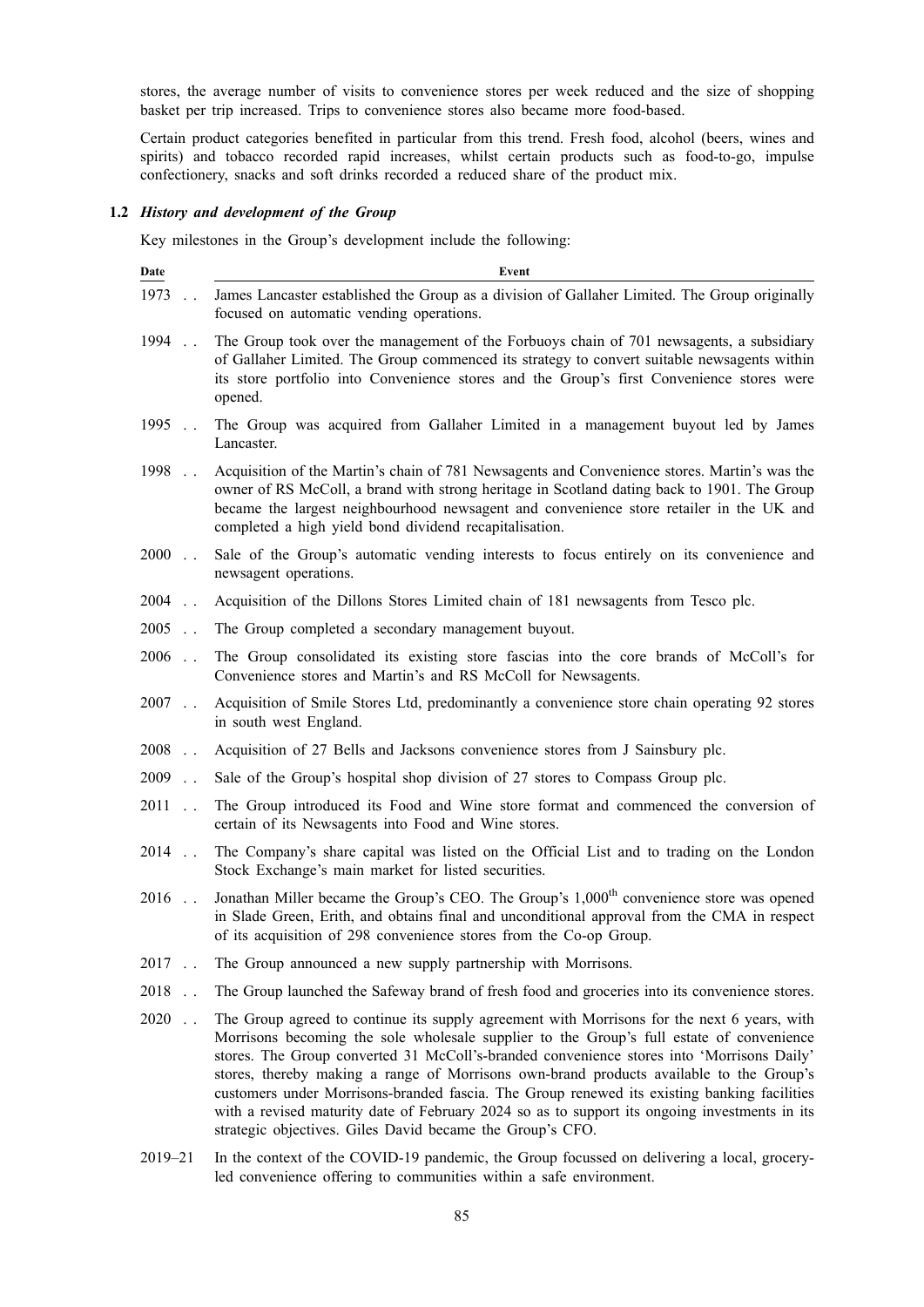# **1.3** *The UK convenience and newsagent sectors and competition*

The Group operates across two market segments: the convenience sector and the newsagent sector.

### **Convenience sector**

The convenience sector is highly fragmented, with approximately 47,000 stores in the mainland UK. The sector can be broadly split into five categories:

- co-operatives (e.g. the Co-op Group and regional co-operatives);
- multiples which include convenience specialists such as the Group, One Stop and some Supermarket based chains (e.g. Sainsbury's Local and Tesco Express);
- symbols (e.g. Bestway, Costcutter, Londis, Mace, Nisa, Premier and Spar);
- independents; and
- forecourts.

Recent research indicates that the convenience sector as a whole experienced 7.7% turnover growth in 2020 to a total of £47.5 bn. The turnover growth was mainly driven by the performance of independent convenience stores.

Mintel has previously estimated that convenience will decline by 3.9% in 2021, and return to reduced levels of growth of 2-3% up until 2024. The Institute of Grocery Distribution, meanwhile, has estimated that the convenience channel will attain a total market share of 22% in 2022, mainly to the detriment of larger stores including supermarkets.

The Directors believe that this recent growth in local convenience shopping has been driven by a number of factors, largely within the context of the novel effects of the COVID-19 pandemic:

- the reduced ability of consumers to visit restaurants and pubs, resulting in increased use of convenience stores to purchase typical hospitality items such as alcohol and snacks to consume at home;
- the increased number of people working from home who are restricted in making trips out, who thereby make greater use of COVID-19 safe local stores for necessary grocery and household essential purchases instead of driving to out-of-town supermarkets;
- an improvement in convenience store standards and products; and
- convenience stores offering e-commerce solutions whereby online orders can be collected or returned in-store.

The Directors believe that the competitiveness within the convenience sector has intensified in the context of the COVID-19 pandemic as consumers increasingly look to choose between appropriate local convenience offerings. In response to the increased competition, retailers are seeking new ways to differentiate themselves from other operators by offering high quality grocery options alongside essential in-store services (such as 'click and collect' and parcel pickup) within COVID-19 safe environments.

The Directors believe that the Group is well placed to capitalise on the continued growth of the UK convenience sector, although the overall growth rate in the sector is expected to slow in the second half of 2021 as COVID-19 restrictions reduce and consumers spend less time working from home. The current intention of the Group is to continue the ongoing conversion of McColl's-branded convenience stores into Morrisons Daily stores, and to continue optimising the existing state by closing lower margin stores and focussing on larger, more profitable, grocery-led stores.

#### **Newsagent sector**

Similar to the convenience sector, the newsagent sector is highly fragmented. It consists of a few large players at one end of the spectrum and a number of smaller, independent operators at the other.

The Directors believe that the convenience sector, rather than the newsagent sector, offers the most significant opportunities for growth. Consequently, the Group has recently focussed on estate optimisation by closing 179 stores in 2020 (particularly underperforming and lower margin newsagents) and converting other newsagents into food-led convenience stores.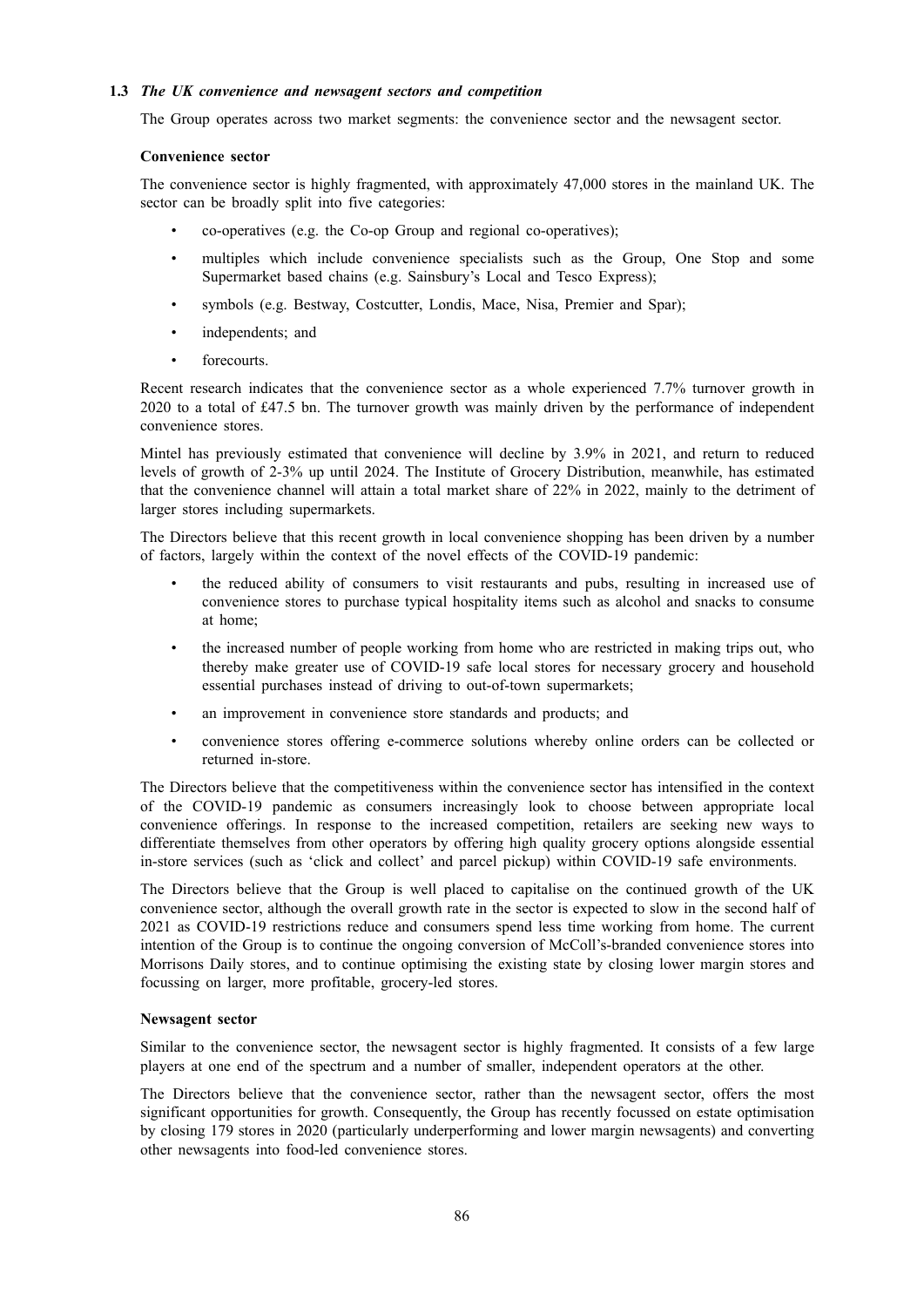# **1.4** *Strategy*

In the context of the recent trends associated with the COVID-19 pandemic, the Group's strategy is to continue supporting local communities by improving the fresh food and grocery mix available in stores, becoming a grocery-led convenience store operator supplemented by a strong online offering. The Directors intend to achieve this strategy by:

- continuing to capitalise on the exclusive Wholesale Supply Agreement with Morrisons in order to make best-in-class groceries available to customers across the store estate;
- converting a total of 350 stores into Morrisons Daily stores from 56 currently, bringing customers Morrisons own-brand products within a recognisable Morrisons store fascia;
- investing selectively in price on chilled foods, fruit and vegetables, and milk, as well as maintaining the Group's existing promotional programme;
- making available to customers online deliveries of grocery and household products through an agreement with Uber Eats; and
- consolidating the store estate by closing low margin stores, and optimising the store space and operations of remaining stores to improve efficiency and reduce costs.

In addition to the above, the Group's strategy includes maintaining a profitable Newsagent portfolio in order to make vital services such as ATMs, Post Office and Collect+ available to local communities.

The Directors believe that the implementation of this strategy will facilitate a normalisation of the Group's sales mix through a reversion to more frequent purchases of impulse products alongside continued offerings of high quality day-to-day groceries at a good price. These developments should enable the Group to deliver sustained profitable growth in coming years as the UK exits COVID-19 restrictions.

# **1.5** *Current trading and prospects*

Please refer to paragraph 6 (*Current trading and outlook*) of Part I (*Letter from the Chairman of McColl's Retail Group plc*) for details of the Group's current trading and prospects.

#### **2. SALES AND MARKETING**

The Group actively promotes certain products to increase footfall and sales. These promotions are regularly updated to reflect current trends and seasonality, and for the duration of the COVID-19 pandemic have been maintained alongside selective investment in the price of chilled foods, fruit, vegetables and milk.

The Directors closely monitor the pricing and volume of products sold by the Group and are prepared to support a reduction in price or an increase in promotional activity in order to maintain sales. Similarly, the Group operates a decentralised pricing model in which each regional manager has the flexibility to propose pricing levels for key product categories within a range of price tiers such that each store can be competitive on price thereby maintaining customer footfall and market share.

As part of the Group's strategy to attain a leading position as a convenience grocery provider, 350 McColl's-branded convenience stores are due to be converted into Morrisons Daily stores. These stores will continue to be directly operated by the Group but under recognisable Morrisons branding, making available to customers Morrisons own-brand products. The remaining McColl's-branded convenience stores and Group newsagents will benefit from an optimisation of store space through improved store formats, fixtures and store clusters.

# **3. PROCUREMENT**

In 2017, the Group entered into the Wholesale Supply Agreement with Morrisons, further details of which can be found at paragraph 19 of Part X (*Additional Information)* of this document. Under this agreement, the Group appointed Morrisons as its exclusive wholesale supplier for the majority of its store estate, substantially replacing the Group's previous supply arrangements with Nisa and Palmer & Harvey respectively (although Nisa continued to supply 298 stores which had previously been acquired by the Group from the Co-op Group for a transitional period).

The Morrisons relationship gives McColl's access to a nationwide distribution network, Morrisons's product range and the Safeway brand, while also leveraging Morrisons's significant purchasing power and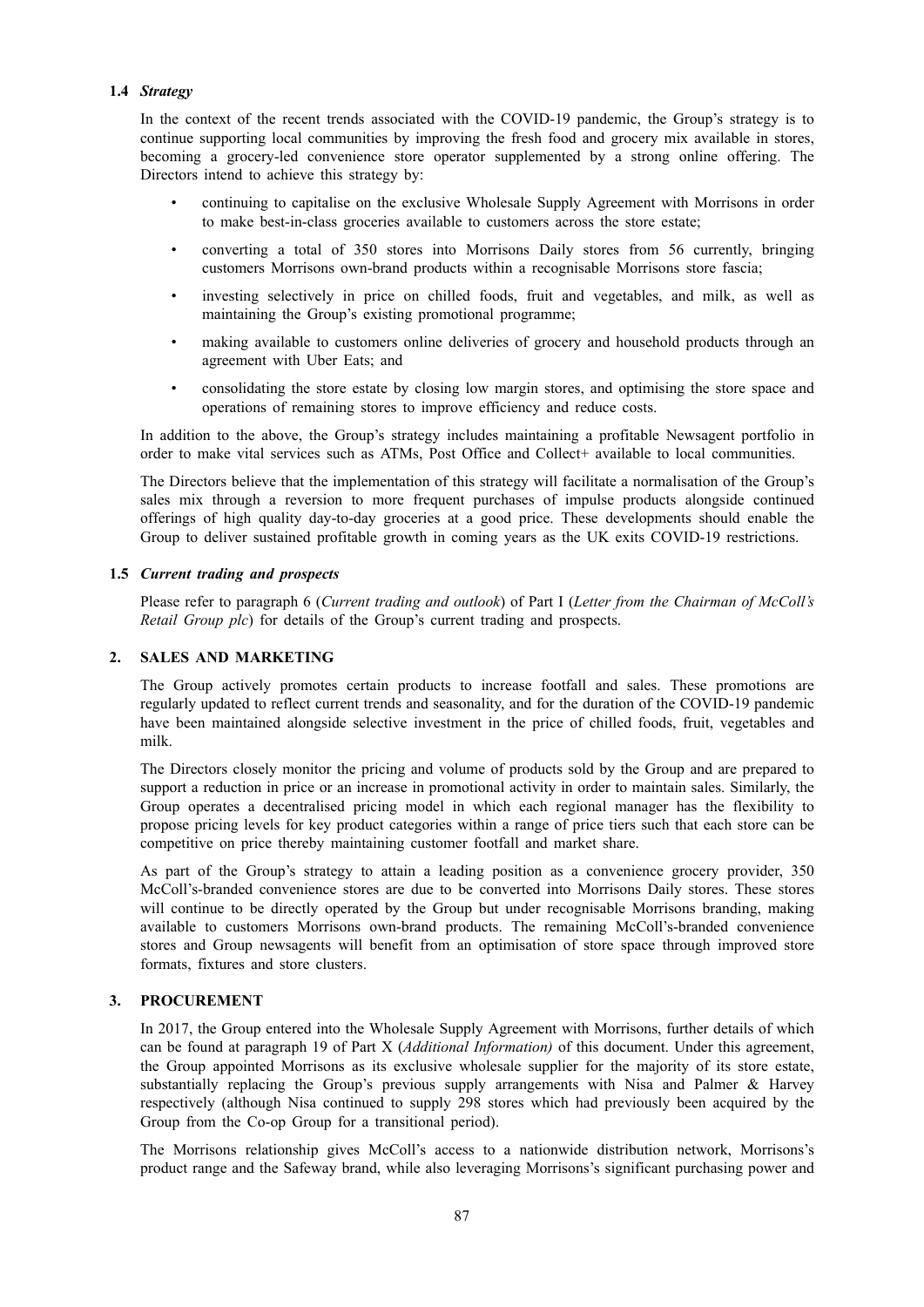logistics experience. The agreement makes Morrisons the sole wholesale supplier to the Group of most of its in-store products for retail, but permits the Group to obtain a limited number of product categories from third party suppliers.

In March 2021, the Group announced that it was extending its partnership with Morrisons with a three year extension to the agreement until 2027. The Group also announced that Morrisons would now supply all of the c.1,200 stores within the Group's estate, a rollout of the Morrisons Daily franchise to 300 stores following a successful pilot in 31 stores, and the Group's continued use of the Safeway brand with product range extensions planned.

In addition to its wholesale agreement with Morrisons, the Group has direct supply agreements with major consumer goods providers such as Mondelez and Coca-Cola. The Group continues to hold high-level meetings with all key suppliers throughout 2021 in order to maintain the best possible value and range of products.

All suppliers deliver their stock directly to the Group's stores and all stock owned by the Group is held in its stores, which removes the need for the Group to have its own warehousing and distribution network. The Group's approach of purchasing from wholesale suppliers and distributors means the Group avoids the investment and working capital costs associated with maintaining a full 'in house' distribution network.

# **4. INSURANCE**

The Group maintains commercial insurance that is customary for businesses of its size and type. These policies cover a variety of areas including, but not limited to, terrorism, business interruption, public and products liability, and directors' and officers' liability in a form, and with such limits, as the Board believes are customary for businesses of its size and type.

## **5. EMPLOYEES**

As at 30 May 2021, the Group employed approximately 15,297 full and part-time employees (compared to 16,413 at the end of FY 2020) of which approximately 6,151 were full-time equivalent employees. Of these employees, 390 were based in the head office or field support with the remainder being store employees.

The table below shows the average number of employees, including the Executive Directors, employed by the Group during the following periods: the 52 weeks ended 25 November 2018, the 52 weeks ended 24 November 2019 and the 53 weeks ended 29 November 2020.

| 52 weeks<br>ended<br>25 November<br>2018 | 52 weeks<br>ended<br>24 November<br>2019 | 53 weeks<br>ended<br>29 November<br>2020 |
|------------------------------------------|------------------------------------------|------------------------------------------|
| 20,507                                   | 18.857                                   | 17.714                                   |
| 507                                      | 457                                      | 475                                      |
| 21,014                                   | 19.314                                   | 18.189                                   |

The Group is committed to a policy of equal opportunities for staff at all levels and provides direct employment and career development to thousands of employees across the UK. The Group is dedicated to training and development. The Group also provides opportunities for large numbers of people seeking flexible or part-time hours.

During the COVID-19 pandemic, the Group made use of the UK Government's Coronavirus Job Retention Scheme. This support enabled some of the Group's most vulnerable employees to be placed on furlough. The Group is also committed to adhering to legislative requirements in respect of the National Minimum and Living wage.

# **6. TREND INFORMATION**

Please refer to paragraph 2 of Part I (*Letter from the Chairman of McColl's Retail Group plc*) for information on trends.

# **7. INTELLECTUAL PROPERTY**

The Group's key brands are the McColl's, Martin's and RS McColl names. The Group's portfolio of registered trade marks includes four UK marks which protect the McColl's, Martin's and RS McColl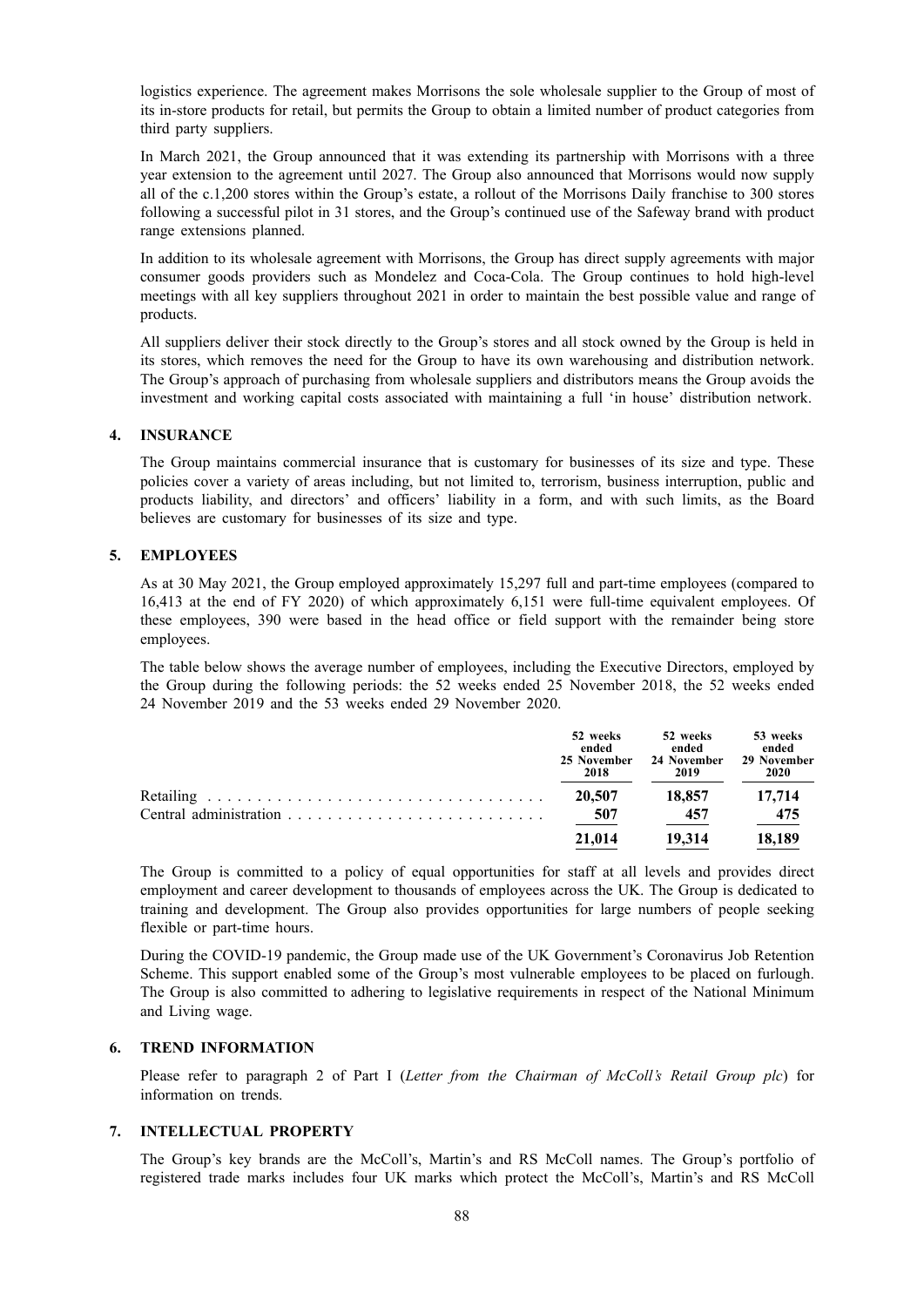names and logos in addition to a number of other trade marks. The Group also owns a number of domain name registrations, including the domain name for its main website, www.mccollsplc.co.uk, but does not own any other registered rights (for example, patents, registered designs or trade mark registrations outside the United Kingdom).

# **8. LEGAL PROCEEDINGS**

Save for the below in relation to Livingstone, there are no governmental, legal or arbitration proceedings (including any such proceedings pending or threatened of which the Company is aware) during the period covering the twelve months preceding the date of this document, which may have, or have had in the recent past, significant effects on the financial position or profitability of the Company and/or the Group.

On 18 May 2021 the Group exercised its rights and terminated its FM Services Agreement with Livingstone Consultancy Limited ("**Livingstone**") for cause. In order for the Group to orderly exit its relationship with Livingstone it tabled a settlement agreement on 16 June 2021 to finalise all matters between the parties and which included a proposed payment of £1.585 million to Livingstone to settle (a sum which the Group considers accurately reflects its outstanding liability for the cost of Livingstone's service provision and in relation to which a provision of £1.585 million is included in the unaudited interim accounts for the twenty six week period ended 30 May 2021).

On 18 June 2021 in a "letter before action" Livingstone, via its solicitors, rejected the Group's settlement proposal and alleged, without any proper justification, that (i) the Group had terminated the FM Services Agreement on unsubstantiated grounds and in breach of the termination provision therein, (ii) such termination was ineffective and (iii) further alleged they are due £2,342,355.36 (inclusive of VAT) for the provision of services plus "loss of bargain" damages in the sum of £2,304,825. The Group formally responded to Livingstone's solicitors on 26 June 2021 asking for the provision of data and documentation to substantiate the sums set out in the Livingstone letter of 18 June 2021. To date that requested data and documentation remains outstanding.

The Directors strongly refute the allegations made by Livingstone in its 18 June 2021 letter and believe that the allegations have been made without any proper justification and are unsubstantiated.

# **9. REGULATORY**

The Group is subject to various laws and regulations affecting the operation of its business. Each of the Group's stores is subject to laws and regulations concerning labour, health, sanitation and safety as well as planning permission requirements for store development and expansion. In addition, the Group is subject to UK competition law, which, among other things, may result in inquiries into the Group's plans to acquire new businesses or stores.

As a public company registered in the United Kingdom the Group is subject to the regulatory framework operated by the London Stock Exchange including, but not limited to, Disclosure Guidance and Transparency Rules, the Companies Act, Listing Rules and relevant tax and accounting legislation.

Since the period covered by the latest published audited financial statements, there have been no material changes in the Group's regulatory environment save for the end of the implementation period between the UK and European Union which expired on 31 December 2020. On 1 January 2021, the Trade and Cooperation Agreement came into effect, providing a new framework of partnership between the UK and European Union in respect of areas including goods and services. Future changes to UK statute and regulations can be expected in wake of the introduction of the Trade and Cooperation Act, along with the potential imposition of customs checks at borders between the UK and European Union.

Morrisons, the Group's key supply chain provider, is an authorised economic operator in Europe, lessening the effect of border customs checks on the Group's deliveries. The Group nonetheless continues to monitor the impact of these regulatory developments, particularly from a supply chain perspective.

When conducting its business, the Group has to comply with local laws and regulations, most recently in response to localised changes as part of the COVID-19 pandemic.

# **10. DIVIDEND POLICY**

Subject to the provisions of the Companies Act and the Articles, the Company may pay dividends upon a recommendation by the Board and approval by a majority of the Shareholders, who have the right to decrease but not to increase the amount of the dividend recommended by the Board. Such dividends are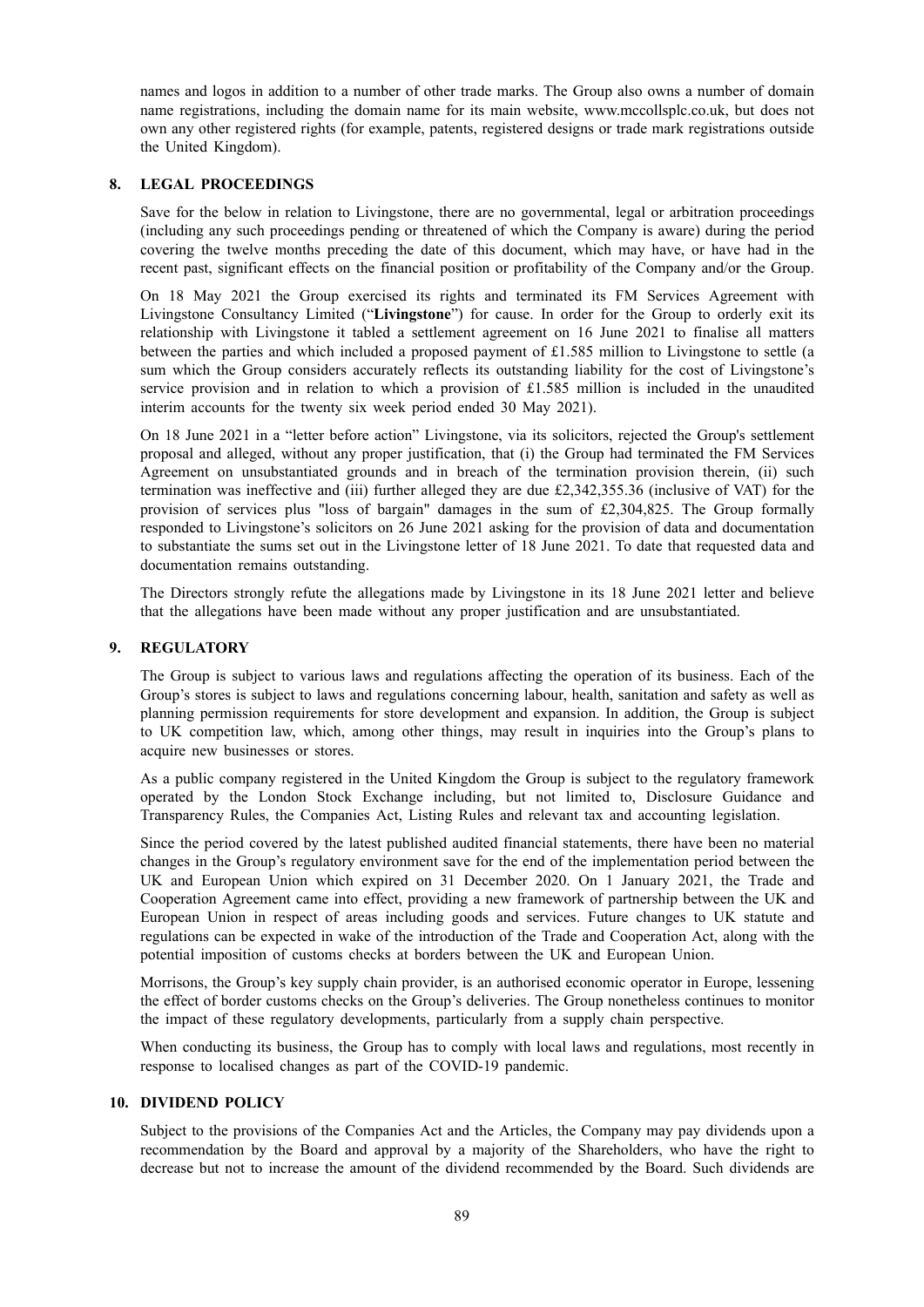known as final dividends and become a debt payable to Shareholders when they are approved by the Shareholders. Subject to the provisions of the Companies Act and the Articles, the Board may declare and pay dividends without Shareholder approval. Such dividends are known as interim dividends and, unlike final dividends, become a debt payable to the Shareholders only upon actual payment.

The Board understands that dividend payments are an important part of the Group's returns to Shareholders and believes in balancing those returns to Shareholders with investment in the business to support future growth. However, the Board has not declared any dividend (final or interim) for FY 2020 or a final dividend for FY 2019 for reasons of affordability and because the Company is currently restricted from paying a dividend until certain conditions of its Amended Credit Facility are satisfied (including achieving Group leverage below 1.75x trailing EBITDA). The Board does not expect that the funds received by the Group pursuant to the Capital Raising will be sufficient to reduce the leverage below 1.75x trailing EBITDA. The Board will keep the Group's dividend policy under review with the aim of reinstating the payment of dividends at an affordable and sustainable level once the Group's strategic change programme has gathered momentum and the Group has de-levered.

## **11. FURTHER INFORMATION**

Prospective investors should consider carefully the additional information set out in the other parts of this document and, in particular, the "*Risk Factors*" section of this document.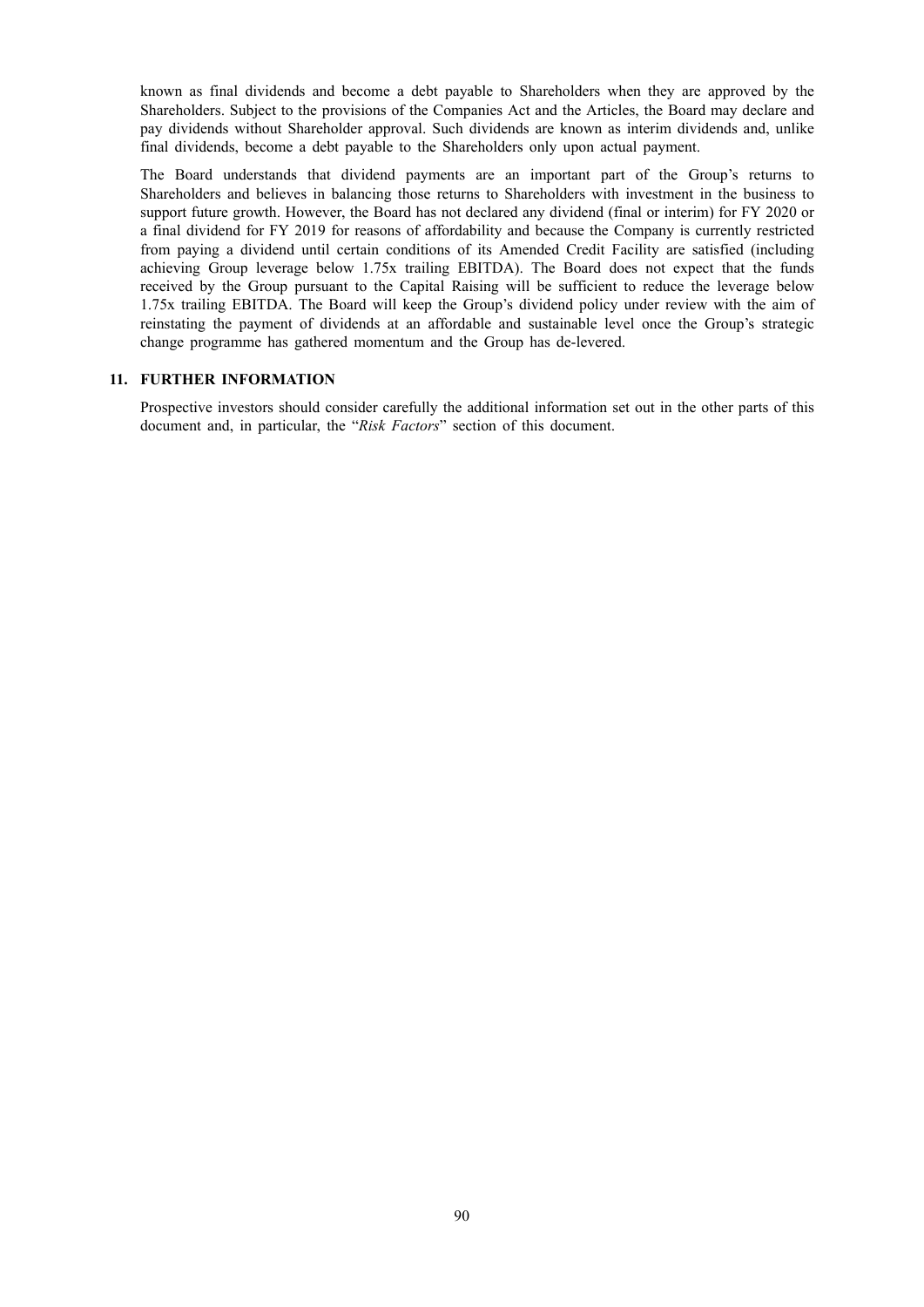## **PART VI**

#### **HISTORICAL FINANCIAL INFORMATION**

#### **1. Historical Financial Information**

The following documents have been filed with the FCA and are available for inspection in accordance with paragraph 17 of Part X (*Additional Information*):

- McColl's's unaudited interim results for the twenty-six week period ended 30 May 2021; and
- McColl's's annual report and accounts for FY 2020.

#### **2. Information incorporated by reference**

The table below sets out the various sections of the documents referred to above which are incorporated by reference into, and form part of, this document so as to provide certain information required pursuant to the Prospectus Regulation Rules, and only the parts of the documents identified below are incorporated into, and form part of, this document. Any parts of the following documents which are not incorporated by reference into this document are either not relevant for the investor or covered elsewhere in this document. To the extent that any part of the information referred to below itself contains information which is incorporated by reference, such information shall not form part of this document.

#### **2.1** *Unaudited interim results for the twenty-six week period ended 30 May 2021*

The page numbers below refer to the relevant pages of the interim results for the twenty-six week period ended 30 May 2021:

| Information incorporated by reference                    | Page numbers<br>in such<br>document |
|----------------------------------------------------------|-------------------------------------|
|                                                          |                                     |
| Consolidated statement of comprehensive income           | -11                                 |
| Consolidated statement of financial position             | - 13                                |
|                                                          | - 14                                |
|                                                          | -15                                 |
| Notes to the condensed consolidated financial statements | - 17                                |
|                                                          | 35                                  |

## **2.2** *Financial statements for FY 2020, together with the independent audit report thereon*

The page numbers below refer to the relevant pages of the Annual Report and Accounts for FY 2020:

| Information incorporated by reference          | Page numbers<br>in such<br>document |
|------------------------------------------------|-------------------------------------|
|                                                | 76 to 81                            |
|                                                | 90 to 96                            |
|                                                | 97                                  |
| Consolidated statement of comprehensive income | 97                                  |
| Consolidated statement of financial position   | 98                                  |
|                                                | 99                                  |
|                                                | 100                                 |
|                                                |                                     |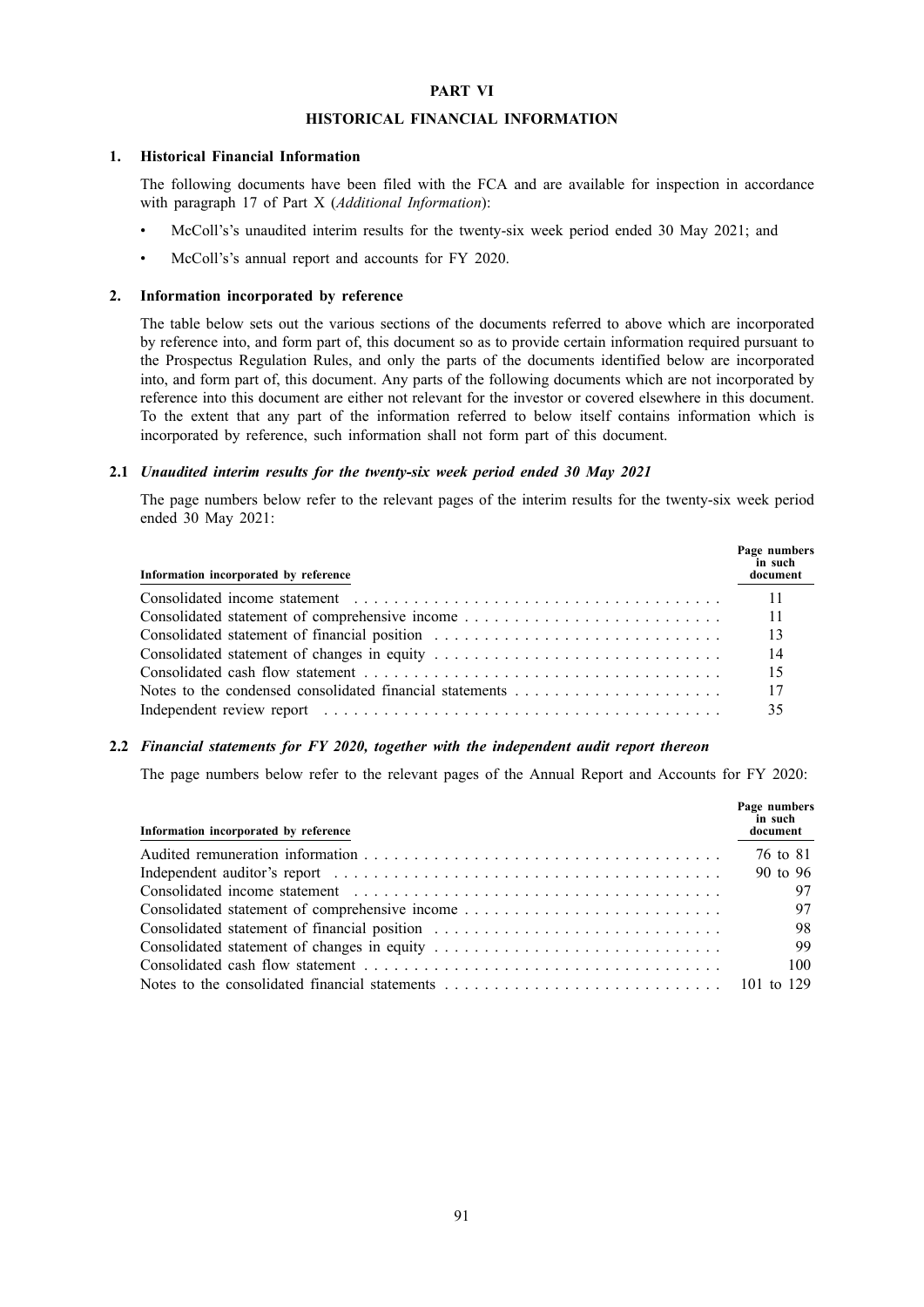#### **PART VII**

#### **UNAUDITED PRO FORMA FINANCIAL INFORMATION**

# **SECTION A**

The following unaudited pro forma statement of net assets of the Group (the "pro forma financial information") has been prepared to illustrate the effect on the consolidated net assets of the Group as if the Capital Raising had taken place on 30 May 2021.

The pro forma financial information has been prepared for illustrative purposes only and illustrates the impact of the Capital Raising as if it had been undertaken at an earlier date. As a result, the hypothetical financial position or results included in the pro forma financial information may differ from the Group's actual financial position or results.

The pro forma financial information is based on the consolidated net assets of the Group as at 30 May 2021, set out in the unaudited consolidated interim financial statements of the Group for the period ended 30 May 2021, on which a review report has been published.

The pro forma financial information has been prepared in a manner consistent with the accounting policies adopted by the Company in preparing such information, in accordance with Annex 20 of the UK Prospectus Regulation and on the basis set out in the notes below.

The pro forma financial information does not constitute financial statements within the meaning of Section 434 of the Companies Act 2006. Shareholders should read the whole of this document and not rely solely on the summarised financial information contained in this Part VII (*Unaudited Pro Forma Financial Information*) of this document.

BDO LLP's report on the pro forma financial information is set out in Section B of this Part VII (*Unaudited Pro Forma Financial Information*) of this document.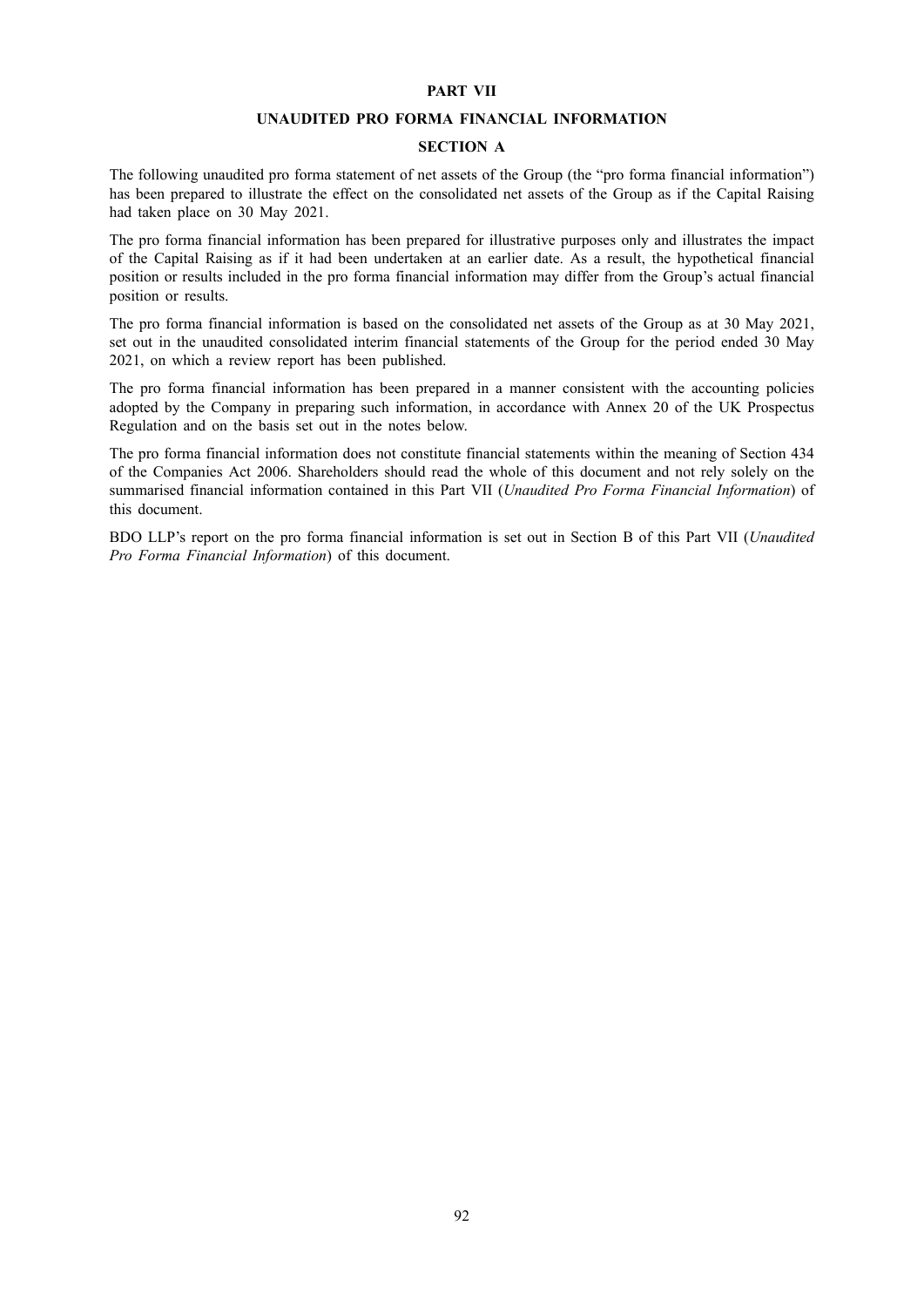## **Pro forma statement of net assets**

| <b>Note</b>                                                               | Group as at<br>30 May 2021 <sup>(1)</sup> | <b>Adjustment</b> for<br>the Capital<br>Raising $^{(2)}$ | Pro forma net<br>assets of the<br>Group |
|---------------------------------------------------------------------------|-------------------------------------------|----------------------------------------------------------|-----------------------------------------|
|                                                                           | £ million                                 | £ million                                                | £ million                               |
| <b>Assets</b>                                                             |                                           |                                                          |                                         |
| <b>Non-current assets</b>                                                 |                                           |                                                          |                                         |
| Property, plant and equipment $\dots \dots \dots \dots \dots \dots \dots$ | 232.0                                     |                                                          | 232.0                                   |
|                                                                           | 160.3                                     |                                                          | 160.3                                   |
|                                                                           | 5.4                                       |                                                          | 5.4                                     |
|                                                                           | 9.9                                       |                                                          | 9.9                                     |
| Trade and other receivables                                               | 2.6                                       |                                                          | 2.6                                     |
|                                                                           | 410.2                                     |                                                          | 410.2                                   |
| <b>Current assets</b>                                                     |                                           |                                                          |                                         |
| Inventories                                                               | 74.9                                      |                                                          | 74.9                                    |
|                                                                           | 29.5                                      |                                                          | 29.5                                    |
|                                                                           | 31.4                                      | 32.7                                                     | 64.1                                    |
|                                                                           | 135.8                                     | 32.7                                                     | 168.5                                   |
| <b>Total assets</b>                                                       | 546.0                                     |                                                          | 578.7                                   |
| <b>Current liabilities</b>                                                |                                           |                                                          |                                         |
|                                                                           | (186.6)                                   |                                                          | (186.6)                                 |
|                                                                           | (31.1)                                    |                                                          | (31.1)                                  |
|                                                                           | (0.7)                                     |                                                          | (0.7)                                   |
|                                                                           | (218.4)                                   |                                                          | (218.4)                                 |
|                                                                           | (82.6)                                    | 32.7                                                     | (49.9)                                  |
| <b>Non-current liabilities</b>                                            |                                           |                                                          |                                         |
|                                                                           | (292.4)                                   |                                                          | (292.4)                                 |
|                                                                           | (5.2)                                     |                                                          | (5.2)                                   |
|                                                                           | (5.1)                                     |                                                          | (5.1)                                   |
|                                                                           | (5.4)                                     |                                                          | (5.4)                                   |
|                                                                           | (3.6)                                     |                                                          | (3.6)                                   |
|                                                                           | (311.7)                                   |                                                          | (311.7)                                 |
| <b>Total liabilities</b>                                                  | (530.1)                                   |                                                          | (530.1)                                 |
| Net assets                                                                | 15.9                                      | 32.7                                                     | 48.6                                    |

**Notes**

(1) The net assets of the Group at 30 May 2021 have been extracted without material adjustment from the Group's unaudited interim accounts for the twenty six weeks ended 30 May 2021, incorporated by reference in Part XI (*Documents Incorporated by Reference*) of this document.

(2) The adjustment to reflect the impact of the Capital Raising (on the assumption that the maximum number of Open Offer Shares made available under the Open Offer are issued) is an increase in cash, being:

| Gross proceeds (see section 3 of Part 1 (Letter from the Chairman of McColl's Retail Group Plc) of this                                                                                                                                             |               |
|-----------------------------------------------------------------------------------------------------------------------------------------------------------------------------------------------------------------------------------------------------|---------------|
| document) $\ldots$ $\ldots$ $\ldots$ $\ldots$ $\ldots$ $\ldots$ $\ldots$ $\ldots$ $\ldots$ $\ldots$ $\ldots$ $\ldots$ $\ldots$ $\ldots$ $\ldots$ $\ldots$ $\ldots$ $\ldots$ $\ldots$ $\ldots$ $\ldots$ $\ldots$ $\ldots$ $\ldots$ $\ldots$ $\ldots$ |               |
|                                                                                                                                                                                                                                                     |               |
|                                                                                                                                                                                                                                                     | £32.7 million |

(3) No account has been taken of the trading of the Group since 30 May 2021, nor of any other event save as disclosed above.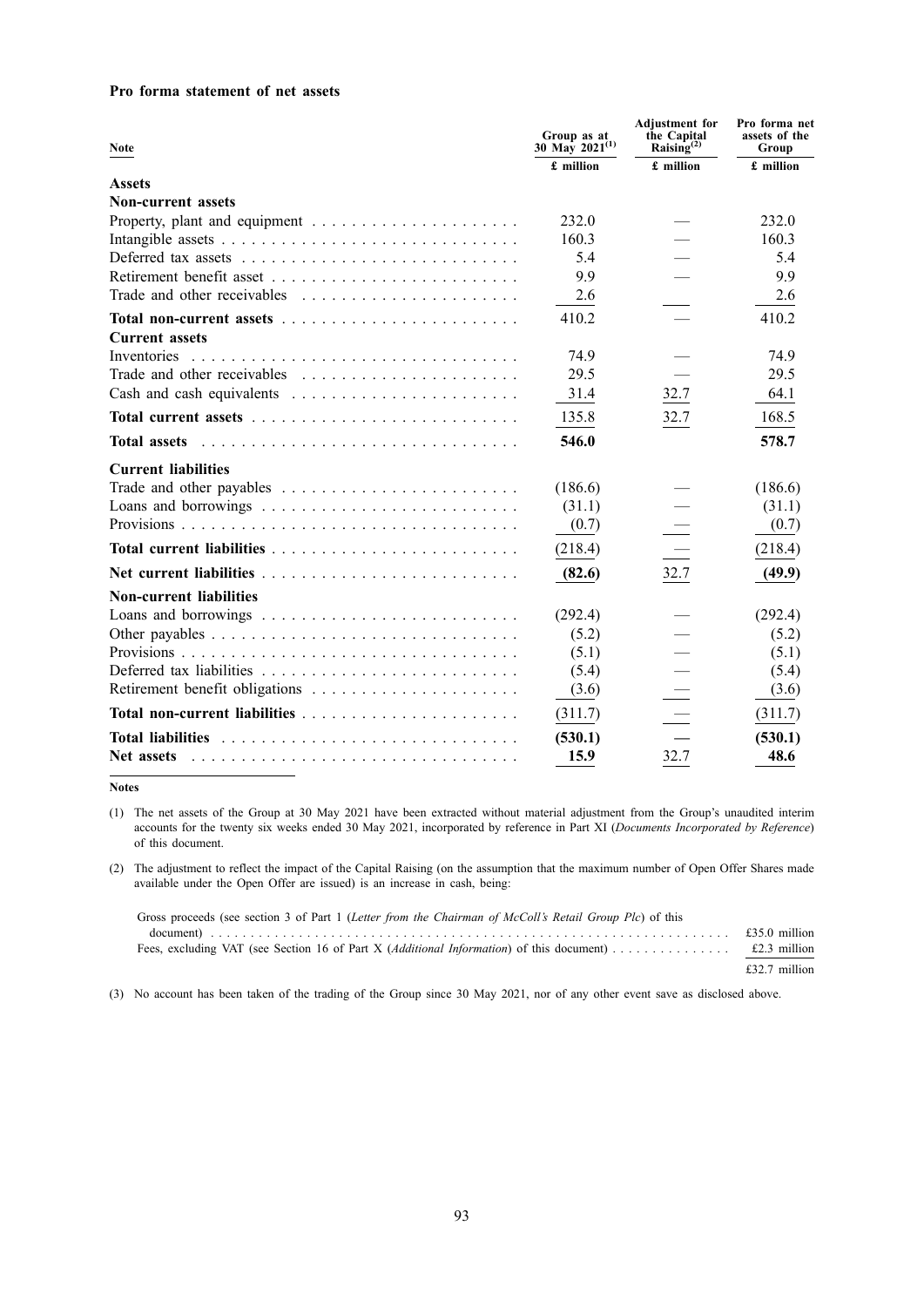# **SECTION B**

# **REPORT ON PRO FORMA FINANCIAL INFORMATION**



BDO LLP 3 Hardman Street Manchester M3 3AT

13 August 2021

The Directors McColl's Retail Group plc Ground Floor West One London Road Brentwood, Essex CM14 4QW

Panmure Gordon (UK) Limited One New Change London EC4M 9AF

Dear Sir or Madam

# **McColl's Retail Group plc (the "Company")**

## **Pro forma financial information**

We report on the unaudited pro forma statement of net assets (the "Pro Forma Financial Information") set out in Section A of Part VII of the prospectus of the Company dated 13 August 2021 (the "Prospectus").

## **Opinion**

In our opinion:

- (a) the Pro Forma Financial Information has been properly compiled on the basis stated; and
- (b) such basis is consistent with the accounting policies of the Company.

# **Responsibilities**

It is the responsibility of the directors of the Company (the "Directors") to prepare the Pro Forma Financial Information in accordance with Annex 20 of the UK Prospectus Regulation.

It is our responsibility to form an opinion, as required by section 3 of Annex 20 of the UK Prospectus Regulation, as to the proper compilation of the Pro Forma Financial Information and to report that opinion to you.

In providing this opinion we are not updating or refreshing any reports or opinions previously made by us on any financial information used in the compilation of the Pro Forma Financial Information, nor do we accept responsibility for such reports or opinions beyond that owed to those to whom those reports or opinions were addressed at the date of their issue.

Save for any responsibility arising under Prospectus Regulation Rule 5.3.2R(2)(f) to any person as and to the extent there provided, to the fullest extent permitted by the law we do not assume any responsibility and will not accept any liability to any other person for any loss suffered by any such other person as a result of, arising out of, or in connection with this report or our statement, required by and given solely for the purposes of complying with item 1.3 of Annex 3 of the UK Prospectus Regulation, consenting to its inclusion in the Prospectus.

### **Basis of preparation**

The Pro Forma Financial Information has been prepared on the basis described, for illustrative purposes only, to provide information about how the Capital Raising might have affected the financial information presented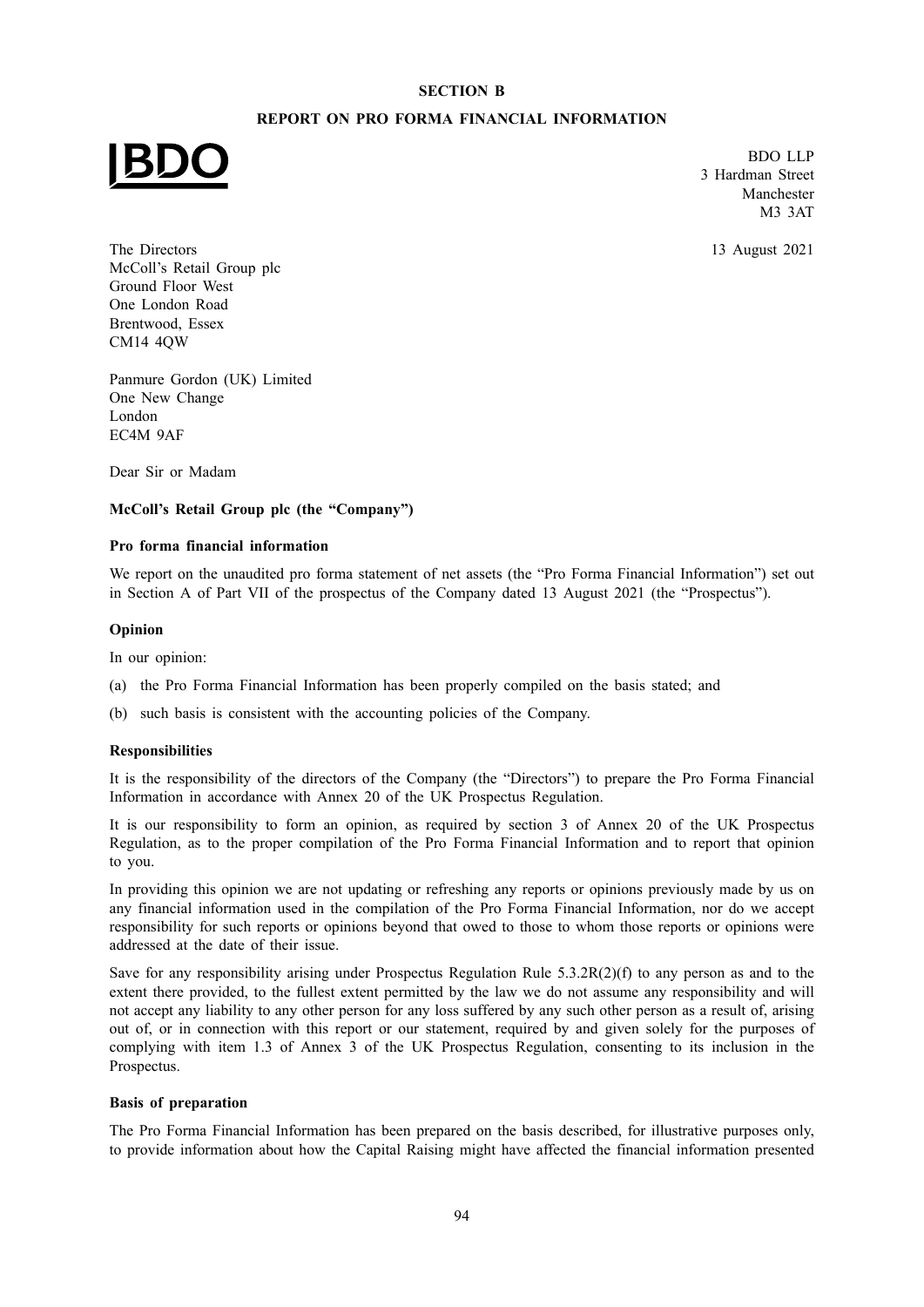on the basis of the accounting policies adopted by the Company in preparing the interim financial statements for the twenty-six week period ended 30 May 2021.

This report is required by section 3 of Annex 20 of the UK Prospectus Regulation and is given for the purpose of complying with that item and for no other purpose.

# **Basis of opinion**

We conducted our work in accordance with Standards for Investment Reporting issued by the Financial Reporting Council of the United Kingdom. We are independent in accordance with the Financial Reporting Council's Ethical Standard as applied to Investment Circular Reporting Engagements, and we have fulfilled our other ethical responsibilities in accordance with these requirements.

The work that we performed for the purpose of making this report, which involved no independent examination of any of the underlying financial information, consisted primarily of comparing the unadjusted financial information with the source documents, considering the evidence supporting the adjustments and discussing the Pro Forma Financial Information with the Directors.

We planned and performed our work so as to obtain the information and explanations we considered necessary in order to provide us with reasonable assurance that the Pro Forma Financial Information has been properly compiled on the basis stated and that such basis is consistent with the accounting policies of the Company.

Our work has not been carried out in accordance with auditing or other standards and practices generally accepted in the United States of America or other jurisdictions outside the United Kingdom and accordingly should not be relied upon as if it had been carried out in accordance with those standards and practices.

# **Declaration**

For the purposes of Prospectus Regulation Rule  $5.3.2R(2)(f)$  we are responsible for this report as part of the Prospectus and declare that, to the best of our knowledge, the information contained in this report is in accordance with the facts and makes no omission likely to affect its import. This declaration is included in the Prospectus in compliance with item 1.2 of Annex 3 of the UK Prospectus Regulation.

Yours faithfully

BDO LLP

#### Chartered Accountants

BDO LLP is a limited liability partnership registered in England and Wales (with registered number OC305127)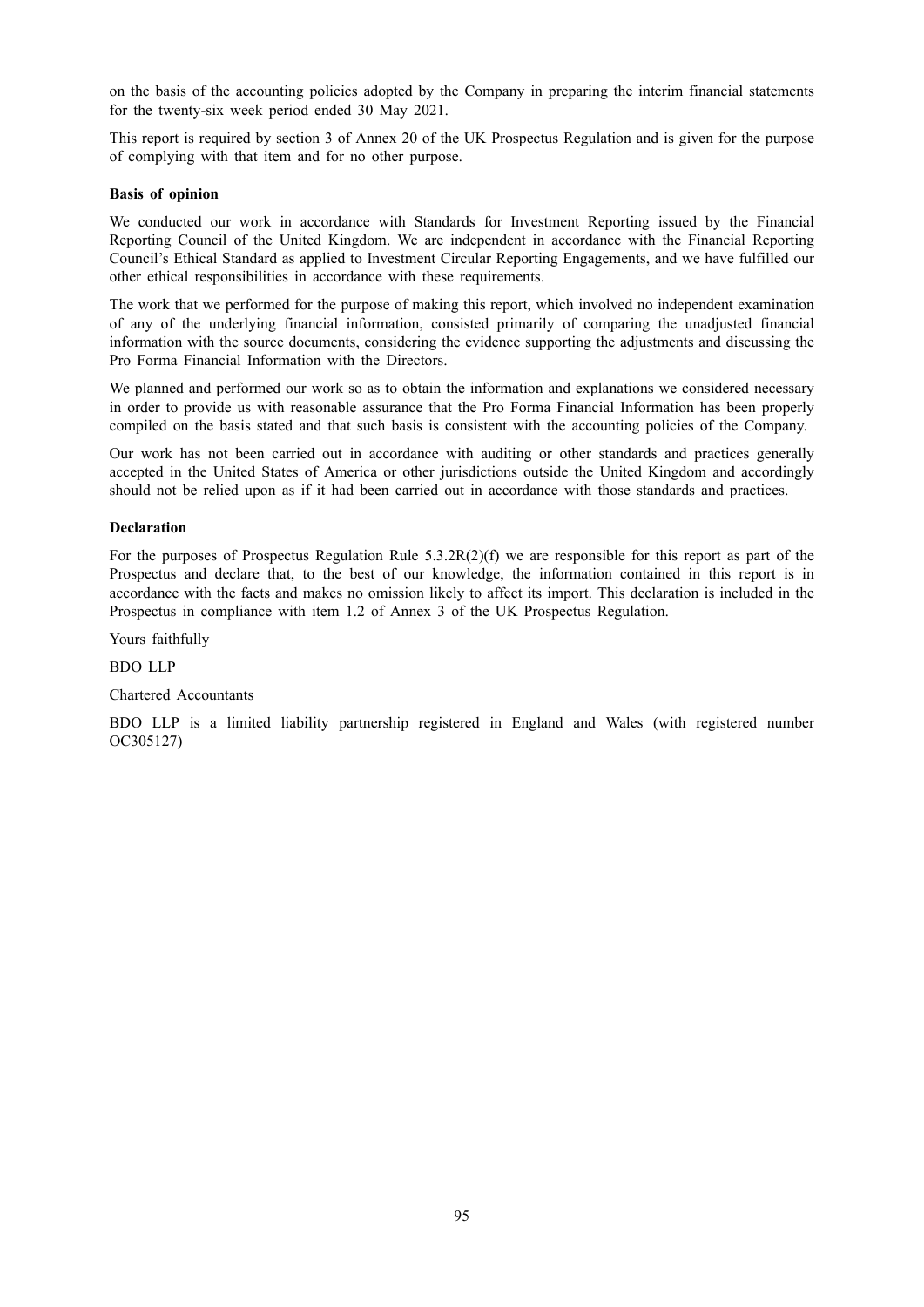## **PART VIII**

# **CAPITALISATION AND INDEBTEDNESS**

The following tables set out the Group's capitalisation and indebtedness as at the dates indicated.

The table below sets out the consolidated gross indebtedness and capitalisation of the Group as at 30 May 2021.

|                                                                                                                                                                                                                                | As at 30 May<br>2021<br><b>Unaudited</b> |
|--------------------------------------------------------------------------------------------------------------------------------------------------------------------------------------------------------------------------------|------------------------------------------|
|                                                                                                                                                                                                                                | <b>£million</b>                          |
| Shareholder's equity                                                                                                                                                                                                           |                                          |
|                                                                                                                                                                                                                                | 0.1                                      |
|                                                                                                                                                                                                                                | 12.6                                     |
| Total equity (and the contract of the contract of the contract of the contract of the contract of the contract of the contract of the contract of the contract of the contract of the contract of the contract of the contract | 12.7                                     |
|                                                                                                                                                                                                                                | As at 30 May<br>2021<br><b>Unaudited</b> |
|                                                                                                                                                                                                                                | £million                                 |
| <b>Total current debt</b>                                                                                                                                                                                                      |                                          |
|                                                                                                                                                                                                                                | 10.0                                     |
|                                                                                                                                                                                                                                | 21.1                                     |
|                                                                                                                                                                                                                                | 31.1                                     |
| Total non-current debt (excluding current portion of long-term debt)                                                                                                                                                           |                                          |
|                                                                                                                                                                                                                                | 131.1                                    |
|                                                                                                                                                                                                                                | 161.3                                    |
|                                                                                                                                                                                                                                | 292.4                                    |
|                                                                                                                                                                                                                                | 323.5                                    |

The Group's bank borrowings are secured and unguaranteed while its lease liabilities are unsecured and unguaranteed.

The following table sets out the Group's net indebtedness as at 30 May 2021.

| As at 30 May<br>2021<br><b>Unaudited</b> |
|------------------------------------------|
| <b>£million</b>                          |
| 31.4                                     |
| (10.0)                                   |
| (21.1)                                   |
| (31.1)                                   |
|                                          |
| (131.1)                                  |
| (161.3)                                  |
| (292.4)                                  |
| (292.1)                                  |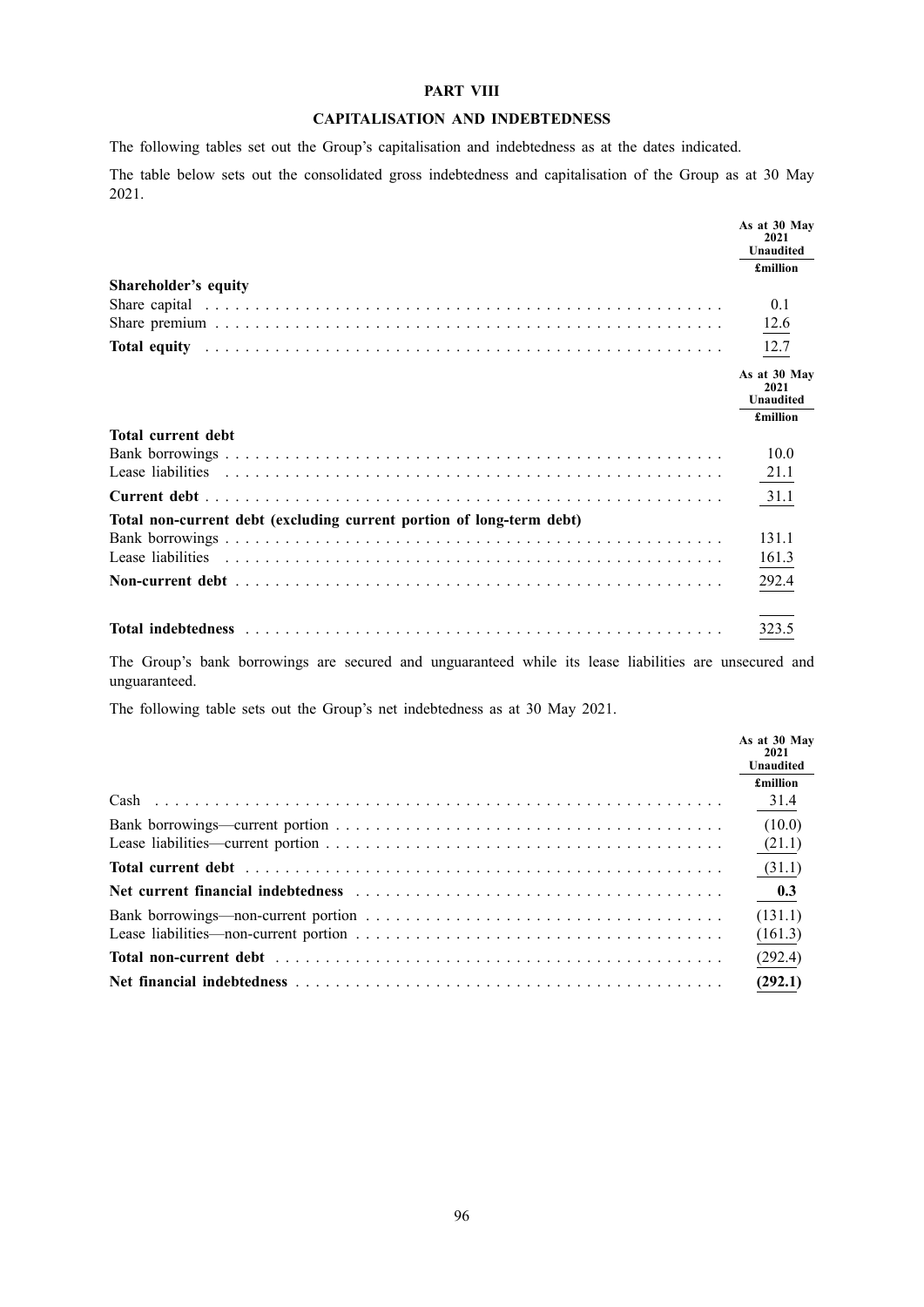# **PART IX**

#### **UK TAXATION**

#### (a) *General*

The following statements do not constitute legal or tax advice and are intended to apply only as a general guide relevant to prospective investors in shares, as to the position under current UK tax law and what is understood to be the current published practice of HMRC (which may not be binding) as at the date of this document, either of which is subject to change at any time (possibly with retroactive effect).

They are not intended to be an exhaustive analysis of all potential UK tax consequences of acquiring, holding or disposing of shares and in particular do not include a consideration of the potential UK inheritance tax consequences of holding shares. Except where otherwise expressly stated, they apply only to Qualifying Shareholders who are resident and (in the case of individuals) domiciled for tax purposes in (and only in) the UK, to whom split-year treatment does not apply, who are neither Scottish taxpayers nor Welsh taxpayers, who hold their Ordinary Shares as an investment (other than in an individual savings account or pension arrangement), and who are the absolute beneficial owners of the Ordinary Shares (and any dividends paid on them).

They may not apply to certain Qualifying Shareholders, such as (but not limited to) traders, brokers, banks, financial institutions, investment companies, dealers in securities, insurance companies, collective investment schemes, pension schemes, Qualifying Shareholders who are exempt from tax, persons connected with the Company or the Group, persons holding Shares as part of hedging or conversion transactions, Shareholders who are not domiciled or not resident solely in the UK, trusts trustees and personal representatives of deceased persons, and those who hold 5 per cent. or more of the Shares, and Qualifying Shareholders who have (or are deemed to have) acquired their Ordinary Shares by virtue of an office or employment. Such persons may be subject to special rules. Nor do the following statements consider the tax position of any person holding investments in any HMRC-approved arrangements or schemes, including (but not limited to) the enterprise investment scheme, venture capital scheme or business expansion scheme, able to claim any inheritance tax relief or any non-UK resident Shareholder holding Shares in connection with a trade, profession or vocation carried on in the UK (whether through a branch or agency or, in the case of a corporate Shareholder, a permanent establishment or otherwise).

Any person who is in any doubt as to his or her tax position or who may be subject to tax in any **jurisdiction other than the United Kingdom is strongly advised to consult an appropriate professional tax adviser without delay.**

## (b) *Taxation of chargeable gains*

#### *New Ordinary Shares acquired pursuant to the Open Offer*

As a matter of UK law, the acquisition of Open Offer Shares by Qualifying Shareholders pursuant to the Open Offer may not technically constitute a reorganisation of the share capital of the Company for the purposes of UK taxation of chargeable gains. The published practice of HMRC to date has been to treat an acquisition of shares by an existing shareholder up to his pro rata entitlement pursuant to the terms of an open offer as a reorganisation but it is understood that HMRC may not apply this practice in circumstances where an open offer is not made to all shareholders (as is the case here). Specific confirmation as to whether the Open Offer will be treated as a reorganisation has not been requested from HMRC.

If, or to the extent that, the issue of the New Ordinary Shares by the Company is regarded as a reorganisation of the Company's share capital for the purposes of UK taxation on chargeable gains, Qualifying Shareholders should not be treated as acquiring a new asset, nor as making a disposal of any part of their corresponding holding of Ordinary Shares, by reason of taking up all or part of their entitlements to New Ordinary Shares. Instead, the New Ordinary Shares so allotted, will, for the purposes of UK tax on chargeable gains, be treated as having been acquired at the same time as the Shareholder's existing holding of Ordinary Shares was acquired. The amount of subscription monies paid for such New Ordinary Shares will be added to the allowable expenditure (or 'base cost') for the Shareholder's existing holding(s) of Ordinary Shares.

If, or to the extent that, the acquisition of Open Offer Shares under the Open Offer is not regarded by HMRC as a reorganisation, the Open Offer Shares acquired by each Shareholder under the Open Offer will, for the purposes of UK taxation of chargeable gains, be treated as acquired as part of a separate acquisition of shares when computing any gain or loss on any subsequent disposal. When computing any gain or loss on a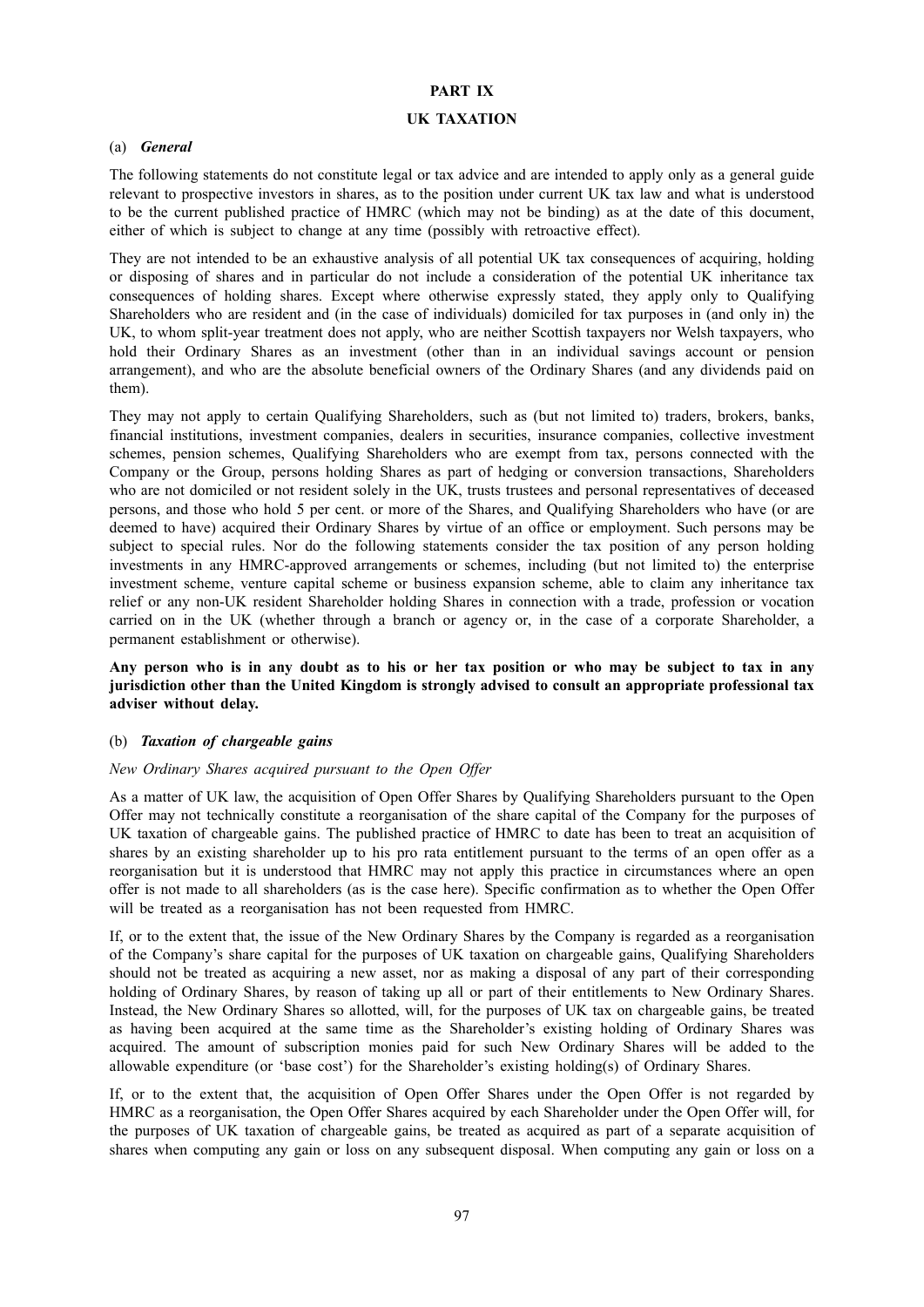disposal of shares, for UK chargeable gains purposes, HMRC's share identification provisions will need to be taken into consideration.

# *New Ordinary Shares acquired pursuant to the Firm Placing*

The issue of New Ordinary Shares under the Firm Placing will not constitute a reorganisation of share capital for the purposes of the UK taxation of chargeable gains and, accordingly, any New Ordinary Shares acquired pursuant to the Firm Placing will be treated as acquired as part of a separate acquisition of shares.

# *Disposals*

If a Shareholder sells or otherwise disposes of all or some of the New Ordinary Shares allotted to him (including a disposal on a winding-up of the Company), he may, depending on his circumstances, incur a liability to UK taxation on any chargeable gain realised, as detailed further in the following paragraphs.

## *(i) Individual Qualifying Shareholders*

Individual Shareholders who are resident in the UK may be liable to UK taxation on capital gains arising from the sale or other disposal of their New Ordinary Shares. Individuals generally compute their gains by deducting from the net sale proceeds the capital gains base cost in respect of their New Ordinary Shares. The resulting gains will be taxable at the capital gains tax rate applicable to the individual. The current headline rates of capital gains tax for the 2021/22 tax year are 10 per cent. and 20 per cent. for individuals for gains other than those made which relate to disposals of residential property and/or carried interest receipts relating to investment management services provided. Certain reliefs or allowances may be available depending on the individual circumstances of the Shareholder, including the availability of an annual exempt amount which allows an individual to make a certain amount of gain each year before such gain becomes subject to tax in the UK. For 2021/22 this annual exempt amount is £12,300.

Shareholders who are individuals and who are temporarily non-resident in the UK may, under anti-avoidance legislation, still be liable to UK tax on any capital gain realised (subject to any available exemption or relief), as discussed further below.

# *(ii) Individual non-resident Qualifying Shareholders*

Individuals who are temporarily non-resident may, in certain circumstances, be subject to UK capital gains tax in respect of gains realised while they are not resident in the UK. Temporary non residence for these purposes refers to the situation in which the individual Shareholder ceases to be tax resident in the UK (or is treated as having ceased to be tax resident in the UK for the purposes of the double tax treaty) for a period of five tax years or fewer, and who disposes of his New Ordinary Shares during that period of temporary non residence. Such an individual may be liable to UK capital gains tax on a chargeable gain accruing on the disposal on his return to the UK under certain anti-avoidance rules (subject to the relevant conditions being met and any available exemption or relief).

Subject to the paragraph above, a Shareholder who is not resident in the UK for tax purposes and who realises a gain will not generally be liable to UK taxation on chargeable gains. However, such a Shareholder who is an individual may be liable to UK tax on chargeable gains if, at the relevant time that Shareholder carries on a trade, profession or vocation in the UK through a branch or agency and the New Ordinary Shares, are, or have been, used, held or acquired for the purposes of such trade, profession or vocation or for the purposes of such branch or agency. In addition, chargeable gains realised by non-residents on the disposal of interests in UK land, or assets deriving at least 75 per cent. of their value from UK land where the non-resident has a substantial indirect interest in that land might be subject to UK tax (depending on the availability of exemptions including a potential exemption where the property in case is used in an ongoing trade). Shareholders who are not UK resident for tax purposes may be subject to non UK tax on any gains under local law.

#### *(iii) Corporate Qualifying Shareholders*

Corporate Qualifying Shareholders within the charge to UK corporation tax which realise a gain will, subject to the availability of any exemptions, reliefs and/or allowable losses, be subject to corporation tax (at a current rate of 19 per cent., but the main rate of corporation tax will be rising to 25 per cent. from 1 April 2023, pursuant to Finance Act 2021).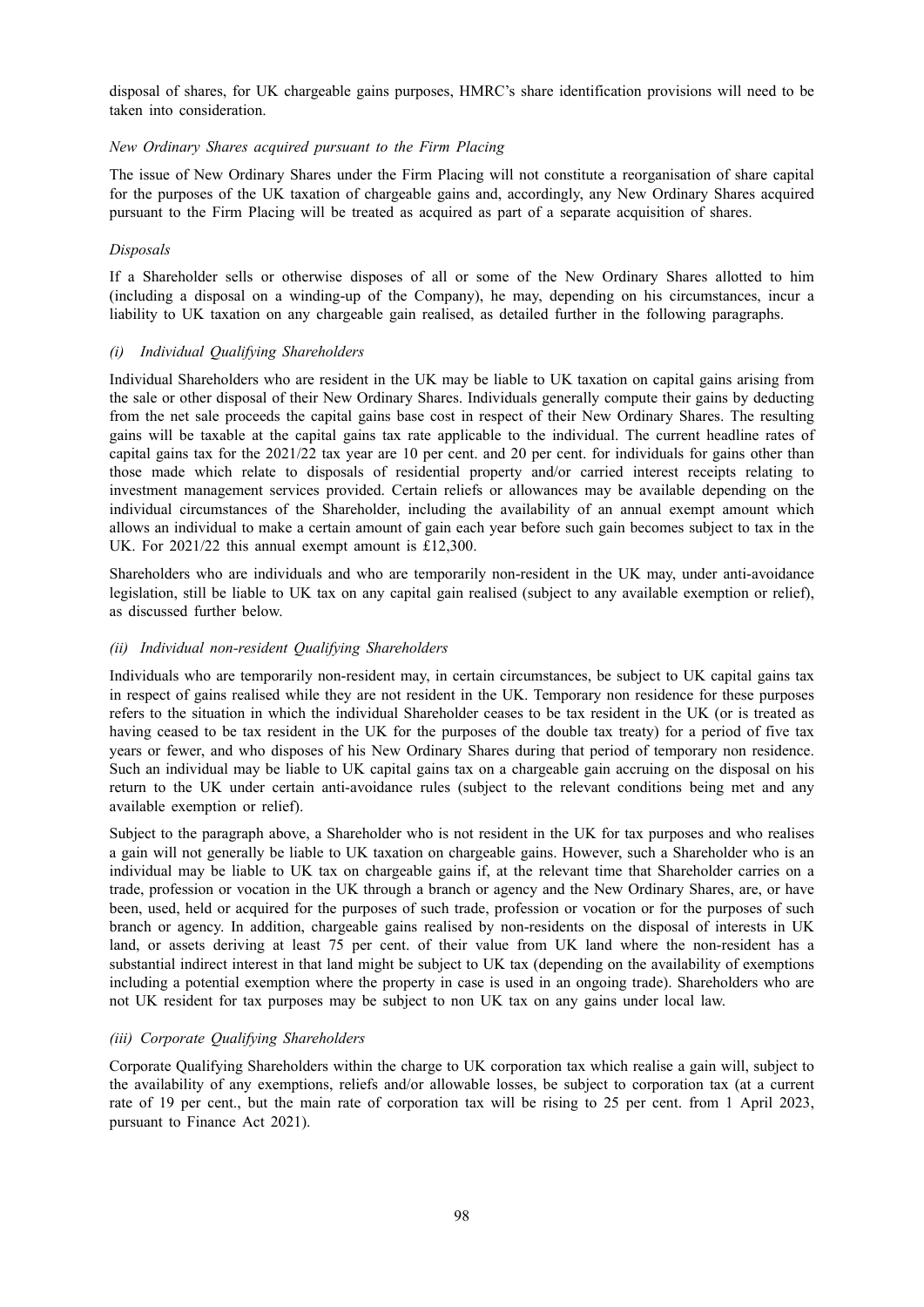# *(iv) Corporate non-resident Qualifying Shareholders*

A corporate Shareholder which is not resident in the UK for tax purposes and which realises a gain will not generally be liable to UK taxation on chargeable gains.

However, a corporate Shareholder which is not UK resident but carries on a trade in the UK through a permanent establishment may be liable to UK tax on chargeable gains if it disposes of New Ordinary Shares which are, at or before the time the gain accrues, used in or for the purposes of that trade or for the purposes of the permanent establishment. In addition, chargeable gains realised by non-residents on the disposal of interests in UK land, or assets deriving at least 75 per cent. of their value from UK land where the non-resident has a substantial indirect interest in that land might be subject to UK tax (depending on the availability of exemptions including a potential exemption where the property in case is used in an ongoing trade).

# (c) *Stamp duty and SDRT*

The statements below are intended as a general guide to the current UK stamp duty and SDRT position. The comments below relating to stamp duty and SDRT apply whether or not a Qualifying Shareholder is resident in the UK, but it should be noted that certain categories of person, including market makers, brokers, dealers and other specified market intermediaries, may be entitled to exemption from stamp duty and SDRT in respect of purchases of securities in specified circumstances. Other categories of person (including persons connected with depositary arrangements and clearance services), may be liable at a higher rate of 1.5 per cent. or may, although not primarily liable for tax, be required to notify and account for it under the Stamp Duty Reserve Tax Regulations 1986.

There should be no liability to stamp duty or SDRT arising on the allotment of the Placing Shares or on the issue of the Open Offer Shares by the Company. The registration of and the issue of definitive share certificates to Qualifying Shareholders or the first registration of Placing Shares in the name of a member of CREST should not give rise to any liability to stamp duty or SDRT.

Any unconditional agreement (whether written or verbal) to sell Ordinary Shares will normally give rise to a liability on the purchaser to SDRT, at the rate of 0.5 per cent. of the actual consideration paid (or, in certain circumstances, the market value of the Ordinary Shares). If an instrument of transfer (usually a stock transfer form) is subsequently produced it will generally be subject to stamp duty at the rate of 0.5 per cent. of the actual consideration paid (or, in certain circumstances, the market value of the Ordinary Shares) (rounded up to the nearest £5 if necessary). However, an exemption from stamp duty is available where the amount or value of the consideration is £1,000 or less, and it is certificated on the instrument that the transaction effected by the instrument does not form part of a larger transaction or series of transactions for which the aggregate amount or value of the consideration exceeds £1,000. When stamp duty is duly paid on the instrument, or it is certified as exempt, the SDRT charge will be cancelled and any SDRT already paid should be refunded. Stamp duty and SDRT are generally the liability of the purchaser.

Where Ordinary Shares are held in uncertificated form within CREST, a transfer of shares through CREST will generally be subject to SDRT (rather than stamp duty) at the rate of 0.5 per cent. of the value of the consideration given (or, in certain circumstances, the market value of the Ordinary Shares). CREST is obliged to collect SDRT on relevant transactions settled within the system. Deposits of Ordinary Shares into CREST will generally not be subject to SDRT or stamp duty, unless the transfer into CREST is itself for consideration (in money or money's worth).

Where New Ordinary Shares are transferred to a company or a company's nominee, and the person transferring the New Ordinary Shares is connected with the company (or is a nominee of a person connected to the company), the transfer may, in some circumstances, be chargeable to stamp duty and/or SDRT (as applicable) based on the higher of the amount or value of the consideration (if any) for the transfer and the market value of the New Ordinary Shares.

# (d) *Taxation of dividends*

Under current UK tax law, the Company will not be required to withhold tax at source from dividend payments it makes. Liability to tax on dividends will depend upon the individual circumstances of the Shareholder.

A Shareholder resident outside the UK may be subject to non UK taxation on dividend income under local law. A Shareholder who is resident outside the UK for tax purposes should consult their own tax adviser concerning their tax position on dividends received from the Company.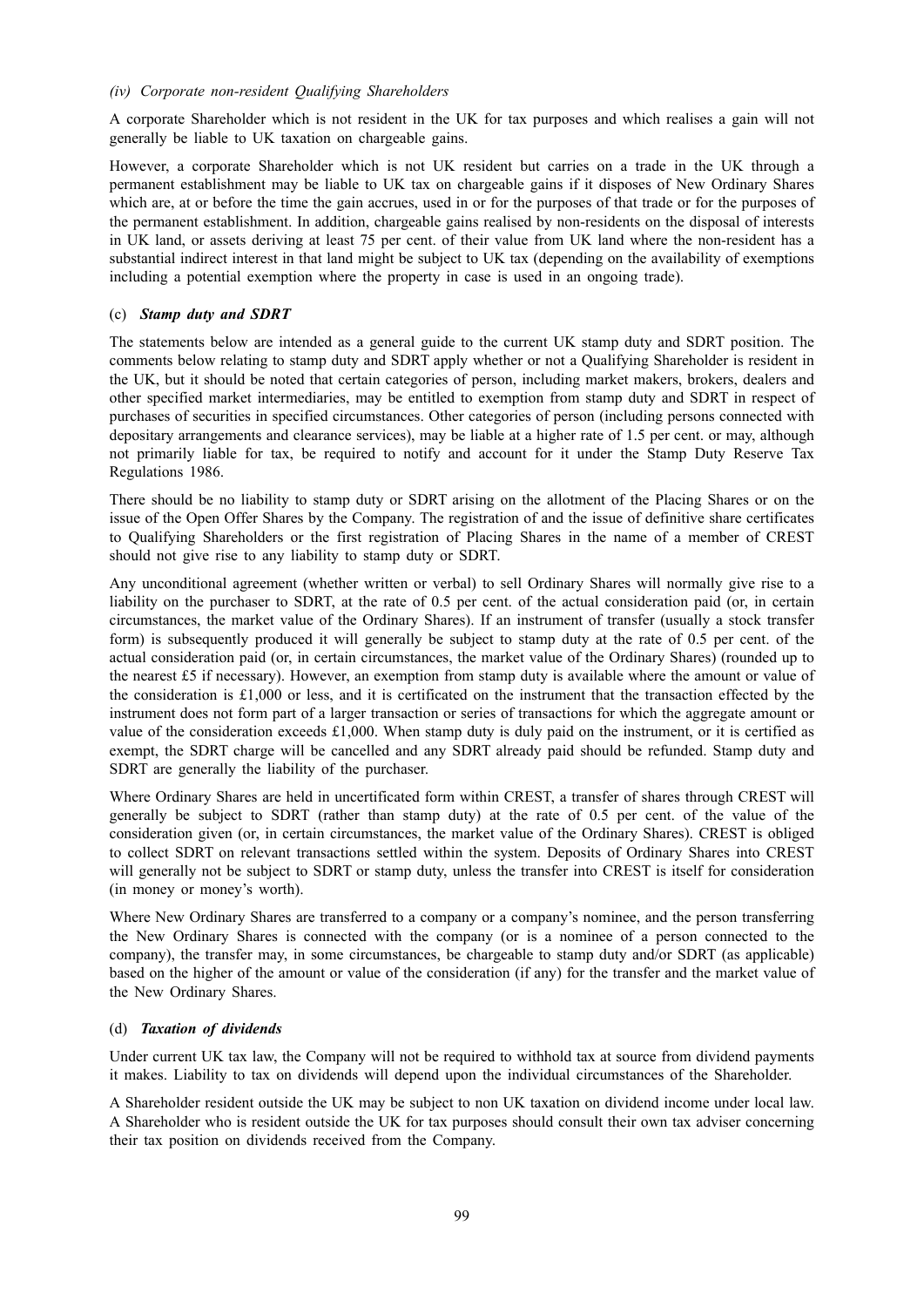# *Individual Qualifying Shareholders*

Dividends received by a UK resident individual Shareholder from the Company will generally be subject to tax as dividend income. Different rates of tax apply to different bands of a UK tax resident individual Shareholder's dividend income, which for these purposes includes UK and non UK source dividends and certain other distributions in respect of shares.

For the tax year 2021/22, the first £2,000 of dividend income received by an individual Shareholder in a tax year (the "**Nil Rate Amount**") is exempt from UK income tax, regardless of what tax rate would otherwise apply to that dividend income. If an individual Shareholder receives dividends in excess of the Nil Rate Amount in a tax year, the excess is taxed at the following dividend rates for the tax year 2021/22: 7.5 per cent. (for individuals not liable to tax at a rate above the basic rate), 32.5 per cent. (for individuals subject to the higher rate of income tax) and 38.1 per cent. (for individuals subject to the additional rate of income tax).

Dividend income that is within the dividend Nil Rate Amount counts towards an individual's basic or higher rate limits—and will therefore affect the level of savings allowance to which they are entitled, and the rate of tax that is due on any dividend income in excess of the Nil Rate Amount. In calculating into which tax band any dividend income over the Nil Rate Amount falls, savings and dividend income are treated as the highest part of an individual's income. Where an individual has both savings and dividend income, the dividend income is treated as the top slice.

# *Corporate Qualifying Shareholders*

UK resident Shareholders within the charge to corporation tax are subject to UK corporation tax on receipt of dividends unless such dividends can be treated as an exempt distribution. It is likely that most dividends paid on the New Ordinary Shares to UK resident Shareholders within the charge to corporation tax would fall within one or more of the classes of dividend qualifying for exemption from corporation tax. However, it should be noted that the exemptions are not comprehensive and are also subject to anti-avoidance rules. If a dividend paid on the Ordinary Shares to a UK resident Shareholder within the charge to corporation tax does not fall within one of the exempt classes (which is considered unlikely) or such a Shareholder elects for an otherwise exempt dividend to be taxable, the Shareholder will be subject to corporation tax on the gross amount of the dividend at a current rate of 19 per cent (but the main rate of corporation tax will be rising to 25 per cent. from 1 April 2023, pursuant to Finance Act 2021).

A corporate Shareholder that is not resident in the UK will not generally be subject to corporation tax on dividends received from the Company in the UK, unless such Shareholder carries on a trade in the UK through a permanent establishment and the shares are used by, for or held by or for, the permanent establishment. In these circumstances, the non UK resident corporate Shareholder may, depending on its individual circumstances and if the exemption discussed above is not available, be chargeable to corporation tax on dividends received from the Company.

Shareholders within the charge to UK corporation tax are advised to consult their independent professional tax advisers to determine whether dividends received will be subject to UK corporation tax.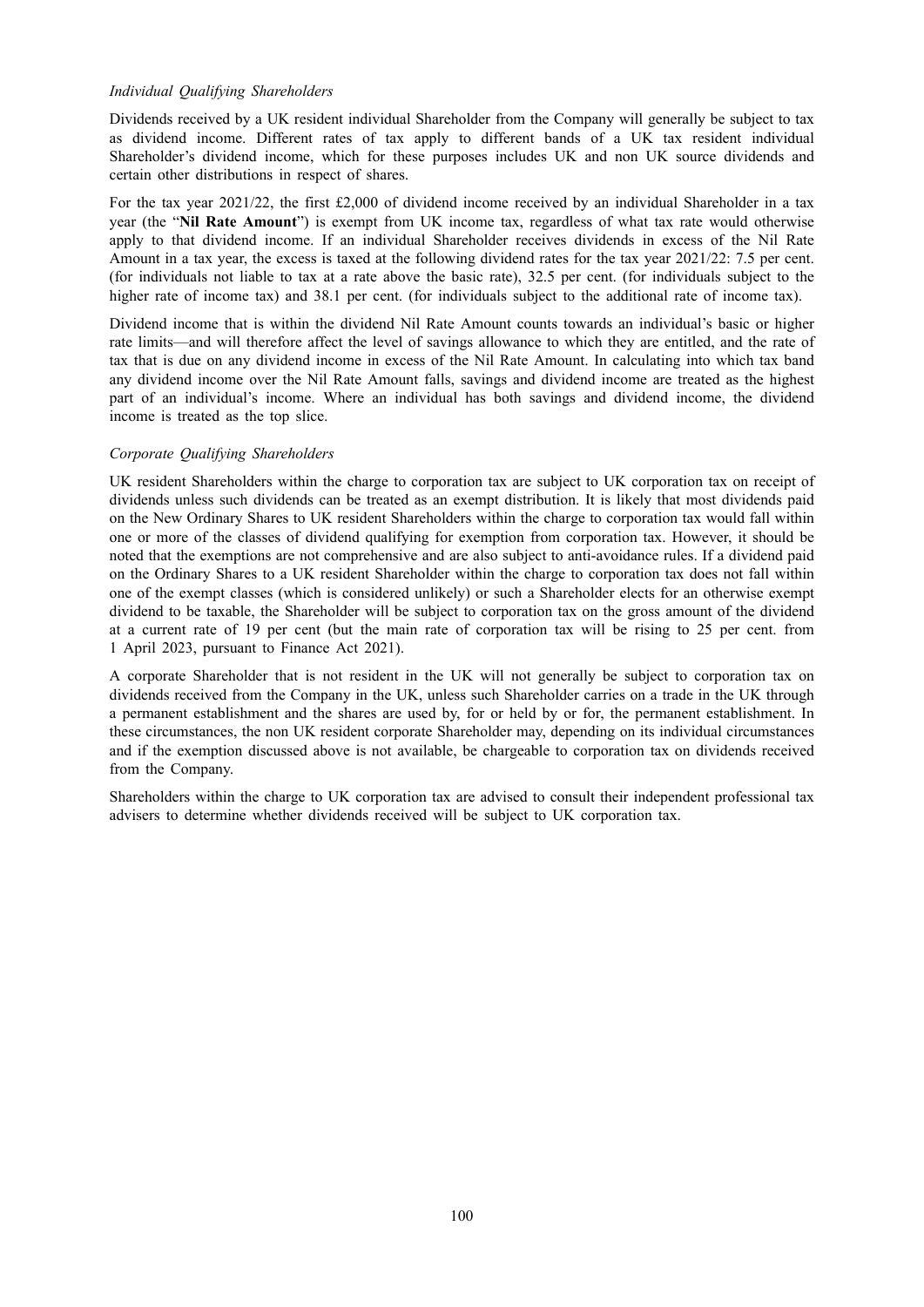# **PART X**

# **ADDITIONAL INFORMATION**

#### **1. PERSONS RESPONSIBLE**

The Company and each of the Directors, whose names appear on page 32 of this document, accept responsibility for the information contained in this document. To the best of the knowledge of the Company and the Directors, the information in this document is in accordance with the facts and this document makes no omission likely to affect its import.

## **2. COMPANY DETAILS**

The Company was incorporated and registered in England and Wales under the Companies Act as a private limited company on 20 November 2013, with registered number 8783477 with the name De Facto 2075 Limited. On 17 February 2014, the Company was re-registered as a public company under the name McColl's Retail Group plc. The business of the Company, and its principal activity, is to act as the ultimate holding company of the Group.

The Company is domiciled in the UK. Its registered office is at Ground Floor West, One London Road, Brentwood, Essex, England, CM14 4QW. The registrars of the Company are Equiniti Limited. The ISIN of the Ordinary Shares is GB00BJ3VW957. The telephone number of the Company is +44 1277 372 916.

The principal legislation under which the Company operates and under which the Ordinary Shares have been and will be issued is the Companies Act. The Company operates in conformity with its constitution.

# **3. SHARE CAPITAL**

On the Reference Date, the Company had 115,304,400 Existing Ordinary Shares in issue at a nominal value of £0.001 per share all of which were fully paid or credited as fully paid and held no shares in treasury.

# **3.1 Information about the New Ordinary Shares: Description of type of securities**

#### **Description of securities**

The New Ordinary Shares will be fully paid ordinary shares with a nominal value of £0.001 each. On Admission, the New Ordinary Shares will be registered with an ISIN of GB00BJ3VW957 and a SEDOL of BJ3VW95. The New Ordinary Shares will be traded on the main market for listed securities of the London Stock Exchange under the ticker symbol "MCLS". It is expected that Admission of the New Ordinary Shares will become effective and that dealings on the London Stock Exchange in the New Ordinary Shares will commence at 8.00 a.m. on 6 September 2021.

The New Ordinary Shares will be issued under the Companies Act.

On Admission, up to 175,000,000 New Ordinary Shares will be issued. The New Ordinary Shares will be freely transferable and there will be no restrictions on the transfer of New Ordinary Shares in the United Kingdom. All New Ordinary Shares will, when issued and fully paid, rank pari passu in all respects with the Existing Ordinary Shares, including the right to receive all dividends and other distributions made, paid or declared after the date of issue of the New Ordinary Shares. The capital and assets of the Company on a winding-up or other return of capital shall be applied first in repaying to the holders of Ordinary Shares the amounts paid up or credited as paid up on such shares and subject thereto shall belong to and be distributed according to the number of such Ordinary Shares held by them respectively. However, they have no rights of redemption.

On a show of hands at general meetings of the Company, every Shareholder who is present in person and every person holding a valid proxy shall have one vote and on a poll every Shareholder present in person or by proxy shall have one vote per New Ordinary Share.

#### **Form and currency**

The New Ordinary Shares will be in registered form and will be capable of being held in certificated and uncertificated form. The Registrar of the Company is Equiniti. The New Ordinary Shares are, and on Admission will be, denominated in Pounds Sterling.

Title to the certificated New Ordinary Shares will be evidenced by entry in the register of members of the Company and title to uncertificated New Ordinary Shares will be evidenced by entry in the operator register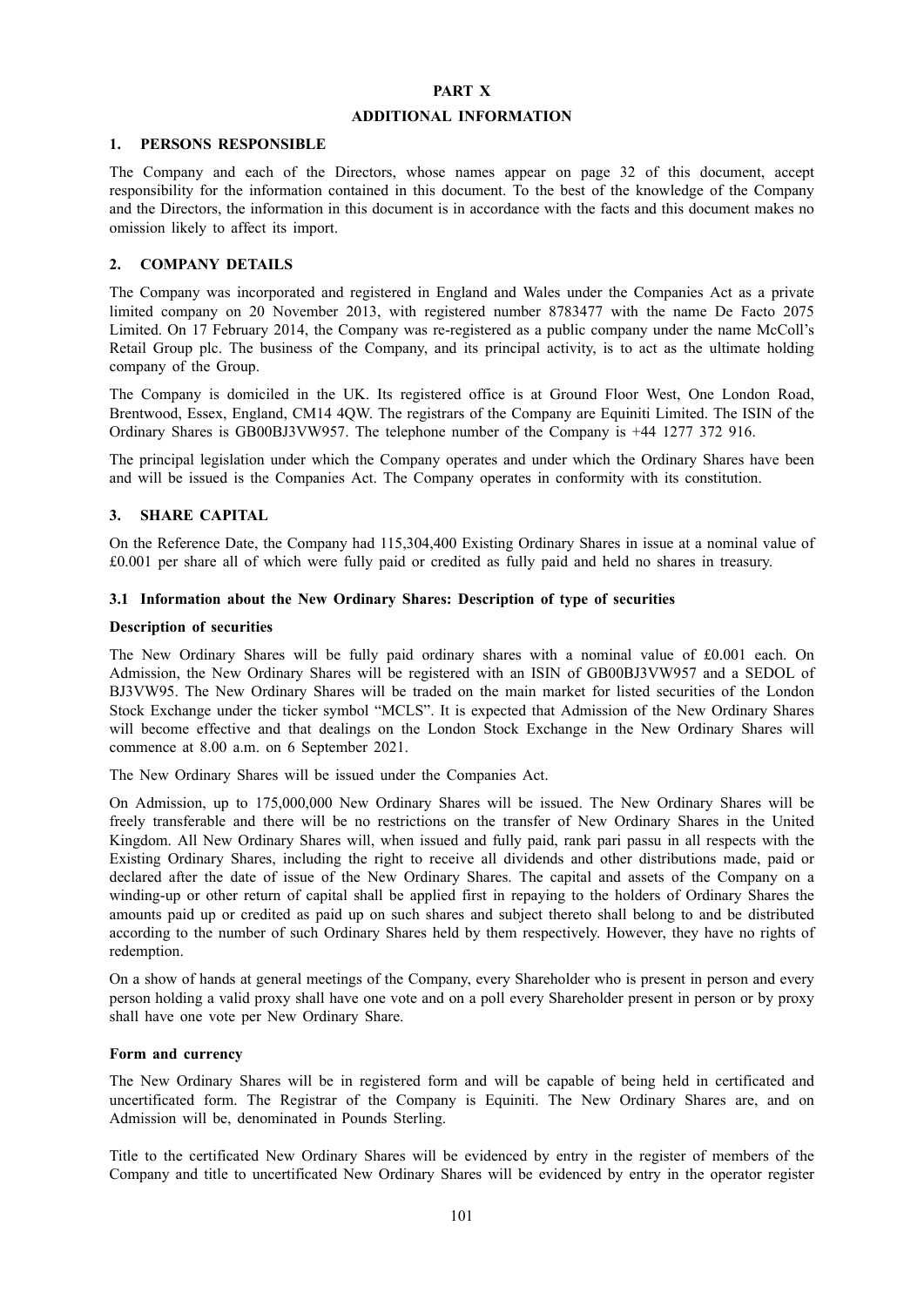maintained by Equiniti (which will form part of the register of members of the Company).

No share certificates will be issued in respect of New Ordinary Shares in uncertificated form. No temporary documents of title have been or will be issued in respect of the New Ordinary Shares. It is currently anticipated that the New Ordinary Shares will be eligible to join CREST, the computerised, paperless system for settlement of sales and purchases of shares in the London securities market, with effect immediately upon Admission of the New Ordinary Shares and the commencement of dealings on the London Stock Exchange.

## **4. DIRECTORS OF THE COMPANY**

The Directors of the Company and their principal functions in respect of the Company are:

| <b>Directors</b> | Position |
|------------------|----------|
|                  |          |
|                  |          |
|                  |          |
|                  |          |
|                  |          |
|                  |          |
|                  |          |
|                  |          |

The business address of each of the Directors is Ground Floor West, One London Road, Brentwood, Essex, England, CM14 4QW.

## **4.1** *Details of the Directors*

The name, business experience and principal activities outside the Group of each of the Directors, as well as the dates of his or her initial appointment as a Director, as applicable, are set out below, together with a list of any current and/or previous directorships or analogous roles held in the five years prior to the date of this document by each of the Directors.

#### **Directors**

#### **Angus Porter**—*Chairman*

Angus was appointed Non-Executive Chairman on 27 April 2017, having formerly served as an Independent Non-Executive Director since 1 April 2016. Angus has extensive knowledge and experience in strategy, innovation, and brand development as well as significant leadership skills. Angus has held numerous executive and non-executive roles across a range of industry sectors, including senior marketing and general management roles at Mars, BT, Abbey National and WPP. Recently, he was Chief Executive of the Professional Cricketers' Association from 2010–2016, and Senior Independent Director and Chairman of the Remuneration Committee of Punch Taverns Plc. from 2012–2017.

Angus is a member of the Remuneration Committee and the Nomination Committee.

In addition to his directorship of the Company, Angus holds (or has, in the five year period immediately preceding the date of this document, held) the following directorships or has been a member of the following partnerships:

| <b>Name of Company</b> | <b>Status</b><br>(Current/Previous) |
|------------------------|-------------------------------------|
|                        | Current                             |
|                        | Current                             |
|                        | Previous                            |
|                        | Previous                            |

## **Jonathan Miller**—*Chief Executive Officer*

Jonathan was appointed as Chief Executive Officer with effect from 1 April 2016. Since Jonathan's appointment, he has had a major role in all of the key initiatives that have shaped the Group, including a secondary buyout in 2005, numerous corporate acquisitions and the IPO in 2014. As Chief Executive he has put in place a clear strategy and vision for the Group and led the major acquisition of 298 stores in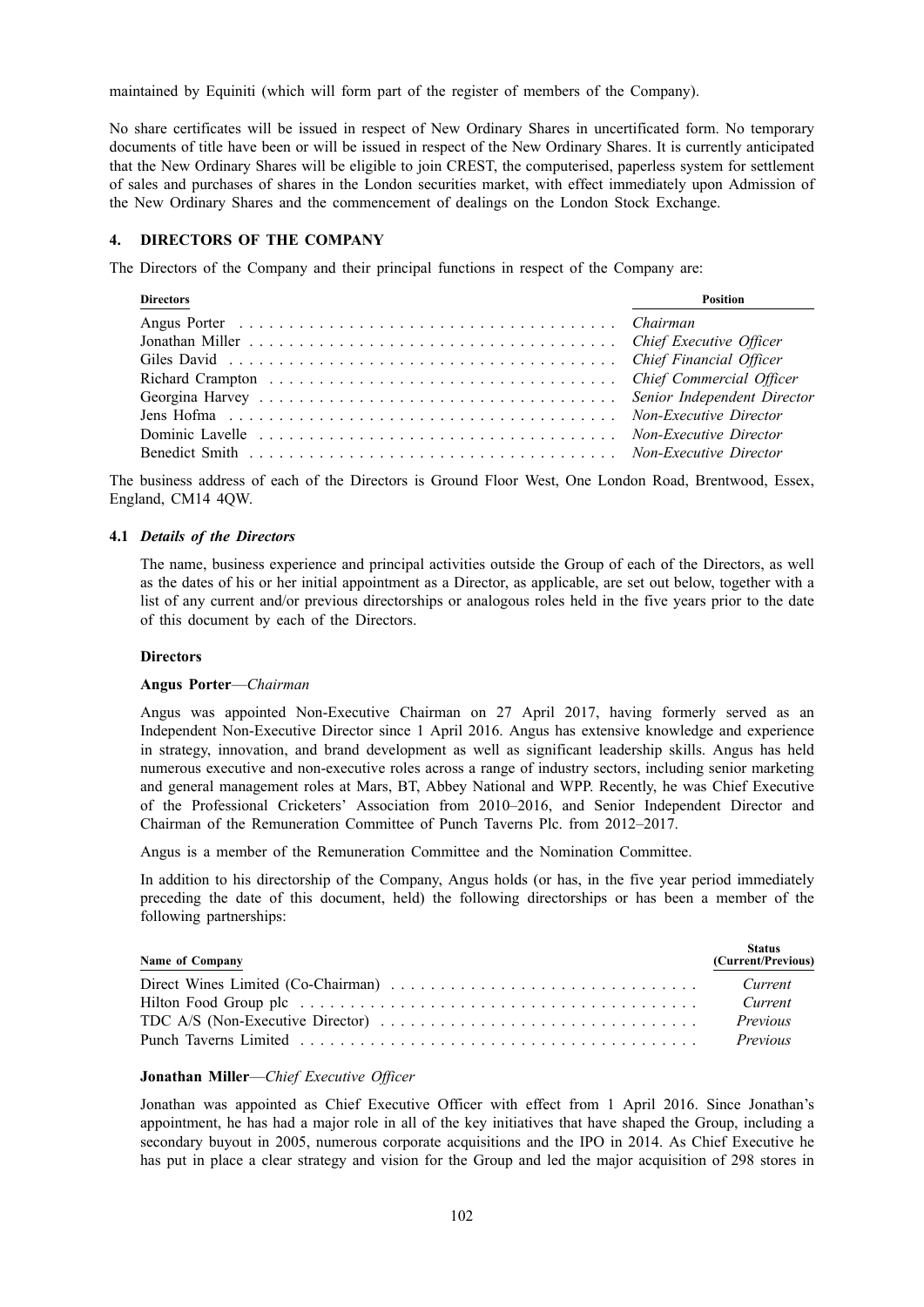2016, the negotiation in 2017 of the Group's new wholesale arrangements with Morrisons and in 2018 steered the business through the significant disruption following the collapse of Palmer & Harvey.

Jonathan is a member of the Nomination Committee.

In addition to his directorship of the Company, Jonathan holds (or has, in the five year period immediately preceding the date of this document, held) the following directorships or has been a member of the following partnerships:

| <b>Name of Company</b> | <b>Status</b><br>(Current/Previous) |
|------------------------|-------------------------------------|
|                        | Current                             |

#### **Giles David**—*Chief Financial Officer*

Giles joined the Group and the Board on 1st June 2020. Giles was previously CFO at Casual Dining Group, a position he was appointed to in 2017. Giles has over two decades of experience in senior finance roles across retail, hospitality, property and telecoms, and is a Fellow of the Chartered Institute of Management Accountants.

In addition to his directorship of the Company, Giles holds (or has, in the five year period immediately preceding the date of this document, held) the following directorships or has been a member of the following partnerships:

**Status**

| Name of Company | waaw<br>(Current/Previous) |
|-----------------|----------------------------|
|                 | Current                    |
|                 | Previous                   |
|                 | Previous                   |
|                 | Previous                   |
|                 | Previous                   |
|                 | Previous                   |
|                 | Previous                   |
|                 | Previous                   |
|                 | Previous                   |
|                 | Previous                   |
|                 | Previous                   |
|                 | Previous                   |
|                 | Previous                   |
|                 | Previous                   |
|                 | Previous                   |
|                 | Previous                   |
|                 | Previous                   |
|                 | Previous                   |
|                 | Previous                   |
|                 | Previous                   |
|                 | Previous                   |
|                 | Previous                   |
|                 | Previous                   |
|                 | Previous                   |
|                 | Previous                   |
|                 | Previous                   |
|                 | Previous                   |
|                 | Previous                   |
|                 | Previous                   |
|                 | Previous                   |
|                 | Previous                   |
|                 | Previous                   |
|                 | Previous                   |
|                 | Previous                   |
|                 | Previous                   |
|                 | Previous                   |
|                 | Previous                   |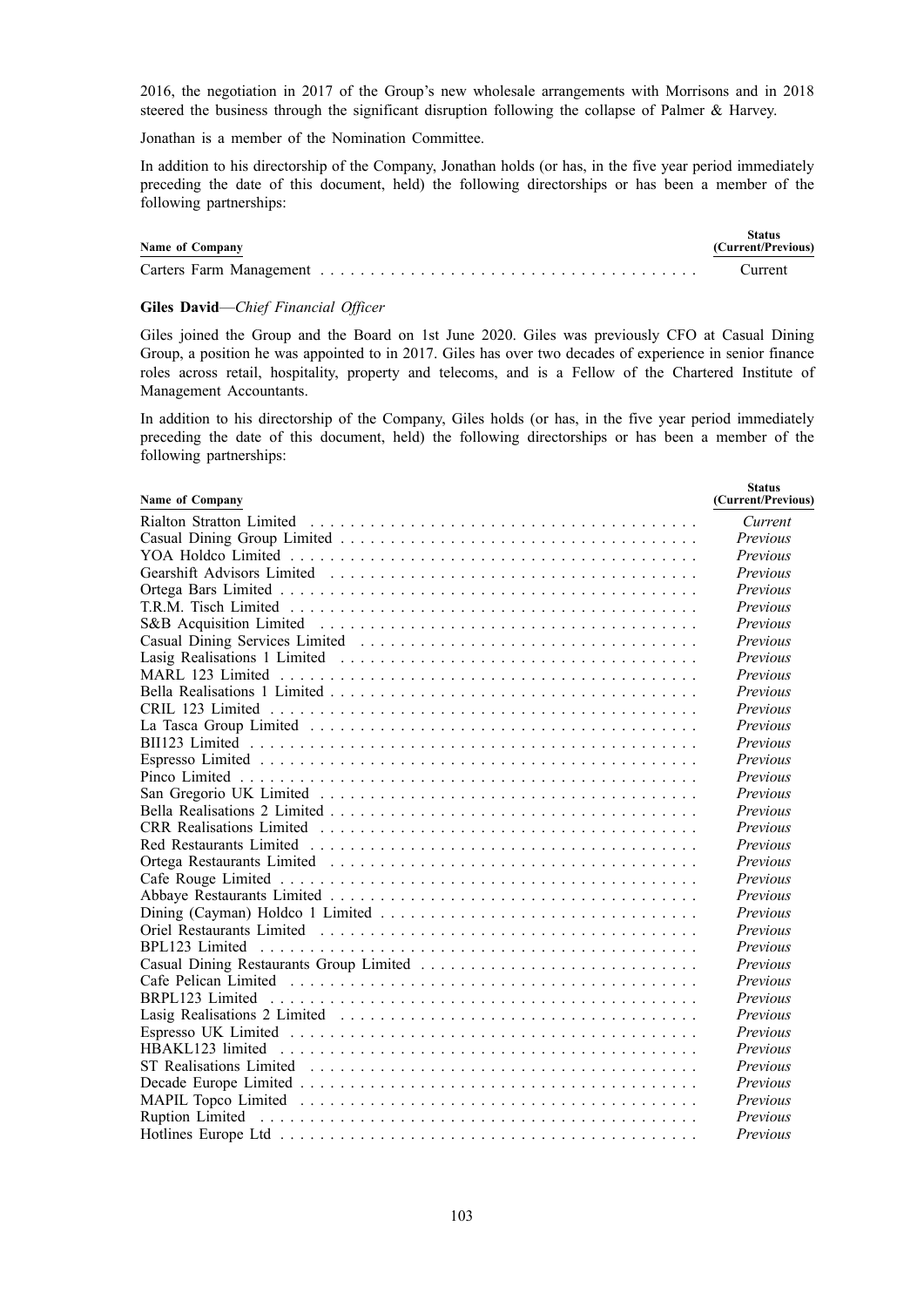| Name of Company                                                                                   | Status<br>(Current/Previous) |
|---------------------------------------------------------------------------------------------------|------------------------------|
|                                                                                                   |                              |
| $ENSCO 503 Limited  \ldots \ldots \ldots \ldots \ldots \ldots \ldots \ldots \ldots \ldots \ldots$ | Previous                     |
|                                                                                                   | Previous                     |
|                                                                                                   |                              |

#### **Richard Crampton**—*Chief Commercial Officer*

Richard joined as Chief Commercial Officer in September 2019 and was appointed to the Board on 1 June 2020. Richard has extensive experience in convenience and food retail. He was Managing Director of the Buying Group at the Co-op from 2015 to 2019, representing the eight largest Co-ops' joint interests in grocery retail buying. Prior to this, Richard spent 7 years' at Sainsbury's where he undertook a number of commercial roles.

Richard Crampton has not been a member of the administrative, management or supervisory boards or partner, at any time in the previous five years, of any company or partnership other than group companies of the Company.

## **Georgina Harvey**—*Senior Independent Director*

Georgina was appointed as an Independent Non-Executive Director on 7 February 2014 and is Chair of the Company's Remuneration Committee. On 24 May 2016 Georgina was appointed as the Company's Senior Independent Director. Georgina has significant experience across highly competitive consumerfacing markets and delivering successful transformational change. Georgina started her media career at Express Newspapers plc where she was appointed Advertising Director in 1994. She joined IPC Media Limited in 1995 and went on to form IPC Advertising in 1998, where she was Managing Director. Between 2005 and 2012, Georgina was Managing Director, regionals division and a member of the Executive Committee of Trinity Mirror.

Georgina is a member of the Audit & Risk Committee, the Nomination Committee and is Chair of the Remuneration Committee.

In addition to her directorship of the Company, Georgina holds (or has, in the five year period immediately preceding the date of this document, held) the following directorships or has been a member of the following partnerships:

| Name of Company                                                                                  | <b>Status</b><br>(Current/Previous) |
|--------------------------------------------------------------------------------------------------|-------------------------------------|
|                                                                                                  | Current                             |
|                                                                                                  | Current                             |
| William Hill plc (Independent Non-Executive Director)                                            | Previous                            |
| Big Yellow Group plc (Non-Executive Director) $\ldots \ldots \ldots \ldots \ldots \ldots \ldots$ | Previous                            |

#### **Jens Hofma**—*Non-Executive Director*

Jens was appointed as an Independent Non-Executive Director on 1 July 2017. Jens has particular expertise in consumer goods as well as the restaurant and food-to-go industry. He also possesses in-depth experience of growing multi-site businesses. Jens is Chief Executive Officer of Pizza Hut Restaurants in the UK. He joined the Pizza Hut business in February 2009 and has since led a private equity funded buyout of its dine-in restaurants. Prior to his involvement with Pizza Hut, Jens spent five years with Yum! Brands, working in the UK and in Europe. He has also previously worked for Nestlé and McKinsey in various European countries.

Jens is a member of the Audit & Risk Committee, the Nomination Committee and the Remuneration Committee.

In addition to his directorship of the Company, Jens holds (or has, in the five year period immediately preceding the date of this document, held) the following directorships or has been a member of the following partnerships: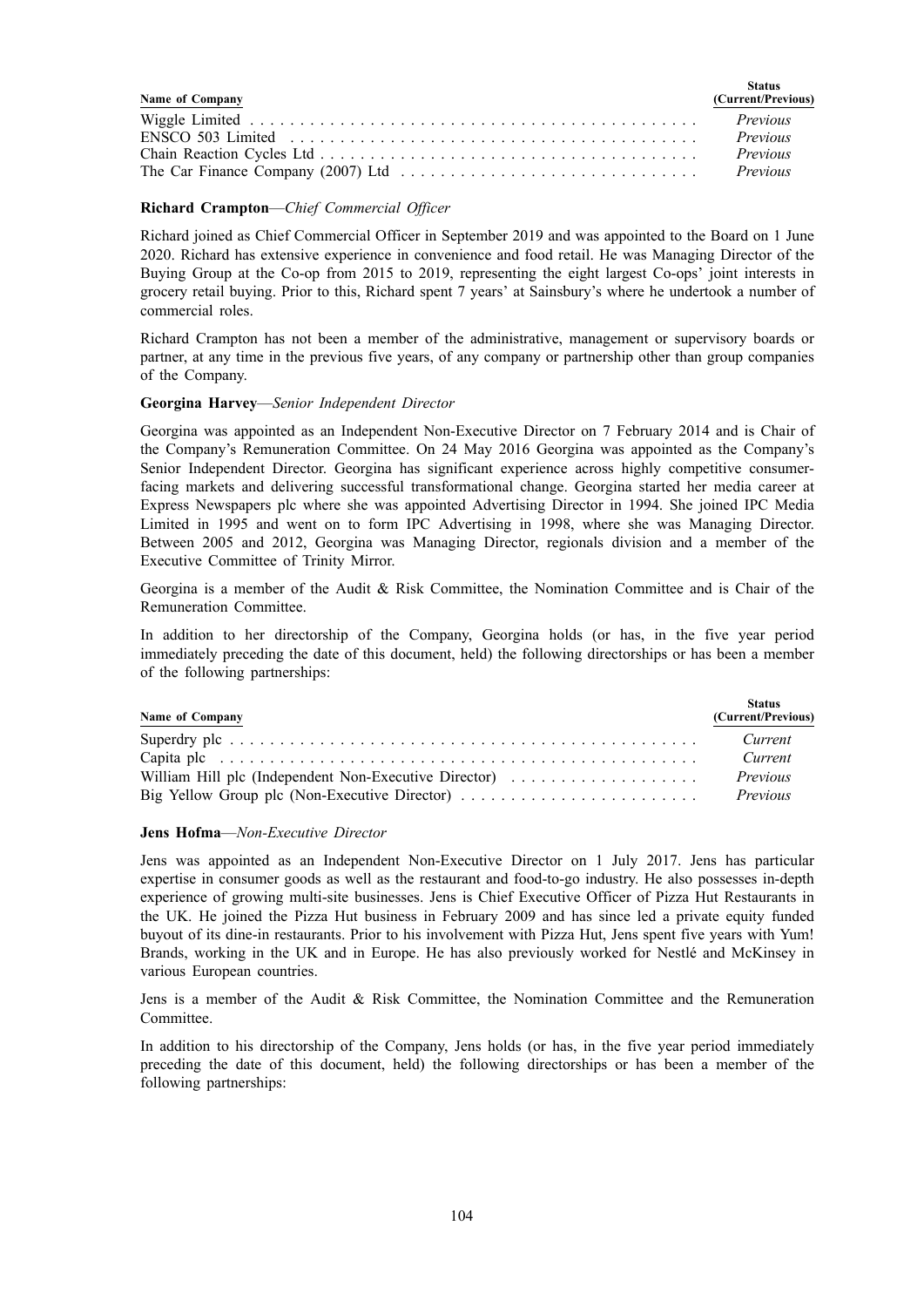| Name of Company                                                                                                   | <b>Status</b><br>(Current/Previous) |
|-------------------------------------------------------------------------------------------------------------------|-------------------------------------|
| Pizza Hut (UK) Limited (Chief Executive Officer)                                                                  | Current                             |
|                                                                                                                   | Current                             |
| PHH 1 Limited (9 November 2012) $\dots \dots \dots \dots \dots \dots \dots \dots \dots \dots \dots \dots$         | Current                             |
| PHR (Northern Europe) Limited (5 December 2016)                                                                   | Current                             |
| HWS 2 Limited (30 May 2017) $\ldots \ldots \ldots \ldots \ldots \ldots \ldots \ldots \ldots \ldots \ldots \ldots$ | Current                             |
| HWS 3 Limited (30 May 2017) $\ldots \ldots \ldots \ldots \ldots \ldots \ldots \ldots \ldots \ldots \ldots$        | Current                             |
| HWS 4 Limited (30 May 2017) $\ldots \ldots \ldots \ldots \ldots \ldots \ldots \ldots \ldots \ldots \ldots$        | Current                             |
|                                                                                                                   | Previous                            |

## **Dominic Lavelle**—*Non-Executive Director*

Dominic was appointed Non-Executive Director of the Group with effect from 18 May 2020. Dominic was Chief Financial Officer of SDL plc from 2013 to 2018. Prior to this, he served in a number of financial roles including Group Finance Director at Allders plc from 2000–2003 and Group Finance Director at Alfred McAlpine plc from 2003–2007. Dominic has worked as a director in the retail, building, construction, support services, property and technology sectors and has gained broad commercial and strategic experience.

Dominic is chair of the of the Audit and Risk Committee (with effect from 1 July 2020) and is a member of the Remuneration Committee and Nomination Committee.

In addition to his directorship of the Company, Dominic holds (or has, in the five year period immediately preceding the date of this document, held) the following directorships or has been a member of the following partnerships:

| Name of Company                                                         | <b>Status</b><br>(Current/Previous) |
|-------------------------------------------------------------------------|-------------------------------------|
| FIH Group plc (Non-Executive Director and Chair of the Audit Committee) | Current                             |
|                                                                         | Current                             |
|                                                                         | Current                             |
|                                                                         | Previous                            |
|                                                                         | Previous                            |

# **Benedict Smith**—*Non-Executive Director*

Benedict was appointed to the Board as Non-Executive Director with effect from 1st July 2020. Benedict was recently Interim Group CFO of Superdry PLC and before that of Dennis Publishing Group and has a wealth of experience in retail, having previously held Group CFO positions at Hunter Boot, GAME Digital, Harrods and Spirit Group.

Benedict is a member of the of the Audit and Risk Committee, the Remuneration Committee and Nomination Committee.

In addition to his directorship of the Company, Benedict holds (or has, in the five year period immediately preceding the date of this document, held) the following directorships or has been a member of the following partnerships:

| Name of Company | <b>Status</b><br>(Current/Previous) |
|-----------------|-------------------------------------|
|                 | Current                             |
|                 | Previous                            |
|                 | Previous                            |
|                 | Previous                            |
|                 | Previous                            |
|                 | Previous                            |
|                 | Previous                            |
|                 | Previous                            |
|                 | Previous                            |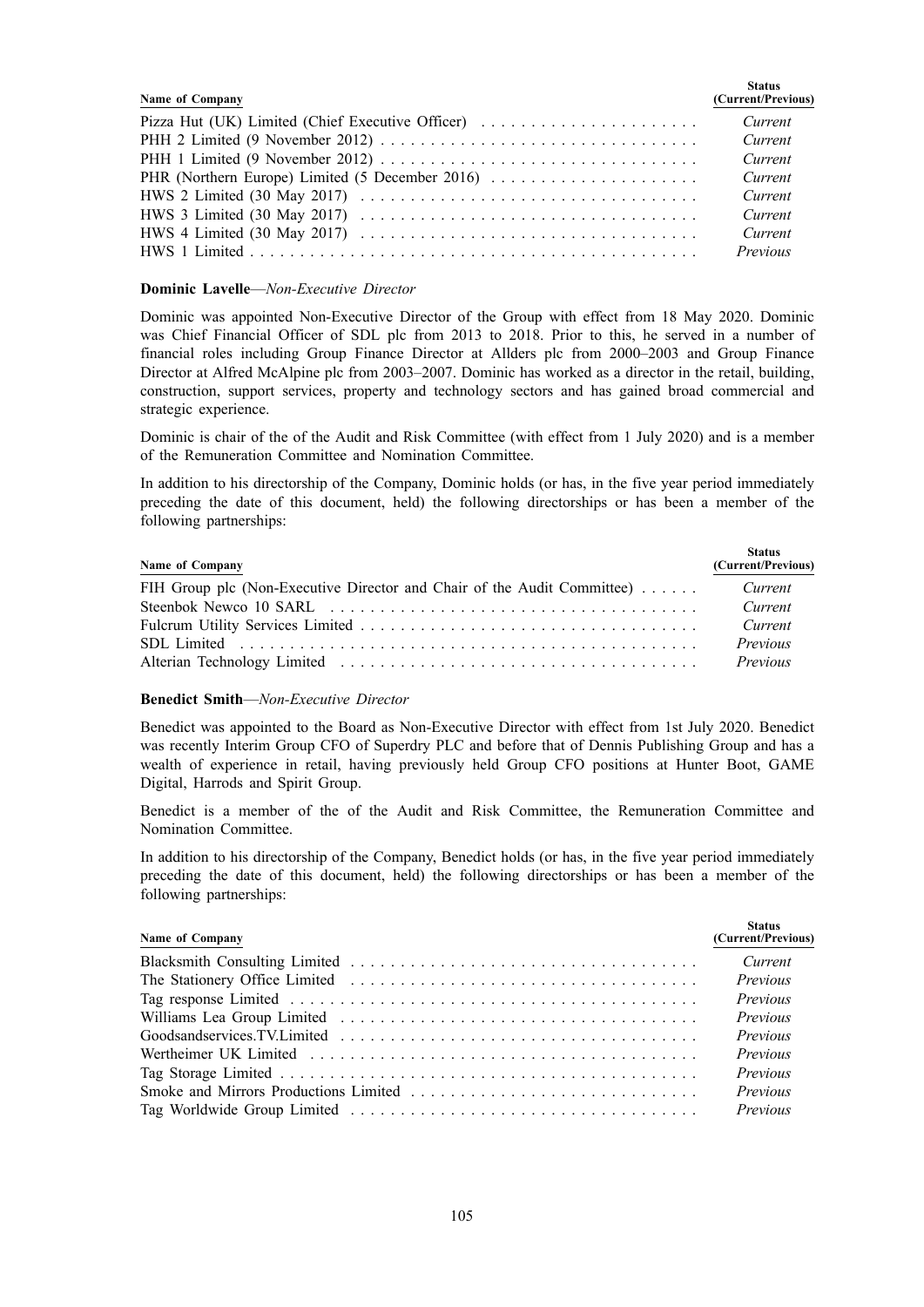### **4.2 Interests in the share capital of the Company of the Directors**

Save as disclosed in this paragraph 4.2, none of the Directors has any interest, beneficial or non-beneficial, in the share capital of the Company or any of its subsidiaries.

The interests of the Directors in the issued share capital of the Company, including the interests of persons connected with the Directors for the purposes of DTR 5.1.2 of the Disclosure Guidance and Transparency Rules, as notified to the Company pursuant to DTR 5.1.2, as at the Reference Date are:

| <b>Director</b>                                                                                                                                                                                                               | Number of<br>Existing<br><b>Ordinary Shares</b><br>held | Percentage<br>of issued<br>share capital |
|-------------------------------------------------------------------------------------------------------------------------------------------------------------------------------------------------------------------------------|---------------------------------------------------------|------------------------------------------|
|                                                                                                                                                                                                                               | 11,683,068                                              | 10 13                                    |
|                                                                                                                                                                                                                               | 80.814                                                  | 0.07                                     |
| Giles David (1990) in the contract of the contract of the City of the City of the City of the City of the City of the City of the City of the City of the City of the City of the City of the City of the City of the City of | 125,000                                                 | 0 <sub>11</sub>                          |
|                                                                                                                                                                                                                               |                                                         |                                          |
|                                                                                                                                                                                                                               | 10.471                                                  | 0.01                                     |
|                                                                                                                                                                                                                               | 91.000                                                  | 0.08                                     |
|                                                                                                                                                                                                                               | 100,000                                                 | 0.09                                     |
|                                                                                                                                                                                                                               |                                                         |                                          |

#### **4.3 Executive Director service agreements**

Jonathan Miller is not entitled to benefits on termination of his employment other than in relation to any payment in lieu of notice. Jonathan Miller's appointment can be terminated with immediate effect and without payment in the event of gross misconduct.

### **5. CONFLICTS OF INTEREST**

Save for being persons legally and beneficially interested in Ordinary Shares, there are:

- (a) no actual or potential conflicts of interest between the duties owed by the Directors to the Company and their private interests and/or other duties that they may also have (other than as described below); and
- (b) no arrangements or understandings with major Shareholders, customers, suppliers or others, pursuant to which any Director was selected.

No Director has or has had any interest in any transaction which is or was unusual in its nature or conditions or is or was significant to the business of the Group and which was effected by any member of the Group during the current or immediately preceding financial year or during any earlier financial year and remains in any respect outstanding or unperformed.

#### **6. MAJOR SHAREHOLDERS**

As at the Reference Date, except as disclosed in the table below, in so far as is known to the Company, the name of each person who, directly or indirectly, is interested in voting rights representing 3 per cent. or more of the total voting rights in respect of the Company's issued ordinary share capital, and the amount of such person's holding, is as follows:

**Percentage of**

| Name                                   | Number of<br><b>Ordinary Shares</b><br>prior to the Capital<br>Raising $^{(1)}$ | Percentage of<br>issued share<br>capital prior to the<br>$\dot{C}$ apital Raising <sup>(1)</sup> | Number of<br><b>Ordinary Shares</b><br>following the<br>Capital Raising <sup>(2)</sup> | т егсения е от<br>issued share<br>capital following<br>the Capital<br>Raising $^{(2)}$ |
|----------------------------------------|---------------------------------------------------------------------------------|--------------------------------------------------------------------------------------------------|----------------------------------------------------------------------------------------|----------------------------------------------------------------------------------------|
|                                        | 13,767,015                                                                      | 11.94                                                                                            | 38,767,015                                                                             | 13.35                                                                                  |
|                                        | 11,683,068                                                                      | 10.13                                                                                            | 26,683,068                                                                             | 9.19                                                                                   |
|                                        | 11,399,500                                                                      | 9.89                                                                                             | 11,399,500                                                                             | 3.93                                                                                   |
| Fidelity International                 | 11,072,693                                                                      | 9.60                                                                                             | 25,477,207                                                                             | 8.8                                                                                    |
| Stonehage Fleming                      | 6,551,970                                                                       | 5.68                                                                                             | 9,051,970                                                                              | 3.1                                                                                    |
| Hargreaves Lansdown, stockbrokers (EO) | 6,273,783                                                                       | 5.44                                                                                             | 6,273,783                                                                              | 2.2                                                                                    |
| BGF Investment Management              | 5.880,000                                                                       | 5.10                                                                                             | 20.880,000                                                                             | 7.2                                                                                    |
| Chelverton Asset Management            | 5,700,000                                                                       | 4.94                                                                                             | 7,500,000                                                                              | 2.6                                                                                    |
| Interactive Investor $(EO)$            | 4,201,757                                                                       | 3.64                                                                                             | 4,201,757                                                                              | 1.4                                                                                    |
| Wells Fargo Securities                 | 3,902,697                                                                       | 3.38                                                                                             | 3,902,697                                                                              | 1.3                                                                                    |
|                                        | 4,253,162                                                                       | 3.69                                                                                             | 13,646,759                                                                             | 4.7                                                                                    |
| Ms Anita Zucker                        | 3,750,000                                                                       | 3.25                                                                                             | 3,750,000                                                                              | 1.3                                                                                    |

#### **Notes**:

(1) Includes both direct and indirect shareholdings.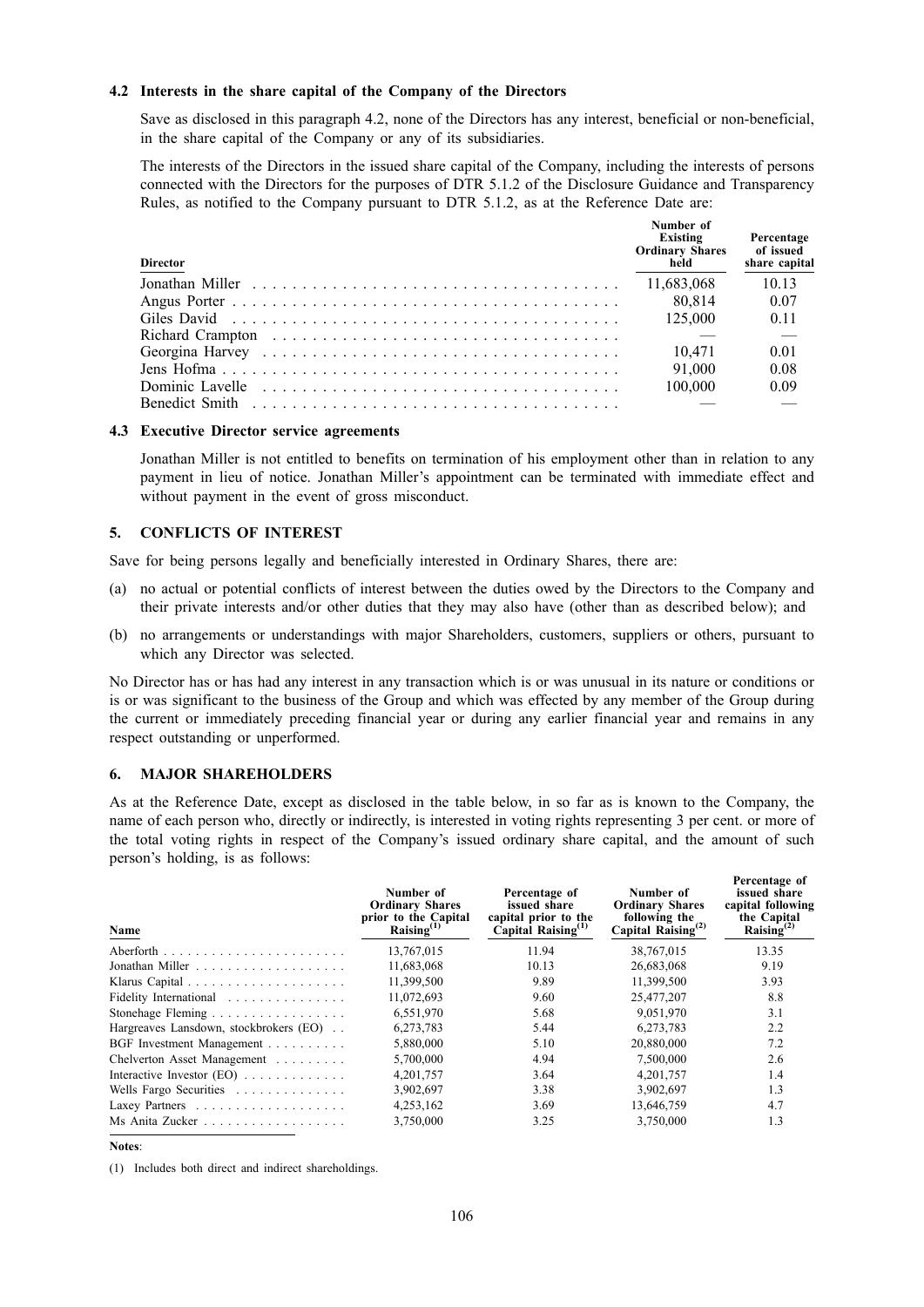(2) Assuming (a) full take up by all persons of their entitlements under the Open Offer, (b) 150,000,000 New Ordinary Shares being subscribed for pursuant to the Firm Placing, (c) that there has been no dealings in Ordinary Shares from the date of publication of this prospectus to the date of completion of the Capital Raising and (d) on the assumption that no further Ordinary Shares are issued from the date of this document until the date of Admission.

None of the major Shareholders referred to above have different voting rights from other Shareholders.

As at the Reference Date, the Company is not aware of any person who, directly or indirectly, jointly or severally, exercises or could exercise control over the Company.

As at the Reference Date, the Company is not aware of any arrangements pursuant to which any person directly or indirectly, jointly or severally, will exercise or could exercise control over the Company.

#### **7. DIRECTOR CONFIRMATIONS**

As at the date of this document, no Director has during the last five (5) years:

- a. had any convictions in relation to fraudulent offences;
- b. save for as detailed below or otherwise disclosed, has been associated with any bankruptcy, receivership, liquidation or companies put into administration while acting in the capacity of a member of the administrative, management or supervisory body or of a senior manager of any company;
- c. has been subject to any official public incrimination and/or sanctions by any statutory or regulatory authority (including any designated professional body); or
- d. has been disqualified by a court from acting as a member of the administrative, management or supervisory body of a company or from acting in the management or conduct of the affairs of any company.

No Director was selected to act in such capacity pursuant to any arrangement or understanding with any Shareholder, consumer, supplier or any other person having a business connection with the Group.

There are no family relationships between any of the Directors.

There are no outstanding loans or guarantees granted or provided by any member of the Group for the benefit of any of the Directors.

#### **8. IRREVOCABLE UNDERTAKINGS**

#### **8.1** *Director irrevocable undertakings*

The Company has received irrevocable undertakings from Jonathan Miller, Angus Porter, Giles David, Richard Crampton, Georgina Harvey, Jens Hofma, Dominic Lavelle and Benedict Smith to vote in favour of the Resolutions at the General Meeting in respect of their own beneficial holdings amounting to 12,090,353 Existing Ordinary Shares representing approximately 10.49 per cent. of the existing share capital of the Company in each case at the Offer Price, as follows:

**Percentage of the**

| Name                                                                        | <b>Total number of Existing</b><br>Ordinary Shares in the<br>capital of the Company | r er centage of the<br>existing issued share<br>capital of the company<br>(%) |
|-----------------------------------------------------------------------------|-------------------------------------------------------------------------------------|-------------------------------------------------------------------------------|
|                                                                             | 11,683,068                                                                          | 10.13                                                                         |
|                                                                             | 80.814                                                                              | 0.07                                                                          |
|                                                                             | 125,000                                                                             | 0.11                                                                          |
|                                                                             |                                                                                     |                                                                               |
|                                                                             | 10.471                                                                              | 0.01                                                                          |
| Jens Hofma $\ldots \ldots \ldots \ldots \ldots \ldots \ldots \ldots \ldots$ | 91,000                                                                              | 0.08                                                                          |
|                                                                             | 100,000                                                                             | 0.09                                                                          |
|                                                                             |                                                                                     |                                                                               |

Each Director's irrevocable undertaking includes undertakings (other than Richard Crampton and Benedict Smith who are not Shareholders) made in their capacity as Shareholders to: (a) vote their existing shares in favour of the Resolutions (other than Jonathan Miller in respect of the Fourth Resolution to approve his related party transaction) to the extent such Director is also a Shareholder, (b) subscribe for such Shareholder's committed amount of Firm Placing Shares and (c) not take up any of their entitlement under the Open Offer to subscribe for New Ordinary Shares.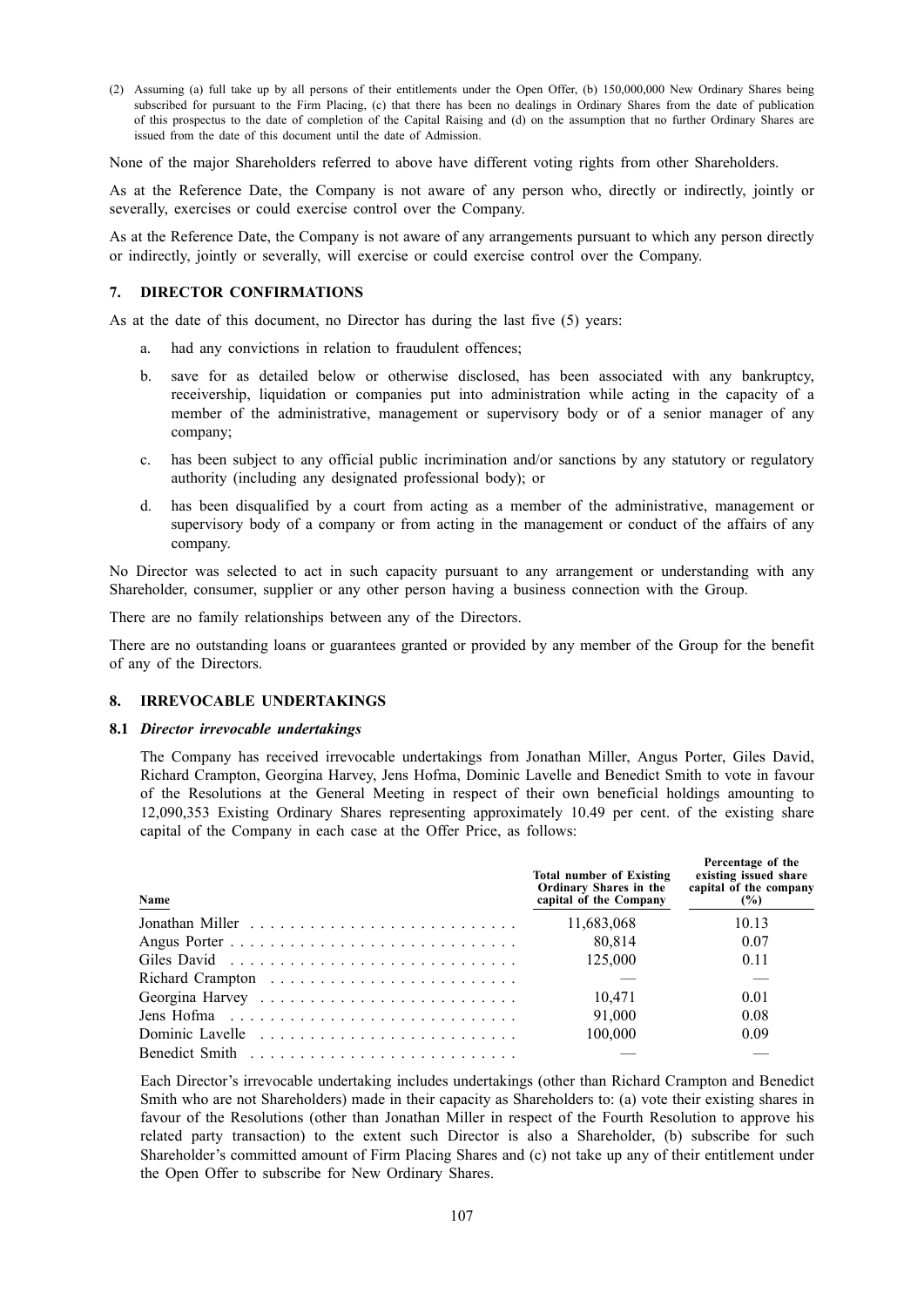#### **9. RELATED PARTY TRANSACTIONS**

For the period from and including 30 November 2020 until the Reference Date, the Company has not entered into any Related Party Transactions with any related party other than the participation of Jonathan Miller in the Firm Placing pursuant to paragraph 11.1.7 of the Listing Rules and the participation of each other Director in the Firm Placing pursuant to paragraph 11.1.10 of the Listing Rules and Aberforth pursuant to paragraph 11.1.7 of the Listing Rules.

### **10. MATERIAL CONTRACTS**

The following is a summary of each material contract (not being entered into in the ordinary course of business) which has been entered into by any member of the Group within the two years immediately preceding the date of this document:

#### **10.1 Placing and Sponsor Agreement**

On 12 August 2021 the Company and the Joint Bookrunners entered into the Placing and Sponsor Agreement, pursuant to which: (i) Panmure Gordon was appointed to act as sponsor to the Company in connection with the applications for Admission and the Capital Raising; and (ii) the Joint Bookrunners were appointed as placing agents to the Company in respect of the Firm Placing.

Subject to and pursuant to the terms and conditions of the Placing and Sponsor Agreement, the Joint Bookrunners have severally agreed to use reasonable endeavours to procure Placees under the Firm Placing. In addition, the Joint Bookrunners have agreed to underwrite the settlement risk in the event that any placees fail to take up their allocation of the New Ordinary Shares under the Firm Placing. In consideration of their services under the Placing and Sponsor Agreement, the Company has agreed to pay: (i) to the Sponsor a fee for acting as sponsor to the Company; and (ii) to the Joint Bookrunners a commission in respect of the Ordinary Shares issued pursuant to the Capital Raising.

Each Joint Bookrunner is also entitled to be reimbursed by the Company for all reasonable out of pocket expenses which each Joint Bookrunner may properly incur in connection with the Placing and Sponsor Agreement and the Capital Raising, whether on each Joint Bookrunner's own account or on the Company's behalf.

The Company has given certain customary undertakings, representations and warranties to the Joint Bookrunners and the Company has also given customary indemnities to the Joint Bookrunners and certain indemnified persons connected with them.

The Joint Bookrunners may terminate the Placing and Sponsor Agreement in certain circumstances including, among others, if there is a breach of the warranties in the Placing and Sponsor Agreement (or if any warranty would be untrue, inaccurate or misleading if repeated at any time prior to Admission), if any statement in this document has become untrue, inaccurate or misleading in any material respect, or if there has been a material adverse change affecting the Company.

## **10.2 Facilities Agreement**

The Company is party to a £167,500,000 senior term and revolving credit facilities agreement originally dated 10 February 2014 as amended and restated on 17 August 2015 and 13 July 2016, as further amended on 6 February 2017, 23 May 2017 and 28 February 2018, as further amended and restated on 20 November 2018, as further amended on 17 February 2020, as further amended and restated on 27 February 2020, as further amended on 12 March 2020, 21 April 2020, 15 July 2020, 16 September 2020, 16 October 2020 and 12 November 2020 as further amended and restated on 2 February 2021 and as most recently amended on 19 July 2021 (the "**Facilities Agreement**").

The parties to the Facilities Agreement are (i) the Company as company and original guarantor; (ii) Thistledove Limited, Martin McColl's Limited and Martin Retail Group Limited as original borrowers (the "**Borrowers**"); (iii) the Company and certain of its subsidiaries as original guarantors (the "**Guarantors**" and together with the Borrowers, the "**Obligors**"); (iv) Barclays Bank PLC as coordinator; (v) Barclays Bank PLC as agent (the "**Agent**"); (vi) Barclays Bank PLC and National Westminster Bank Plc as bookrunners; (vii) Santander UK PLC, AIB Group (UK) p.l.c., Barclays Bank PLC , National Westminster Bank plc, HSBC UK Bank plc and The Governor and Company of the Bank of Ireland as mandated lead arrangers and original lenders; and (viii) U.S. Bank Trustees Limited as security agent (the "**Security Agent**").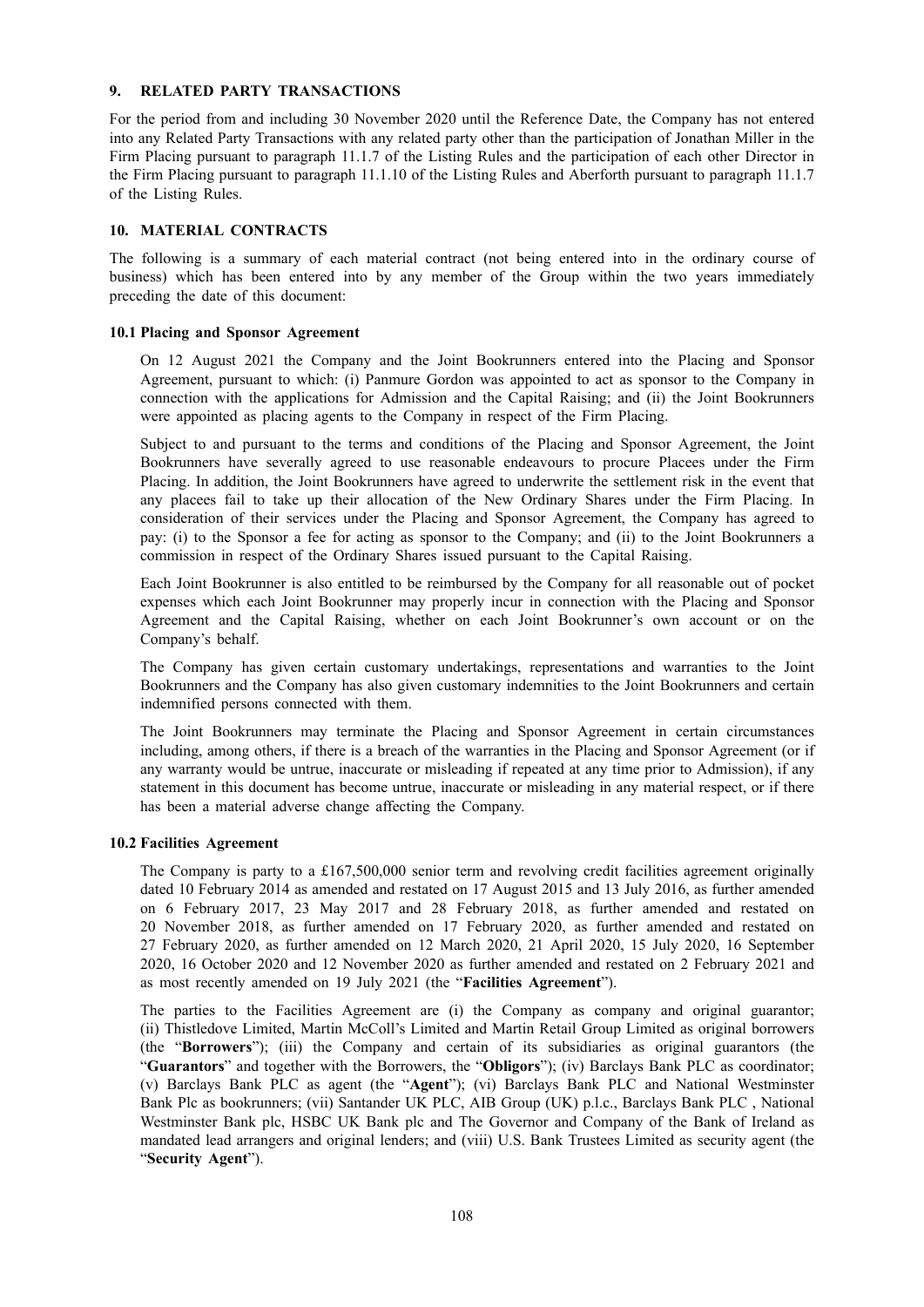The key terms of the Facilities Agreement are as follows:

*(i) Facilities*

The facilities consist of:

- (a) the £67,500,000 Term Facility; and
- (b) the £100,000,000 Revolving Facility,

being, in aggregate, £167,500,000 of commitments.

An ancillary lender may make all or part of its Revolving Facility commitment available to any Borrower by way of an ancillary facility.

The termination date of the Term Facility and the Revolving Facility (including any ancillary facility, unless the expiry date of an ancillary facility is earlier) is 26 February 2024 (the "**Termination Date**").

*(ii) Purpose*

The Term Facility was to be used by Martin McColl's Limited to finance the purchase price of the portfolio of convenience stores acquired from the Co-op Group pursuant to a sale and purchase agreement dated 13 July 2016.

The Revolving Facility may be used towards the general corporate and working capital purposes of the Group, including towards acquisitions and capital expenditure, provided that the Revolving Facility is not applied towards repayment or prepayment of any loan under the Term Facility (a "**Term Loan**") or any interest accrued thereon.

#### *(iii) Repayment*

The Term Loans must be repaid in instalments on each repayment date specified below, by the amount which reduces the aggregate outstanding Term Loans by the amount set out opposite that repayment date:

| <b>Repayment Date</b> | Repayment Instalment $(f)$       |
|-----------------------|----------------------------------|
|                       |                                  |
|                       | $\Omega$                         |
|                       | £2,500,000                       |
|                       | £2,500,000                       |
|                       | £2,500,000                       |
|                       | £2,500,000                       |
|                       | £2,500,000                       |
|                       | £2,500,000                       |
|                       | £3,750,000                       |
|                       | £3.750,000                       |
|                       | £3.750,000                       |
|                       | £3,750,000                       |
|                       | The remainder of the outstanding |
|                       | Term Loans                       |

Loans under the Revolving Facility ("**Revolving Loans**") are repayable on the last day of the interest period selected for the Revolving Loan and may be rolled over on a cashless basis.

#### Voluntary Prepayment

The Borrowers may prepay the whole or any part of the Loans outstanding (subject to a minimum amount of £2,000,000) with prior notice to the Agent.

#### Mandatory Prepayment

The Term Facility and the Revolving Facility are subject to change of control prepayment provisions, whereby if any person or group of persons acting in concert gain control, directly or indirectly, of the Company, the lenders will not be obliged to fund a utilisation and, if requested by a lender, the Agent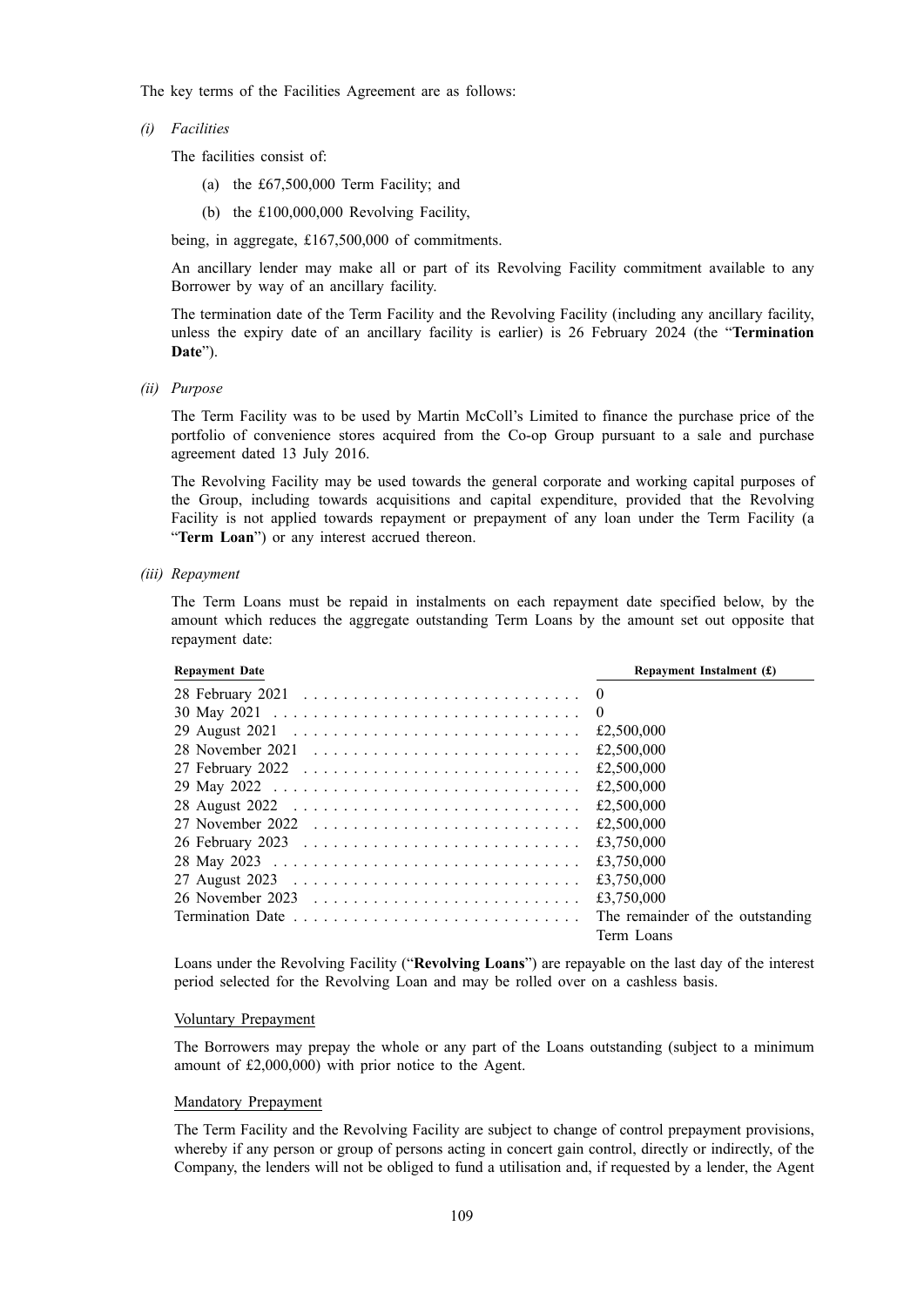shall (on 15 days' notice to the Company) cancel the commitments of that lender and all amounts owed to that lender will become immediately repayable. "**Control**" for this purpose is defined as (a) the power to (i) cast more than 50 per cent. of the votes at a general meeting of the Company; or (ii) appoint or remove a majority of the directors of the Company; or (iii) give directions with respect to the operating and financial policies of the Company with which the directors are obliged to comply; or (b) the holding beneficially of more than 50 per cent. of the issued share capital of the Company.

If all or substantially all of the assets of the Group are sold, or if the Company is removed from trading on the London Stock Exchange, then the Term Facility and the Revolving Facility will be automatically cancelled and all outstanding Loans and other amounts due under the Facilities Agreement will become automatically due and payable.

The Company is required to apply the proceeds of any successful claim by it against a vendor in respect of any permitted acquisition, any insurance proceeds and certain disposal proceeds in mandatory prepayment of the Loans, subject to de minimis thresholds.

The Company is required to apply an amount equal to 50% of excess cashflow (over £1,000,000 and after debt service) for each financial year (commencing with the financial year ending 28 November 2021) in prepayment of the Loans. It has been agreed that the proceeds of the Capital Raising will not be caught by these provisions for prepayment of excess cashflow.

## *(iv) Interest*

Term Loans and Revolving Loans bear interest at a rate equal to the aggregate of LIBOR (for Pounds Sterling Loans) or EURIBOR (for Euro Loans) and the margin, until such time as the "**Rate Switch Date**" occurs. The Rate Switch Date (being 30 September 2021 for Pounds Sterling Loans or, if earlier, the date on which certain market trigger events occur) is the date on which the floating rate portion of the interest will switch from a term rate (being LIBOR for Pounds Sterling Loans) to a compounded reference rate (being SONIA for Pounds Sterling Loans). There is currently no intention to replace EURIBOR with a compounded reference rate.

The margin on the Term Loans and the Revolving Loans is 4.25 per cent. per annum, subject to a margin ratchet that will apply from and including 26 February 2022 varying the rate between 4.75 per cent. and 1.00 per cent. per annum, depending on where the leverage ratio (in respect of the most recently completed period of 12 months ending on the last day of each of the Company's financial quarters and the last day of the Company's financial year) falls within the range set out in the Facilities Agreement.

*(v) Fees*

The Company is required to pay the Agent (for the account of each lender) a commitment fee at the rate of 35 per cent. per annum of the then applicable margin on the undrawn commitments under the Revolving Facility. The commitment fee is payable quarterly in arrears.

The Company is required to pay an agency fee to the Agent and a security agency fee to the Security Agent.

The rate and timing of payment of any interest, commission, fees and other remuneration in respect of any ancillary facility is as agreed between the relevant ancillary lender and the Borrower under that ancillary facility, based upon normal market rates and terms.

A deferred arrangement fee will accrue under the Facilities Agreement and is payable on the earlier of (i) the Termination Date (or earlier, if the Company elects to pay it earlier); (ii) the date on which the Term Facility and the Revolving Facility are refinanced in full; or (iii) the date on which the Agent accelerates the Facilities. The deferred arrangement is calculated as follows:

- (a) £1,675,000 (the "**Deferred Arrangement Fee**") payable in all circumstances; and
- (b) an additional deferred arrangement fee (the "**Additional Deferred Arrangement Fee**") which is calculated depending on the amount of voluntary prepayments the Company makes within a given period and will accrue until such time as the Company makes voluntary prepayments of £20,000,000 or more (including mandatory prepayments of excess cashflow but excluding any other mandatory prepayments).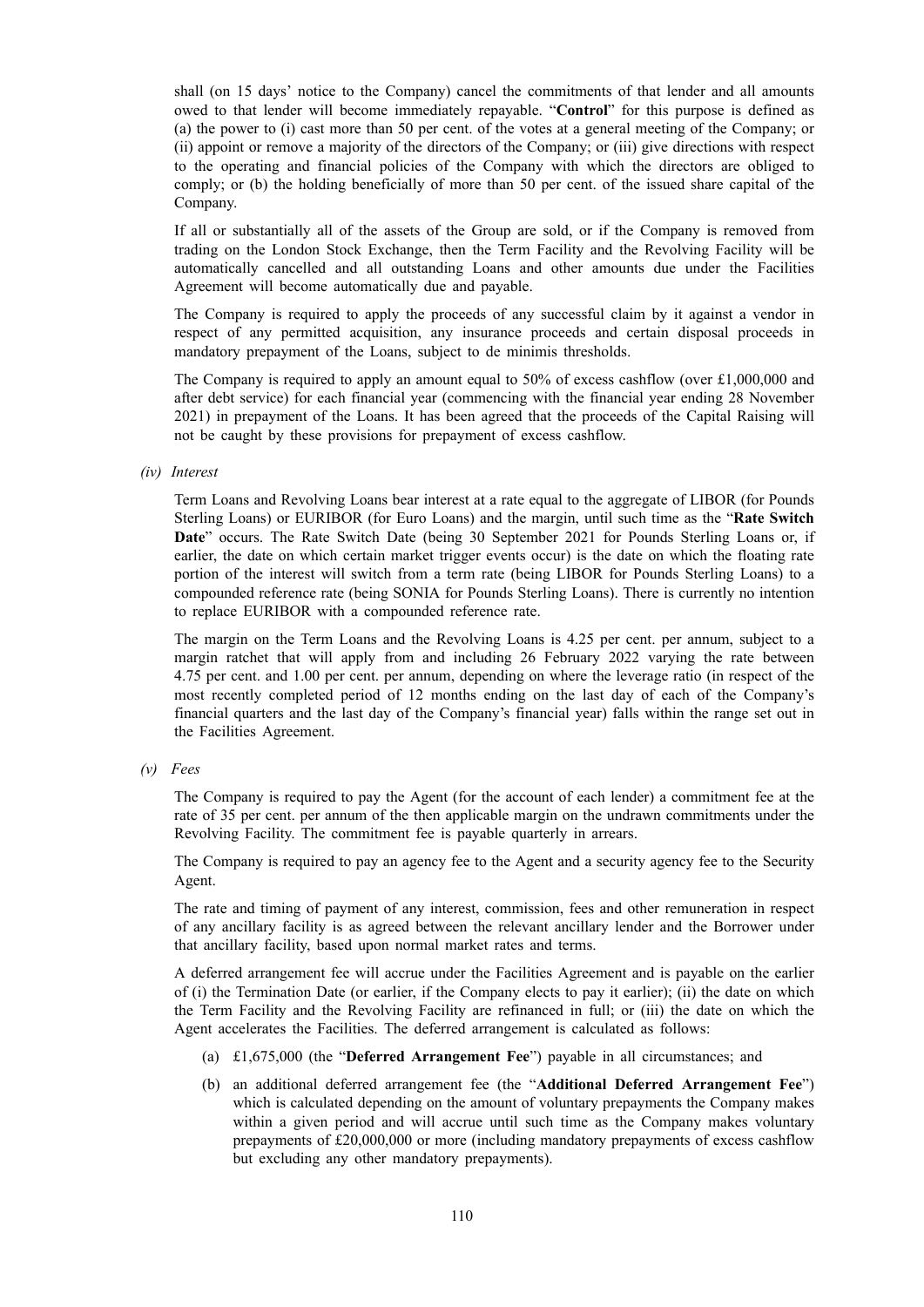#### *(vi) Guarantees, Security and Subordination*

Each Guarantor and each Borrower has given a guarantee in favour of the finance parties under the Facilities Agreement.

The transaction security has or will have first ranking priority and is not subject to any prior ranking or *pari passu* ranking security, except for other existing transaction security or as otherwise permitted under the Facilities Agreement.

The transaction security currently comprises: (1) a composite debenture entered into by each English Obligor and the Security Agent (governed by English law) including a first ranking share pledge over the shares in each English Obligor, legal mortgages over material property and a floating charge over all of the assets and undertakings of each English Obligor; (2) a first ranking share pledge over shares in the capital of each Scottish Obligor (governed by Scots law); and (3) a first ranking floating charge granted by each Scottish Obligor.

The intra-Group liabilities are subordinated to the liabilities owed by the Obligors to the finance parties under the Facilities Agreement.

#### *(vii) Representations and Covenants*

The Facilities Agreement contains customary representations and general undertakings including (but not limited to), in respect of the latter, compliance with laws, maintenance of requisite authorisations, limitations on disposal of assets, and imposition of customary restrictions on, amongst other things, mergers, acquisitions, loans out, incurrence of financial indebtedness, grant of security, change of business and use of any Loan in connection with any individual or entity subject to sanctions. The Company is also restricted from making dividends unless (i) adjusted leverage is 1.75:1 or less for two consecutive Relevant Periods (as defined below); and (ii) the Company has paid all fees payable to the finance parties in full, including any Deferred Arrangement Fee and any Additional Deferred Arrangement Fee.

#### *(viii)Financial Covenants*

The Facilities Agreement requires the Company to comply with the following financial covenants:

Adjusted leverage: The ratio of total net debt on the last day of the previous 12 month period (the "**Relevant Period**") to EBITDA for that Relevant Period must not exceed the ratio set out below for that Relevant Period, provided that (i) if the Company achieves voluntary prepayments of £20,000,000 or more the applicable ratio for each Relevant Period below will decrease by 0.5:1; and (ii) if the Company achieves voluntary prepayments of £10,000,000 or more (but less than £20,000,000) the applicable ratio for each Relevant Period will decrease by 0.25:1.

| <b>Relevant Period</b>                                                                                                                                                                                                         | Ratio |
|--------------------------------------------------------------------------------------------------------------------------------------------------------------------------------------------------------------------------------|-------|
| Each Relevant Period on and from the Relevant Period ending 28 February 2021 to the                                                                                                                                            |       |
|                                                                                                                                                                                                                                |       |
|                                                                                                                                                                                                                                |       |
|                                                                                                                                                                                                                                |       |
| Each Relevant Period thereafter experiences in the contract of the contract of the set of the contract of the set of the set of the set of the set of the set of the set of the set of the set of the set of the set of the se |       |
|                                                                                                                                                                                                                                |       |

Fixed charge cover: The ratio of EBITDA to net rent-adjusted finance charges in respect of any Relevant Period must not be less than 1.50:1.

Minimum liquidity: For each forecast period (being the 13 week rolling forecast period covered by each cashflow forecast, which is delivered every 2 weeks) headroom cannot be less than zero as at the first day of that forecast period and for the duration of that forecast period.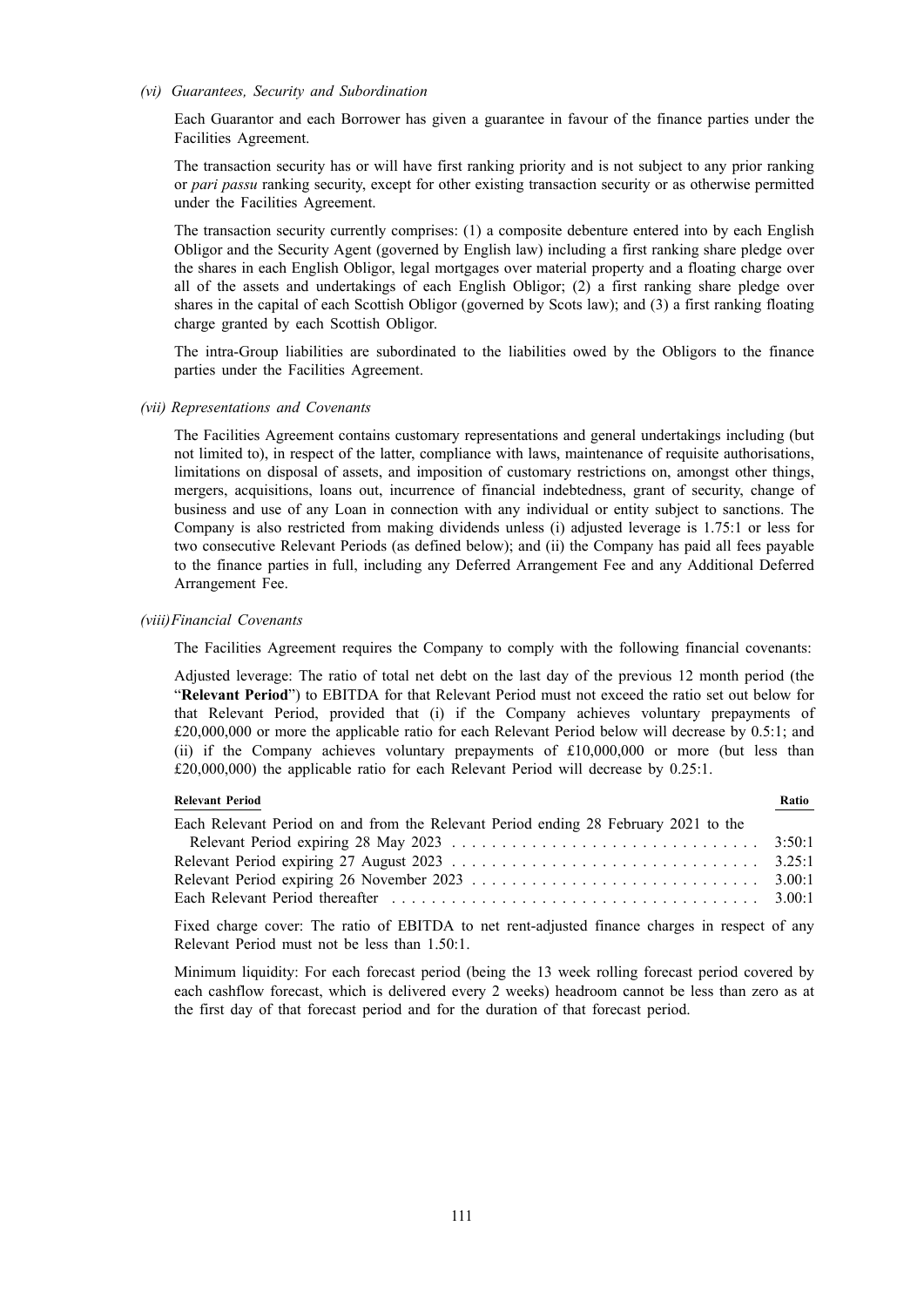Capital expenditure: The aggregate capital expenditure of the Group in respect of any financial year specified in column 1 below must not exceed the amount set out in column 2 below opposite that financial year (although if at least £20,000,000 is raised as a result of the Capital Raising by 30 September 2021, the amounts set out in column 2 below will be increased to the amounts as set out in column 3 below):

| Column 1<br><b>Financial Year Ending</b>                                                 | Column 2<br><b>Maximum</b><br>Expenditure $(f)$ | Column 3<br><b>Maximum Expenditure if</b><br>$£20,000,000$ is raised by<br>30 September 2021<br>f(x) |
|------------------------------------------------------------------------------------------|-------------------------------------------------|------------------------------------------------------------------------------------------------------|
| November 2020 $\ldots \ldots \ldots \ldots \ldots \ldots \ldots \ldots \ldots$           | 19,273,000                                      |                                                                                                      |
| November 2021 $\ldots \ldots \ldots \ldots \ldots \ldots \ldots \ldots \ldots$           | 20,386,000                                      | 22,886,000                                                                                           |
| November 2022 $\ldots$ , $\ldots$ , $\ldots$ , $\ldots$ , $\ldots$ , $\ldots$ , $\ldots$ | 19,446,000                                      | 29,446,000                                                                                           |
|                                                                                          | 20,000,000                                      |                                                                                                      |

#### *(ix) Events of Default*

The Facilities Agreement contains customary events of default including non-payment of amounts due under the finance documents, breach of representations and warranties, financial covenant default, cross-default, certain events of insolvency and material adverse change.

### **10.3 Wholesale Supply Agreement**

On 31 July 2017, the Company entered into the Wholesale Supply Agreement which has since been amended and extended. The key terms of the Wholesale Supply Agreement are as follows:

*(i) Appointment and Exclusivity*

The Company has appointed Morrisons, for the term of the Wholesale Supply Agreement, as its exclusive supplier of goods for resale in the Company's stores. The transition was subject to a rollout plan, with the majority of stores transitioning to Morrisons' supply by the end of 2018. The transition of the remaining 298 stores which did not form of the initial rollout plan was completed in the first quarter of 2021.

*(ii) Term*

The Wholesale Supply Agreement commenced on 31 July 2017. The initial term of the Wholesale Supply Agreement was to expire on 1 January 2024, but the parties have since agreed to extend the term for a further three years until 1 January 2027.

*(iii) Termination*

The Wholesale Supply Agreement contains rights for either party to terminate if the other party commits a material breach of the agreement (subject to a remedy period if the breach is remediable) or becomes subject to one of various specified insolvency-related events. If the Wholesale Supply Agreement expires or is terminated for any reason, Morrisons will provide assistance to facilitate the Company's transition to alternative supply arrangements.

*(iv) Service Levels*

Certain minimum service levels apply to Morrisons' supply obligations under the Wholesale Supply Agreement.

*(v) Warranties*

The parties have given mutual warranties and representations as to their compliance with applicable laws and capacity to enter into the Wholesale Supply Agreement and to perform their respective obligations under it.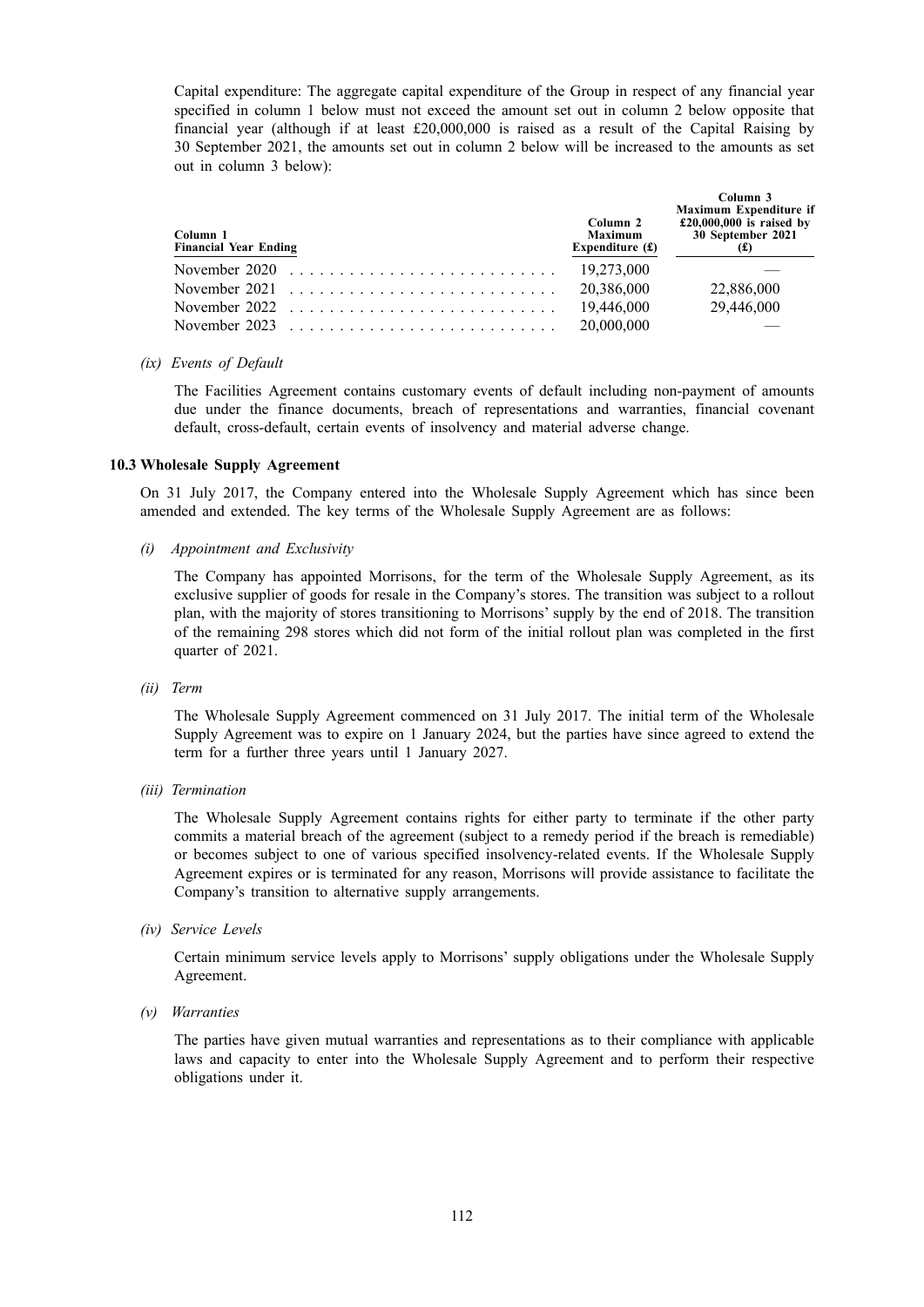*(vi) Franchise*

Morrisons has granted the Company a franchise to operate the Company's convenience stores under the 'Morrisons Daily' brand. The Company undertook an initial trial with 31 stores and has now agreed to convert 300 convenience stores to Morrisons Daily by no later than 1 January 2024. The Group expects this arrangement will be subject to the terms of a separate franchise agreement.

### **10.4 Variation to Wholesale Supply Agreement**

On 23 February 2021 the Company and Morrisons agreed a variation to the Wholesale Supply Agreement whereby the term of the Wholesale Supply Agreement was extended for a further three year period from 1 January 2024 to 1 January 2027. Under the terms of the agreement Morrisons will supply the entire McColl's's estate of over 1,200 stores with a best-in-class convenience range for a further three year period to January 2027, giving continuity of supply for the next six years. Pursuant to the terms of the agreement McColl's's will continue to have access to a supermarket-quality fresh food and grocery offer through the Safeway brand, where further range extensions are planned.

### **11. WORKING CAPITAL**

In the opinion of the Company, taking into account the net proceeds of the Firm Placing (being £27.7 million (net of expenses)) the working capital available to the Company and the Group is sufficient for its present requirements (that is, for at least 12 months following the date of this document).

### **12. SIGNIFICANT CHANGE**

There has been no significant change in the financial position or financial performance of the Group since 30 May 2021, being the date to which the Group's unaudited interim accounts for the twenty-six weeks ended 30 May 2021 were published.

### **13. LEGAL AND ARBITRATION PROCEEDINGS**

Save for the below in relation to Livingstone, there are no governmental, legal or arbitration proceedings (including any such proceedings pending or threatened of which the Company is aware) during the period covering the twelve months preceding the date of this document, which may have, or have had in the recent past, significant effects on the financial position or profitability of the Company and/or the Group.

On 18 May 2021 the Group exercised its rights and terminated its FM Services Agreement with Livingstone Consultancy Limited ("**Livingstone**") for cause. The material breach concerned fundamental failures in the provision of services, incorrect and invalid invoicing and material overcharging. In order for the Group to orderly exit its relationship with Livingstone it tabled a settlement agreement on 16 June 2021 to finalise all matters between the parties and which included a proposed payment of £1.585 million to Livingstone to settle (a sum which the Group considers accurately reflects its outstanding liability for the cost of Livingstone's service provision and in relation to which a provision of £1.585 million is included in the unaudited interim accounts for the twenty six week period ended 30 May 2021).

On 18 June 2021 in a "letter before action" Livingstone, via its solicitors, rejected the Group's settlement proposal and alleged, without any proper justification, that (i) the Group had terminated the FM Services Agreement on unsubstantiated grounds and in breach of the termination provision therein, (ii) such termination was ineffective and (iii) further alleged they are due £2,342,355.36 (inclusive of VAT) for the provision of services plus "loss of bargain" damages in the sum of £2,304,825. The Group formally responded to Livingstone's solicitors on 26 June 2021 asking for the provision of data and documentation to substantiate the sums set out in the Livingstone letter of 18 June 2021. To date that requested data and documentation remains outstanding.

The Directors strongly refute the allegations made by Livingstone in its 18 June 2021 letter and believe that the allegations have been made without any proper justification and are unsubstantiated.

### **14. REGULATORY DISCLOSURES**

The Company regularly arranges the publication of announcements through an RIS system and the Company's website. Below is a summary of the information disclosed in accordance with the Company's obligations under the UK Market Abuse Regulation over the last 12 months relevant as at the date of this document. In addition to the RIS system, full announcements can be accessed on the webpage of the Company at www.mccollsplc.co.uk.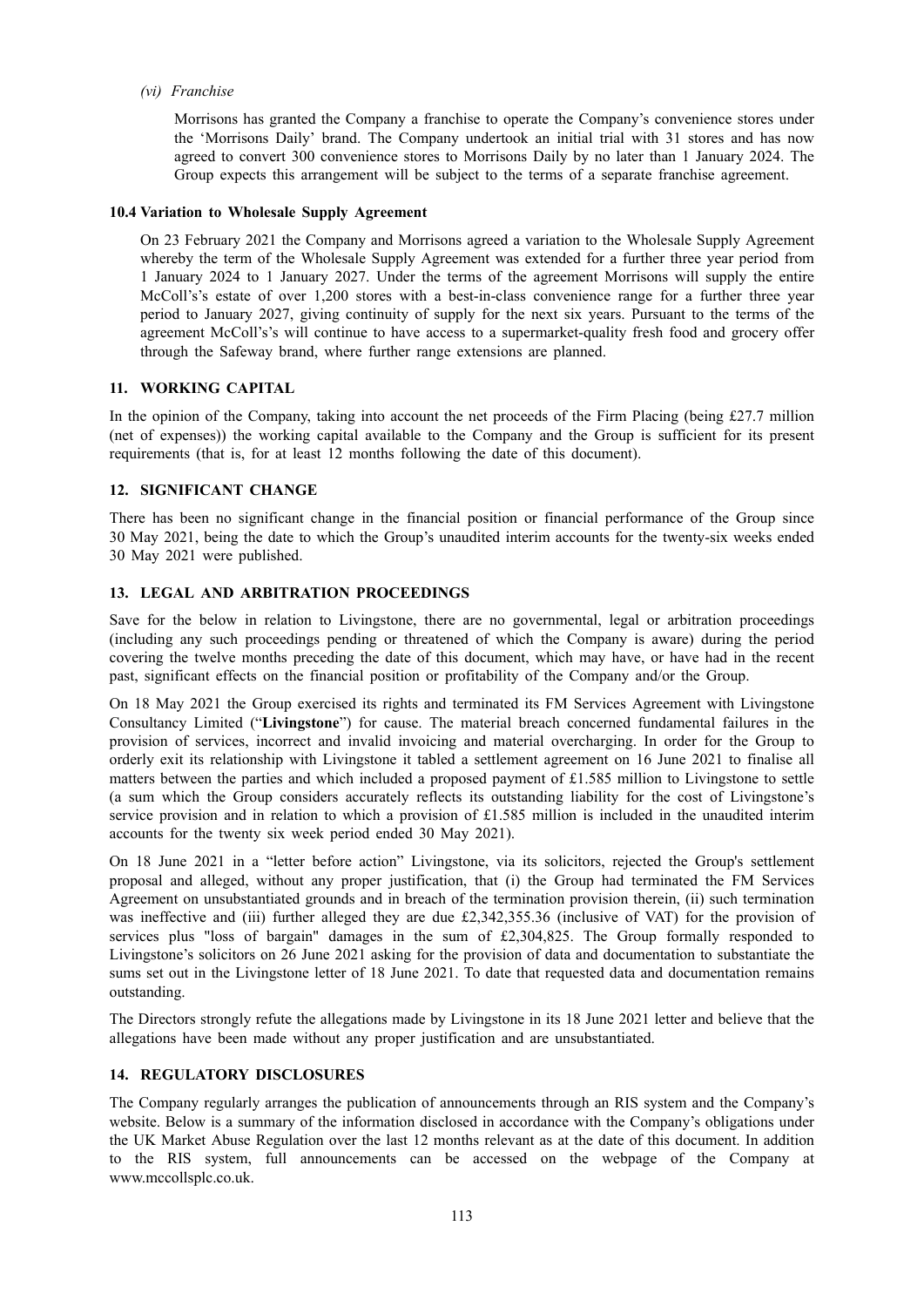### **14.1** *Inside information:*

- 14.1.1 On 1 March 2021 the Company announced that (i) Morrisons will supply the entire McColl's estate of over 1,200 stores with a convenience range for a further three years to January 2027, (ii) under a new agreement, 300 McColl's convenience stores (including 31 stores already in operation as Morrisons Daily) will be converted to Morrisons Daily stores and (iii) the existing banking arrangements (£100 million revolving credit facility and an amortising £67.0 million Term Facility (of which £61.7 million was available and fully committed as at the date of this document) have been amended to offer improved headroom against covenants, a realigned amortisation schedule and an extended maturity date to February 2024.
- 14.1.2 Periodic financial information

Over the last 12 months, the Company released the following periodic financial information as inside information under the Market Abuse Regulation:

- (i) On 6 August 2020, the Company announced its interim (unaudited) results covering the 26 week period ended 24 May 2020.
- (ii) On 10 December 2020, the Company announced its full year trading update covering the 53-week period ended 29 November 2020.
- (iii) On 23 March 2021, the Company announced its full year results covering the 53-week period ended 29 November 2020.
- (iv) On 9 April 2021, the Company released its annual report and accounts for the year ended 29 November 2020.
- (v) On 12 August 2021, the Company announced its unaudited results for the 26 week period ended 30 May 2021.

### **14.2** *Dealings by persons discharging managerial responsibilities and their persons closely associated*

Over the last 12 months, the Company disclosed the following PDMR dealings in accordance with its obligations under Article 19 of the Market Abuse Regulation:

- 14.2.1 On 7 August 2020, the Company announced that Giles David had purchased 125,000 Ordinary Shares.
- 14.2.2. On 10 September 2020, the Company announced that Jonathan Miller had acquired 33,568 Ordinary Shares from exercise of awards pursuant to the Company's Long Term Incentive Plan.
- 14.2.3 On 17 September 2020, the Company announced that Giles David had, pursuant to the Company's Long Term Incentive Plan, been awarded 600,000 Ordinary Shares.
- 14.2.4 On 14 April 2021, The Company announced that Dominic Lavelle had purchased 50,000 Ordinary Shares.

In addition, all of the Directors have irrevocably committed to participate in the Capital Raising via the Firm Placing as set out in the table below. Each Director has irrevocably committed to not take up any of their Open Offer Entitlements.

| <b>Director</b> | <b>Number of Firm</b><br><b>Placing Shares</b> | <b>Aggregate subscription</b><br>amount $(f)$ |
|-----------------|------------------------------------------------|-----------------------------------------------|
|                 | 15,000,000                                     | 3,000,000                                     |
|                 | 150,000                                        | 30,000                                        |
|                 | 200,000                                        | 40,000                                        |
|                 | 25,000                                         | 5,000                                         |
|                 | 150,000                                        | 30,000                                        |
|                 | 150,000                                        | 30,000                                        |
|                 | 150,000                                        | 30,000                                        |
|                 | 125,000                                        | 25,000                                        |

Jonathan Miller's subscription constitutes a related party transaction for the purposes of the Listing Rules as described in further detail in paragraph 7 (*Related Party Transactions*) above.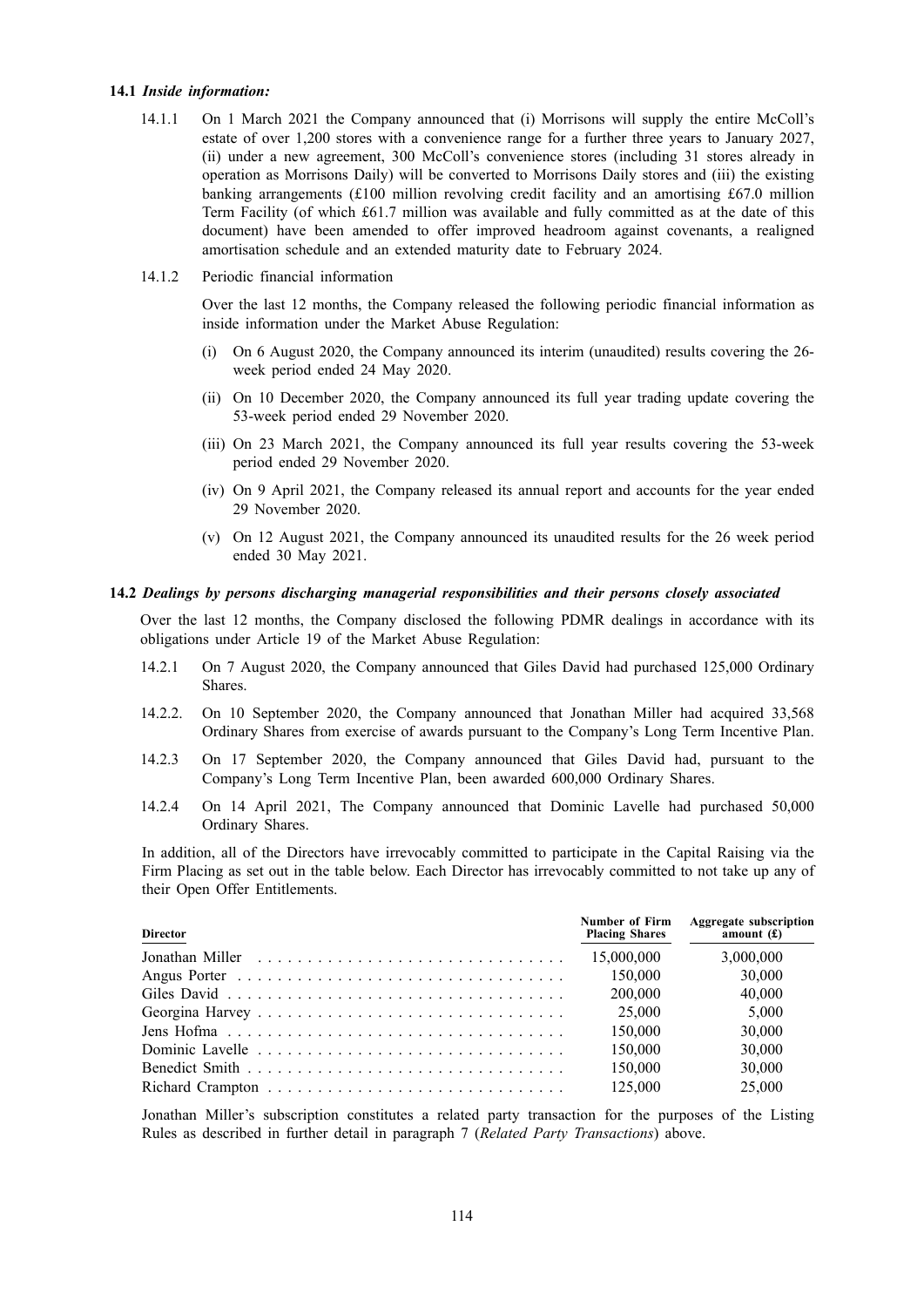Together these amount to irrevocable commitments to subscribe for New Ordinary Shares, representing approximately 0.29 per cent. of the total voting rights in the Company as at 11 August 2021 (being the last Business Day prior to the date of this document).

### **14.3** *Other RIS announcements*

- 14.3.1 On 14 December 2020, the Company announced that it has appointed the Joint Bookrunners to act as its joint corporate brokers.
- 14.3.2 On 21 May 2021, the Company announced the results of the voting at the Company's Annual General Meeting held on 20 May 2021.
- 14.3.3 On 12 August 2021, the Company announced its intention to launch the Capital Raising.
- 14.3.4 On 12 August 2021, the Company announced that it had successfully completed the bookbuild and Firm Placing raising total gross proceeds of £30,000,000.

## **15. CONSENTS**

Each of the Joint Bookrunners has given and has not withdrawn their consent to the inclusion in this document of their name and the references to them in the form and context in which they are included.

BDO LLP has given and has not withdrawn its written consent to the inclusion in this document of its report in Section B of Part VII *(Unaudited Pro Forma Financial Information*) of this document and has authorised the contents of that part of this document for the purposes of paragraph  $5.3.2R(2)(f)$  of the Prospectus Regulation Rules.

### **16. GENERAL**

The registrars of the Company and the receiving agents for the Capital Raising are Equiniti Limited.

BDO LLP is registered to carry out audit work in the UK and was the auditor of the Company in respect of FY 2020.

The total costs, charges and expenses of the Capital Raising payable by the Company are estimated to amount to approximately £2.3 million (excluding any amounts in respect of VAT thereon). The net proceeds of the Capital Raising are expected to amount to approximately £32.7 million (assuming that the Open Offer is taken up in full).

If a Qualifying Shareholder does not take up any of his Open Offer Entitlements, such Qualifying Shareholder's holding, as a percentage of the Enlarged Share Capital, will be diluted by approximately 60 per cent. pursuant to the Capital Raising (assuming that the Open Offer is taken up in full).

If a Qualifying Shareholder does take up all of his Open Offer Entitlements in full, such Qualifying Shareholder's holding, as a percentage of the Enlarged Share Capital, will be diluted by approximately 52 per cent. pursuant to the Capital Raising (assuming that the Open Offer is taken up in full).

Shareholders in the United States and the Excluded Territories will not be able to participate in the Open Offer. The New Ordinary Shares are not being marketed or made available to the public in whole or in part other than in connection with the Capital Raising.

Documents to be sent to Shareholders will be posted to their registered addresses and, in the case of joint holders, will be posted to the registered address of the first-named holder. In addition, appropriate public announcements and advertisements will be made in accordance with the Listing Rules.

### **17. DOCUMENTS AVAILABLE FOR INSPECTION**

Copies of the following documents will be available for inspection on the Company's website at www.mccollsplc.co.uk for a period of twelve months from the date of publication of this document:

- (a) the Articles of Association;
- (b) the Group's audited statutory accounts for FY 2020;
- (c) the Group's unaudited interim accounts for the twenty six weeks ended 30 May 2021;
- (d) the report prepared by BDO LLP on the unaudited pro forma financial information as set out in Section B of Part VII of this prospectus; and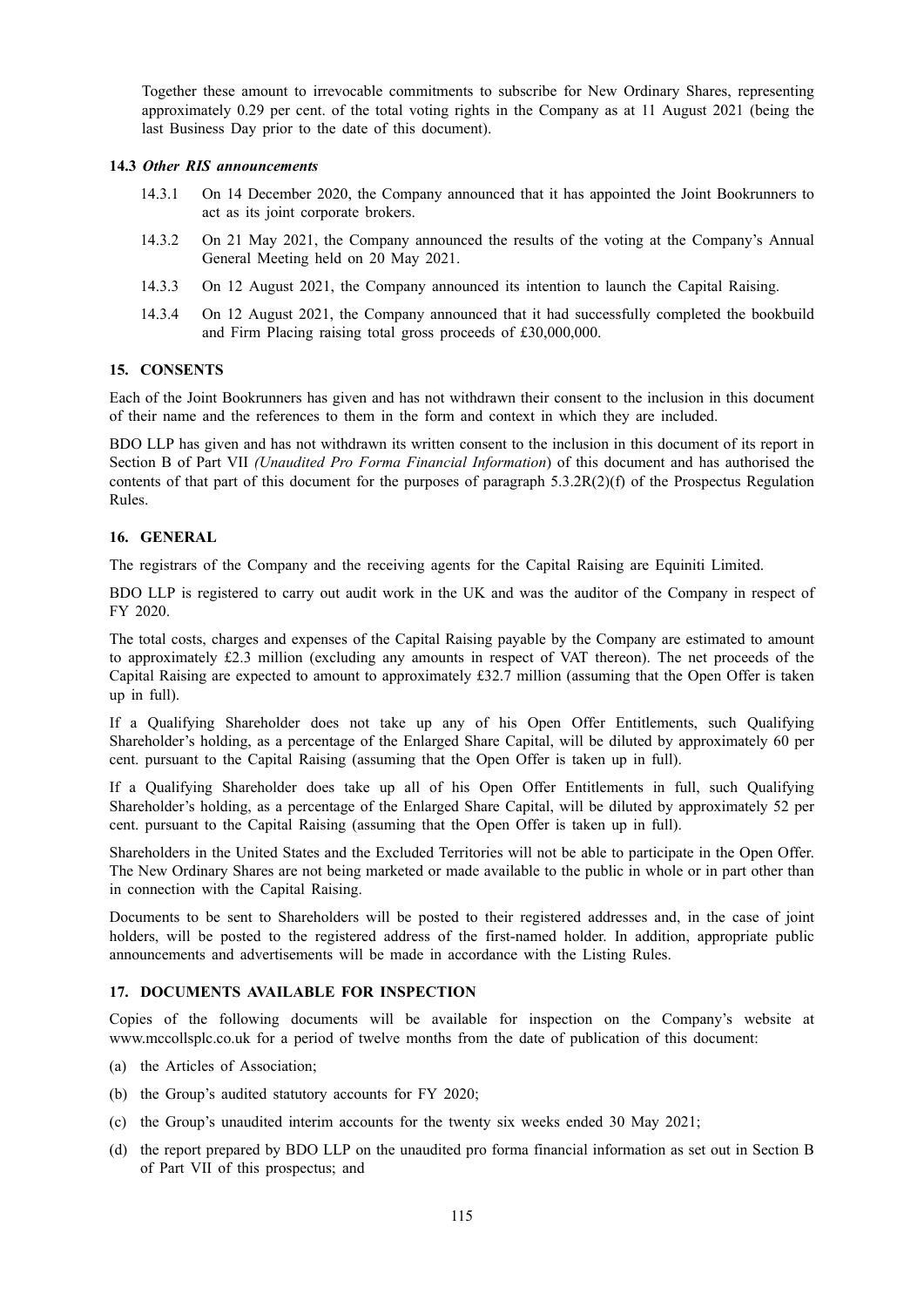(e) the written consents referred to in paragraph 15 above.

Subject to any UK Government public health restrictions in respect of COVID-19, for the purposes of Rule 3.2 of the Prospectus Regulation Rules this document will also be published and available free of charge, during normal business hours on any weekday (Saturdays, Sundays and public holidays excepted) for a period of 28 days from the date of publication of this document at the head offices of the Company at Ground Floor West, One London Road, Brentwood, Essex, CM14 4QW, and at the offices of Travers Smith LLP at 10 Snow Hill, London, EC1A 2AL, for a period of 28 days from the publication of this document.

Due to the spread of COVID-19 in the UK, it is recommended that any Shareholder wishing to review the above documents access them via the Company's website as, due to restrictions imposed by the UK Government, you may be refused physical entry to the locations mentioned above.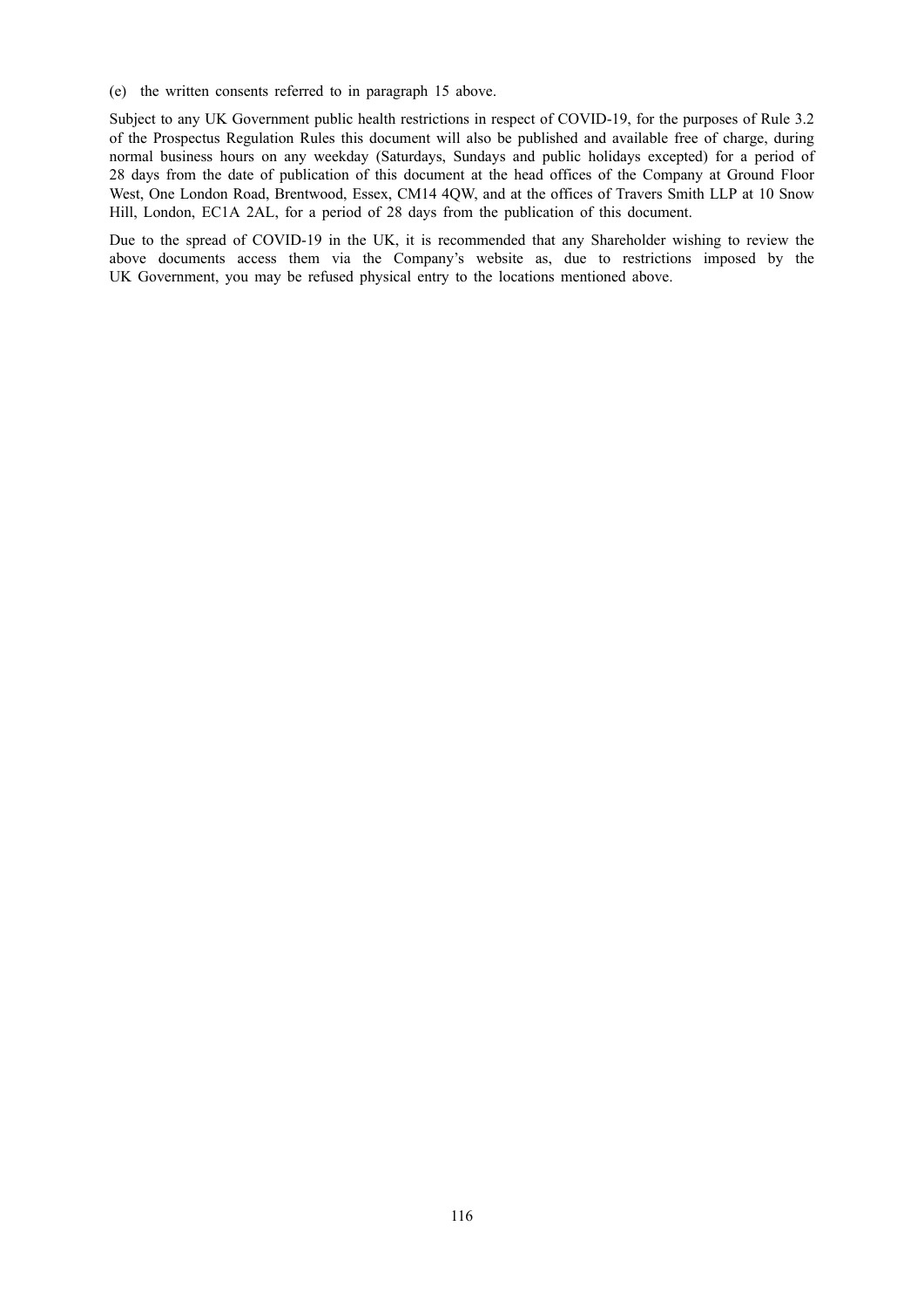### **PART XI**

#### **DOCUMENTS INCORPORATED BY REFERENCE**

This prospectus should be read and construed in conjunction with the following documents which have been previously published and filed with the FCA and which shall be deemed to be incorporated in, and form part of, this prospectus. Only certain parts of the documents set out in the table below are incorporated into, and form part of, this prospectus. Where certain parts only of a document have been incorporated by reference into this prospectus the other parts of those documents which have not been expressly stated to be incorporated are either not relevant to investors or are covered elsewhere in this prospectus.

To the extent that any document or information incorporated by reference or attached to this prospectus itself incorporates any information by reference, either expressly or impliedly, such information will not form part of this prospectus for the purposes of the Prospectus Regulation Rules except where such information or documents are stated within this prospectus as specifically being incorporated by reference or where this prospectus is specifically defined as including such information.

#### *Unaudited interim results for the twenty six weeks ended 30 May 2021*

The page numbers below refer to the relevant pages of the interim results for the six months ended 30 May 2021:

| Information incorporated by reference                                                                                                                                                                                                                                        | Page numbers<br>in such<br>document |
|------------------------------------------------------------------------------------------------------------------------------------------------------------------------------------------------------------------------------------------------------------------------------|-------------------------------------|
|                                                                                                                                                                                                                                                                              | -11                                 |
|                                                                                                                                                                                                                                                                              | -11                                 |
| Consolidated statement of financial position                                                                                                                                                                                                                                 | - 13                                |
|                                                                                                                                                                                                                                                                              | - 14                                |
|                                                                                                                                                                                                                                                                              | -15                                 |
| Notes to the condensed consolidated financial statements                                                                                                                                                                                                                     | -17                                 |
|                                                                                                                                                                                                                                                                              | 35                                  |
| $\text{TH}_{11}$ and the function and the $\text{C}_{11}$ at a proper state and the control $\text{A}$ at $\text{A}$ at $\text{A}$ and $\text{A}$ and $\text{A}$ and $\text{A}$ and $\text{A}$ and $\text{A}$ and $\text{A}$ and $\text{A}$ and $\text{A}$ and $\text{A}$ an |                                     |

The unaudited interim results for the twenty six weeks ended 30 May 2021 can be accessed at https://www.mccollsplc.co.uk/investors/results-and-presentations/

#### *Financial statements for FY 2020, together with the independent audit report thereon*

The page numbers below refer to the relevant pages of the Annual Report and Accounts for FY 2020:

| Information incorporated by reference          | Page numbers in such<br>document |
|------------------------------------------------|----------------------------------|
|                                                | 76 to 81                         |
|                                                | 90 to 96                         |
|                                                |                                  |
| Consolidated statement of comprehensive income |                                  |
|                                                | 98                               |
|                                                | 99                               |
|                                                | 100                              |
|                                                | 101 to 129                       |

The financial statements for FY 2020, together with the independent audit report thereon can be accessed at: https://www.mccollsplc.co.uk/investors/results-and-presentations/

Information that is itself incorporated by reference in the above documents is not incorporated by reference into this document. It should be noted that, except as set out in the cross-reference list in Part VI (*Historical Financial Information*) of this document, no other portion of the above documents are incorporated by reference into this document and those portions which are not specifically incorporated by reference in this document are either not relevant for prospective investors or the relevant information is included elsewhere in this document.

Any statement contained in a document which is deemed to be incorporated by reference herein shall be deemed to be modified or superseded for the purpose of this document to the extent that a statement contained herein (or in a later document which is incorporated by reference herein) modifies or supersedes such earlier statement (whether expressly, by implication or otherwise). Any statement so modified or superseded for the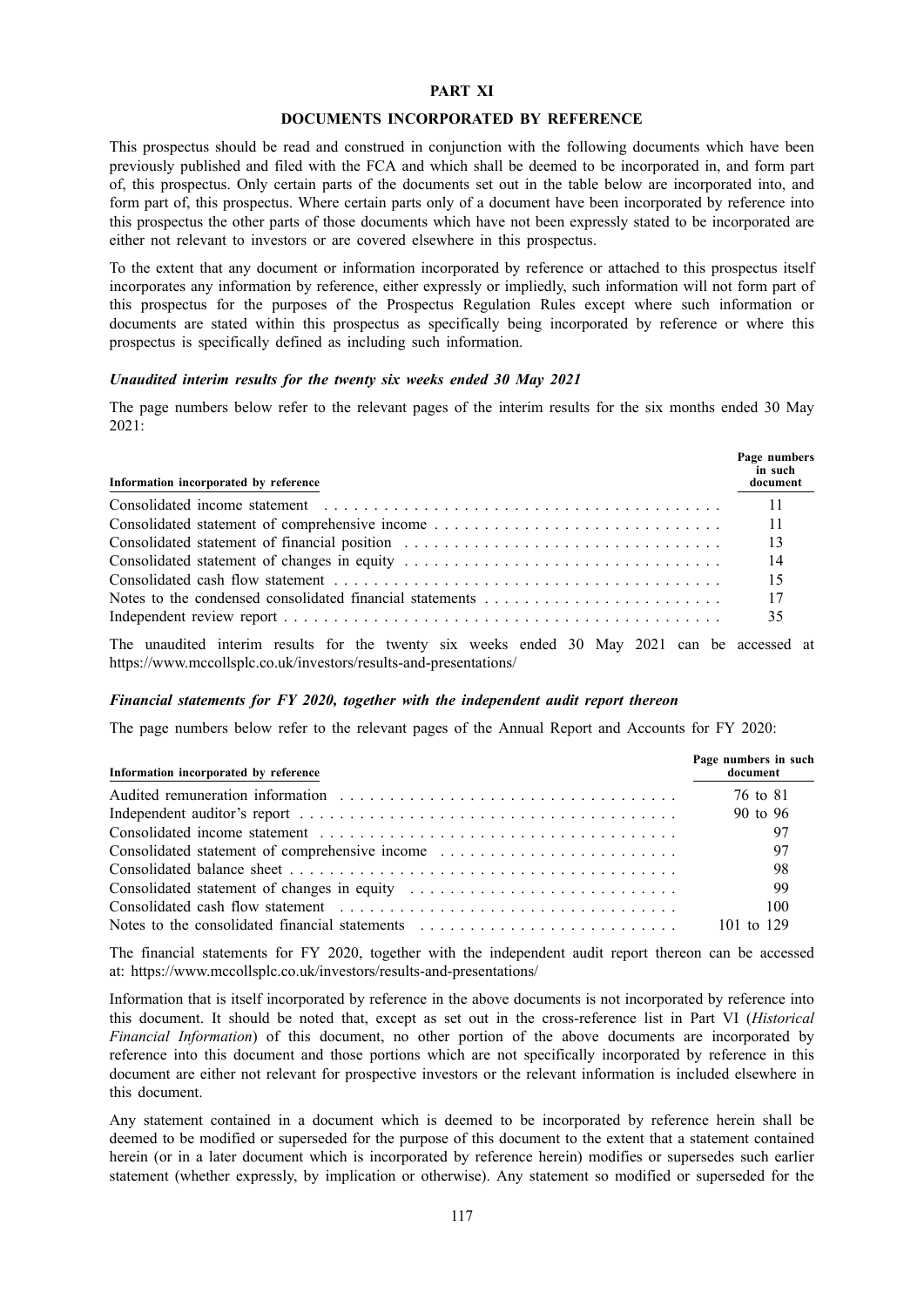purpose of this document shall not be deemed, except as so modified or superseded, to constitute a part of this document.

Copies of the documents which are incorporated by reference in this document are available as provided in paragraph 17 in Part X (*Additional Information*) of this document.

Shareholders and any other person to whom this document is sent may request hard copies of the information incorporated by reference from McColl's at Ground Floor West, One London Road, Brentwood, Essex, England, CM14 4QW or by telephoning McColl's on +44 01277 372916. Hard copies of the documents incorporated by reference will not be sent unless requested.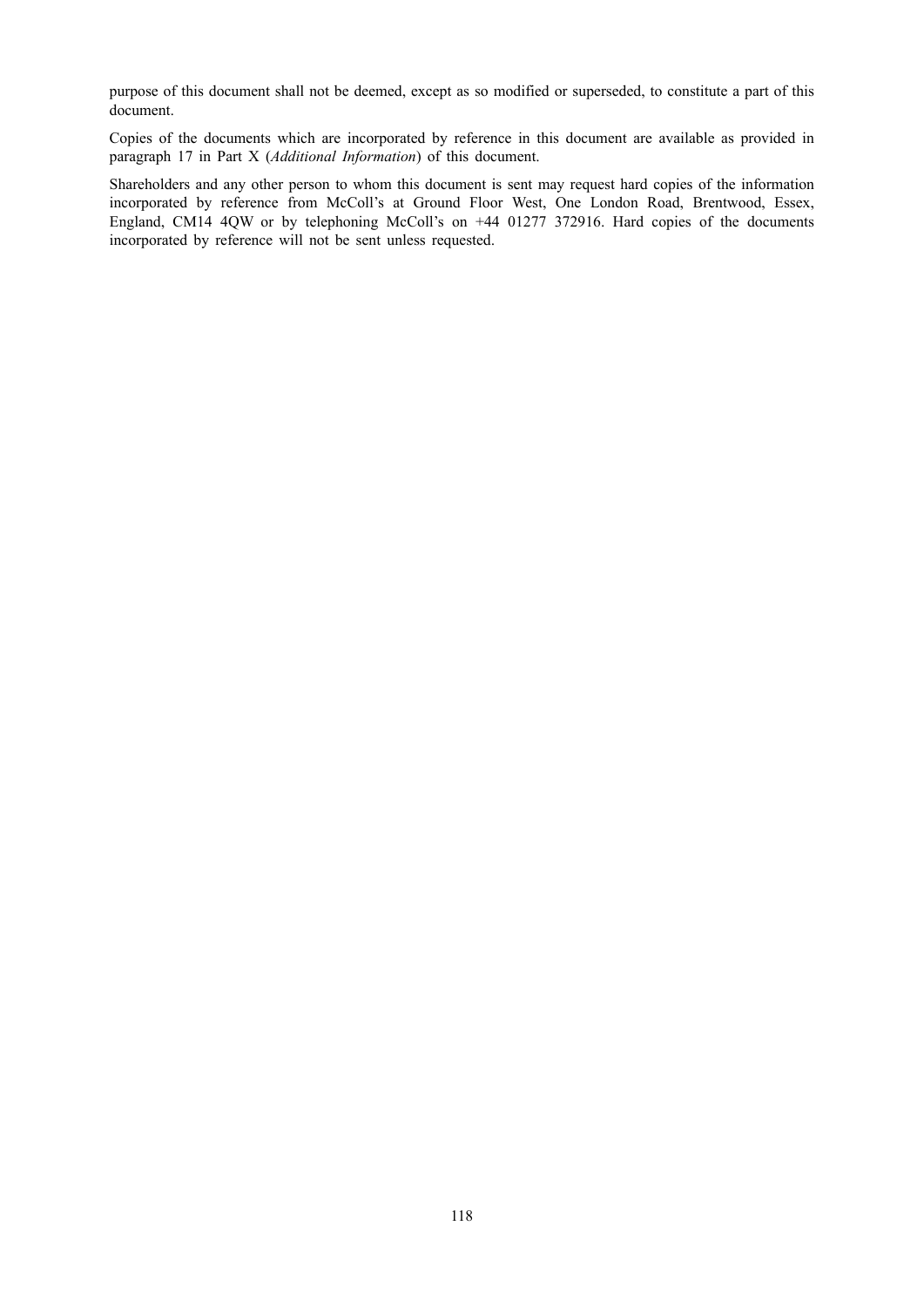# **APPENDIX I—DEFINITIONS**

The definitions set out below apply throughout this document, unless the context requires otherwise.

| "Aberforth"                                 | Aberforth Partners LLP, in its capacity as discretionary fund manager on behalf<br>of its clients;                                                                                                                                 |
|---------------------------------------------|------------------------------------------------------------------------------------------------------------------------------------------------------------------------------------------------------------------------------------|
| "Admission"                                 | admission of the New Ordinary Shares issued in connection with the Capital<br>Raising to the premium listing segment of the Official List and to trading on<br>the main market for listed securities of the London Stock Exchange; |
| " $Agent"$                                  | Barclays Bank PLC as agent of the Finance Parties under and as defined in the<br>Facilities Agreement;                                                                                                                             |
| "Amended Credit Facility"                   | the Term Facility and the Revolving Facility;                                                                                                                                                                                      |
| "Annual Report and                          |                                                                                                                                                                                                                                    |
| Accounts"                                   | in relation to a financial year means the annual report and accounts of the<br>Company for that year;                                                                                                                              |
| "Application Form"                          | which<br>the personalised<br>application form<br>Qualifying<br>Non-<br>on<br>CREST Shareholders may apply for Open Offer Shares under the Open Offer;                                                                              |
| "Articles of Association" or                |                                                                                                                                                                                                                                    |
| "Articles"                                  | the articles of association of the Company, as amended from time to time;                                                                                                                                                          |
| "Board"                                     | the board of directors of the Company from time to time;                                                                                                                                                                           |
| "Borrower"                                  | a borrower under the Facilities Agreement, being Thistledove Limited, Martin<br>McColl's Limited and Martin Retail Group Limited as at the date of this<br>document;                                                               |
| "Business Day"                              | any day on which banks are generally open in London for the transaction of<br>business other than a Saturday or Sunday or public holiday;                                                                                          |
| "Camelot"                                   | Camelot UK Lotteries Limited;                                                                                                                                                                                                      |
| "Capital Raising"                           | the Firm Placing and Open Offer;                                                                                                                                                                                                   |
| "certificated" or "in<br>certificated form" | a share or other security which is not in uncertificated form (that is, not in<br>CREST);                                                                                                                                          |
| "City Code on Takeovers<br>and Mergers"     | the UK City Code on Takeovers and Mergers;                                                                                                                                                                                         |
| "Closing Price"                             | the closing, middle market quotation in Pounds Sterling of an Existing<br>Ordinary Share, as published in the Daily Official List;                                                                                                 |
| "CMA"                                       | the Competition and Markets Authority;                                                                                                                                                                                             |
| "Companies Act" or<br>the "Act" $\ldots$    | the Companies Act 2006, as amended, modified or re-enacted from time to<br>time;                                                                                                                                                   |
| "Co-op Group" $\ldots \ldots$               | the Co-operative Group Limited;                                                                                                                                                                                                    |
| "COVID-19"                                  | the new strain of coronavirus, SARS-CoV-2, COVID-19, identified as the<br>cause of the COVID-19 disease;                                                                                                                           |
| "CREST" $\ldots$                            | the paperless settlement procedure operated by Euroclear enabling system<br>securities to be evidenced otherwise than by written instrument;                                                                                       |
| "CREST Deposit Form"                        | the CREST deposit form set out on page 4 of the Application Form;                                                                                                                                                                  |
| "CREST Manual"                              | the rules governing the operation of CREST as published by Euroclear;                                                                                                                                                              |
| "CREST member"                              | a person who has been admitted by Euroclear as a system-member (as defined                                                                                                                                                         |
|                                             | in the CREST Regulations);                                                                                                                                                                                                         |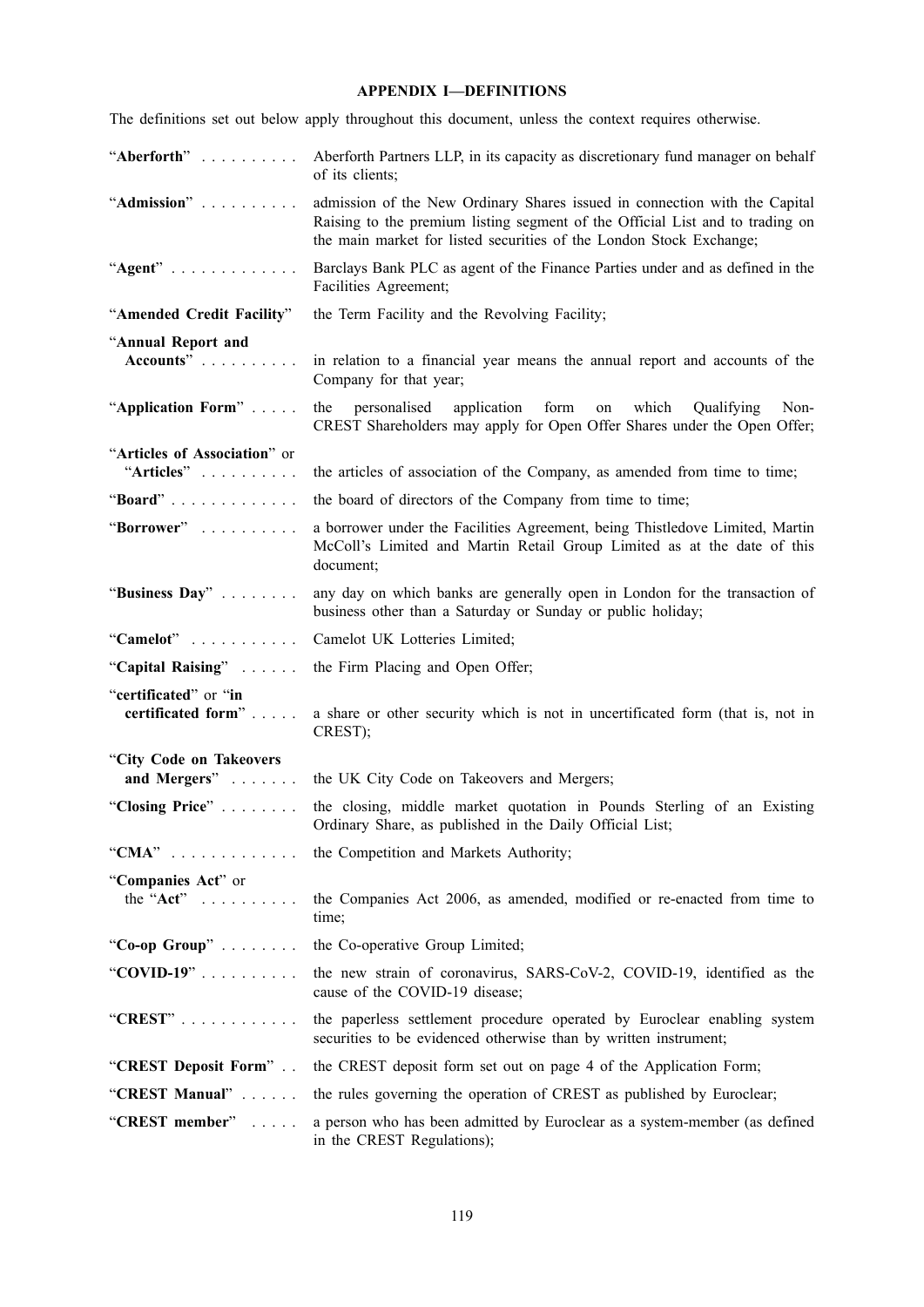| "CREST participant"                                | a person who is, in relation to CREST, a system participant (as defined in the<br>CREST Regulations);                                                                                                                                                                                                                                                                                                                                                                                   |
|----------------------------------------------------|-----------------------------------------------------------------------------------------------------------------------------------------------------------------------------------------------------------------------------------------------------------------------------------------------------------------------------------------------------------------------------------------------------------------------------------------------------------------------------------------|
| "CREST Proxy<br>Instruction"                       | the message used for a proxy appointment made by means of CREST;                                                                                                                                                                                                                                                                                                                                                                                                                        |
| "CREST Regulations"                                | the Uncertificated Securities Regulations 2001 (SI 2001 No. 3755), as amended<br>from time to time;                                                                                                                                                                                                                                                                                                                                                                                     |
| "CREST sponsor"                                    | a CREST participant admitted to CREST as a CREST sponsor;                                                                                                                                                                                                                                                                                                                                                                                                                               |
| "CREST sponsored                                   |                                                                                                                                                                                                                                                                                                                                                                                                                                                                                         |
| member"                                            | a CREST member admitted to CREST as a sponsored member;                                                                                                                                                                                                                                                                                                                                                                                                                                 |
| "Daily Official List"                              | the daily official list of the London Stock Exchange;                                                                                                                                                                                                                                                                                                                                                                                                                                   |
| "Directors"                                        | the directors of the Company at the date of this document and "Director"<br>means any one of them;                                                                                                                                                                                                                                                                                                                                                                                      |
| "Disclosure Guidance and<br>Transparency Rules" or |                                                                                                                                                                                                                                                                                                                                                                                                                                                                                         |
| " $DTRs$ "                                         | the disclosure guidance and transparency rules made by the FCA under Part VI<br>of FSMA (as set out in the FCA Handbook), as amended;                                                                                                                                                                                                                                                                                                                                                   |
| "EBITDA"                                           | earnings before taxation, net financing costs, depreciation and amortisation;                                                                                                                                                                                                                                                                                                                                                                                                           |
| "EEA"                                              | the member states of the EU, Iceland, Norway and Liechtenstein;                                                                                                                                                                                                                                                                                                                                                                                                                         |
| "EEA State"                                        | any individual member state of the EEA;                                                                                                                                                                                                                                                                                                                                                                                                                                                 |
| "Enlarged Share Capital".                          | the expected issued ordinary share capital of the Company immediately<br>following the issue of the New Ordinary Shares pursuant to the Capital Raising<br>(and assuming that the Open Offer is taken up in full);                                                                                                                                                                                                                                                                      |
| $"EU"$                                             | the European Union;                                                                                                                                                                                                                                                                                                                                                                                                                                                                     |
| "EURIBOR"                                          | the Euro Inter-Bank Offer Rate                                                                                                                                                                                                                                                                                                                                                                                                                                                          |
| "Euroclear"                                        | Euroclear UK & Ireland Limited;                                                                                                                                                                                                                                                                                                                                                                                                                                                         |
| "EUWA"                                             | the European Union (Withdrawal) Act 2018;                                                                                                                                                                                                                                                                                                                                                                                                                                               |
| "Excess Allocation<br>Method"                      | the Excess Allocation Method referred to in paragraph 1 of Part IV (Terms and<br>Conditions of the Open Offer);                                                                                                                                                                                                                                                                                                                                                                         |
| "Excess Allocation Cap"                            | the Excess Allocation Cap referred to in paragraph 1 of Part IV (Terms and<br>Conditions of the Open Offer);                                                                                                                                                                                                                                                                                                                                                                            |
| "Excess Application                                |                                                                                                                                                                                                                                                                                                                                                                                                                                                                                         |
| Facility"                                          | the facility for Qualifying Shareholders to apply for Excess Shares in excess of<br>their Open Offer Entitlements;                                                                                                                                                                                                                                                                                                                                                                      |
| "Excess CREST Open<br>Offer Entitlement"           | in respect of each Qualifying CREST Shareholder, an entitlement equal to 10<br>times their balance of Existing Ordinary Shares held at the Record Date has<br>been credited (in addition to their Open Offer Entitlement) to apply for Open<br>Offer Shares pursuant to the Excess Application Facility, which is conditional<br>on them taking up their Open Offer Entitlement in full and which may be<br>subject to scaling back in accordance with the provisions of this document; |
| "Excess Share Applicant".                          | each Qualifying Shareholder who has (i) taken up its Open Offer Entitlement<br>in full and (ii) applied for Excess Shares under the Excess Application Facility                                                                                                                                                                                                                                                                                                                         |
| "Excess Shares"                                    | Open Offer Shares which may be applied for by Qualifying Shareholders in<br>addition to their Open Offer Entitlements pursuant to the Excess Application<br>Facility;                                                                                                                                                                                                                                                                                                                   |
| "Excluded Territories"                             | the United States, Australia, Canada, Japan, South Africa, New Zealand and<br>any other jurisdiction where the extension or availability of the Capital Raising                                                                                                                                                                                                                                                                                                                         |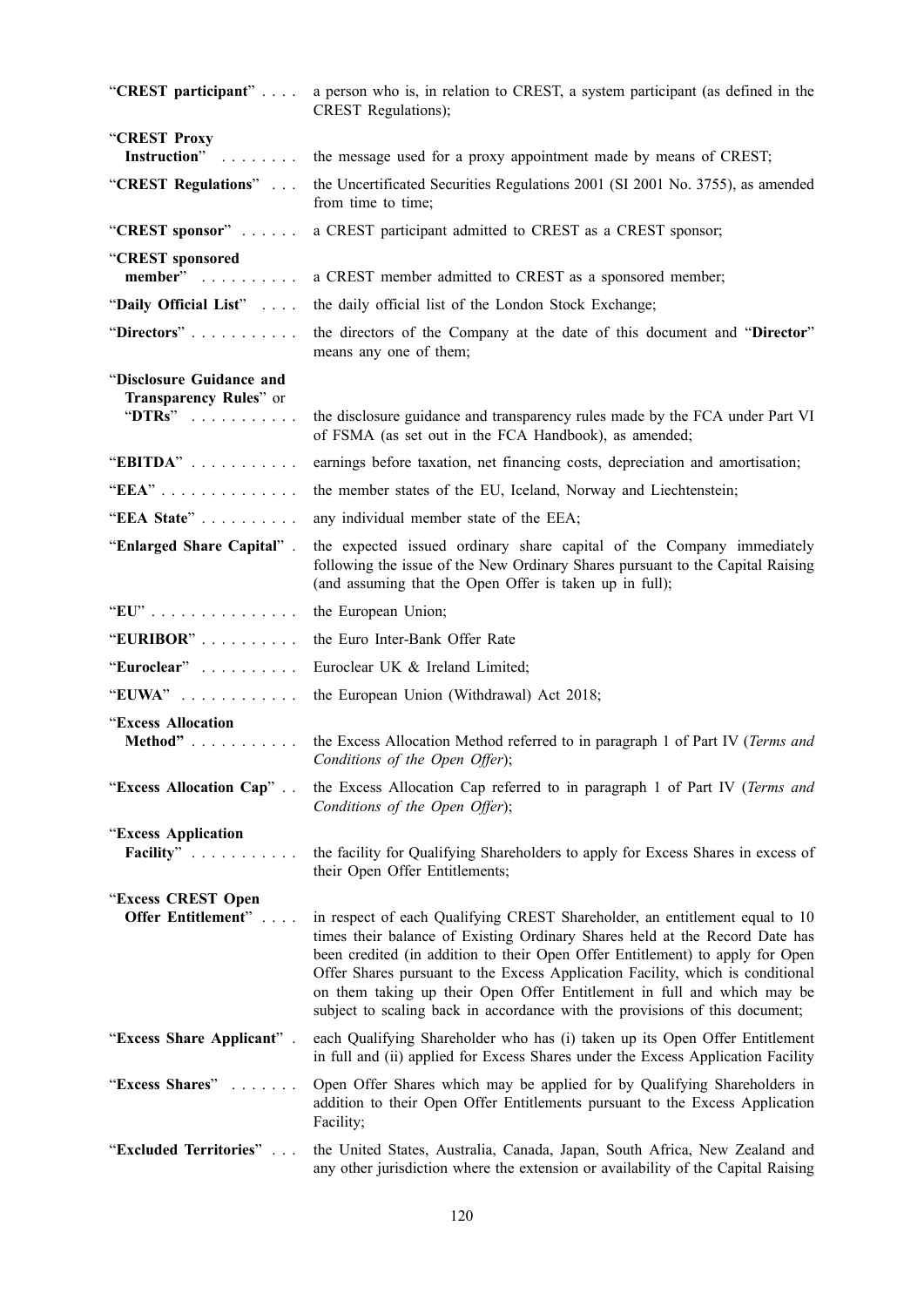|                                                   | (and any other transaction contemplated thereby) would (i) breach any<br>applicable law or regulation (and "Excluded Territory" means any one of<br>them);                                                                                                                                                                                                                                                |
|---------------------------------------------------|-----------------------------------------------------------------------------------------------------------------------------------------------------------------------------------------------------------------------------------------------------------------------------------------------------------------------------------------------------------------------------------------------------------|
| "Executive Directors"                             | Jonathan Miller, Giles David and Richard Crampton (and "Executive<br>Director" means any one of them);                                                                                                                                                                                                                                                                                                    |
| "Ex-Entitlements Date"                            | the date on which the Existing Ordinary Shares are marked ex-entitlement,<br>being 8.00 a.m. on 13 August 2021;                                                                                                                                                                                                                                                                                           |
| "Existing Ordinary Shares"                        | the $115,304,400$ ordinary shares of $\text{\pounds}0.001$ each in the capital of the Company<br>in issue immediately as at the date of this document;                                                                                                                                                                                                                                                    |
| "Facilities Agreement"                            | the £165,000,000 senior term and revolving credit facilities agreement between<br>the Company and, among others, Barclays Bank PLC, National Westminster<br>Bank Plc, Santander UK PLC, HSBC UK Bank plc, AIB Group (UK) p.l.c.,<br>The Governor and Company of the Bank of Ireland and U.S. Bank Trustees<br>Limited, originally dated 10 February 2014 and as most recently amended on<br>19 July 2021; |
| "FCA" or "Financial<br><b>Conduct Authority</b> " | the Financial Conduct Authority of the United Kingdom or any successor body<br>or bodies carrying out the functions currently carried out by the Financial<br>Conduct Authority;                                                                                                                                                                                                                          |
| "FCA Handbook"                                    | the handbook of rules and guidance made by the FCA under FSMA;                                                                                                                                                                                                                                                                                                                                            |
| "Firm Placee"                                     | any person who has agreed to subscribe for Firm Placing Shares pursuant to<br>the Firm Placing;                                                                                                                                                                                                                                                                                                           |
| "Firm Placing"                                    | the placing of 150,000,000 New Ordinary Shares with the Firm Placees;                                                                                                                                                                                                                                                                                                                                     |
| "Firm Placing Shares"                             | the 150,000,000 New Ordinary Shares which are subject to the Firm Placing;                                                                                                                                                                                                                                                                                                                                |
| "First Resolution"                                | the resolution relating to the allotment of the New Ordinary Shares to be<br>proposed at the General Meeting;                                                                                                                                                                                                                                                                                             |
| "Form of Proxy"                                   | the form of proxy for use at the General Meeting which accompanies this<br>document;                                                                                                                                                                                                                                                                                                                      |
| "Fourth Resolution"                               | means the resolution for the approval of the related party transaction in respect<br>of Jonathan Miller to be proposed at the General Meeting;                                                                                                                                                                                                                                                            |
| "Fifth Resolution"                                | means the resolution for the approval of the related party transaction in respect<br>of Aberforth to be proposed at the General Meeting;                                                                                                                                                                                                                                                                  |
| " $FSMA$ "                                        | the Financial Services and Markets Act 2000, as amended;                                                                                                                                                                                                                                                                                                                                                  |
| "FY 2018"                                         | the financial year ended 25 November 2018;                                                                                                                                                                                                                                                                                                                                                                |
| "FY 2019"                                         | the financial year ended 24 November 2019;                                                                                                                                                                                                                                                                                                                                                                |
| "FY 2020"                                         | the financial year ended 29 November 2020;                                                                                                                                                                                                                                                                                                                                                                |
| "GDPR"                                            | the General Data Protection Regulation (Regulation (EU) 2016/679), as<br>domesticated into UK law by the EUWA;                                                                                                                                                                                                                                                                                            |
| "General Meeting"                                 | the general meeting of the Company to be convened pursuant to the notice set<br>out in this document (including any adjournment thereof);                                                                                                                                                                                                                                                                 |
| "Group"                                           | the Company together with its subsidiaries and subsidiary undertakings;                                                                                                                                                                                                                                                                                                                                   |
| "Guarantor"                                       | each guarantor under the Facilities Agreement;                                                                                                                                                                                                                                                                                                                                                            |
| "HFFS"                                            | food items high in fat, sugar and salt;                                                                                                                                                                                                                                                                                                                                                                   |
| "HMRC"                                            | HM Revenue & Customs;                                                                                                                                                                                                                                                                                                                                                                                     |
| "IFRS"                                            | International Financial Reporting Standards as adopted for use by the EU;                                                                                                                                                                                                                                                                                                                                 |
| "Joint Bookrunners"                               | Panmure Gordon and Singer Capital Markets;                                                                                                                                                                                                                                                                                                                                                                |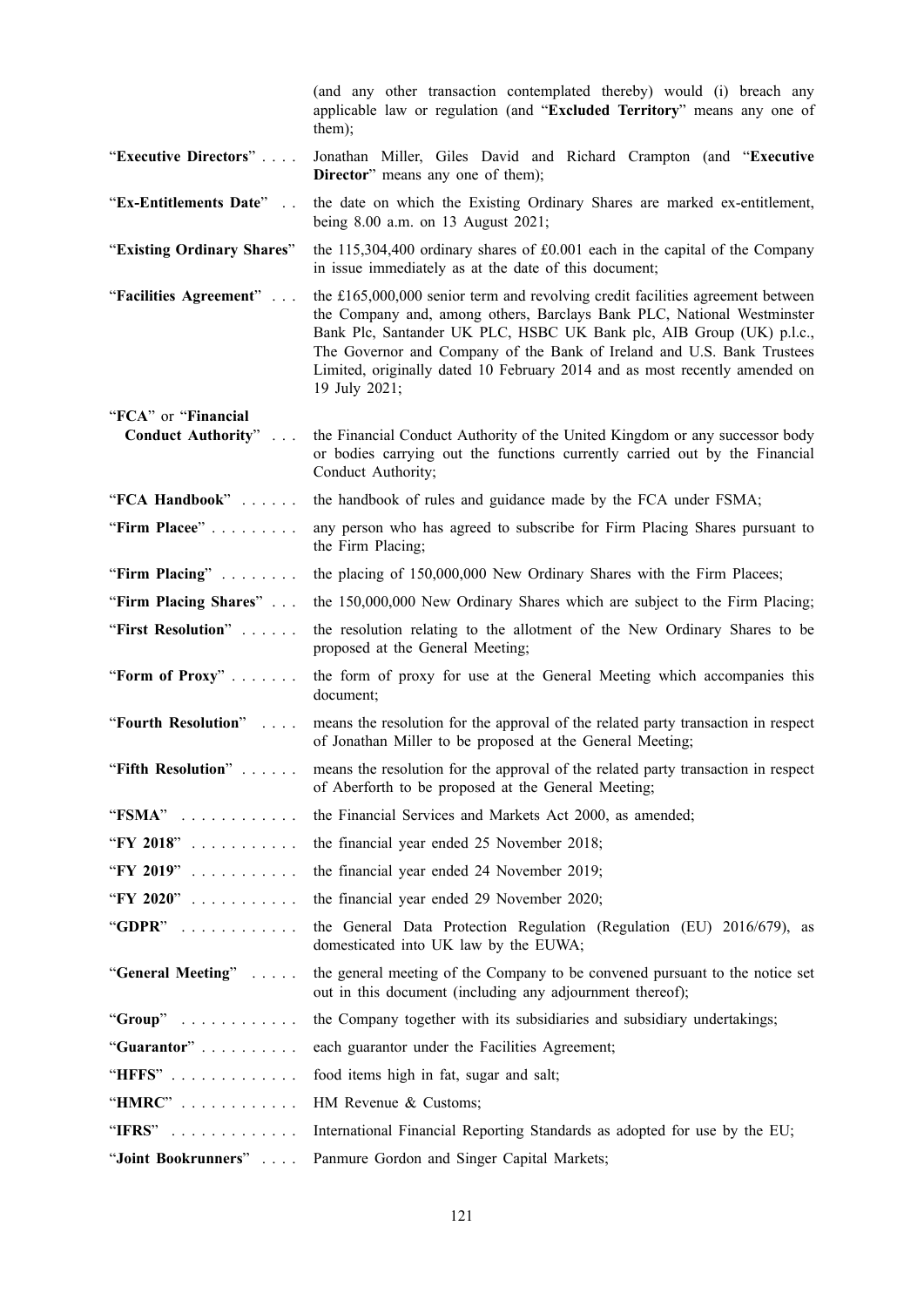| "LIBOR"                                    | the London Inter-Bank Offer Rate;                                                                                                                                                                                                                                             |
|--------------------------------------------|-------------------------------------------------------------------------------------------------------------------------------------------------------------------------------------------------------------------------------------------------------------------------------|
| "Listing Rules"                            | the listing rules made under Part VI of FSMA (as set out in the FCA<br>Handbook), as amended from time to time;                                                                                                                                                               |
| "Loan"                                     | a Term Loan or a Revolving Loan;                                                                                                                                                                                                                                              |
| "London Stock Exchange"                    | London Stock Exchange plc or its successor(s);                                                                                                                                                                                                                                |
| "McColl's" or "the<br>$\mathbf{Compary}^n$ | McColl's Retail Group plc, a company incorporated in England and Wales with<br>registered number 08783477, whose registered office is at Ground Floor West,<br>One London Road, Brentwood, Essex, England, CM14 4QW;                                                          |
| "McColl's Retail Group".                   | the Company together with its subsidiaries and subsidiary undertakings;                                                                                                                                                                                                       |
| "Money Laundering<br>Regulations"          | the Money Laundering, Terrorist Financing and Transfer of Funds (Information<br>on the Payer) Regulations 2017;                                                                                                                                                               |
| "Morrisons"                                | Wm Morrison Supermarkets plc;                                                                                                                                                                                                                                                 |
| "New Ordinary Shares"                      | the Firm Placing Shares and the Open Offer Shares;                                                                                                                                                                                                                            |
| "NHS Test and Trace"                       | the UK National Health Service tracking service in respect of COVID-19<br>transmission;                                                                                                                                                                                       |
| "Nil Rate Amount"                          | has the meaning given to it in part (d) of Part IX (UK Taxation);                                                                                                                                                                                                             |
| "Non-Executive Directors"                  | Angus Porter, Georgina Harvey, Jens Hofma, Dominic Lavelle and Benedict<br>Smith (and "Non-Executive Director" means any one of them);                                                                                                                                        |
| "Notice"                                   | the notice of the General Meeting contained in this document;                                                                                                                                                                                                                 |
| "Obligor"                                  | a Borrower or a Guarantor;                                                                                                                                                                                                                                                    |
| "Offer Price"                              | 20 pence per New Ordinary Share, being the price at which the New Ordinary<br>Shares are to be issued pursuant to the Capital Raising;                                                                                                                                        |
| "Official List"                            | the list maintained by the FCA in accordance with section $74(1)$ of FSMA for<br>the purposes of Part VI of FSMA;                                                                                                                                                             |
| "Open Offer"                               | the conditional invitation to Qualifying Shareholders to subscribe for the Open<br>Offer Shares at the Offer Price on the terms and subject to the conditions set<br>out in this document and in the case of Qualifying Non-CREST Shareholders<br>only, the Application Form; |
| "Open Offer Entitlements"                  | entitlements to subscribe for the Open Offer Shares, allocated to a Qualifying<br>Shareholders pursuant to the Open Offer;                                                                                                                                                    |
| "Open Offer Shares"                        | the 25,000,000 new Ordinary Shares for which Qualifying Shareholders are<br>being invited to apply to be issued pursuant to the terms of the Open Offer;                                                                                                                      |
| "Ordinary Shares"                          | ordinary shares of £0.001 each in the capital of the Company;                                                                                                                                                                                                                 |
| "Overseas Shareholders"                    | shareholders with registered addresses outside the United Kingdom or who are<br>incorporated in, registered in or otherwise resident or located in, countries<br>outside the United Kingdom;                                                                                  |
| "Panmure Gordon"                           | Panmure Gordon (UK) Limited, a company incorporated in England and Wales<br>with registered number 02700769, whose registered office is at One New<br>Change, London, EC4M 9AF;                                                                                               |
| "participant ID"                           | the identification code or membership number used in CREST to identify a<br>particular CREST member or CREST participant;                                                                                                                                                     |
| "Placing and Sponsor<br>Agreement"         | the sponsor, firm placing and open offer agreement dated 12 August 2021<br>between the Company and the Joint Bookrunners described in paragraph 10.1<br>of Part X (Additional Information) of this document;                                                                  |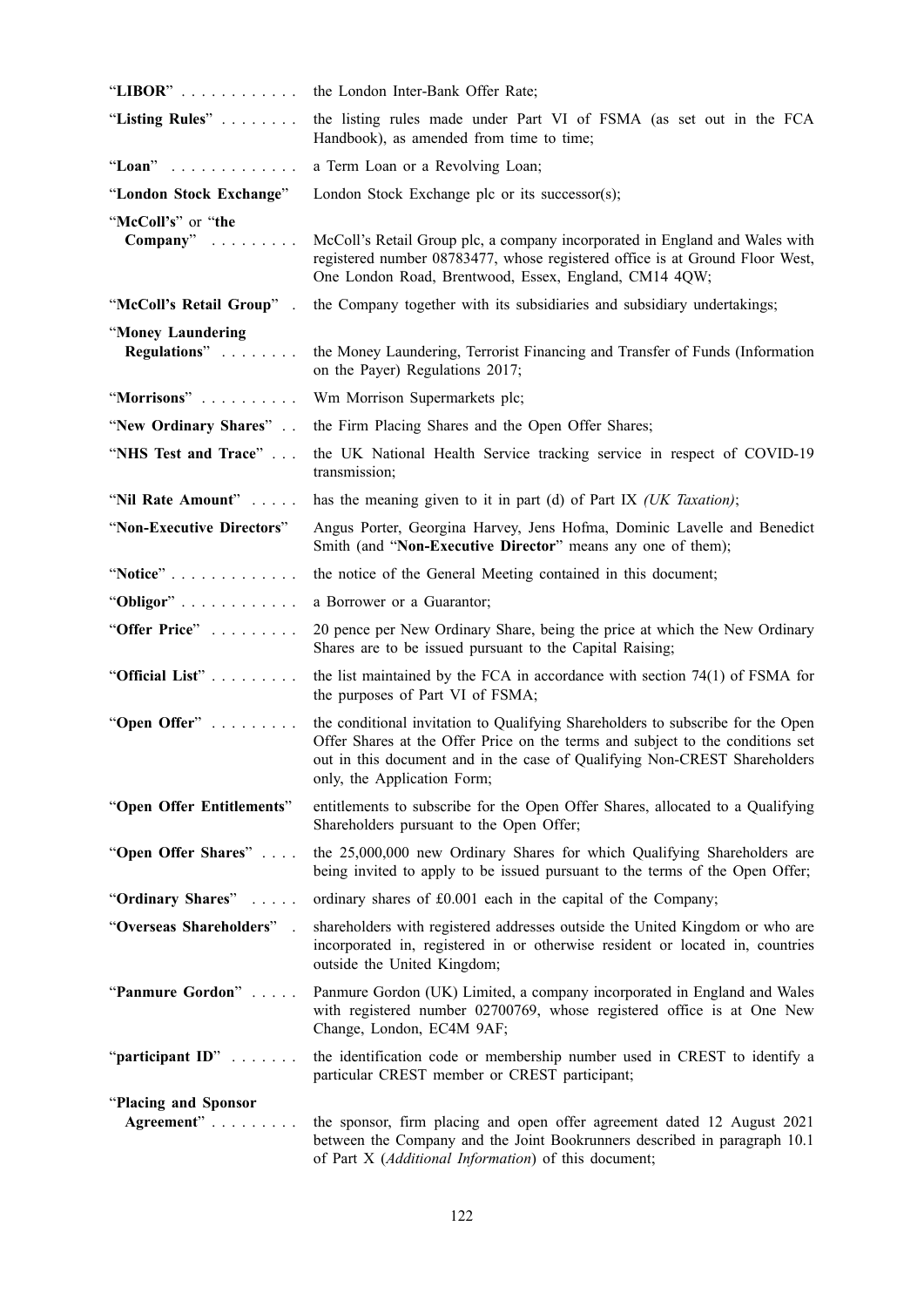| "£" or "Pounds Sterling".                       | the lawful currency of the United Kingdom;                                                                                                                                                                                                                                    |
|-------------------------------------------------|-------------------------------------------------------------------------------------------------------------------------------------------------------------------------------------------------------------------------------------------------------------------------------|
| "Prospectus" or "this<br>document"              | this document dated 13 August 2021, comprising a simplified prospectus<br>relating to the Company for the purpose of the Capital Raising and the listing<br>of the New Ordinary Shares on the London Stock Exchange (together with any<br>supplements or amendments thereto); |
| "Prospectus Regulation<br><b>Rules</b> "        | the prospectus rules made under Part VI of FSMA (as set out in the FCA<br>Handbook), as amended;                                                                                                                                                                              |
| "Qualifying CREST<br>Shareholder"               | Qualifying Shareholders holding Ordinary Shares in uncertificated form;                                                                                                                                                                                                       |
| "Qualifying Non-CREST<br>Shareholders"          | Qualifying Shareholders holding Ordinary Shares in certificated form;                                                                                                                                                                                                         |
| "Qualifying Shareholders"                       | holders of Existing Ordinary Shares on the register of members of the<br>Company on the Record Date which are not Restricted Shareholders;                                                                                                                                    |
| "Receiving Agent",<br>"Registrar" or "Equiniti" | Equiniti Limited;                                                                                                                                                                                                                                                             |
| "Record Date"                                   | 6.00 p.m. on 10 August 2021;                                                                                                                                                                                                                                                  |
| "Reference Date"                                | 12 August, the latest practicable date prior to publication of this document;                                                                                                                                                                                                 |
| "Regulation S"                                  | Regulation S under the US Securities Act;                                                                                                                                                                                                                                     |
| "Regulatory Information<br>Service" or "RIS"    | one of the regulatory information services authorised by the FCA to receive,<br>process and disseminate regulatory information from listed companies;                                                                                                                         |
| "Related Party<br>Transaction"                  | has the meaning ascribed to it in paragraph 9 of IAS 24, being the standard<br>adopted according to Regulation (EC) No. 1606/2002;                                                                                                                                            |
| "relevant member state"                         | each EEA State (except for the UK) which has implemented the Prospectus<br>Regulation;                                                                                                                                                                                        |
| "Remuneration<br>Committee"                     | the remuneration committee of the Board from time to time;                                                                                                                                                                                                                    |
| "Resolutions"                                   | the First Resolution, the Second Resolution, the Third Resolution, the Fourth<br>Resolution and the Fifth Resolution, to be proposed at the General Meeting<br>(and as further described in paragraph 7 of Part I (Letter from the Chairman);                                 |
| "Restricted Shareholder".                       | subject to certain exceptions, Shareholders who have registered addresses in,<br>who are incorporated in, registered in or otherwise resident or located in, the<br>United States or any other Excluded Territory;                                                            |
| "Revolving Facility"                            | the revolving facility made available under the Facilities Agreement;                                                                                                                                                                                                         |
| "Revolving Loan"                                | a loan made or to be made under the Revolving Facility or the principal<br>amount outstanding for the time being of that loan;                                                                                                                                                |
| "SDRT"                                          | stamp duty reserve tax;                                                                                                                                                                                                                                                       |
| " $SEC$ "                                       | United States Securities and Exchange Commission;                                                                                                                                                                                                                             |
| "Second Resolution"                             | the resolution relating to the disapplication of pre-emption rights in respect of<br>the allotment of the New Ordinary Shares to be proposed at the General<br>Meeting;                                                                                                       |
| "Security Agent"                                | U.S. Bank Trustees Limited as security agent for and on behalf of the Secured<br>Parties under and as defined in the Facilities Agreement;                                                                                                                                    |
| "Share Plans"                                   | the McColl's Retail Group plc Long Term Incentive Plan and the McColl's<br>Retail Group plc Company Share Option Plan;                                                                                                                                                        |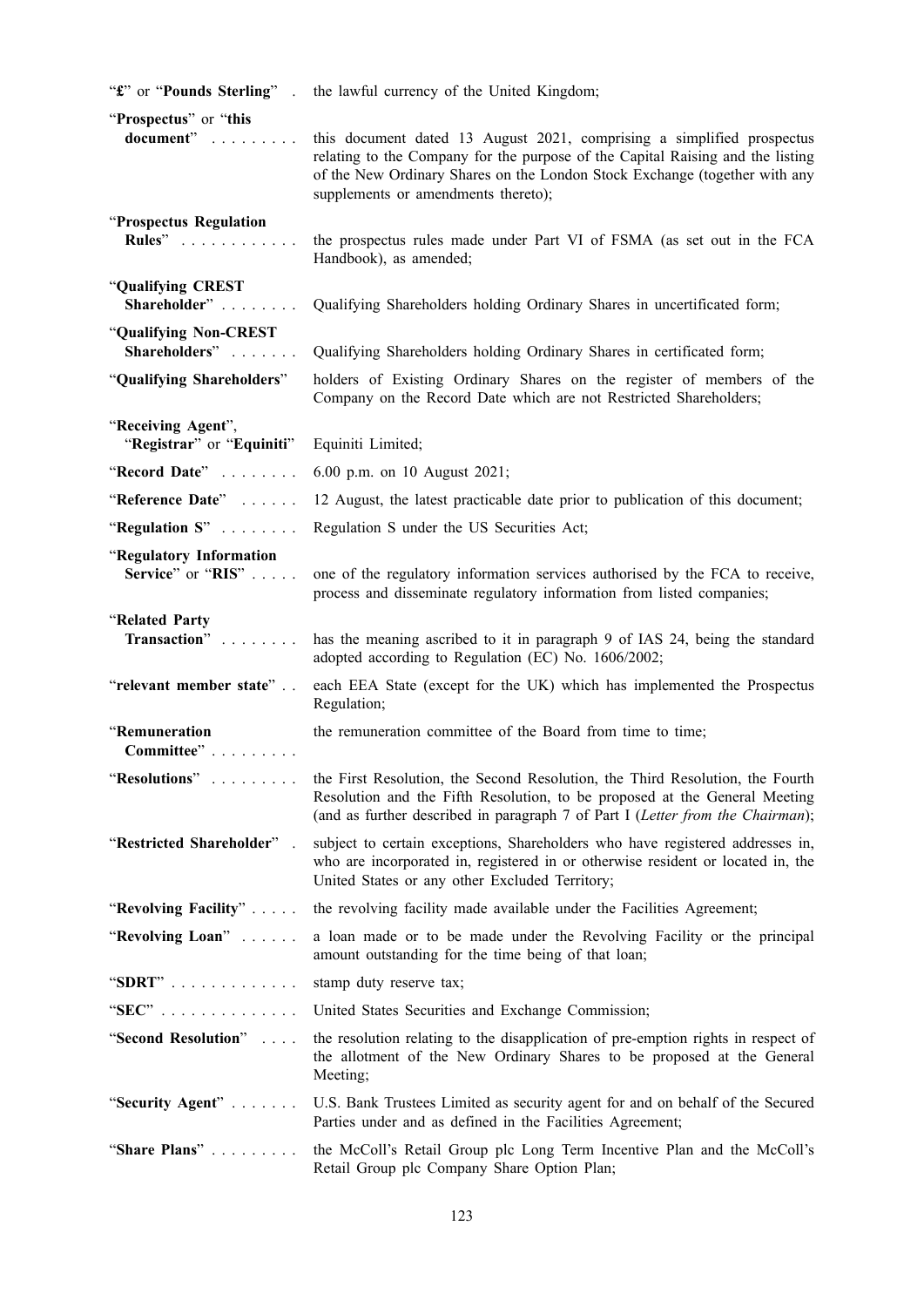| "Shareholder(s)" $\ldots$               | holder(s) of Ordinary Shares;                                                                                                                                                                                                           |
|-----------------------------------------|-----------------------------------------------------------------------------------------------------------------------------------------------------------------------------------------------------------------------------------------|
| "Singer Capital Markets".               | Singer Capital Markets Securities Limited, a company incorporated in England<br>and Wales with registered number 05792780, whose registered office is at 1<br>Bartholomew Lane, London, EC2N 2AX together with its affiliated entities; |
| "Sponsor"                               | Panmure Gordon (UK) Limited;                                                                                                                                                                                                            |
| "SONIA" $\ldots$                        | the Sterling Overnight Index Average;                                                                                                                                                                                                   |
| "stock account"                         | an account within a member account in CREST to which a holding of a<br>particular share or other security in CREST is credited;                                                                                                         |
| "subsidiary"                            | has the meaning given in section 1159 of the Companies Act;                                                                                                                                                                             |
| "subsidiary undertaking".               | has the meaning given in section 1162 of the Companies Act;                                                                                                                                                                             |
| "Target Market<br>Assessment"           | has the meaning set out in the paragraph headed "Information to Distributors";                                                                                                                                                          |
| "Term Facility"                         | the term facility made available under the Facilities Agreement;                                                                                                                                                                        |
| "Term Loan"                             | a loan made or to be made under the Term Facility or the principal amount<br>outstanding for the time being of that loan;                                                                                                               |
| "Termination Date"                      | the termination date of the Facilities, being 26 February 2024;                                                                                                                                                                         |
| "Third Resolution"                      | the resolution for the approval of the Offer Price to be proposed at the General<br>Meeting;                                                                                                                                            |
| "UK Product Governance<br>Requirements" | has the meaning set out in the paragraph headed "Information to Distributors";                                                                                                                                                          |
| "UK Market Abuse<br>Regulation"         | the EU Market Abuse Regulation as it forms part of UK domestic law by<br>virtue of the EUWA;                                                                                                                                            |
| "UK Prospectus<br>Regulation"           | Regulation (EU) 2017/1129 (and amendments thereto), as it forms part of UK<br>domestic law by virtue of the EUWA;                                                                                                                       |
| "United Kingdom" or "UK"                | the United Kingdom of Great Britain and Northern Ireland;                                                                                                                                                                               |
| "United States" or "US"                 | the United States of America, its territories and possessions, any state of the<br>United States and the District of Columbia;                                                                                                          |
| "US Securities Act"                     | the United States Securities Act of 1933, as amended;                                                                                                                                                                                   |
| "VAT"                                   | value added tax; and                                                                                                                                                                                                                    |
| "Wholesale Supply                       |                                                                                                                                                                                                                                         |
| Agreement"                              | the wholesale supply agreement between the Company and Morrisons dated<br>July 2017 as varied by letter agreement on 25 May 2018,<br>31<br>14 November 2018, 22 November 2019, 17 February 2021, and 25 May 2021.                       |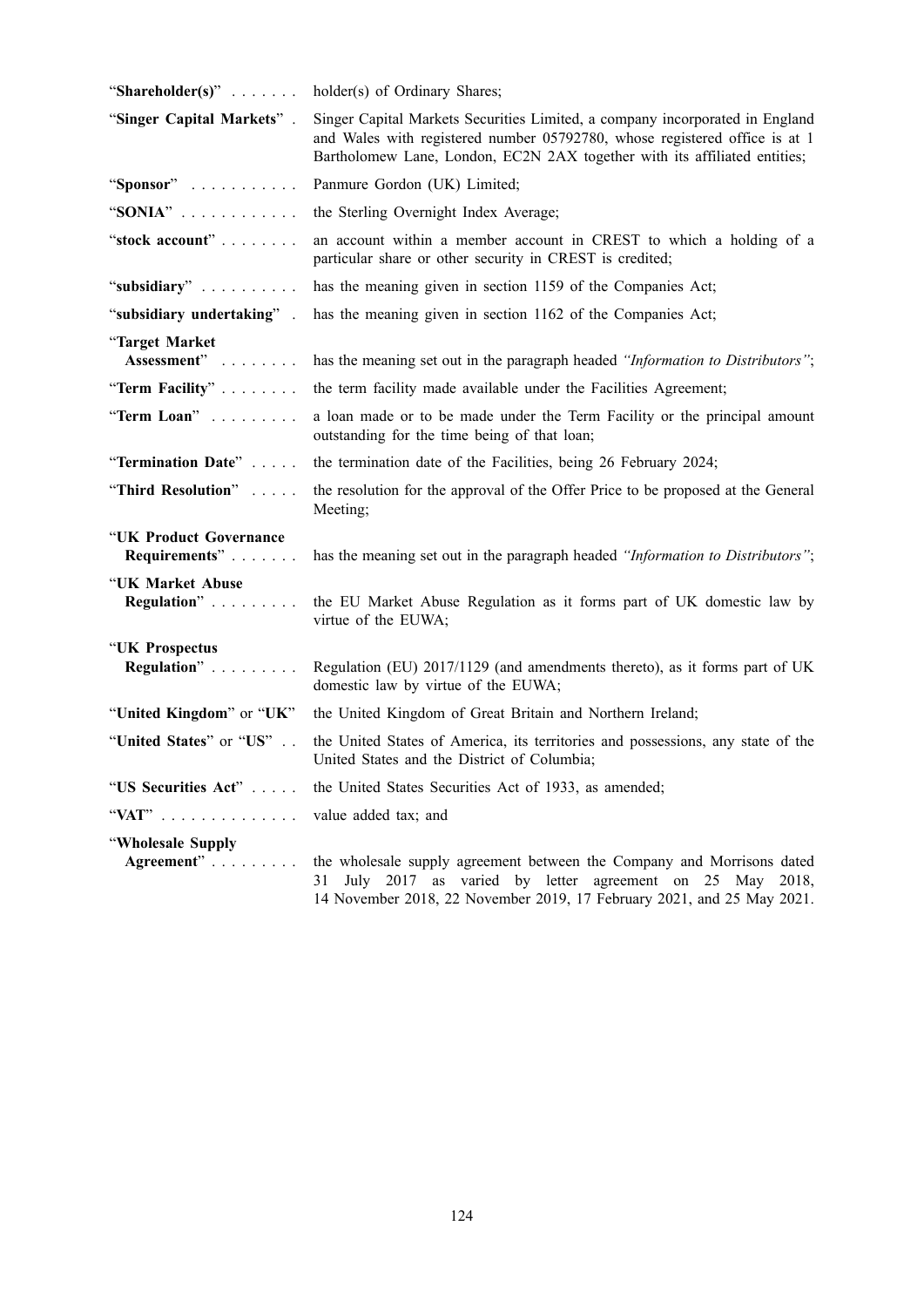#### **NOTICE OF GENERAL MEETING**

### **McColl's Retail Group plc**

#### *(Incorporated in England and Wales with registered number 08783477)*

Notice is hereby given that a General Meeting of McColl's Retail Group plc (the "**Company**") will be held at the Company's Head Office at Ground Floor West, One London Road, Brentwood, Essex, CM14 4QW on 1 September at 11.00 a.m. for the purpose of considering and, if thought fit, passing the First Resolution, the Third Resolution, the Fourth Resolution and the Fifth Resolution as ordinary resolutions and the Second Resolution as a special resolution of Shareholders. The Fourth Resolution is to be passed as an ordinary resolution of all Shareholders independent of Jonathan Miller and his associates. The Fifth Resolution is to be passed as an ordinary resolution of all Shareholders independent of Aberforth and its associates.

You are being asked to consider and pass the Resolutions. Each of the Resolutions is conditional on all of the other Resolutions being passed.

#### **1. Authority to allot**

That, in addition to all existing authorities in such regard, the Directors be and are hereby generally and unconditionally authorised in accordance with section 551 of the Companies Act 2006 (the "**Act**") to allot shares in the Company and to grant rights to subscribe for or convert any security into shares in the Company up to a nominal amount of 175,000 in connection with the Firm Placing and Open Offer (as each is defined in the prospectus published by the Company on 13 August 2021) of which this Notice of General Meeting forms part. This authority shall expire on the date that is six months after the date of this General Meeting (unless and to the extent that such authority is renewed or extended by the Company in general meeting prior to such date) but so that the Company may before the expiry of such period make an offer or agreement which would, or might, require shares to be allotted or rights to subscribe for or convert securities into shares to be granted after the authority ends and the Directors may allot shares or grant rights to subscribe for or convert securities into shares under any such offer or agreement as if the authority had not ended.

#### **2. Disapplication of pre-emption rights**

That in addition to all other existing powers of the Directors which shall continue in full force and effect, the Directors be and are hereby given power pursuant to section 570 of the Act to allot equity securities (as defined in the Act) for cash under the authority given by Resolution 1 above, as if section 561 of the Act did not apply to any such allotment. This power shall be limited to the allotment of equity securities pursuant to the Firm Placing and Open Offer up to an aggregate nominal value of 175,000. Subject to the continuance of the authority conferred by Resolution 1, this power shall expire on the date that is six months after the date of this General Meeting (unless and to the extent that such authority is renewed or extended by special resolution prior to such date) but so that the Company may before the expiry of such period make an offer or agreement, which would, or might, require equity securities to be allotted after the power ends and the Directors may allot equity securities under any such offer or agreement as if the power had not ended.

### **3. Approval of Offer Price**

That the issue of up to 175,000,000 New Ordinary Shares at an Offer Price of 20 pence per share, which is a discount of 31.03 per cent. to the closing middle market quotation of an Existing Ordinary Share (as derived from the Daily Official List of the London Stock Exchange) of 29 pence per share on 11 August (being the last Business Day prior to the announcement of the Capital Raising), and otherwise on the terms as set out in the Prospectus, be and is hereby approved.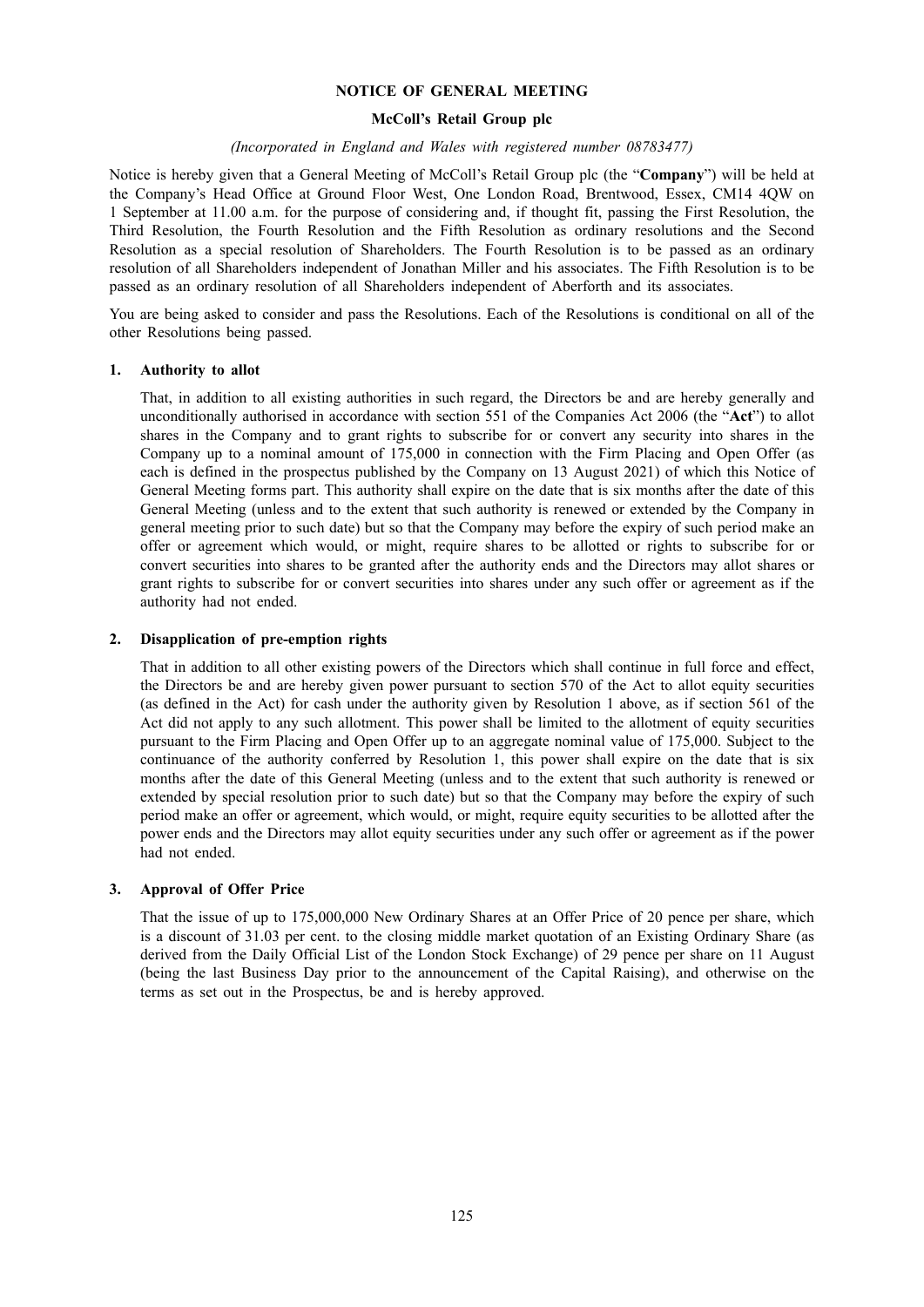## **4. Related party transaction (Jonathan Miller participation in the Firm Placing)**

That the subscription by Jonathan Miller for 15,000,000 New Ordinary Shares under the terms of the Firm Placing (as such terms are described in the Prospectus of which this Notice of General Meeting forms part), being a related party transaction for the purposes of Chapter 11 of the Listing Rules, be and is hereby approved.

## **5 Related party transaction (Aberforth's participation in the Firm Placing)**

That the subscription by Aberforth for 25,000,000 New Ordinary Shares pursuant to the Firm Placing (as such terms are described in the prospectus of which this Notice of General Meeting forms part), being a related party transaction for the purposes of Chapter 11 of the Listing Rules, be and is hereby approved.

By order of the Board Registered Office:

> Ground Floor West One London Road Brentwood Essex England CM14 4QW

**Rachel Peat** *Company Secretary*

13 August 2021

Registered in England and Wales No. 08783477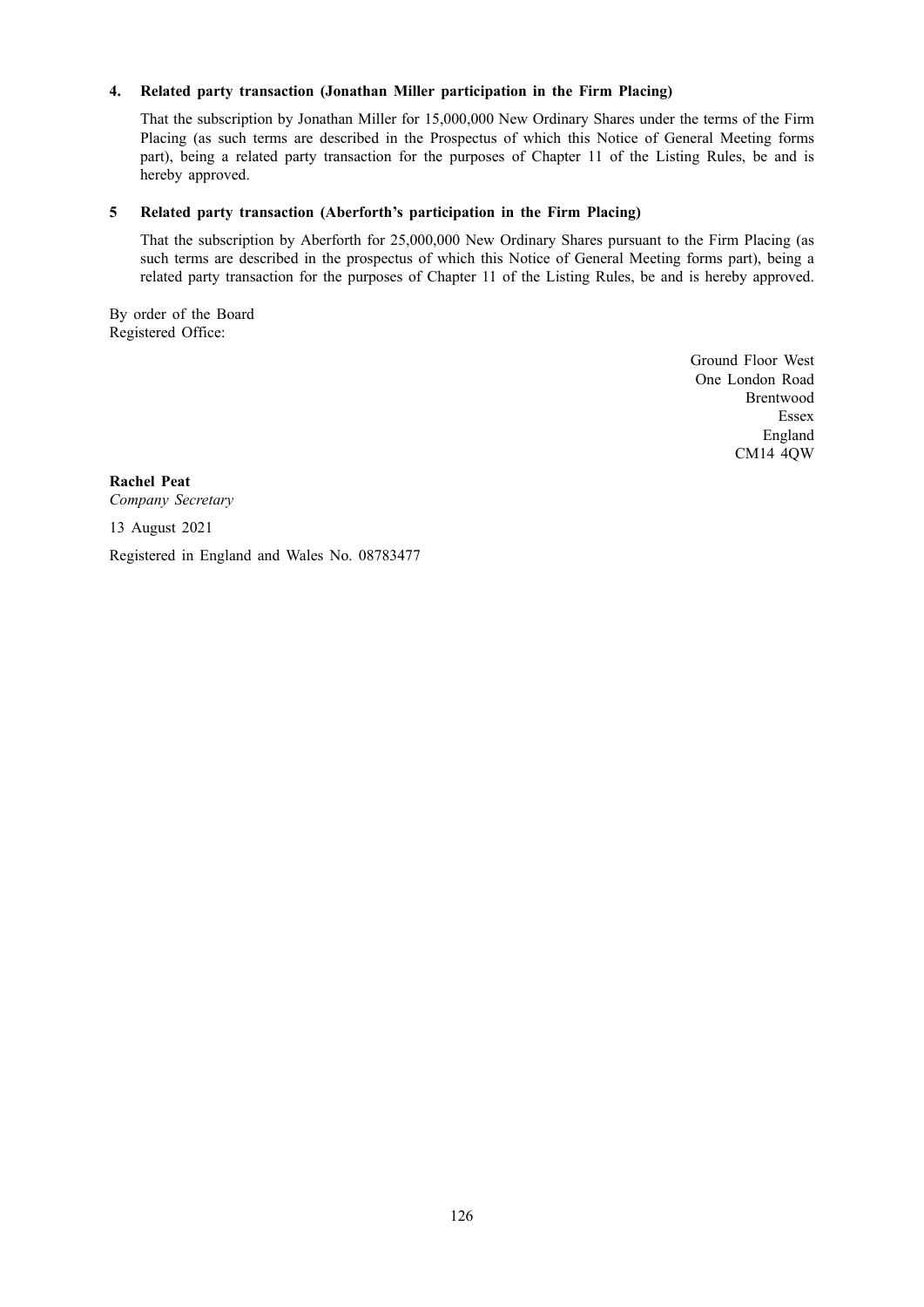### **NOTES TO THE NOTICE OF GENERAL MEETING**

- 1. The business to be conducted at the meeting is set out on the previous page of this notice of meeting (the "**Notice**").
- 2. Only those shareholders on the register of members of the Company as at 6.00 p.m. on 10 August 2021 (or, in the event of any adjournment, at 6.00 p.m. on the day, two days before the reconvened meeting) will be entitled to attend or vote at the General Meeting and they may only vote in respect of the number of shares registered in their name at the relevant time. Changes to entries on the register of members after the relevant deadline will be disregarded in determining the rights of any person to attend or vote at the meeting.
- 3. Any member attending the meeting has the right to ask questions. The Company must cause to be answered any such question relating to the business being dealt with at the meeting but no such answer need be given if (a) to do so would interfere unduly with the preparation of the meeting or involve the disclosure of confidential information, (b) the answer has already been given on a website in the form of an answer to a question, or (c) it is undesirable in the interests of the Company or the good order of the meeting that the question be answered. Due to the evolving nature of the COVID-19 pandemic, we cannot guarantee that physical attendance will be permitted by law and UK Government guidance. If such law and guidance requires us to restrict entry to the General Meeting, an announcement will be released and details will also be published on our website at www.mccollsplc.co.uk. Instead, shareholders are encouraged to complete a Form of Proxy and appoint the Chairman as proxy if they wish to participate in the vote and shareholders are advised that, if they attempt to attend the meeting, they may be denied entry to the venue. The Company therefore encourages Shareholders to ask any questions in advance by email to investor.relations@mccolls.co.uk by 11.00 a.m. on Tuesday 31 August 2021.
- 4. A member is entitled to appoint another person as his proxy to exercise all or any of his rights to attend, to speak and to vote at the meeting. A member may appoint more than one proxy in relation to the meeting, provided that each proxy is appointed to exercise the rights attached to a different share or shares held by him. A proxy need not be a member of the Company. In light of the COVID-19 pandemic, Shareholders are strongly encouraged to appoint the Chairman of the General Meeting as their proxy to ensure that their vote is counted. A form for appointing a proxy accompanies this Notice. To be effective, the Form of Proxy must be completed and reach the Company's registrars, Equiniti Limited, at Aspect House, Spencer Road, Lancing, West Sussex BN99 6DA not later than 11.00 a.m. on Monday 30 August 2021. You may also submit your proxy electronically; see your proxy card for details of how to register your vote. Completion of a Form of Proxy, other such instrument or any CREST Proxy Instruction will not preclude a member from attending and voting in person at the meeting. If you require additional forms of proxy, please contact the Registrars of the Company on 0333-207-6534 or if calling from outside the UK on +44 333-207-6534. Lines are open from 08:30 to 17:30 p.m., Monday to Friday (excluding bank holidays in England and Wales).
- 5. In the case of a shareholder which is a company, the proxy form must be executed under its common seal or signed on its behalf by an officer of the company.
- 6. Any power of attorney or any other authority under which the proxy form is signed (or a duly certified copy of such power or authority) must be included with the proxy form.
- 7. In the case of joint holders, where more than one of the joint holders purports to appoint a proxy, only the appointment submitted by the most senior holder will be accepted. Seniority is determined by the order in which the names of the joint holders appear in the Company's register of members in respect of the joint holding (the first-named being the most senior).
- 8. Any corporation which is a member can appoint one or more corporate representatives who may exercise on its behalf all of the same powers as the corporation could exercise if it were an individual member provided they do not do so in relation to the same shares.
- 9. CREST members holding their shares in uncertificated form who wish to appoint a proxy or proxies through the CREST electronic proxy appointment service may do so by using the procedures described in the CREST Manual. CREST personal members or other CREST sponsored members and those CREST members who have appointed a voting service provider(s), should refer to their CREST sponsor or voting service provider(s) who will be able to take the appropriate action on their behalf. In order for a proxy appointment or instruction made using the CREST service to be valid, the appropriate CREST message (a "**CREST Proxy Instruction**") must be properly authenticated in accordance with Euroclear's specifications and must contain the information required for such instructions, as described in the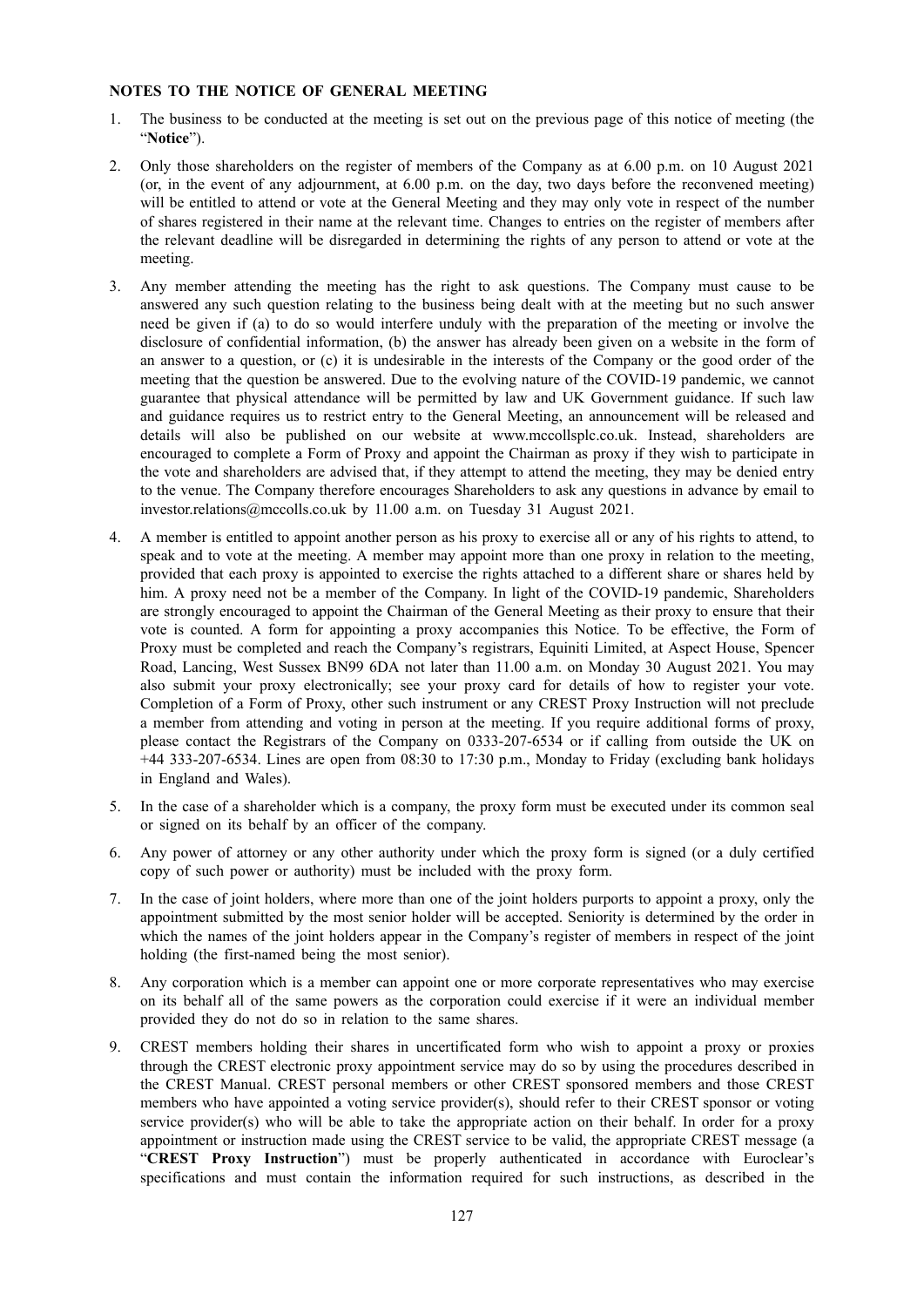CREST Manual. The message, regardless of whether it constitutes the appointment of a proxy or relates to an amendment to the instruction given to a previously appointed proxy, must, in order to be valid, be transmitted so as to be received by the issuer's agent (CREST ID RA19) no later than 11 a.m. on Monday 30 August 2021. For these purposes, the time of receipt will be taken to be the time (as determined by the timestamp applied to the message by the CREST Applications Host) from which the issuer's agent is able to retrieve the message by enquiry to CREST in the manner prescribed by CREST. No messages received through the CREST network after this time will be accepted. After this time any change of instructions to proxies appointed through CREST should be communicated to the appointee through other means.

- 10. CREST members and, where applicable, their CREST sponsors or voting service providers should note that Euroclear does not make available special procedures in CREST for any particular message. Normal system timings and limitations will therefore apply in relation to the input of CREST Proxy Instructions. It is the responsibility of the CREST member concerned to take (or, if the CREST member is a CREST personal member or sponsored member or has appointed a voting service provider(s), to procure that his CREST sponsor or voting service provider(s)) take(s) such actions as shall be necessary to ensure that a message is transmitted by means of the CREST system by any particular time. In this connection, CREST members and, where applicable, their CREST sponsors or voting service provider(s) are referred, in particular, to those sections of the CREST Manual concerning limitation of the CREST system and timings.
- 11. The Company may treat as invalid a CREST Proxy Instruction in the circumstances set out in Regulation  $35(5)(a)$  of the Uncertificated Securities Regulations 2001. The CREST Manual can be reviewed at www.euroclear.com.
- 12. The Company cannot accept responsibility for loss or damage arising from the opening or use of any emails or attachments from the Company and recommends that shareholders subject all messages to virus checking procedures prior to opening or use. Any electronic communication received by the Company and/or Equiniti, including the lodgement of an electronic Form of Proxy, that is found to contain a computer virus will not be accepted.
- 13. A person who is not a shareholder of the Company, but has been nominated by a shareholder to enjoy information rights in accordance with section 146 of the Companies Act (a "**nominated person**") does not have a right to appoint any proxy. Nominated persons may have a right under an agreement with the shareholder to be appointed (or to have someone appointed) as a proxy for the meeting. Alternatively, if nominated persons do not have such a right, or do not wish to exercise it, they may have a right under an agreement with the relevant shareholder to give instructions as to the exercise of voting rights. The statement of the rights of shareholders in relation to the appointment of proxies in paragraph 4 above does not apply to nominated persons. The rights described in paragraph 4 can only be exercised by shareholders of the Company. If you have been nominated to receive general shareholder communications directly from the Company, it is important to remember that your main contact in terms of your investment remains the registered shareholder or custodian or broker who administers the investment on your behalf. Therefore, any changes or queries relating to your personal details and holding (including any administration) must continue to be directed to your existing contact at your investment manager or custodian. The Company cannot guarantee to deal with matters that are directed to them in error. The only exception to this is where the Company, in exercising one of its powers under the Companies Act, writes to you directly for a response.
- 14. As at 12 August 2021 (being the last practicable Business Day prior to the publication of this Notice) the Company's issued share capital consisted of 115,304,400 ordinary shares of £0.001 each, carrying 1 vote each. Therefore the total voting rights in the Company as at that date were 115,304,400.
- 15. A copy of this Notice and other information required by section 311A of the Companies Act can be found at www.mccollsplc.co.uk.
- 16. Except as provided above, members who have general queries about the meeting should use the following means of communication (no other methods of communication will be accepted):
	- calling the shareholder helpline on 0333-207-6534 or if calling from outside the UK on +44 333-207-6534. Lines are open between 08:30 and 17:30 (UK time) (excluding bank holidays in England and Wales);
	- by writing to Equiniti Limited, Corporate Actions, Aspect House, Spencer Road, Lancing, West Sussex BN99 6DA; or